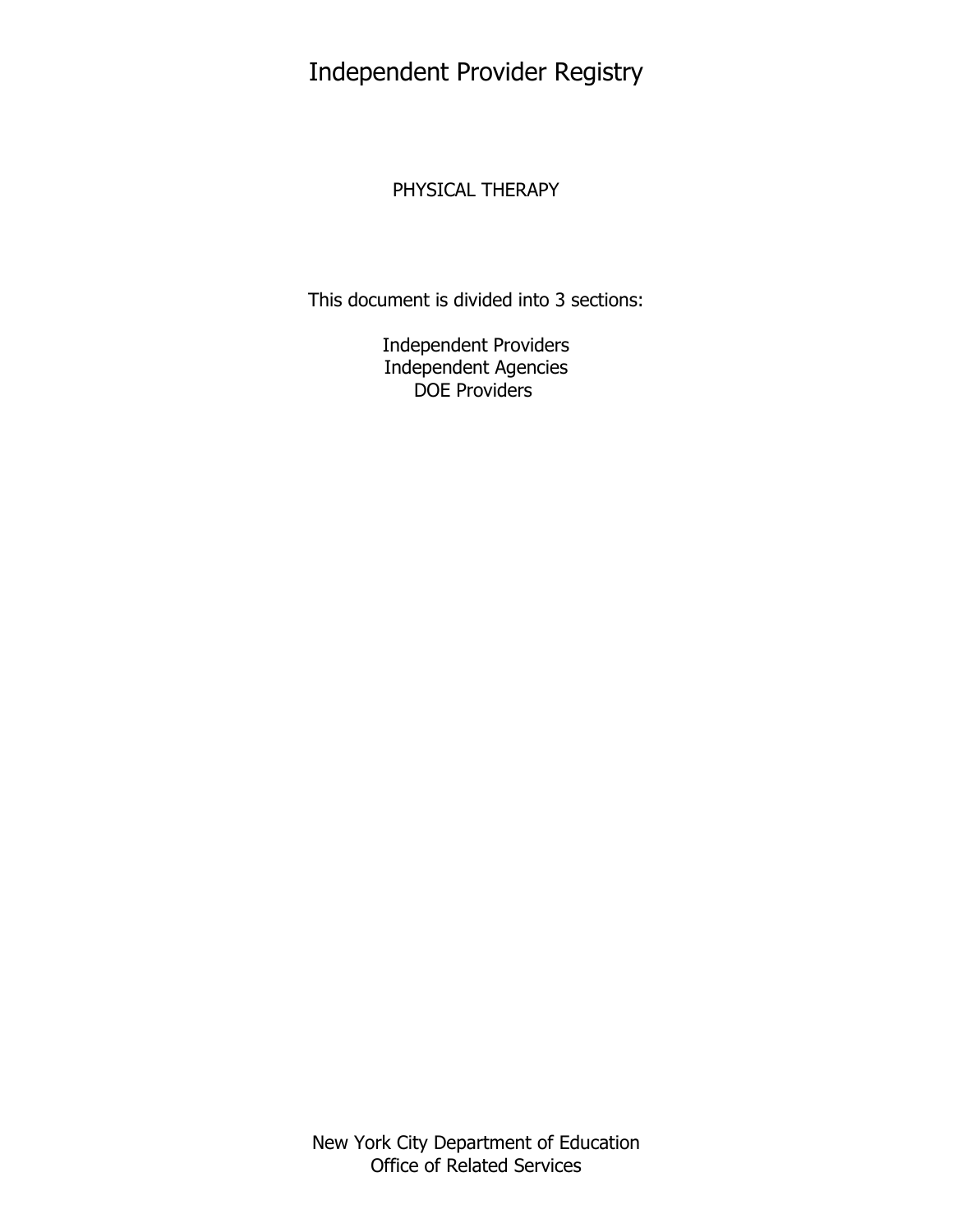Report Run Date: Jun 15, 2022

ABDALLA, EHAB Farington Hills, NY 48335 25217 wiherspoon Street Work Site: All Boroughs/Districts Email ID: [ETAHHA@YAHOO.COM](mailto:ETAHHA@YAHOO.COM) 347-981-0306

CORRE, JOSE VIVIAN Staten Island, NY 10314 232 Portage Avenue Work Site: All Boroughs/Districts Email ID: [razcorre@yahoo.com](mailto:razcorre@yahoo.com)  917-213-4049

DANIEL, BENITA Dix Hills, NY 11746 18 Pashen Place Work Site: All Boroughs/Districts Email ID: [benitad@bu.edu](mailto:benitad@bu.edu) 631-245-9356

ELAZHARY, MOHAMED<br>51 Eaton Court Brooklyn, NY 11229 Work Site: All Boroughs/Districts Email ID: [elazhary1973@yahoo.com](mailto:elazhary1973@yahoo.com)  347-607-0555

ELKADY, EHAB BROOKLYN, NY 11220 6802 RIDGE BLVD Work Site: All Boroughs/Districts Email ID: [ehabel2ady@yahoo.com](mailto:ehabel2ady@yahoo.com) 518-421-5224

HENRY, JOHN<br>3 cori st. Parlin, NJ 08859 Work Site: All Boroughs/Districts Email ID: [Johnelishajc@hotmail.com](mailto:Johnelishajc@hotmail.com) 551-221-3160

JAIN, ANISHA New York, NY 10019 200 West 57th Street Work Site: All Boroughs/Districts Email ID: [ANISHA\\_PT@YAHOO.COM](mailto:ANISHA_PT@YAHOO.COM) 713-689-4784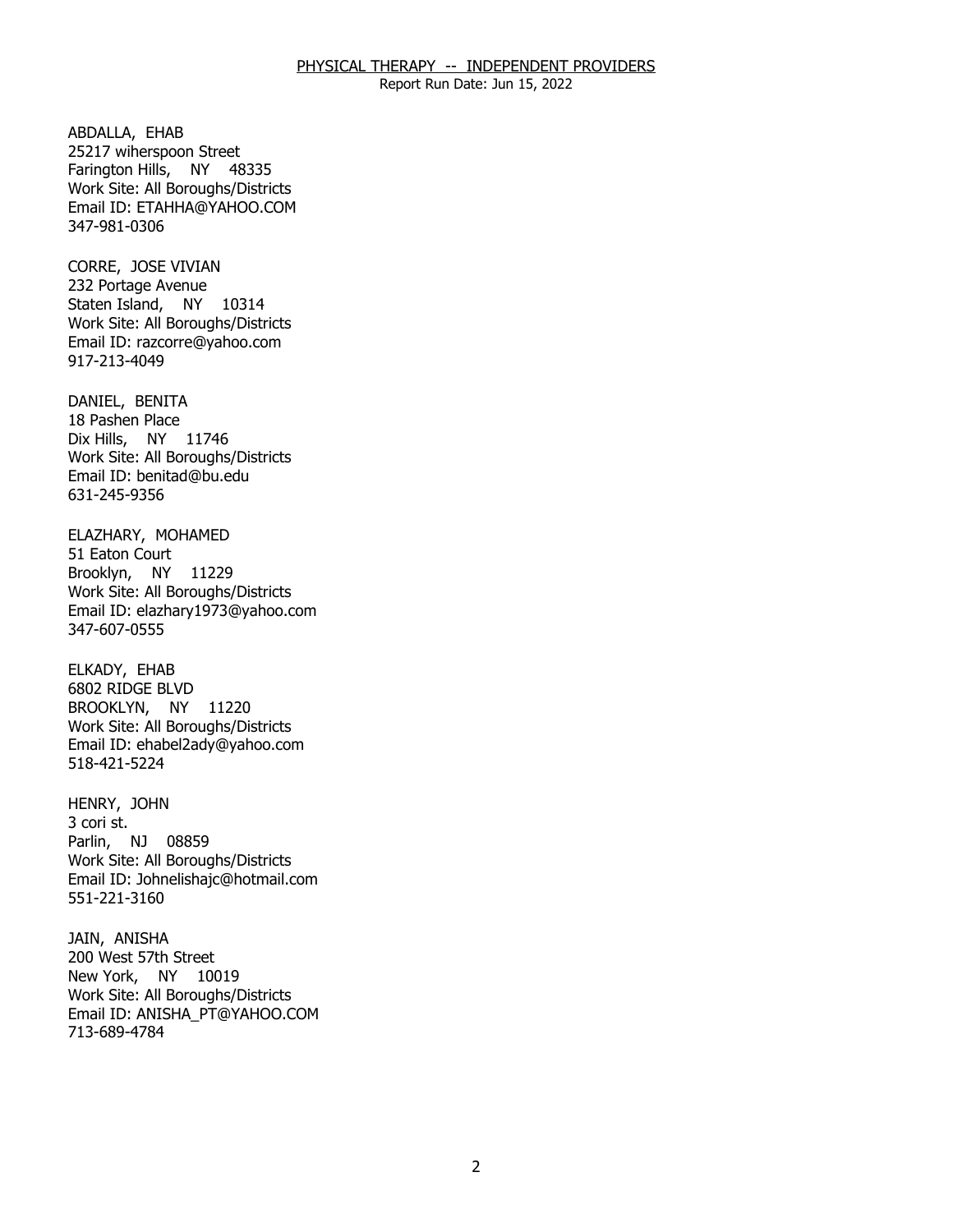Report Run Date: Jun 15, 2022

LONDONO, MARTHA Glendale, NY 11385 88-29 74th Avenue Work Site: All Boroughs/Districts Email ID: [londonom@hotmail.com](mailto:londonom@hotmail.com)  917-204-6018

LOPEZ, CHRISTINA<br>1601 3rd Ave NEW YORK, NY 10128 Work Site: All Boroughs/Districts Email ID: [CHRISTINAJOYLOPEZ@YAHOO.COM](mailto:CHRISTINAJOYLOPEZ@YAHOO.COM)  631-965-6916

MARQUEZ, MELISSA<br>612 Ridgecrest Dr Carlsbad, NM 88220 Work Site: All Boroughs/Districts Email ID: [melissamarquez3@hotmail.com](mailto:melissamarquez3@hotmail.com)  806-473-8280

NEWMAN, SETH BROOKLYN, NY 11230 1438 East 13th Street Work Site: All Boroughs/Districts Email ID: [newptman@aol.com](mailto:newptman@aol.com)  917-803-9918

NGUESSAN, MAXIMIN JERSEY CITY, NJ 07305 24 Woodlawn Avenue Work Site: All Boroughs/Districts Email ID: [maxxyao@aol.com](mailto:maxxyao@aol.com)  201-432-4112

PATEL, HEMA Oldbridge, NJ 08857 5 Dogwood Lane Work Site: All Boroughs/Districts Email ID: [hemma06@yahoo.com](mailto:hemma06@yahoo.com)  917-370-0439

PODOLSKI, VLADISLAV<br>50 Lancaster Avenue BROOKLYN, NY 11223 Work Site: All Boroughs/Districts Email ID: [Vladpt77@yahoo.com](mailto:Vladpt77@yahoo.com)  718-769-0237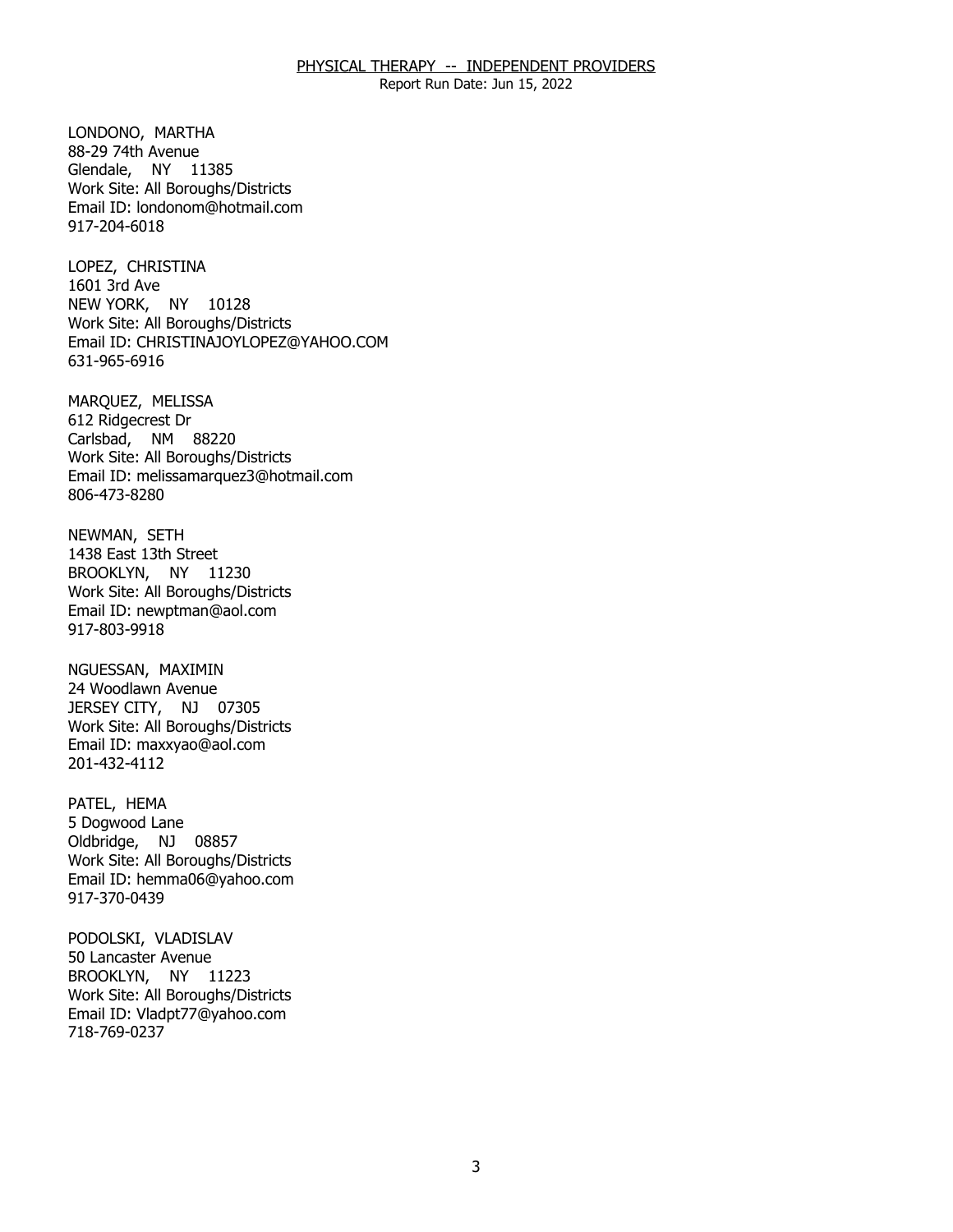Report Run Date: Jun 15, 2022

POPOVSKY, BRIAN<br>135 Exter St Brooklyn, NY 11235 Work Site: All Boroughs/Districts Email ID: [bpopovsky@gmail.com](mailto:bpopovsky@gmail.com) 718-769-3306

SALEM, ABDELRAHMA<br>8612 4TH AVENUE BROOKLYN, NY 11209 Work Site: All Boroughs/Districts Email ID: [salamanagat@gmail.com](mailto:salamanagat@gmail.com) 718-748-3265

SANIEL, CANICO Jersey City, NJ 07304 292 Boyd Avenue Work Site: All Boroughs/Districts Email ID: [slopephysicaltherapy@gmail.com](mailto:slopephysicaltherapy@gmail.com)  917-776-8719

SHAH, VAIDEHI<br>43 Berkshire Place Hackensack, NJ 07601 Work Site: All Boroughs/Districts Email ID: [dr.vaidehisshah@gmail.com](mailto:dr.vaidehisshah@gmail.com)  248-425-4319

SHUCHAT, RIVKAH Inwood, NY 11096 181 wanser avenue Work Site: All Boroughs/Districts Email ID: [rivkys@gmail.com](mailto:rivkys@gmail.com)  347-522-1985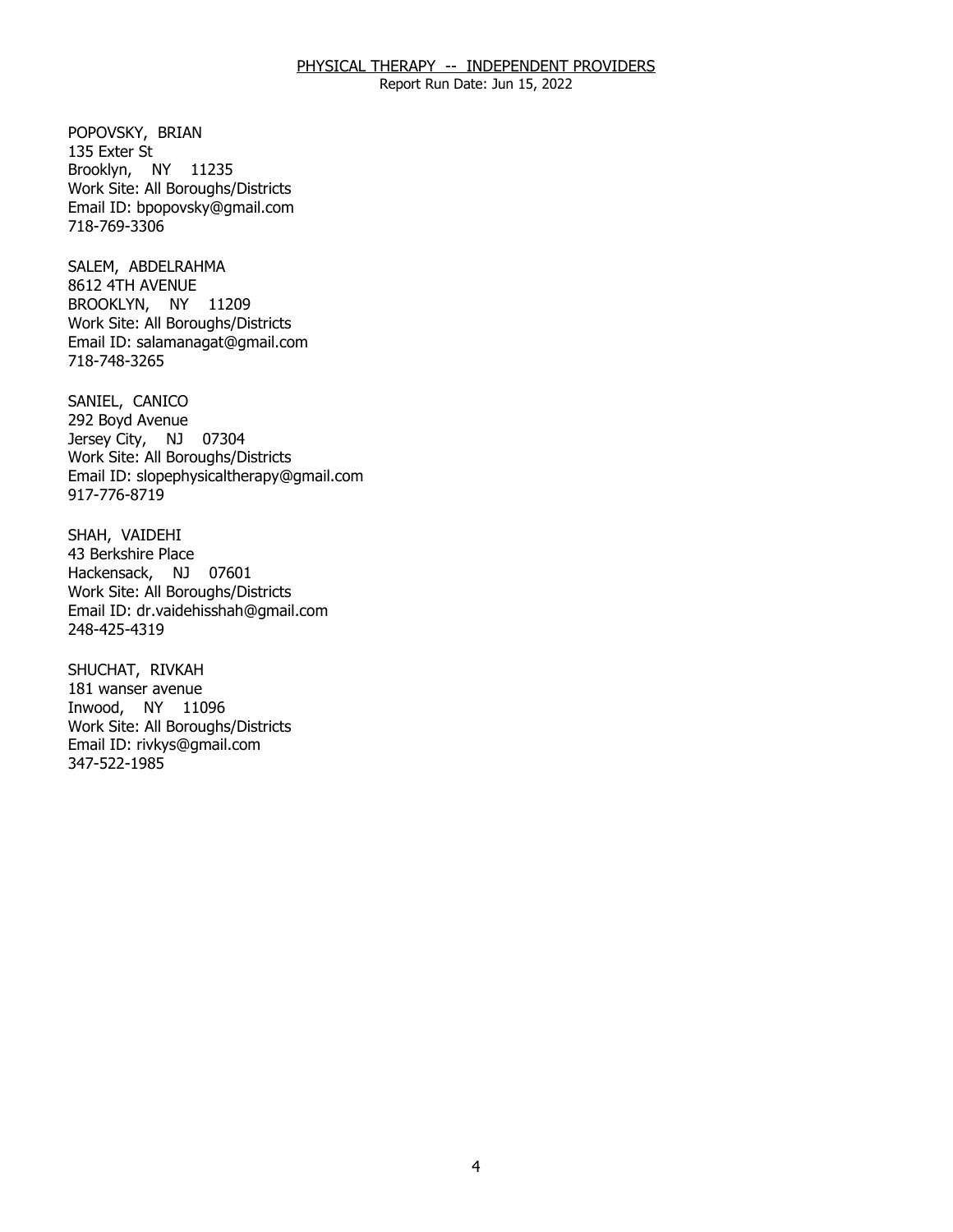Report Run Date: Jun 15, 2022

ABBAS, HIAM KHATIJA<br>555 Edgecombe Ave New York, NY 10032 Work Site: Bronx All Districts Email ID: [hiam.abbas@gmail.com](mailto:hiam.abbas@gmail.com)  415-298-4317

ABRAHAM, ABRAHAM Allendale, NJ 07401 57 Mallinson street Work Site: Bronx All Districts Email ID: [crosspt123@gmail.com](mailto:crosspt123@gmail.com) 646-220-5962

ACALING, PRINZ Astoria, NY 11102 26-80 30th Street Work Site: Bronx All Districts Email ID: [prinz\\_apollo@yahoo.com](mailto:prinz_apollo@yahoo.com) 347-622-9330

AFONSO, SHIRLEY<br>43-39 41ST STREET SUNNYSIDE, NY 11104 Work Site: Bronx All Districts Email ID: [s.afonso@tppnyc-ssg.com](mailto:s.afonso@tppnyc-ssg.com)  929-393-4406

AHMED, AMR Brooklyn, NY 11214 30 Bay 17th Street Work Site: Bronx All Districts Email ID: [amrahmed.pt@gmail.com](mailto:amrahmed.pt@gmail.com) 347-695-6540

BELARMINO, MACRISTINA<br>5045 60th Street Woodside, NY 11377 Work Site: Bronx All Districts Email ID: [nina\\_r26@yahoo.com](mailto:nina_r26@yahoo.com)  708-890-4432

BRUAL, BERVIN NELSON<br>6 Thayer Road Highland, NY 10930 Work Site: Bronx All Districts Email ID: [brualphysicaltherapy@gmail.com](mailto:brualphysicaltherapy@gmail.com) 347-500-6388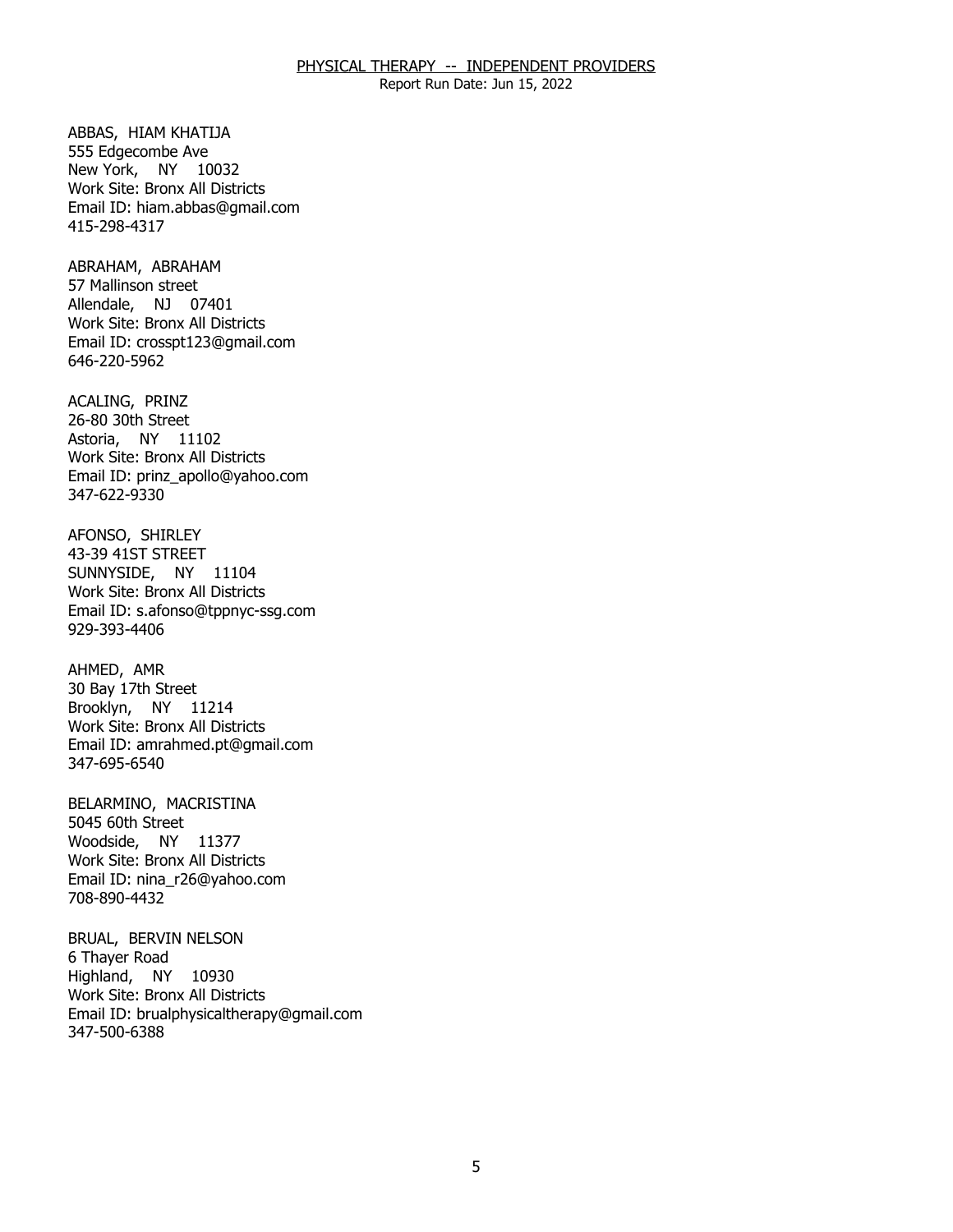Report Run Date: Jun 15, 2022

 BRUNELL, JACQUELINE 3506 James Street Shrub Oak, NY 10588 Work Site: Bronx All Districts Email ID: [jackie.brunell@gmail.com](mailto:jackie.brunell@gmail.com)  631-241-2727

CALAYCAY, JOANA MARI<br>84-11 Elmhurst Ave Elmhurst, NY 11373 Work Site: Bronx All Districts Email ID: [joanamaricalaycay@gmail.com](mailto:joanamaricalaycay@gmail.com) 929-257-6161

CALICA, GERTRUDE CORDILYN<br>608 Desert Silk Ct North Las Vegas, NV 89084 Work Site: Bronx All Districts Email ID: [gertrudecalica@gmail.com](mailto:gertrudecalica@gmail.com) 718-578-7201

CAMPO, CHRISTOPHE<br>7 Richard Road Hyde Park , NY 12538 Work Site: Bronx All Districts Email ID: [ccampo@rmatherapy.com](mailto:ccampo@rmatherapy.com) 845-229-2898

CANASTRA, REBECCA P<br>73 Minerva Drive Yonkers, NY 10710 Work Site: Bronx All Districts Email ID: [gingging6320@gmail.com](mailto:gingging6320@gmail.com)  914-263-3562

CHAN, LEIDI Brooklyn, NY 11220 324 49th Street Work Site: Bronx All Districts Email ID: [leidi.chandpt@gmail.com](mailto:leidi.chandpt@gmail.com) 347-881-6992

CHAND, LEENA Franklin Square, NY 11010 719 Adonia Street Work Site: Bronx All Districts Email ID: [leenachand@gmail.com](mailto:leenachand@gmail.com) 917-324-1831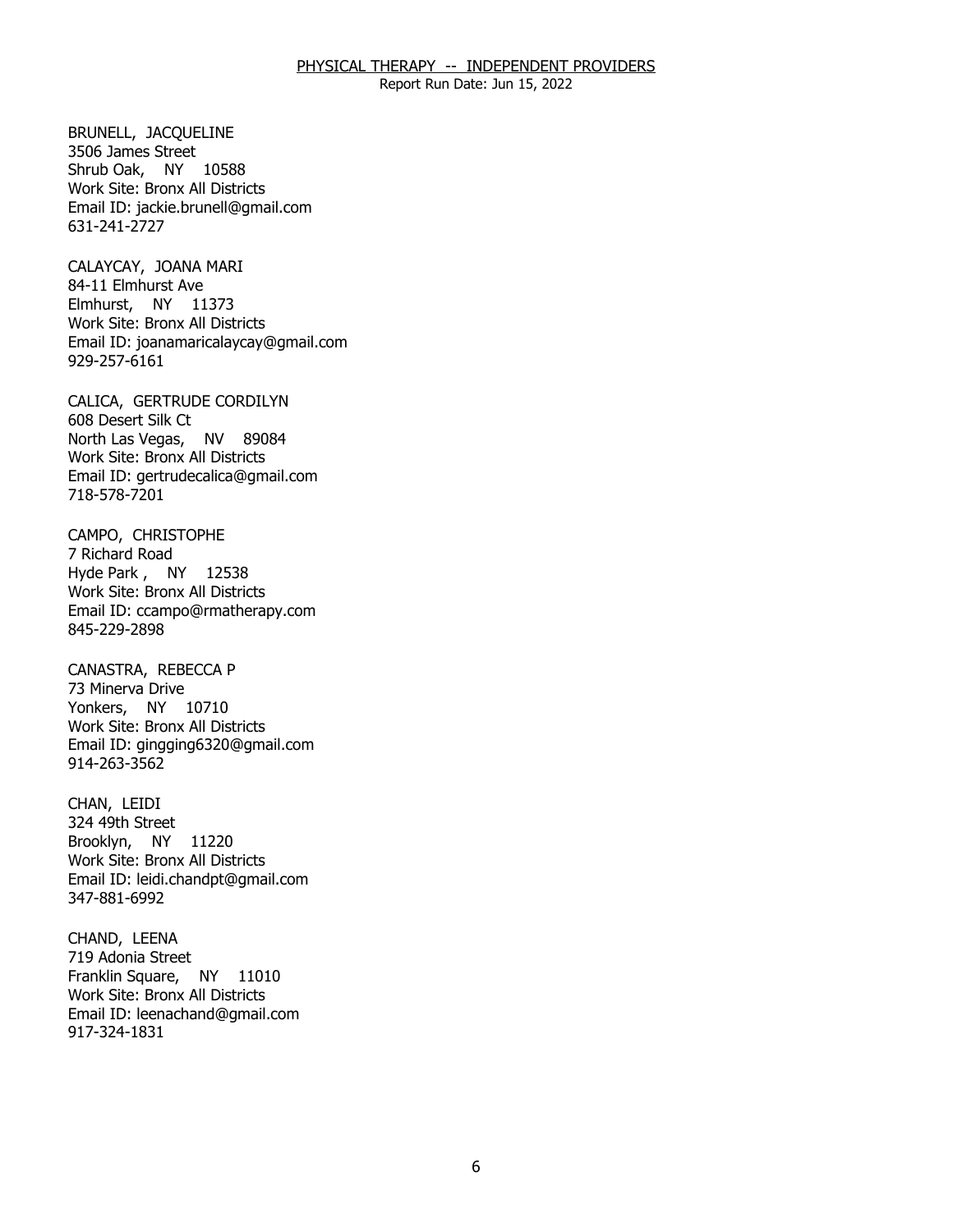Report Run Date: Jun 15, 2022

CLEMENTE, NOEL Budd Lake, NJ 07828 14 Oxford Road Work Site: Bronx All Districts Email ID: [ngclemente@hotmail.com](mailto:ngclemente@hotmail.com) 917-325-7826

 CONTRERAS-CANCIO, CLARISA 131 Beacon Lane The Bronx, NY 10473 Work Site: Bronx All Districts Email ID: [Clarisa\\_J\\_Contreras@yahoo.com](mailto:Clarisa_J_Contreras@yahoo.com)  917-669-5408

DECANGCHON, JEARGIAN<br>2 South End Avenue New York, NY 10280 Work Site: Bronx All Districts Email ID: [Jeargian@yahoo.com](mailto:Jeargian@yahoo.com) 347-260-8449

DEMONTEVERDE, JANE<br>3137 Waterbury Avenue Bronx, NY 10465 Work Site: Bronx All Districts Email ID: [JANE\\_DEMONTEVERDE@YAHOO.COM](mailto:JANE_DEMONTEVERDE@YAHOO.COM)  917-721-0134

DESIO, LAUREN Flushing, NY 11352 32-29 165th Street Work Site: Bronx All Districts Email ID: [desio.lauren@gmail.com](mailto:desio.lauren@gmail.com)  516-220-5420

DEYTO, DINDO ELMHURST, NY 11373 46-06 88TH STREET Work Site: Bronx All Districts Email ID: [dean75rpt@hotmail.com](mailto:dean75rpt@hotmail.com) 917-332-7927

DIGHE, RUCHITA Jersey City, NJ 07310 40 Newport Parkway Work Site: Bronx All Districts Email ID: [dighe.ruchi@gmail.com](mailto:dighe.ruchi@gmail.com) 662-202-7327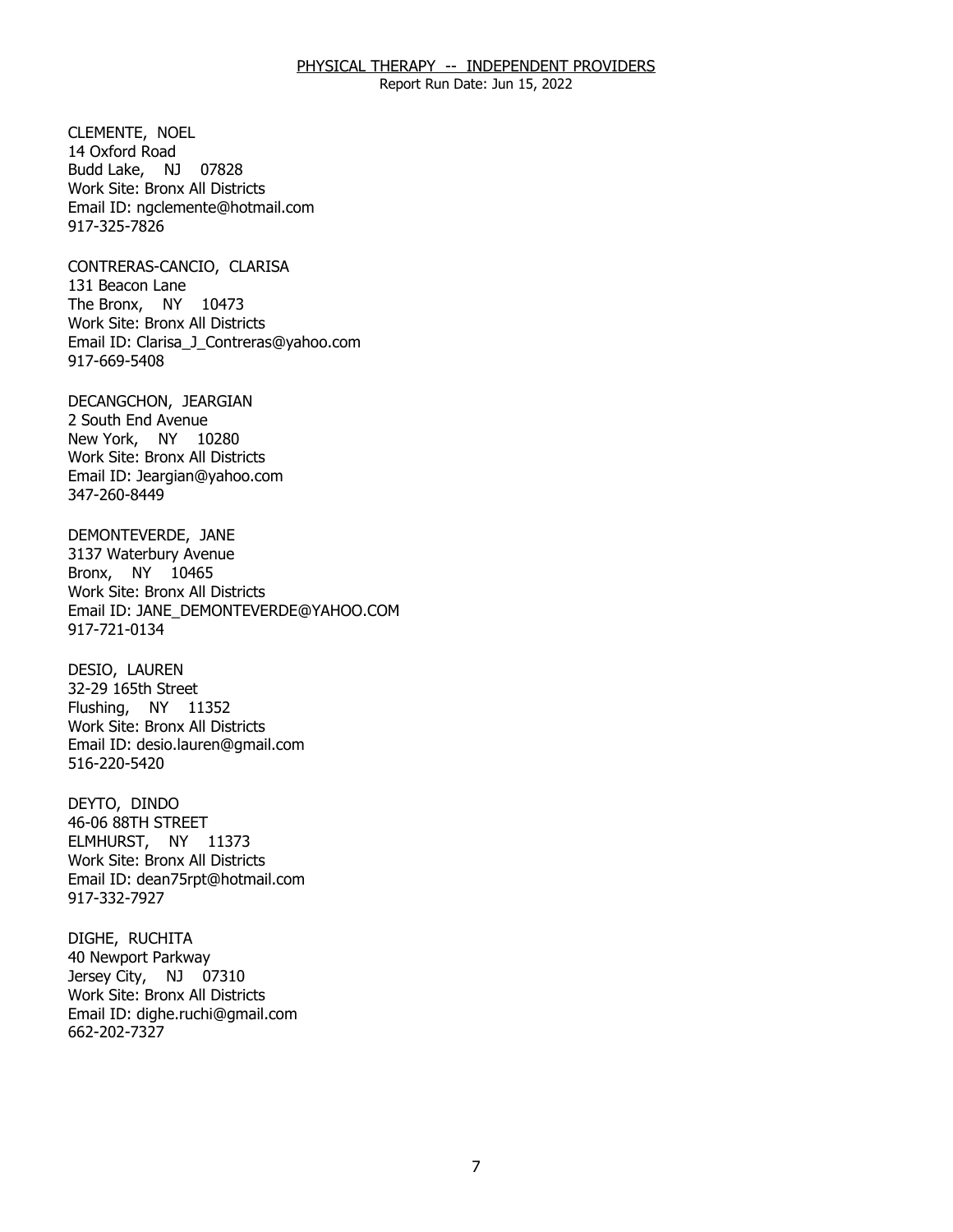Report Run Date: Jun 15, 2022

DILAG, LYZANDER New York, NY 10026 157 West 117th street Work Site: Bronx All Districts Email ID: [lyzander.abcu.dilag@gmail.com](mailto:lyzander.abcu.dilag@gmail.com) 917-628-7365

DOSHI, NEHA Secaucus, NJ 07094 7243 Riverside Station Blvd Work Site: Bronx All Districts Email ID: [neha.d30@gmail.com](mailto:neha.d30@gmail.com) 765-413-7874

EBRAHIM, WALEED BROOKLYN, NY 11214 331 Bay 14th Street Work Site: Bronx All Districts Email ID: [waleedabousalama@yahoo.com](mailto:waleedabousalama@yahoo.com)  917-686-6437

EMARA, AHMED<br>3251 68th St. Woodside, NY 11377 Work Site: Bronx All Districts Email ID: [ahmedhemarah@gmail.com](mailto:ahmedhemarah@gmail.com) 646-491-3488

 FARCON, CHERILYN 74 Wick Drive Fords, NJ 08863 Work Site: Bronx All Districts Email ID: [cfarconeitheracare@gmail.com](mailto:cfarconeitheracare@gmail.com)  732-306-7681

FOX, JACLYN Seaford, NY 11783 2406 Riverside Ave Work Site: Bronx All Districts Email ID: [jax0802@yahoo.com](mailto:jax0802@yahoo.com)  516-637-4691

FRIEDMAN, LLOYD RAMSEY, NJ 07446 -- **310 STURGRIDGE COURT** Work Site: Bronx All Districts Email ID: [lfcambridge@yahoo.com](mailto:lfcambridge@yahoo.com) 

8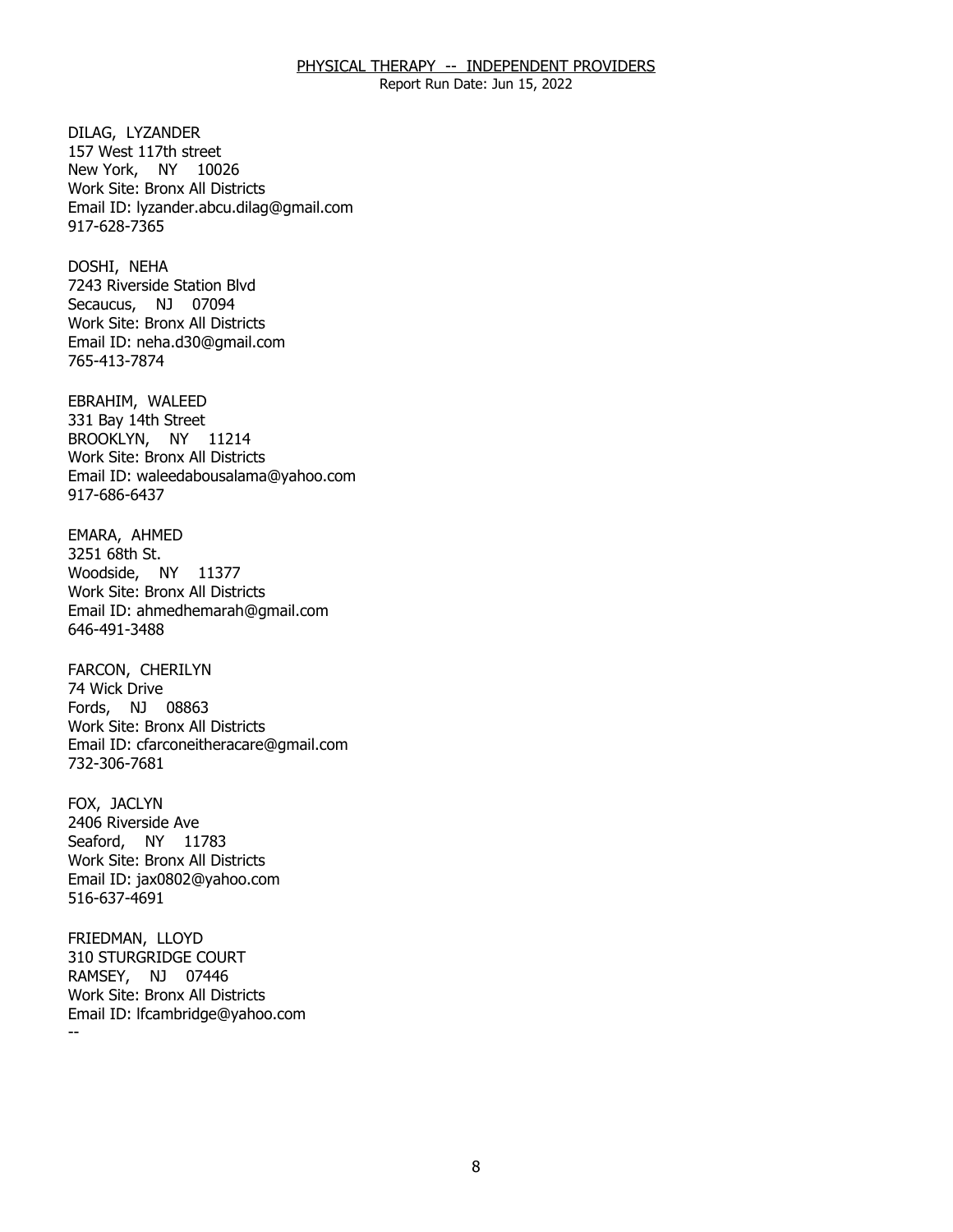Report Run Date: Jun 15, 2022

GATUS, JENNY Jamaica, NY 11435 8245 135th Street Work Site: Bronx All Districts Email ID: [jen\\_gatus@hotmail.com](mailto:jen_gatus@hotmail.com) 917-868-9578

GEORGE, ANU<br>98 EVANS ST NEW HYDE PARK, NY 11040 Work Site: Bronx All Districts Email ID: [MTHW08@HOTMAIL.COM](mailto:MTHW08@HOTMAIL.COM) 718-715-2676

GREGORY, ANN WOODSTOCK, NY 12498 43 Whitney Drive Work Site: Bronx All Districts Email ID: [gann3304@gmail.com](mailto:gann3304@gmail.com) 845-679-8138

HAMBIR, JAGRUTI Issaquah, WA 98027 501 Lingering Pine Dr NW Work Site: Bronx All Districts Email ID: [JAGRUTI.HAMBIR@GMAIL.COM](mailto:JAGRUTI.HAMBIR@GMAIL.COM) 832-316-7337

HOLSMAN, RICHARD Bronx, NY 10462 799 Morris ark Ave Work Site: Bronx All Districts Email ID: [richard@holsmanhealthcare.com](mailto:richard@holsmanhealthcare.com)  973-393-5545

HOROWITZ, DANIEL<br>673 Park Lane Cedarhurst, NY 11516 Work Site: Bronx All Districts Email ID: [danielmhorowitz1@gmail.com](mailto:danielmhorowitz1@gmail.com)  516-660-6026

HUJSAK , MARIA CHARISMA<br>3190 Riverdale Ave Bronx, NY 10463 Work Site: Bronx All Districts Email ID: [imay25@yahoo.com](mailto:imay25@yahoo.com)  646-334-8965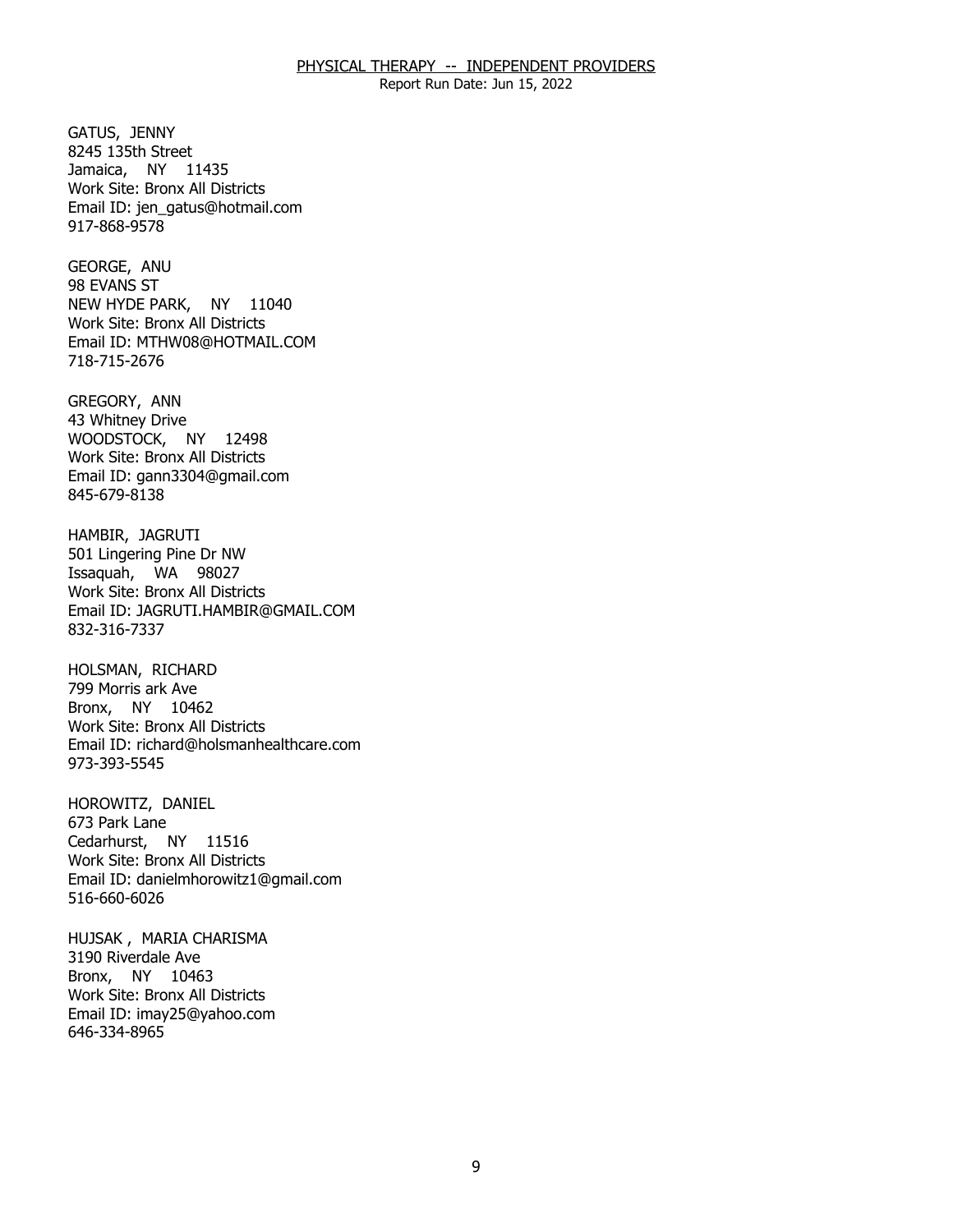Report Run Date: Jun 15, 2022

 INFANTE, MARY JANE 114 West 238th St Bronx, NY 10463 Work Site: Bronx All Districts Email ID: [pt.infa@yahoo.com](mailto:pt.infa@yahoo.com) 917-455-2788

JAUREGUI, AIMEE<br>60 Glen Rd Eastchester, NY 10709 Work Site: Bronx All Districts Email ID: [ems.meemay@gmail.com](mailto:ems.meemay@gmail.com)  347-458-7690

KACHROO, NEHA<br>4 Jackson Road Briarcliff Manor, NY 10510 Work Site: Bronx All Districts Email ID: [AMBIKACH@GMAIL.COM](mailto:AMBIKACH@GMAIL.COM)  517-316-5830

KADAM, MAITHILEE<br>187 William street Scotch Plains, NJ 07310 Work Site: Bronx All Districts Email ID: [maithileesanjeev@gmail.com](mailto:maithileesanjeev@gmail.com)  484-868-3029

KELLY, DANA Yonkers, NY 10710 71 Winnebago Rd Work Site: Bronx All Districts Email ID: [dnkelly11@gmail.com](mailto:dnkelly11@gmail.com) 914-434-0518

KHROMCHENKO, PAVEL<br>11 Hedgerow Lane Manalapan, NJ 07726 Work Site: Bronx All Districts Email ID: [paulhrom@hotmail.com](mailto:paulhrom@hotmail.com)  646-207-7262

LABAY, CHARITO<br>1659 Seddon St Bronx, NY 10462 Work Site: Bronx All Districts Email ID: [cylkk69@yahoo.com](mailto:cylkk69@yahoo.com)  347-621-1553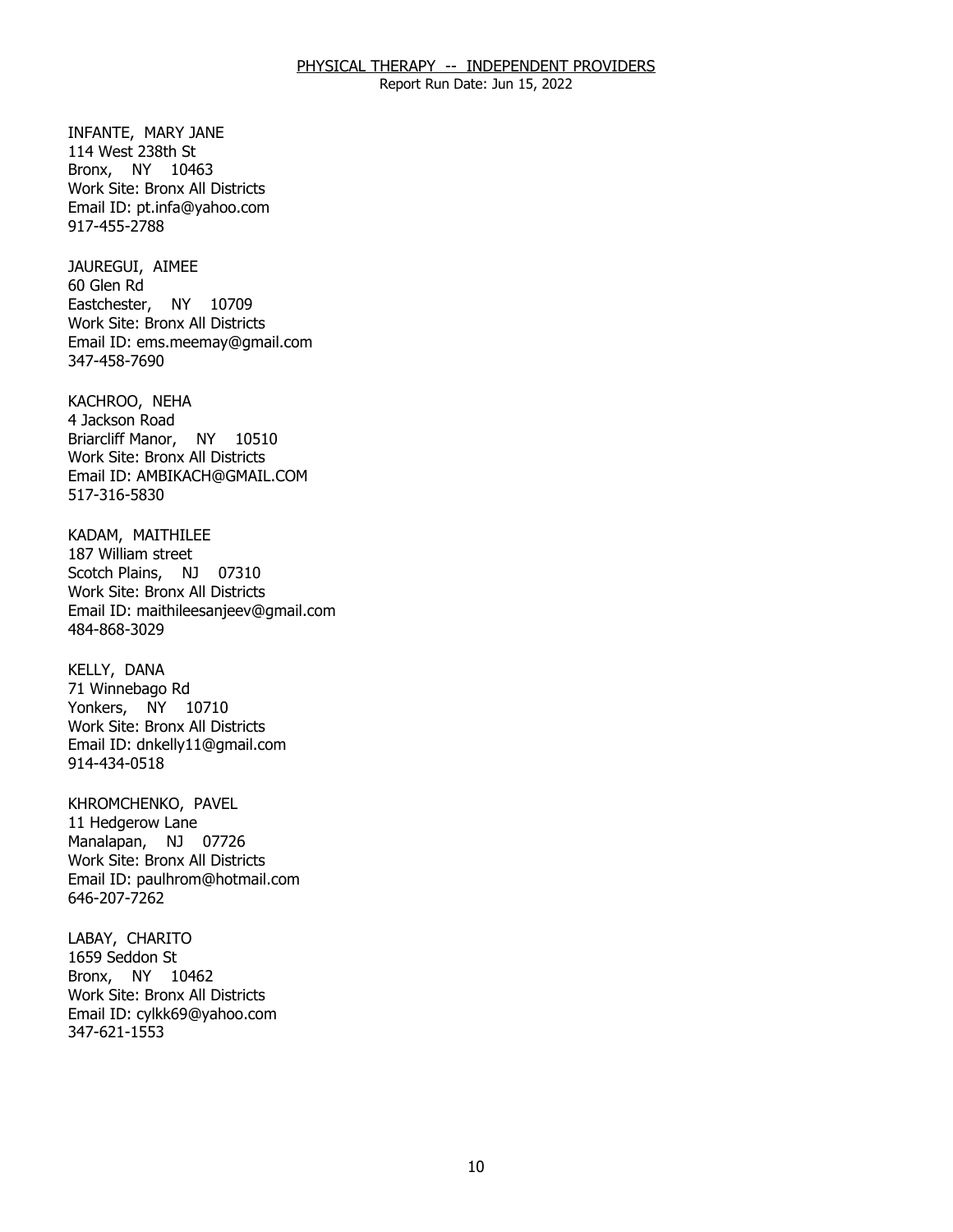Report Run Date: Jun 15, 2022

LIO, THERESA NEW YORK, NY 10805 260 CENTRE AVE Work Site: Bronx All Districts Email ID: [tlio@gmail.com](mailto:tlio@gmail.com)  516-698-0887

LITVINTCHOUK, YEHUDA Brooklyn, NY 11219 5608 New Utrecht Ave Work Site: Bronx All Districts Email ID: [yehudalitvin@aol.com](mailto:yehudalitvin@aol.com) 718-902-4866

MAHAJAN, NEHA SHorthills, NJ 07078 47 Meadowbrook Road Work Site: Bronx All Districts Email ID: [nehamahajanpt@gmail.com](mailto:nehamahajanpt@gmail.com)  848-248-2266

MAHON, FREDERICK<br>28 Jasmine Lane Valley Stream, NY 11581 Work Site: Bronx All Districts Email ID: [fijmahon@earthlink.net](mailto:fijmahon@earthlink.net)  347-432-3131

MATHEW, DIANA<br>9 Birch Ct Orangeburg, NY 10962 Work Site: Bronx All Districts Email ID: [d\\_iane325@yahoo.com](mailto:d_iane325@yahoo.com)  516-376-9873

MENSAH, NIA New York, NY 10025 11 West 108th Street Work Site: Bronx All Districts Email ID: [ntoomer@gmail.com](mailto:ntoomer@gmail.com) 678-471-5607

MOHAMED, HAMZA<br>1936 83rd Street BKLYN, NY 11214 Work Site: Bronx All Districts Email ID: [hamzarpt@yahoo.com](mailto:hamzarpt@yahoo.com) 347-400-3842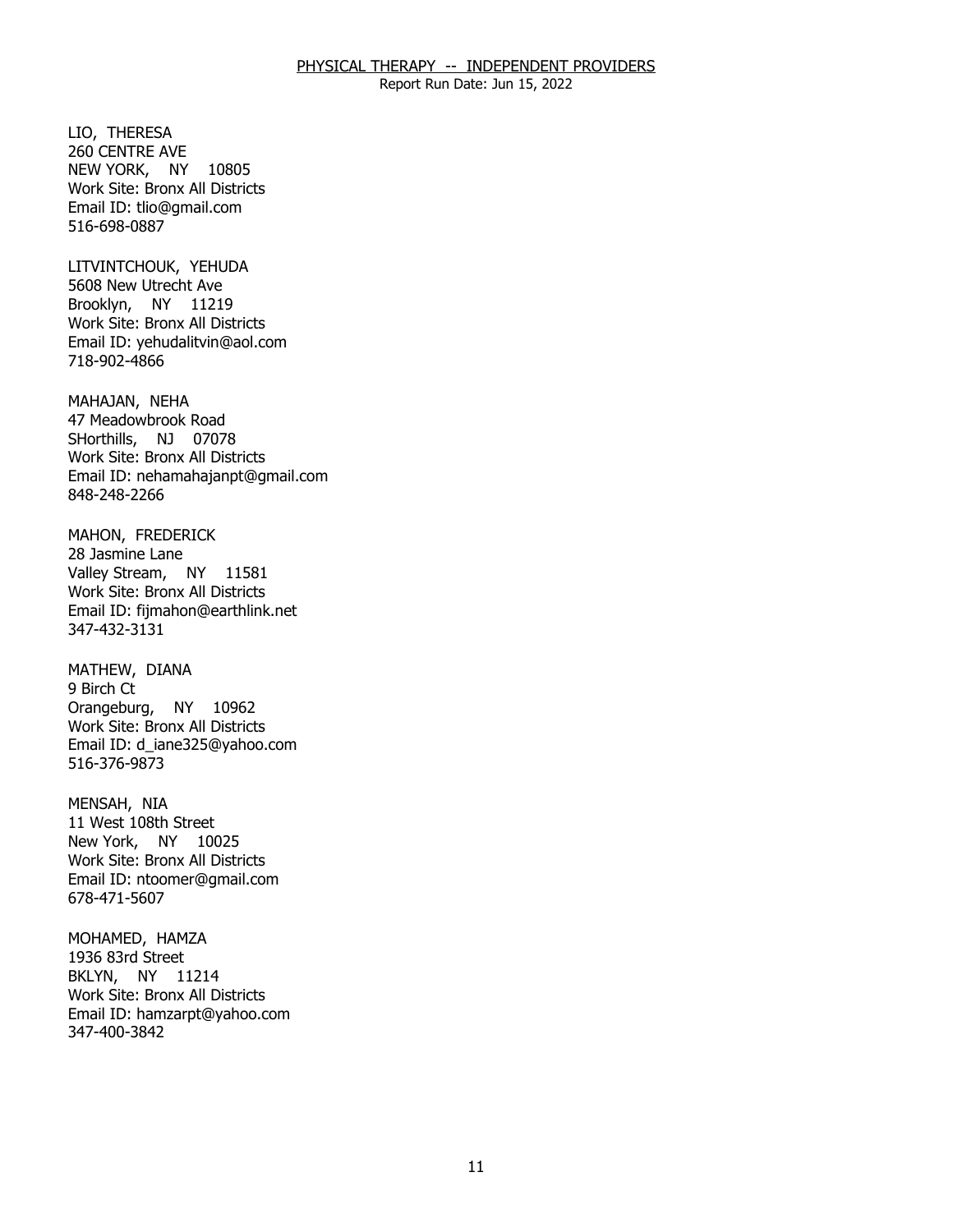Report Run Date: Jun 15, 2022

MUNGEN, JENNIFER Elmont, NY 11003 145 Rockmart Avenue Work Site: Bronx All Districts Email ID: [jgdpt624@gmail.com](mailto:jgdpt624@gmail.com) 516-652-5815

NAPOLIONE, DANIELLE<br>122 Osceola Road Wayne, NJ 07470 Work Site: Bronx All Districts Email ID: [dnapolione@gmail.com](mailto:dnapolione@gmail.com) 914-589-6829

NAPOLIS, JC WARREN<br>96-04 57th Avenue Corona, NY 11368 Work Site: Bronx All Districts Email ID: [Functionalpt09@gmail.com](mailto:Functionalpt09@gmail.com) 917-476-7340

NATIVIDAD, MICHELLE<br>5938 Madison Street ridgewood, NY 11385 Work Site: Bronx All Districts Email ID: [hanabanani@yahoo.com](mailto:hanabanani@yahoo.com) 818-919-8861

OBUSAN, RAFAEL H NEW YORK, NY 10026 157 West 117th Street Work Site: Bronx All Districts Email ID: [rafael.obusan@gmail.com](mailto:rafael.obusan@gmail.com)  910-574-7800

OGBANUFE, ADEZEAPUTA<br>2531 Doris Avenue Union, NJ 07083 Work Site: Bronx All Districts Email ID: [adaogbanufe@gmail.com](mailto:adaogbanufe@gmail.com)  862-215-1428

PANICKER, RINA<br>92 6th street Garden City Park, NY 11040 Work Site: Bronx All Districts Email ID: [panicker.rina@gmail.com](mailto:panicker.rina@gmail.com) 516-303-5412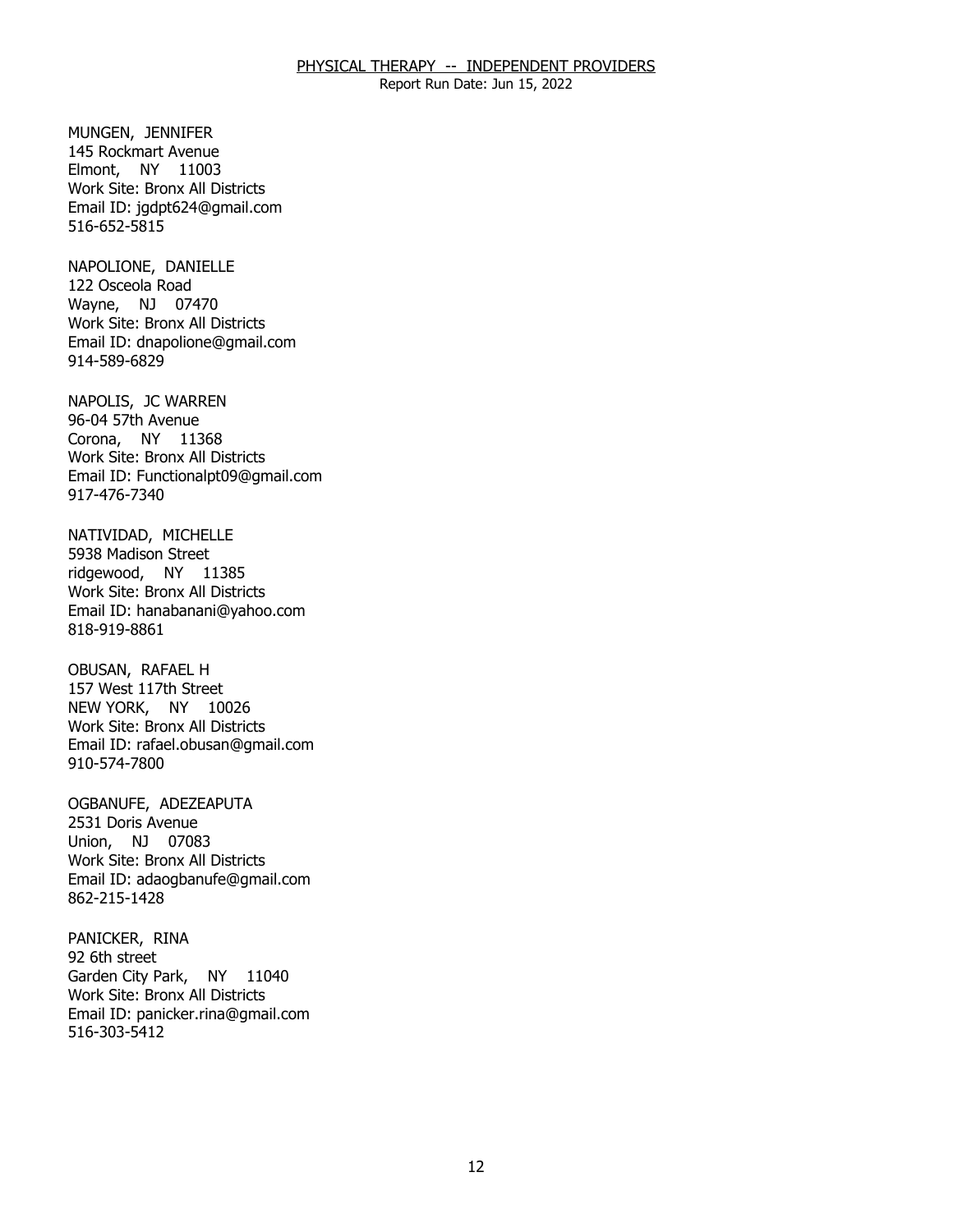Report Run Date: Jun 15, 2022

PATEL, ANKIT Parsippany, NJ 07054 200 Baldwin Rd Work Site: Bronx All Districts Email ID: [ankitpatel2119@yahoo.com](mailto:ankitpatel2119@yahoo.com) 973-980-7749

PATEL, ANKITA<br>Vroom Street Jersey City, NJ 07306 Work Site: Bronx All Districts Email ID: [ankitaphysio11@gmail.com](mailto:ankitaphysio11@gmail.com) 201-270-6059

PATEL, SARENA<br>229 E 87th St New York, NY 10128 Work Site: Bronx All Districts Email ID: [sarena2@live.com](mailto:sarena2@live.com) 603-801-2306

 PINCKNEY, MICHAEL 184-27 145th Avenue Springfiled Garden, NY 11413 Work Site: Bronx All Districts Email ID: [tbonery@yahoo.com](mailto:tbonery@yahoo.com)  347-661-2646

RINCON, JOHN PAUL MERRICK, NY 11566 1452 CHAPIN AVENUE Work Site: Bronx All Districts Email ID: [jprincon1@gmail.com](mailto:jprincon1@gmail.com) 516-647-8231

SCHULMAN, MARJORIE New York, NY 10023 155 W 68th Street 1401 Work Site: Bronx All Districts Email ID: [mschulman001@gmail.com](mailto:mschulman001@gmail.com)  917-923-2048

SEMENETS, ALEKSEY<br>50 Alexander Avenue Farmingdale, NY 11735 Work Site: Bronx All Districts Email ID: [asemenets1694@gmail.com](mailto:asemenets1694@gmail.com) 516-780-1746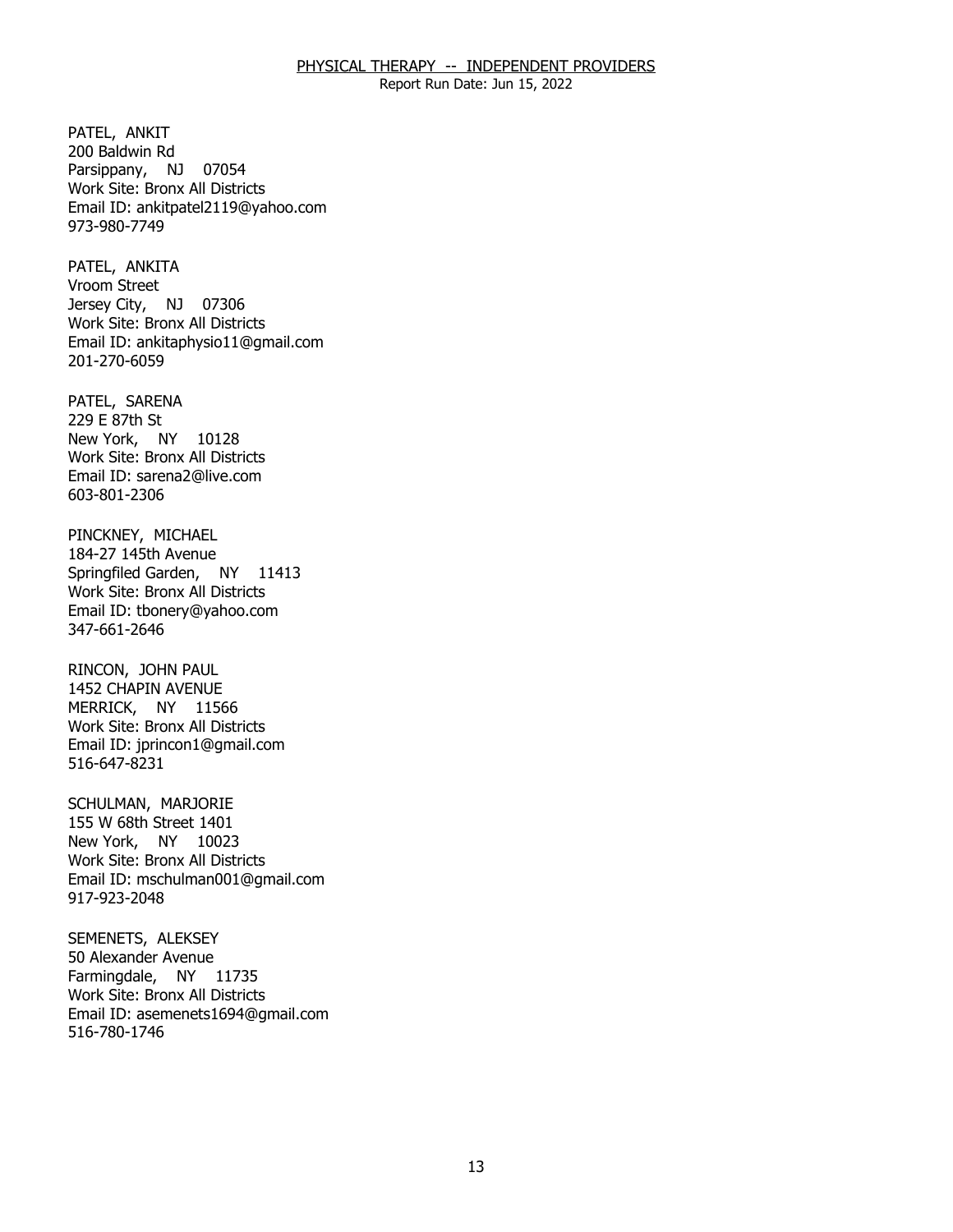Report Run Date: Jun 15, 2022

SHAH, AKSHAYKUMAR Clifton, NJ 07013 126 George Russell Way Work Site: Bronx All Districts Email ID: [akshayshah5@gmail.com](mailto:akshayshah5@gmail.com) 718-895-3897

SMITH, DANA Scarsdale, NY 10583 495 Central Park Ave Work Site: Bronx All Districts Email ID: [danasmithmpt@gmail.com](mailto:danasmithmpt@gmail.com) 914-574-6493

SUFIAN, NICOLE Englewood, NJ 07631 41 Brownstone Way Work Site: Bronx All Districts Email ID: [sufian.nicole@gmail.com](mailto:sufian.nicole@gmail.com) 201-873-7900

TAMIR, ERIC BAYSIDE, NY 11364 226-07 UNION TPKE Work Site: Bronx All Districts Email ID: [etamir08@aol.com](mailto:etamir08@aol.com)  917-968-6605

TOMAR, GAUTAM Brooklyn, NY 11218 1434 36th Street Work Site: Bronx All Districts Email ID: [tomar.gautam2@gmail.com](mailto:tomar.gautam2@gmail.com) 806-786-1842

TORKY, TAMER Staten Island, NY 10305 316 B Norway Avenue Work Site: Bronx All Districts Email ID: [tamertorky@aol.com](mailto:tamertorky@aol.com)  917-696-6107

VALERIO, KRISTINE<br>25 Aberfoyle Road New Rochelle, NY 10804 Work Site: Bronx All Districts Email ID: [kvalerio1@me.com](mailto:kvalerio1@me.com)  347-217-2172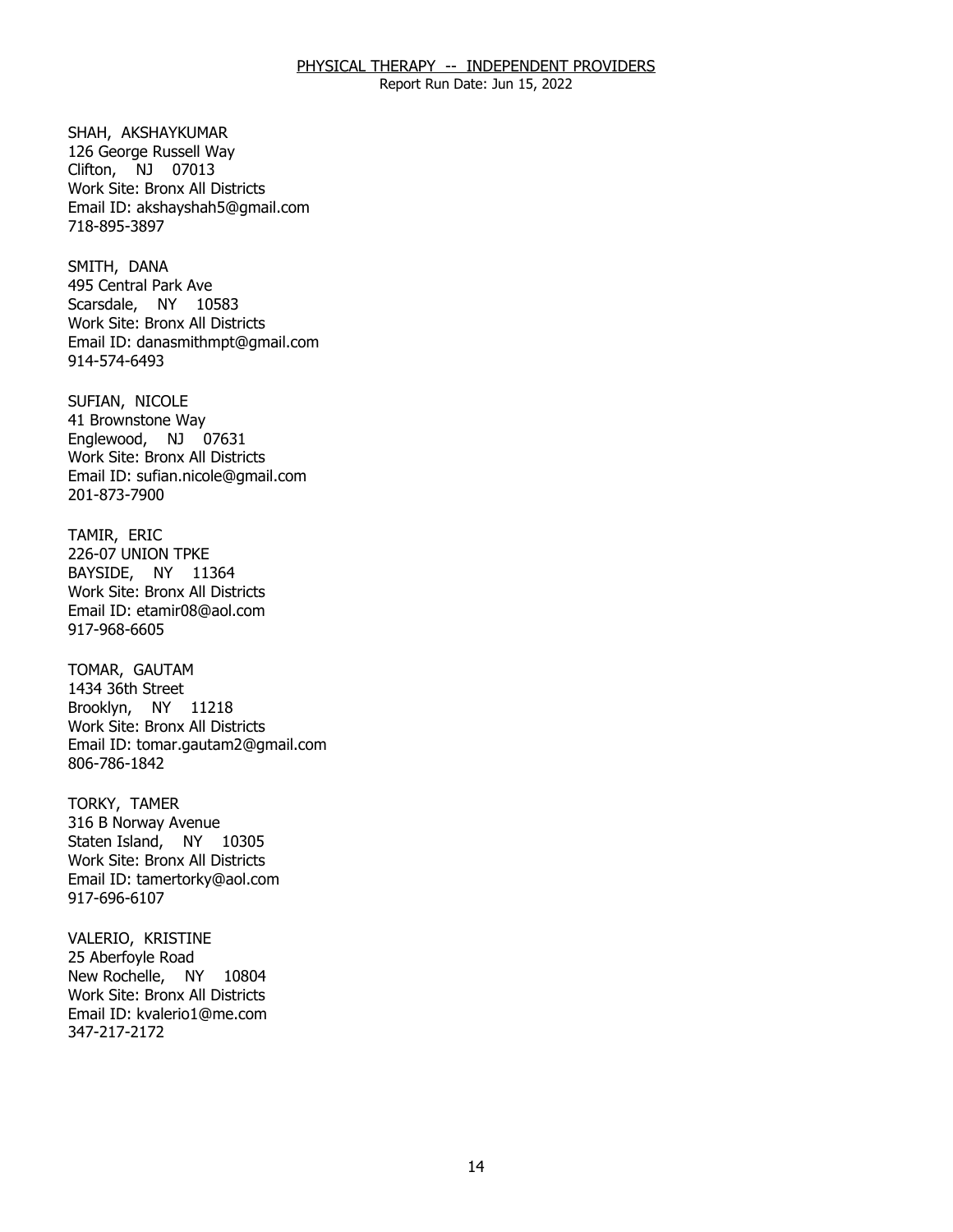Report Run Date: Jun 15, 2022

 VILLANUEVA-BALMEO, CLAIRE 150 Bucknell Avenue Hamilton, NJ 08619 Work Site: Bronx All Districts Email ID: [claire.villanuevabalmeo@gmail.com](mailto:claire.villanuevabalmeo@gmail.com) 917-371-5266

WOLFF, JENNIFER FONDA, NY 12068 123 HANSON DRIVE Work Site: Bronx All Districts Email ID: [JENN02150@GMAIL.COM](mailto:JENN02150@GMAIL.COM) 518-332-8487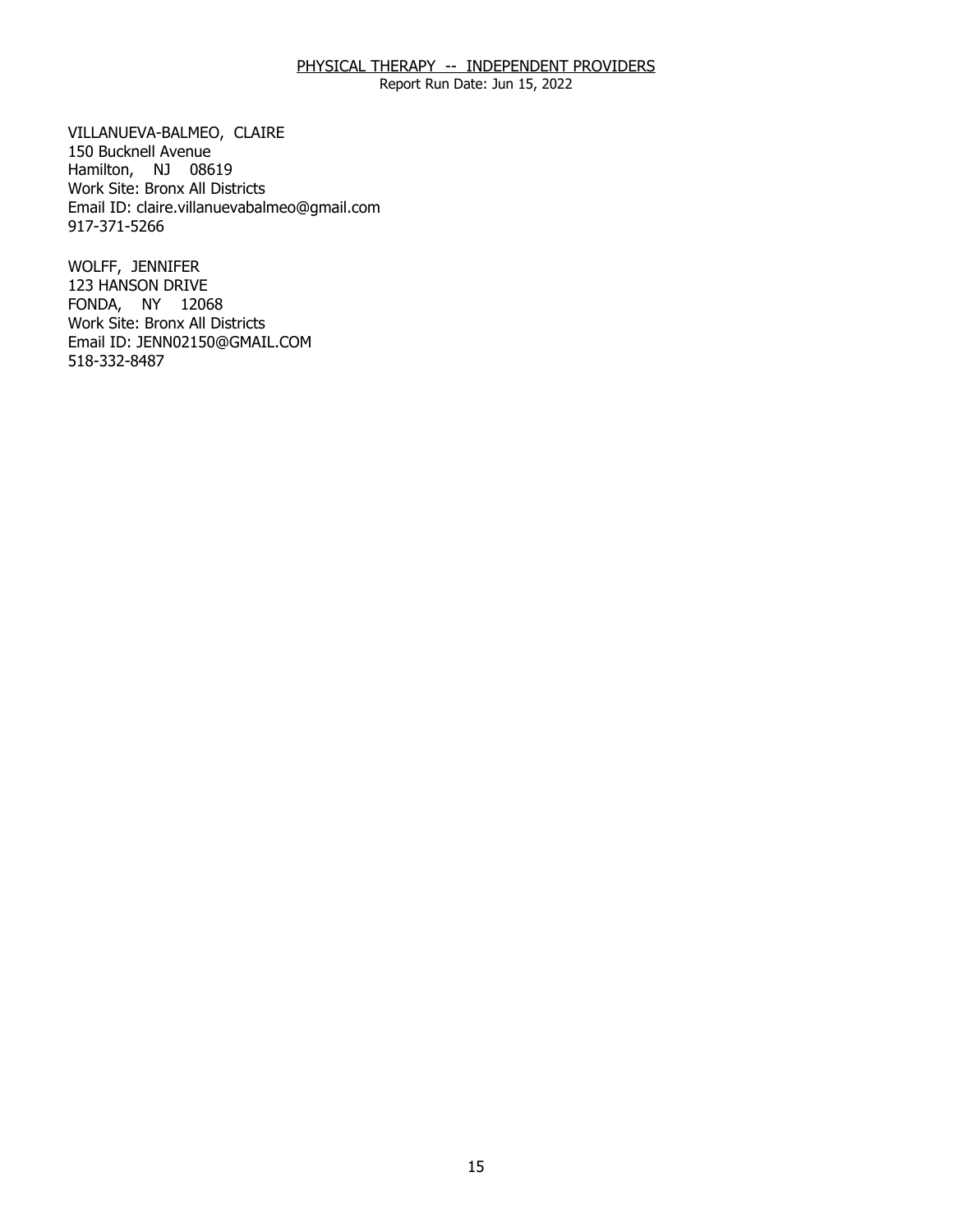Report Run Date: Jun 15, 2022

BROOKS, MONICA New Rochelle, NY 10804 171 Bon Air Avenue Work Site: Bronx D10 Email ID: [brooksmonica4@gmail.com](mailto:brooksmonica4@gmail.com)  917-355-5711

PASCOE, DORIAN BRONX, NY 10463 3530 Henry Hudson Pkwy Work Site: Bronx D10 Email ID: [dorian.pascoe@gmail.com](mailto:dorian.pascoe@gmail.com)  646-734-0008

RASKINA, YELENA<br>3 Truman Ave Yonkers, NY 10703 Work Site: Bronx D10 Email ID: [vadimraskin@yahoo.com](mailto:vadimraskin@yahoo.com)  914-426-0919

SEPULVEDA, JENNIFER<br>156 River Road North arlington, NJ 07031 Work Site: Bronx D10 Email ID: [jennyjen24@hotmail.com](mailto:jennyjen24@hotmail.com)  917-517-4434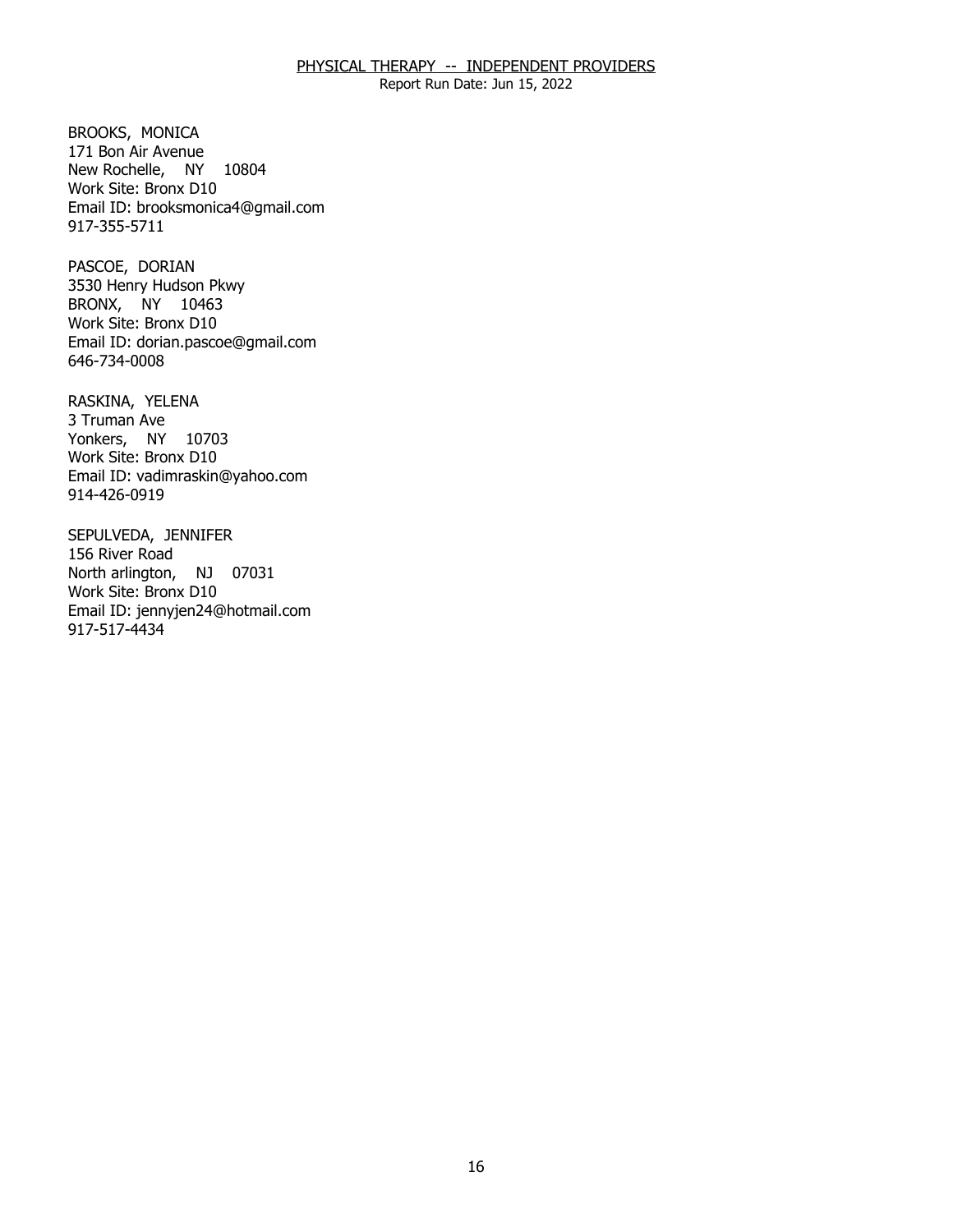Report Run Date: Jun 15, 2022

GOODY, EDITH Douglaston, NY 11362 240-04 70th Ave Apt 2 Work Site: Bronx D11 Email ID: [edithgoody@aol.com](mailto:edithgoody@aol.com) 719-351-8447

SEPULVEDA, JENNIFER<br>156 River Road North arlington, NJ 07031 Work Site: Bronx D11 Email ID: [jennyjen24@hotmail.com](mailto:jennyjen24@hotmail.com)  917-517-4434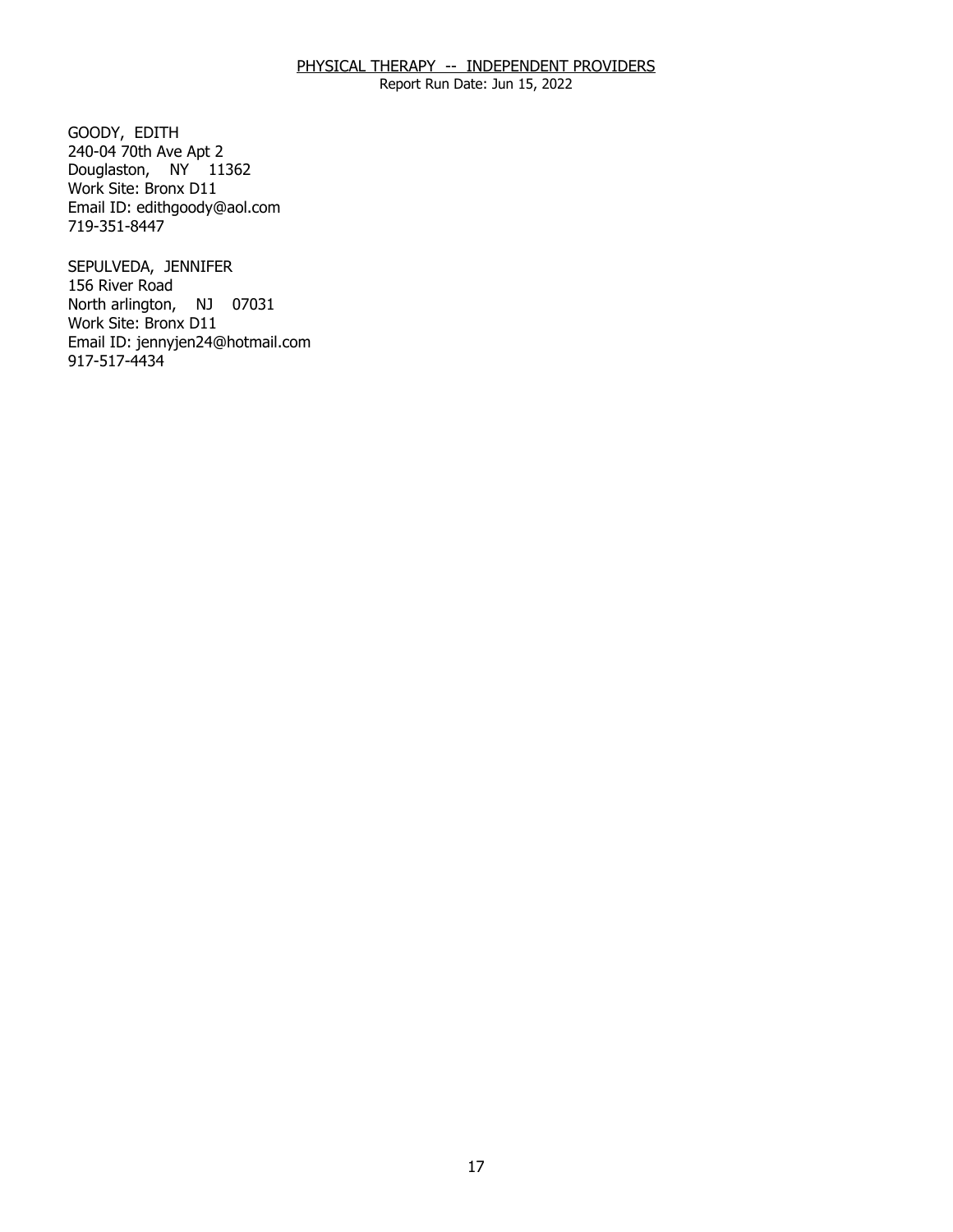Report Run Date: Jun 15, 2022

GOODY, EDITH Douglaston, NY 11362 240-04 70th Ave Apt 2 Work Site: Bronx D12 Email ID: [edithgoody@aol.com](mailto:edithgoody@aol.com) 719-351-8447

TORRES, ROWENA Brooklyn, NY 11228 7604 15th Avenue Apt 3 Work Site: Bronx D12 Email ID: [rowenavera@gmail.com](mailto:rowenavera@gmail.com)  917-445-7787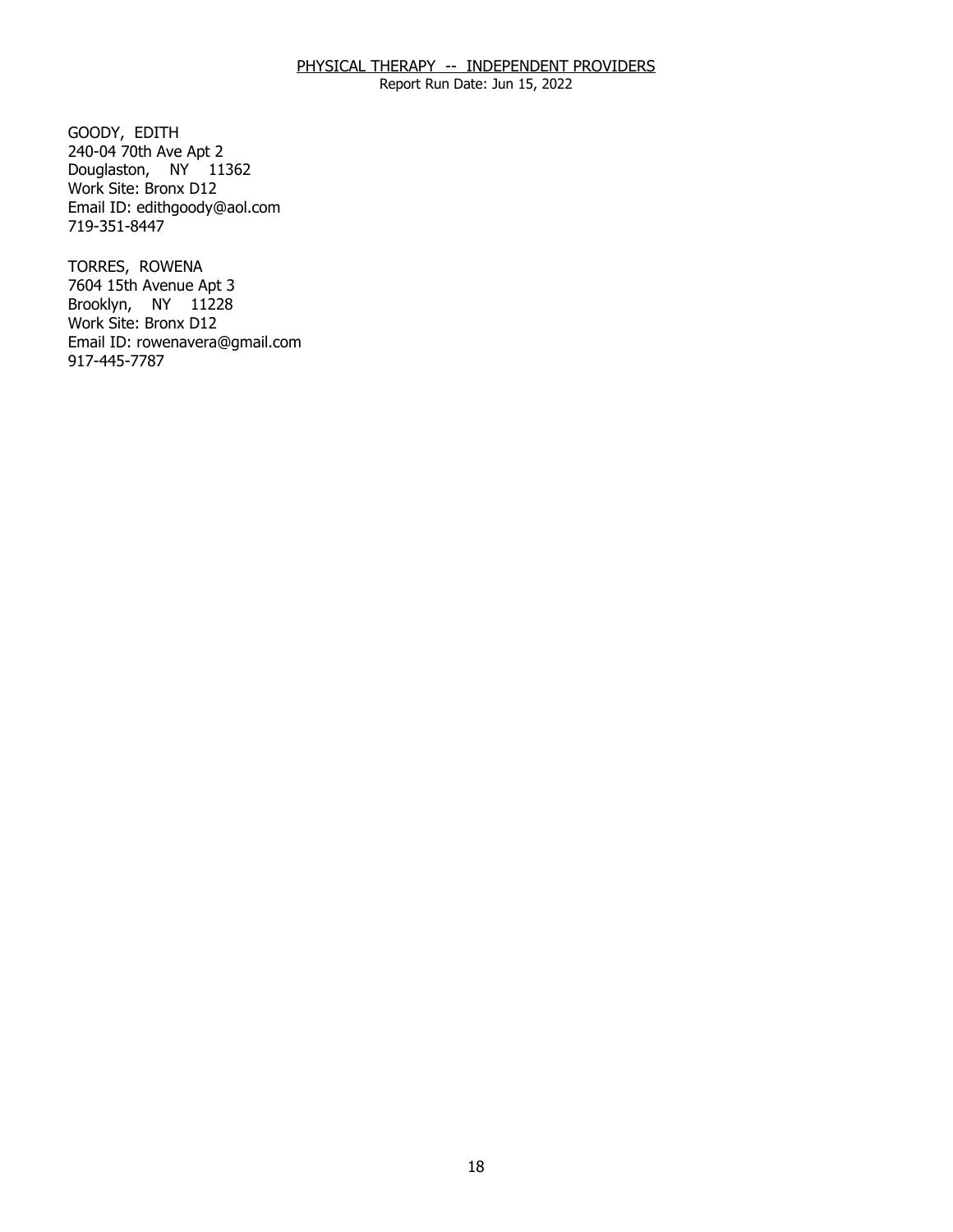Report Run Date: Jun 15, 2022

GOODY, EDITH Douglaston, NY 11362 240-04 70th Ave Apt 2 Work Site: Bronx D8 Email ID: [edithgoody@aol.com](mailto:edithgoody@aol.com) 719-351-8447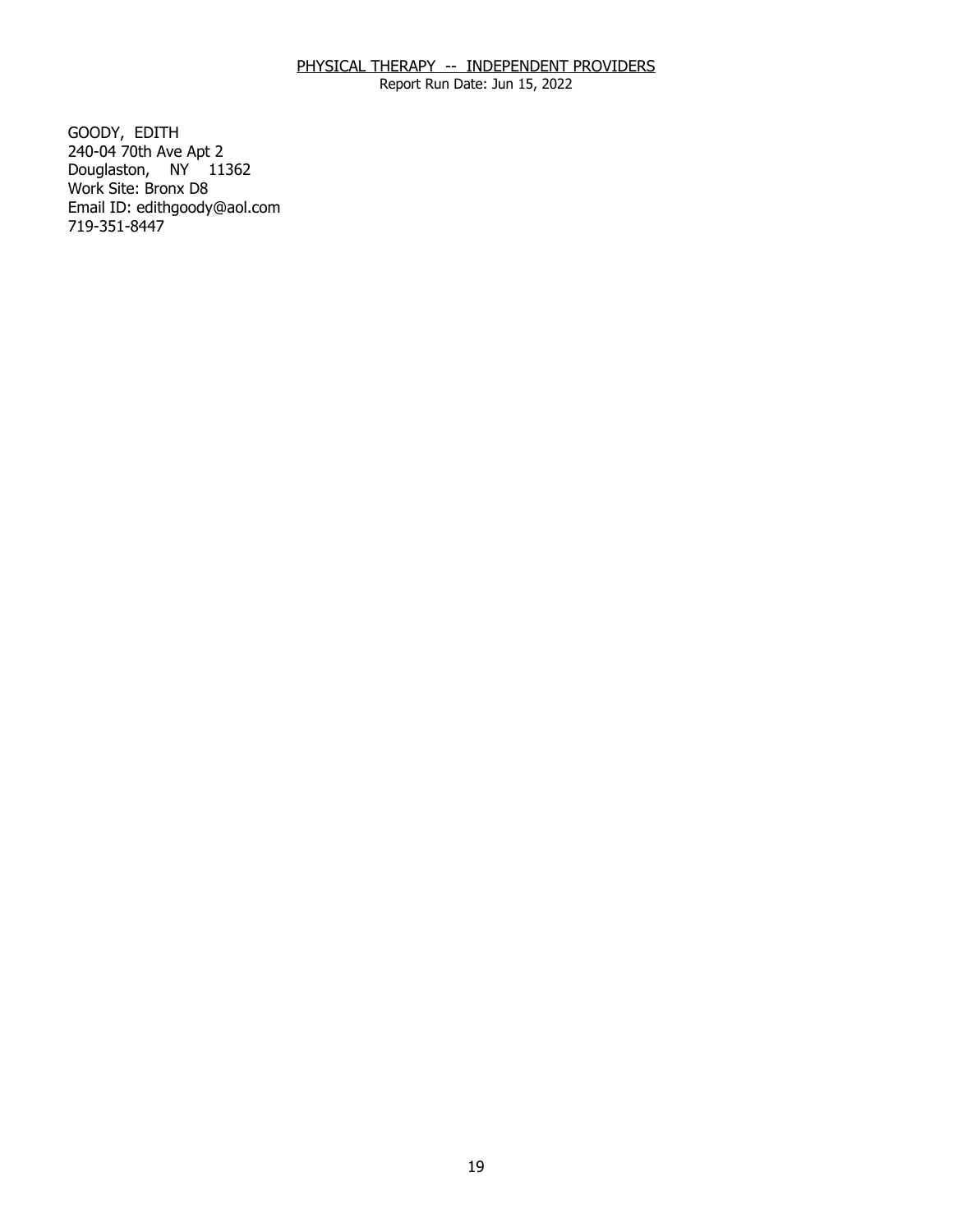Report Run Date: Jun 15, 2022

SEPULVEDA, JENNIFER<br>156 River Road North arlington, NJ 07031 Work Site: Bronx D9 Email ID: [jennyjen24@hotmail.com](mailto:jennyjen24@hotmail.com)  917-517-4434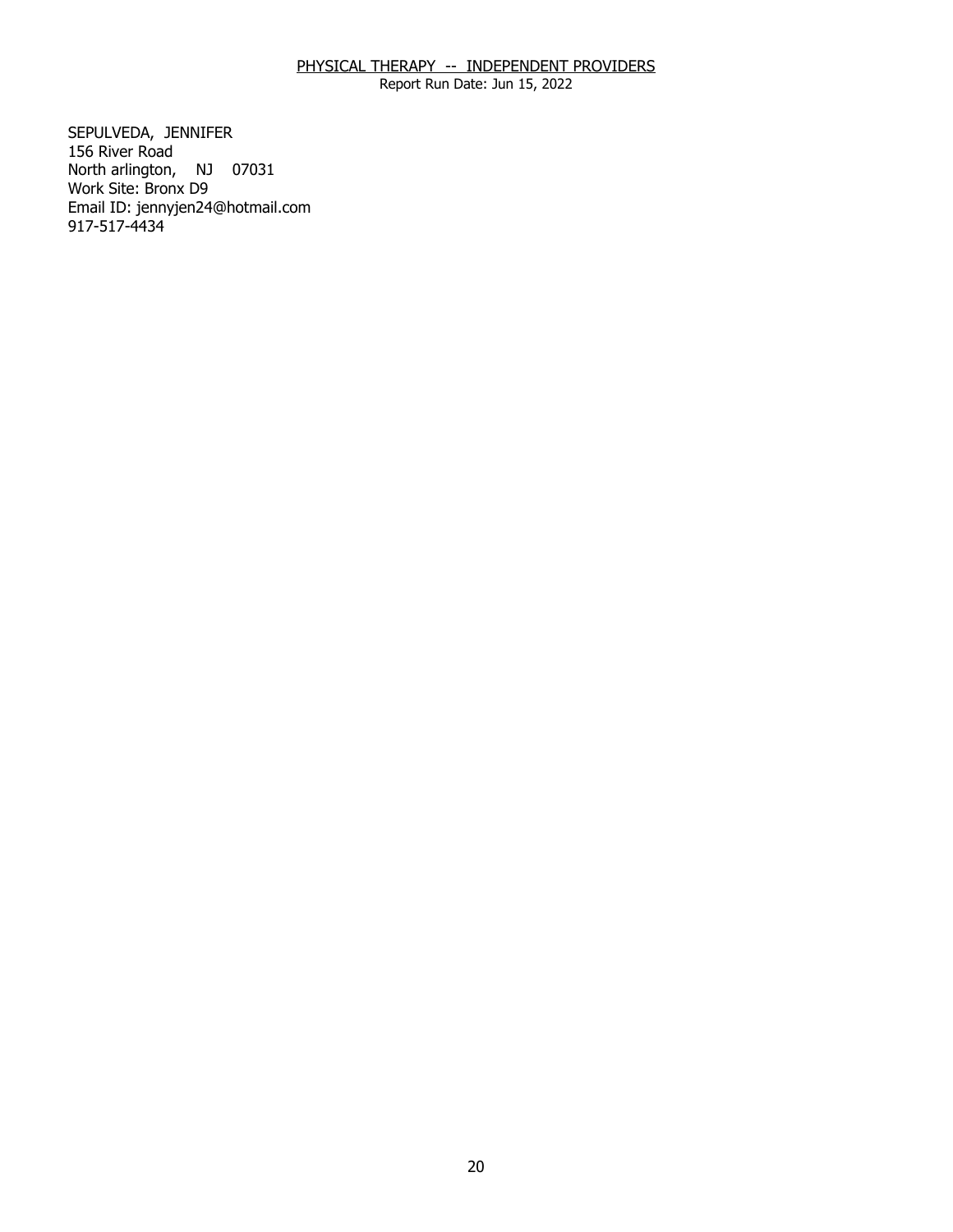Report Run Date: Jun 15, 2022

ABDALLA, YASSER Brooklyn, NY 11228 130 Bay 10th Street Work Site: Brooklyn All Districts Email ID: [yzc4pt@yahoo.com](mailto:yzc4pt@yahoo.com)  347-788-2430

ABDALLA ELSAIDY, MOHAMED<br>190 72ND STREET BROOKLYN, NY 11209 Work Site: Brooklyn All Districts Email ID: [yahiapt@yahoo.com](mailto:yahiapt@yahoo.com) 718-680-5326

ACALING, PRINZ Astoria, NY 11102 26-80 30th Street Work Site: Brooklyn All Districts Email ID: [prinz\\_apollo@yahoo.com](mailto:prinz_apollo@yahoo.com) 347-622-9330

ADAMS, TRACY<br>816 Marcy Ave BROOKLYN, NY 11216 Work Site: Brooklyn All Districts Email ID: [tracy.m.adams@gmail.com](mailto:tracy.m.adams@gmail.com) 678-637-2769

 ADOLFSSON, ROSEANNE CATHE 1630 41st Street Brooklyn, NY 11218 Work Site: Brooklyn All Districts Email ID: [yammyarcee21@gmail.com](mailto:yammyarcee21@gmail.com) 929-371-2500

AFONSO, SHIRLEY SUNNYSIDE, NY 11104 43-39 41ST STREET Work Site: Brooklyn All Districts Email ID: [s.afonso@tppnyc-ssg.com](mailto:s.afonso@tppnyc-ssg.com)  929-393-4406

ALEJANDRINO, ANALYN<br>20 Elliot Drive Hicksville, NY 11801 Work Site: Brooklyn All Districts Email ID: [agc315@yahoo.com](mailto:agc315@yahoo.com)  347-542-1746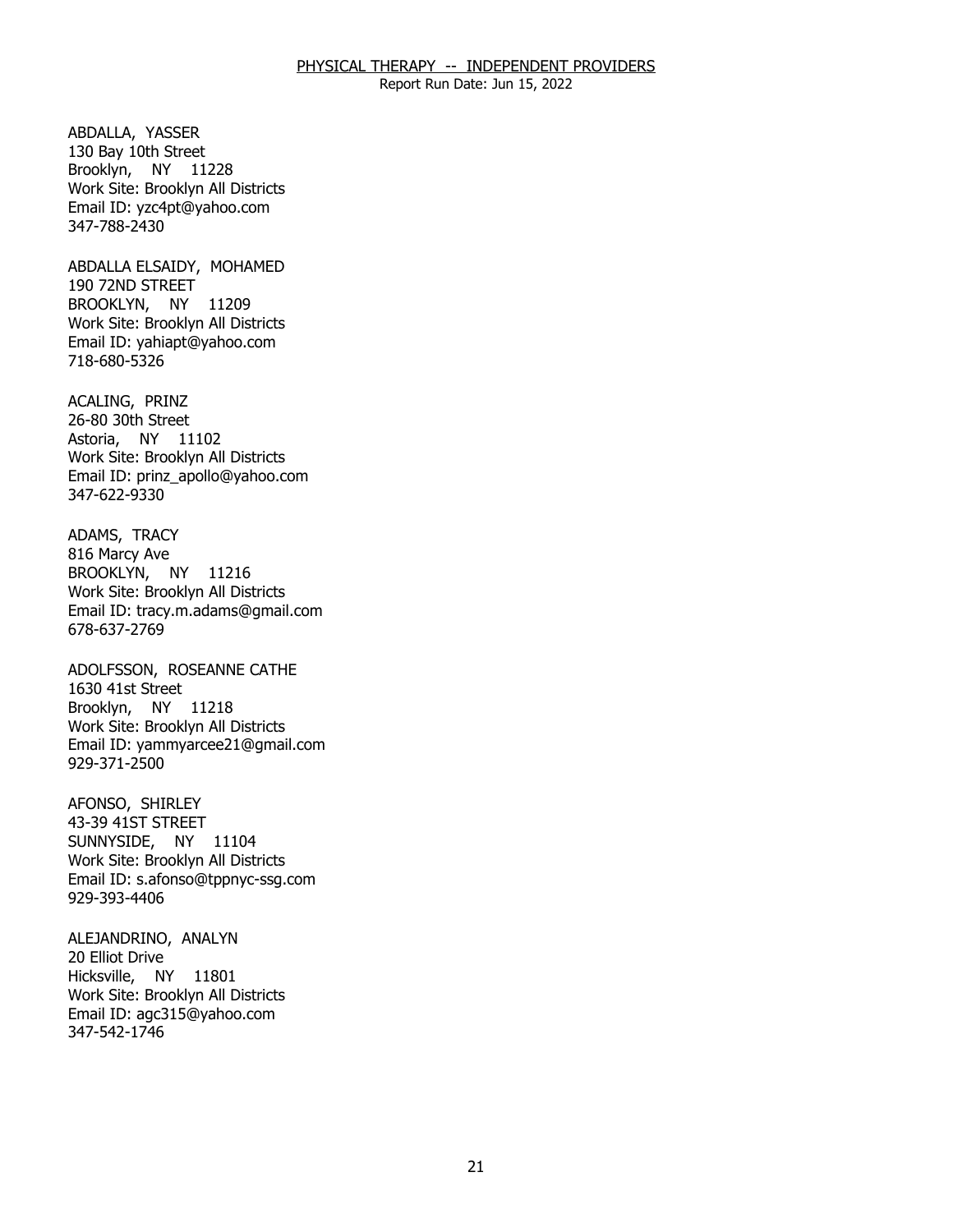Report Run Date: Jun 15, 2022

ALHABSI, WAN ROWENA Brooklyn, NY 11223 1780 West 3rd Street Work Site: Brooklyn All Districts Email ID: [wanrowena2006@yahoo.com](mailto:wanrowena2006@yahoo.com)  347-276-4923

AMMAR, IBRAHIM BROOKLYN, NY 11228 1522 82nd Street Work Site: Brooklyn All Districts Email ID: [ibrahimammardpt@verizon.net](mailto:ibrahimammardpt@verizon.net) 718-496-7179

AREF, HODA Staten island, NY 10301 684 ocean Terrace Work Site: Brooklyn All Districts Email ID: [hoda1@verizon.net](mailto:hoda1@verizon.net) 917-371-5959

BALISI, MAGVIROSE<br>770 Ocean Pkwy Brooklyn, NY 11230 Work Site: Brooklyn All Districts Email ID: [magvirose@yahoo.com](mailto:magvirose@yahoo.com) 917-515-3325

BARACH, YARON Brooklyn, NY 11234 1522 E 32 Street Work Site: Brooklyn All Districts Email ID: [ymbarach@gmail.com](mailto:ymbarach@gmail.com) 646-256-1325

BAUTISTA, PAULO Brooklyn, NY 11214 2249 85th Street Work Site: Brooklyn All Districts Email ID: [paulofetyap@yahoo.com](mailto:paulofetyap@yahoo.com)  917-285-6437

BELARMINO, MACRISTINA<br>5045 60th Street Woodside, NY 11377 Work Site: Brooklyn All Districts Email ID: [nina\\_r26@yahoo.com](mailto:nina_r26@yahoo.com)  708-890-4432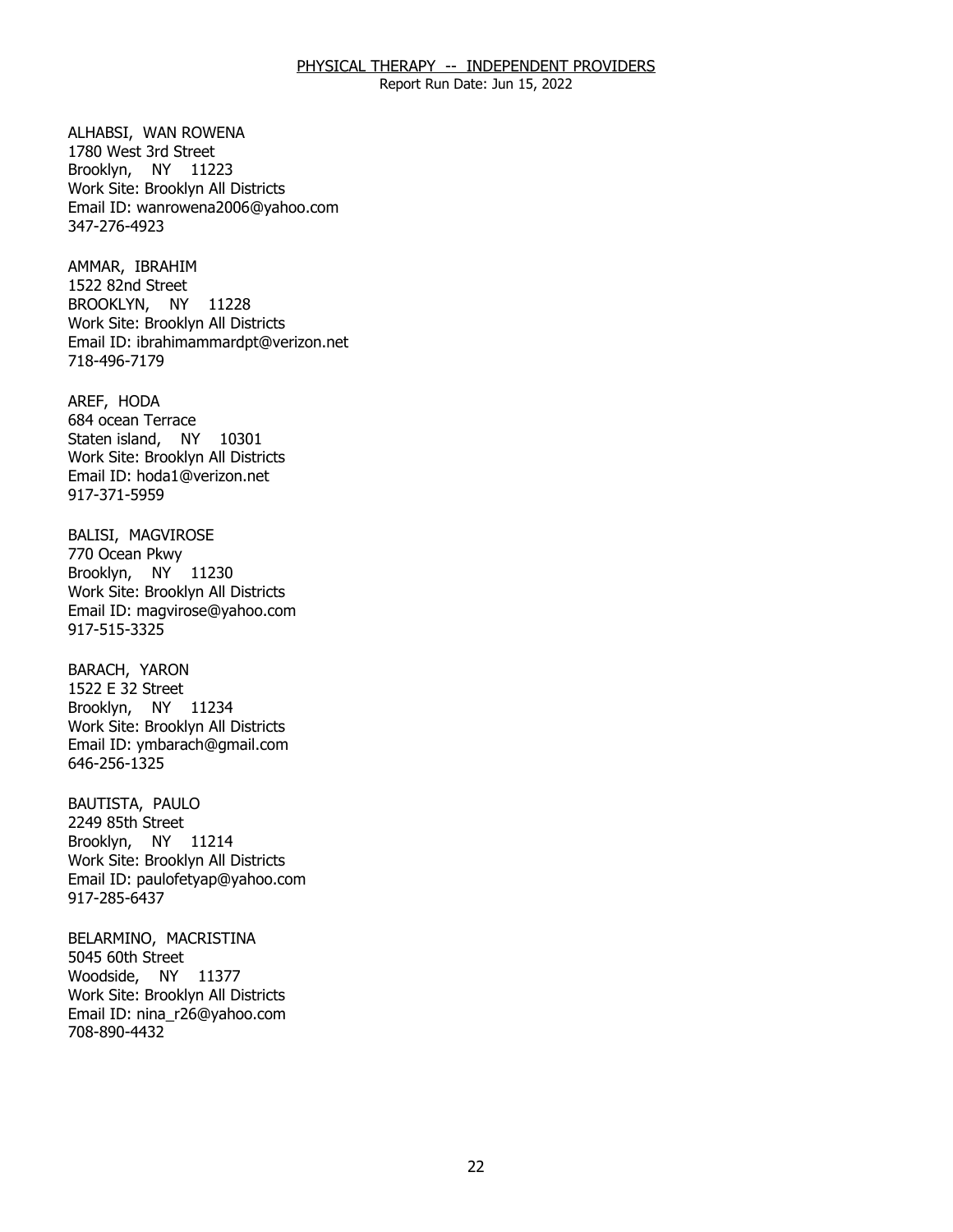Report Run Date: Jun 15, 2022

BERKOVITCH, ALAN<br>794 Arbuckle Ave Woodmere, NY 11598 Work Site: Brooklyn All Districts Email ID: [ALANBERKOVITCH@GMAIL.COM](mailto:ALANBERKOVITCH@GMAIL.COM)  718-249-6048

BERNSTEIN, JENNIFER<br>560 Harbor Drive Cedarhurst, NY 11516 Work Site: Brooklyn All Districts Email ID: [jenbernsteindpt@gmail.com](mailto:jenbernsteindpt@gmail.com) 516-509-4534

BLANCO, RANDI BROOKLYN, NY 11230 565 Rugby Road Work Site: Brooklyn All Districts Email ID: [randi@randiblanco.com](mailto:randi@randiblanco.com)  718-703-7737

BODNER, YAEL<br>1419 Avenue I Brooklyn, NY 11230 Work Site: Brooklyn All Districts Email ID: [yaelbodner8@gmail.com](mailto:yaelbodner8@gmail.com) 718-377-0642

BRION, CHRISTIAN<br>3062 30th st. astoria, NY 11102 Work Site: Brooklyn All Districts Email ID: [cpbrion@yahoo.com](mailto:cpbrion@yahoo.com)  718-730-0503

BUCHOLZ, BRACHA<br>29 Idaho Street Passaic, NJ 07055 Work Site: Brooklyn All Districts Email ID: [brachabucholz@hotmail.com](mailto:brachabucholz@hotmail.com) 347-249-3184

BUCO, JOSE SANDY<br>350 West 42nd Street New York, NY 10036 Work Site: Brooklyn All Districts Email ID: [jb@qualitycarephysicaltherapy.com](mailto:jb@qualitycarephysicaltherapy.com) 718-854-9055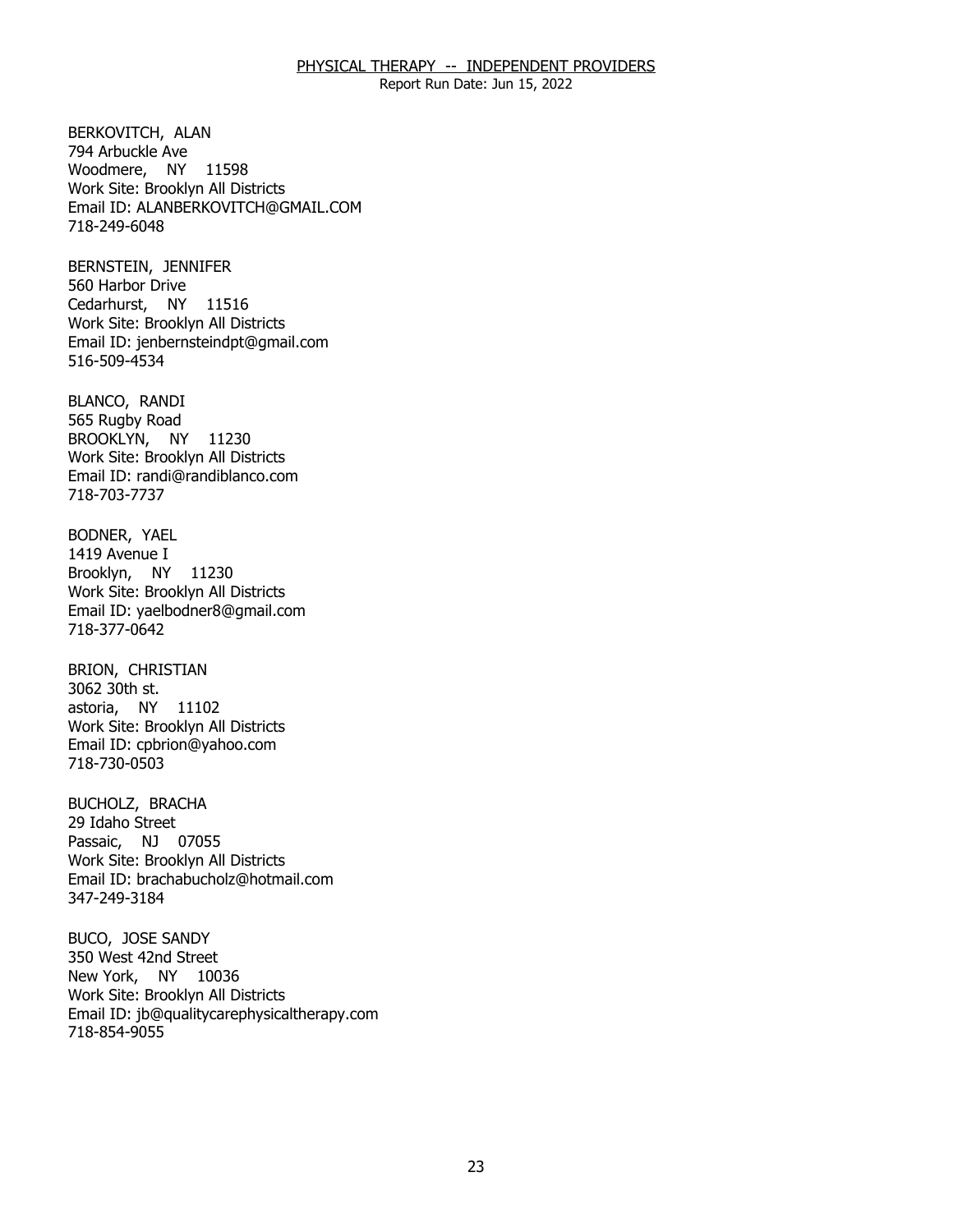Report Run Date: Jun 15, 2022

BUHIAN, MELANIE<br>5 Aster Lane Garfield, NJ 07026 Work Site: Brooklyn All Districts Email ID: [mrb76@yahoo.com](mailto:mrb76@yahoo.com)  347-413-0361

CAGULADA-CORRE, VANESSA MAY<br>232 Portage Avenue Staten Island, NY 10314 Work Site: Brooklyn All Districts Email ID: [vanmay12@yahoo.com](mailto:vanmay12@yahoo.com) 917-588-0164

CALAYCAY, JOANA MARI<br>84-11 Elmhurst Ave Elmhurst, NY 11373 Work Site: Brooklyn All Districts Email ID: [joanamaricalaycay@gmail.com](mailto:joanamaricalaycay@gmail.com) 929-257-6161

CALDERON, HENIK<br>42-06A Bell Blvd. Bayside, NY 11361 Work Site: Brooklyn All Districts Email ID: [Henik16@gmail.com](mailto:Henik16@gmail.com) 718-812-4541

CAPISTRANO, MARY GRACE<br>2323 Woodbine Avenue Bellmore, NY 11710 Work Site: Brooklyn All Districts Email ID: [gvilela\\_capistrano@yahoo.com](mailto:gvilela_capistrano@yahoo.com)  714-598-6529

CHACKO, SAMSON South Richmond Hills, NY 11419 9508, 118th Street, Work Site: Brooklyn All Districts Email ID: [mattdoc28@gmail.com](mailto:mattdoc28@gmail.com) 516-395-6453

CHAN, LEIDI Brooklyn, NY 11220 324 49th Street Work Site: Brooklyn All Districts Email ID: [leidi.chandpt@gmail.com](mailto:leidi.chandpt@gmail.com) 347-881-6992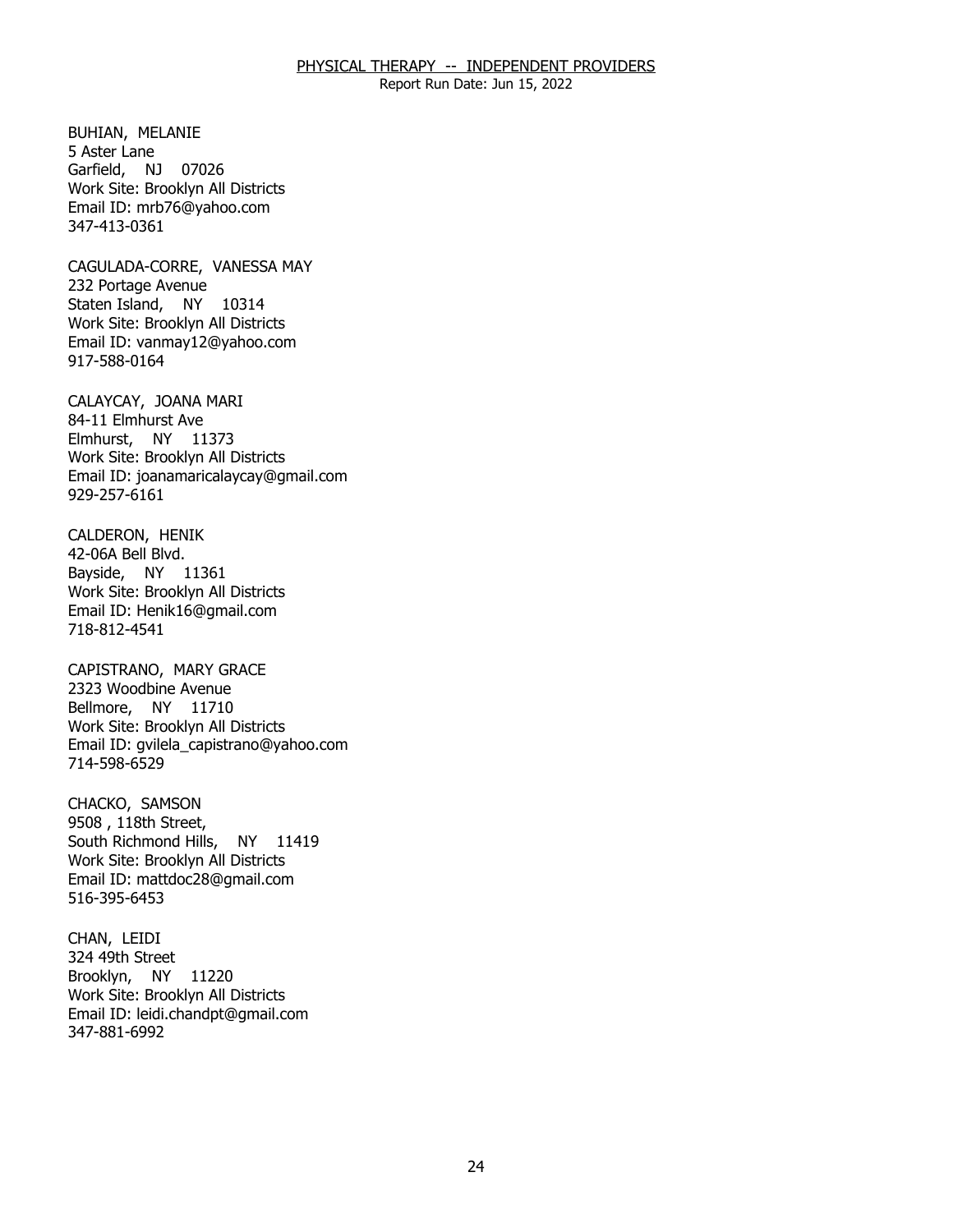Report Run Date: Jun 15, 2022

CHAND, LEENA Franklin Square, NY 11010 719 Adonia Street Work Site: Brooklyn All Districts Email ID: [leenachand@gmail.com](mailto:leenachand@gmail.com) 917-324-1831

CLAXTON, STACEYANN Freeport, NY 11520 110 Brooklyn ave 4u Work Site: Brooklyn All Districts Email ID: [Sclaxton82@aol.com](mailto:Sclaxton82@aol.com) 516-984-3231

COLEMAN, RACHEL<br>1502 52nd Street Brooklyn, NY 11219 Work Site: Brooklyn All Districts Email ID: [Rochelkamayer@gmail.com](mailto:Rochelkamayer@gmail.com) 917-721-0768

CRISTOBAL, RALPH<br>402 85th Street BROOKLYN, NY 11209 Work Site: Brooklyn All Districts Email ID: [amir12cris@yahoo.com](mailto:amir12cris@yahoo.com)  212-748-9882

CRUZ, MARIA STATEN ISLAND, NY 10309 236 Woodvale Avenue Work Site: Brooklyn All Districts Email ID: [cruzcecile21@gmail.com](mailto:cruzcecile21@gmail.com)  646-591-7068

CUETO, CELSO Rockville Centre, NY 11570 265 Sunrise Highway Work Site: Brooklyn All Districts Email ID: [celptherapy@aol.com](mailto:celptherapy@aol.com)  718-930-6359

DAGOSTINO, JULIA Brooklyn, NY 11218 581 Ocean Parkway Work Site: Brooklyn All Districts Email ID: [jdagostino21@gmail.com](mailto:jdagostino21@gmail.com)  440-241-0661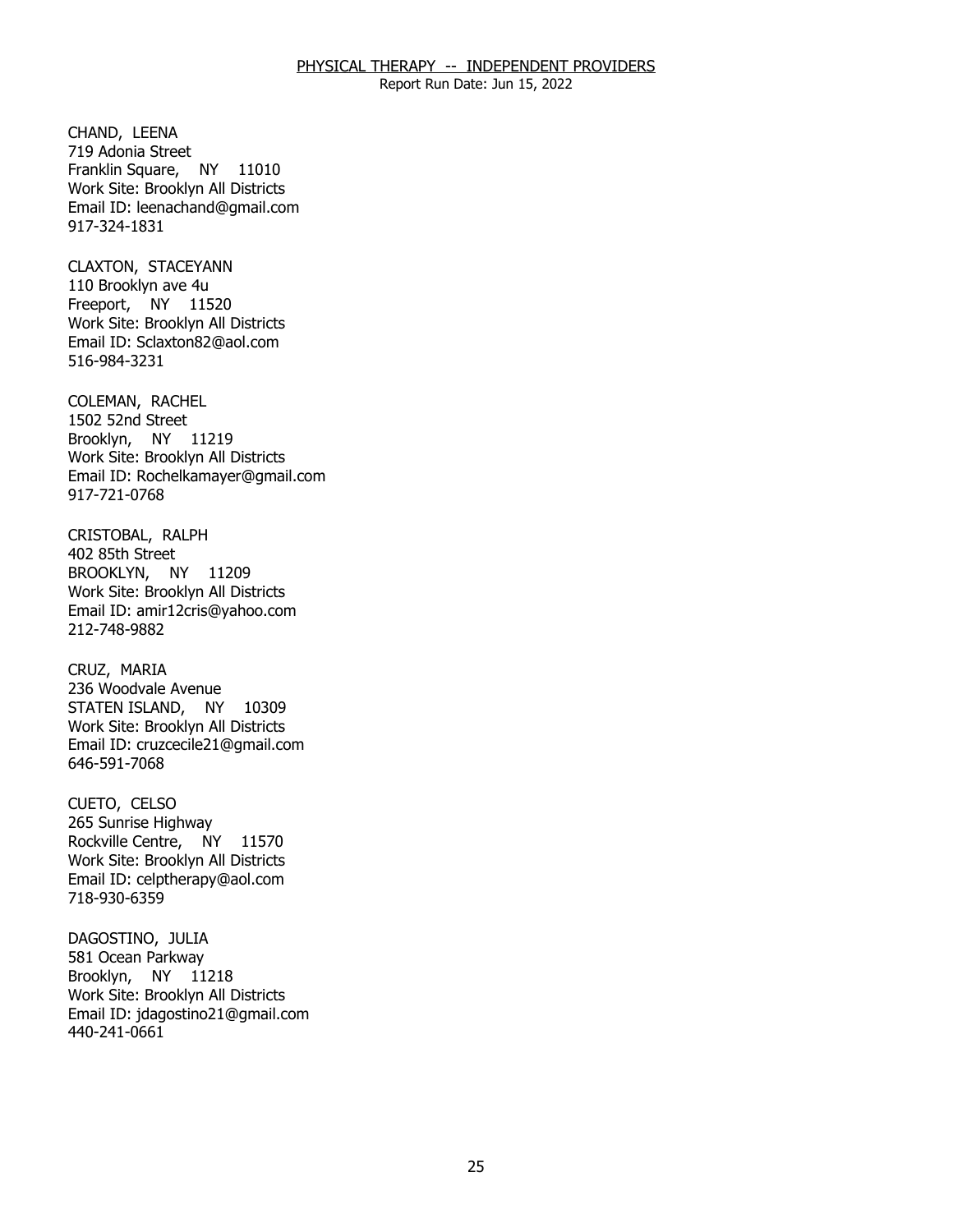Report Run Date: Jun 15, 2022

DANCYGIER, SUSAN Jackson, NJ 08527 8 Cypress Point Lane Work Site: Brooklyn All Districts Email ID: [susandan@optonline.net](mailto:susandan@optonline.net)  732-780-5175

DE LA CALZADA, JULIUS<br>1685 Remsen Ave BROOKLYN, NY 11236 Work Site: Brooklyn All Districts Email ID: [juliusrpt@gmail.com](mailto:juliusrpt@gmail.com)  917-470-2116

DECANGCHON, JEARGIAN<br>2 South End Avenue New York, NY 10280 Work Site: Brooklyn All Districts Email ID: [Jeargian@yahoo.com](mailto:Jeargian@yahoo.com) 347-260-8449

DELASHMUTT, CHRISTINE<br>3177 32ND ST ASTORIA, NY 11106 Work Site: Brooklyn All Districts Email ID: [CEDELASHMUTT@GMAIL.COM](mailto:CEDELASHMUTT@GMAIL.COM) 720-495-4030

DEYTO, DINDO ELMHURST, NY 11373 46-06 88TH STREET Work Site: Brooklyn All Districts Email ID: [dean75rpt@hotmail.com](mailto:dean75rpt@hotmail.com) 917-332-7927

DIGHE, RUCHITA Jersey City, NJ 07310 40 Newport Parkway Work Site: Brooklyn All Districts Email ID: [dighe.ruchi@gmail.com](mailto:dighe.ruchi@gmail.com) 662-202-7327

DILAG, LYZANDER New York, NY 10026 157 West 117th street Work Site: Brooklyn All Districts Email ID: [lyzander.abcu.dilag@gmail.com](mailto:lyzander.abcu.dilag@gmail.com) 917-628-7365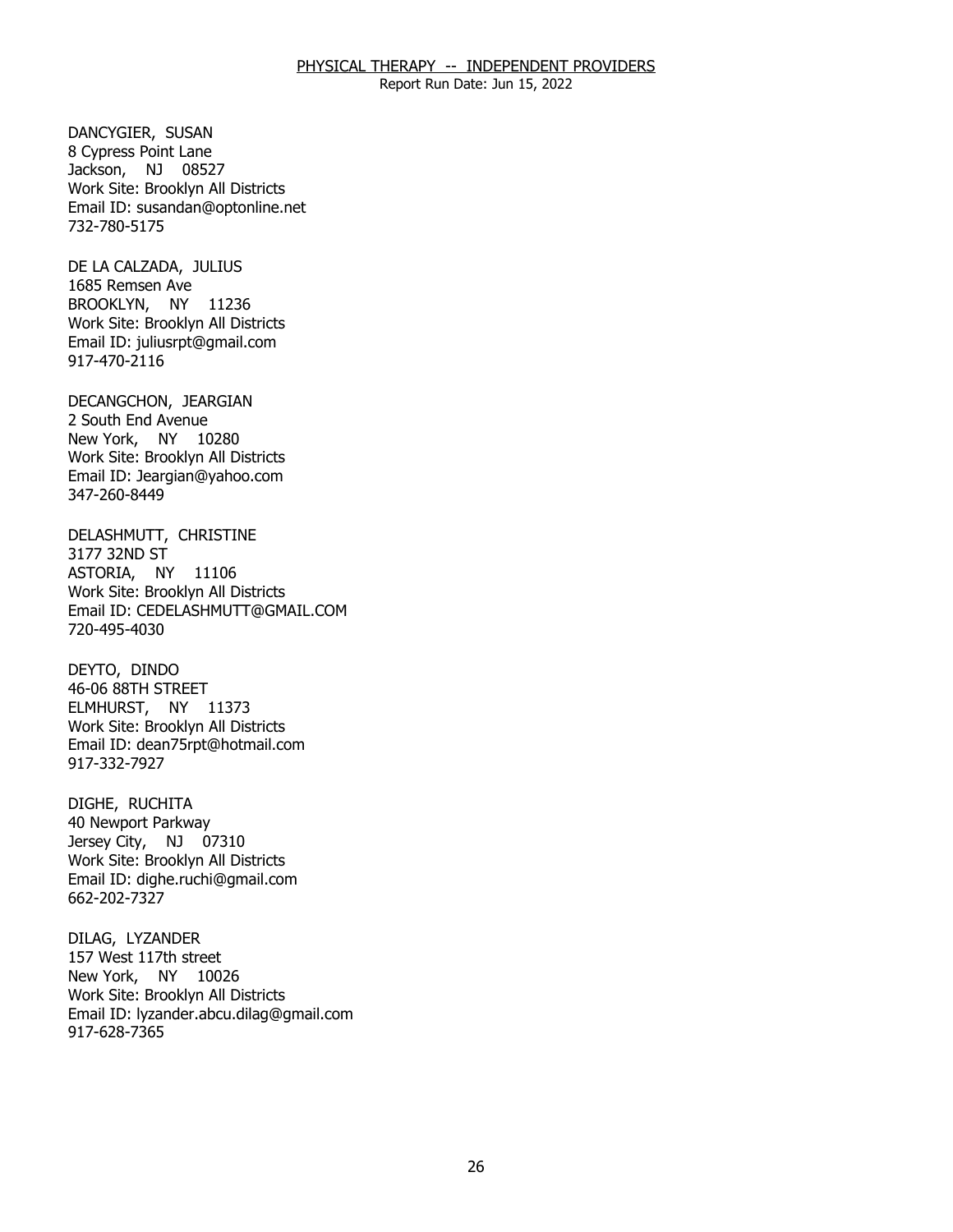Report Run Date: Jun 15, 2022

DOSHI, NEHA Secaucus, NJ 07094 7243 Riverside Station Blvd Work Site: Brooklyn All Districts Email ID: [neha.d30@gmail.com](mailto:neha.d30@gmail.com) 765-413-7874

EBRAHIM, WALEED BROOKLYN, NY 11214 331 Bay 14th Street Work Site: Brooklyn All Districts Email ID: [waleedabousalama@yahoo.com](mailto:waleedabousalama@yahoo.com)  917-686-6437

EICHENSTEIN, SYMA<br>2621 AVENUE J BROOKLYN, NY 11210 Work Site: Brooklyn All Districts Email ID: [seichenstein@hotmail.com](mailto:seichenstein@hotmail.com) 718-252-1036

EINHORN, JONATHAN<br>2075 East 65th St. Brooklyn, NY 11234 Work Site: Brooklyn All Districts Email ID: [jonathan\\_einhorn@hotmail.com](mailto:jonathan_einhorn@hotmail.com)  347-522-2934

EL KOUSH, IHAB BROOKLYN, NY 11213 1473 Sterling Place Work Site: Brooklyn All Districts Email ID: [ielkoush@aol.com](mailto:ielkoush@aol.com) 718-745-6936

EL SAYED, EHAB STATEN ISLAND, NY 10305 433 ATLANTIC AVE Work Site: Brooklyn All Districts Email ID: [ehabel2002@gmail.com](mailto:ehabel2002@gmail.com) 347-445-4738

ELNAGGAR, FATHI<br>127 Ridgeway Ave Staten Island, NY 10314 Work Site: Brooklyn All Districts Email ID: [fathi13es@hotmail.com](mailto:fathi13es@hotmail.com) 347-465-6669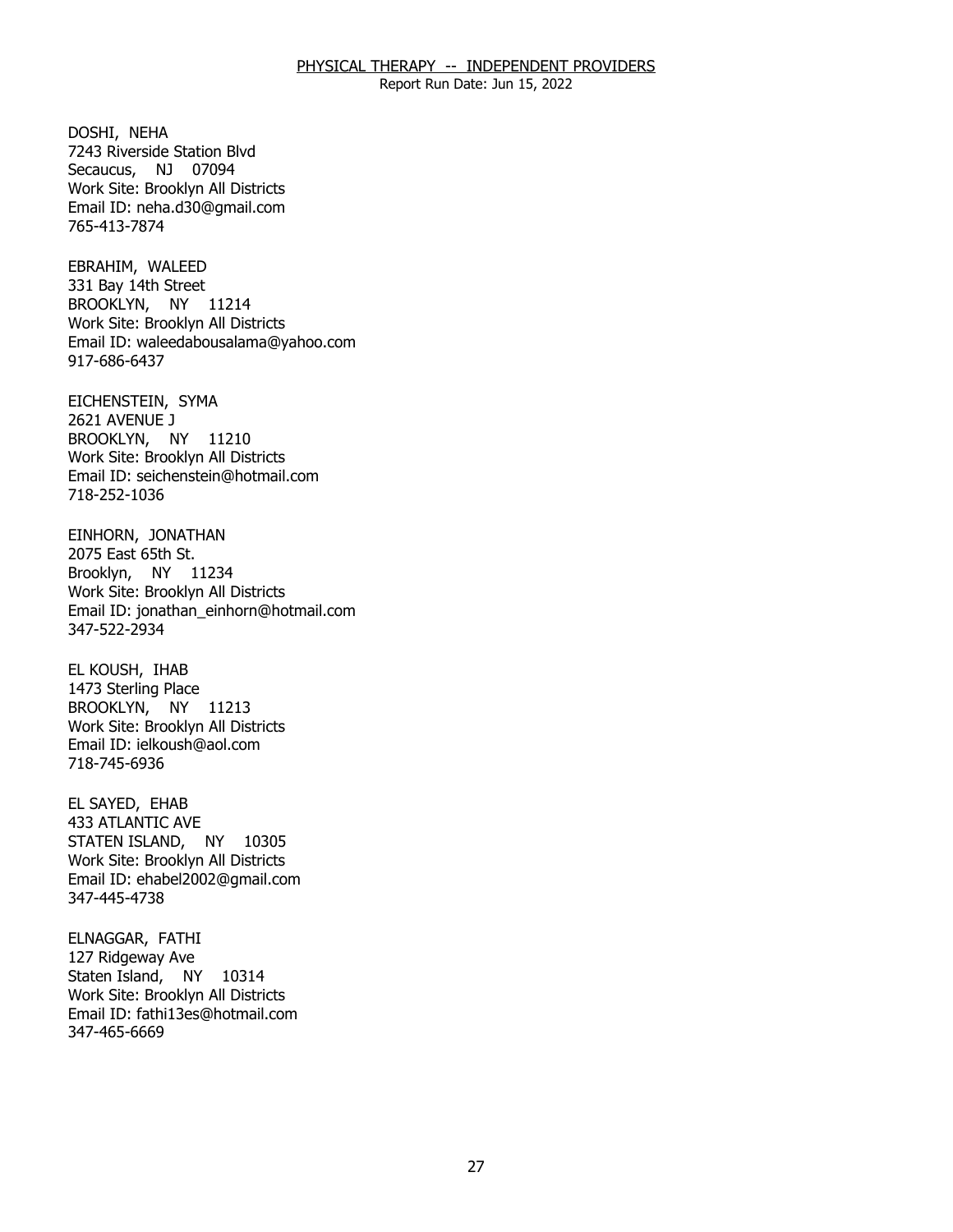Report Run Date: Jun 15, 2022

EMARA, AHMED<br>3251 68th St. Woodside, NY 11377 Work Site: Brooklyn All Districts Email ID: [ahmedhemarah@gmail.com](mailto:ahmedhemarah@gmail.com) 646-491-3488

ENGELBERG, JACK BROOKLYN, NY 11210 1228 East 32nd Street Work Site: Brooklyn All Districts Email ID: [jack.engelberg@yahoo.com](mailto:jack.engelberg@yahoo.com)  718-252-0625

FOX, JACLYN Seaford, NY 11783 2406 Riverside Ave Work Site: Brooklyn All Districts Email ID: [jax0802@yahoo.com](mailto:jax0802@yahoo.com)  516-637-4691

FRIED, ALAN BROOKLYN, NY 11209 144 East 87th street Work Site: Brooklyn All Districts Email ID: [albe@verizon.net](mailto:albe@verizon.net) 917-653-7999

GANTMAN, YEVGENIYA BROOKLYN, NY 11235 155 OCEANA DRIVE Work Site: Brooklyn All Districts Email ID: [leonid.brandis@mac.com](mailto:leonid.brandis@mac.com) 718-578-7427

GARFINKEL, HINDY BROOKLYN, NY 11230 852 EAST 13TH STREET Work Site: Brooklyn All Districts Email ID: [hindygarf@gmail.com](mailto:hindygarf@gmail.com)  718-377-0458

GATUS, JENNY Jamaica, NY 11435 8245 135th Street Work Site: Brooklyn All Districts Email ID: [jen\\_gatus@hotmail.com](mailto:jen_gatus@hotmail.com) 917-868-9578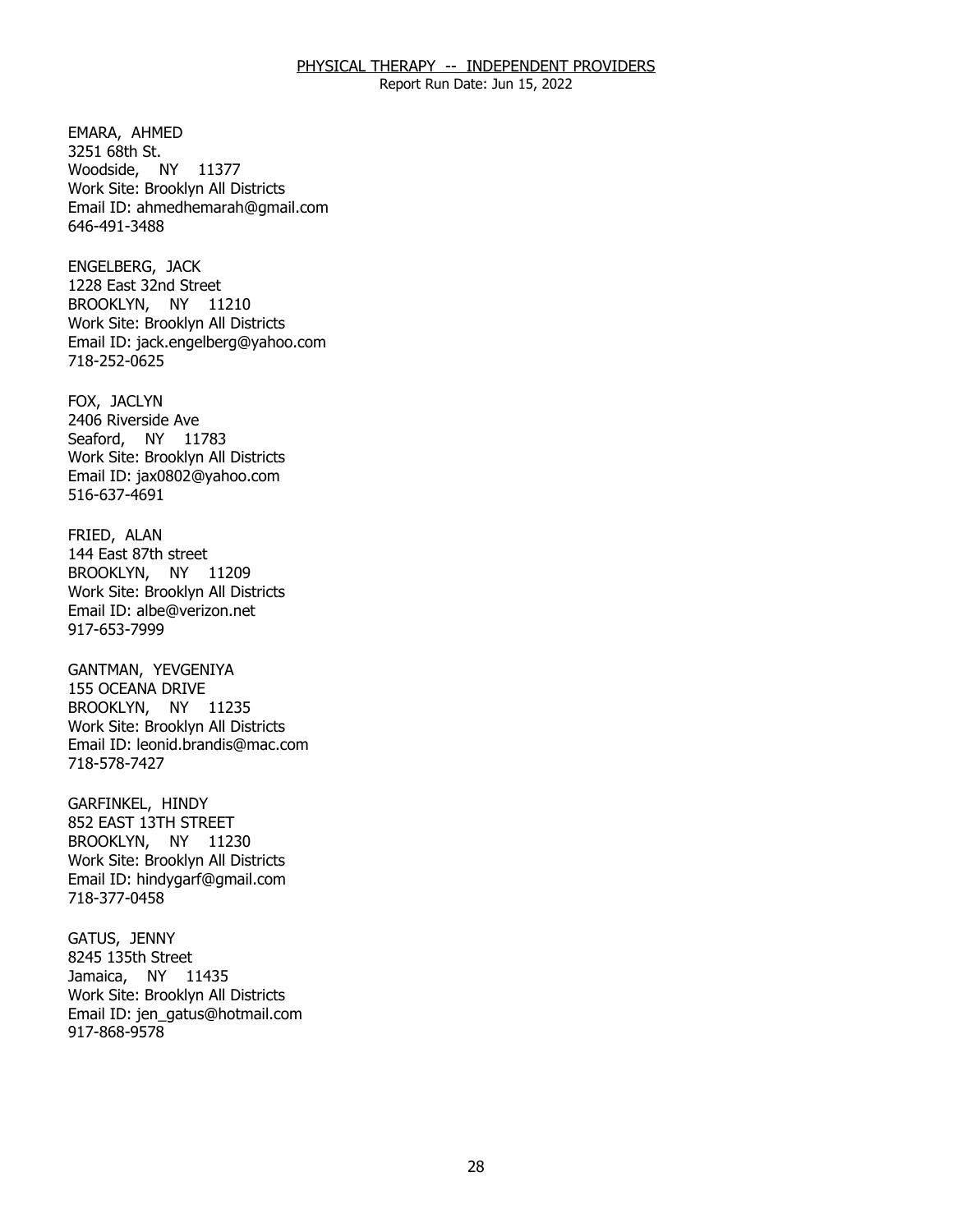Report Run Date: Jun 15, 2022

GEORGE, ANU<br>98 EVANS ST NEW HYDE PARK, NY 11040 Work Site: Brooklyn All Districts Email ID: [MTHW08@HOTMAIL.COM](mailto:MTHW08@HOTMAIL.COM) 718-715-2676

GILL, PAMELA BROOKLYN, NY 11225 298 FENIMORE ST. Work Site: Brooklyn All Districts Email ID: [gpamela6@aol.com](mailto:gpamela6@aol.com) 718-930-5223

GILSON, JESSICA Passaic, NJ 07055 14 Amsterdam Ave Work Site: Brooklyn All Districts Email ID: [jessicatgilson@gmail.com](mailto:jessicatgilson@gmail.com) 908-433-7691

GITALAN, EIDILEEN<br>85 24 110TH STREET RICHMOND HILL, NY 11418 Work Site: Brooklyn All Districts Email ID: [aidarooney@gmail.com](mailto:aidarooney@gmail.com)  718-849-0372

GOEL, ANUBHA Plainview, NY 11756 23, pine street Work Site: Brooklyn All Districts Email ID: [anubhabansal80@yahoo.com](mailto:anubhabansal80@yahoo.com) 732-516-8710

GORDON, ANGELINA<br>2546 E 13TH ST BROOKLYN, NY 11235 Work Site: Brooklyn All Districts Email ID: [Angelinayg@aol.com](mailto:Angelinayg@aol.com)  917-765-0090

GREENBERG, MARCY<br>557 10th Street Brooklyn, NY 11215 Work Site: Brooklyn All Districts Email ID: [marcygee2001@yahoo.com](mailto:marcygee2001@yahoo.com)  917-957-4480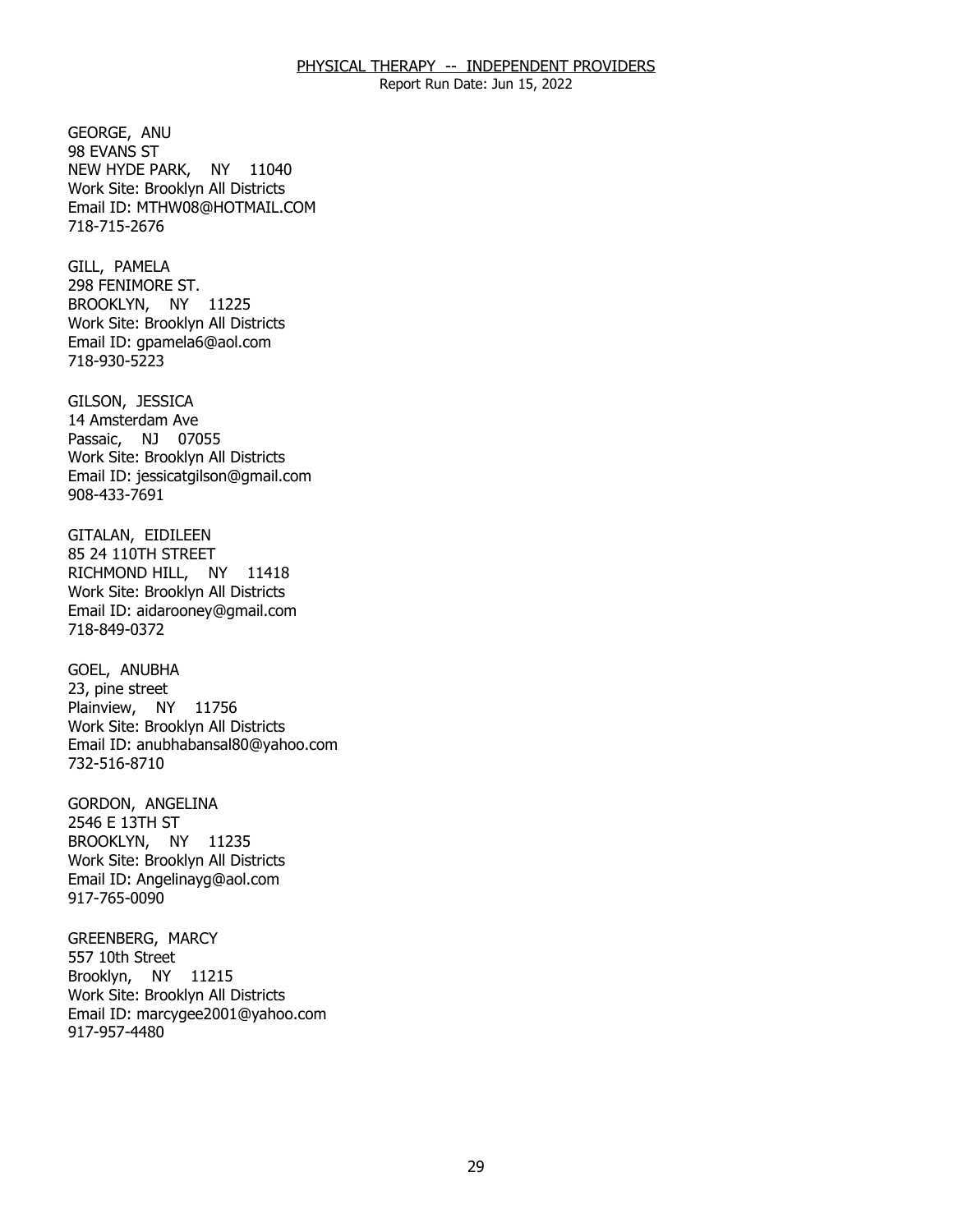Report Run Date: Jun 15, 2022

GREGORY, ANN WOODSTOCK, NY 12498 43 Whitney Drive Work Site: Brooklyn All Districts Email ID: [gann3304@gmail.com](mailto:gann3304@gmail.com) 845-679-8138

GROSS, ELYSE Brooklyn, NY 11215 233 Garfield Place Work Site: Brooklyn All Districts Email ID: [Elyserobinpt@gmail.com](mailto:Elyserobinpt@gmail.com) 516-887-7793

HAMBIR, JAGRUTI Issaquah, WA 98027 501 Lingering Pine Dr NW Work Site: Brooklyn All Districts Email ID: [JAGRUTI.HAMBIR@GMAIL.COM](mailto:JAGRUTI.HAMBIR@GMAIL.COM) 832-316-7337

HAMED, MOGEEBOUL<br>367 Little Clove Road STATEN ISLAND, NY 10301 Work Site: Brooklyn All Districts Email ID: [mogeeboulhamed1@hotmail.com](mailto:mogeeboulhamed1@hotmail.com) 917-442-6305

HARASHIMA, TOSHIKO<br>10 PLAZA STREET BROOKLYN, NY 11238 Work Site: Brooklyn All Districts Email ID: [harashima718@gmail.com](mailto:harashima718@gmail.com) 917-769-2351

HOFFMAN, GREGORY<br>459 11th Street Brooklyn, NY 11215 Work Site: Brooklyn All Districts Email ID: [magicalmanhattan@aol.com](mailto:magicalmanhattan@aol.com)  718-690-0313

HOLSMAN, RICHARD<br>799 Morris ark Ave Bronx, NY 10462 Work Site: Brooklyn All Districts Email ID: [richard@holsmanhealthcare.com](mailto:richard@holsmanhealthcare.com)  973-393-5545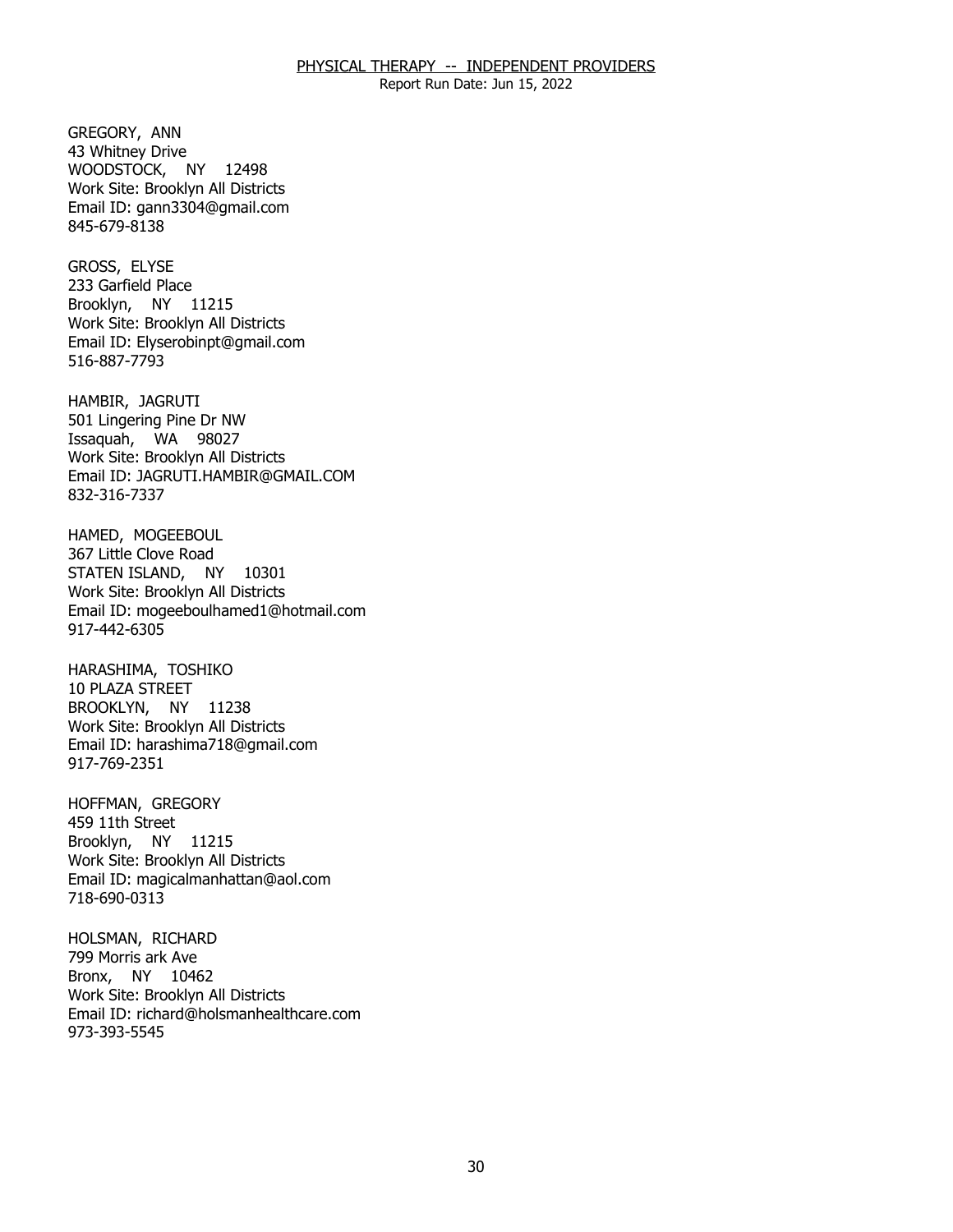Report Run Date: Jun 15, 2022

HOROWITZ, DANIEL<br>673 Park Lane Cedarhurst, NY 11516 Work Site: Brooklyn All Districts Email ID: [danielmhorowitz1@gmail.com](mailto:danielmhorowitz1@gmail.com)  516-660-6026

HSU, HAN WEI Brooklyn, NY 11201 111 Lawrence Street Work Site: Brooklyn All Districts Email ID: [HWH225@NYU.EDU](mailto:HWH225@NYU.EDU)  646-639-6671

HUJSAK , MARIA CHARISMA<br>3190 Riverdale Ave Bronx, NY 10463 Work Site: Brooklyn All Districts Email ID: [imay25@yahoo.com](mailto:imay25@yahoo.com)  646-334-8965

IFRAIMOV, ALLA BROOKLYN, NY 11230 1903 Ocean Avenue Work Site: Brooklyn All Districts Email ID: [allaifraim80@gmail.com](mailto:allaifraim80@gmail.com) 718-200-9025

ILLICH, MARION NORTHPORT, NY 11768 65 SCUDDER PLACE Work Site: Brooklyn All Districts Email ID: [marillich@msn.com](mailto:marillich@msn.com)  516-754-6791

ILYABAYEV, MIKHAIL BROOKLYN, NY 11230 1561 EAST 13TH ST Work Site: Brooklyn All Districts Email ID: [IGGY12345556@YAHOO.COM](mailto:IGGY12345556@YAHOO.COM) 718-998-2565

JAKUBOWITZ, YFAT<br>564 CHURCH AVE WOODMERE, NY 11598 Work Site: Brooklyn All Districts Email ID: [yfatjak@gmail.com](mailto:yfatjak@gmail.com) 516-547-1682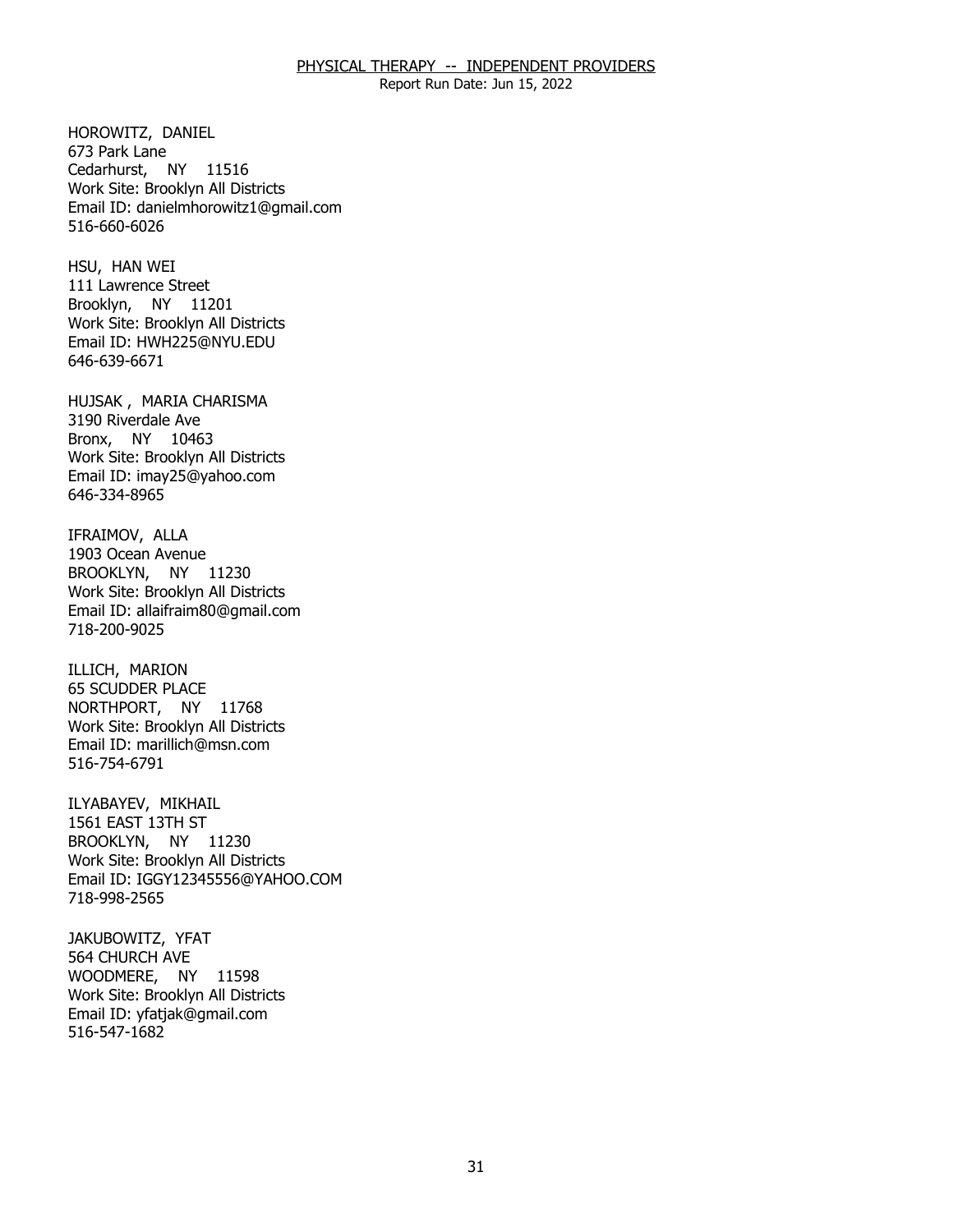Report Run Date: Jun 15, 2022

JALANDONI THALER, RONALEN<br>8641 57th Road Elmhurst, NY 11373 Work Site: Brooklyn All Districts Email ID: [Alenjalandoni@me.com](mailto:Alenjalandoni@me.com) 310-880-5103

JEANNITON, LESLIE<br>172 Noye Lane Woodmere, NY 11598 Work Site: Brooklyn All Districts Email ID: [culeslie@icloud.com](mailto:culeslie@icloud.com) 516-220-2772

KADAM, MAITHILEE<br>187 William street Scotch Plains, NJ 07310 Work Site: Brooklyn All Districts Email ID: [maithileesanjeev@gmail.com](mailto:maithileesanjeev@gmail.com)  484-868-3029

KALLEY, BHAGYASHREE<br>70 Greene St. Jersey City, NJ 07302 Work Site: Brooklyn All Districts Email ID: [bhagyashree.kalley@gmail.com](mailto:bhagyashree.kalley@gmail.com)  716-440-0820

KAMINSKY, STANISLAV Forest Hills, NY 11373 67-35 Yellowstone Blvd Work Site: Brooklyn All Districts Email ID: [kaminsky.stan@yahoo.com](mailto:kaminsky.stan@yahoo.com)  718-809-2899

KELLY, KATHLEEN<br>4 Kildare Walk Rockaway Point, NY 11697 Work Site: Brooklyn All Districts Email ID: [kathpk@gmail.com](mailto:kathpk@gmail.com)  718-634-5674

KHROMCHENKO, PAVEL<br>11 Hedgerow Lane Manalapan, NJ 07726 Work Site: Brooklyn All Districts Email ID: [paulhrom@hotmail.com](mailto:paulhrom@hotmail.com)  646-207-7262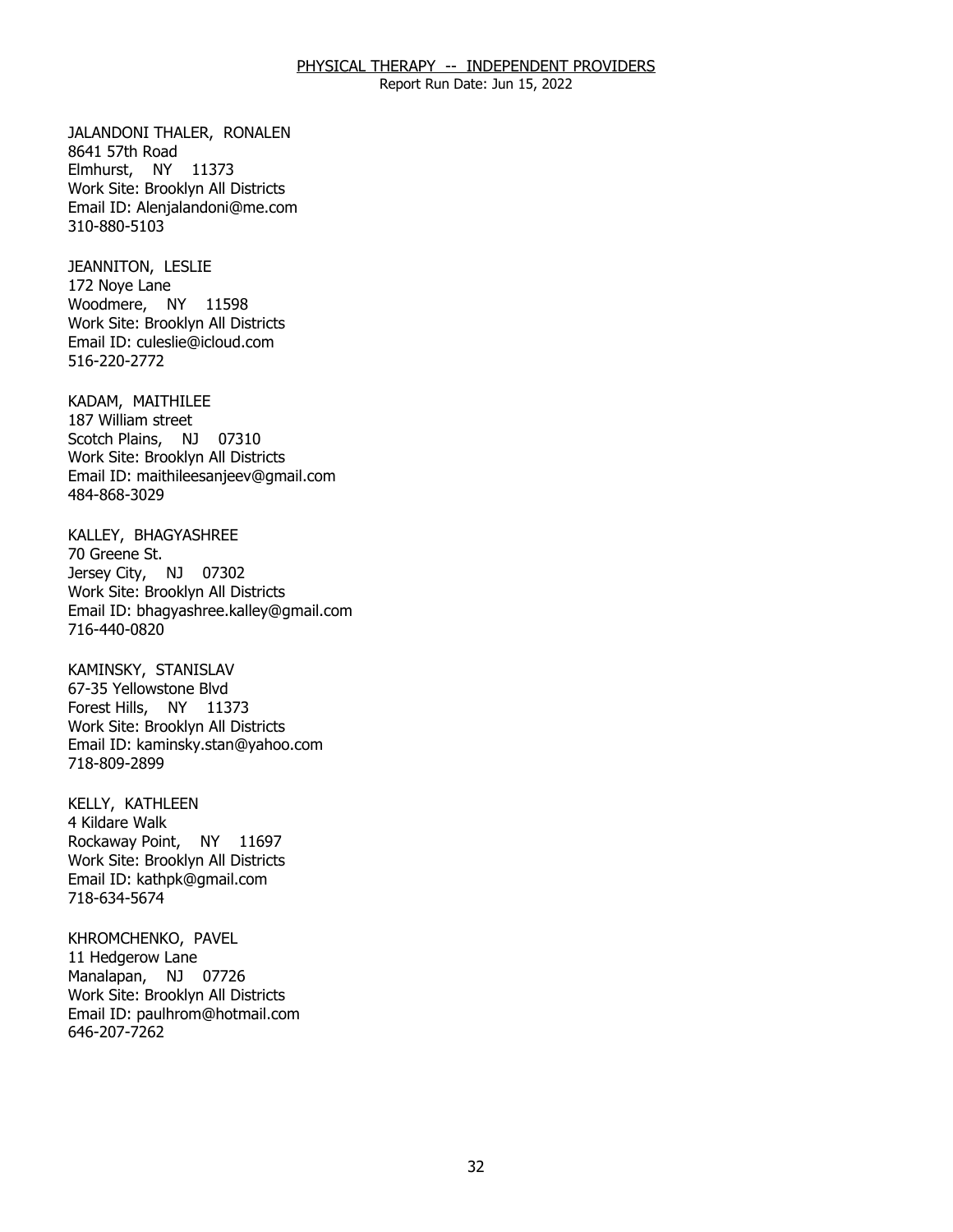Report Run Date: Jun 15, 2022

KOCH, PHILIP Floral Park, NY 11001 99 Tulip Ave Work Site: Brooklyn All Districts Email ID: [lipptpc@yahoo.com](mailto:lipptpc@yahoo.com) 516-358-9146

KOFSKY, STEVEN BROOKLYN, NY 11209 1007 Colonical Road Work Site: Brooklyn All Districts Email ID: [steven.kofsky@liu.edu](mailto:steven.kofsky@liu.edu) 718-780-4531

KOPOLOVICH, ABE<br>856- 46 STREET BROOKLYN, NY 11220 Work Site: Brooklyn All Districts Email ID: [abe05@aol.com](mailto:abe05@aol.com) 917-494-7748

KUZNETSOVA, ANNA<br>84 DOOLEY STREET BROOKLYN, NY 11235 Work Site: Brooklyn All Districts Email ID: [AKUZ66@gmail.com](mailto:AKUZ66@gmail.com) 718-934-3237

LEN, ANNA BROOKLYN, NY 11235 2664 East 27th Street Work Site: Brooklyn All Districts Email ID: [drannaylen@gmail.com](mailto:drannaylen@gmail.com) 718-238-7451

LEVINE, ARI Hollis, NY 11423 80-55 189th Street Work Site: Brooklyn All Districts Email ID: [ari@ouchpt.com](mailto:ari@ouchpt.com)  917-287-5127

LIEBERMAN, DEVORAH<br>1575 Union Street Brooklyn, NY 11213 Work Site: Brooklyn All Districts Email ID: [drecht55@gmail.com](mailto:drecht55@gmail.com) 845-321-1814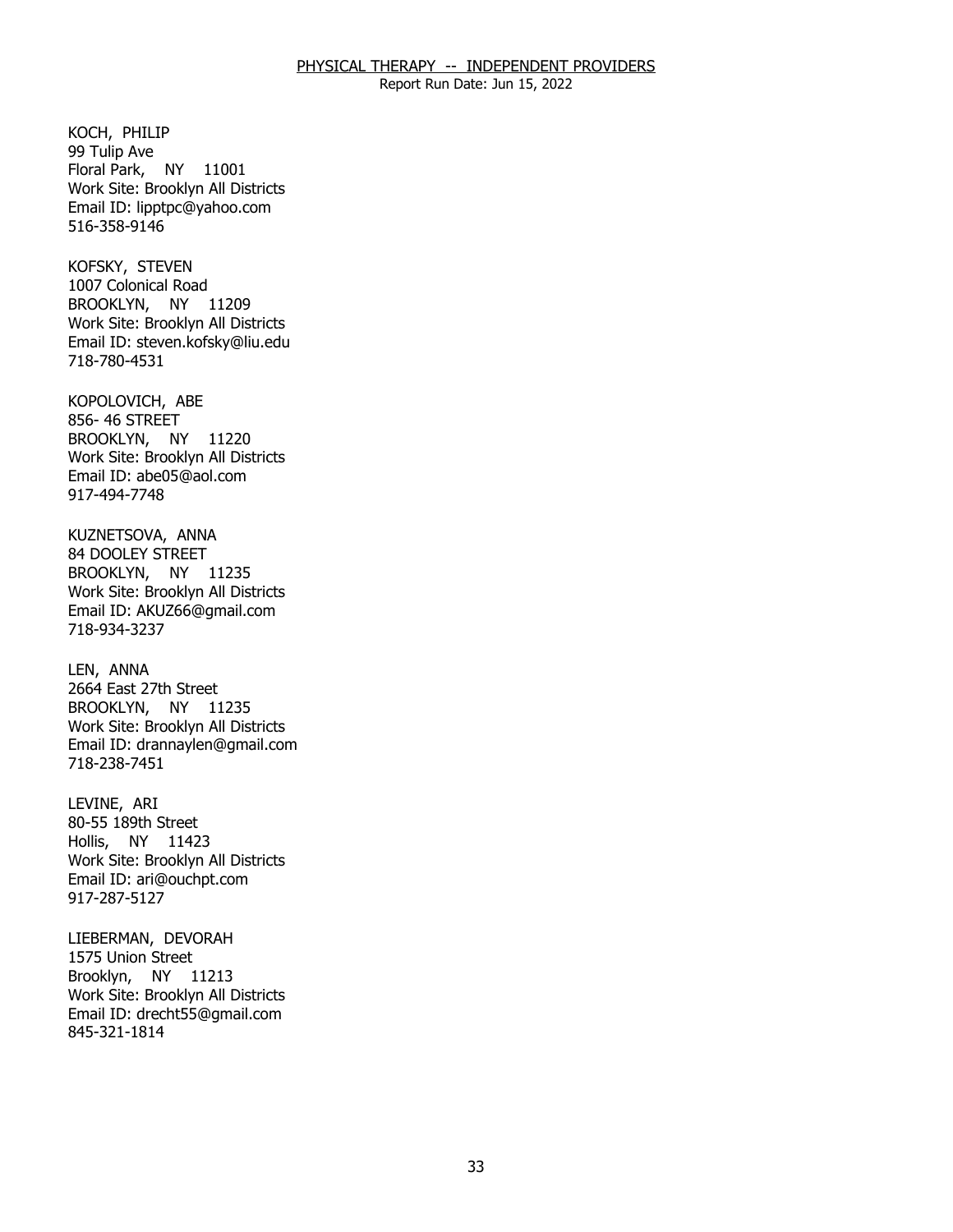Report Run Date: Jun 15, 2022

LITVINTCHOUK, YEHUDA<br>5608 New Utrecht Ave Brooklyn, NY 11219 Work Site: Brooklyn All Districts Email ID: [yehudalitvin@aol.com](mailto:yehudalitvin@aol.com) 718-902-4866

LOMBARDI, GINA STATEN ISLAND, NY 10307 35 BLOSSOM LANE Work Site: Brooklyn All Districts Email ID: [ginapt@yahoo.com](mailto:ginapt@yahoo.com)  917-579-2066

MARTIN, CARL BROOKLYN, NY 11208 1016 DUMONT AVENUE Work Site: Brooklyn All Districts Email ID: [CMARTI9@GMAIL.COM](mailto:CMARTI9@GMAIL.COM)  347-731-8388

MARZO, JEORGE Fresh Meadows, NY 11365 6528 181st Street Work Site: Brooklyn All Districts Email ID: [jmarzo@adaptcommunitynetwork.org](mailto:jmarzo@adaptcommunitynetwork.org)  646-245-8177

MAYANGAO, LEA ANGELICA<br>30 Main Terrace Bloomfield, NJ 07003 Work Site: Brooklyn All Districts Email ID: [anjlae35@gmail.com](mailto:anjlae35@gmail.com)  201-229-2466

MAYER, SOLOMON BROOKLYN, NY 11218 1250 40TH STREET Work Site: Brooklyn All Districts Email ID: [shloimypt@gmail.com](mailto:shloimypt@gmail.com)  718-288-3109

MEHTA, KRUPA<br>950 49th Street Brooklyn, NY 11219 Work Site: Brooklyn All Districts Email ID: [krupa.mehta86@yahoo.com](mailto:krupa.mehta86@yahoo.com)  862-371-5276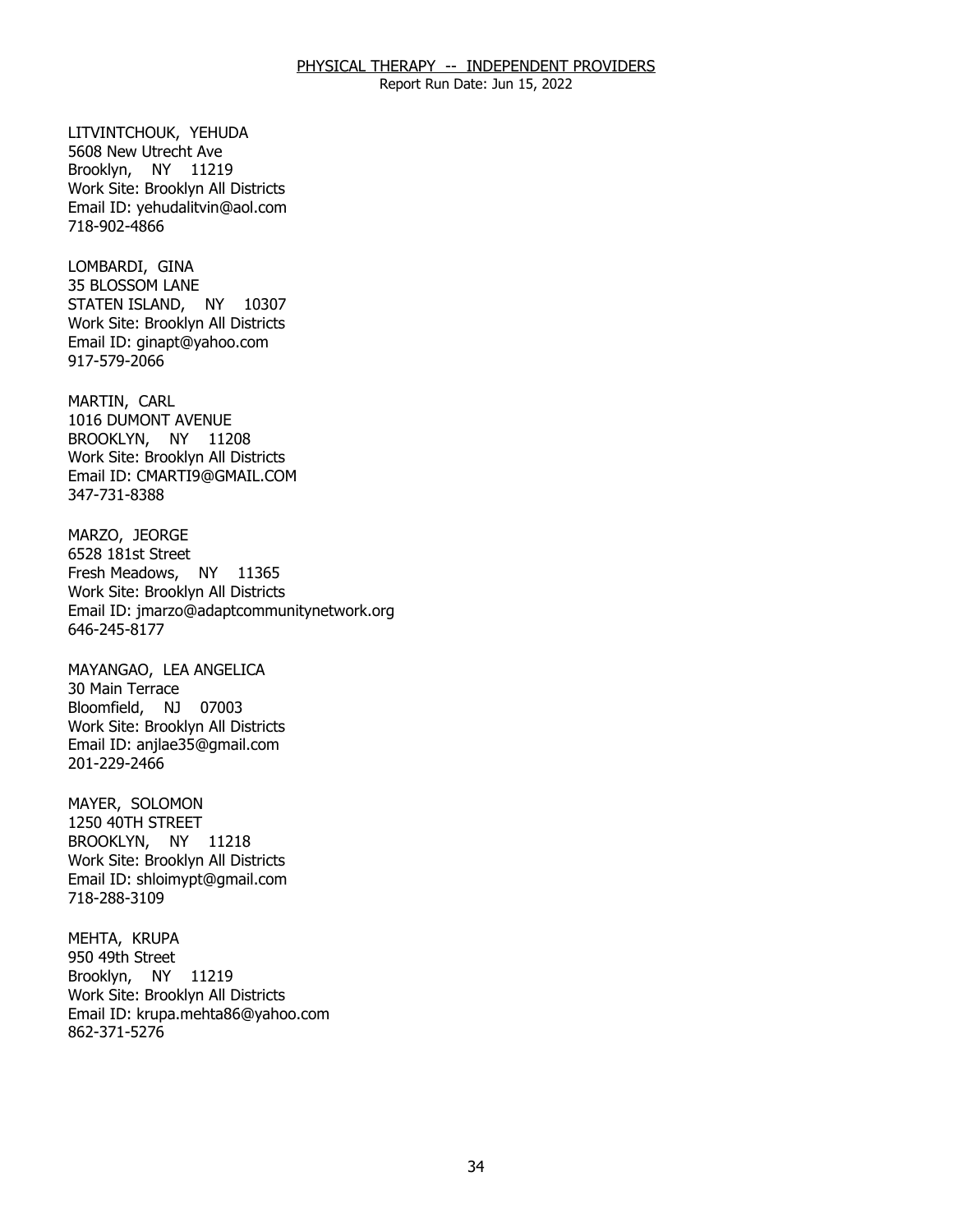Report Run Date: Jun 15, 2022

MENDOZA, HARVEY GALIDO<br>316 Ocean View Brooklyn, NY 11235 Work Site: Brooklyn All Districts Email ID: [harvey017@yahoo.com](mailto:harvey017@yahoo.com) 646-427-3715

MOHAMED, HAMZA<br>1936 83rd Street BKLYN, NY 11214 Work Site: Brooklyn All Districts Email ID: [hamzarpt@yahoo.com](mailto:hamzarpt@yahoo.com) 347-400-3842

MORRELL, PAULA Brooklyn, NY 11218 632 VANDERBILT ST Work Site: Brooklyn All Districts Email ID: [paulamorrell@gmail.com](mailto:paulamorrell@gmail.com)  347-756-1574

MOSHAYEV, DAVID<br>825 university st Valley stream, NY 11581 Work Site: Brooklyn All Districts Email ID: [Davidmoshayev@gmail.com](mailto:Davidmoshayev@gmail.com) 718-840-8059

NATIVIDAD, MICHELLE<br>5938 Madison Street ridgewood, NY 11385 Work Site: Brooklyn All Districts Email ID: [hanabanani@yahoo.com](mailto:hanabanani@yahoo.com) 818-919-8861

NEWMAN, MIRAV<br>26 Oak Street Northport, NY 11768 Work Site: Brooklyn All Districts Email ID: [miravpt@yahoo.com](mailto:miravpt@yahoo.com)  718-254-0800

OGBAHON, FRANK BROOKLYN, NY 11203 719 East 49th Street Work Site: Brooklyn All Districts Email ID: [frankogbahon@aol.com](mailto:frankogbahon@aol.com) 718-629-0894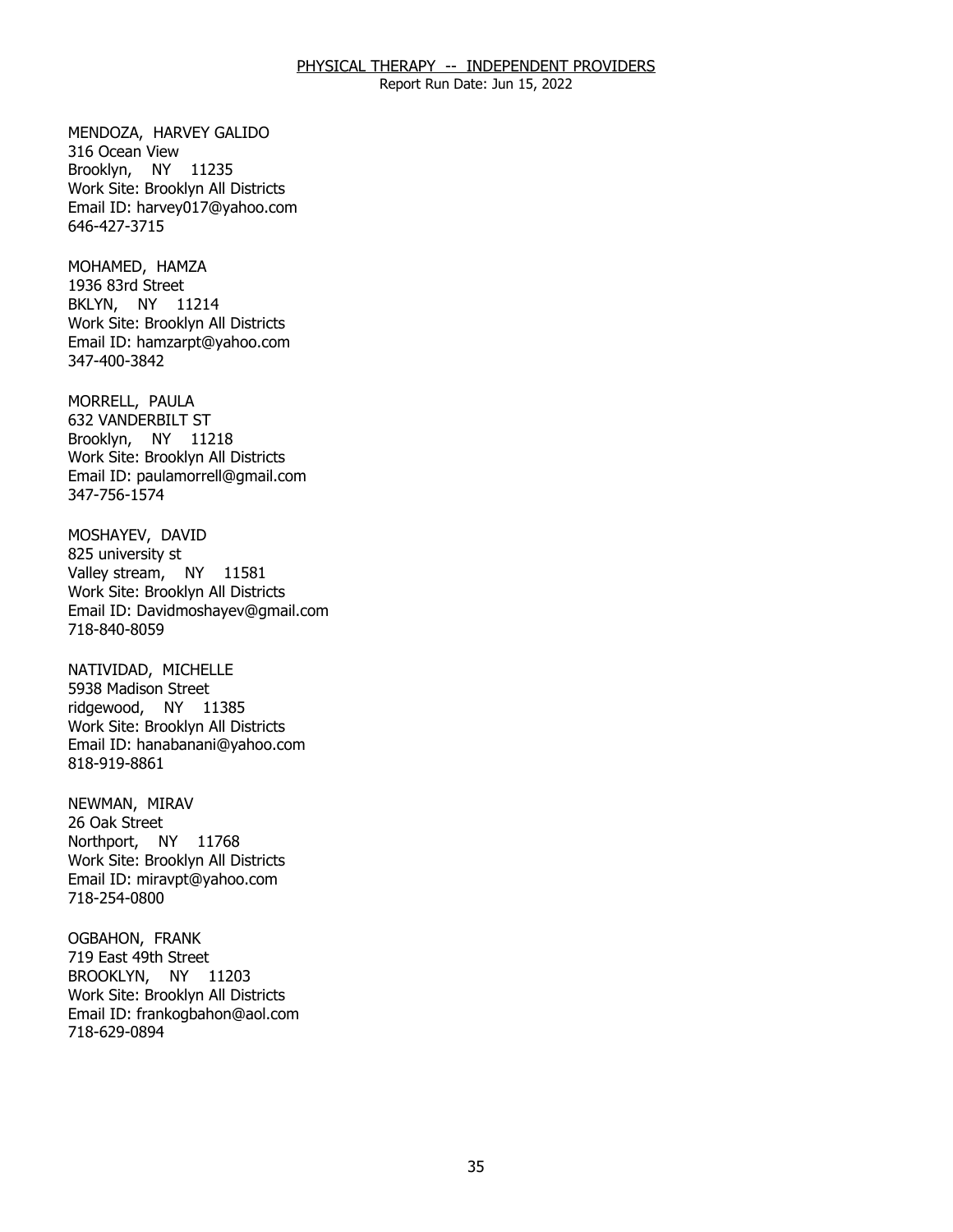Report Run Date: Jun 15, 2022

OGBANUFE, ADEZEAPUTA<br>2531 Doris Avenue Union, NJ 07083 Work Site: Brooklyn All Districts Email ID: [adaogbanufe@gmail.com](mailto:adaogbanufe@gmail.com)  862-215-1428

 OOSTERVINK, WINNIFRED 1801 dorchester road BROOKLYN, NY 11226 Work Site: Brooklyn All Districts Email ID: [winnifred.oostervink@gmail.com](mailto:winnifred.oostervink@gmail.com) 718-941-9469

PABANI, POONAM Jersey City, NJ 07306 119 Magnolia Ave Work Site: Brooklyn All Districts Email ID: [poonampabani@gmail.com](mailto:poonampabani@gmail.com) 617-435-6435

PALLO, DAWN<br>919 Park PL Brooklyn, NY 11213 Work Site: Brooklyn All Districts Email ID: [dawnmpallo@yahoo.com](mailto:dawnmpallo@yahoo.com) 347-678-0786

PANICKER, RINA<br>92 6th street Garden City Park, NY 11040 Work Site: Brooklyn All Districts Email ID: [panicker.rina@gmail.com](mailto:panicker.rina@gmail.com) 516-303-5412

PATEL, ANKIT Parsippany, NJ 07054 200 Baldwin Rd Work Site: Brooklyn All Districts Email ID: [ankitpatel2119@yahoo.com](mailto:ankitpatel2119@yahoo.com) 973-980-7749

PATEL, JAINISHABEN<br>118 Nelson Ave JERSEY CITY, NJ 07307 Work Site: Brooklyn All Districts Email ID: [PATEL\\_JAINISHA@YAHOO.IN](mailto:PATEL_JAINISHA@YAHOO.IN) 732-900-4916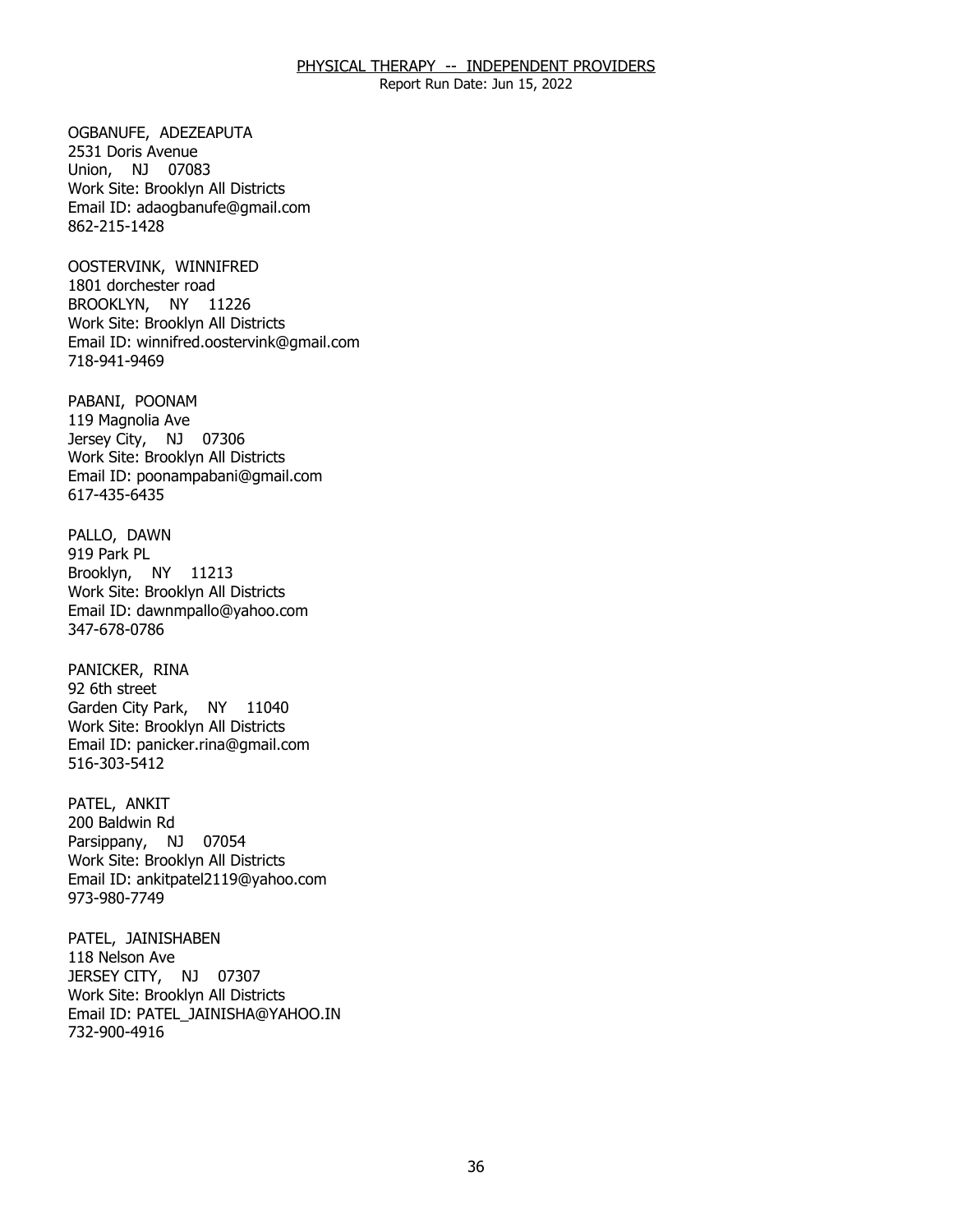Report Run Date: Jun 15, 2022

PATEL, MANALIBEN Woodbridge, NJ 07095 134 Overlook Court Work Site: Brooklyn All Districts Email ID: [manalip1202@gmail.com](mailto:manalip1202@gmail.com)  908-342-3269

PATEL, SARENA<br>229 E 87th St New York, NY 10128 Work Site: Brooklyn All Districts Email ID: [sarena2@live.com](mailto:sarena2@live.com) 603-801-2306

PEREZ, GLORIA Fresh Meadows, NY 11365 59-38 160 STREET Work Site: Brooklyn All Districts Email ID: [gaperezpt@yahoo.com](mailto:gaperezpt@yahoo.com)  347-223-2816

PERL, NAOMI Brooklyn, NY 11210 1380 East 29th Street Work Site: Brooklyn All Districts Email ID: [nperl17@gmail.com](mailto:nperl17@gmail.com) 347-578-3228

PINCKNEY, MICHAEL Springfiled Garden, NY 11413 184-27 145th Avenue Work Site: Brooklyn All Districts Email ID: [tbonery@yahoo.com](mailto:tbonery@yahoo.com)  347-661-2646

PODGORNY, LESZEK BROOKLYN, NY 11218 217 EAST 7TH STREET Work Site: Brooklyn All Districts Email ID: [LESZEKP@OPTONLINE.NET](mailto:LESZEKP@OPTONLINE.NET) 917-842-9605

PUGACH, TAMARA BROOKLYN, NY 11214 177 Bay 23rd Street Work Site: Brooklyn All Districts Email ID: [pitterpatterpt@aol.com](mailto:pitterpatterpt@aol.com)  347-446-6062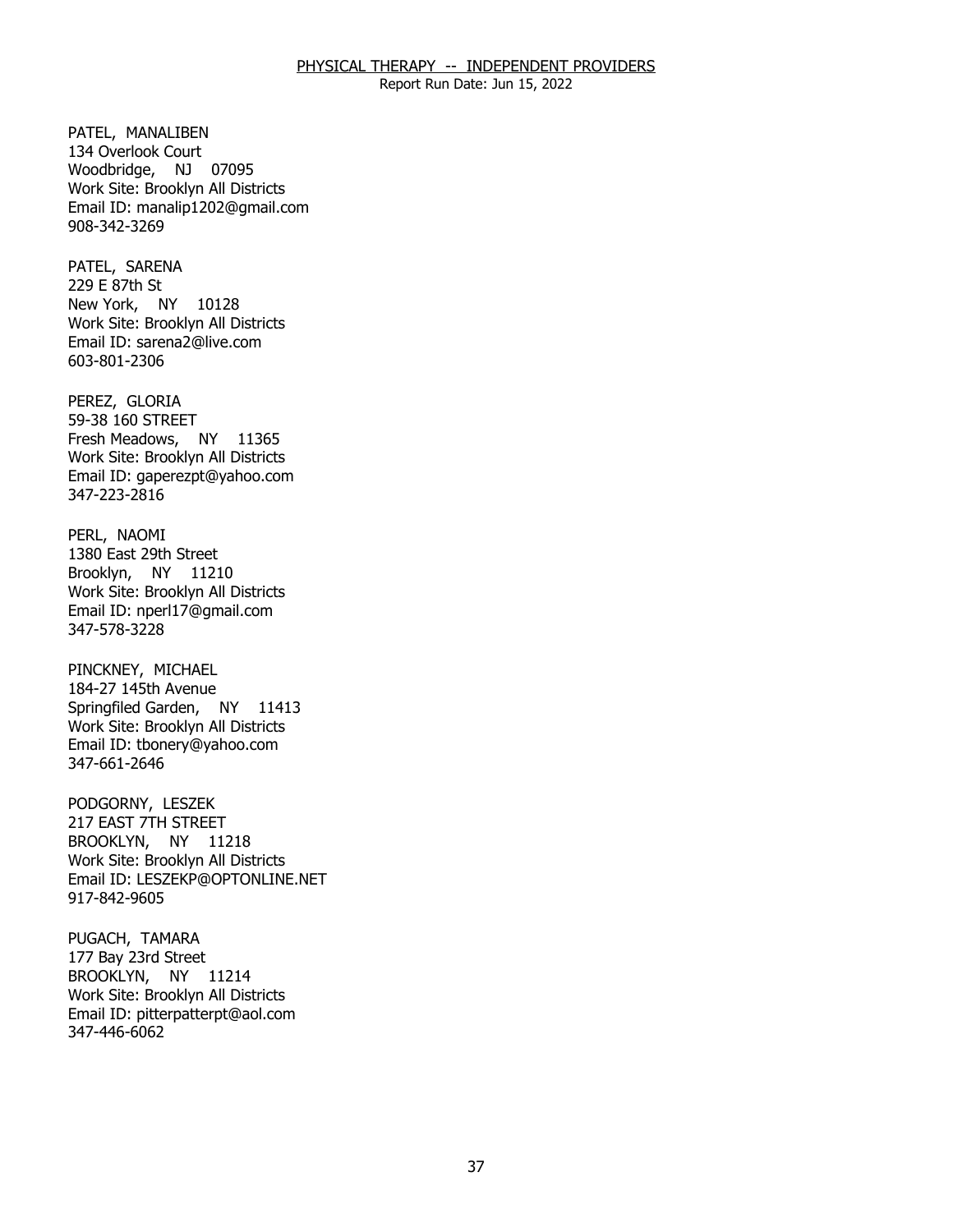Report Run Date: Jun 15, 2022

QUINTANA, FERRIE DASHLEE<br>2231 78th Street Brooklyn, NY 11214 Work Site: Brooklyn All Districts Email ID: [ferrie\\_smile@yahoo.com](mailto:ferrie_smile@yahoo.com) 917-515-4042

RAIMONDI, BRIAN MANALAPAN, NJ 07726 **8 FOXBORO LANE** Work Site: Brooklyn All Districts Email ID: [therapybyrpt@aol.com](mailto:therapybyrpt@aol.com)  732-845-1785

RAOUFIAN, KAMBIZ Brooklyn, NY 11210 2176 NEW YORK AVE Work Site: Brooklyn All Districts Email ID: [MOSHEDPT@GMAIL.COM](mailto:MOSHEDPT@GMAIL.COM)  718-968-5596

RICAFRENTE, JAINA<br>75 Arielle Ct Buffalo, NY 14221 Work Site: Brooklyn All Districts Email ID: [jainamariella@gmail.com](mailto:jainamariella@gmail.com) 917-371-8400

RIEL, TARYN RIA Brooklyn, NY 11232 175 19th Street Work Site: Brooklyn All Districts Email ID: [taryn.riel@tlckids.org](mailto:taryn.riel@tlckids.org) 646-258-6448

RINCON, JOHN PAUL MERRICK, NY 11566 1452 CHAPIN AVENUE Work Site: Brooklyn All Districts Email ID: [jprincon1@gmail.com](mailto:jprincon1@gmail.com) 516-647-8231

RUMSTEIN, FAY BROOKLYN, NY 11230 1533 EAST 7TH STREET Work Site: Brooklyn All Districts Email ID: [FayRumstein@gmail.com](mailto:FayRumstein@gmail.com)  718-336-1450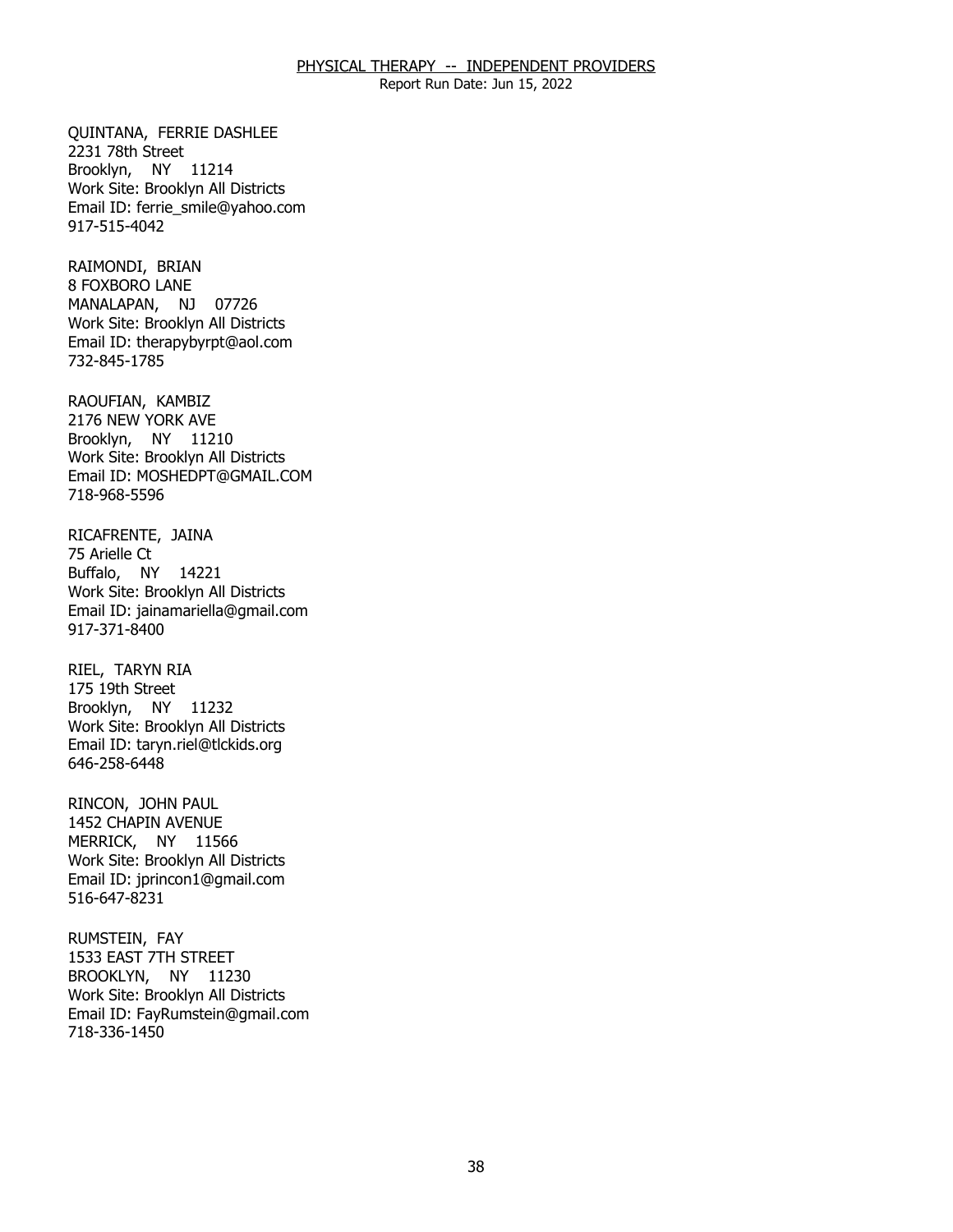Report Run Date: Jun 15, 2022

RYBAKOV, PETER Richmond Hill, NY 11418 8385 116th Street Work Site: Brooklyn All Districts Email ID: [peterryb@live.com](mailto:peterryb@live.com) 347-249-3371

SADUMIANO, ALMIRA Elmhurst, NY 11373 84-25 Elmhurst Avenue Work Site: Brooklyn All Districts Email ID: [al23femme@yahoo.com](mailto:al23femme@yahoo.com) 917-435-6332

SAMPSON, SAMANTHA<br>950 East 14st Brooklyn, NY 11230 Work Site: Brooklyn All Districts Email ID: [Samanthas1224@gmail.com](mailto:Samanthas1224@gmail.com)  917-548-6301

SANISETTY, ANITHA<br>18124 Avalon Way Lawrence, NJ 08648 Work Site: Brooklyn All Districts Email ID: [sanisetty\\_anitha@yahoo.com](mailto:sanisetty_anitha@yahoo.com)  732-874-2530

SANOVER, TEJAL Clarksurg, MD 20871 22944 Newcut Road Work Site: Brooklyn All Districts Email ID: [TEJAL\\_2007@YAHOO.COM](mailto:TEJAL_2007@YAHOO.COM) 917-287-8728

SCHINDLER, SARA<br>1725 Ocean Ave Brooklyn, NY 11230 Work Site: Brooklyn All Districts Email ID: [Surischindler@gmail.com](mailto:Surischindler@gmail.com) 917-769-3043

 SCHLESINGER, FRIEDA 222 BENT HOOK RD TOMS RIVER, NJ 08755 Work Site: Brooklyn All Districts Email ID: [FREIDYFISH@GMAIL.COM](mailto:FREIDYFISH@GMAIL.COM) 848-222-9228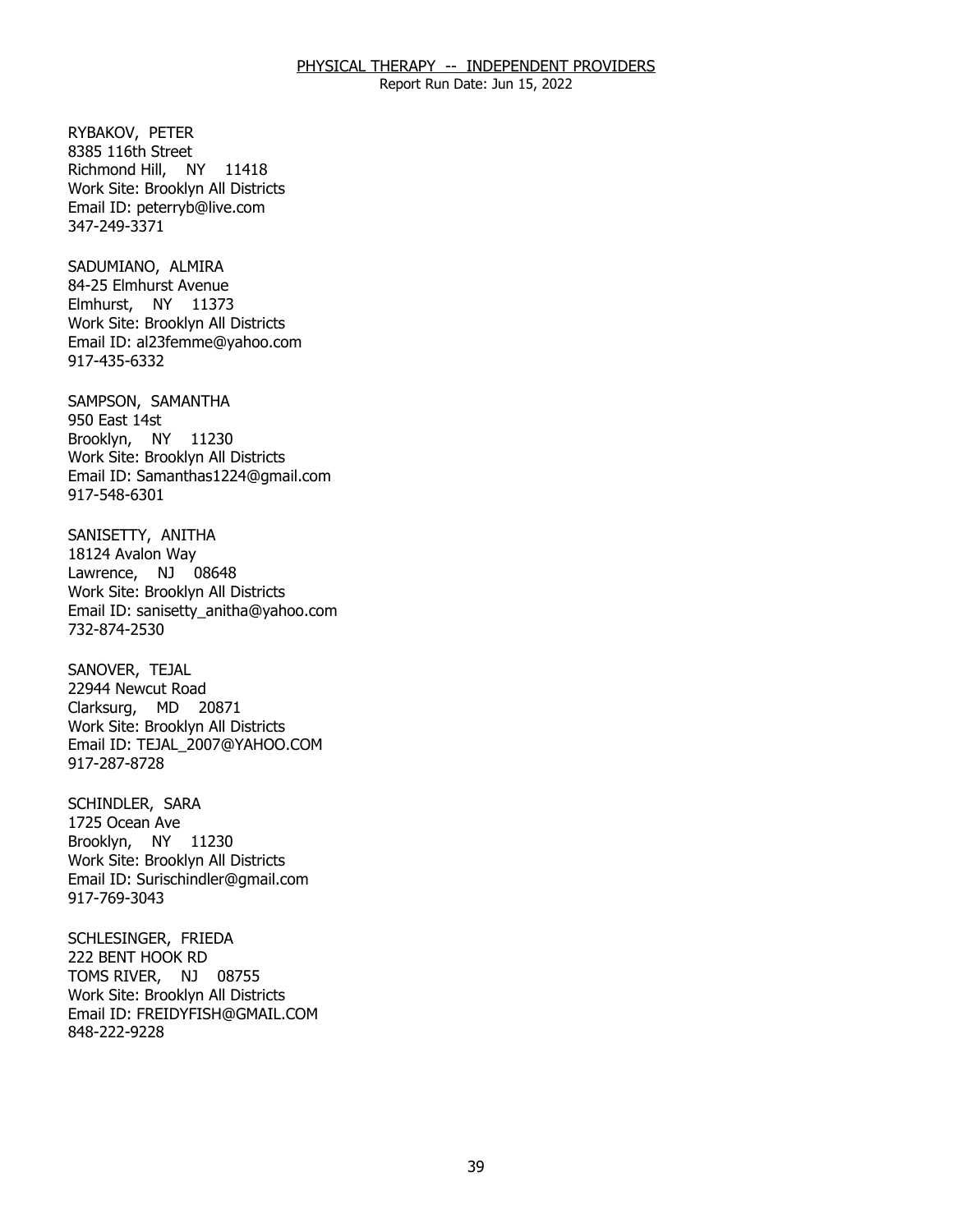Report Run Date: Jun 15, 2022

SCHWARTZ, MAYA Brooklyn, NY 11201 110 Livingston Street Work Site: Brooklyn All Districts Email ID: [schwartz.mayah@gmail.com](mailto:schwartz.mayah@gmail.com) 347-291-7591

SEMENETS, ALEKSEY Farmingdale, NY 11735 50 Alexander Avenue Work Site: Brooklyn All Districts Email ID: [asemenets1694@gmail.com](mailto:asemenets1694@gmail.com) 516-780-1746

SHAABAN, EZZAT<br>8402 4th Ave Brooklyn, NY 11209 Work Site: Brooklyn All Districts Email ID: [ezzatshaab@gmail.com](mailto:ezzatshaab@gmail.com) 347-866-5048

SHAH, AASHNA<br>112 Giera Court Parlin, NJ 08859 Work Site: Brooklyn All Districts Email ID: [aashna1533@gmail.com](mailto:aashna1533@gmail.com) 412-519-5841

SHAIR, SUZANNE NEW CITY, NY 10956 **7 STONEHAM LANE** Work Site: Brooklyn All Districts Email ID: [sukisplace@gmail.com](mailto:sukisplace@gmail.com)  845-354-7223

SILVERBUSH, BENJAMIN<br>800 Courtelou Road BROOKLYN, NY 11218 Work Site: Brooklyn All Districts Email ID: [BSILVERBUSH@GMAIL.COM](mailto:BSILVERBUSH@GMAIL.COM)  718-509-7404

SKRIPOCHNIK, ELINA<br>29 Coutant Drive New Rochelle, NY 10804 Work Site: Brooklyn All Districts Email ID: [elina10@gmail.com](mailto:elina10@gmail.com)  347-834-3575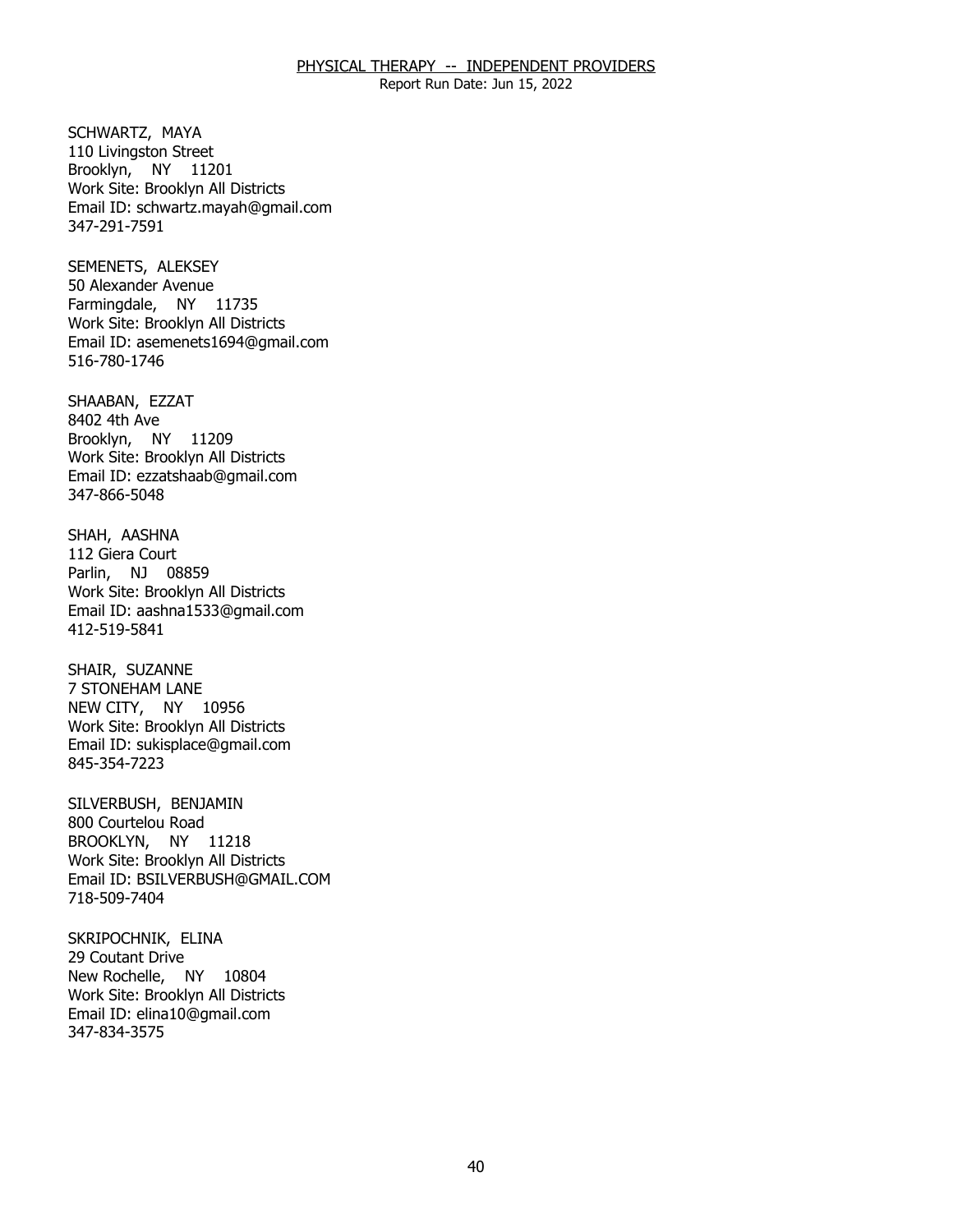Report Run Date: Jun 15, 2022

STABINER, JULIE Rockaway Beach, NY 11693 165 Beach 90th Street Work Site: Brooklyn All Districts Email ID: [jlstabiner@aol.com](mailto:jlstabiner@aol.com)  917-673-4278

SUH, MIHEE New York, NY 10002 49 Ludlow St Work Site: Brooklyn All Districts Email ID: [miheekellys@gmail.com](mailto:miheekellys@gmail.com) 717-756-0939

TAMIR, ERIC BAYSIDE, NY 11364 226-07 UNION TPKE Work Site: Brooklyn All Districts Email ID: [etamir08@aol.com](mailto:etamir08@aol.com)  917-968-6605

 TEPFER, TOBIE Brooklyn, NY 11230 1486 East 15th Street Work Site: Brooklyn All Districts Email ID: [tobietepfer@gmail.com](mailto:tobietepfer@gmail.com) 718-975-3154

TOLBA, MONA Staten Island, NY 10314 483 Ingram ave Work Site: Brooklyn All Districts Email ID: [monapt2002@gmail.com](mailto:monapt2002@gmail.com)  347-651-7308

TOMAR, GAUTAM Brooklyn, NY 11218 1434 36th Street Work Site: Brooklyn All Districts Email ID: [tomar.gautam2@gmail.com](mailto:tomar.gautam2@gmail.com) 806-786-1842

TORKY, TAMER Staten Island, NY 10305 316 B Norway Avenue Work Site: Brooklyn All Districts Email ID: [tamertorky@aol.com](mailto:tamertorky@aol.com)  917-696-6107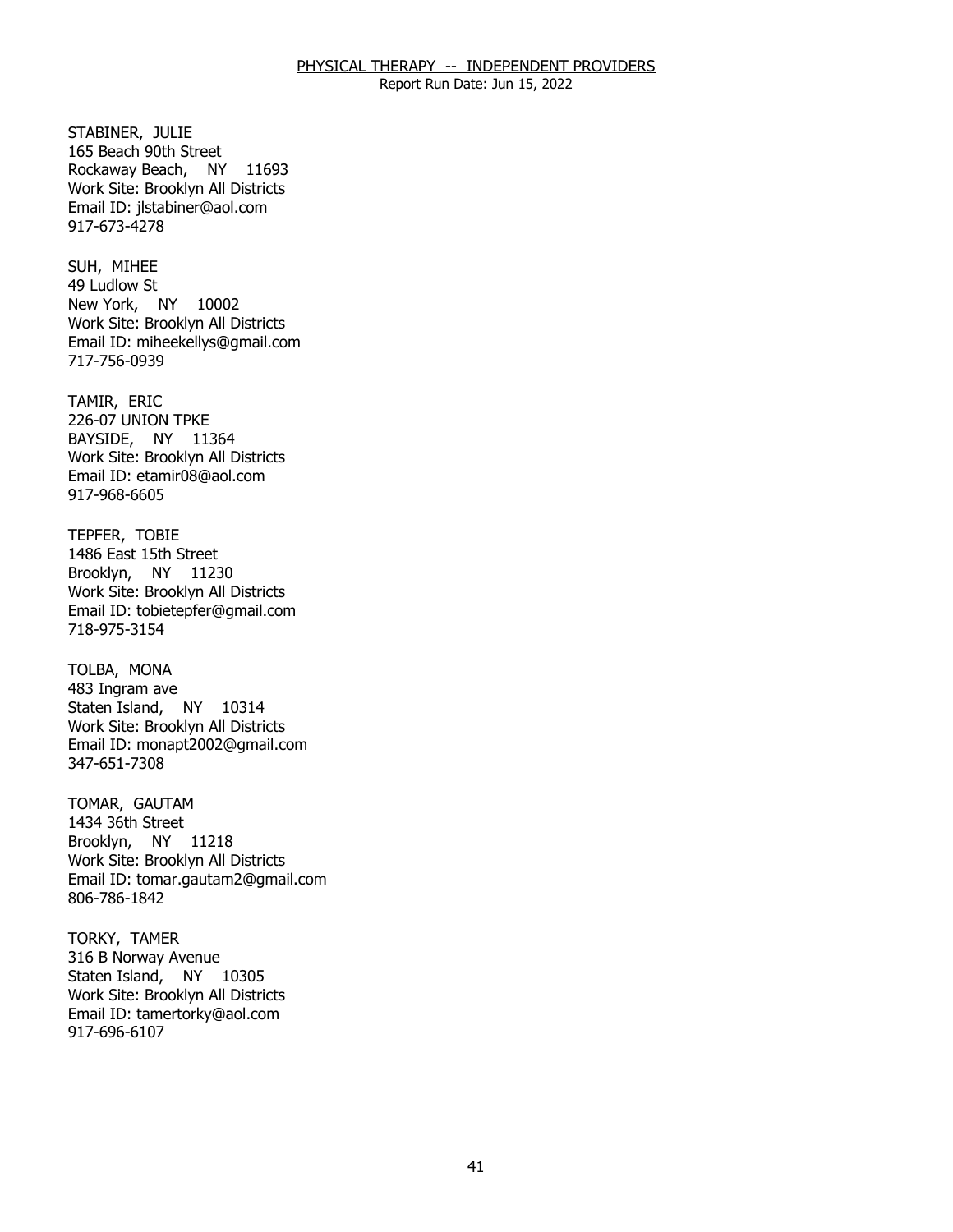Report Run Date: Jun 15, 2022

TORO, ADRIEN Bridgewater, NJ 08807 589 Foothill Road Work Site: Brooklyn All Districts Email ID: [adrien@toro-gordon.com](mailto:adrien@toro-gordon.com) 917-991-6257

TORRES, ROWENA Brooklyn, NY 11228 7604 15th Avenue Apt 3 Work Site: Brooklyn All Districts Email ID: [rowenavera@gmail.com](mailto:rowenavera@gmail.com)  917-445-7787

UMANA CHAN, ULISA LITTLE NECK, NY 11362 249-28 RUSHMORE TERRACE Work Site: Brooklyn All Districts Email ID: [Dptyulisau@aol.com](mailto:Dptyulisau@aol.com) 516-850-6526

VOLOVIK, CHANA BROOKLYN, NY 11225 606 MONTGOMERY STREET Work Site: Brooklyn All Districts Email ID: [cvptpc@aol.com](mailto:cvptpc@aol.com) 718-774-9432

WEBER, HELENE Brooklyn, NY 11210 1469 East 21st Street Work Site: Brooklyn All Districts Email ID: [heleneweinreb@gmail.com](mailto:heleneweinreb@gmail.com) 347-860-0351

WEINGARTEN, ROBERT BELLE HARBOR, NY 11694 425 BEACH 137TH STREET Work Site: Brooklyn All Districts Email ID: [limboheart613@gmail.com](mailto:limboheart613@gmail.com)  718-769-1642

WILLEKES, KAIA<br>67 ST PAULS PL BROOKLYN, NY 11226 Work Site: Brooklyn All Districts Email ID: [kwillekes@gmail.com](mailto:kwillekes@gmail.com) 212-330-9040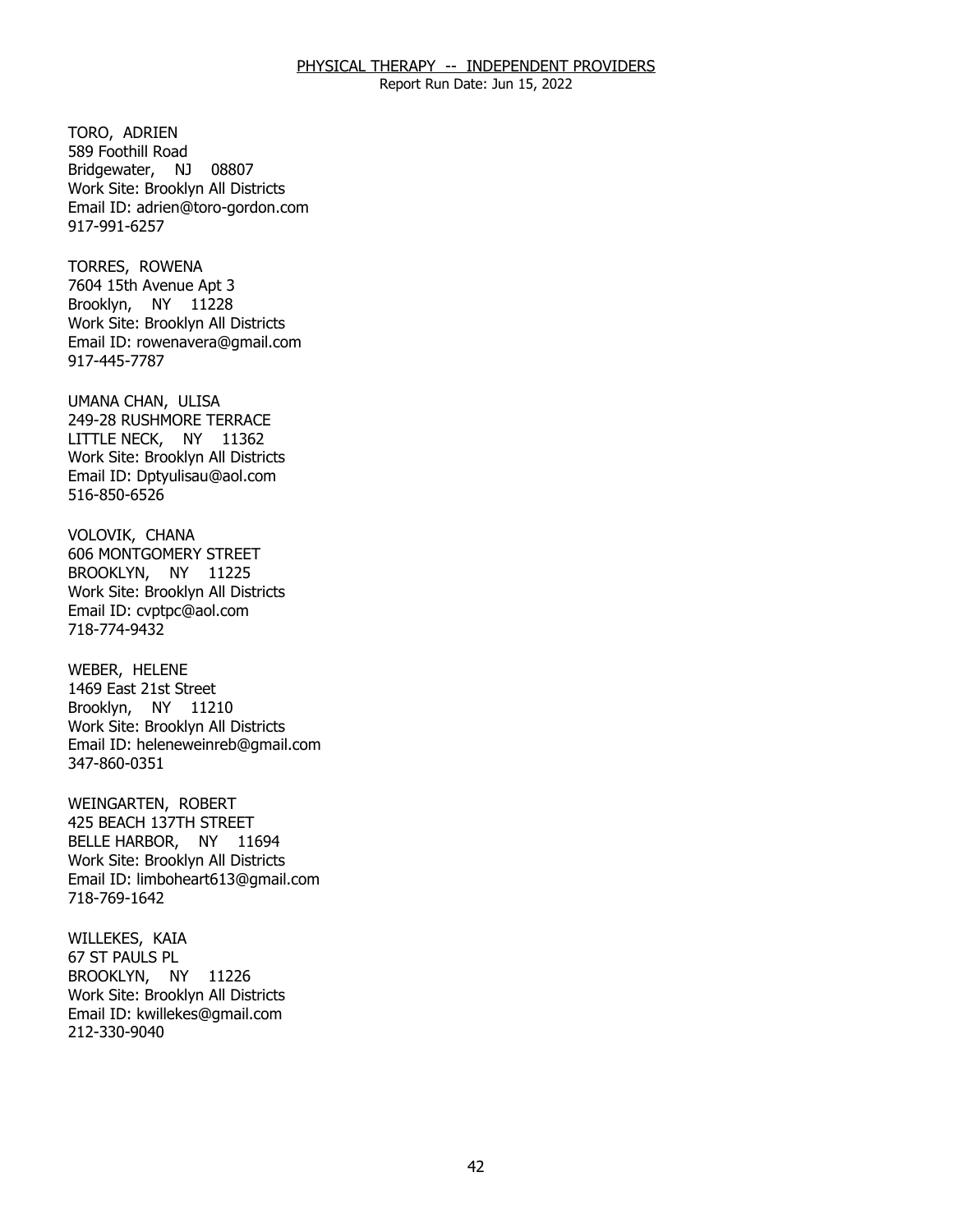Report Run Date: Jun 15, 2022

 WILLIAMS-SKEETE, KEIONA 11A Goodwin Place Brooklyn, NY 11221 Work Site: Brooklyn All Districts Email ID: [drkeionaskeete@gmail.com](mailto:drkeionaskeete@gmail.com)  718-598-3871

YAO, EMEL ROY BROOKLYN, NY 11235 2507 EAST 21ST ST Work Site: Brooklyn All Districts Email ID: [freedomeduke@yahoo.com](mailto:freedomeduke@yahoo.com) 917-547-3886

YBURAN, ASHTER EILEEN<br>1630 41st Street Brooklyn, NY 11219 Work Site: Brooklyn All Districts Email ID: [asheileen35@gmail.com](mailto:asheileen35@gmail.com) 917-562-4310

ZANETEAS, DEAN BROOKLYN, NY 11228 926 BAY RIDGE PKWY Work Site: Brooklyn All Districts Email ID: [Dzaneteas@gmail.com](mailto:Dzaneteas@gmail.com)  347-325-4332

ZARIF, RENEE Brooklyn, NY 11229 2214 East 13th Street Work Site: Brooklyn All Districts Email ID: [reneezarifdpt@gmail.com](mailto:reneezarifdpt@gmail.com) 718-687-3180

ZIHIRI, BARAKAT Staten Island, NY 10306 272 Adams Street Work Site: Brooklyn All Districts Email ID: [zihiribarakat@gmail.com](mailto:zihiribarakat@gmail.com)  646-641-6020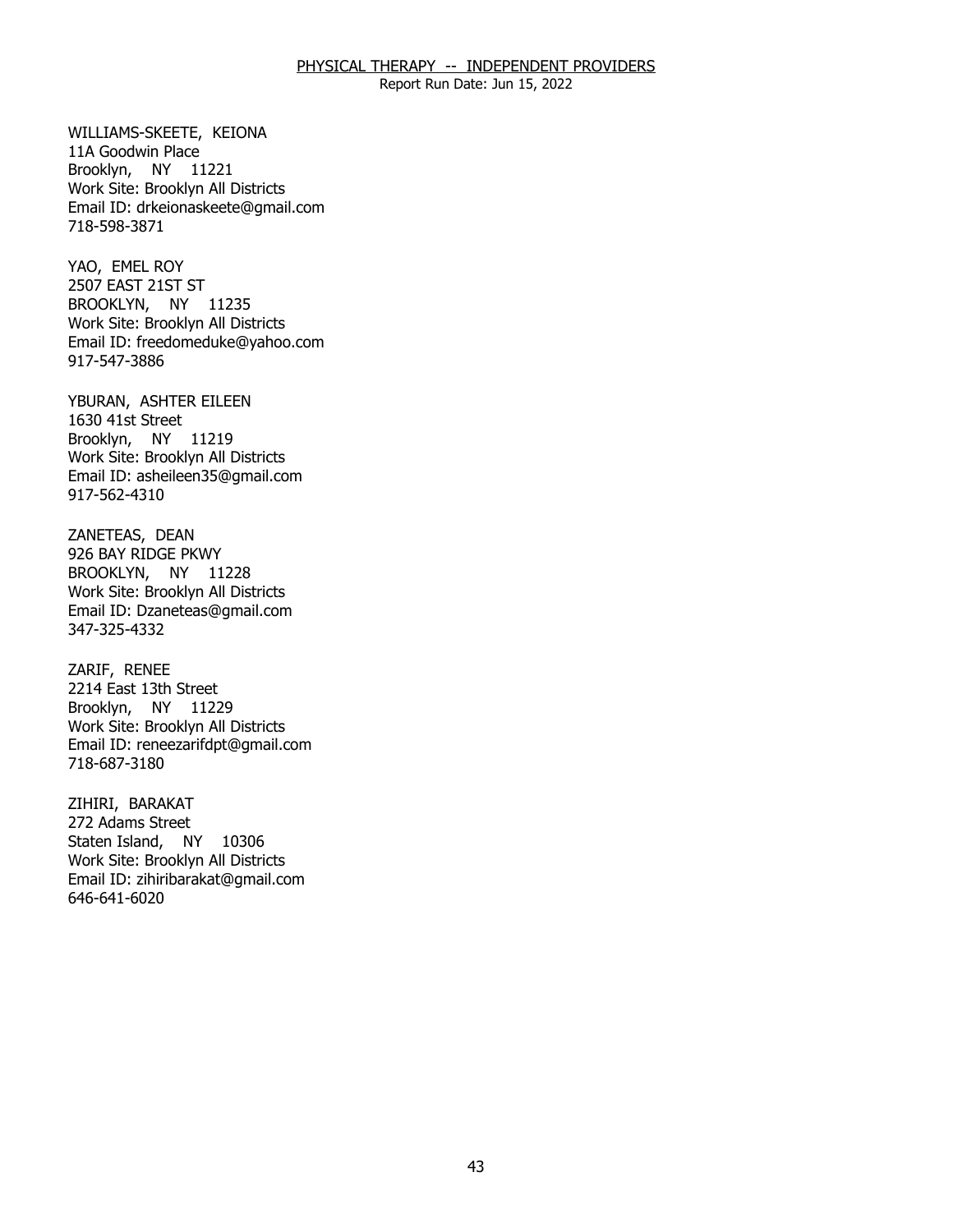Report Run Date: Jun 15, 2022

AVNON, YAEL<br>70 2nd place brooklyn, NY 11231 Work Site: Brooklyn D13 Email ID: [yaelavnon@gmail.com](mailto:yaelavnon@gmail.com)  646-301-5465

MAISLEN, DIANA Brooklyn, NY 11215 582 2nd Street Work Site: Brooklyn D13 Email ID: [dianakosiner@gmail.com](mailto:dianakosiner@gmail.com)  917-868-3821

RAWE, THOMAS BKLYN, NY 11217 123 PARK PLACE Work Site: Brooklyn D13 Email ID: [tom.raway@gmail.com](mailto:tom.raway@gmail.com)  718-757-0204

RUOCCO, ANNA BROOKLYN, NY 11238 **60 PLAZA STREET** Work Site: Brooklyn D13 Email ID: [annaruoccopt@gmail.com](mailto:annaruoccopt@gmail.com) 718-636-2122

RUSSO, MARILYN NY, NY 10009 274 First Avenue Work Site: Brooklyn D13 Email ID: [mrussopt@gmail.com](mailto:mrussopt@gmail.com) 917-885-0533

ULYSSE, VANESSA Brooklyn, NY 11203 3506 Newkirk Ave Work Site: Brooklyn D13 Email ID: [Vanessaulysse@gmail.com](mailto:Vanessaulysse@gmail.com) 347-693-6357

WALKES, ANDREA<br>1636 Cornelia Street Flushing, NY 11385 Work Site: Brooklyn D13 Email ID: [drewalkes@gmail.com](mailto:drewalkes@gmail.com) 917-362-4139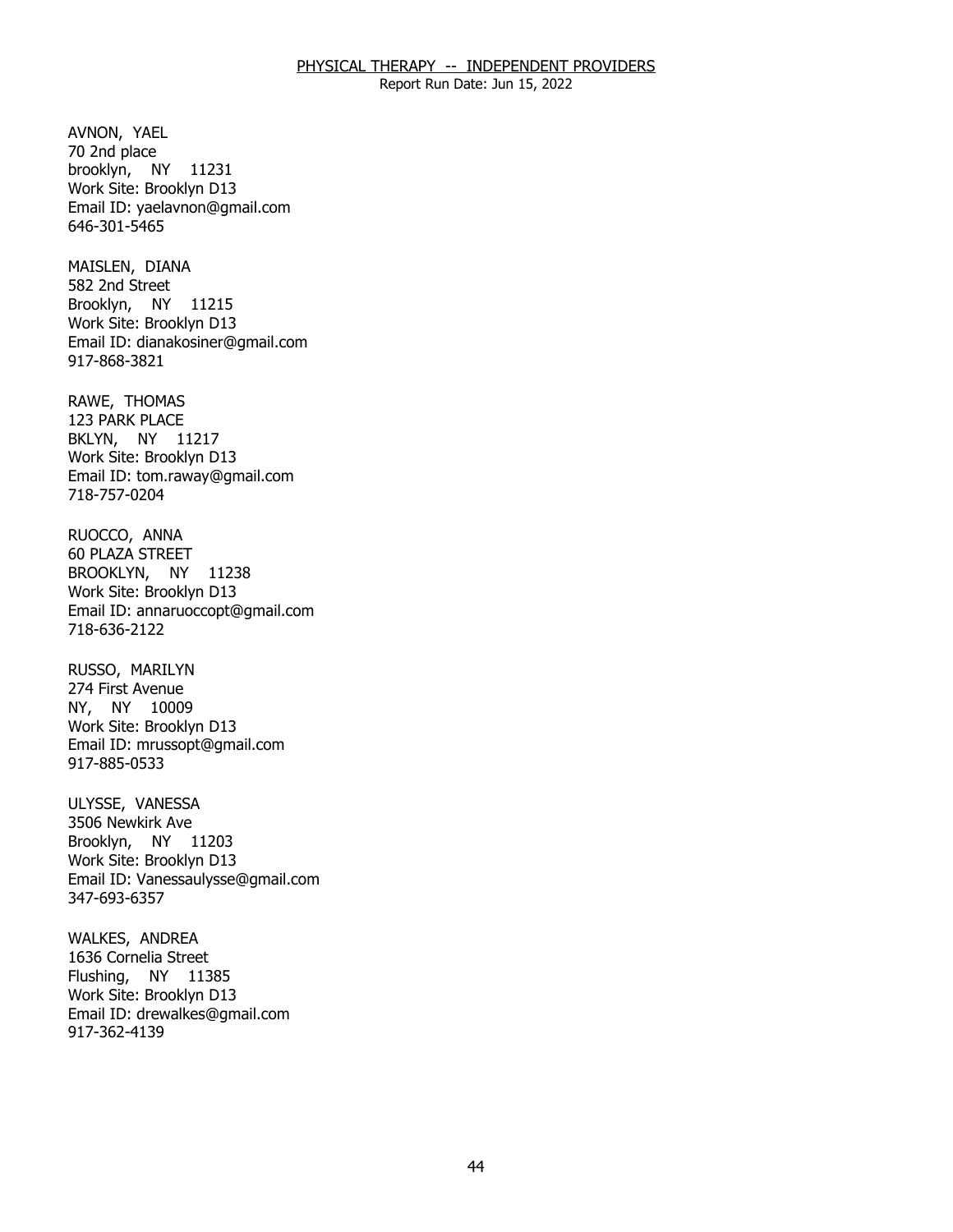Report Run Date: Jun 15, 2022

WEEDON, JANE BROOKLYN, NY 11215 70 PROSPECT PARK S.W. Work Site: Brooklyn D13 Email ID: [jweedon123@aol.com](mailto:jweedon123@aol.com) 917-586-9825

WOLKOWER, BETTY BROOKLYN, NY 11235 270 West End Avenue Work Site: Brooklyn D13 Email ID: [sbhil@aol.com](mailto:sbhil@aol.com)  718-339-5361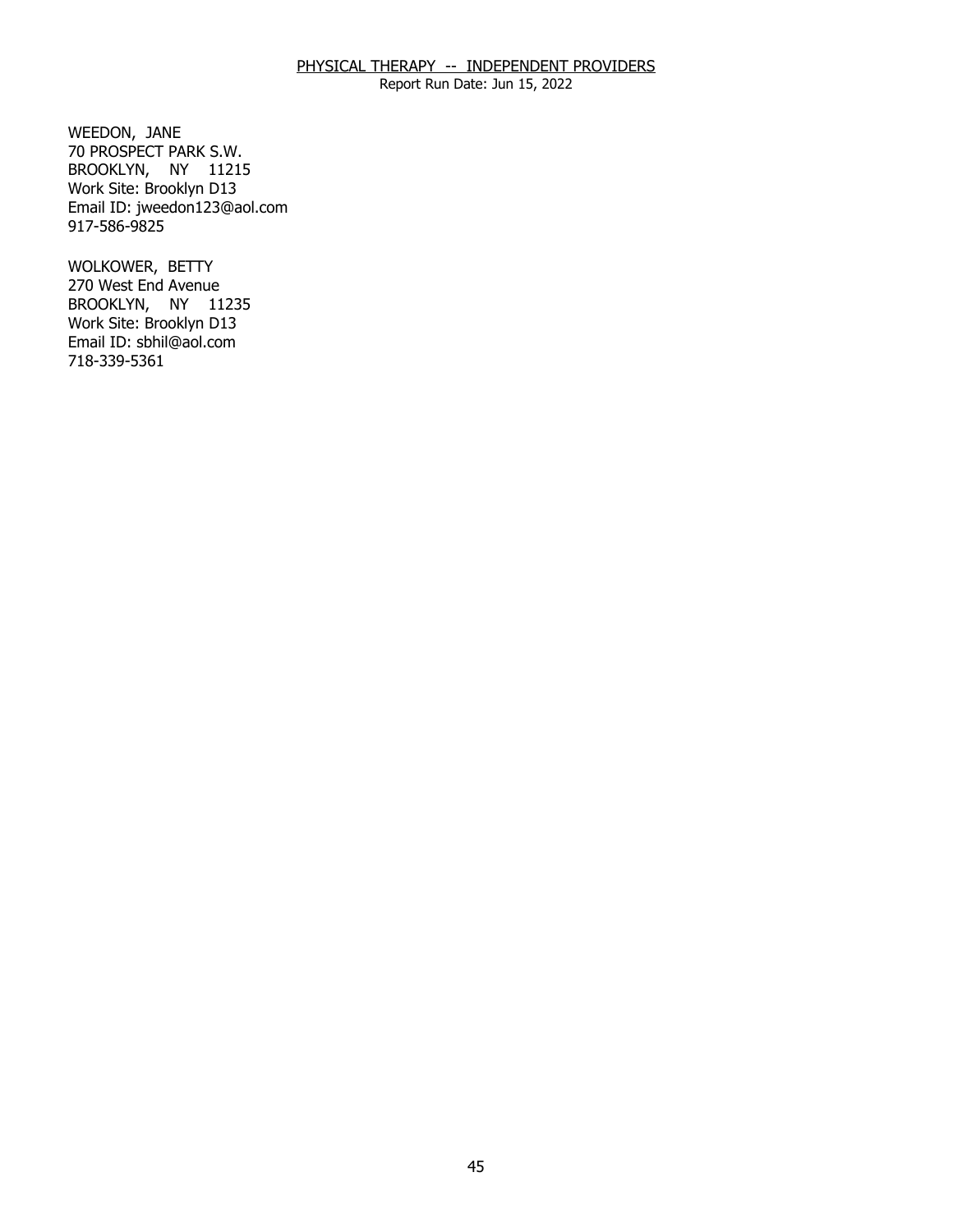Report Run Date: Jun 15, 2022

MAISLEN, DIANA<br>582 2nd Street Brooklyn, NY 11215 Work Site: Brooklyn D14 Email ID: [dianakosiner@gmail.com](mailto:dianakosiner@gmail.com)  917-868-3821

PENA, RICHARD Brooklyn, NY 11206 29 Moore Street Work Site: Brooklyn D14 Email ID: [atlas1159@aol.com](mailto:atlas1159@aol.com)  917-553-8247

PUPKO, YISROEL BROOKLYN, NY 11210 1993 New York Ave Work Site: Brooklyn D14 Email ID: [yisroelpupko@gmail.com](mailto:yisroelpupko@gmail.com)  718-377-0996

RUSSO, MARILYN<br>274 First Avenue NY, NY 10009 Work Site: Brooklyn D14 Email ID: [mrussopt@gmail.com](mailto:mrussopt@gmail.com) 917-885-0533

WOLKOWER, BETTY BROOKLYN, NY 11235 270 West End Avenue Work Site: Brooklyn D14 Email ID: [sbhil@aol.com](mailto:sbhil@aol.com)  718-339-5361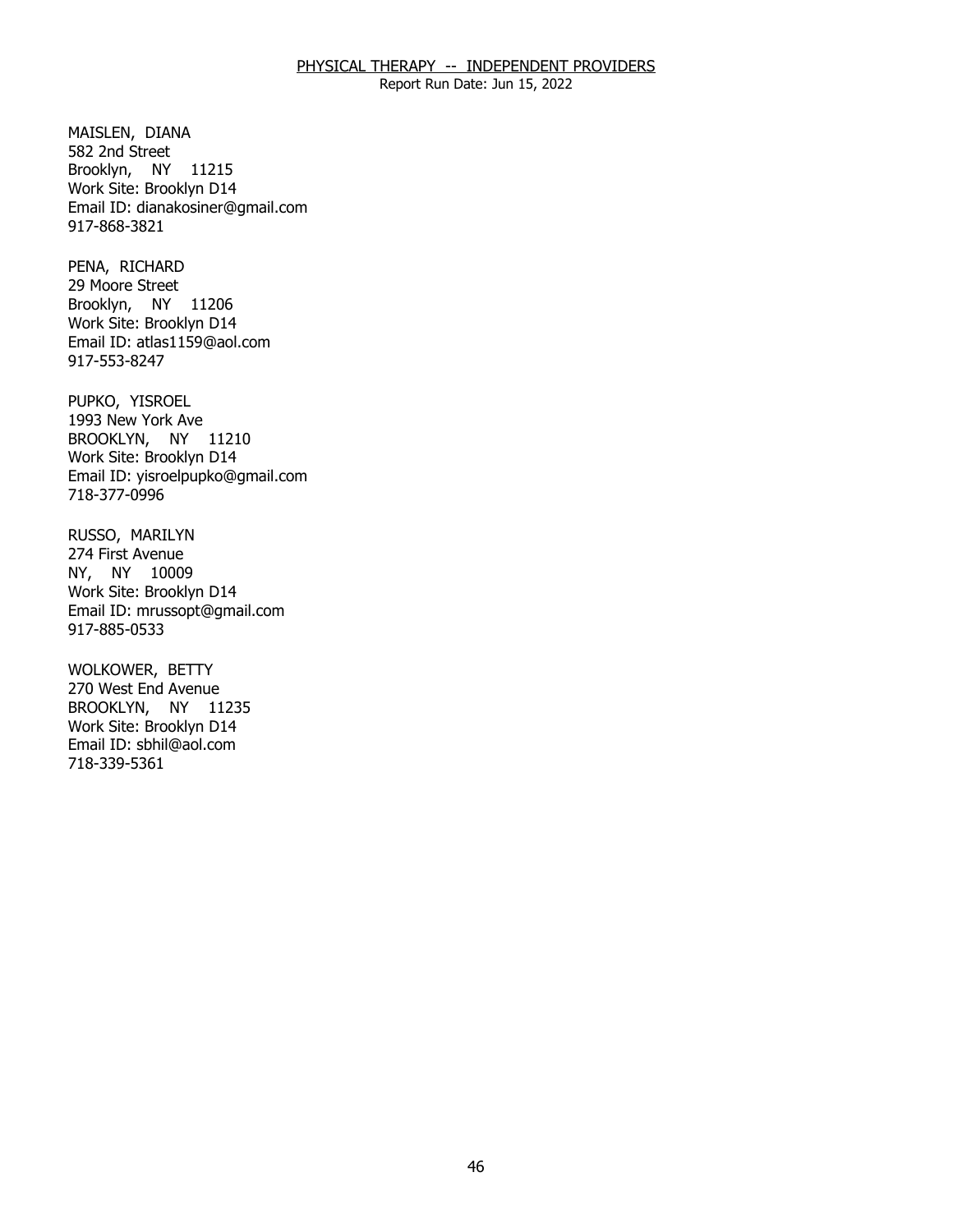Report Run Date: Jun 15, 2022

AVNON, YAEL<br>70 2nd place brooklyn, NY 11231 Work Site: Brooklyn D15 Email ID: [yaelavnon@gmail.com](mailto:yaelavnon@gmail.com)  646-301-5465

DOLPHIN, MARCH BROOKLYN, NY 11215 70 PROSPECT PARK WEST Work Site: Brooklyn D15 Email ID: [DOLPHINZAZ@AOL.COM](mailto:DOLPHINZAZ@AOL.COM)  929-444-3442

ECHANIQUE, GUILLERMO<br>70 Prospect Park SW Brooklyn, NY 11215 Work Site: Brooklyn D15 Email ID: [wilwynn@gmail.com](mailto:wilwynn@gmail.com)  917-670-7138

LOUIE, JENNIFER<br>35 Cass Pl Brooklyn, NY 11235 Work Site: Brooklyn D15 Email ID: [jlouie5887@gmail.com](mailto:jlouie5887@gmail.com)  347-446-6393

LUO, LIYA BROOKLYN, NY 11223 2046 West 4th Street Work Site: Brooklyn D15 Email ID: [liya605@gmail.com](mailto:liya605@gmail.com) 917-652-2728

MAISLEN, DIANA<br>582 2nd Street Brooklyn, NY 11215 Work Site: Brooklyn D15 Email ID: [dianakosiner@gmail.com](mailto:dianakosiner@gmail.com)  917-868-3821

MYASNIKOVA, ELENA<br>401 HICKS STREET BROOKLYN, NY 11201 Work Site: Brooklyn D15 Email ID: [EM1709@NYU.EDU](mailto:EM1709@NYU.EDU) 917-532-3966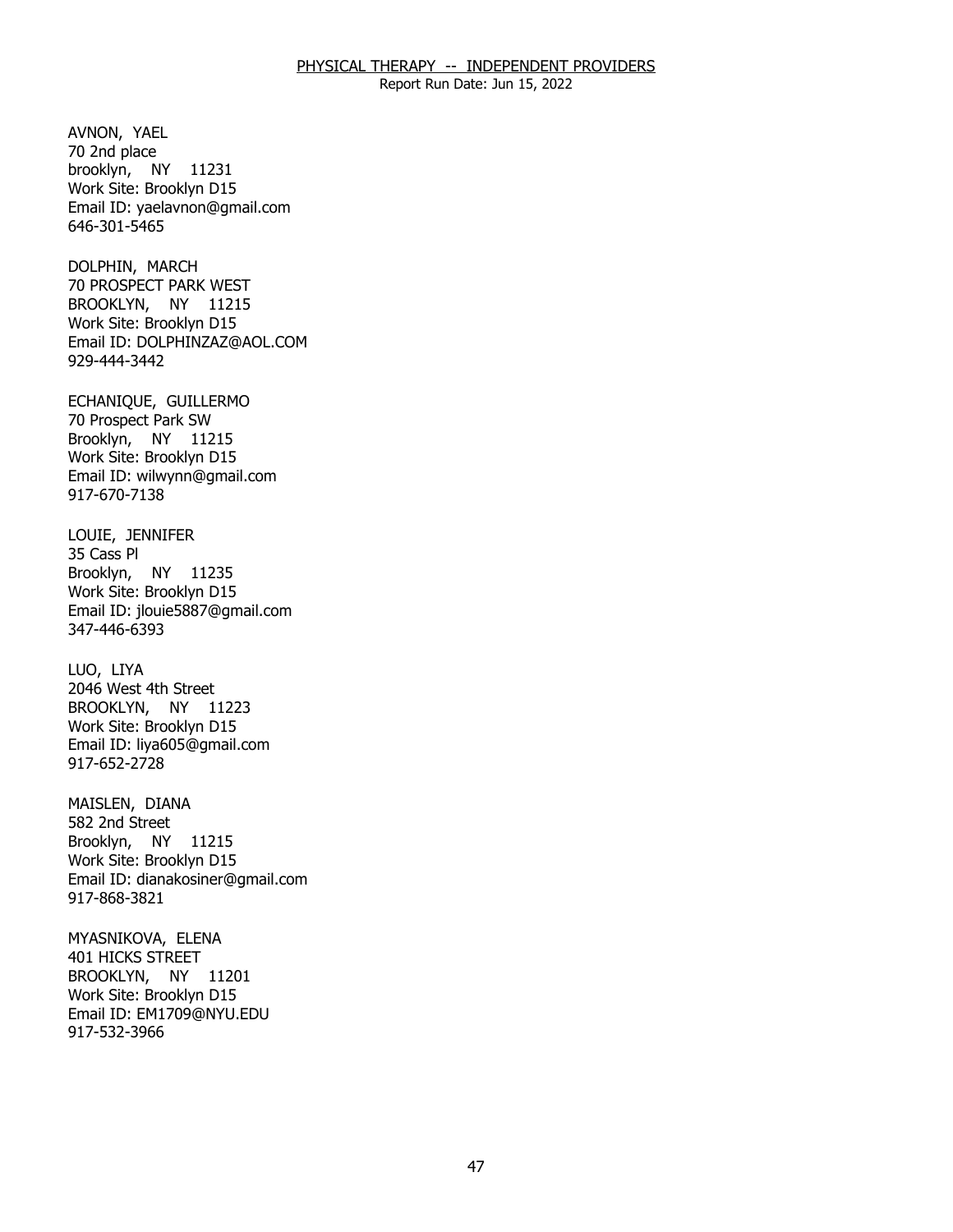Report Run Date: Jun 15, 2022

RAWE, THOMAS BKLYN, NY 11217 123 PARK PLACE Work Site: Brooklyn D15 Email ID: [tom.raway@gmail.com](mailto:tom.raway@gmail.com)  718-757-0204

RUOCCO, ANNA BROOKLYN, NY 11238 60 PLAZA STREET Work Site: Brooklyn D15 Email ID: [annaruoccopt@gmail.com](mailto:annaruoccopt@gmail.com) 718-636-2122

ULYSSE, VANESSA<br>3506 Newkirk Ave Brooklyn, NY 11203 Work Site: Brooklyn D15 Email ID: [Vanessaulysse@gmail.com](mailto:Vanessaulysse@gmail.com) 347-693-6357

WEEDON, JANE BROOKLYN, NY 11215 70 PROSPECT PARK S.W. Work Site: Brooklyn D15 Email ID: [jweedon123@aol.com](mailto:jweedon123@aol.com) 917-586-9825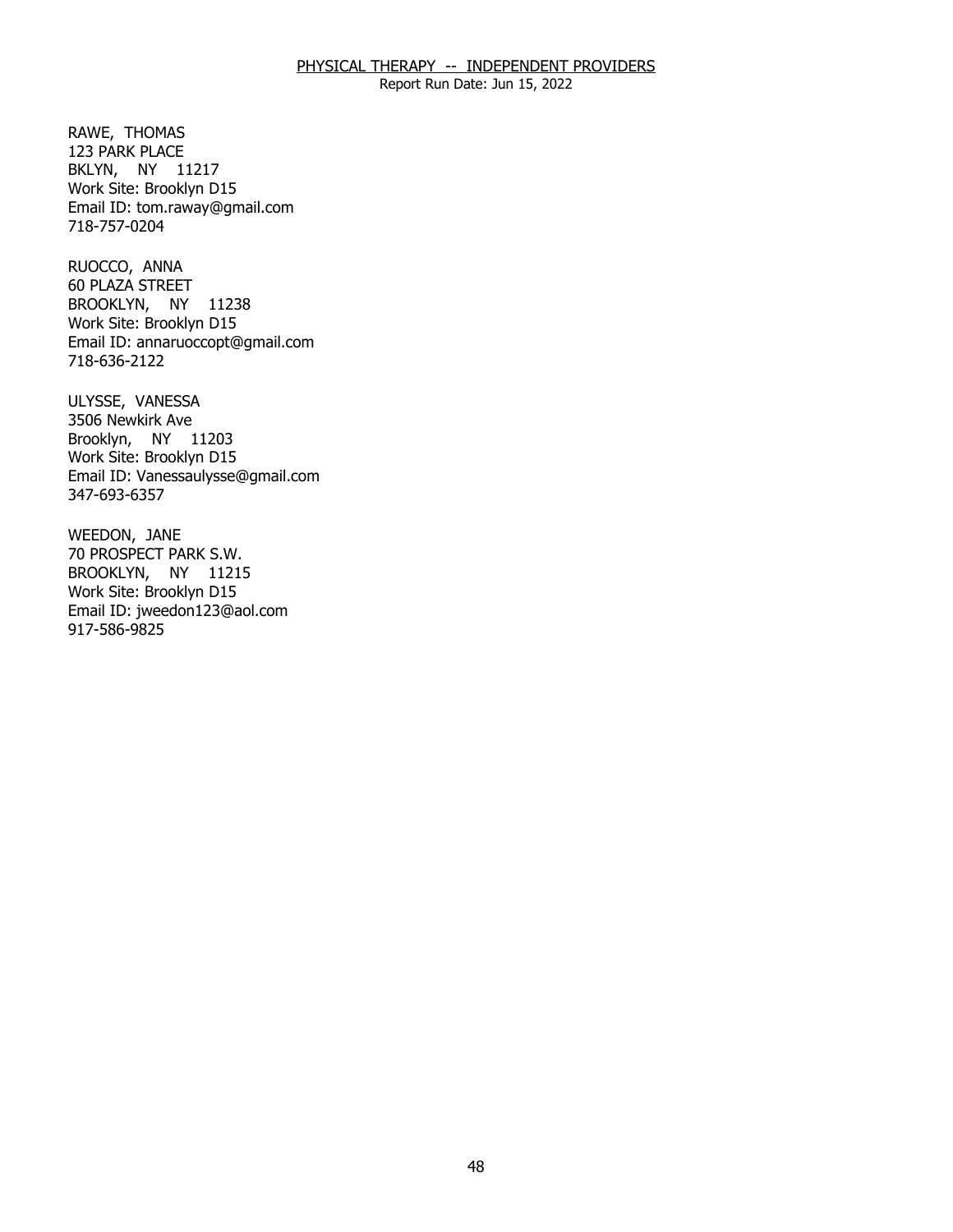Report Run Date: Jun 15, 2022

BRONCHTAIN, TZIRIL Boca Raton, FL 33433 7630 Lago Del Mar Drive Work Site: Brooklyn D17 Email ID: [tzirim@gmail.com](mailto:tzirim@gmail.com)  646-703-3795

FRIEDMAN, JUDITH<br>1660 E 12th St BROOKLYN, NY 11229 Work Site: Brooklyn D17 Email ID: [judithfpt@gmail.com](mailto:judithfpt@gmail.com) 718-336-5251

LUO, LIYA BROOKLYN, NY 11223 2046 West 4th Street Work Site: Brooklyn D17 Email ID: [liya605@gmail.com](mailto:liya605@gmail.com) 917-652-2728

MAISLEN, DIANA<br>582 2nd Street Brooklyn, NY 11215 Work Site: Brooklyn D17 Email ID: [dianakosiner@gmail.com](mailto:dianakosiner@gmail.com)  917-868-3821

MINSKY, HANNA BROOKLYN, NY 11203 633 East New York Avenue Work Site: Brooklyn D17 Email ID: [channaminsky@gmail.com](mailto:channaminsky@gmail.com)  718-493-4372

OLURINDE, ADEDOLAPO<br>241-04 148th Road rosedale, NY 11422 Work Site: Brooklyn D17 Email ID: [rehobothcare@hotmail.com](mailto:rehobothcare@hotmail.com)  347-351-4970

PUPKO, YISROEL BROOKLYN, NY 11210 1993 New York Ave Work Site: Brooklyn D17 Email ID: [yisroelpupko@gmail.com](mailto:yisroelpupko@gmail.com)  718-377-0996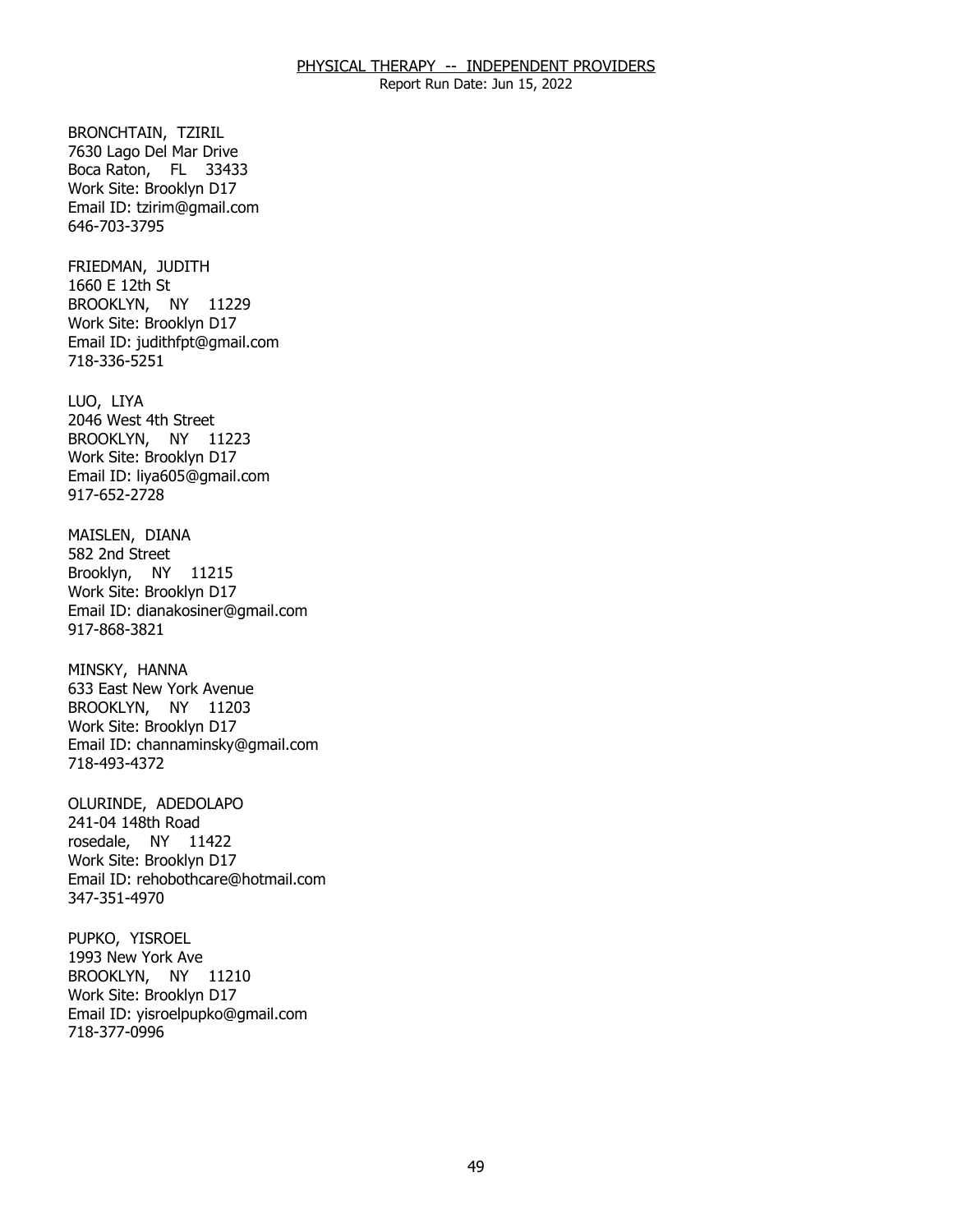Report Run Date: Jun 15, 2022

RUOCCO, ANNA BROOKLYN, NY 11238 60 PLAZA STREET Work Site: Brooklyn D17 Email ID: [annaruoccopt@gmail.com](mailto:annaruoccopt@gmail.com) 718-636-2122

WALKES, ANDREA Flushing, NY 11385 1636 Cornelia Street Work Site: Brooklyn D17 Email ID: [drewalkes@gmail.com](mailto:drewalkes@gmail.com) 917-362-4139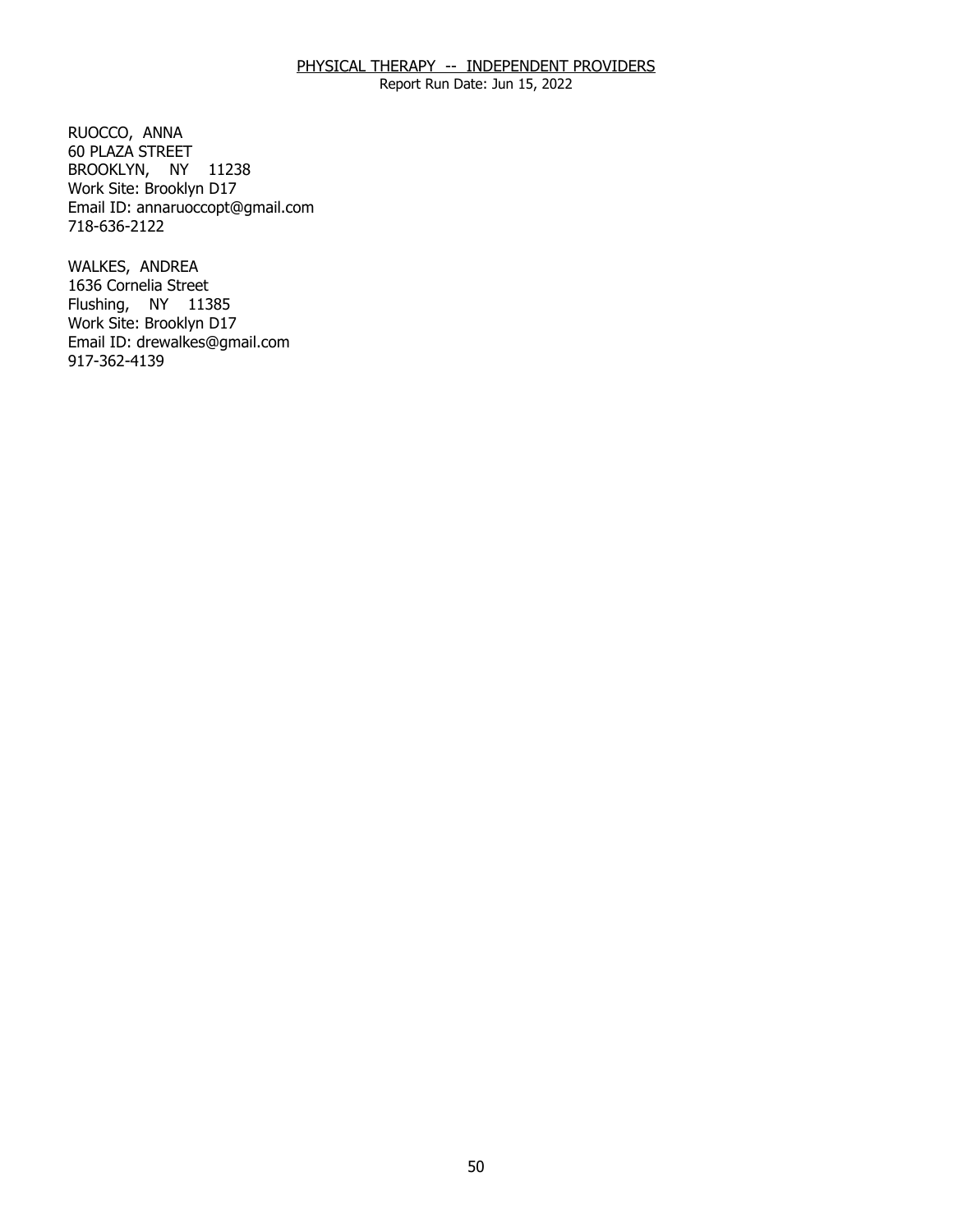Report Run Date: Jun 15, 2022

JACOBOWITZ, ISAAC Brooklyn, NY 11234 2224 East 73rd Street Work Site: Brooklyn D18 Email ID: [isaac@theabilitycenter.net](mailto:isaac@theabilitycenter.net)  718-336-3832

JASPER, SHERRIE Brooklyn, NY 11236 1360 East 95th Street Work Site: Brooklyn D18 Email ID: [sherrie.jasper@yahoo.com](mailto:sherrie.jasper@yahoo.com) 347-613-5338

OLURINDE, ADEDOLAPO<br>241-04 148th Road rosedale, NY 11422 Work Site: Brooklyn D18 Email ID: [rehobothcare@hotmail.com](mailto:rehobothcare@hotmail.com)  347-351-4970

WALKES, ANDREA Flushing, NY 11385 1636 Cornelia Street Work Site: Brooklyn D18 Email ID: [drewalkes@gmail.com](mailto:drewalkes@gmail.com) 917-362-4139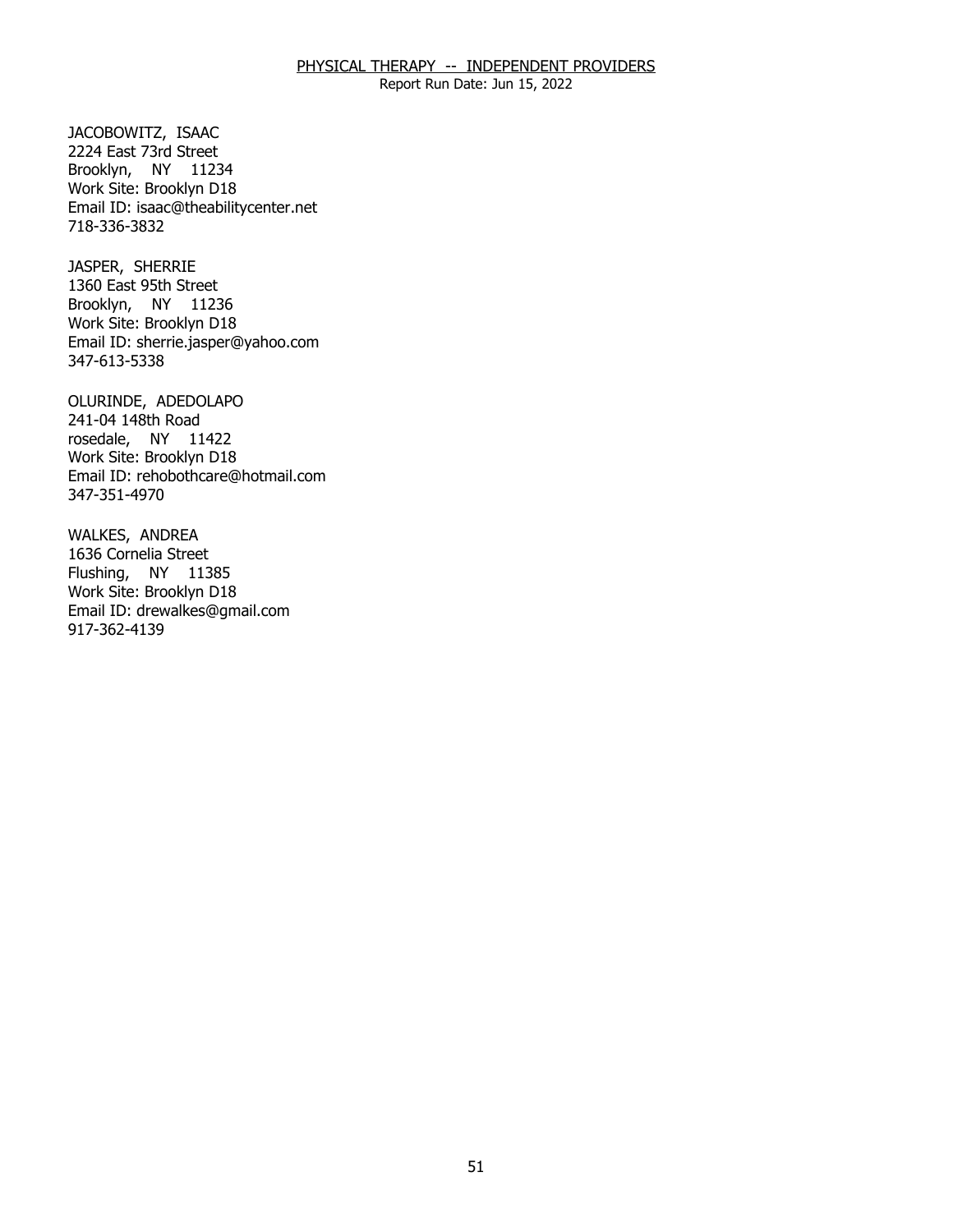Report Run Date: Jun 15, 2022

GOODY, EDITH Douglaston, NY 11362 240-04 70th Ave Apt 2 Work Site: Brooklyn D19 Email ID: [edithgoody@aol.com](mailto:edithgoody@aol.com) 719-351-8447

OLURINDE, ADEDOLAPO<br>241-04 148th Road rosedale, NY 11422 Work Site: Brooklyn D19 Email ID: [rehobothcare@hotmail.com](mailto:rehobothcare@hotmail.com)  347-351-4970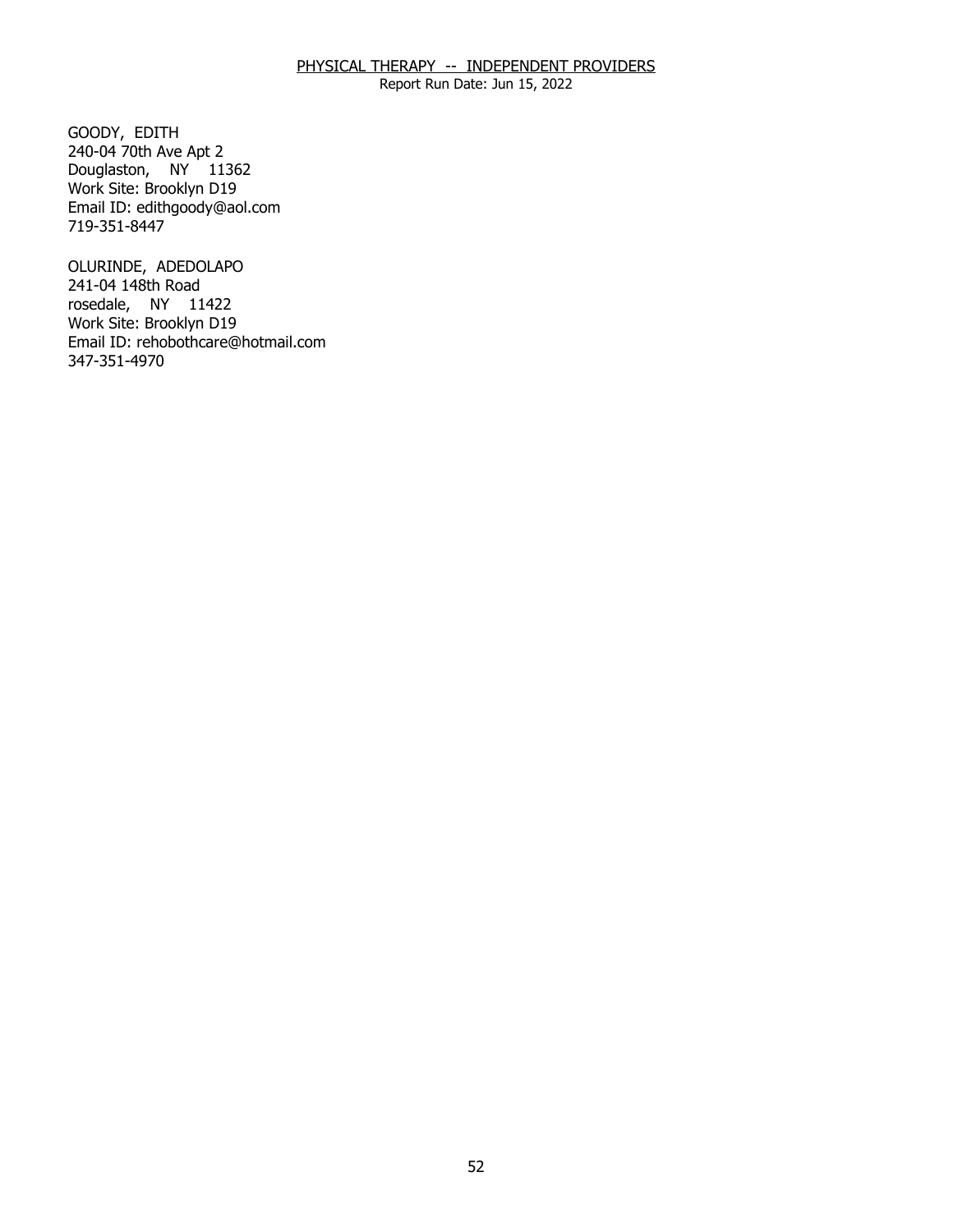Report Run Date: Jun 15, 2022

ALI, HEBA Brooklyn, NY 11204 1734 64th street Work Site: Brooklyn D20 Email ID: [augest80@hotmail.com](mailto:augest80@hotmail.com) 631-552-0332

 ARAQUEL, MA REGINA GRACIA 13542 Coolidge Ave Briarwood, NY 11435 Work Site: Brooklyn D20 Email ID: [regina.araquel@gmail.com](mailto:regina.araquel@gmail.com)  606-233-5116

BASHKINA, OLGA<br>21 87th Street BROOKLYN, NY 11209 Work Site: Brooklyn D20 Email ID: [olgaphysicaltherapy@gmail.com](mailto:olgaphysicaltherapy@gmail.com) 917-916-8150

BRAND, ARI BROOKLYN, NY 11229 1826 East 21st Street Work Site: Brooklyn D20 Email ID: [ari.pediatricpt@gmail.com](mailto:ari.pediatricpt@gmail.com)  718-853-0695

CYNAMON, RACHEL<br>1815 E 22 ST bklyn, NY 11229 Work Site: Brooklyn D20 Email ID: [RCPT22@aol.com](mailto:RCPT22@aol.com)  718-627-1761

EL-REFAEI, EMAD ELDIN<br>2059 60th street Brooklyn, NY 11204 Work Site: Brooklyn D20 Email ID: [emad\\_phd@me.com](mailto:emad_phd@me.com)  646-269-7537

ELKHOLY, HOSSAMELDIEN<br>8712 Bay Parkway BROOKLYN, NY 11204 Work Site: Brooklyn D20 Email ID: [hossampt@hotmail.com](mailto:hossampt@hotmail.com) 347-462-4295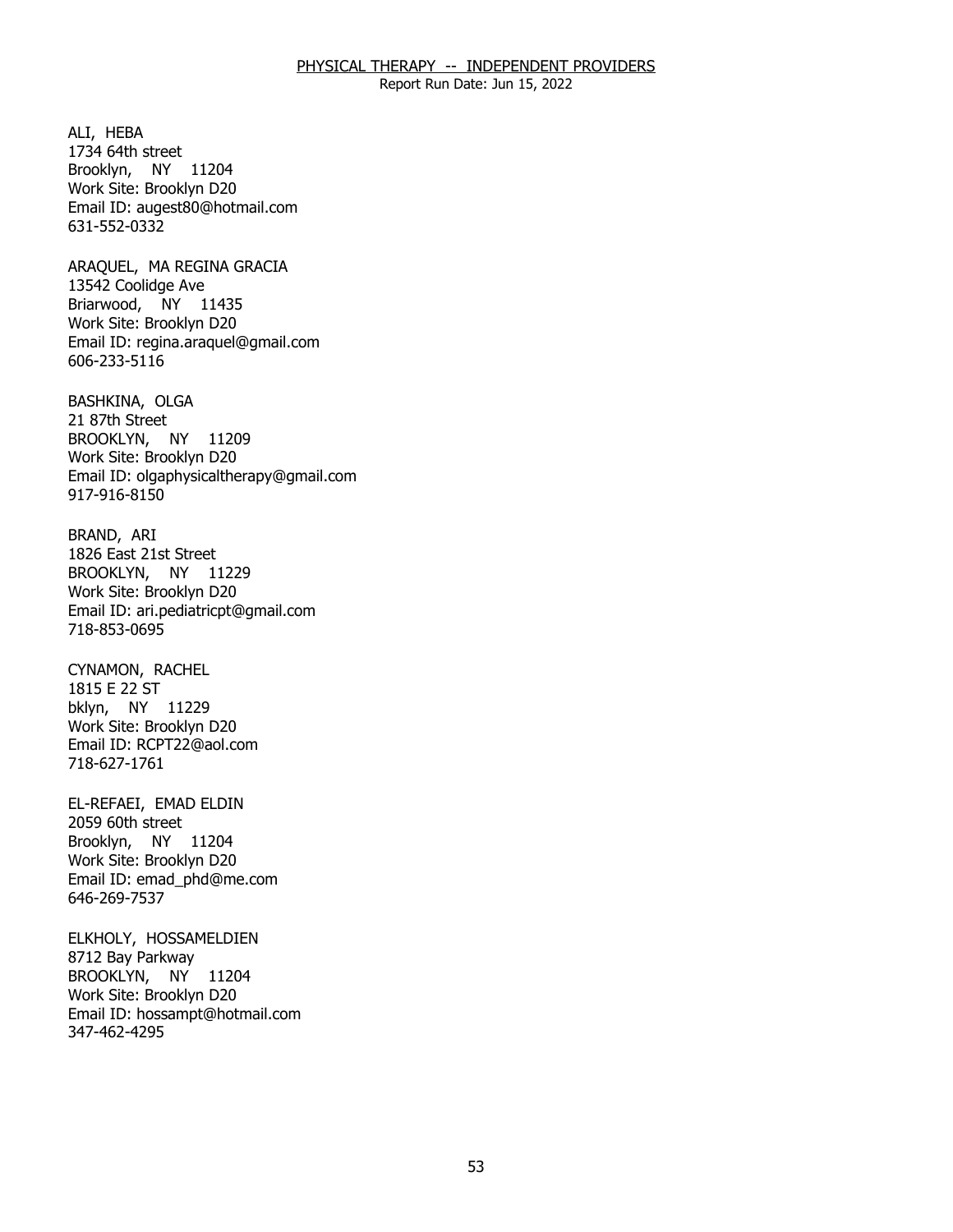Report Run Date: Jun 15, 2022

ELNAZER, MEDHAT Brooklyn, NY 11214 1840 84th Street Work Site: Brooklyn D20 Email ID: [memonaze@gmail.com](mailto:memonaze@gmail.com) 929-245-0631

FRIEDMAN, JUDITH<br>1660 E 12th St BROOKLYN, NY 11229 Work Site: Brooklyn D20 Email ID: [judithfpt@gmail.com](mailto:judithfpt@gmail.com) 718-336-5251

GATTA MESSINEO, KATIE<br>221 95th Street BROOKLYN, NY 11209 Work Site: Brooklyn D20 Email ID: [katie.messineo@gmail.com](mailto:katie.messineo@gmail.com) 914-799-3846

GOLDGLANZ, RACHEL<br>1350 Ocean Parkway BROOKLYN, NY 11230 Work Site: Brooklyn D20 Email ID: [ggoldglanz@gmail.com](mailto:ggoldglanz@gmail.com)  917-704-6805

HUSSEIN, ABEER<br>272 Adams Ave Staten Island, NY 10306 Work Site: Brooklyn D20 Email ID: [abeerdpt@gmail.com](mailto:abeerdpt@gmail.com)  917-582-5329

 KIEFER, JENNIFER BROOKLYN, NY 11228 1013 76TH ST Work Site: Brooklyn D20 Email ID: [jemman820@yahoo.com](mailto:jemman820@yahoo.com) 917-971-3348

KREISLER, IRA Holliswood, NY 11423 196-30 Pompeii Ave Work Site: Brooklyn D20 Email ID: [irakreislerpt@gmail.com](mailto:irakreislerpt@gmail.com)  917-880-6390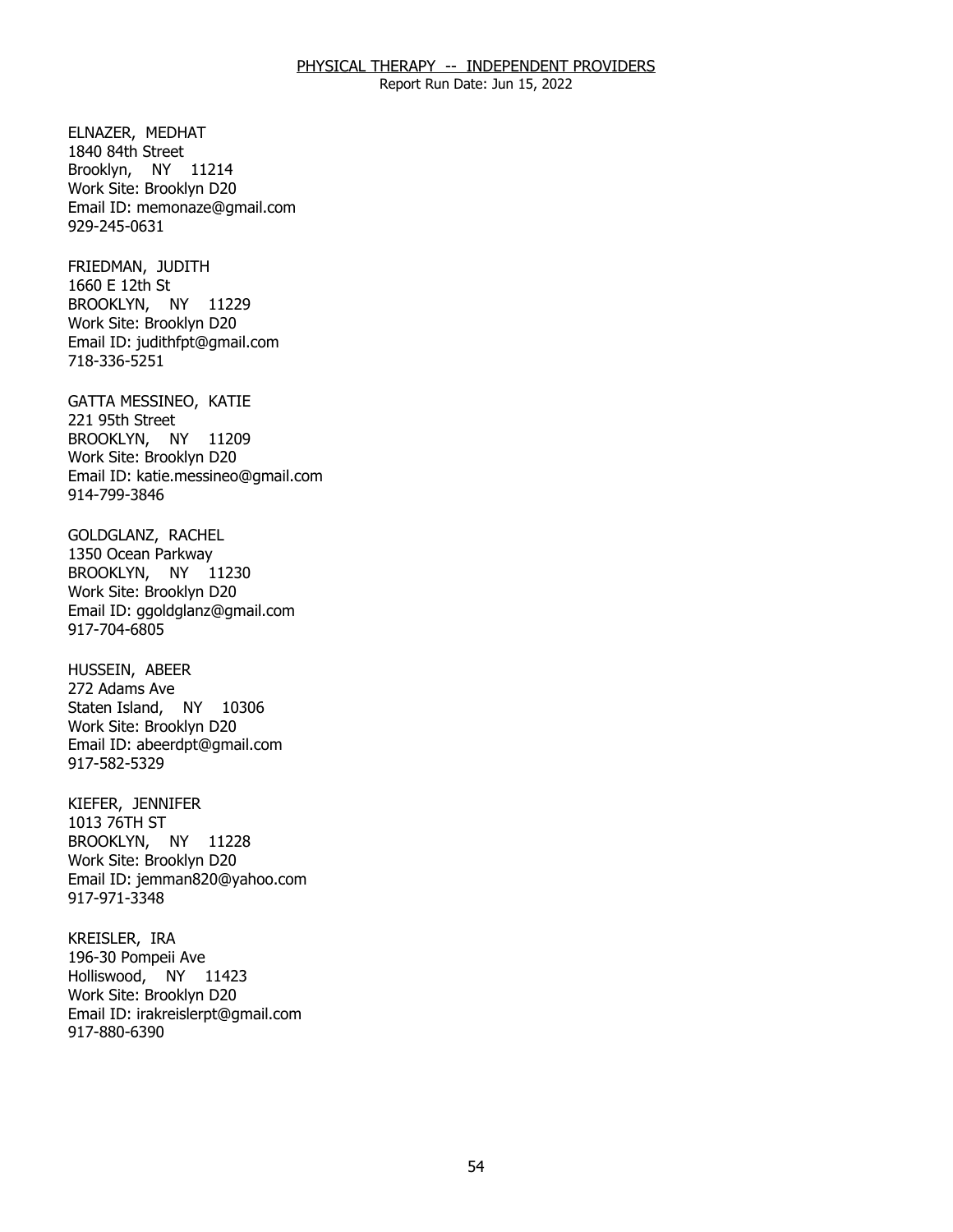Report Run Date: Jun 15, 2022

KUKKAR, KOMAL JERSEY CITY, NJ 07306 77 Collard Street Work Site: Brooklyn D20 Email ID: [doc.komal21dec@gmail.com](mailto:doc.komal21dec@gmail.com) 312-810-8455

LAM, JEHN Glen Oaks, NY 11004 8004 257th st Work Site: Brooklyn D20 Email ID: [poly89john@yahoo.com](mailto:poly89john@yahoo.com)  718-290-7973

LAPE, EDWIN Brooklyn, NY 11234 195 Coleman Street Work Site: Brooklyn D20 Email ID: [lape\\_514@yahoo.com](mailto:lape_514@yahoo.com) 646-659-3820

LOUIE, JENNIFER<br>35 Cass Pl Brooklyn, NY 11235 Work Site: Brooklyn D20 Email ID: [jlouie5887@gmail.com](mailto:jlouie5887@gmail.com)  347-446-6393

LUO, LIYA BROOKLYN, NY 11223 2046 West 4th Street Work Site: Brooklyn D20 Email ID: [liya605@gmail.com](mailto:liya605@gmail.com) 917-652-2728

MAISLEN, DIANA<br>582 2nd Street Brooklyn, NY 11215 Work Site: Brooklyn D20 Email ID: [dianakosiner@gmail.com](mailto:dianakosiner@gmail.com)  917-868-3821

MAPILISAN, ANGELICA<br>105-15 92nd Street Ozone Park, NY 11417 Work Site: Brooklyn D20 Email ID: [lyca311@yahoo.com](mailto:lyca311@yahoo.com)  714-273-2867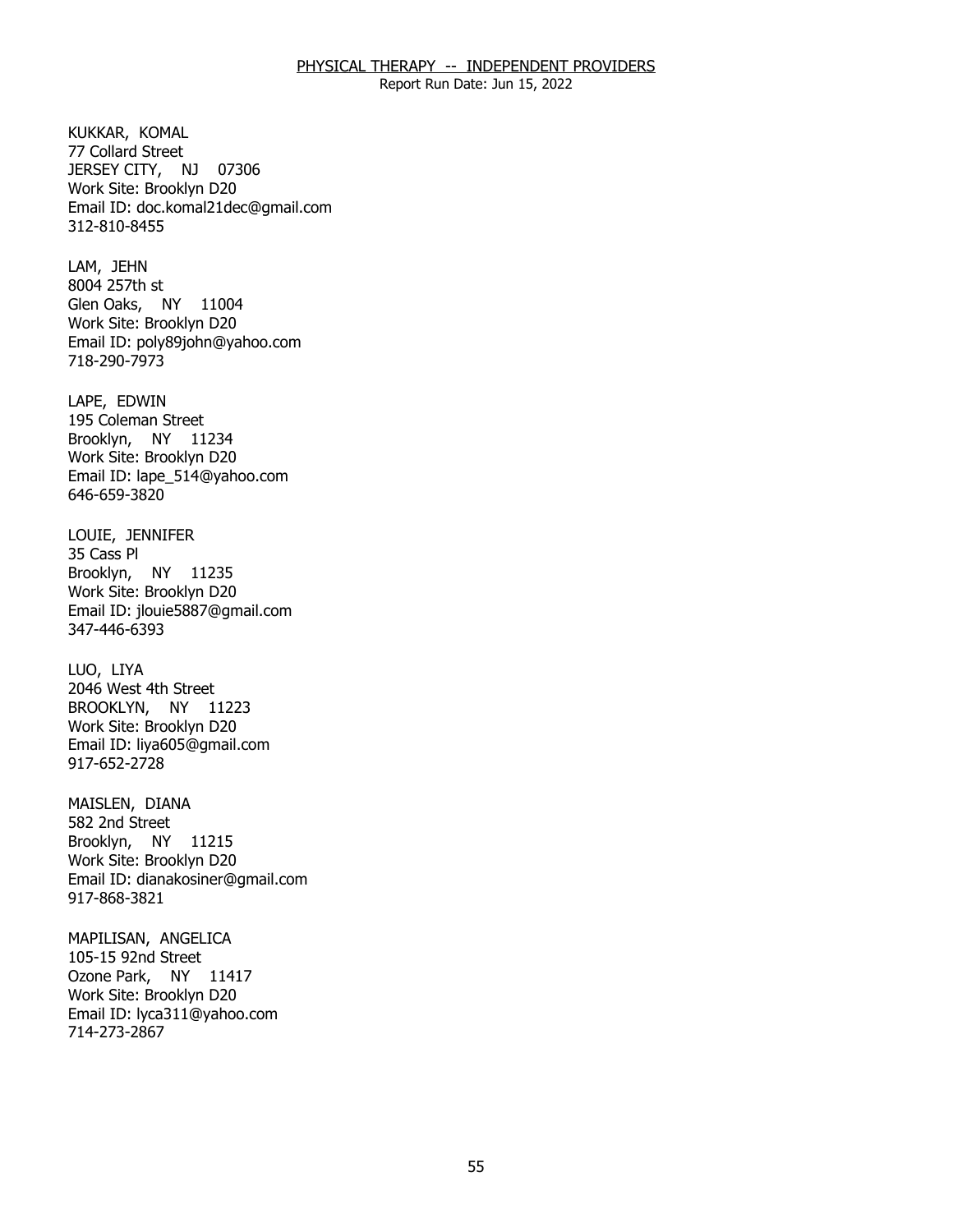Report Run Date: Jun 15, 2022

PAPANTONIS, LEAH<br>8-05 36TH AVE LIC, NY 11106 Work Site: Brooklyn D20 Email ID: [leahpapantonis@gmail.com](mailto:leahpapantonis@gmail.com)  917-446-7407

SHAHEN, SAMAH BROOKLYN, NY 11220 466 bay ridge ave Work Site: Brooklyn D20 Email ID: [samahshahen79@gmail.com](mailto:samahshahen79@gmail.com)  917-302-0047

ULYSSE, VANESSA<br>3506 Newkirk Ave Brooklyn, NY 11203 Work Site: Brooklyn D20 Email ID: [Vanessaulysse@gmail.com](mailto:Vanessaulysse@gmail.com) 347-693-6357

VAYNER, YELENA<br>219 Dover Street BROOKLYN, NY 11235 Work Site: Brooklyn D20 Email ID: [lena\\_vayner@yahoo.com](mailto:lena_vayner@yahoo.com)  347-528-4411

VAYSMAN, MARK Rockaway Park, NY 11694 458 Beach 142nd Street Work Site: Brooklyn D20 Email ID: [markvdpt@gmail.com](mailto:markvdpt@gmail.com)  646-662-3723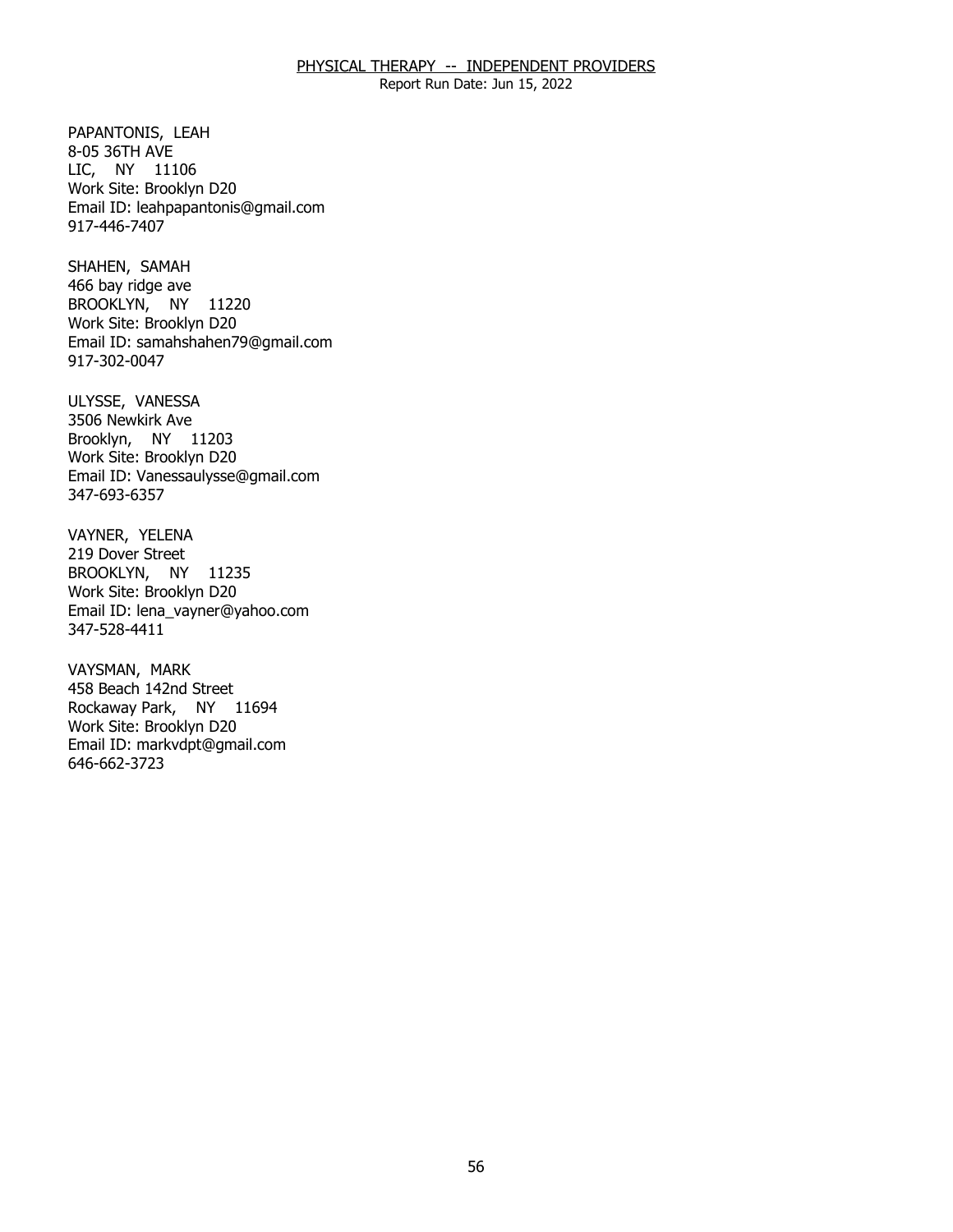Report Run Date: Jun 15, 2022

 ARAQUEL, MA REGINA GRACIA 13542 Coolidge Ave Briarwood, NY 11435 Work Site: Brooklyn D21 Email ID: [regina.araquel@gmail.com](mailto:regina.araquel@gmail.com)  606-233-5116

BASHKINA, OLGA<br>21 87th Street BROOKLYN, NY 11209 Work Site: Brooklyn D21 Email ID: [olgaphysicaltherapy@gmail.com](mailto:olgaphysicaltherapy@gmail.com) 917-916-8150

BRAND, ARI BROOKLYN, NY 11229 1826 East 21st Street Work Site: Brooklyn D21 Email ID: [ari.pediatricpt@gmail.com](mailto:ari.pediatricpt@gmail.com)  718-853-0695

CYNAMON, RACHEL<br>1815 E 22 ST bklyn, NY 11229 Work Site: Brooklyn D21 Email ID: [RCPT22@aol.com](mailto:RCPT22@aol.com)  718-627-1761

DOLPHIN, MARCH BROOKLYN, NY 11215 70 PROSPECT PARK WEST Work Site: Brooklyn D21 Email ID: [DOLPHINZAZ@AOL.COM](mailto:DOLPHINZAZ@AOL.COM)  929-444-3442

EL-REFAEI, EMAD ELDIN<br>2059 60th street Brooklyn, NY 11204 Work Site: Brooklyn D21 Email ID: [emad\\_phd@me.com](mailto:emad_phd@me.com)  646-269-7537

ELKHOLY, HOSSAMELDIEN<br>8712 Bay Parkway BROOKLYN, NY 11204 Work Site: Brooklyn D21 Email ID: [hossampt@hotmail.com](mailto:hossampt@hotmail.com) 347-462-4295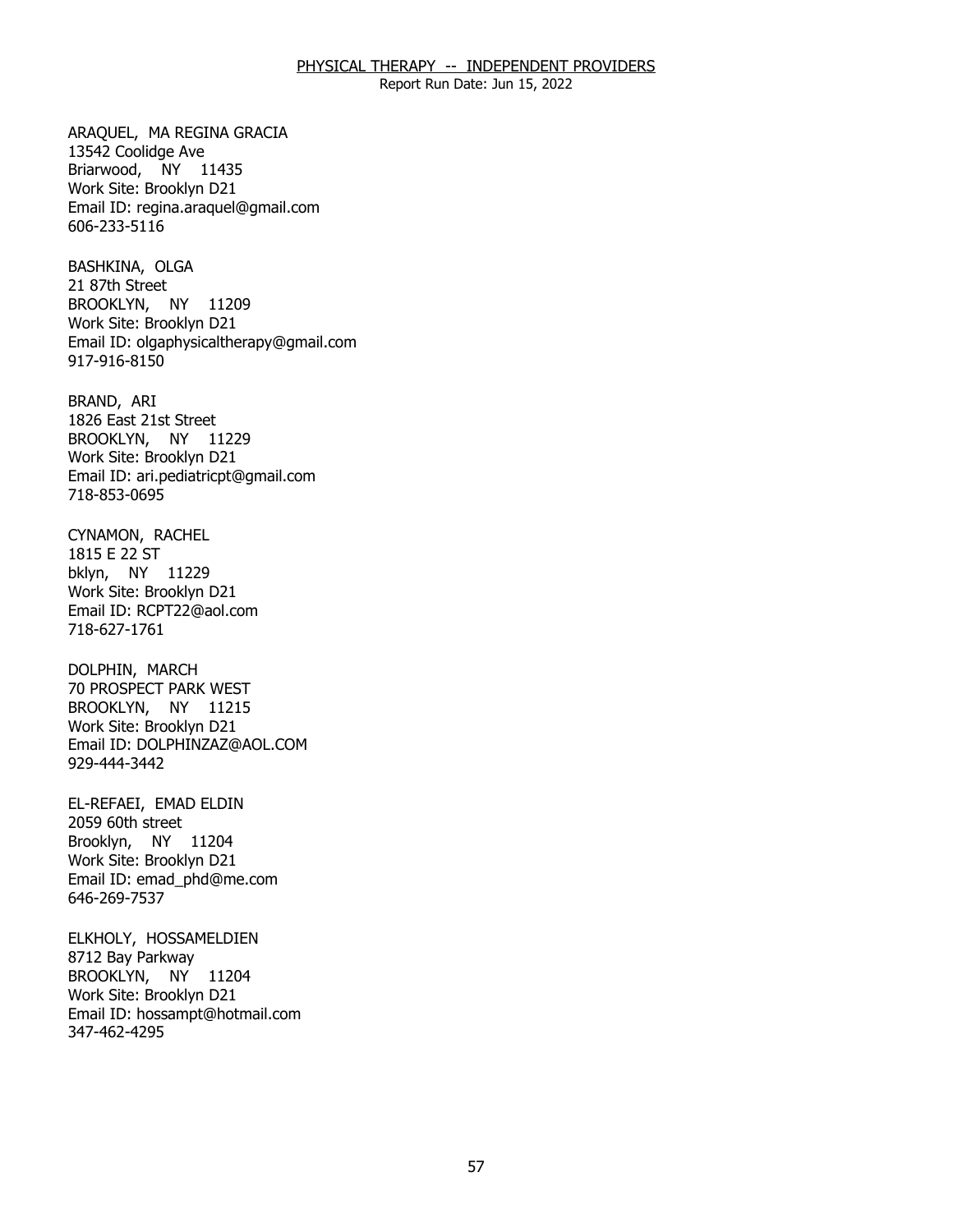Report Run Date: Jun 15, 2022

ELNAZER, MEDHAT Brooklyn, NY 11214 1840 84th Street Work Site: Brooklyn D21 Email ID: [memonaze@gmail.com](mailto:memonaze@gmail.com) 929-245-0631

GOLDGLANZ, RACHEL BROOKLYN, NY 11230 1350 Ocean Parkway Work Site: Brooklyn D21 Email ID: [ggoldglanz@gmail.com](mailto:ggoldglanz@gmail.com)  917-704-6805

GROSS, ORIT BKLYN, NY 11234 1520 Kimball Street Work Site: Brooklyn D21 Email ID: [ORITGROSS@GMAIL.COM](mailto:ORITGROSS@GMAIL.COM)  718-377-0005

 KIEFER, JENNIFER BROOKLYN, NY 11228 1013 76TH ST Work Site: Brooklyn D21 Email ID: [jemman820@yahoo.com](mailto:jemman820@yahoo.com) 917-971-3348

KOURMOLIS, MARIA<br>3822 Avenue T brooklyn, NY 11234 Work Site: Brooklyn D21 Email ID: [reena29@yahoo.com](mailto:reena29@yahoo.com) 917-981-4834

KREISLER, IRA Holliswood, NY 11423 196-30 Pompeii Ave Work Site: Brooklyn D21 Email ID: [irakreislerpt@gmail.com](mailto:irakreislerpt@gmail.com)  917-880-6390

LAPE, EDWIN Brooklyn, NY 11234 195 Coleman Street Work Site: Brooklyn D21 Email ID: [lape\\_514@yahoo.com](mailto:lape_514@yahoo.com) 646-659-3820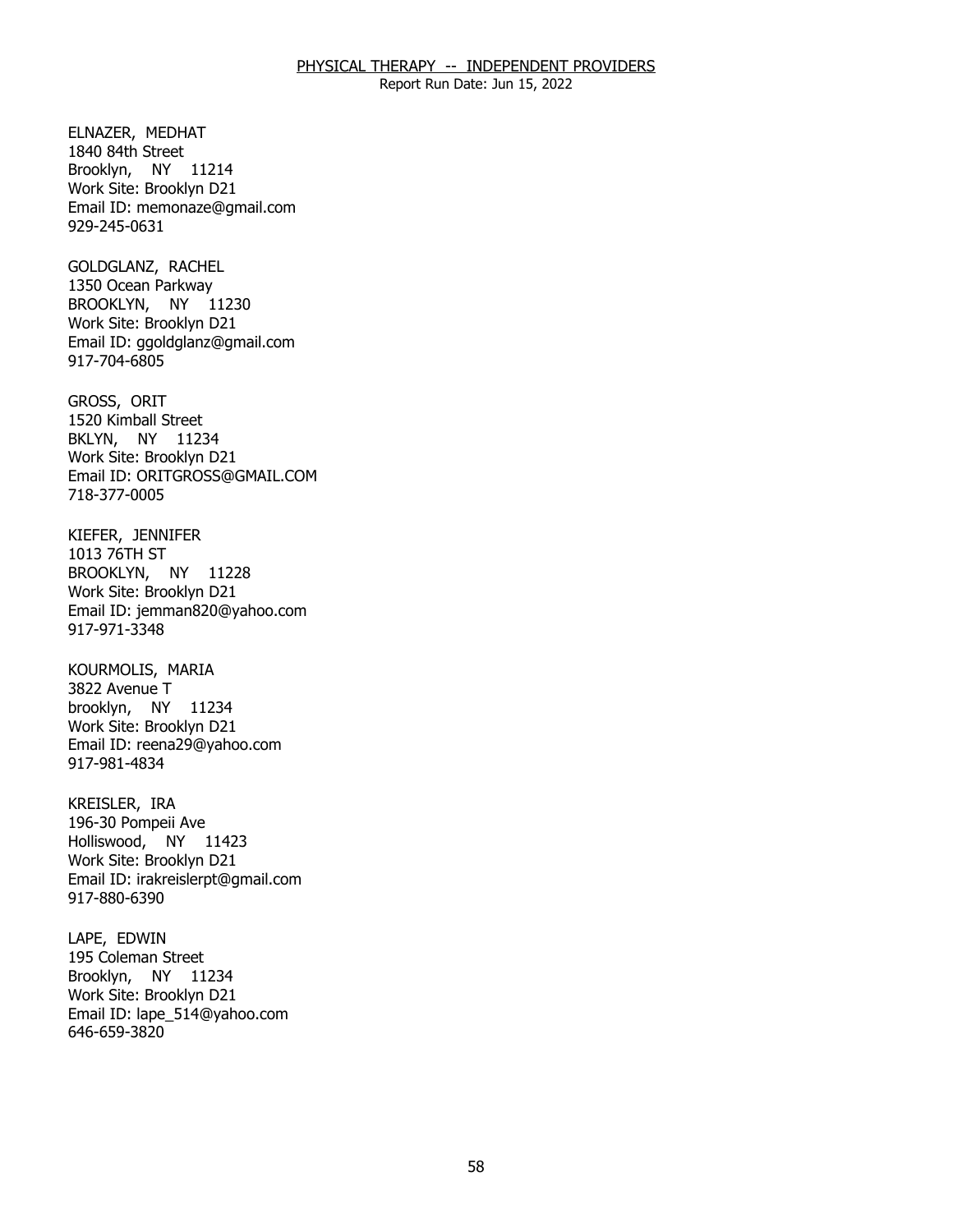Report Run Date: Jun 15, 2022

LOUIE, JENNIFER<br>35 Cass Pl Brooklyn, NY 11235 Work Site: Brooklyn D21 Email ID: [jlouie5887@gmail.com](mailto:jlouie5887@gmail.com)  347-446-6393

LUO, LIYA BROOKLYN, NY 11223 2046 West 4th Street Work Site: Brooklyn D21 Email ID: [liya605@gmail.com](mailto:liya605@gmail.com) 917-652-2728

MAPILISAN, ANGELICA<br>105-15 92nd Street Ozone Park, NY 11417 Work Site: Brooklyn D21 Email ID: [lyca311@yahoo.com](mailto:lyca311@yahoo.com)  714-273-2867

SHAHEN, SAMAH<br>466 bay ridge ave BROOKLYN, NY 11220 Work Site: Brooklyn D21 Email ID: [samahshahen79@gmail.com](mailto:samahshahen79@gmail.com)  917-302-0047

ULYSSE, VANESSA Brooklyn, NY 11203 3506 Newkirk Ave Work Site: Brooklyn D21 Email ID: [Vanessaulysse@gmail.com](mailto:Vanessaulysse@gmail.com) 347-693-6357

VAYNER, YELENA BROOKLYN, NY 11235 219 Dover Street Work Site: Brooklyn D21 Email ID: [lena\\_vayner@yahoo.com](mailto:lena_vayner@yahoo.com)  347-528-4411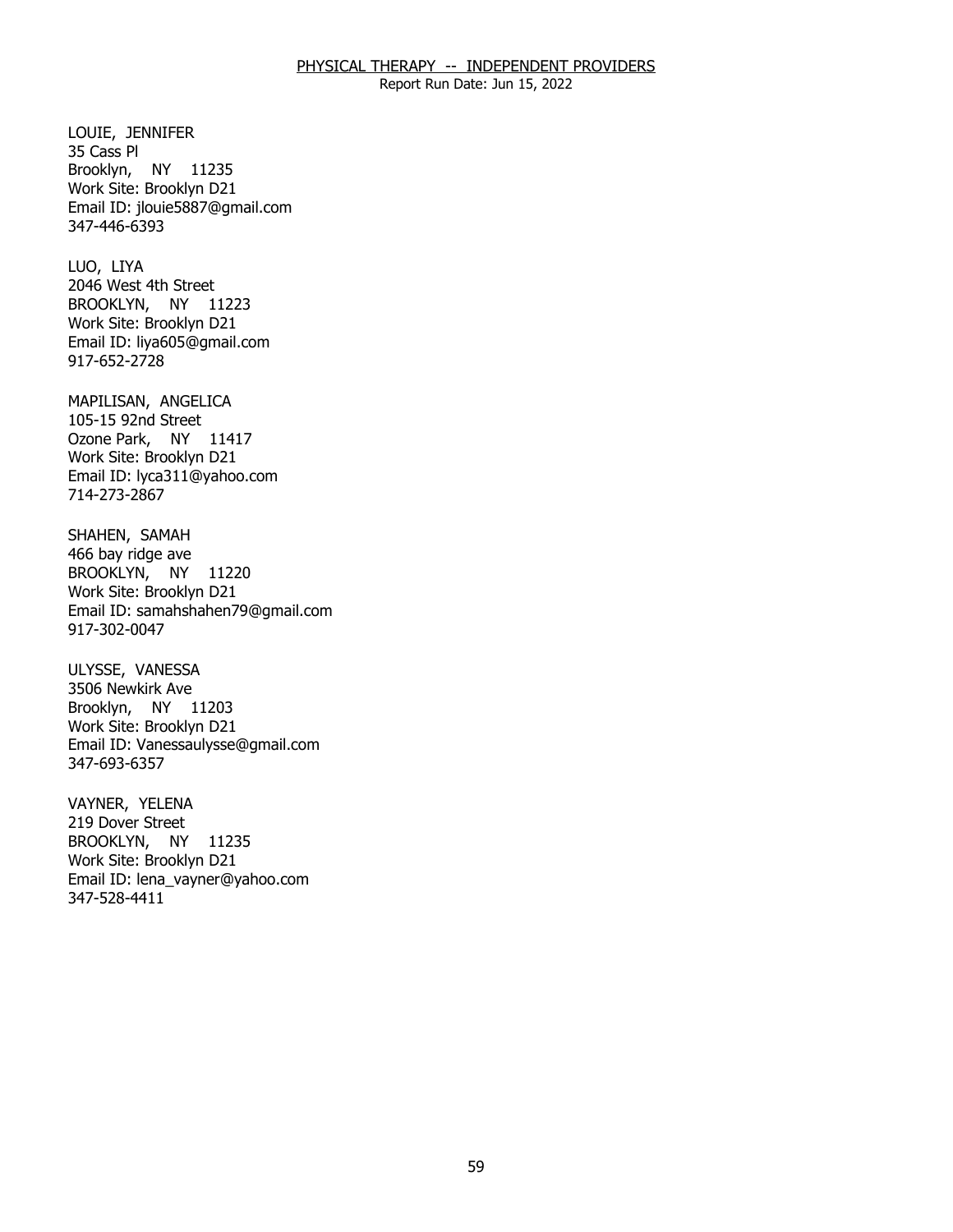Report Run Date: Jun 15, 2022

BRAND, ARI BROOKLYN, NY 11229 1826 East 21st Street Work Site: Brooklyn D22 Email ID: [ari.pediatricpt@gmail.com](mailto:ari.pediatricpt@gmail.com)  718-853-0695

CYNAMON, RACHEL<br>1815 E 22 ST bklyn, NY 11229 Work Site: Brooklyn D22 Email ID: [RCPT22@aol.com](mailto:RCPT22@aol.com)  718-627-1761

ELKHOLY, HOSSAMELDIEN<br>8712 Bay Parkway BROOKLYN, NY 11204 Work Site: Brooklyn D22 Email ID: [hossampt@hotmail.com](mailto:hossampt@hotmail.com) 347-462-4295

GANDELSMAN, GENNADY<br>523 Avenue Y Brooklyn, NY 11223 Work Site: Brooklyn D22 Email ID: [g.gennady@gmail.com](mailto:g.gennady@gmail.com)  718-708-1477

**GOLDGLANZ, RACHEL**  BROOKLYN, NY 11230 1350 Ocean Parkway Work Site: Brooklyn D22 Email ID: [ggoldglanz@gmail.com](mailto:ggoldglanz@gmail.com)  917-704-6805

GROSS, ORIT BKLYN, NY 11234 1520 Kimball Street Work Site: Brooklyn D22 Email ID: [ORITGROSS@GMAIL.COM](mailto:ORITGROSS@GMAIL.COM)  718-377-0005

JACOBOWITZ, ISAAC Brooklyn, NY 11234 2224 East 73rd Street Work Site: Brooklyn D22 Email ID: [isaac@theabilitycenter.net](mailto:isaac@theabilitycenter.net)  718-336-3832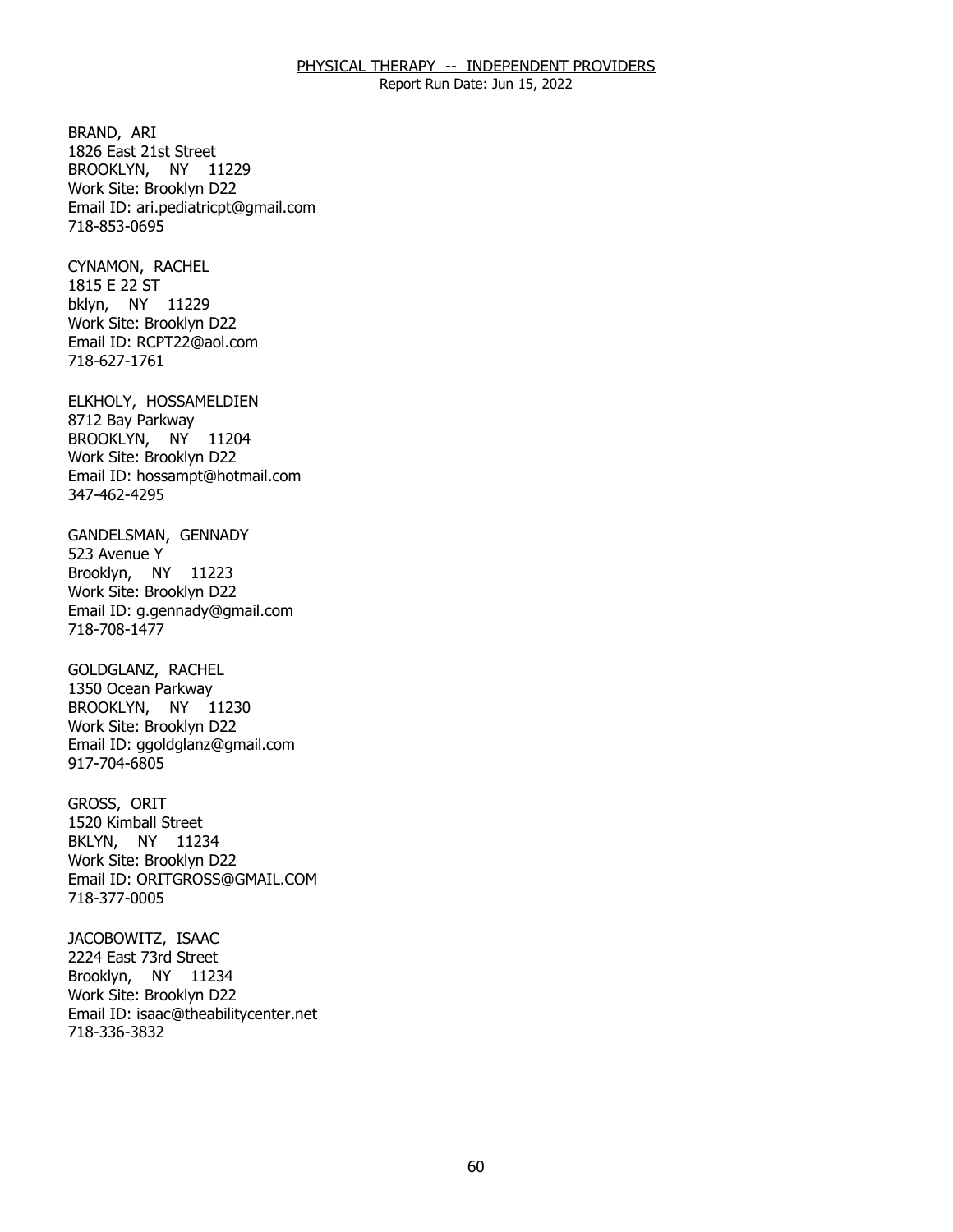Report Run Date: Jun 15, 2022

KOURMOLIS, MARIA<br>3822 Avenue T brooklyn, NY 11234 Work Site: Brooklyn D22 Email ID: [reena29@yahoo.com](mailto:reena29@yahoo.com) 917-981-4834

KUKKAR, KOMAL JERSEY CITY, NJ 07306 77 Collard Street Work Site: Brooklyn D22 Email ID: [doc.komal21dec@gmail.com](mailto:doc.komal21dec@gmail.com) 312-810-8455

LAPE, EDWIN Brooklyn, NY 11234 195 Coleman Street Work Site: Brooklyn D22 Email ID: [lape\\_514@yahoo.com](mailto:lape_514@yahoo.com) 646-659-3820

LOUIE, JENNIFER<br>35 Cass Pl Brooklyn, NY 11235 Work Site: Brooklyn D22 Email ID: [jlouie5887@gmail.com](mailto:jlouie5887@gmail.com)  347-446-6393

LUO, LIYA BROOKLYN, NY 11223 2046 West 4th Street Work Site: Brooklyn D22 Email ID: [liya605@gmail.com](mailto:liya605@gmail.com) 917-652-2728

ULYSSE, VANESSA Brooklyn, NY 11203 3506 Newkirk Ave Work Site: Brooklyn D22 Email ID: [Vanessaulysse@gmail.com](mailto:Vanessaulysse@gmail.com) 347-693-6357

WALKES, ANDREA<br>1636 Cornelia Street Flushing, NY 11385 Work Site: Brooklyn D22 Email ID: [drewalkes@gmail.com](mailto:drewalkes@gmail.com) 917-362-4139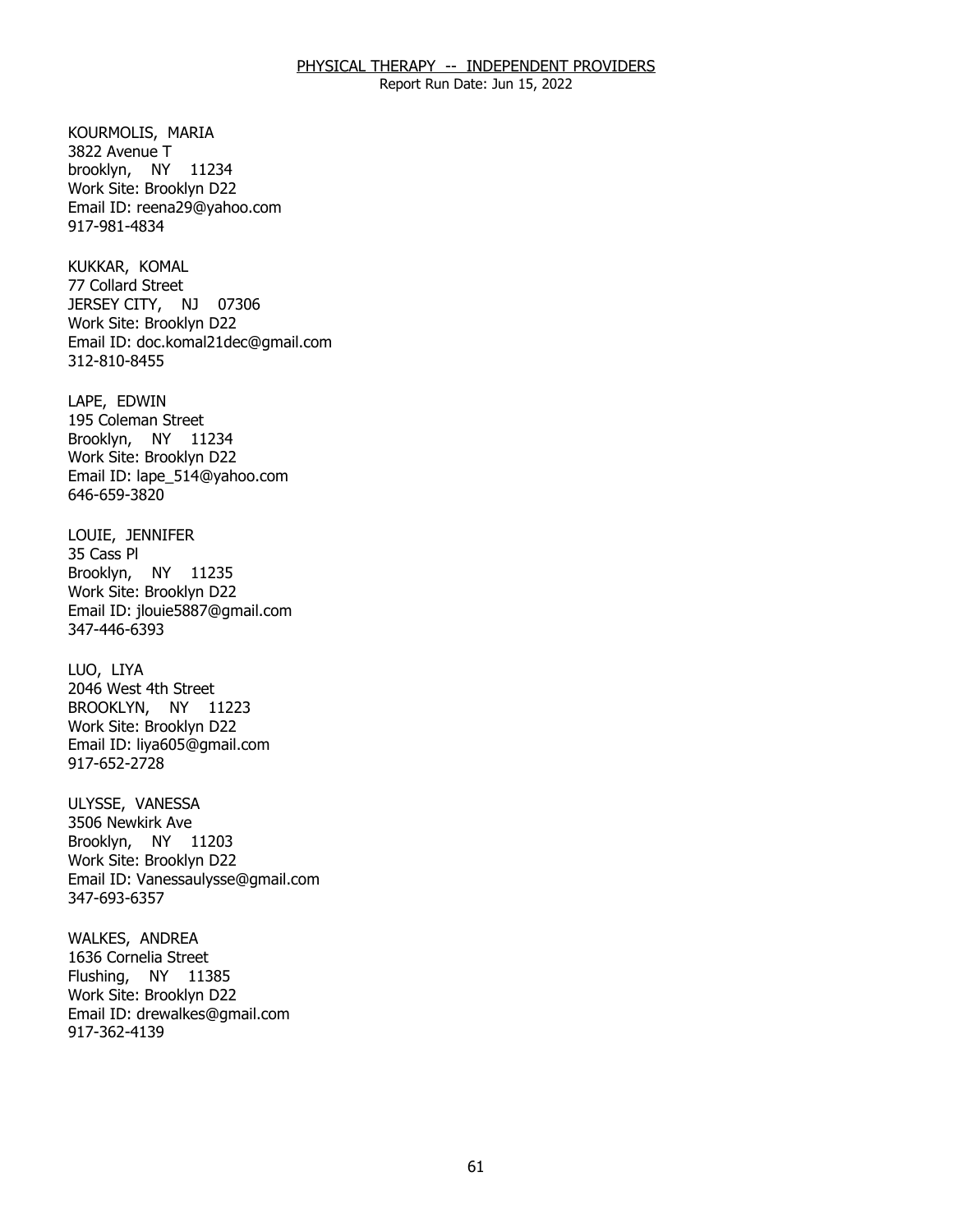Report Run Date: Jun 15, 2022

ELKHOLY, HOSSAMELDIEN<br>8712 Bay Parkway BROOKLYN, NY 11204 Work Site: Brooklyn D23 Email ID: [hossampt@hotmail.com](mailto:hossampt@hotmail.com) 347-462-4295

GOODY, EDITH Douglaston, NY 11362 240-04 70th Ave Apt 2 Work Site: Brooklyn D23 Email ID: [edithgoody@aol.com](mailto:edithgoody@aol.com) 719-351-8447

KOURMOLIS, MARIA<br>3822 Avenue T brooklyn, NY 11234 Work Site: Brooklyn D23 Email ID: [reena29@yahoo.com](mailto:reena29@yahoo.com) 917-981-4834

OLURINDE, ADEDOLAPO<br>241-04 148th Road rosedale, NY 11422 Work Site: Brooklyn D23 Email ID: [rehobothcare@hotmail.com](mailto:rehobothcare@hotmail.com)  347-351-4970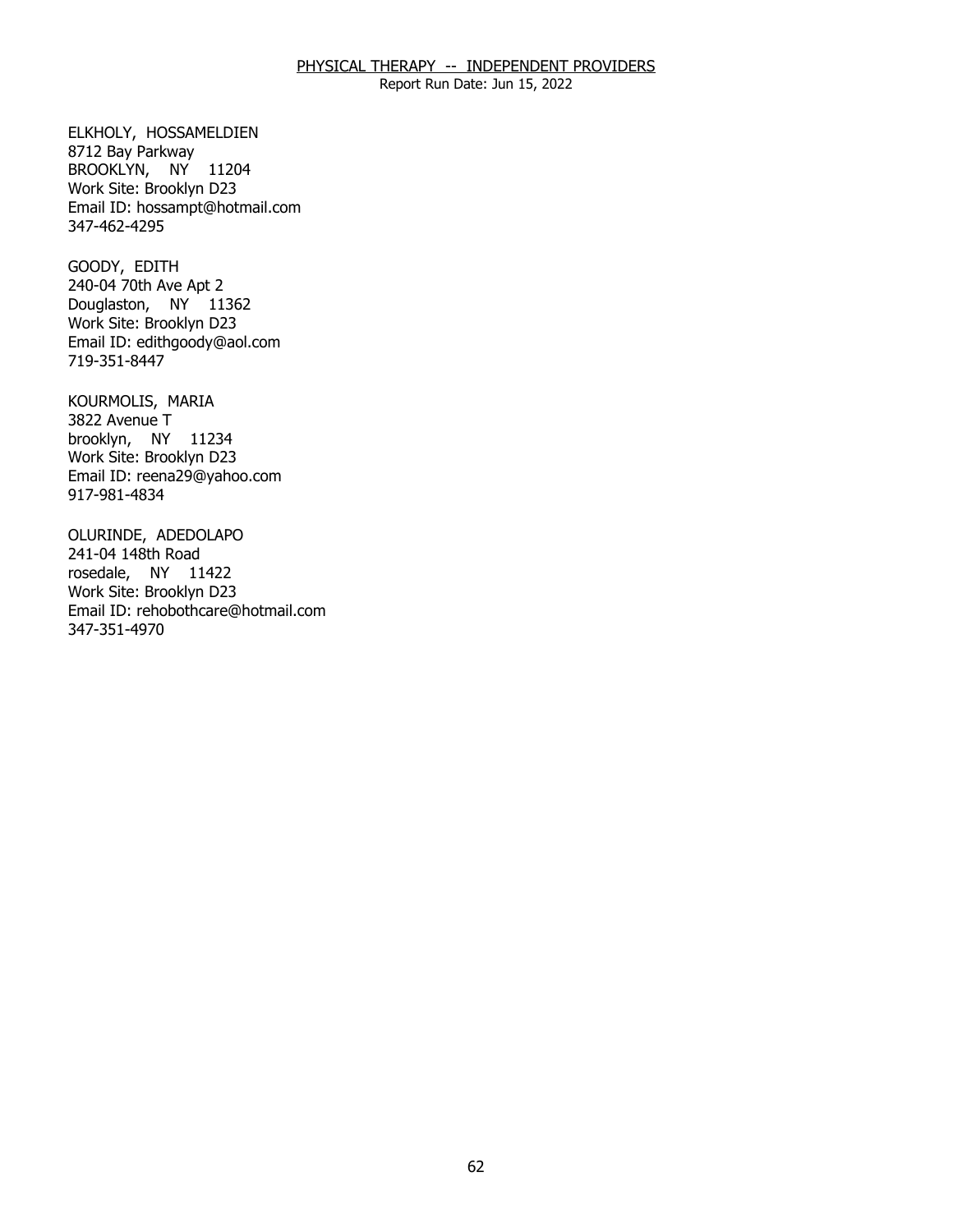Report Run Date: Jun 15, 2022

ELKHOLY, HOSSAMELDIEN<br>8712 Bay Parkway BROOKLYN, NY 11204 Work Site: Brooklyn D32 Email ID: [hossampt@hotmail.com](mailto:hossampt@hotmail.com) 347-462-4295

KUKKAR, KOMAL JERSEY CITY, NJ 07306 77 Collard Street Work Site: Brooklyn D32 Email ID: [doc.komal21dec@gmail.com](mailto:doc.komal21dec@gmail.com) 312-810-8455

MCGOWAN, ANNE BREEZY POINT, NY 11697 25 QUEENS WALK Work Site: Brooklyn D32 Email ID: [annemcgowanmapt@gmail.com](mailto:annemcgowanmapt@gmail.com)  718-473-9808

OLURINDE, ADEDOLAPO<br>241-04 148th Road rosedale, NY 11422 Work Site: Brooklyn D32 Email ID: [rehobothcare@hotmail.com](mailto:rehobothcare@hotmail.com)  347-351-4970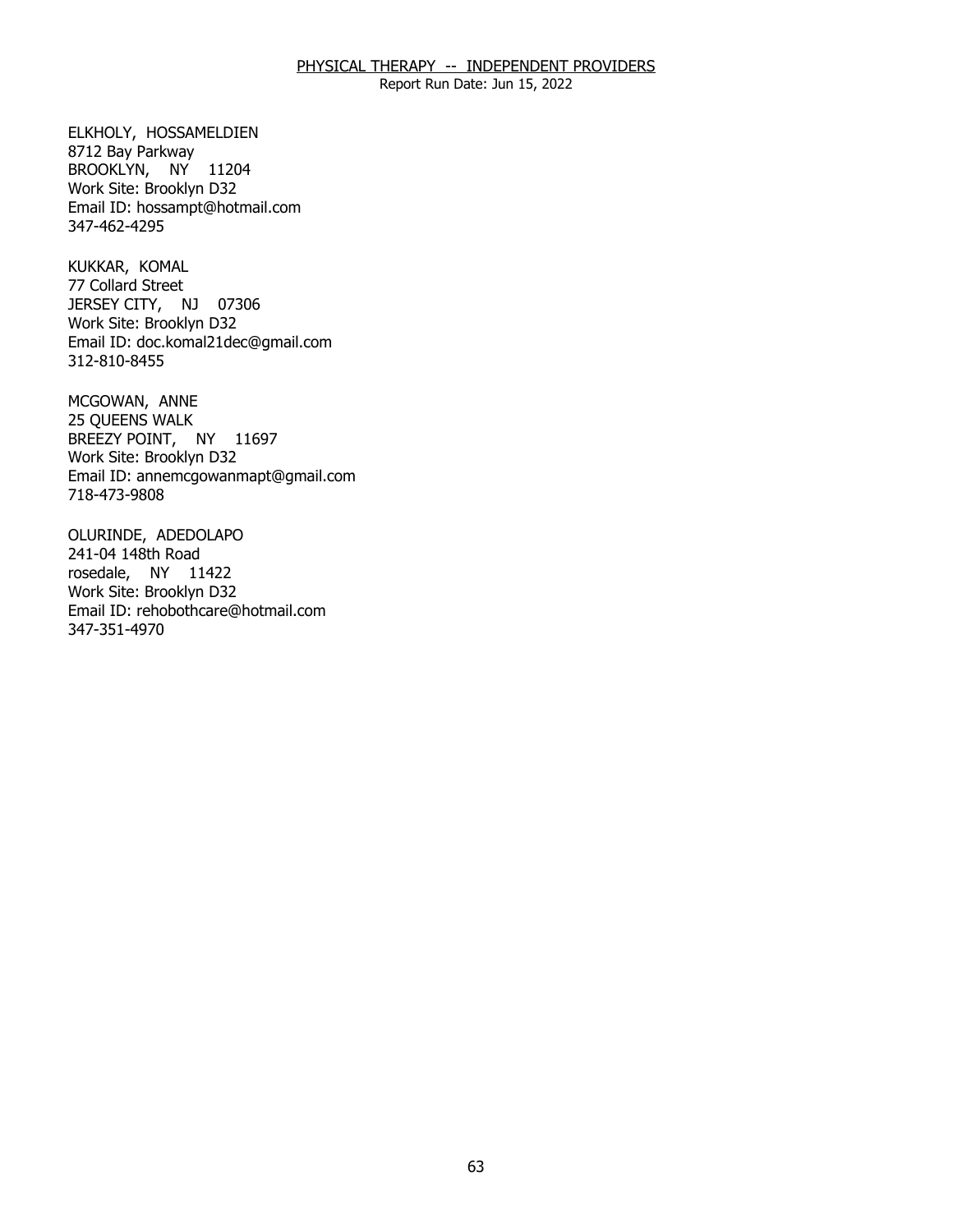Report Run Date: Jun 15, 2022

ABBAS, HIAM KHATIJA<br>555 Edgecombe Ave New York, NY 10032 Work Site: Manhattan All Districts Email ID: [hiam.abbas@gmail.com](mailto:hiam.abbas@gmail.com)  415-298-4317

ABRAHAM, ABRAHAM Allendale, NJ 07401 57 Mallinson street Work Site: Manhattan All Districts Email ID: [crosspt123@gmail.com](mailto:crosspt123@gmail.com) 646-220-5962

ACALING, PRINZ Astoria, NY 11102 26-80 30th Street Work Site: Manhattan All Districts Email ID: [prinz\\_apollo@yahoo.com](mailto:prinz_apollo@yahoo.com) 347-622-9330

ADAMS, TRACY<br>816 Marcy Ave BROOKLYN, NY 11216 Work Site: Manhattan All Districts Email ID: [tracy.m.adams@gmail.com](mailto:tracy.m.adams@gmail.com) 678-637-2769

 ADOLFSSON, ROSEANNE CATHE 1630 41st Street Brooklyn, NY 11218 Work Site: Manhattan All Districts Email ID: [yammyarcee21@gmail.com](mailto:yammyarcee21@gmail.com) 929-371-2500

AFONSO, SHIRLEY SUNNYSIDE, NY 11104 43-39 41ST STREET Work Site: Manhattan All Districts Email ID: [s.afonso@tppnyc-ssg.com](mailto:s.afonso@tppnyc-ssg.com)  929-393-4406

AKMAN, AVITAL New York, NY 10016 50 East 28th Street Work Site: Manhattan All Districts Email ID: [avitalakman@gmail.com](mailto:avitalakman@gmail.com) 732-991-4228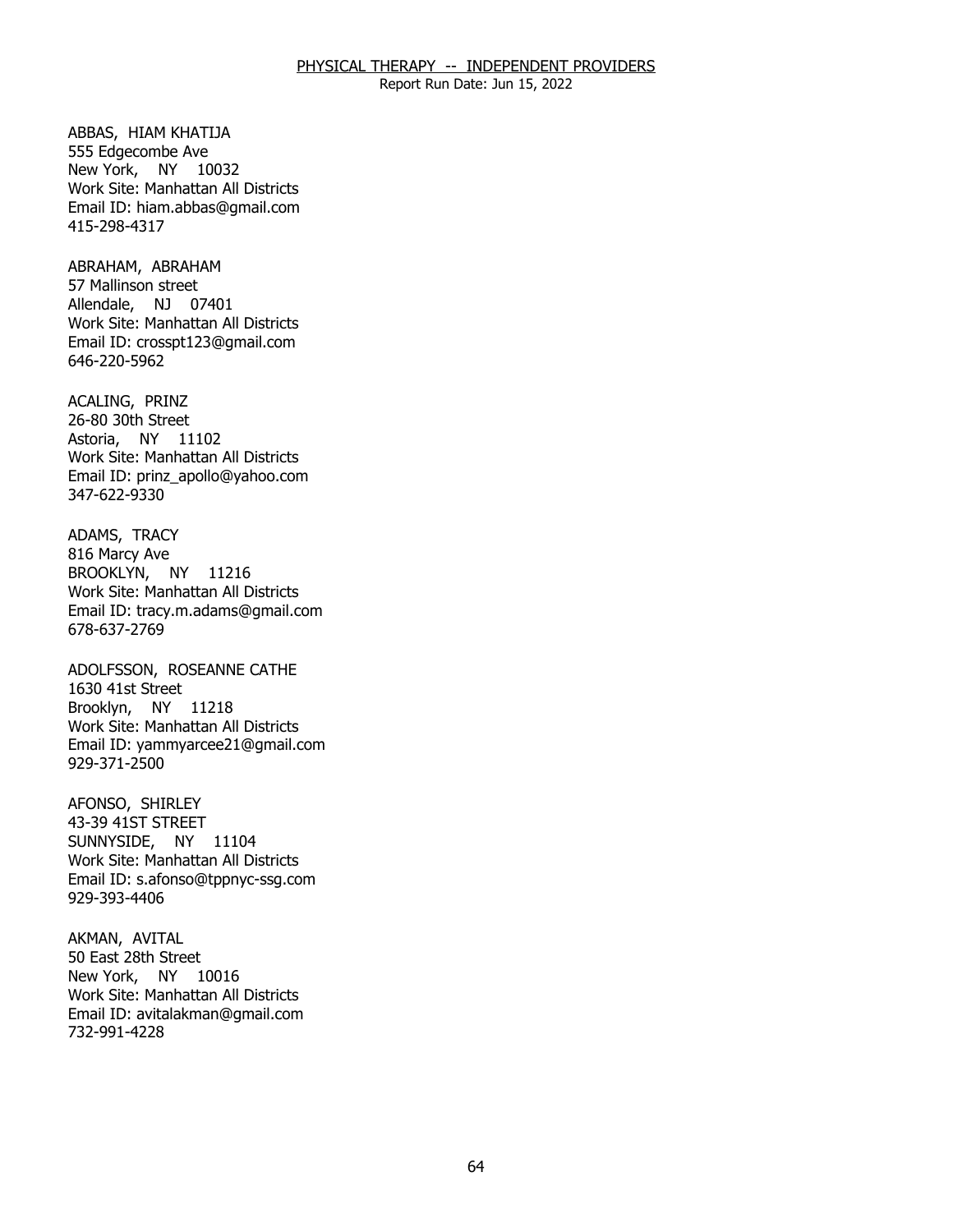Report Run Date: Jun 15, 2022

ALEJANDRINO, ANALYN<br>20 Elliot Drive Hicksville, NY 11801 Work Site: Manhattan All Districts Email ID: [agc315@yahoo.com](mailto:agc315@yahoo.com)  347-542-1746

ALI, EGLAL Ridgewood, NY 11385 1732 Stanhope Street Work Site: Manhattan All Districts Email ID: [eglal\\_yehia@yahoo.com](mailto:eglal_yehia@yahoo.com)  347-325-0119

BELARMINO, MACRISTINA<br>5045 60th Street Woodside, NY 11377 Work Site: Manhattan All Districts Email ID: [nina\\_r26@yahoo.com](mailto:nina_r26@yahoo.com)  708-890-4432

BHATT, ARCHANA<br>6 Tonnele Ave Jersey City, NJ 07306 Work Site: Manhattan All Districts Email ID: [nm.archana1987@gmail.com](mailto:nm.archana1987@gmail.com) 201-539-5009

BRION, CHRISTIAN<br>3062 30th st. **NY** astoria, NY 11102 Work Site: Manhattan All Districts Email ID: [cpbrion@yahoo.com](mailto:cpbrion@yahoo.com)  718-730-0503

BRONSKY-LEDERMAN, SHARYL<br>500 EAST 77TH STREET NEW YORK, NY 10162 Work Site: Manhattan All Districts Email ID: [SharylPT@aol.com](mailto:SharylPT@aol.com) 917-653-4114

BRUAL, BERVIN NELSON<br>6 Thayer Road Highland, NY 10930 Work Site: Manhattan All Districts Email ID: [brualphysicaltherapy@gmail.com](mailto:brualphysicaltherapy@gmail.com) 347-500-6388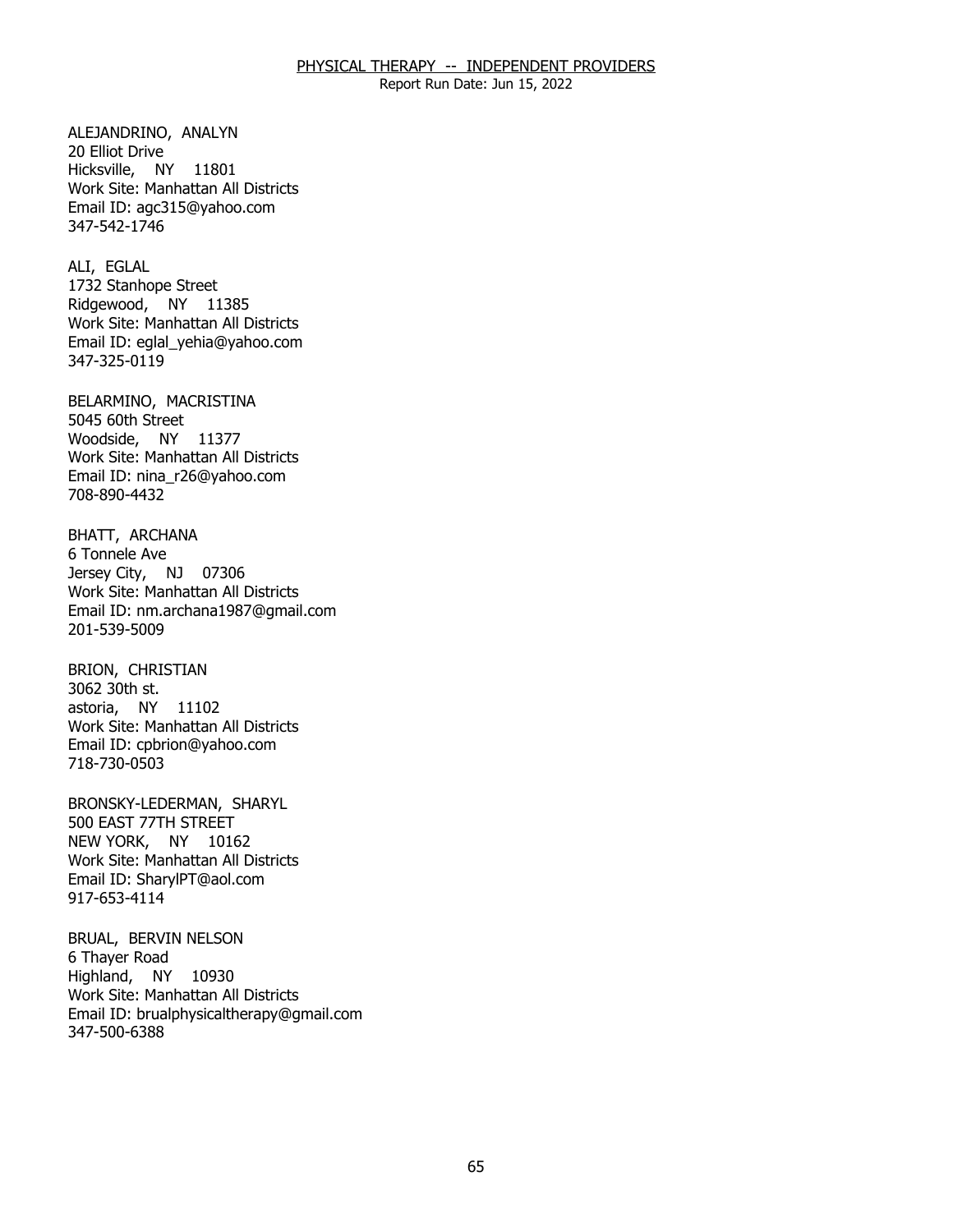Report Run Date: Jun 15, 2022

 BRUNELL, JACQUELINE 3506 James Street Shrub Oak, NY 10588 Work Site: Manhattan All Districts Email ID: [jackie.brunell@gmail.com](mailto:jackie.brunell@gmail.com)  631-241-2727

BUHIAN, MELANIE<br>5 Aster Lane Garfield, NJ 07026 Work Site: Manhattan All Districts Email ID: [mrb76@yahoo.com](mailto:mrb76@yahoo.com)  347-413-0361

 BURKE, WHITNEY 49 14 67TH ST WOODSIDE, NY 11377 Work Site: Manhattan All Districts Email ID: [whitney.burke@gmail.com](mailto:whitney.burke@gmail.com)  617-359-5203

BURSESE, AMANDA<br>279 4th Street Jersey City, NJ 07302 Work Site: Manhattan All Districts Email ID: [abursese@gmail.com](mailto:abursese@gmail.com)  973-461-6337

CAGULADA-CORRE, VANESSA MAY<br>232 Portage Avenue Staten Island, NY 10314 Work Site: Manhattan All Districts Email ID: [vanmay12@yahoo.com](mailto:vanmay12@yahoo.com) 917-588-0164

CALAYCAY, JOANA MARI<br>84-11 Elmhurst Ave Elmhurst, NY 11373 Work Site: Manhattan All Districts Email ID: [joanamaricalaycay@gmail.com](mailto:joanamaricalaycay@gmail.com) 929-257-6161

CANNISI, JOSEPH Rockville Centre, NY 11570 64 N Oceanside Road Work Site: Manhattan All Districts Email ID: [dr.cannisi@gmail.com](mailto:dr.cannisi@gmail.com) 516-359-8572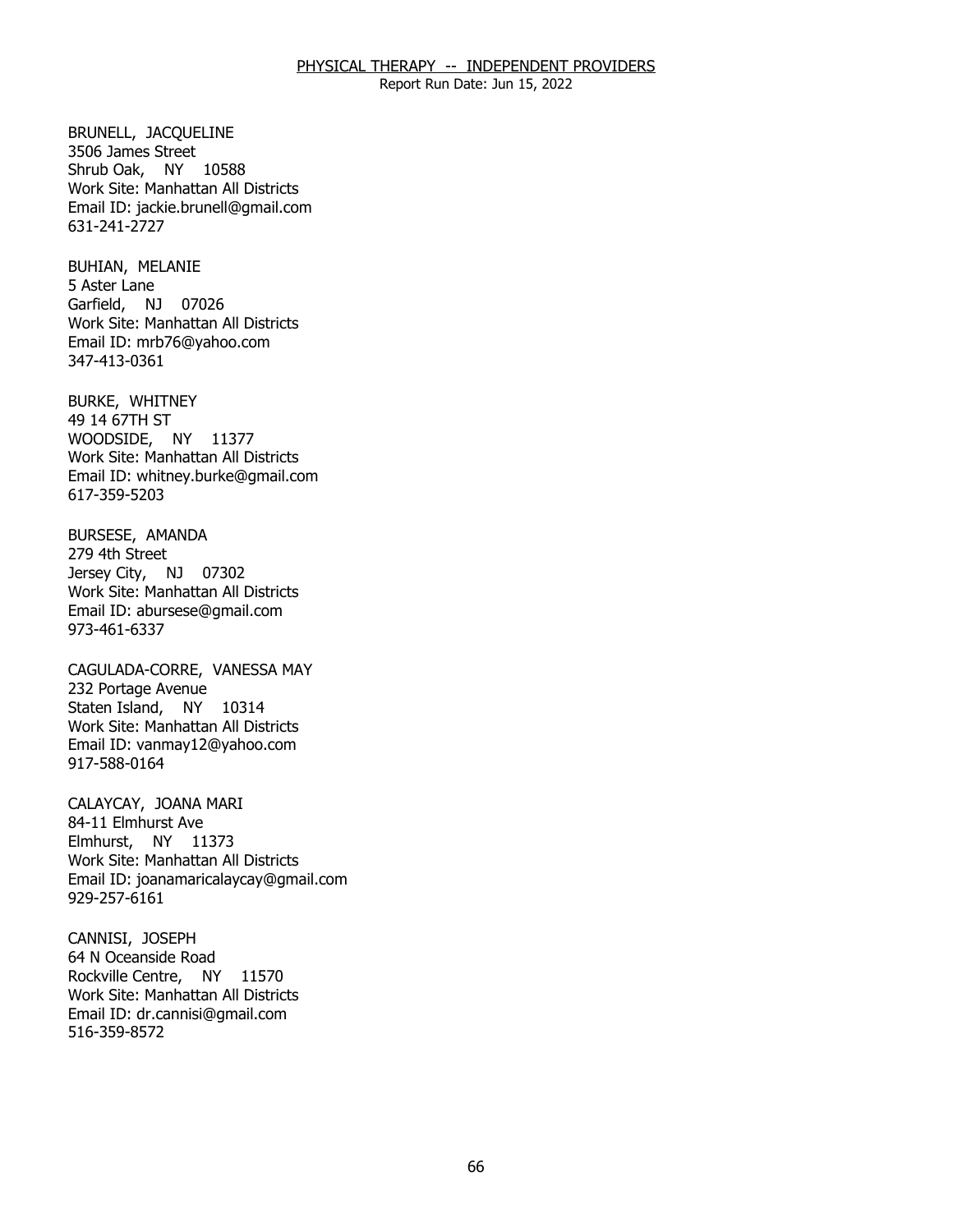Report Run Date: Jun 15, 2022

CASHIN, KERRY NEW YORK, NY 10036 434 West 47th Street Work Site: Manhattan All Districts Email ID: [kmohen@hotmail.com](mailto:kmohen@hotmail.com) 917-838-3918

CHACKO, SAMSON South Richmond Hills, NY 11419 9508, 118th Street, Work Site: Manhattan All Districts Email ID: [mattdoc28@gmail.com](mailto:mattdoc28@gmail.com) 516-395-6453

CHAN, LEIDI Brooklyn, NY 11220 324 49th Street Work Site: Manhattan All Districts Email ID: [leidi.chandpt@gmail.com](mailto:leidi.chandpt@gmail.com) 347-881-6992

CHAND, LEENA<br>719 Adonia Street Franklin Square, NY 11010 Work Site: Manhattan All Districts Email ID: [leenachand@gmail.com](mailto:leenachand@gmail.com) 917-324-1831

CHIN, ANGEL whitestone, NY 11357 16308 19th avenue Work Site: Manhattan All Districts Email ID: [angel.chin@playworksnyc.com](mailto:angel.chin@playworksnyc.com)  347-453-4508

CLEMENTE, NOEL<br>14 Oxford Road Budd Lake, NJ 07828 Work Site: Manhattan All Districts Email ID: [ngclemente@hotmail.com](mailto:ngclemente@hotmail.com) 917-325-7826

CLYONS, CAROLYN<br>203 W 85th Street New York, NY 10024 Work Site: Manhattan All Districts Email ID: [carolyncpt@gmail.com](mailto:carolyncpt@gmail.com) 203-521-5035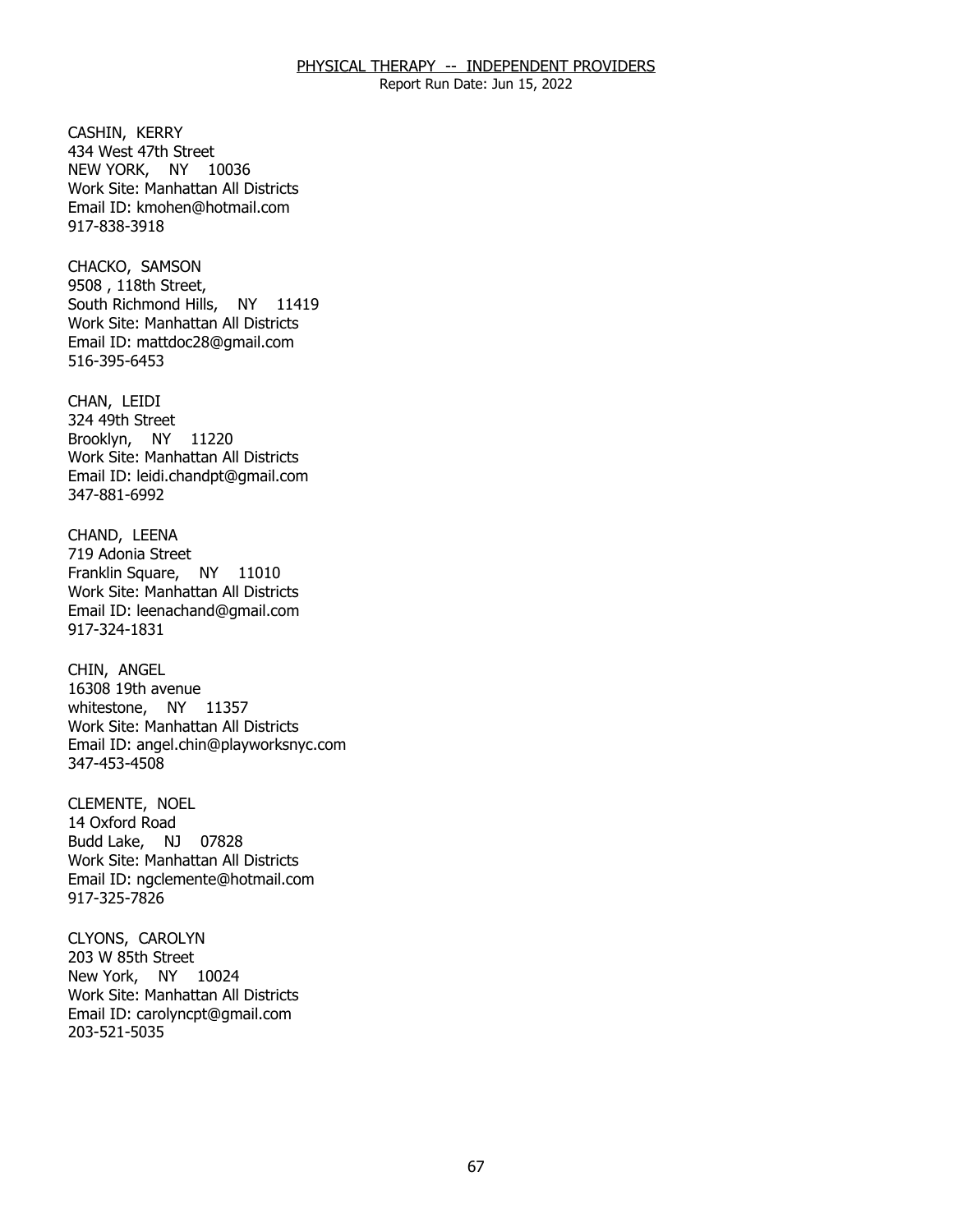Report Run Date: Jun 15, 2022

CONZO, KARLI New York, NY 10016 136 East 36th Street Work Site: Manhattan All Districts Email ID: [karliconzo@gmail.com](mailto:karliconzo@gmail.com) 631-352-9032

CRISTOBAL, RALPH<br>402 85th Street BROOKLYN, NY 11209 Work Site: Manhattan All Districts Email ID: [amir12cris@yahoo.com](mailto:amir12cris@yahoo.com)  212-748-9882

CUETO, CELSO Rockville Centre, NY 11570 265 Sunrise Highway Work Site: Manhattan All Districts Email ID: [celptherapy@aol.com](mailto:celptherapy@aol.com)  718-930-6359

D'ANTICO, TAYLOR<br>213 Seabreeze Circle Jupiter, FL 33477 Work Site: Manhattan All Districts Email ID: [tldantico@gmail.com](mailto:tldantico@gmail.com)  908-868-7538

DE GUZMAN, BELLA FLOR<br>300 East 92nd Street New York, NY 10128 Work Site: Manhattan All Districts Email ID: [rhythm\\_418@yahoo.com](mailto:rhythm_418@yahoo.com) 818-605-2782

DECANGCHON, JEARGIAN<br>2 South End Avenue New York, NY 10280 Work Site: Manhattan All Districts Email ID: [Jeargian@yahoo.com](mailto:Jeargian@yahoo.com) 347-260-8449

DELASHMUTT, CHRISTINE<br>3177 32ND ST ASTORIA, NY 11106 Work Site: Manhattan All Districts Email ID: [CEDELASHMUTT@GMAIL.COM](mailto:CEDELASHMUTT@GMAIL.COM) 720-495-4030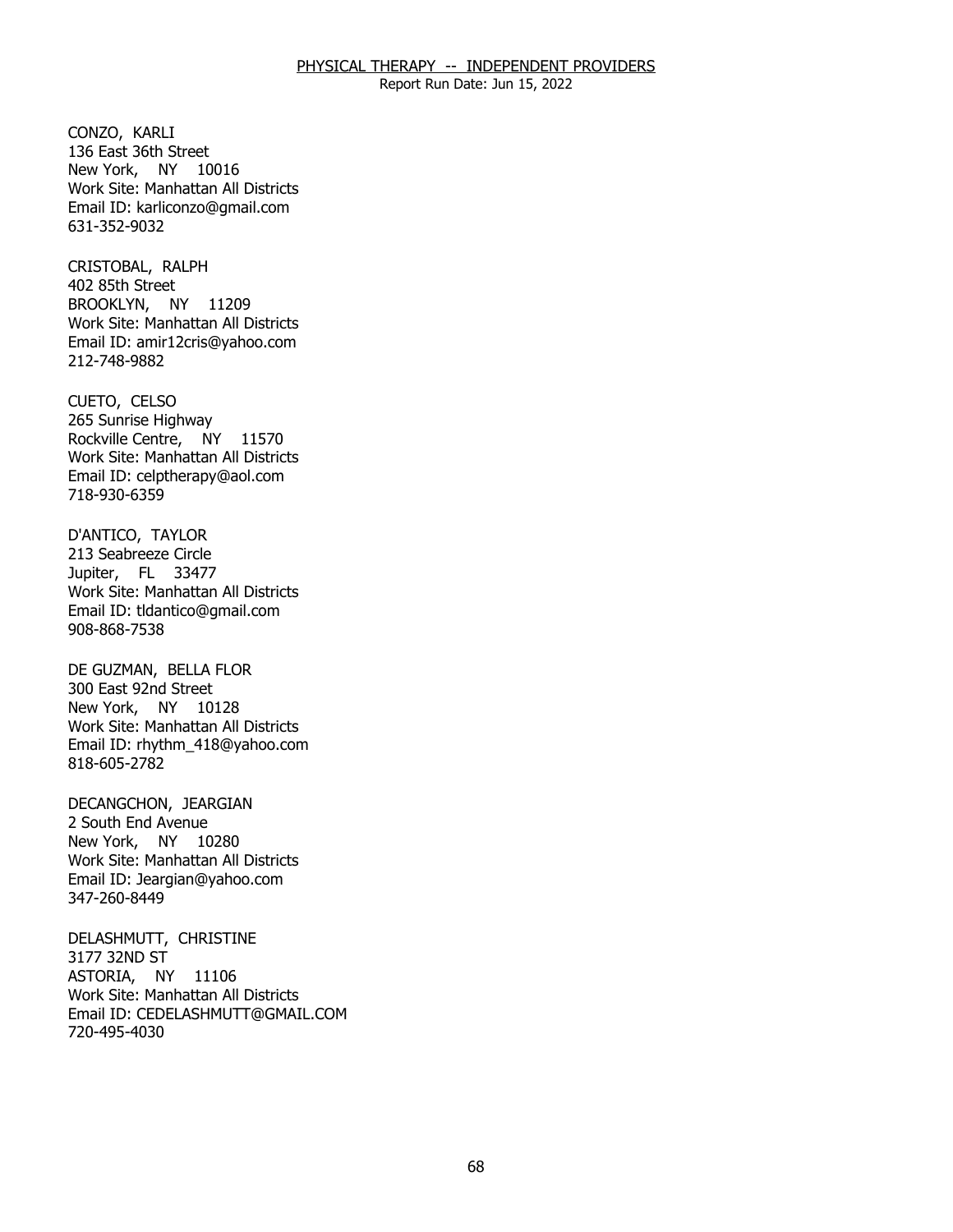Report Run Date: Jun 15, 2022

DESAI, KRINA New York, NY 10009 453E 14th Street Work Site: Manhattan All Districts Email ID: [krinamdesai@gmail.com](mailto:krinamdesai@gmail.com) 212-780-9434

DEYTO, DINDO ELMHURST, NY 11373 46-06 88TH STREET Work Site: Manhattan All Districts Email ID: [dean75rpt@hotmail.com](mailto:dean75rpt@hotmail.com) 917-332-7927

DIAZ, ROXANNE<br>52-12 67th St. Maspeth, NY 11378 Work Site: Manhattan All Districts Email ID: [roxannediaz.ptrp@yahoo.com](mailto:roxannediaz.ptrp@yahoo.com) 929-278-7878

DICKS, SHARLENE BRONX, NY 10469 913 EAST 222ND STREET Work Site: Manhattan All Districts Email ID: [PTSHA76@AOL.COM](mailto:PTSHA76@AOL.COM)  347-258-0502

DILAG, LYZANDER New York, NY 10026 157 West 117th street Work Site: Manhattan All Districts Email ID: [lyzander.abcu.dilag@gmail.com](mailto:lyzander.abcu.dilag@gmail.com) 917-628-7365

DOSHI, NEHA Secaucus, NJ 07094 7243 Riverside Station Blvd Work Site: Manhattan All Districts Email ID: [neha.d30@gmail.com](mailto:neha.d30@gmail.com) 765-413-7874

FAJARDO, ANITA<br>7433 46th Avenue Elmhurst, NY 11373 Work Site: Manhattan All Districts Email ID: [anitaluck2000@yahoo.com](mailto:anitaluck2000@yahoo.com) 917-349-2480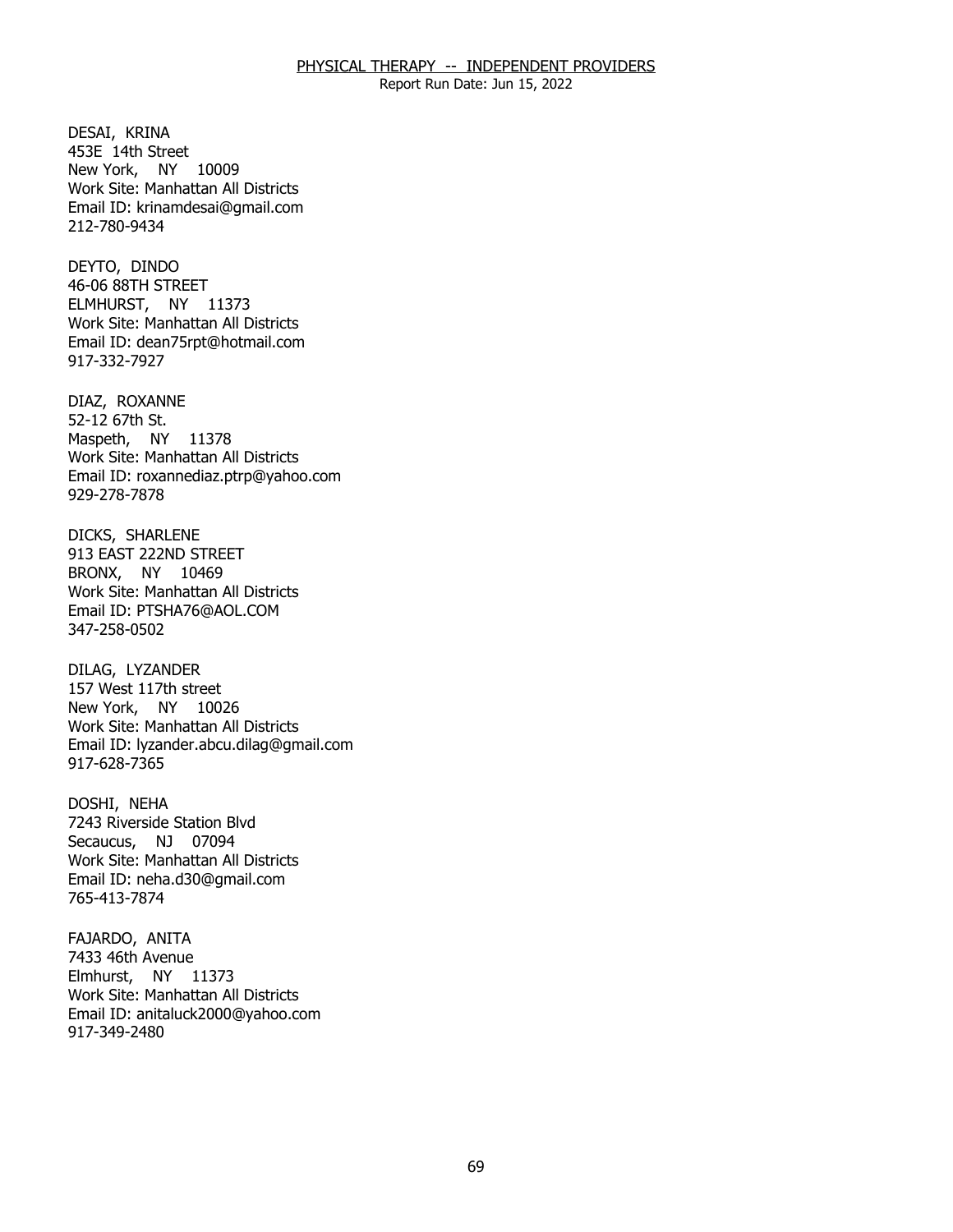Report Run Date: Jun 15, 2022

FAJARDO, MARIA LINA<br>34 Old Oak Lane Levittown, NY 11756 Work Site: Manhattan All Districts Email ID: [miles1577@yahoo.com](mailto:miles1577@yahoo.com)  516-808-0107

FOX, JACLYN Seaford, NY 11783 2406 Riverside Ave Work Site: Manhattan All Districts Email ID: [jax0802@yahoo.com](mailto:jax0802@yahoo.com)  516-637-4691

FREELAND, MEGAN<br>90 State Street BROOKLYN, NY 11201 Work Site: Manhattan All Districts Email ID: [meganfreeland@gmail.com](mailto:meganfreeland@gmail.com) 917-270-6461

GANDEZA, ROLAND<br>3805 65th Street Woodside, NY 11377 Work Site: Manhattan All Districts Email ID: [roland@pimtherapy.com](mailto:roland@pimtherapy.com)  917-775-4579

GATUS, JENNY Jamaica, NY 11435 8245 135th Street Work Site: Manhattan All Districts Email ID: [jen\\_gatus@hotmail.com](mailto:jen_gatus@hotmail.com) 917-868-9578

GEORGE, ANU<br>98 EVANS ST NEW HYDE PARK, NY 11040 Work Site: Manhattan All Districts Email ID: [MTHW08@HOTMAIL.COM](mailto:MTHW08@HOTMAIL.COM) 718-715-2676

GILL, PAMELA BROOKLYN, NY 11225 298 FENIMORE ST. Work Site: Manhattan All Districts Email ID: [gpamela6@aol.com](mailto:gpamela6@aol.com) 718-930-5223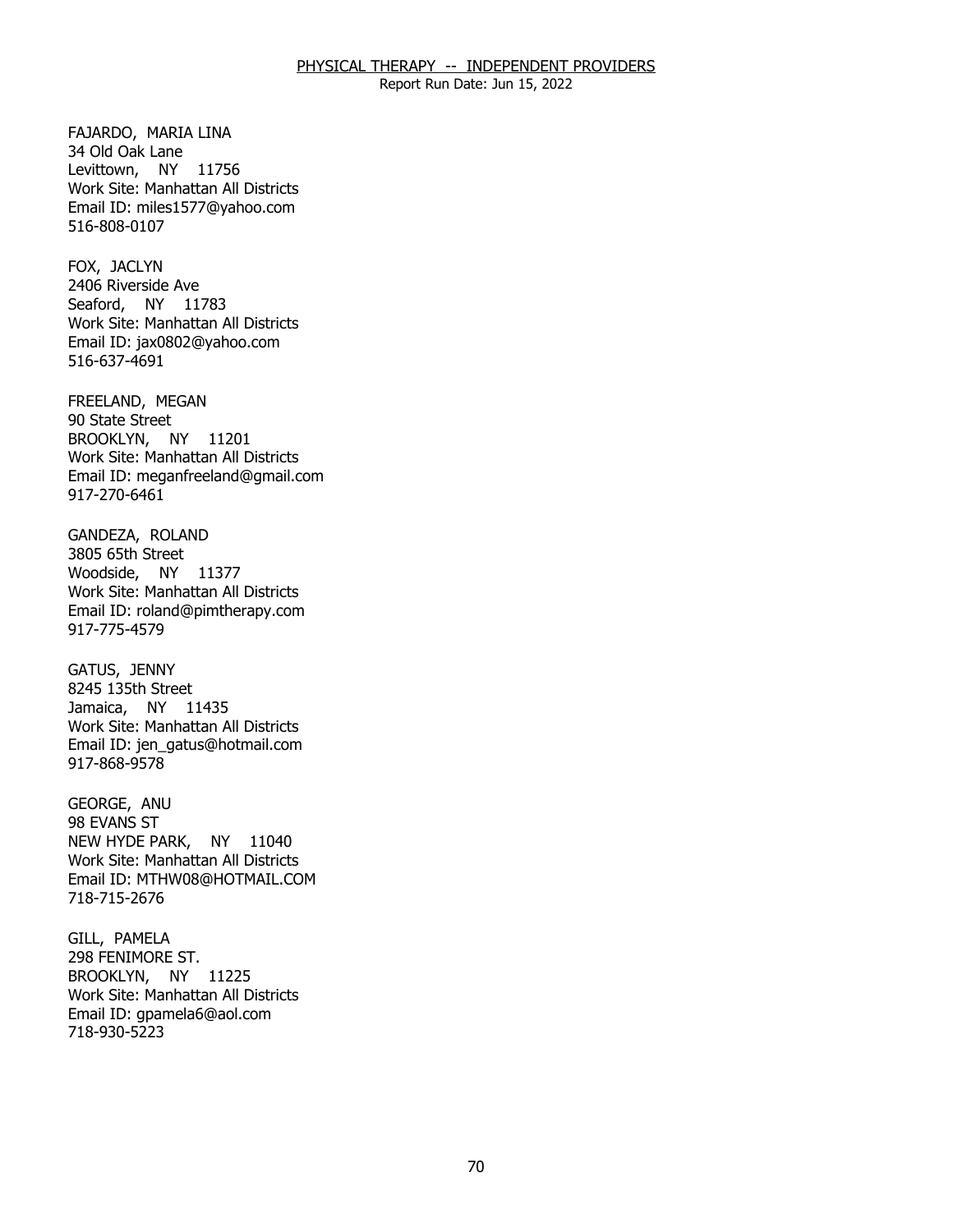Report Run Date: Jun 15, 2022

GILSON, JESSICA Passaic, NJ 07055 14 Amsterdam Ave Work Site: Manhattan All Districts Email ID: [jessicatgilson@gmail.com](mailto:jessicatgilson@gmail.com) 908-433-7691

GITALAN, EIDILEEN RICHMOND HILL, NY 11418 85 24 110TH STREET Work Site: Manhattan All Districts Email ID: [aidarooney@gmail.com](mailto:aidarooney@gmail.com)  718-849-0372

 GITTELMAN, LAURIE NEW YORK, NY 10040 680 Ft Washington Ave Work Site: Manhattan All Districts Email ID: [Lgittelma@aol.com](mailto:Lgittelma@aol.com) 646-709-6270

GOEL, ANUBHA<br>23, pine street Plainview, NY 11756 Work Site: Manhattan All Districts Email ID: [anubhabansal80@yahoo.com](mailto:anubhabansal80@yahoo.com) 732-516-8710

 GREENBERG, MARCY 557 10th Street Brooklyn, NY 11215 Work Site: Manhattan All Districts Email ID: [marcygee2001@yahoo.com](mailto:marcygee2001@yahoo.com)  917-957-4480

GREGORY, ANN WOODSTOCK, NY 12498 43 Whitney Drive Work Site: Manhattan All Districts Email ID: [gann3304@gmail.com](mailto:gann3304@gmail.com) 845-679-8138

GROSS, ELYSE Brooklyn, NY 11215 233 Garfield Place Work Site: Manhattan All Districts Email ID: [Elyserobinpt@gmail.com](mailto:Elyserobinpt@gmail.com) 516-887-7793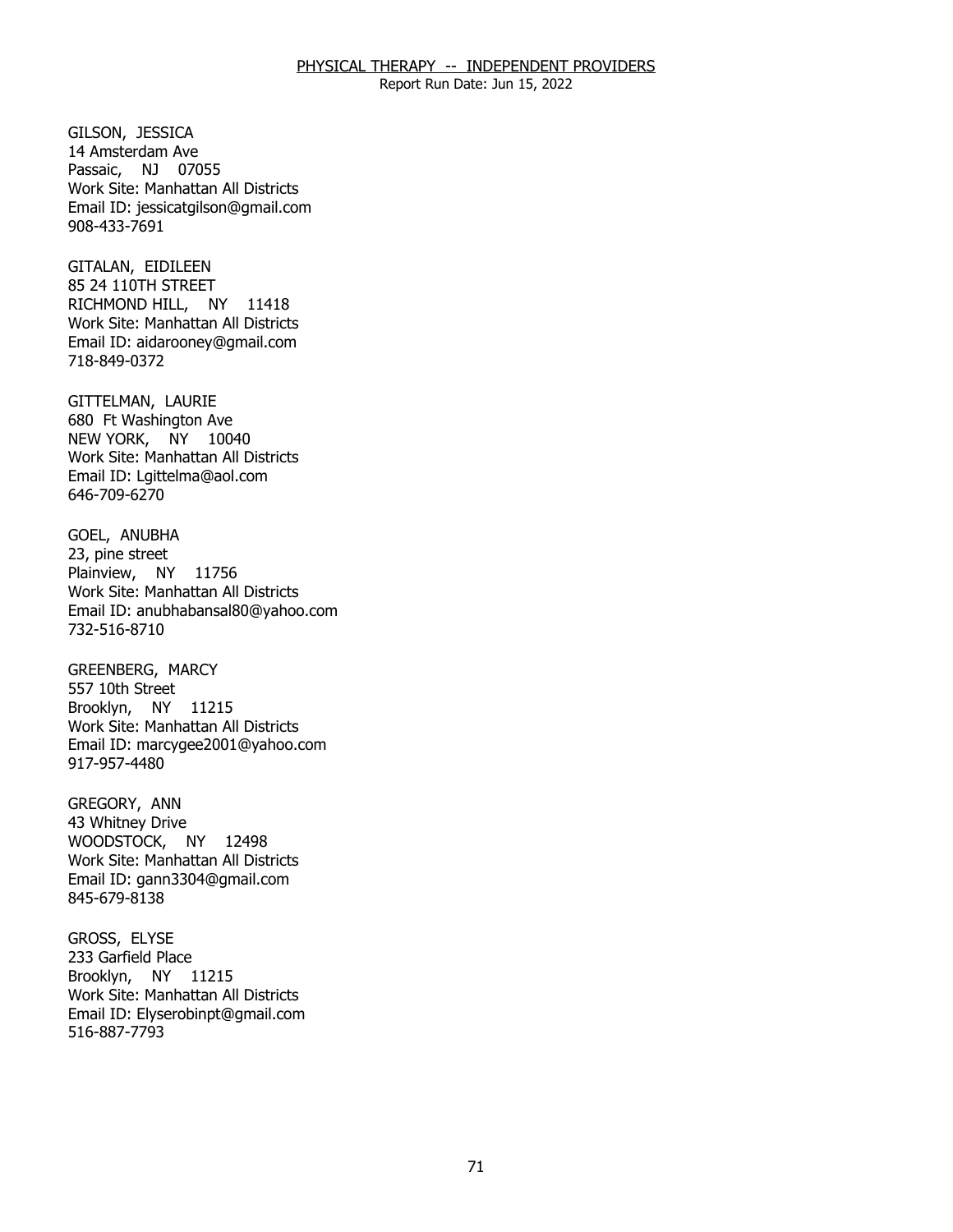Report Run Date: Jun 15, 2022

HAMBIR, JAGRUTI Issaquah, WA 98027 501 Lingering Pine Dr NW Work Site: Manhattan All Districts Email ID: [JAGRUTI.HAMBIR@GMAIL.COM](mailto:JAGRUTI.HAMBIR@GMAIL.COM) 832-316-7337

HELFMAN, JUSTIN<br>170 Amsterdam NY, NY 10023 Work Site: Manhattan All Districts Email ID: [Justin.Helfman@gmail.com](mailto:Justin.Helfman@gmail.com) 917-699-7939

HOLSMAN, RICHARD<br>799 Morris ark Ave Bronx, NY 10462 Work Site: Manhattan All Districts Email ID: [richard@holsmanhealthcare.com](mailto:richard@holsmanhealthcare.com)  973-393-5545

HOROWITZ, DANIEL<br>673 Park Lane Cedarhurst, NY 11516 Work Site: Manhattan All Districts Email ID: [danielmhorowitz1@gmail.com](mailto:danielmhorowitz1@gmail.com)  516-660-6026

HSU, HAN WEI Brooklyn, NY 11201 111 Lawrence Street Work Site: Manhattan All Districts Email ID: [HWH225@NYU.EDU](mailto:HWH225@NYU.EDU)  646-639-6671

HUJSAK , MARIA CHARISMA<br>3190 Riverdale Ave Bronx, NY 10463 Work Site: Manhattan All Districts Email ID: [imay25@yahoo.com](mailto:imay25@yahoo.com)  646-334-8965

HUMPHREY, CAROLYN<br>2018 Stone Creek Drive Little Rock, AR 72211 Work Site: Manhattan All Districts Email ID: [breckgrl7@aol.com](mailto:breckgrl7@aol.com) 917-664-0403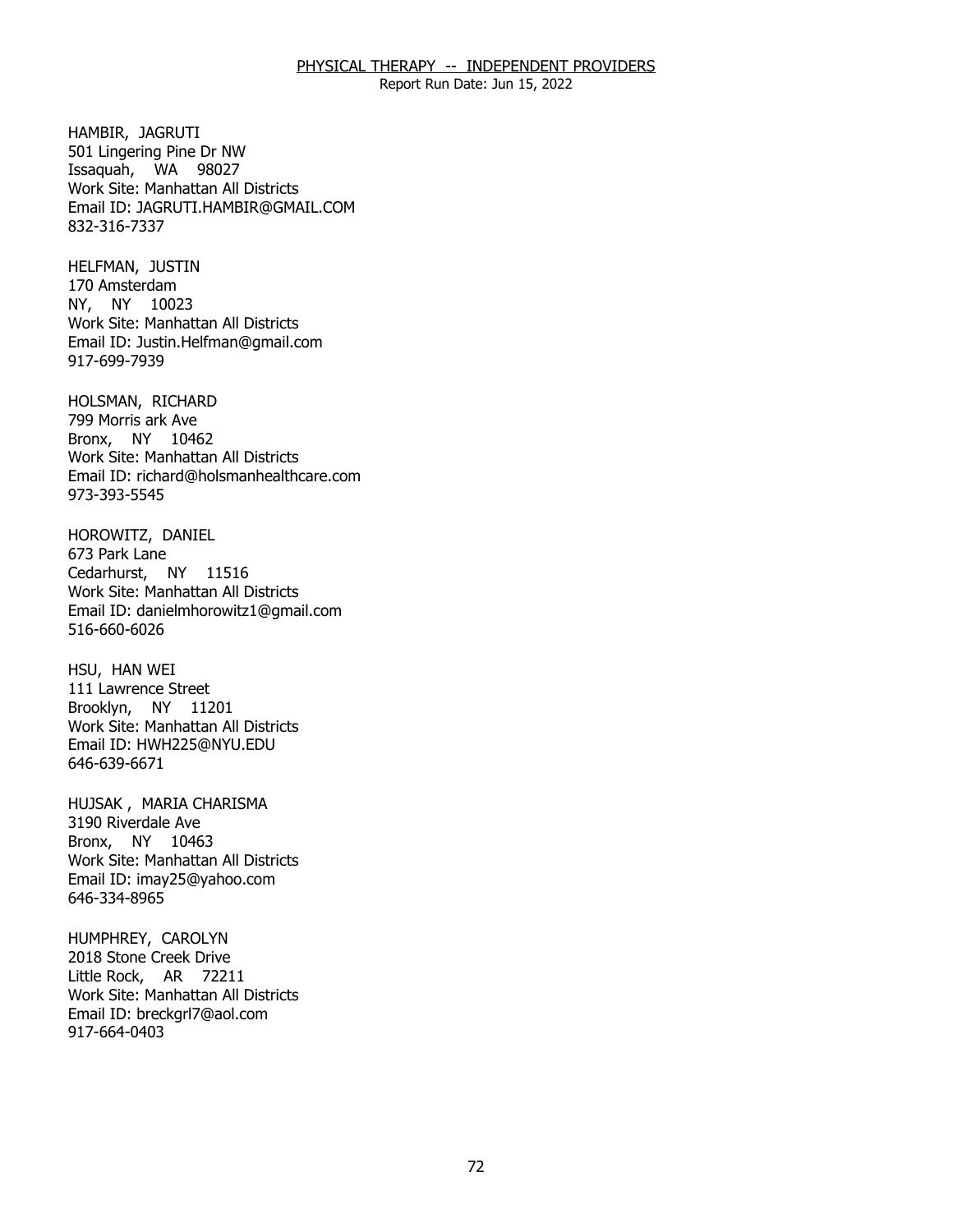Report Run Date: Jun 15, 2022

 INFANTE, MARY JANE 114 West 238th St Bronx, NY 10463 Work Site: Manhattan All Districts Email ID: [pt.infa@yahoo.com](mailto:pt.infa@yahoo.com) 917-455-2788

JACKSON, ARIELLE Saint Albans, NY 11412 189-17 Keeseville Ave Work Site: Manhattan All Districts Email ID: [ariellejacksonn@gmail.com](mailto:ariellejacksonn@gmail.com) 917-669-9169

JALANDONI THALER, RONALEN<br>8641 57th Road Elmhurst, NY 11373 Work Site: Manhattan All Districts Email ID: [Alenjalandoni@me.com](mailto:Alenjalandoni@me.com) 310-880-5103

KACHROO, NEHA<br>4 Jackson Road Briarcliff Manor, NY 10510 Work Site: Manhattan All Districts Email ID: [AMBIKACH@GMAIL.COM](mailto:AMBIKACH@GMAIL.COM)  517-316-5830

KADAM, MAITHILEE Scotch Plains, NJ 07310 187 William street Work Site: Manhattan All Districts Email ID: [maithileesanjeev@gmail.com](mailto:maithileesanjeev@gmail.com)  484-868-3029

KALLEY, BHAGYASHREE<br>70 Greene St. Jersey City, NJ 07302 Work Site: Manhattan All Districts Email ID: [bhagyashree.kalley@gmail.com](mailto:bhagyashree.kalley@gmail.com)  716-440-0820

KAMARA, MORLAY<br>58 Perry Street New York, NY 10014 Work Site: Manhattan All Districts Email ID: [morlay.kamara@yahoo.com](mailto:morlay.kamara@yahoo.com)  917-478-3936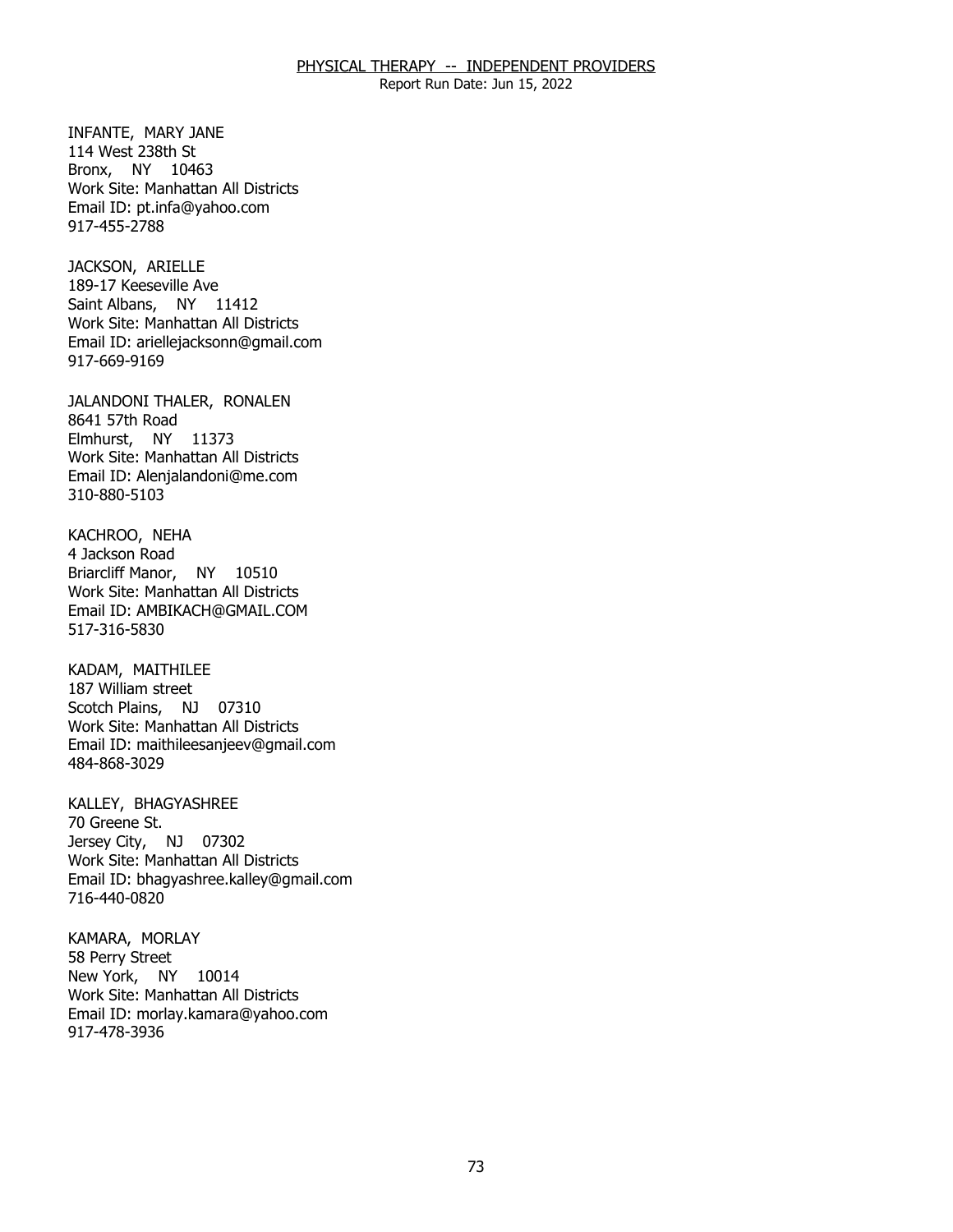Report Run Date: Jun 15, 2022

KAUR, NAVNEET Astoria, NY 11102 10 Halletts Point Work Site: Manhattan All Districts Email ID: [NAVNEETKAUR.PT@GMAIL.COM](mailto:NAVNEETKAUR.PT@GMAIL.COM) 979-739-2523

KELLY, DANA Yonkers, NY 10710 71 Winnebago Rd Work Site: Manhattan All Districts Email ID: [dnkelly11@gmail.com](mailto:dnkelly11@gmail.com) 914-434-0518

KHROMCHENKO, PAVEL<br>11 Hedgerow Lane Manalapan, NJ 07726 Work Site: Manhattan All Districts Email ID: [paulhrom@hotmail.com](mailto:paulhrom@hotmail.com)  646-207-7262

KLIG, ARIELLE New York, NY 10025 244 West 106th Street Work Site: Manhattan All Districts Email ID: [aklig519@gmail.com](mailto:aklig519@gmail.com)  301-233-2751

KO, JENA ASTORIA, NY 11103 30-63 46TH STREET Work Site: Manhattan All Districts Email ID: [JK5356@NYU.EDU](mailto:JK5356@NYU.EDU)  646-660-5702

KUKKAR, KOMAL JERSEY CITY, NJ 07306 77 Collard Street Work Site: Manhattan All Districts Email ID: [doc.komal21dec@gmail.com](mailto:doc.komal21dec@gmail.com) 312-810-8455

KWAN, NICHOLAS<br>87 Attorney Street New York, NY 10002 Work Site: Manhattan All Districts Email ID: [nkwan92@gmail.com](mailto:nkwan92@gmail.com)  415-694-2015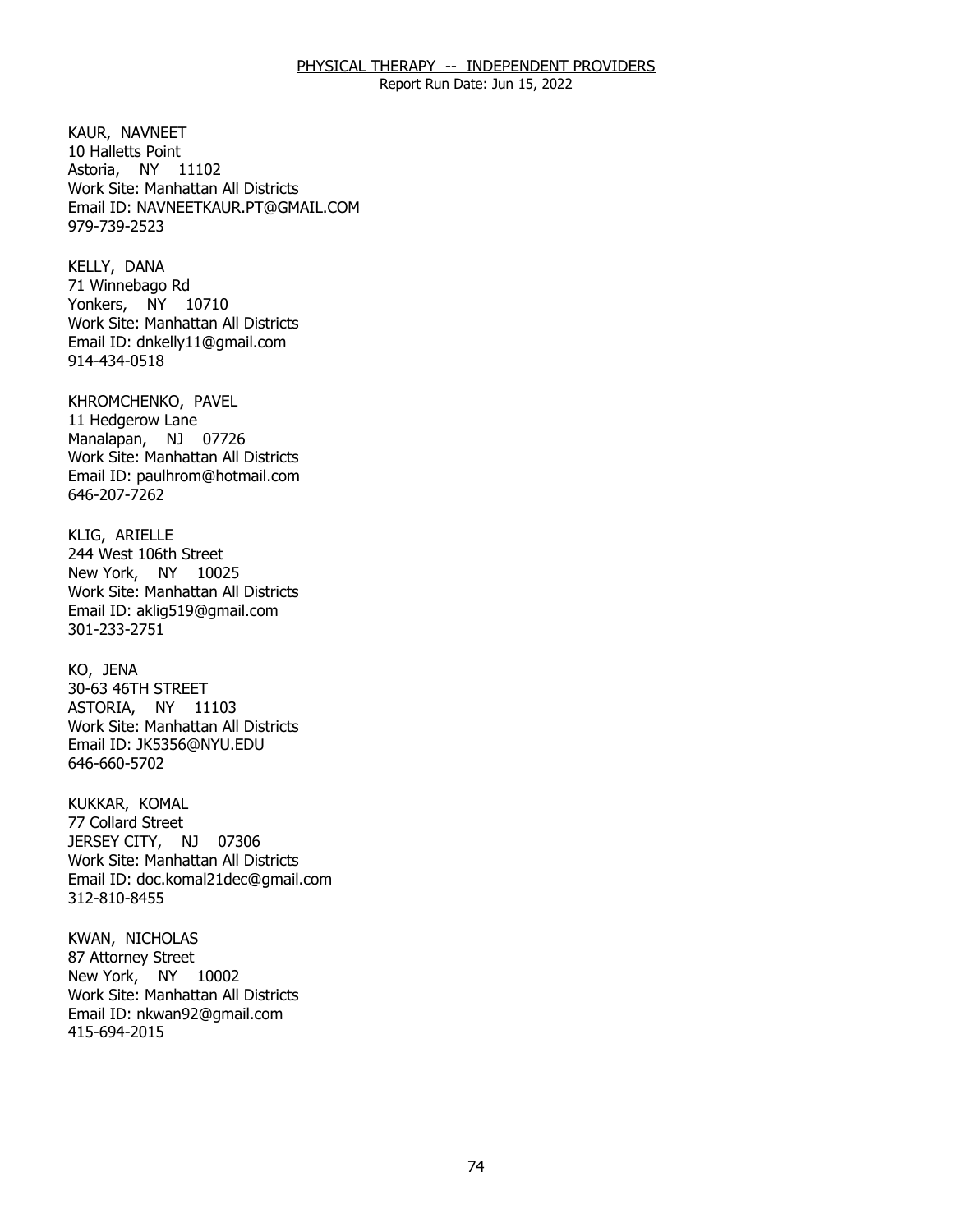Report Run Date: Jun 15, 2022

LIO, THERESA NEW YORK, NY 10805 260 CENTRE AVE Work Site: Manhattan All Districts Email ID: [tlio@gmail.com](mailto:tlio@gmail.com)  516-698-0887

LIPOVAC-WOOLEY, JULIA<br>41 Maple Street Garden City, NY 11530 Work Site: Manhattan All Districts Email ID: [j.lipovac@yahoo.com](mailto:j.lipovac@yahoo.com) 917-682-8205

LITVINTCHOUK, YEHUDA<br>5608 New Utrecht Ave Brooklyn, NY 11219 Work Site: Manhattan All Districts Email ID: [yehudalitvin@aol.com](mailto:yehudalitvin@aol.com) 718-902-4866

LYNCH, ALYSSA NEW YORK, NY 10075 1479 YORK AVENUE Work Site: Manhattan All Districts Email ID: [ALYSSAJLYNCH@GMAIL.COM](mailto:ALYSSAJLYNCH@GMAIL.COM) 774-571-5061

MADA, VAISHALI West New York, NJ 07003 55 River Walk Pl Work Site: Manhattan All Districts Email ID: [vaishalimada@gmail.com](mailto:vaishalimada@gmail.com) 412-251-1421

MARTIN, CARL BROOKLYN, NY 11208 1016 DUMONT AVENUE Work Site: Manhattan All Districts Email ID: [CMARTI9@GMAIL.COM](mailto:CMARTI9@GMAIL.COM)  347-731-8388

MATHEW, DIANA<br>9 Birch Ct Orangeburg, NY 10962 Work Site: Manhattan All Districts Email ID: [d\\_iane325@yahoo.com](mailto:d_iane325@yahoo.com)  516-376-9873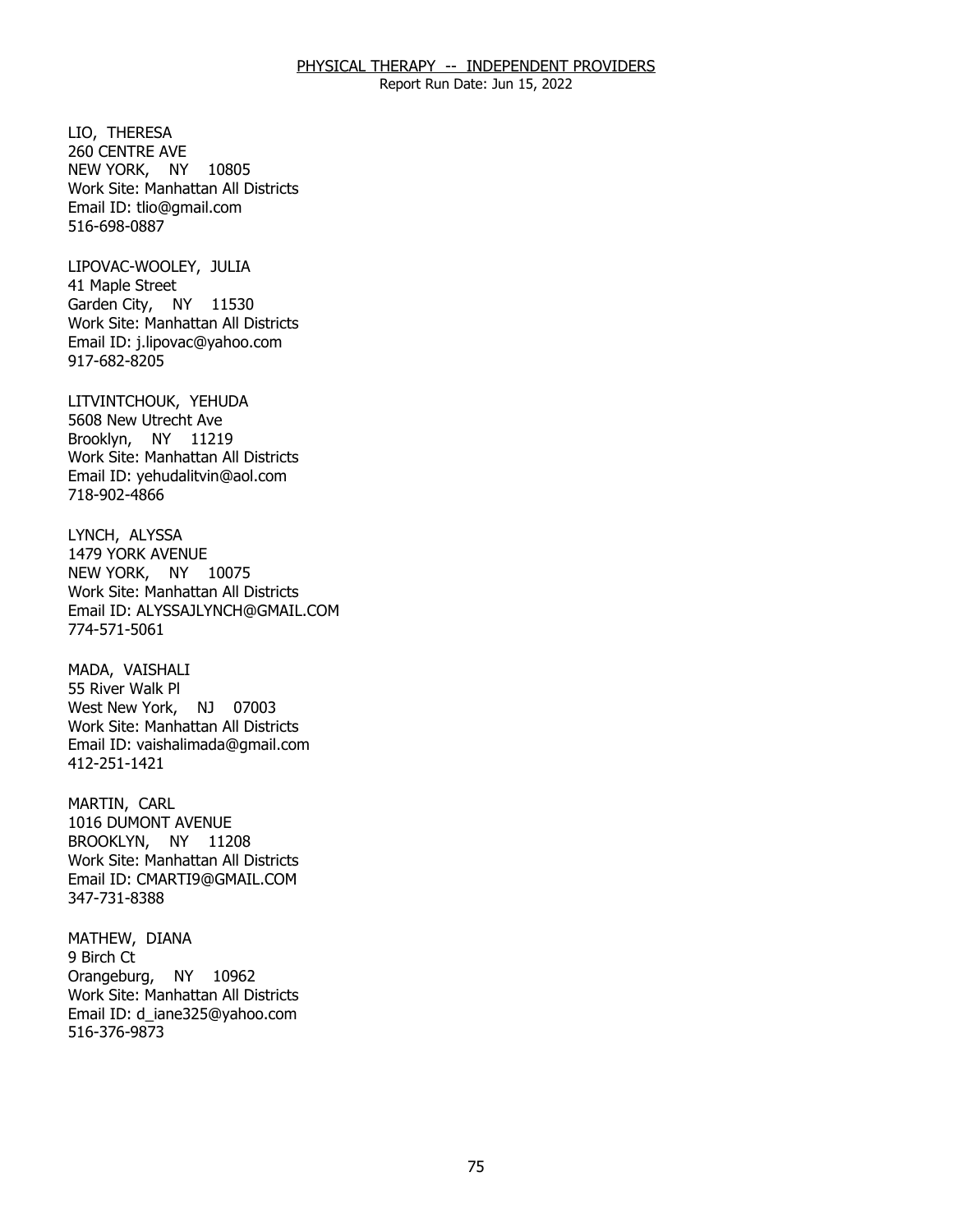Report Run Date: Jun 15, 2022

MAYANGAO, LEA ANGELICA<br>30 Main Terrace Bloomfield, NJ 07003 Work Site: Manhattan All Districts Email ID: [anjlae35@gmail.com](mailto:anjlae35@gmail.com)  201-229-2466

MCMAHON, COLLEEN West Chester, PA 19380 516 N Darlington Street Work Site: Manhattan All Districts Email ID: [collmcmahon@gmail.com](mailto:collmcmahon@gmail.com) 484-947-7927

MELSELS, FAIGY<br>6 Weiss Terrace Spring Valley, NY 10977 Work Site: Manhattan All Districts Email ID: [faigyszanzer@gmail.com](mailto:faigyszanzer@gmail.com) 646-541-5260

MENSAH, NIA New York, NY 10025 11 West 108th Street Work Site: Manhattan All Districts Email ID: [ntoomer@gmail.com](mailto:ntoomer@gmail.com) 678-471-5607

MILLER, LINDA New York, NY 10128 1775 York Ave Work Site: Manhattan All Districts Email ID: [millerpt@rcn.com](mailto:millerpt@rcn.com) 917-328-3428

NACARIO, MELIA Astoria, NY 11106 3149 33rd Street Work Site: Manhattan All Districts Email ID: [melnac\\_99@yahoo.com](mailto:melnac_99@yahoo.com)  267-625-0903

NAPOLIONE, DANIELLE<br>122 Osceola Road Wayne, NJ 07470 Work Site: Manhattan All Districts Email ID: [dnapolione@gmail.com](mailto:dnapolione@gmail.com) 914-589-6829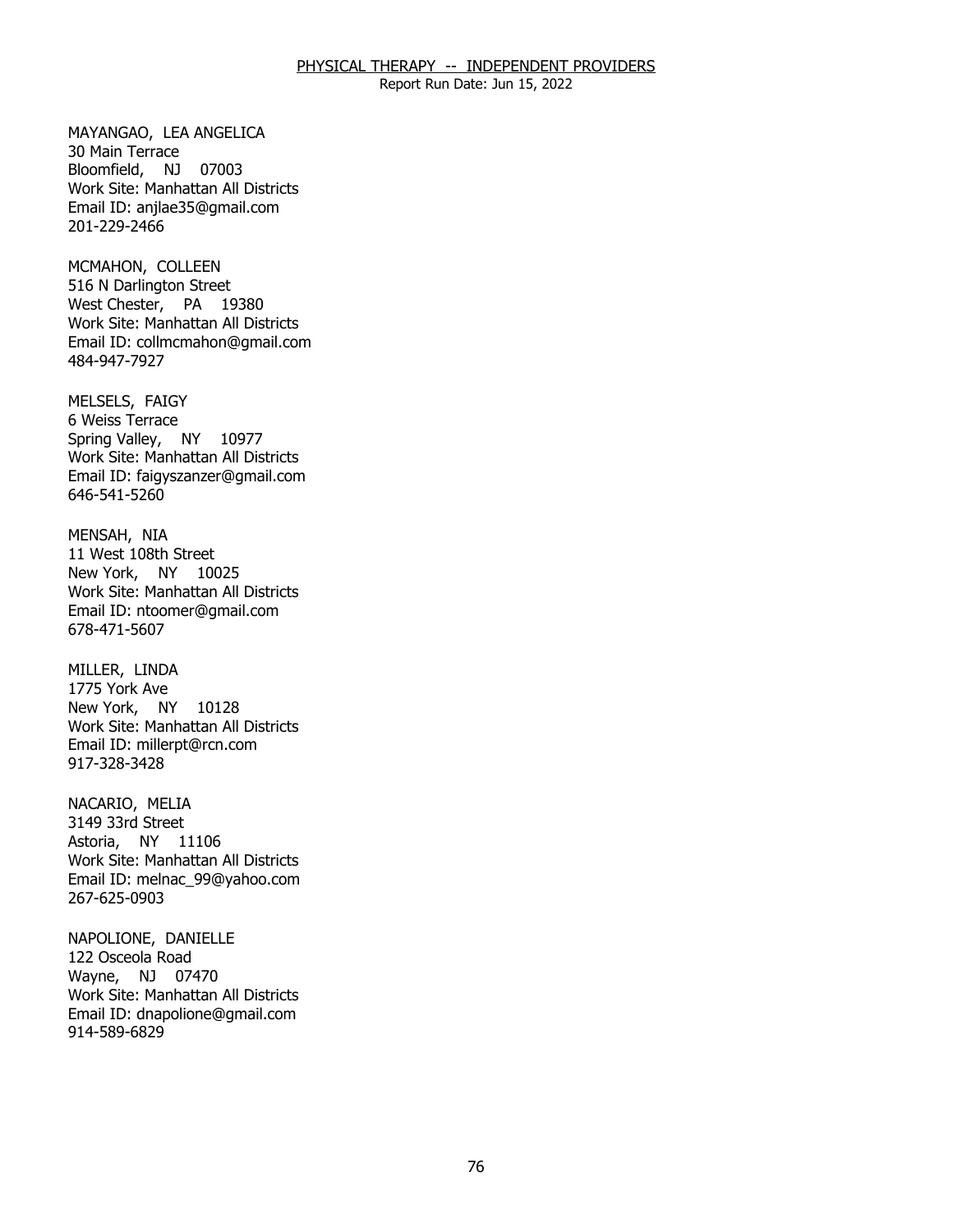Report Run Date: Jun 15, 2022

NAPOLIS, JC WARREN<br>96-04 57th Avenue Corona, NY 11368 Work Site: Manhattan All Districts Email ID: [Functionalpt09@gmail.com](mailto:Functionalpt09@gmail.com) 917-476-7340

NATIVIDAD, MICHELLE<br>5938 Madison Street ridgewood, NY 11385 Work Site: Manhattan All Districts Email ID: [hanabanani@yahoo.com](mailto:hanabanani@yahoo.com) 818-919-8861

NEIS, THALIA THEA<br>35-50 82nd Street Jackson Heights, NY 11372 Work Site: Manhattan All Districts Email ID: [kite\\_neis@yahoo.com](mailto:kite_neis@yahoo.com) 646-704-7146

OGBANUFE, ADEZEAPUTA<br>2531 Doris Avenue Union, NJ 07083 Work Site: Manhattan All Districts Email ID: [adaogbanufe@gmail.com](mailto:adaogbanufe@gmail.com)  862-215-1428

PABANI, POONAM Jersey City, NJ 07306 119 Magnolia Ave Work Site: Manhattan All Districts Email ID: [poonampabani@gmail.com](mailto:poonampabani@gmail.com) 617-435-6435

PALLO, DAWN<br>919 Park PL Brooklyn, NY 11213 Work Site: Manhattan All Districts Email ID: [dawnmpallo@yahoo.com](mailto:dawnmpallo@yahoo.com) 347-678-0786

PANICKER, RINA<br>92 6th street Garden City Park, NY 11040 Work Site: Manhattan All Districts Email ID: [panicker.rina@gmail.com](mailto:panicker.rina@gmail.com) 516-303-5412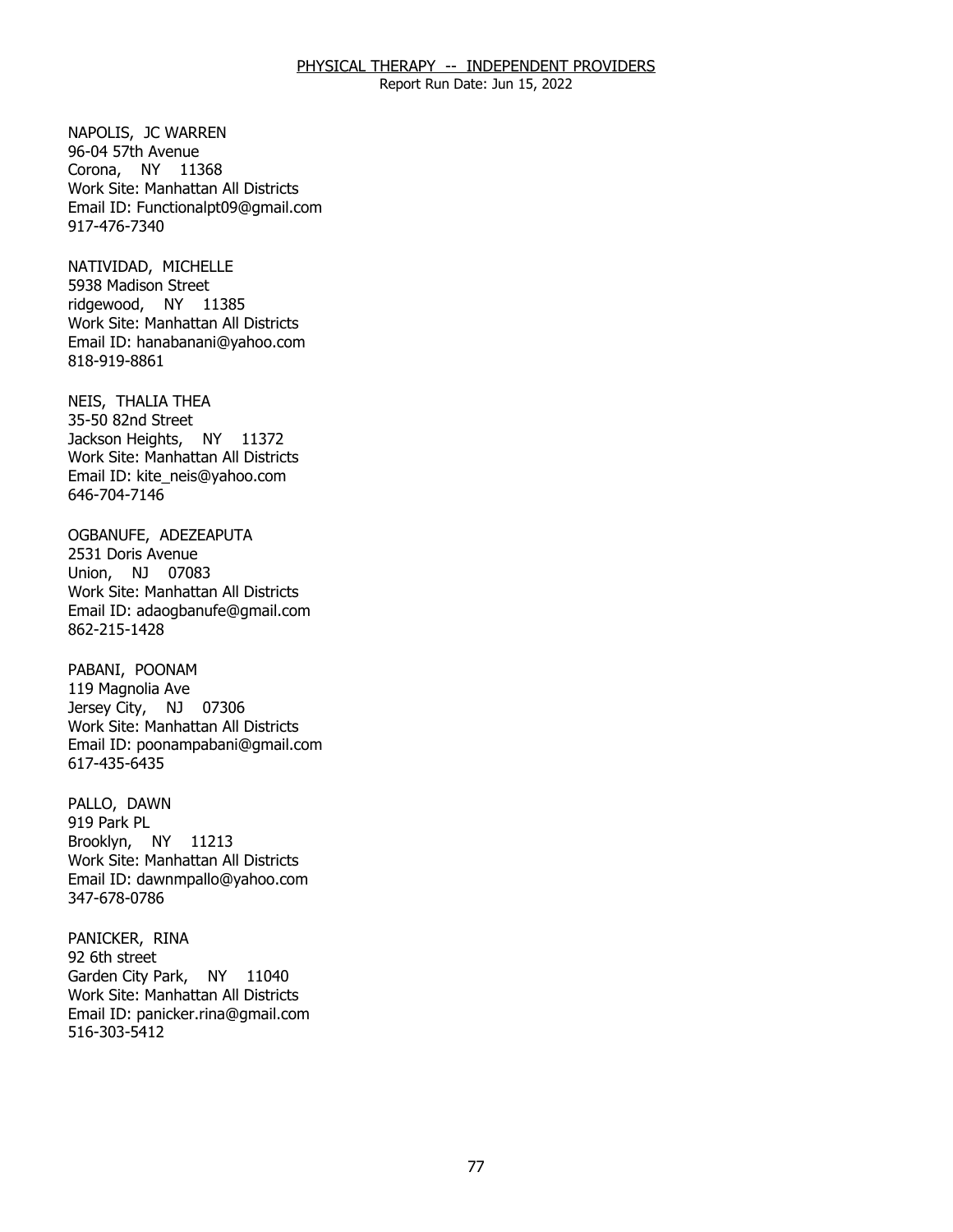Report Run Date: Jun 15, 2022

PATEL, ANKIT Parsippany, NJ 07054 200 Baldwin Rd Work Site: Manhattan All Districts Email ID: [ankitpatel2119@yahoo.com](mailto:ankitpatel2119@yahoo.com) 973-980-7749

PATEL, ANKITA<br>Vroom Street Jersey City, NJ 07306 Work Site: Manhattan All Districts Email ID: [ankitaphysio11@gmail.com](mailto:ankitaphysio11@gmail.com) 201-270-6059

PATEL, JAINISHABEN<br>118 Nelson Ave JERSEY CITY, NJ 07307 Work Site: Manhattan All Districts Email ID: [PATEL\\_JAINISHA@YAHOO.IN](mailto:PATEL_JAINISHA@YAHOO.IN) 732-900-4916

PATEL, MANALIBEN<br>134 Overlook Court Woodbridge, NJ 07095 Work Site: Manhattan All Districts Email ID: [manalip1202@gmail.com](mailto:manalip1202@gmail.com)  908-342-3269

PATEL, NILOFER Union City, NJ 07087 100 Manhattan Ave Work Site: Manhattan All Districts Email ID: [patel.nilofer86@gmail.com](mailto:patel.nilofer86@gmail.com) 412-251-4692

PATEL, SARENA<br>229 E 87th St New York, NY 10128 Work Site: Manhattan All Districts Email ID: [sarena2@live.com](mailto:sarena2@live.com) 603-801-2306

PENA, RICHARD<br>29 Moore Street Brooklyn, NY 11206 Work Site: Manhattan All Districts Email ID: [atlas1159@aol.com](mailto:atlas1159@aol.com)  917-553-8247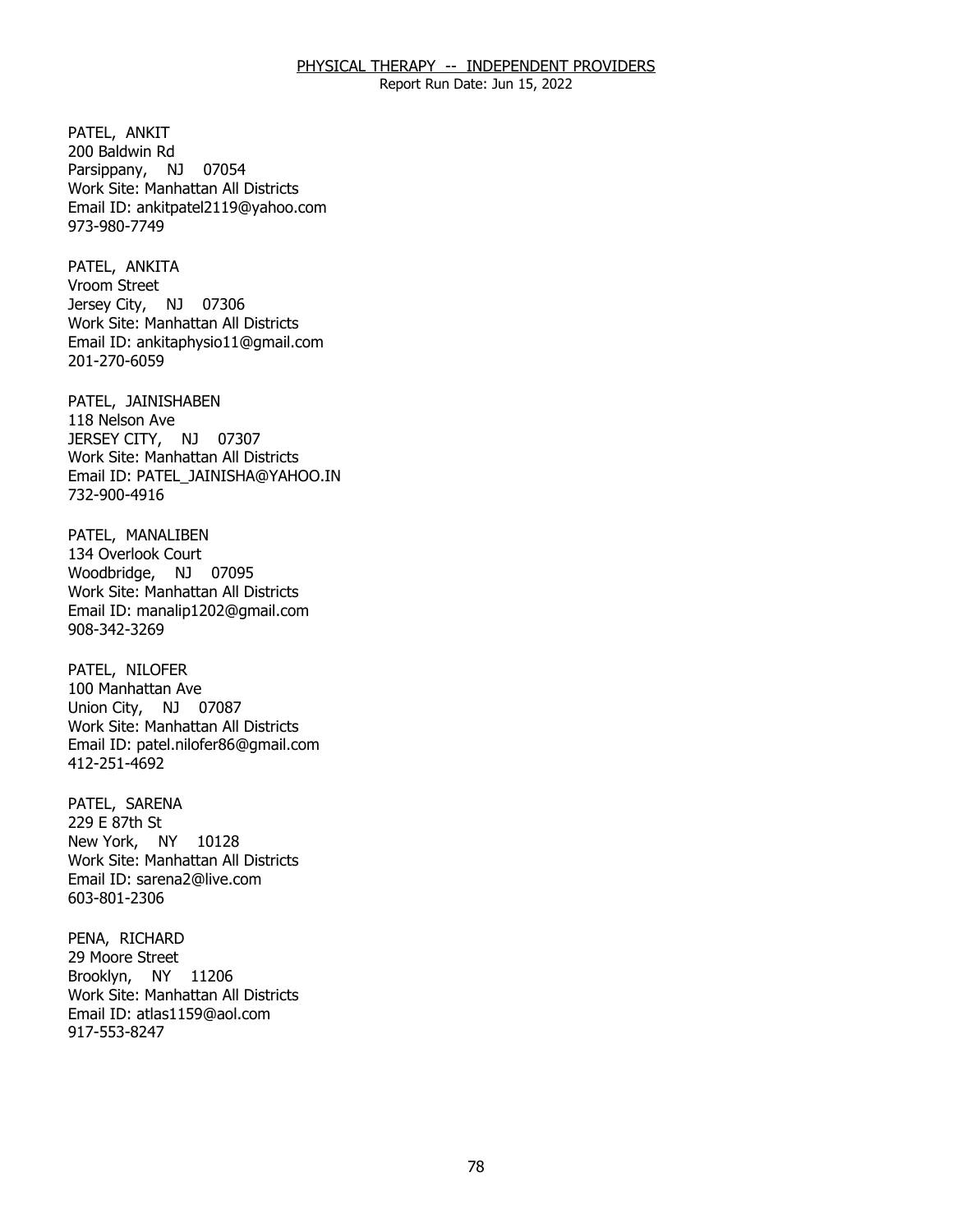Report Run Date: Jun 15, 2022

PEREZ, GLORIA Fresh Meadows, NY 11365 59-38 160 STREET Work Site: Manhattan All Districts Email ID: [gaperezpt@yahoo.com](mailto:gaperezpt@yahoo.com)  347-223-2816

PINCKNEY, MICHAEL Springfiled Garden, NY 11413 184-27 145th Avenue Work Site: Manhattan All Districts Email ID: [tbonery@yahoo.com](mailto:tbonery@yahoo.com)  347-661-2646

PLYSYK, ANNA New York, NY 10029 327 East 101st Street Work Site: Manhattan All Districts Email ID: [aplysyk24@gmail.com](mailto:aplysyk24@gmail.com)  551-795-5252

PODGORNY, LESZEK<br>217 EAST 7TH STREET BROOKLYN, NY 11218 Work Site: Manhattan All Districts Email ID: [LESZEKP@OPTONLINE.NET](mailto:LESZEKP@OPTONLINE.NET) 917-842-9605

PORETSKY, MARINA<br>400 Hopper Ave Ridgewood, NJ 07450 Work Site: Manhattan All Districts Email ID: [rines26@gmail.com](mailto:rines26@gmail.com) 201-421-0021

 PROCOPIO, CATHERINE 40 Harrison Street New York, NY 10013 Work Site: Manhattan All Districts Email ID: [cprocopio@dolphinwisdom.net](mailto:cprocopio@dolphinwisdom.net) 917-548-3664

PSOMAS, NICOLE Wyckoff, NJ 07481 520 Lydia Lane Work Site: Manhattan All Districts Email ID: [nicolepsomas@gmail.com](mailto:nicolepsomas@gmail.com) 201-704-0075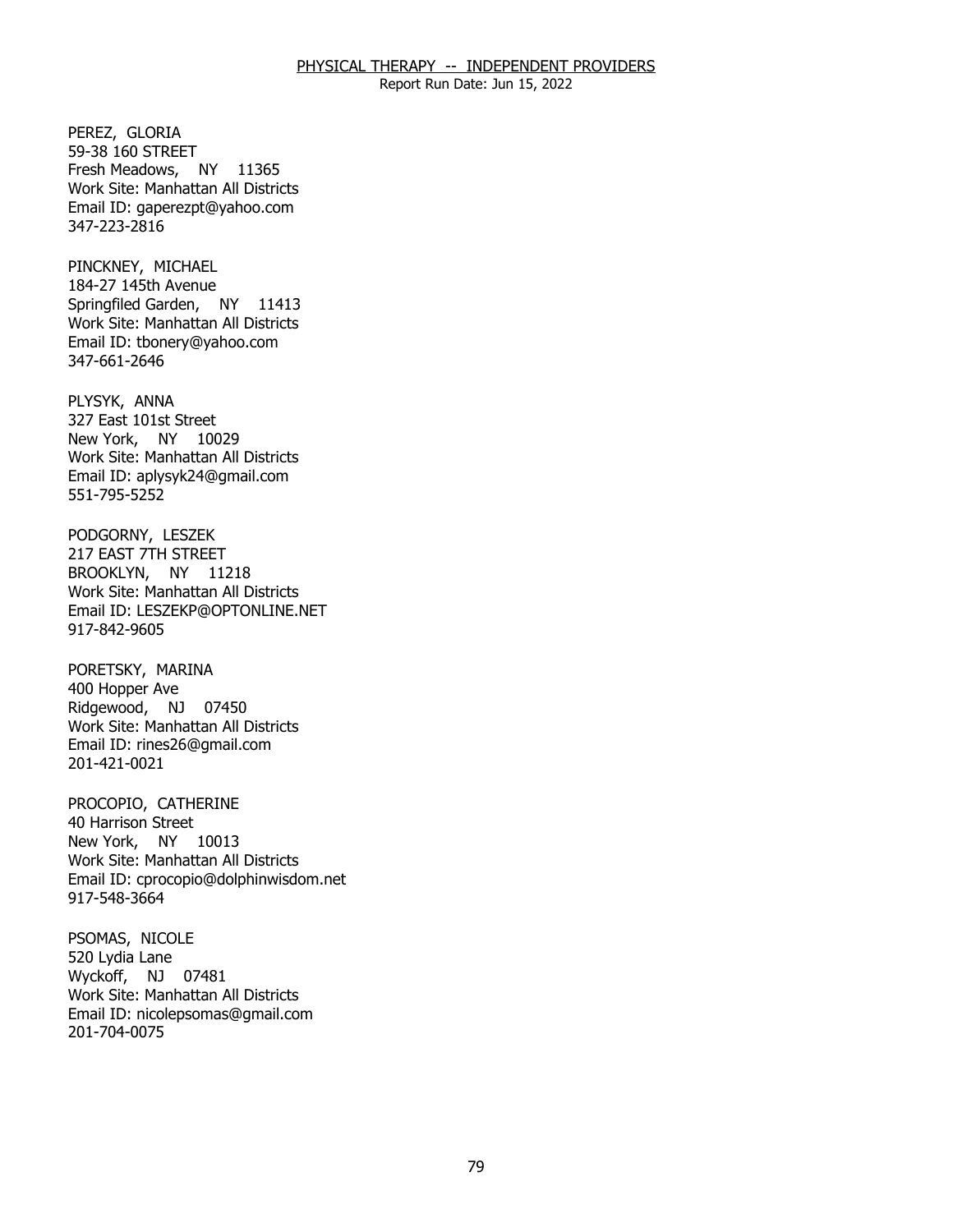Report Run Date: Jun 15, 2022

**OUIJOTE, HEPSHIBA RITA**  Woodside, NY 11377 6812 37th Rd. Apt. 302 Work Site: Manhattan All Districts Email ID: [hepshiba.quijote@gmail.com](mailto:hepshiba.quijote@gmail.com)  646-703-4462

QUINTANA, FERRIE DASHLEE<br>2231 78th Street Brooklyn, NY 11214 Work Site: Manhattan All Districts Email ID: [ferrie\\_smile@yahoo.com](mailto:ferrie_smile@yahoo.com) 917-515-4042

RIALE, SARAH South Orange, NJ 07079 305 Richmond Ave Work Site: Manhattan All Districts Email ID: [sarahpriale@gmail.com](mailto:sarahpriale@gmail.com)  518-598-3737

RICAFRENTE, JAINA<br>75 Arielle Ct Buffalo, NY 14221 Work Site: Manhattan All Districts Email ID: [jainamariella@gmail.com](mailto:jainamariella@gmail.com) 917-371-8400

RINCON, JOHN PAUL MERRICK, NY 11566 1452 CHAPIN AVENUE Work Site: Manhattan All Districts Email ID: [jprincon1@gmail.com](mailto:jprincon1@gmail.com) 516-647-8231

RYBAKOV, PETER Richmond Hill, NY 11418 8385 116th Street Work Site: Manhattan All Districts Email ID: [peterryb@live.com](mailto:peterryb@live.com) 347-249-3371

SADUMIANO, ALMIRA Elmhurst, NY 11373 84-25 Elmhurst Avenue Work Site: Manhattan All Districts Email ID: [al23femme@yahoo.com](mailto:al23femme@yahoo.com) 917-435-6332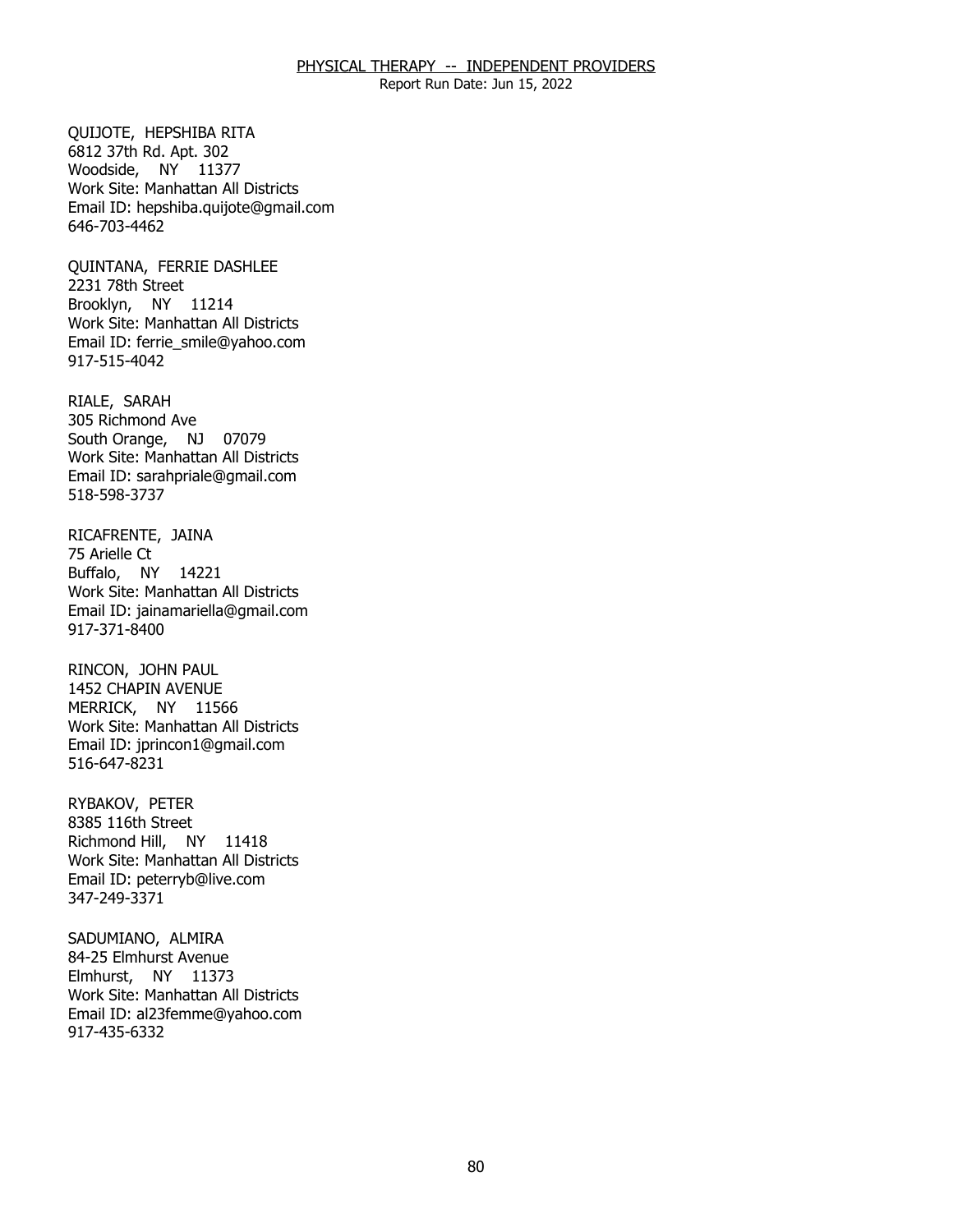Report Run Date: Jun 15, 2022

SAIS, SHANNON NEW YORK, NY 10065 404 E 66th Street Work Site: Manhattan All Districts Email ID: [ssais@ucpnyc.org](mailto:ssais@ucpnyc.org) 714-381-4601

SANISETTY, ANITHA Lawrence, NJ 08648 18124 Avalon Way Work Site: Manhattan All Districts Email ID: [sanisetty\\_anitha@yahoo.com](mailto:sanisetty_anitha@yahoo.com)  732-874-2530

SANOVER, TEJAL Clarksurg, MD 20871 22944 Newcut Road Work Site: Manhattan All Districts Email ID: [TEJAL\\_2007@YAHOO.COM](mailto:TEJAL_2007@YAHOO.COM) 917-287-8728

SCHINDLER, SARA<br>1725 Ocean Ave Brooklyn, NY 11230 Work Site: Manhattan All Districts Email ID: [Surischindler@gmail.com](mailto:Surischindler@gmail.com) 917-769-3043

SCHULMAN, MARJORIE New York, NY 10023 155 W 68th Street 1401 Work Site: Manhattan All Districts Email ID: [mschulman001@gmail.com](mailto:mschulman001@gmail.com)  917-923-2048

SCHWARTZ, MAYA Brooklyn, NY 11201 110 Livingston Street Work Site: Manhattan All Districts Email ID: [schwartz.mayah@gmail.com](mailto:schwartz.mayah@gmail.com) 347-291-7591

SCULLY, DIANNE NEW YORK, NY 10128 312 East 92nd Street Work Site: Manhattan All Districts Email ID: [drscullypt@yahoo.com](mailto:drscullypt@yahoo.com) 917-492-8792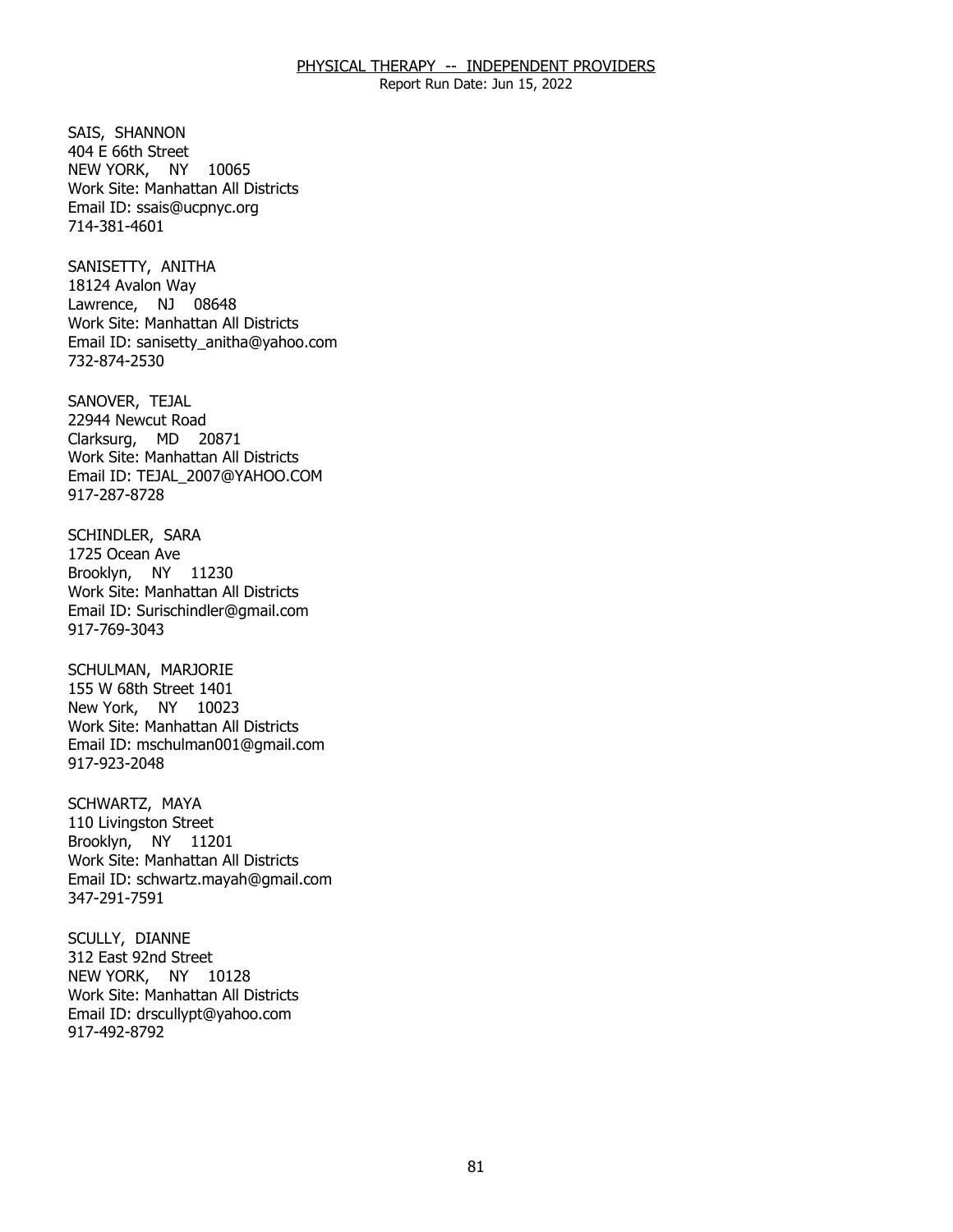Report Run Date: Jun 15, 2022

SELKOWITZ, RHONA NEW YORK, NY 10024 102 WEST 79TH STREET Work Site: Manhattan All Districts Email ID: [rselkowitz@gmail.com](mailto:rselkowitz@gmail.com)  646-245-6188

SEMENETS, ALEKSEY Farmingdale, NY 11735 50 Alexander Avenue Work Site: Manhattan All Districts Email ID: [asemenets1694@gmail.com](mailto:asemenets1694@gmail.com) 516-780-1746

SHAABAN, EZZAT<br>8402 4th Ave Brooklyn, NY 11209 Work Site: Manhattan All Districts Email ID: [ezzatshaab@gmail.com](mailto:ezzatshaab@gmail.com) 347-866-5048

SHAH, SEJAL NEW YORK, NY 10023 60 W76th street Work Site: Manhattan All Districts Email ID: [sejalps@hotmail.com](mailto:sejalps@hotmail.com) 917-855-3070

SHAIR, SUZANNE NEW CITY, NY 10956 **7 STONEHAM LANE** Work Site: Manhattan All Districts Email ID: [sukisplace@gmail.com](mailto:sukisplace@gmail.com)  845-354-7223

SIMKINS, KELLI NEW YORK, NY 10024 73 West 83rd Street Work Site: Manhattan All Districts Email ID: [kelli.simkins@gmail.com](mailto:kelli.simkins@gmail.com)  406-599-8501

SIRY, STEPHANIE Astoria, NY 11102 2710 Newtown Ave Work Site: Manhattan All Districts Email ID: [stephsiry@yahoo.com](mailto:stephsiry@yahoo.com)  646-418-9513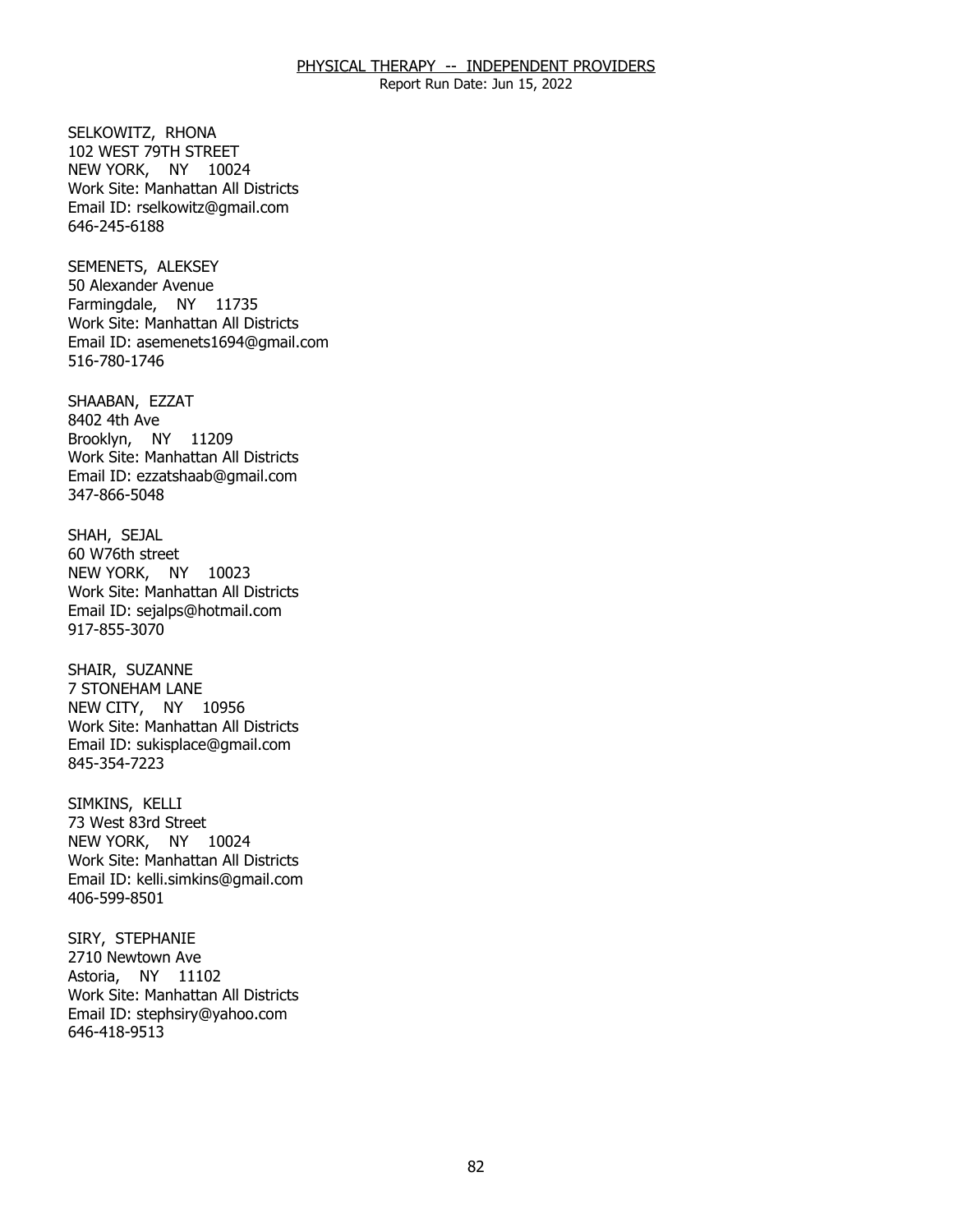Report Run Date: Jun 15, 2022

SKRIPOCHNIK, ELINA<br>29 Coutant Drive New Rochelle, NY 10804 Work Site: Manhattan All Districts Email ID: [elina10@gmail.com](mailto:elina10@gmail.com)  347-834-3575

SMITH, DANA Scarsdale, NY 10583 495 Central Park Ave Work Site: Manhattan All Districts Email ID: [danasmithmpt@gmail.com](mailto:danasmithmpt@gmail.com) 914-574-6493

SUFIAN, NICOLE Englewood, NJ 07631 41 Brownstone Way Work Site: Manhattan All Districts Email ID: [sufian.nicole@gmail.com](mailto:sufian.nicole@gmail.com) 201-873-7900

SUH, MIHEE<br>49 Ludlow St New York, NY 10002 Work Site: Manhattan All Districts Email ID: [miheekellys@gmail.com](mailto:miheekellys@gmail.com) 717-756-0939

SURANA, BHAVINI Woodbridge, NJ 07095 286 Green Street Work Site: Manhattan All Districts Email ID: [bhaviniksurana@hotmail.com](mailto:bhaviniksurana@hotmail.com) 201-850-0505

TADROS, ERINY Springfield, NJ 07081 41 Colonial Terrace Work Site: Manhattan All Districts Email ID: [hannaeriny2013@yahoo.com](mailto:hannaeriny2013@yahoo.com)  201-471-1467

TAMIR, ERIC BAYSIDE, NY 11364 226-07 UNION TPKE Work Site: Manhattan All Districts Email ID: [etamir08@aol.com](mailto:etamir08@aol.com)  917-968-6605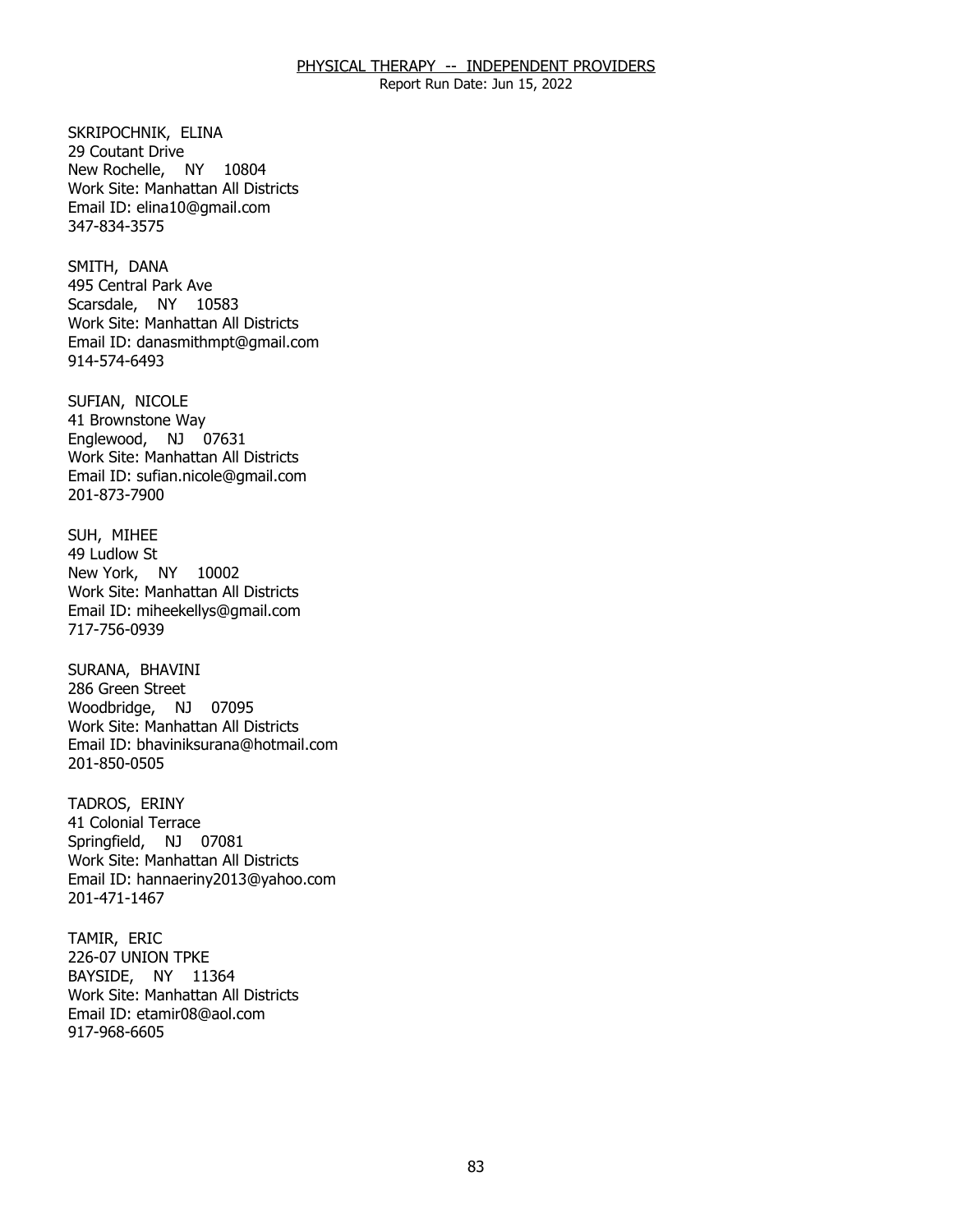Report Run Date: Jun 15, 2022

TERILLI, CAROL BX, NY 10471 5900 Arlington Ave Work Site: Manhattan All Districts Email ID: [iriept@aol.com](mailto:iriept@aol.com)  917-309-6892

THAPAR, VISHAKHA Jersey City, NJ 07310 425 Washington Blvd Work Site: Manhattan All Districts Email ID: [vishakha.thapar@gmail.com](mailto:vishakha.thapar@gmail.com) 786-863-2777

TOMAR, GAUTAM Brooklyn, NY 11218 1434 36th Street Work Site: Manhattan All Districts Email ID: [tomar.gautam2@gmail.com](mailto:tomar.gautam2@gmail.com) 806-786-1842

TORRES, AMANDA<br>175 w 95th Street New York, NY 10025 Work Site: Manhattan All Districts Email ID: [amandalaurat@aol.com](mailto:amandalaurat@aol.com) 917-345-0260

TORRES, PATRICIA Teaneck, NJ 07666 504 Englewood Ave Work Site: Manhattan All Districts Email ID: [nyupt@msn.com](mailto:nyupt@msn.com)  718-309-3809

TURNBOW, ROBIN<br>29 Carlow Way Hazlet, NJ 07730 Work Site: Manhattan All Districts Email ID: [rturnbowdpt@gmail.com](mailto:rturnbowdpt@gmail.com)  917-776-0790

UMANA CHAN, ULISA LITTLE NECK, NY 11362 249-28 RUSHMORE TERRACE Work Site: Manhattan All Districts Email ID: [Dptyulisau@aol.com](mailto:Dptyulisau@aol.com) 516-850-6526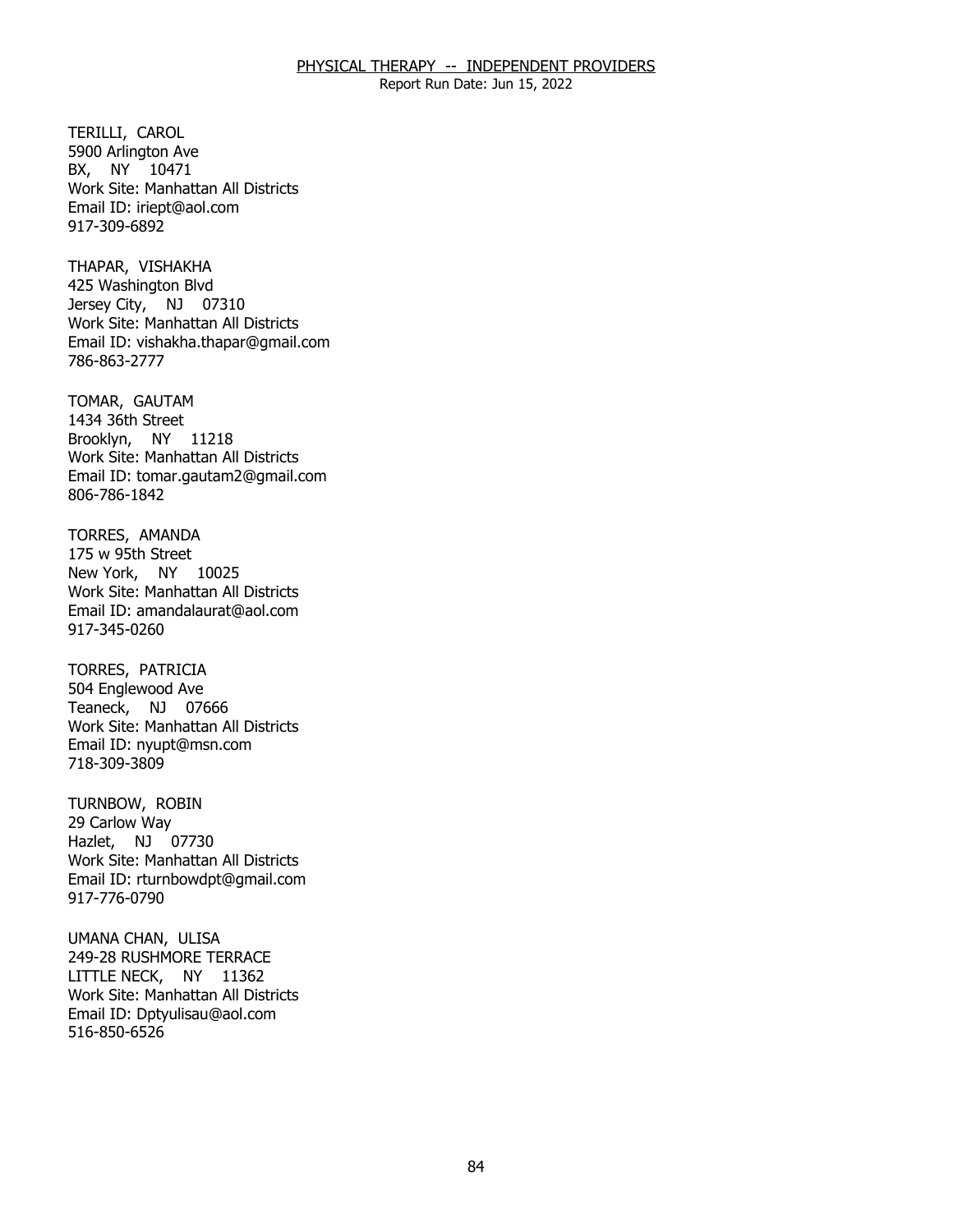Report Run Date: Jun 15, 2022

VALDEZ, JAMIE LEE NEW YORK, NY 10027 41 Saint Nicholas Terrace Work Site: Manhattan All Districts Email ID: [Jamie.Valdez@ahrcnyc.org](mailto:Jamie.Valdez@ahrcnyc.org)  917-971-0168

VALERIO, KRISTINE New Rochelle, NY 10804 25 Aberfoyle Road Work Site: Manhattan All Districts Email ID: [kvalerio1@me.com](mailto:kvalerio1@me.com)  347-217-2172

VILLACORTA, KEITH<br>34-37 90th STreet Jackson Heights, NY 11372 Work Site: Manhattan All Districts Email ID: [keith@pimtherapy.com](mailto:keith@pimtherapy.com)  917-929-4178

VIOLA KLEINHANZ, SAMANTHA<br>130 West 79th Street New York, NY 10024 Work Site: Manhattan All Districts Email ID: [viola.samantha@gmail.com](mailto:viola.samantha@gmail.com)  914-384-1570

VYAS, MITALI Forest Hills, NY 11375 10225 67th Drive Work Site: Manhattan All Districts Email ID: [mitalivyas123@gmail.com](mailto:mitalivyas123@gmail.com) 774-360-2833

WANK, JENNIFER<br>5 Chagall Road Marlboro, NJ 07746 Work Site: Manhattan All Districts Email ID: [jenniferwankdpt@gmail.com](mailto:jenniferwankdpt@gmail.com) 908-670-4305

 WILLIAMS-SKEETE, KEIONA 11A Goodwin Place Brooklyn, NY 11221 Work Site: Manhattan All Districts Email ID: [drkeionaskeete@gmail.com](mailto:drkeionaskeete@gmail.com)  718-598-3871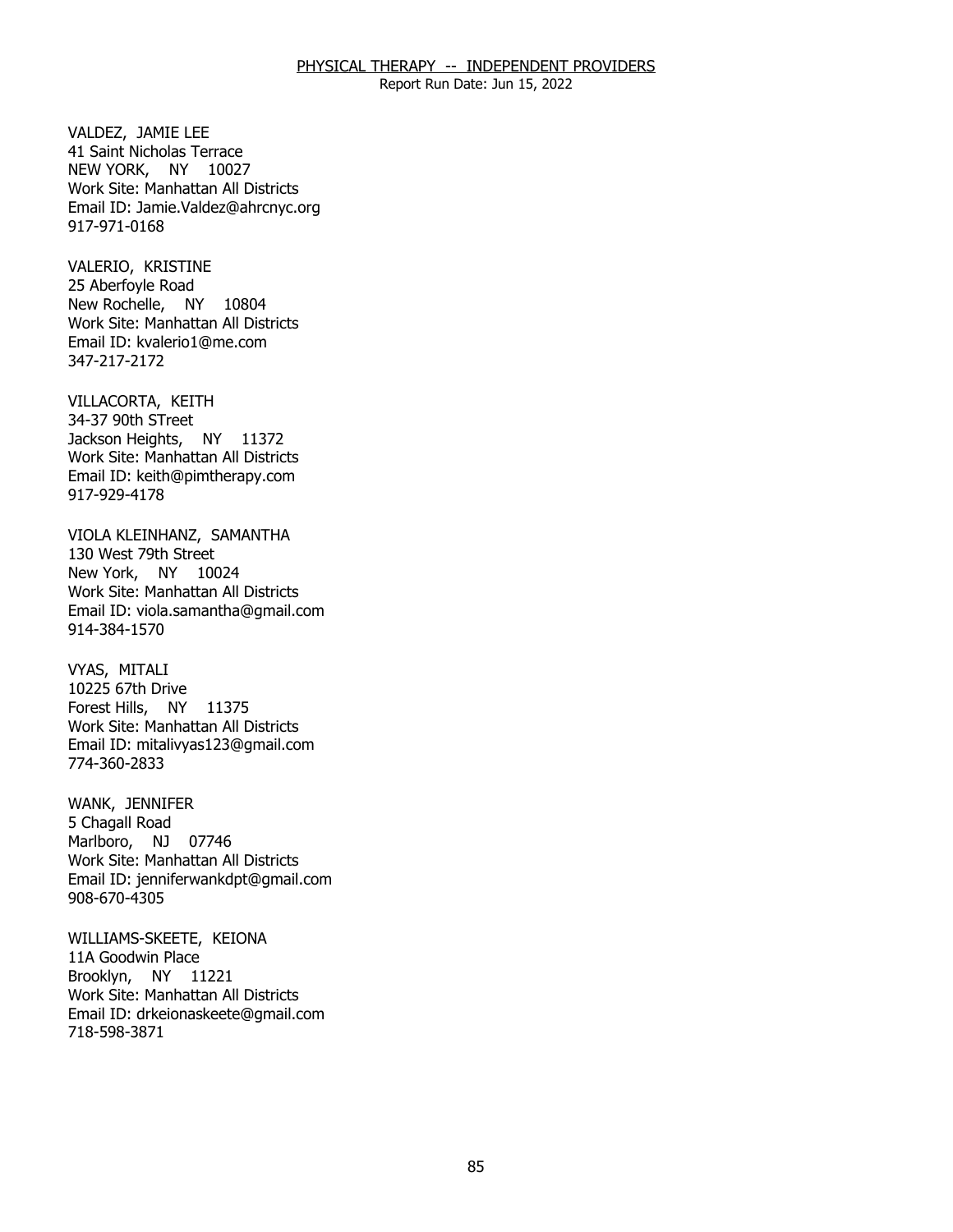Report Run Date: Jun 15, 2022

YBURAN, ASHTER EILEEN<br>1630 41st Street Brooklyn, NY 11219 Work Site: Manhattan All Districts Email ID: [asheileen35@gmail.com](mailto:asheileen35@gmail.com) 917-562-4310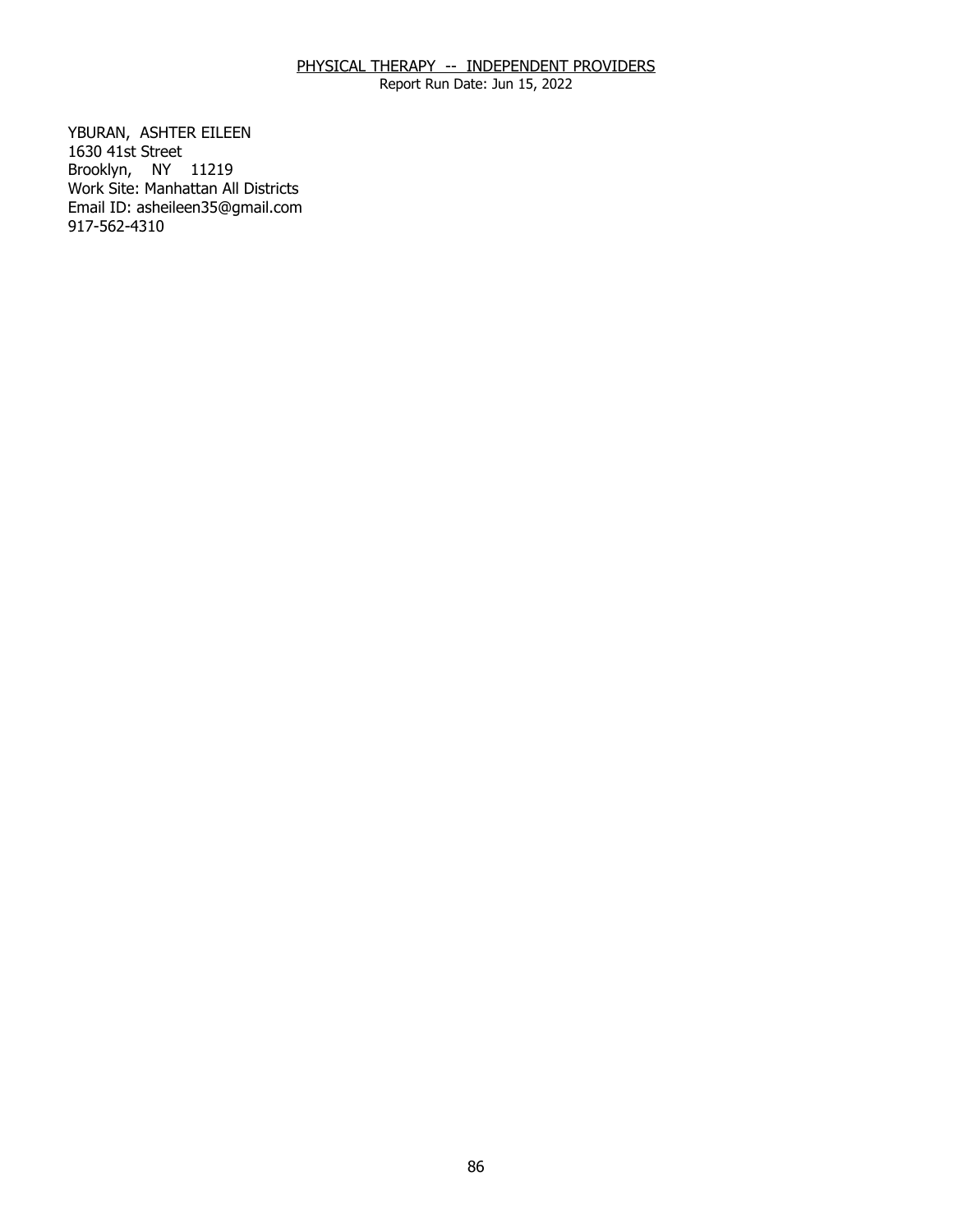Report Run Date: Jun 15, 2022

CHEN, YIN-JU Irvine, CA 92602 744 Las Palmas Drive Work Site: Manhattan D1 Email ID: [ruechendpt@gmail.com](mailto:ruechendpt@gmail.com) 646-647-6589

COLONNA, ELIZABETH Wayne, NJ 07470 38 Aberdeen Avenue Work Site: Manhattan D1 Email ID: [encolonna@gmail.com](mailto:encolonna@gmail.com) 917-804-4690

HAGARD, INGRID NEW YORK, NY 10002 385 Grand Street Work Site: Manhattan D1 Email ID: [INGRIDHAGARD@GMAIL.COM](mailto:INGRIDHAGARD@GMAIL.COM) 718-216-6430

MAISLEN, DIANA<br>582 2nd Street Brooklyn, NY 11215 Work Site: Manhattan D1 Email ID: [dianakosiner@gmail.com](mailto:dianakosiner@gmail.com)  917-868-3821

MANFREDO, LAURA NY, NY 10009 523 East 14th Street Apt MB Work Site: Manhattan D1 Email ID: [lauramanfredopt@gmail.com](mailto:lauramanfredopt@gmail.com) 917-697-0931

MOONEY, BRIANNE New York, NY 10022 400 East 58th Street Work Site: Manhattan D1 Email ID: [brianne.mooney@gmail.com](mailto:brianne.mooney@gmail.com) 516-313-2514

RUSSO, MARILYN<br>274 First Avenue NY, NY 10009 Work Site: Manhattan D1 Email ID: [mrussopt@gmail.com](mailto:mrussopt@gmail.com) 917-885-0533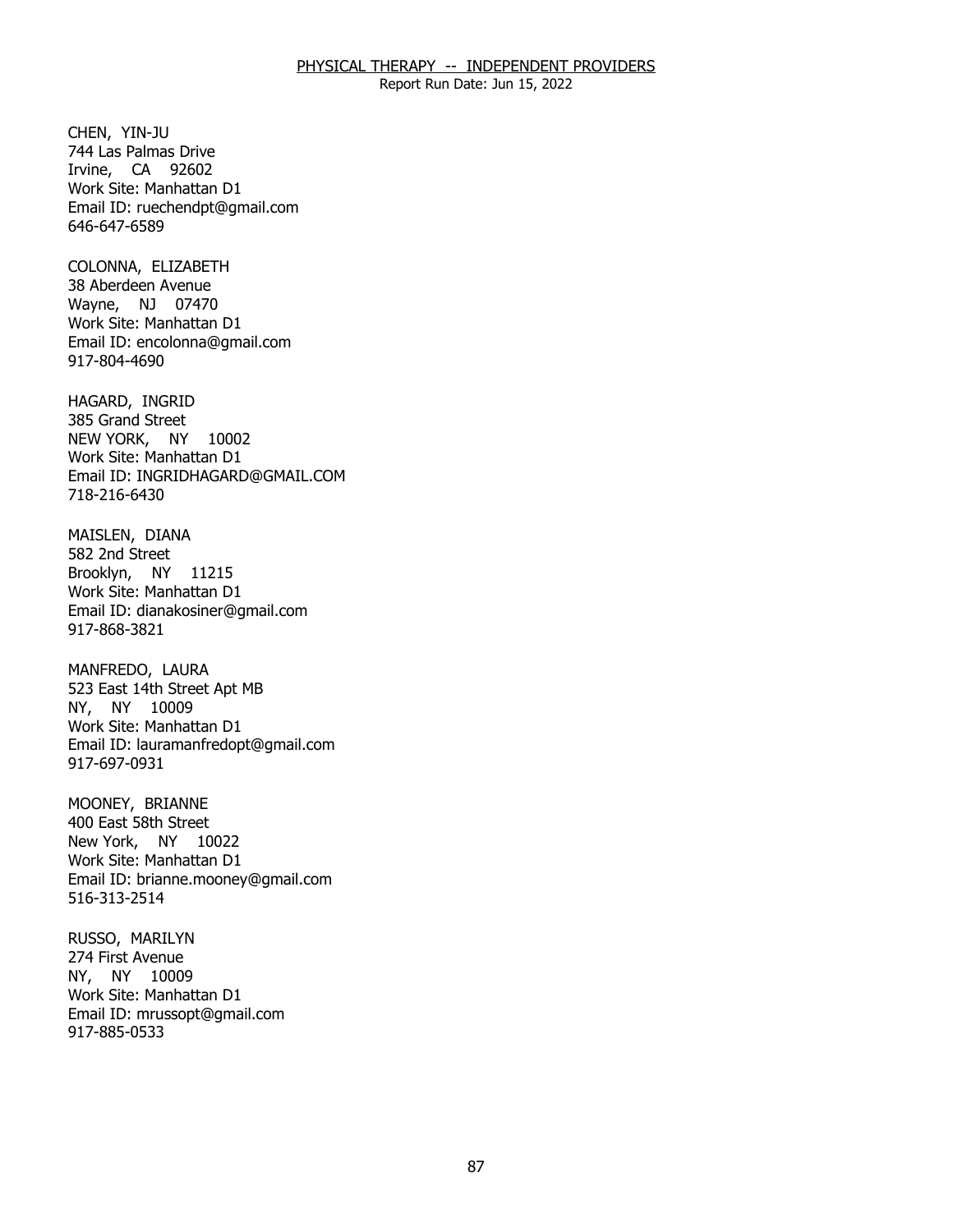Report Run Date: Jun 15, 2022

 BEAVERS, CHRISTINE 160 West 66th Street NEW YORK, NY 10023 Work Site: Manhattan D2 Email ID: [christinebeaverspt@gmail.com](mailto:christinebeaverspt@gmail.com) 646-907-9795

CASTANO, JONATHAN<br>30-21 74 Street East Elmhurst, NY 11370 Work Site: Manhattan D2 Email ID: [jcastano431@gmail.com](mailto:jcastano431@gmail.com) 917-607-3156

CHEN, YIN-JU Irvine, CA 92602 744 Las Palmas Drive Work Site: Manhattan D2 Email ID: [ruechendpt@gmail.com](mailto:ruechendpt@gmail.com) 646-647-6589

DILIETO, ANASTASIA<br>40 Harrison Street NEW YORK, NY 10013 Work Site: Manhattan D2 Email ID: [stacyd40harrison@yahoo.com](mailto:stacyd40harrison@yahoo.com) 212-732-0676

GOODY, EDITH Douglaston, NY 11362 240-04 70th Ave Apt 2 Work Site: Manhattan D2 Email ID: [edithgoody@aol.com](mailto:edithgoody@aol.com) 719-351-8447

HAGARD, INGRID NEW YORK, NY 10002 385 Grand Street Work Site: Manhattan D2 Email ID: [INGRIDHAGARD@GMAIL.COM](mailto:INGRIDHAGARD@GMAIL.COM) 718-216-6430

JONG, VIDA NEW YORK, NY 10036 510 West 45th St Work Site: Manhattan D2 Email ID: [vidajong@gmail.com](mailto:vidajong@gmail.com)  917-309-0417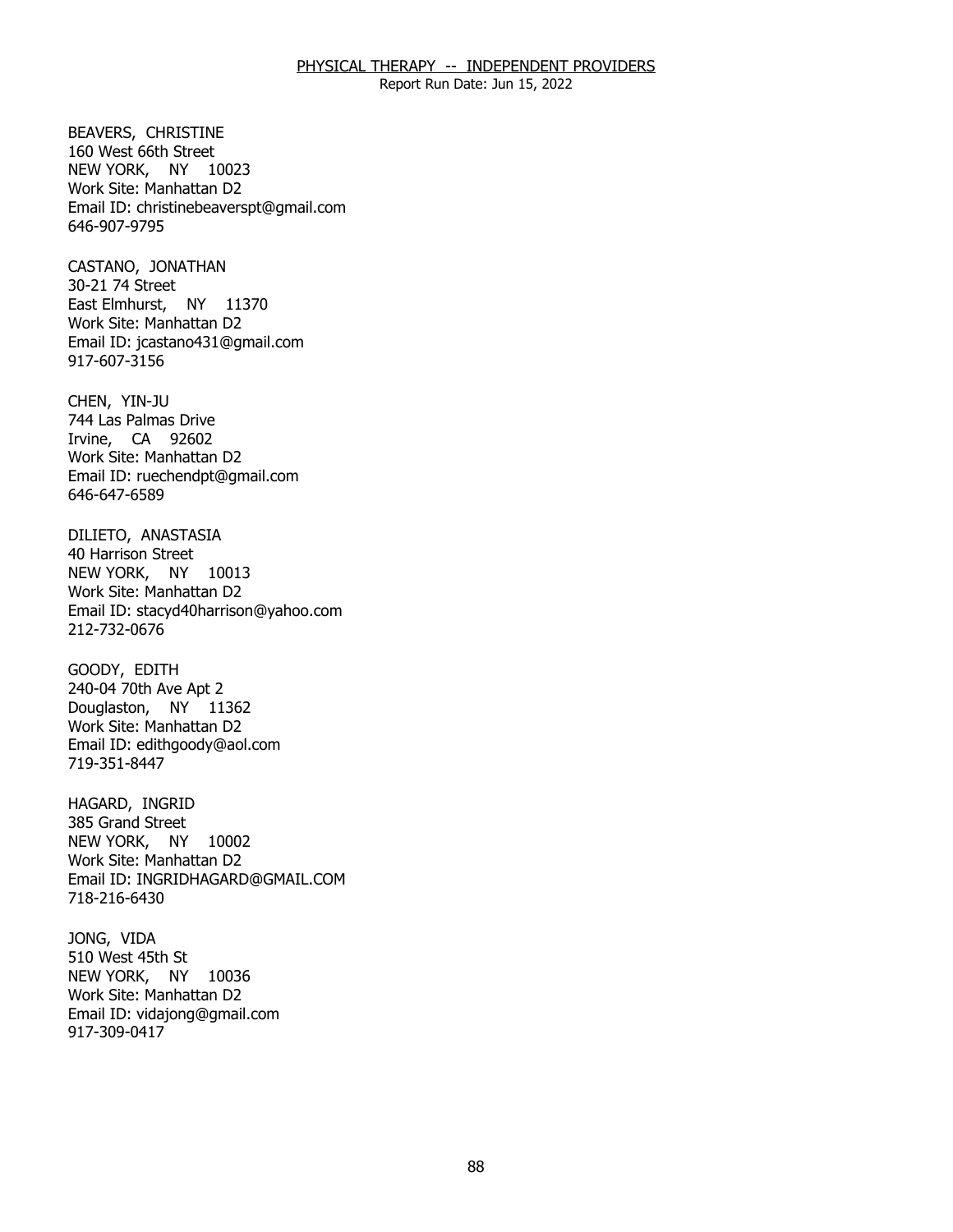Report Run Date: Jun 15, 2022

KOLTSOVA, DIANA OCEANSIDE, NY 11572 3437 WEIDNER AVENUE Work Site: Manhattan D2 Email ID: [diana.kudelko@gmail.com](mailto:diana.kudelko@gmail.com) 347-422-4867

MAISLEN, DIANA Brooklyn, NY 11215 582 2nd Street Work Site: Manhattan D2 Email ID: [dianakosiner@gmail.com](mailto:dianakosiner@gmail.com)  917-868-3821

MANFREDO, LAURA NY, NY 10009 523 East 14th Street Apt MB Work Site: Manhattan D2 Email ID: [lauramanfredopt@gmail.com](mailto:lauramanfredopt@gmail.com) 917-697-0931

MOONEY, BRIANNE<br>400 East 58th Street New York, NY 10022 Work Site: Manhattan D2 Email ID: [brianne.mooney@gmail.com](mailto:brianne.mooney@gmail.com) 516-313-2514

RUSSO, MARILYN NY, NY 10009 274 First Avenue Work Site: Manhattan D2 Email ID: [mrussopt@gmail.com](mailto:mrussopt@gmail.com) 917-885-0533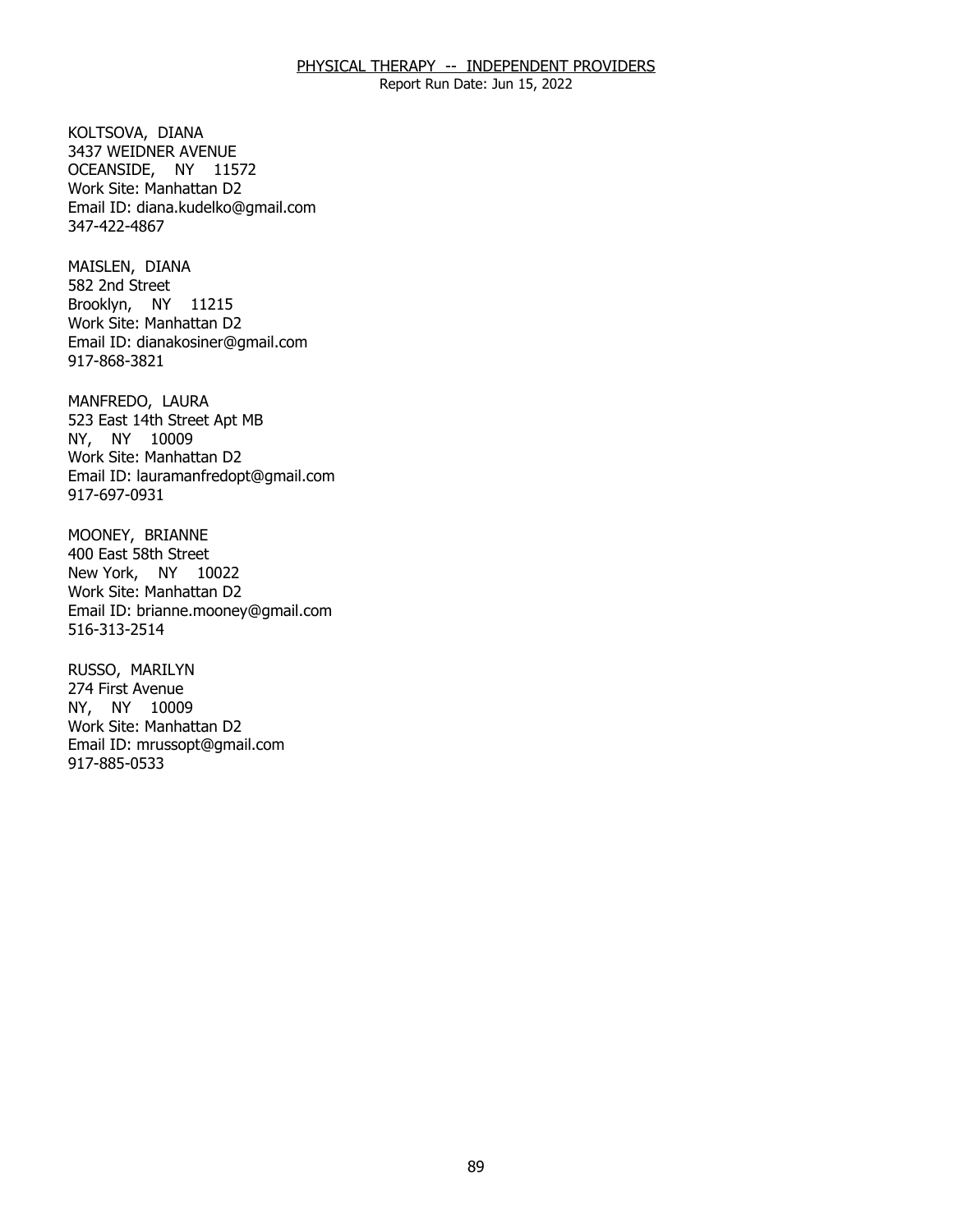Report Run Date: Jun 15, 2022

**BEAVERS, CHRISTINE**  NEW YORK, NY 10023 160 West 66th Street Work Site: Manhattan D3 Email ID: [christinebeaverspt@gmail.com](mailto:christinebeaverspt@gmail.com) 646-907-9795

CHEN, YIN-JU Irvine, CA 92602 744 Las Palmas Drive Work Site: Manhattan D3 Email ID: [ruechendpt@gmail.com](mailto:ruechendpt@gmail.com) 646-647-6589

DILIETO, ANASTASIA<br>40 Harrison Street NEW YORK, NY 10013 Work Site: Manhattan D3 Email ID: [stacyd40harrison@yahoo.com](mailto:stacyd40harrison@yahoo.com) 212-732-0676

HOLLAND, JAMIE New York, NY 10069 120 Riverside Blvd Apt 16J Work Site: Manhattan D3 Email ID: [jamiewilderman@bellsouth.net](mailto:jamiewilderman@bellsouth.net)  561-809-9626

JONG, VIDA NEW YORK, NY 10036 510 West 45th St Work Site: Manhattan D3 Email ID: [vidajong@gmail.com](mailto:vidajong@gmail.com)  917-309-0417

KOLTSOVA, DIANA OCEANSIDE, NY 11572 3437 WEIDNER AVENUE Work Site: Manhattan D3 Email ID: [diana.kudelko@gmail.com](mailto:diana.kudelko@gmail.com) 347-422-4867

MANFREDO, LAURA NY, NY 10009 523 East 14th Street Apt MB Work Site: Manhattan D3 Email ID: [lauramanfredopt@gmail.com](mailto:lauramanfredopt@gmail.com) 917-697-0931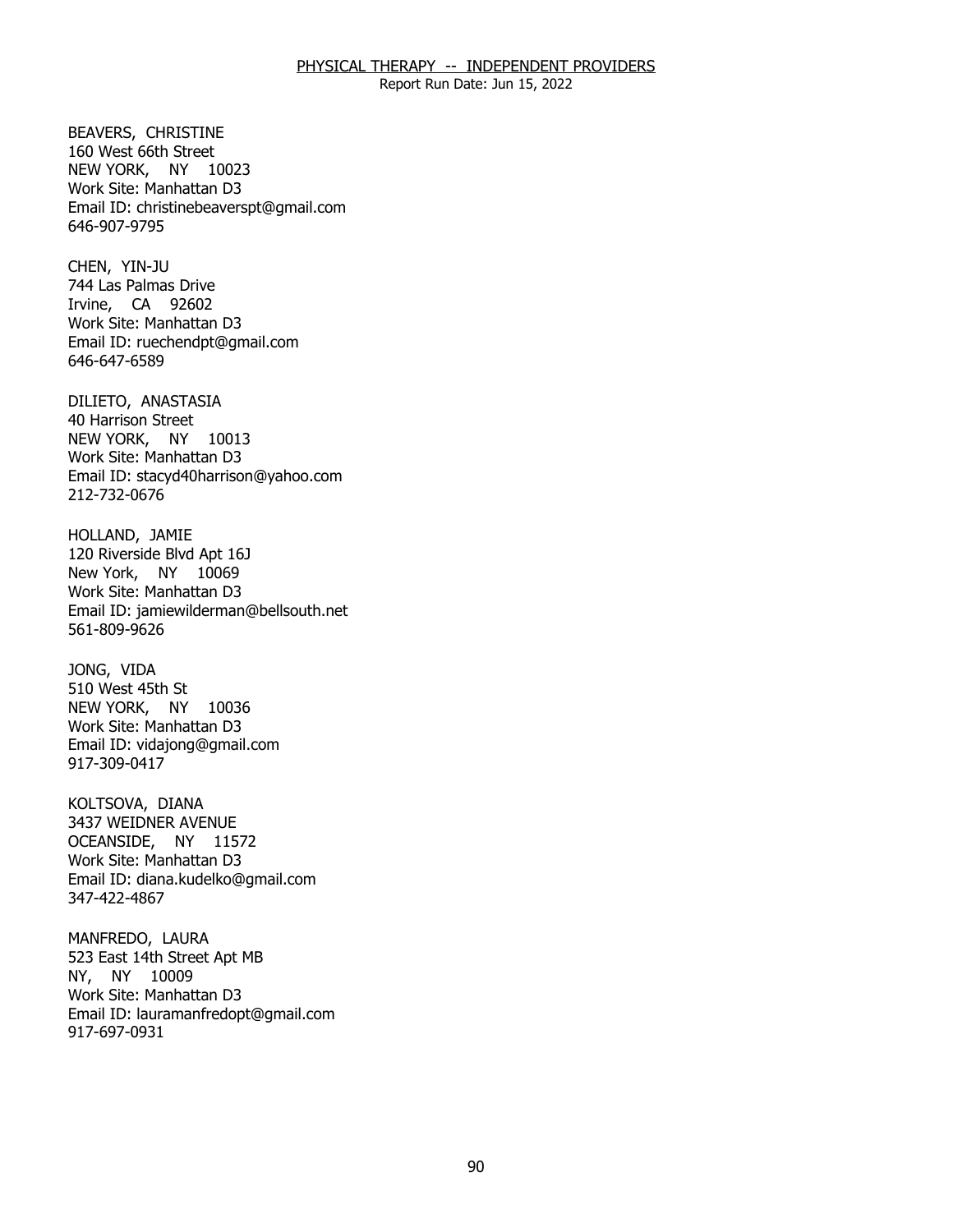Report Run Date: Jun 15, 2022

ROSENBERG, GAY New York, NY 10024 215 W 91TH Street Work Site: Manhattan D3 Email ID: [gayrosenberg@gmail.com](mailto:gayrosenberg@gmail.com) 646-425-9662

RUSSO, MARILYN NY, NY 10009 274 First Avenue Work Site: Manhattan D3 Email ID: [mrussopt@gmail.com](mailto:mrussopt@gmail.com) 917-885-0533

TINTLE, SARAH New York, NY 10024 317 West 89th Street Work Site: Manhattan D3 Email ID: [swtintle@gmail.com](mailto:swtintle@gmail.com) 917-923-2253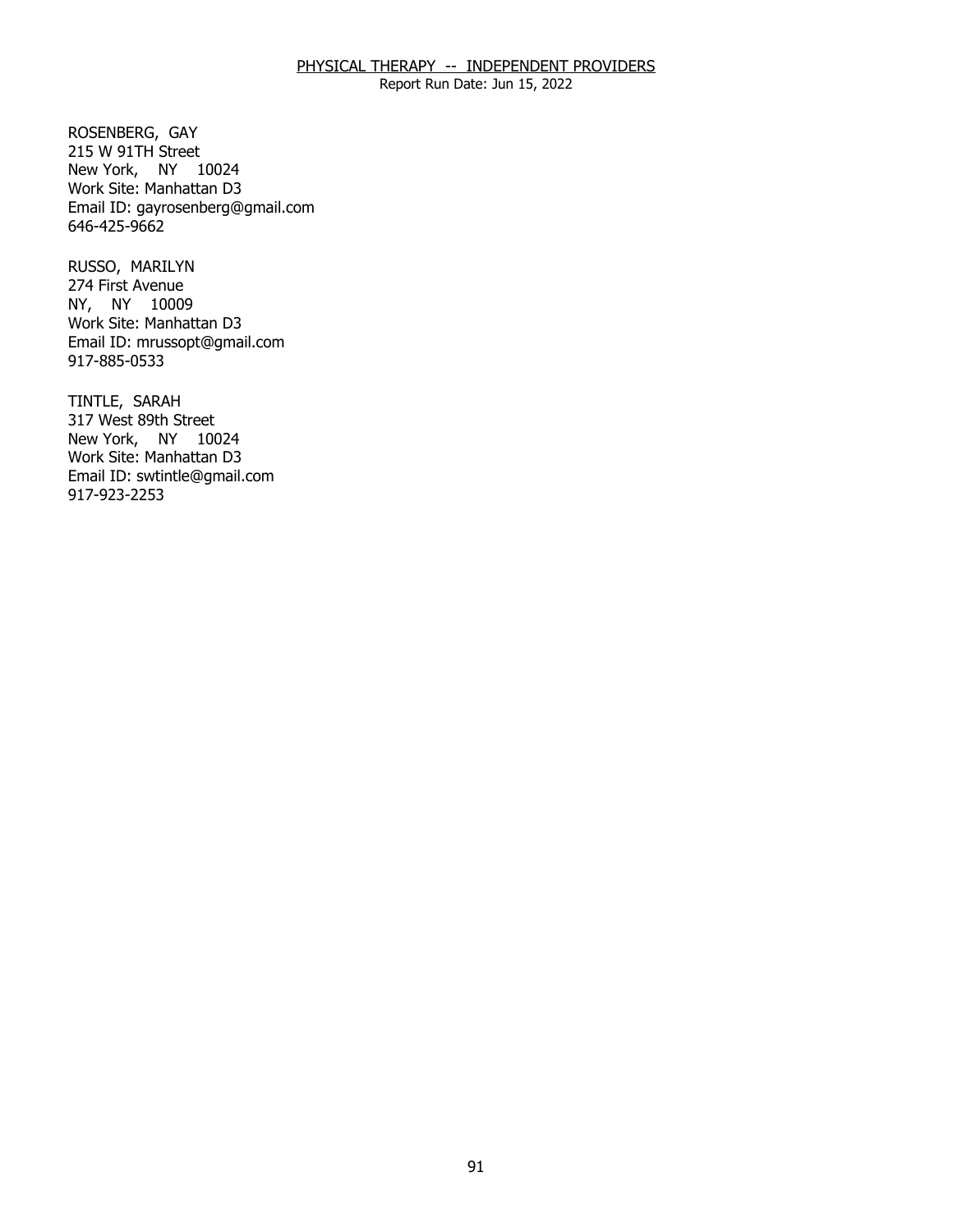Report Run Date: Jun 15, 2022

CHEN, YIN-JU Irvine, CA 92602 744 Las Palmas Drive Work Site: Manhattan D4 Email ID: [ruechendpt@gmail.com](mailto:ruechendpt@gmail.com) 646-647-6589

MOONEY, BRIANNE New York, NY 10022 400 East 58th Street Work Site: Manhattan D4 Email ID: [brianne.mooney@gmail.com](mailto:brianne.mooney@gmail.com) 516-313-2514

TINTLE, SARAH New York, NY 10024 317 West 89th Street Work Site: Manhattan D4 Email ID: [swtintle@gmail.com](mailto:swtintle@gmail.com) 917-923-2253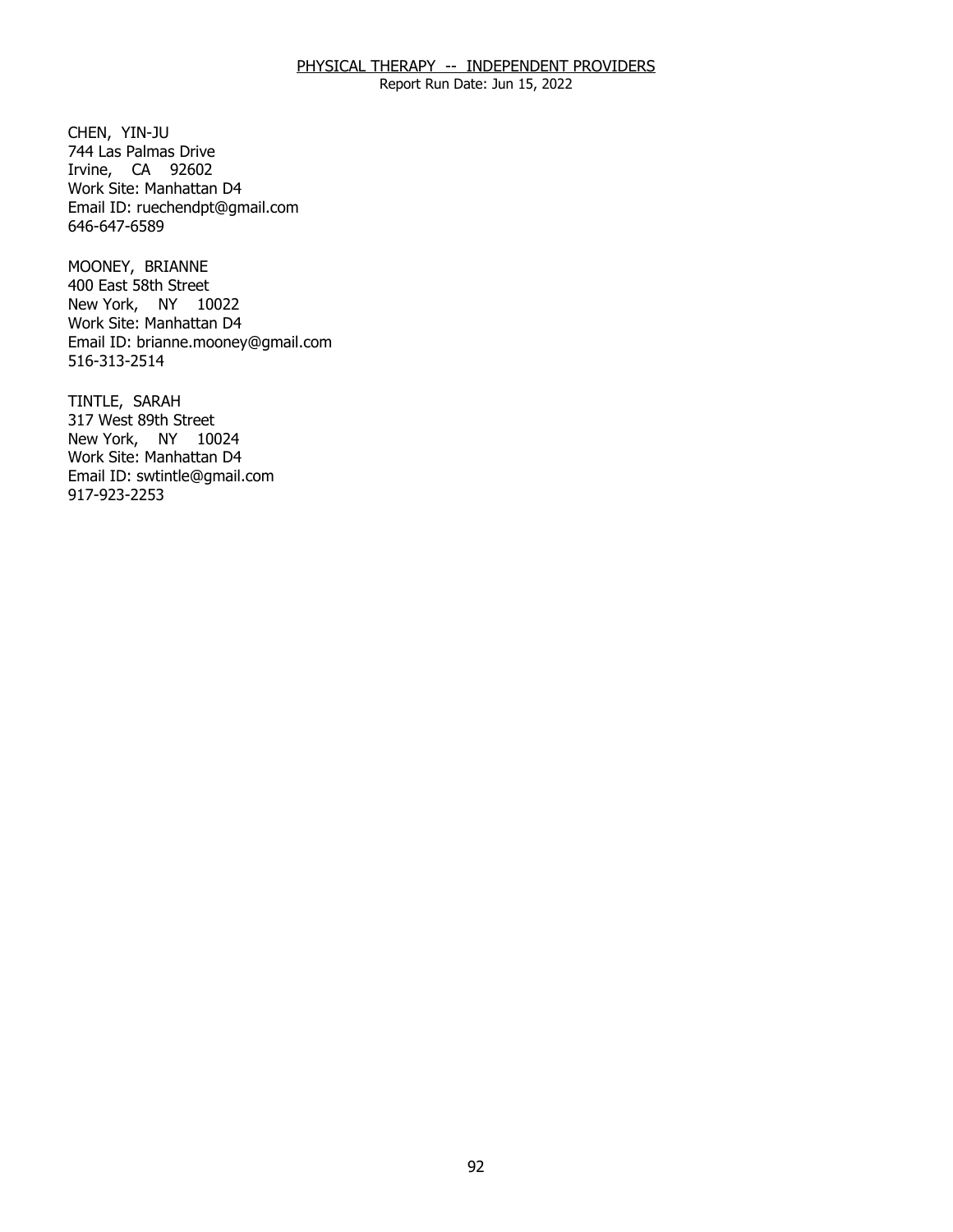Report Run Date: Jun 15, 2022

REYDEL, MISHA New York, NY 10040 4558 Broadway Work Site: Manhattan D5 Email ID: [misharey@gmail.com](mailto:misharey@gmail.com) 646-415-0463

TINTLE, SARAH New York, NY 10024 317 West 89th Street Work Site: Manhattan D5 Email ID: [swtintle@gmail.com](mailto:swtintle@gmail.com) 917-923-2253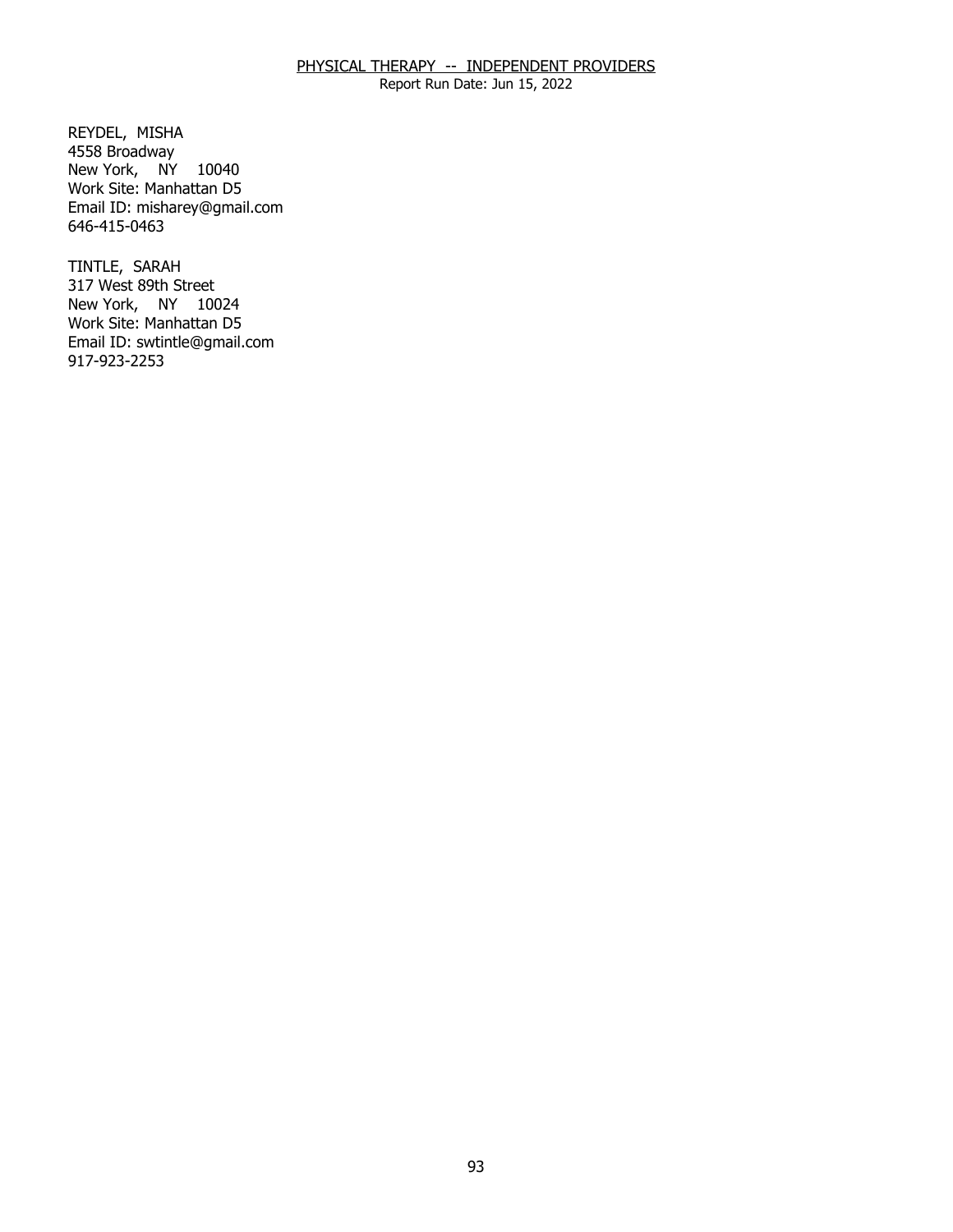Report Run Date: Jun 15, 2022

RASKINA, YELENA<br>3 Truman Ave Yonkers, NY 10703 Work Site: Manhattan D6 Email ID: [vadimraskin@yahoo.com](mailto:vadimraskin@yahoo.com)  914-426-0919

REYDEL, MISHA New York, NY 10040 4558 Broadway Work Site: Manhattan D6 Email ID: [misharey@gmail.com](mailto:misharey@gmail.com) 646-415-0463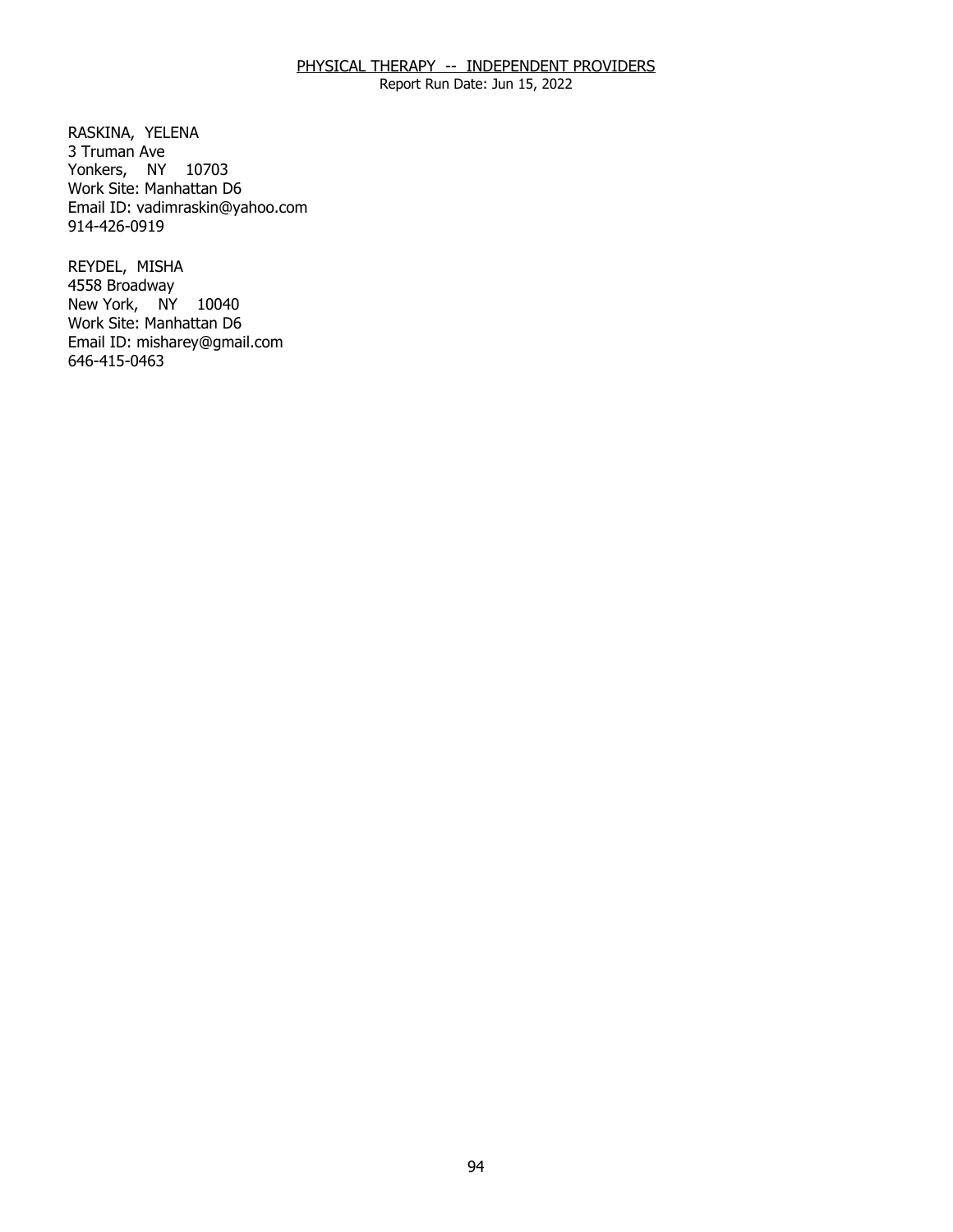Report Run Date: Jun 15, 2022

ABBAS, HIAM KHATIJA New York, NY 10032 555 Edgecombe Ave Work Site: Queens All Districts Email ID: [hiam.abbas@gmail.com](mailto:hiam.abbas@gmail.com)  415-298-4317

ACALING, PRINZ Astoria, NY 11102 26-80 30th Street Work Site: Queens All Districts Email ID: [prinz\\_apollo@yahoo.com](mailto:prinz_apollo@yahoo.com) 347-622-9330

AFONSO, SHIRLEY SUNNYSIDE, NY 11104 43-39 41ST STREET Work Site: Queens All Districts Email ID: [s.afonso@tppnyc-ssg.com](mailto:s.afonso@tppnyc-ssg.com)  929-393-4406

ALEJANDRINO, ANALYN<br>20 Elliot Drive Hicksville, NY 11801 Work Site: Queens All Districts Email ID: [agc315@yahoo.com](mailto:agc315@yahoo.com)  347-542-1746

ALMERO, FE Franklin Square, NY 11010 49 Daffodil Avenue Work Site: Queens All Districts Email ID: [fealmero@optonline.net](mailto:fealmero@optonline.net)  516-214-4049

AMMAR, IBRAHIM BROOKLYN, NY 11228 1522 82nd Street Work Site: Queens All Districts Email ID: [ibrahimammardpt@verizon.net](mailto:ibrahimammardpt@verizon.net) 718-496-7179

ARMSTRONG, DANIEL<br>65-61 Parsons Blvd Flushing, NY 11365 Work Site: Queens All Districts Email ID: [darmstrong1255@aol.com](mailto:darmstrong1255@aol.com)  917-687-2970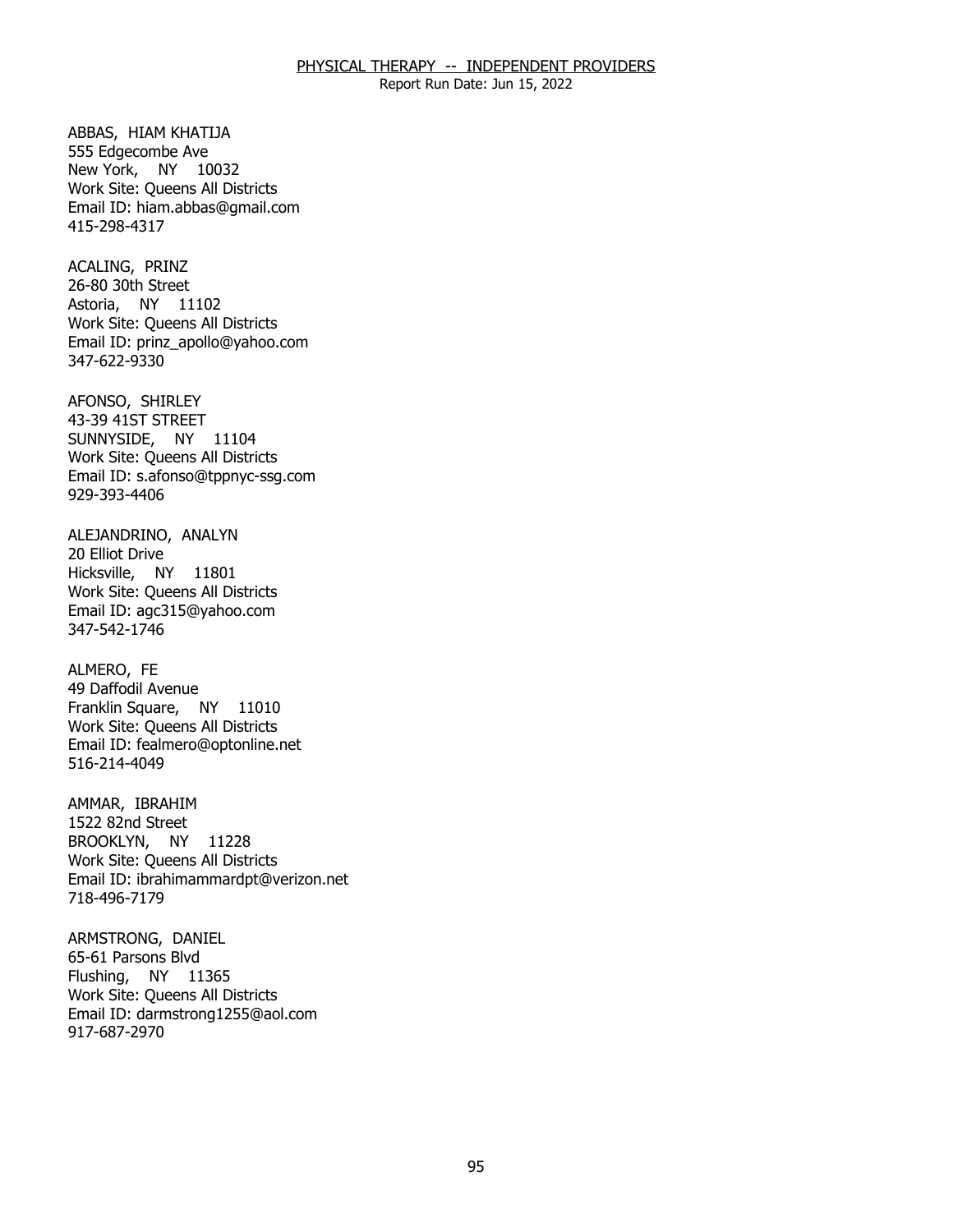Report Run Date: Jun 15, 2022

ASIA-NACAR, JOVELYN<br>24 Clark Drive Great Neck, NY 11020 Work Site: Queens All Districts Email ID: [joveypt4kidz@gmail.com](mailto:joveypt4kidz@gmail.com) 516-849-5208

BAI, ALICE Bayside, NY 11361 210-50 41st Ave Work Site: Queens All Districts Email ID: [alicejbai@gmail.com](mailto:alicejbai@gmail.com)  347-542-9142

BECKER, CINDY Far Rockaway, NY 11691 570 Cedar Hill road Work Site: Queens All Districts Email ID: [cindybeckerpt@gmail.com](mailto:cindybeckerpt@gmail.com) 516-508-2010

BELARMINO, MACRISTINA<br>5045 60th Street Woodside, NY 11377 Work Site: Queens All Districts Email ID: [nina\\_r26@yahoo.com](mailto:nina_r26@yahoo.com)  708-890-4432

 BERLA - ROSENBERG, SHERRY 1121 neilson st FAR ROCKAWAY, NY 11691 Work Site: Queens All Districts Email ID: [sherryberla@hotmail.com](mailto:sherryberla@hotmail.com) 610-955-4092

BERNSTEIN, JENNIFER<br>560 Harbor Drive Cedarhurst, NY 11516 Work Site: Queens All Districts Email ID: [jenbernsteindpt@gmail.com](mailto:jenbernsteindpt@gmail.com) 516-509-4534

BLUMENTHAL, SHARON<br>81-03 Survey Place Jamaica Estates, NY 11432 Work Site: Queens All Districts Email ID: [sharonbpt@aol.com](mailto:sharonbpt@aol.com)  917-288-4160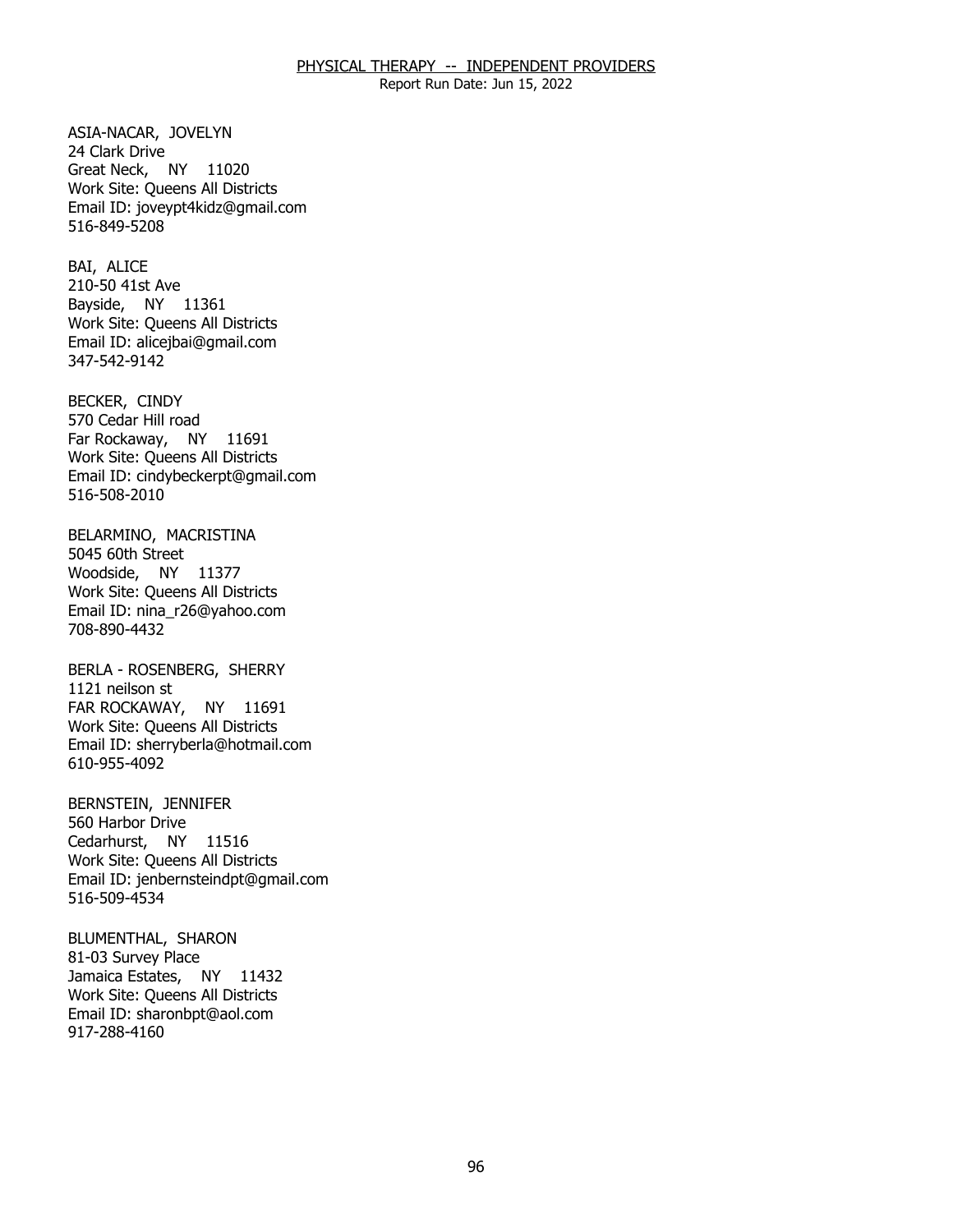Report Run Date: Jun 15, 2022

BOERNER, KERRI Massapequa, NY 11758 13 Pepper Circle Work Site: Queens All Districts Email ID: [kboerner@nyit.edu](mailto:kboerner@nyit.edu)  516-359-5002

BRION, CHRISTIAN<br>3062 30th st. astoria, NY 11102 Work Site: Queens All Districts Email ID: [cpbrion@yahoo.com](mailto:cpbrion@yahoo.com)  718-730-0503

BRUNELL, JACQUELINE<br>3506 James Street Shrub Oak, NY 10588 Work Site: Queens All Districts Email ID: [jackie.brunell@gmail.com](mailto:jackie.brunell@gmail.com)  631-241-2727

CALAYCAY, JOANA MARI<br>84-11 Elmhurst Ave Elmhurst, NY 11373 Work Site: Queens All Districts Email ID: [joanamaricalaycay@gmail.com](mailto:joanamaricalaycay@gmail.com) 929-257-6161

CALDERON, HENIK Bayside, NY 11361 42-06A Bell Blvd. Work Site: Queens All Districts Email ID: [Henik16@gmail.com](mailto:Henik16@gmail.com) 718-812-4541

CALICA, GERTRUDE CORDILYN<br>608 Desert Silk Ct North Las Vegas, NV 89084 Work Site: Queens All Districts Email ID: [gertrudecalica@gmail.com](mailto:gertrudecalica@gmail.com) 718-578-7201

CASTANO, JONATHAN<br>30-21 74 Street East Elmhurst, NY 11370 Work Site: Queens All Districts Email ID: [jcastano431@gmail.com](mailto:jcastano431@gmail.com) 917-607-3156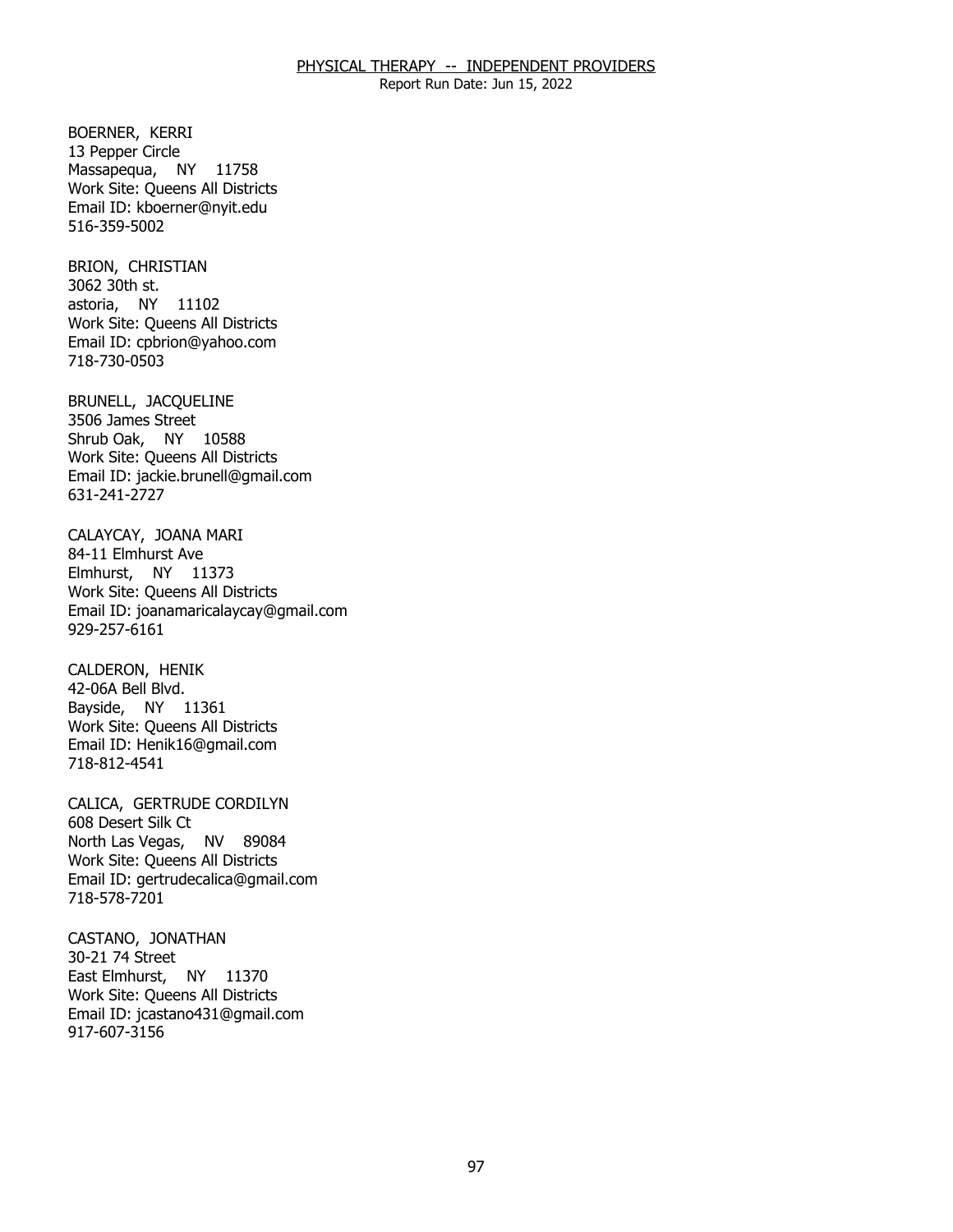Report Run Date: Jun 15, 2022

CHACKO, SAMSON South Richmond Hills, NY 11419 9508, 118th Street, Work Site: Queens All Districts Email ID: [mattdoc28@gmail.com](mailto:mattdoc28@gmail.com) 516-395-6453

CHAN, LEIDI Brooklyn, NY 11220 324 49th Street Work Site: Queens All Districts Email ID: [leidi.chandpt@gmail.com](mailto:leidi.chandpt@gmail.com) 347-881-6992

CHAND, LEENA Franklin Square, NY 11010 719 Adonia Street Work Site: Queens All Districts Email ID: [leenachand@gmail.com](mailto:leenachand@gmail.com) 917-324-1831

 CHANG, YI-TING Forest Hills, NY 11375 68-28 Clyde Street Work Site: Queens All Districts Email ID: [yiting.chang@ahrcnyc.org](mailto:yiting.chang@ahrcnyc.org) 516-330-1314

CHEN, SHU-FEN Queens Village, NY 11427 82-38 212th street Work Site: Queens All Districts Email ID: [schen212@hotmail.com](mailto:schen212@hotmail.com)  917-607-5651

CHIN, ANGEL whitestone, NY 11357 16308 19th avenue Work Site: Queens All Districts Email ID: [angel.chin@playworksnyc.com](mailto:angel.chin@playworksnyc.com)  347-453-4508

 CHRISTOPHERSEN, MARICHU 3562 Woodward Ave Seaford, NY 11783 Work Site: Queens All Districts Email ID: [marichrist81@gmail.com](mailto:marichrist81@gmail.com)  702-299-5424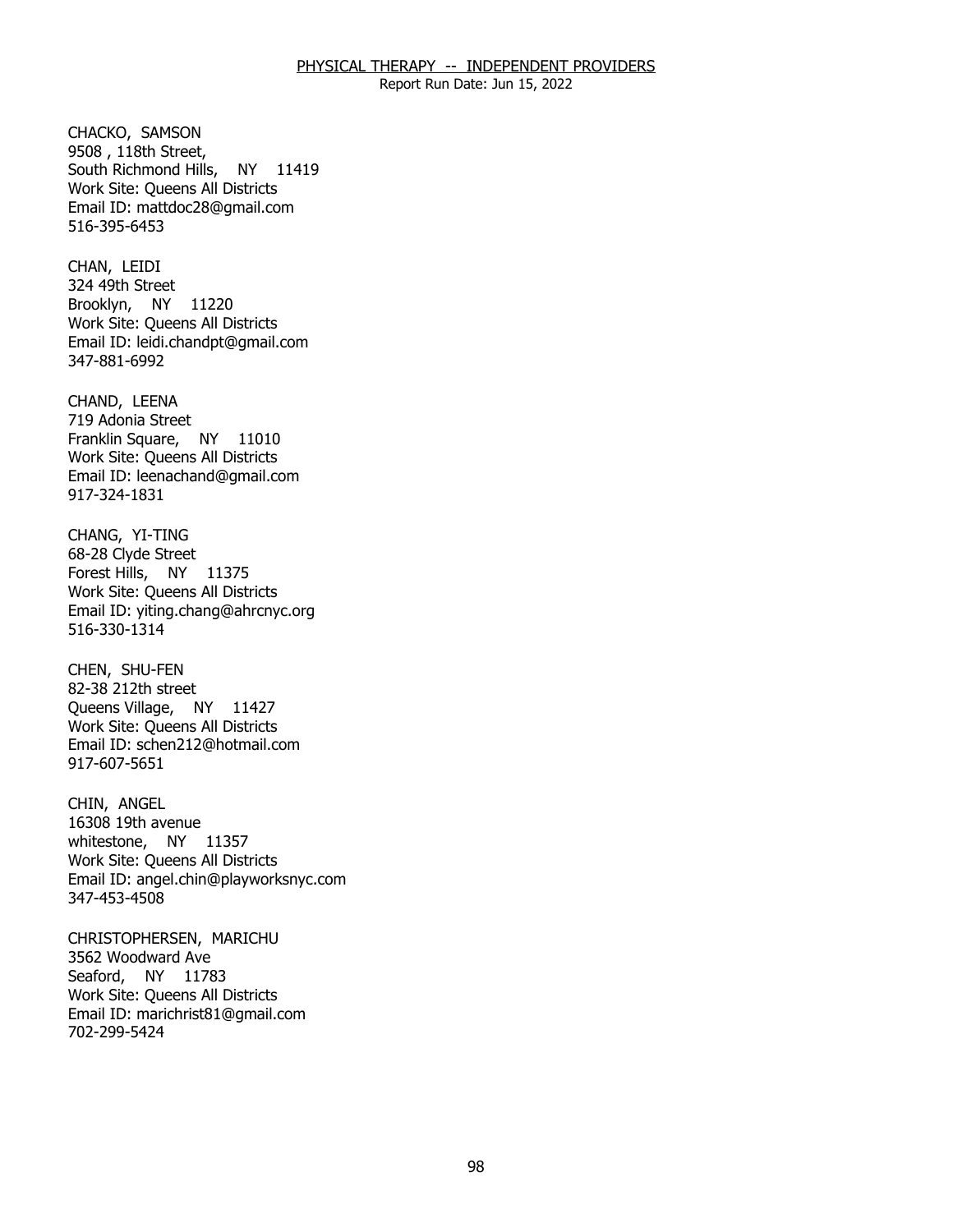Report Run Date: Jun 15, 2022

CLAXTON, STACEYANN<br>110 Brooklyn ave 4u Freeport, NY 11520 Work Site: Queens All Districts Email ID: [Sclaxton82@aol.com](mailto:Sclaxton82@aol.com) 516-984-3231

COOK, PATRICIA WHITESTONE, NY 11357 -- 17-38 MURRAY STREET Work Site: Queens All Districts Email ID: [pcookpt@yahoo.com](mailto:pcookpt@yahoo.com) 

CUADRA, MICHELLE Rego Park, NY 11374 75-10 Yellowstone Blvd Work Site: Queens All Districts Email ID: [mcuadrapt@yahoo.com](mailto:mcuadrapt@yahoo.com) 917-470-0321

CUDIAMAT, NOEMI<br>225-19 113th Avenue Queens Village, NY 11429 Work Site: Queens All Districts Email ID: [noemi\\_rc@hotmail.com](mailto:noemi_rc@hotmail.com)  718-791-3820

CUETO, CELSO Rockville Centre, NY 11570 265 Sunrise Highway Work Site: Queens All Districts Email ID: [celptherapy@aol.com](mailto:celptherapy@aol.com)  718-930-6359

DANIELS, JILLIAN Merrick, NY 11566 2339 Lindenmere Drive Work Site: Queens All Districts Email ID: [jdaitch@gmail.com](mailto:jdaitch@gmail.com)  516-425-4056

DECANGCHON, JEARGIAN<br>2 South End Avenue New York, NY 10280 Work Site: Queens All Districts Email ID: [Jeargian@yahoo.com](mailto:Jeargian@yahoo.com) 347-260-8449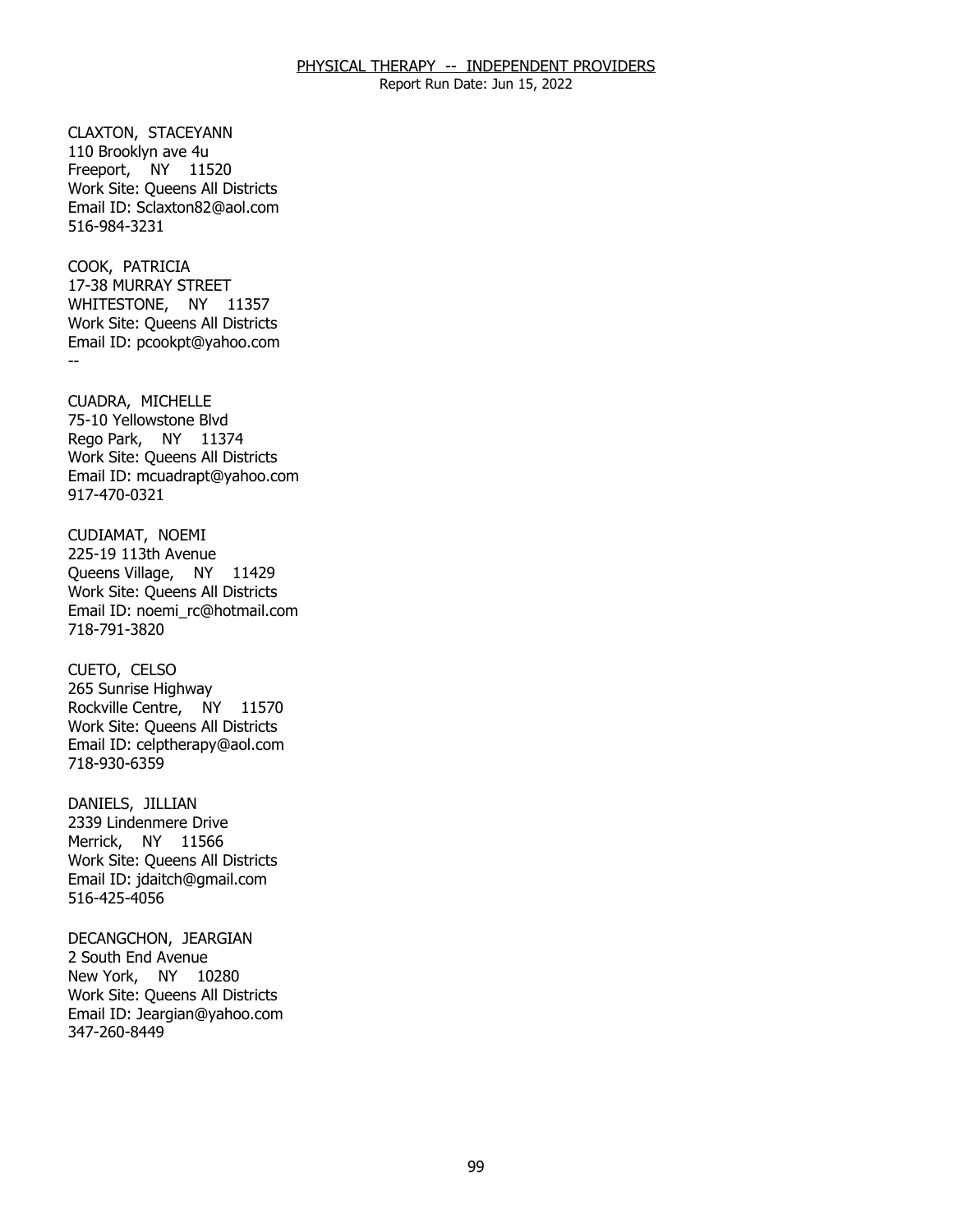Report Run Date: Jun 15, 2022

DEYTO, DINDO ELMHURST, NY 11373 46-06 88TH STREET Work Site: Queens All Districts Email ID: [dean75rpt@hotmail.com](mailto:dean75rpt@hotmail.com) 917-332-7927

DIAZ, ROXANNE<br>52-12 67th St. Maspeth, NY 11378 Work Site: Queens All Districts Email ID: [roxannediaz.ptrp@yahoo.com](mailto:roxannediaz.ptrp@yahoo.com) 929-278-7878

DICKS, SHARLENE BRONX, NY 10469 913 EAST 222ND STREET Work Site: Queens All Districts Email ID: [PTSHA76@AOL.COM](mailto:PTSHA76@AOL.COM)  347-258-0502

DILAG, LYZANDER New York, NY 10026 157 West 117th street Work Site: Queens All Districts Email ID: [lyzander.abcu.dilag@gmail.com](mailto:lyzander.abcu.dilag@gmail.com) 917-628-7365

DOMINIANNI, PETER FOREST HILLS, NY 11375 108-50 71ST AVENUE Work Site: Queens All Districts Email ID: [PETEROCK100@LIVE.COM](mailto:PETEROCK100@LIVE.COM) 561-531-9333

DOSHI, NEHA Secaucus, NJ 07094 7243 Riverside Station Blvd Work Site: Queens All Districts Email ID: [neha.d30@gmail.com](mailto:neha.d30@gmail.com) 765-413-7874

EAPEN, AMY NEW HYDE PARK, NY 11040 28 PILGRIM ST Work Site: Queens All Districts Email ID: [AMYEAPEN@GMAIL.COM](mailto:AMYEAPEN@GMAIL.COM)  516-437-2684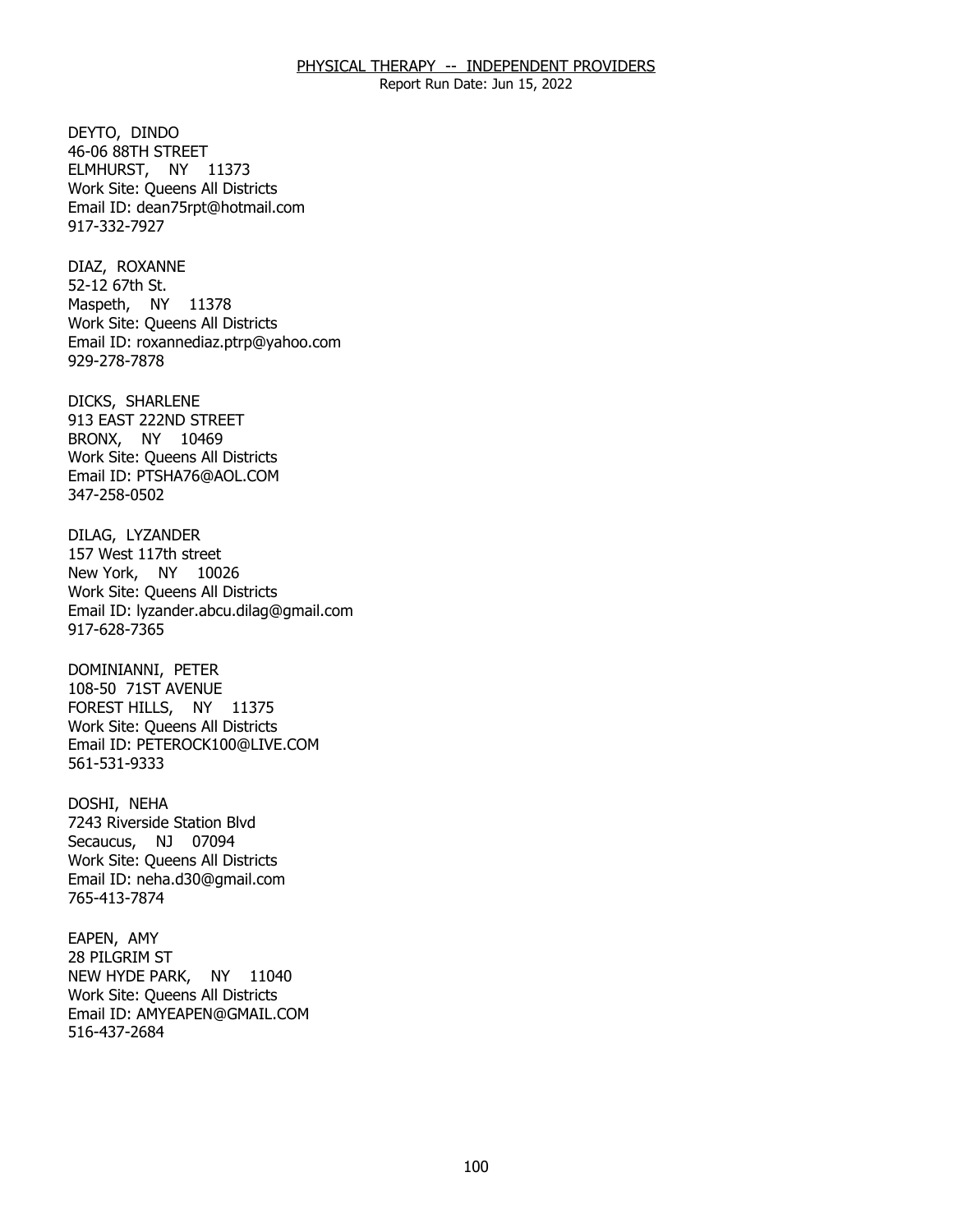Report Run Date: Jun 15, 2022

ELAZAB, AHMED FRESH MEADOWS, NY 11365 69-34 186th lane Work Site: Queens All Districts Email ID: [ahmedelazab81@yahoo.com](mailto:ahmedelazab81@yahoo.com) 212-810-9867

EMEAGWALI, EMILIAN ELMONT, NY 11003 173 FREEMAN AVENUE Work Site: Queens All Districts Email ID: [emilian@optonline.net](mailto:emilian@optonline.net) 516-792-5875

ESCOSIO, JULIE ANN<br>89-08 171st Street Jamaica, NY 11432 Work Site: Queens All Districts Email ID: [JULIEANNESCOSIO@YAHOO.COM](mailto:JULIEANNESCOSIO@YAHOO.COM)  917-783-4613

FAJARDO, ANITA<br>7433 46th Avenue Elmhurst, NY 11373 Work Site: Queens All Districts Email ID: [anitaluck2000@yahoo.com](mailto:anitaluck2000@yahoo.com) 917-349-2480

FAJARDO, MARIA LINA<br>34 Old Oak Lane Levittown, NY 11756 Work Site: Queens All Districts Email ID: [miles1577@yahoo.com](mailto:miles1577@yahoo.com)  516-808-0107

FOX, JACLYN Seaford, NY 11783 2406 Riverside Ave Work Site: Queens All Districts Email ID: [jax0802@yahoo.com](mailto:jax0802@yahoo.com)  516-637-4691

GANDEZA, ROLAND<br>3805 65th Street Woodside, NY 11377 Work Site: Queens All Districts Email ID: [roland@pimtherapy.com](mailto:roland@pimtherapy.com)  917-775-4579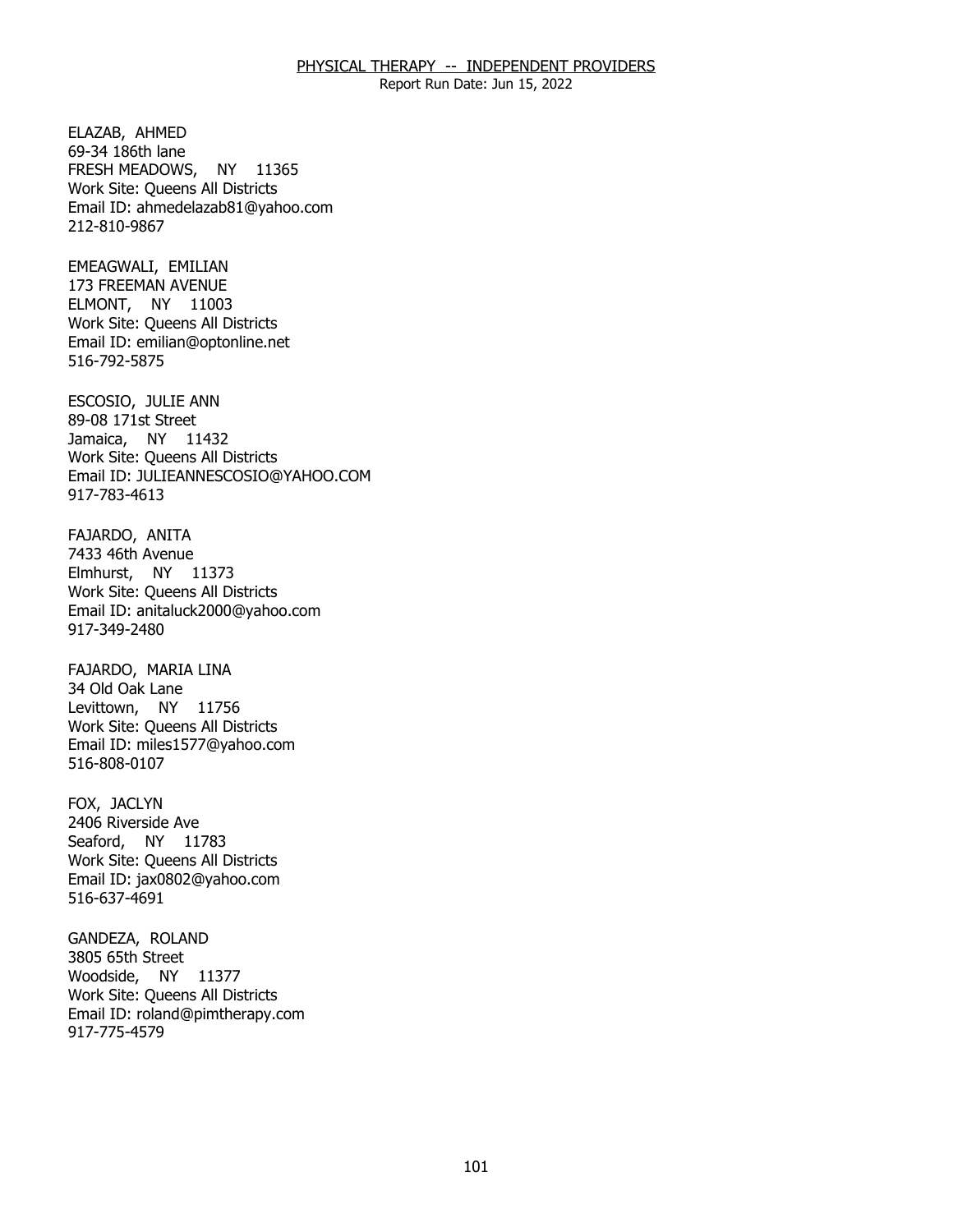Report Run Date: Jun 15, 2022

GATUS, JENNY Jamaica, NY 11435 8245 135th Street Work Site: Queens All Districts Email ID: [jen\\_gatus@hotmail.com](mailto:jen_gatus@hotmail.com) 917-868-9578

GEORGE, ANU<br>98 EVANS ST NEW HYDE PARK, NY 11040 Work Site: Queens All Districts Email ID: [MTHW08@HOTMAIL.COM](mailto:MTHW08@HOTMAIL.COM) 718-715-2676

GILSON, JESSICA Passaic, NJ 07055 14 Amsterdam Ave Work Site: Queens All Districts Email ID: [jessicatgilson@gmail.com](mailto:jessicatgilson@gmail.com) 908-433-7691

GITALAN, EIDILEEN<br>85 24 110TH STREET RICHMOND HILL, NY 11418 Work Site: Queens All Districts Email ID: [aidarooney@gmail.com](mailto:aidarooney@gmail.com)  718-849-0372

GOEL, ANUBHA Plainview, NY 11756 23, pine street Work Site: Queens All Districts Email ID: [anubhabansal80@yahoo.com](mailto:anubhabansal80@yahoo.com) 732-516-8710

GREGORY, ANN WOODSTOCK, NY 12498 43 Whitney Drive Work Site: Queens All Districts Email ID: [gann3304@gmail.com](mailto:gann3304@gmail.com) 845-679-8138

HAMBIR, JAGRUTI Issaquah, WA 98027 501 Lingering Pine Dr NW Work Site: Queens All Districts Email ID: [JAGRUTI.HAMBIR@GMAIL.COM](mailto:JAGRUTI.HAMBIR@GMAIL.COM) 832-316-7337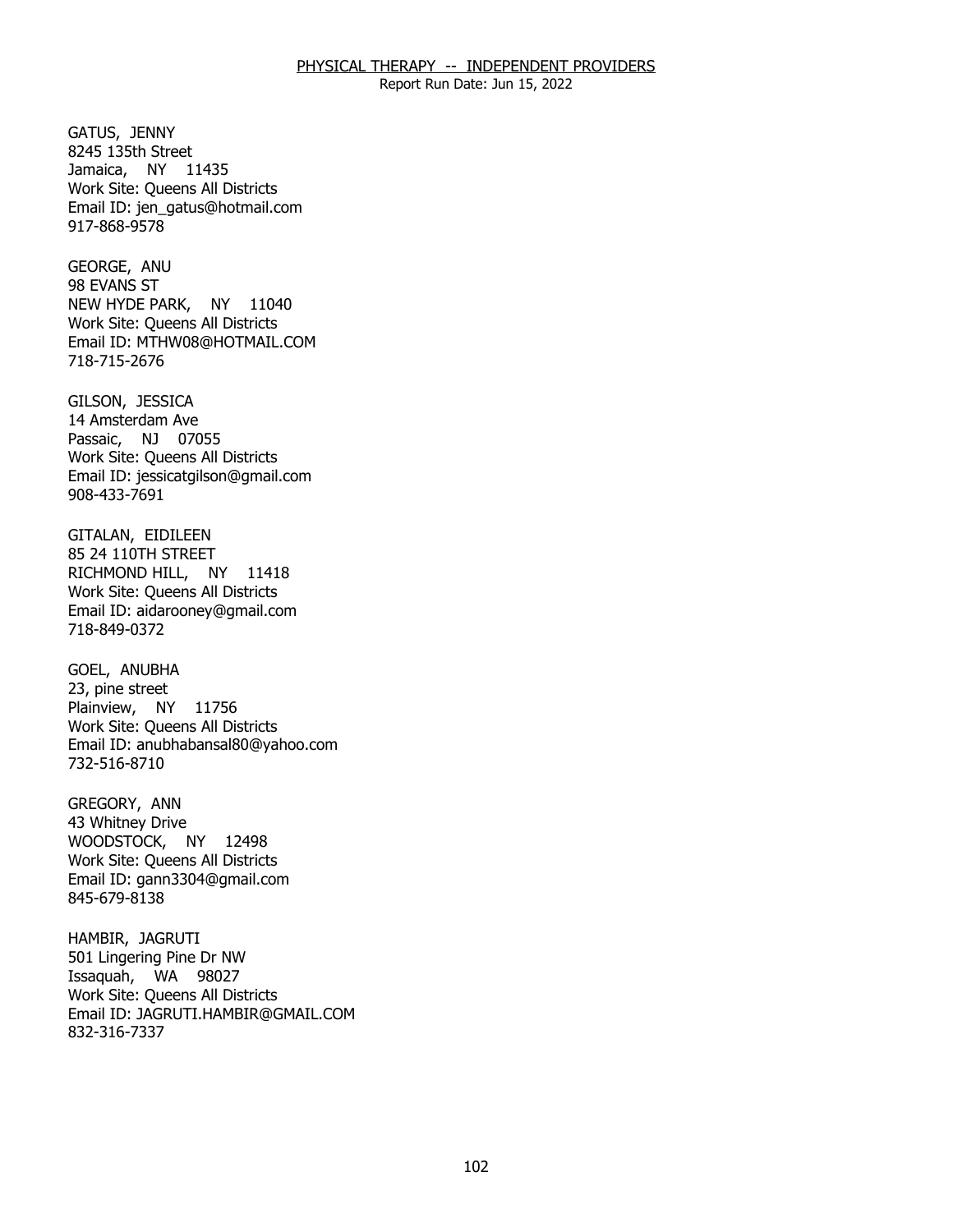Report Run Date: Jun 15, 2022

HAMPTON, RICHARD GARDEN CITY, NY 11530 63 WASHINGTON AVENUE Work Site: Queens All Districts Email ID: [dickhampton@aol.com](mailto:dickhampton@aol.com)  051-674-7786

HANDLER, GARYN<br>320 Mulry Lane Lawrence, NY 11559 Work Site: Queens All Districts Email ID: [handlerpt@gmail.com](mailto:handlerpt@gmail.com) 917-520-2601

HANFORD, KELLY Massapequa Park, NY 11762 18 Frances Lane Work Site: Queens All Districts Email ID: [Kellyhanford@hotmail.com](mailto:Kellyhanford@hotmail.com)  516-798-1691

HECHT, BROCHA Wets Hempstead, NY 11552 571 Elm Street unit 1 Work Site: Queens All Districts Email ID: [brocha.hecht@gmail.com](mailto:brocha.hecht@gmail.com)  347-593-3175

HELLMAN, ELIZABETH Rockaway Park, NY 11694 120-17 Newport Avenue Work Site: Queens All Districts Email ID: [lizkennedy11@gmail.com](mailto:lizkennedy11@gmail.com) 646-464-5924

HERMAN, HONEY Fresh Meadows, NY 11365 67-42A 186th Lane Work Site: Queens All Districts Email ID: [hherman0520@gmail.com](mailto:hherman0520@gmail.com) 718-838-4223

HIRMES, JUSTIN<br>120 Park Street Woodmere, NY 11598 Work Site: Queens All Districts Email ID: [yhirmes@gmail.com](mailto:yhirmes@gmail.com)  516-857-3072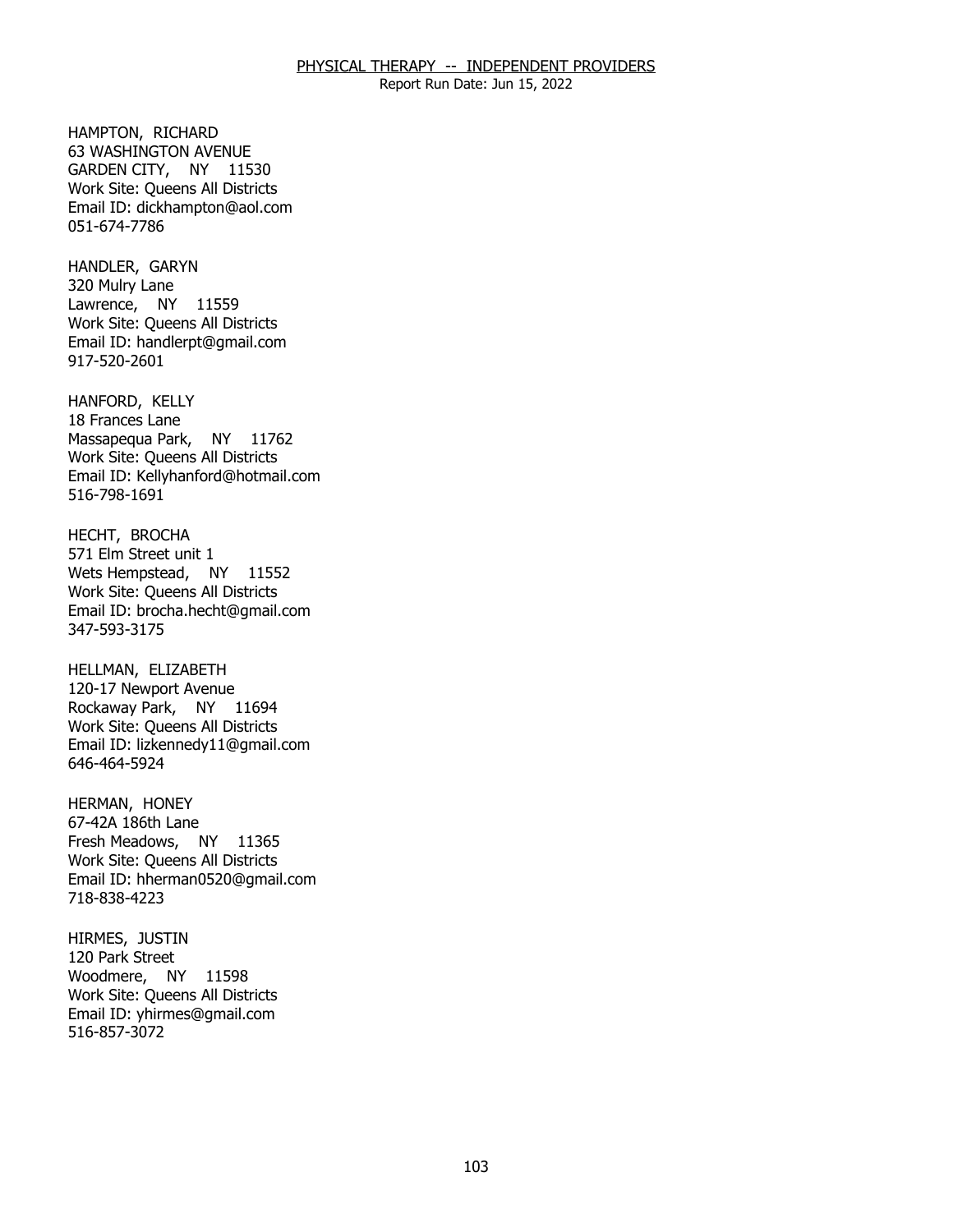Report Run Date: Jun 15, 2022

HOLSMAN, RICHARD Bronx, NY 10462 799 Morris ark Ave Work Site: Queens All Districts Email ID: [richard@holsmanhealthcare.com](mailto:richard@holsmanhealthcare.com)  973-393-5545

HOROWITZ, DANIEL<br>673 Park Lane Cedarhurst, NY 11516 Work Site: Queens All Districts Email ID: [danielmhorowitz1@gmail.com](mailto:danielmhorowitz1@gmail.com)  516-660-6026

 HOU, WEN YU FOREST HILLS, NY 11375 108-48 70th Road Work Site: Queens All Districts Email ID: [houandlee@hotmail.com](mailto:houandlee@hotmail.com)  917-292-7999

HSU, HAN WEI Brooklyn, NY 11201 111 Lawrence Street Work Site: Queens All Districts Email ID: [HWH225@NYU.EDU](mailto:HWH225@NYU.EDU)  646-639-6671

HUJSAK , MARIA CHARISMA<br>3190 Riverdale Ave Bronx, NY 10463 Work Site: Queens All Districts Email ID: [imay25@yahoo.com](mailto:imay25@yahoo.com)  646-334-8965

 INFANTE, MARY JANE 114 West 238th St Bronx, NY 10463 Work Site: Queens All Districts Email ID: [pt.infa@yahoo.com](mailto:pt.infa@yahoo.com) 917-455-2788

JACKSON, ARIELLE Saint Albans, NY 11412 189-17 Keeseville Ave Work Site: Queens All Districts Email ID: [ariellejacksonn@gmail.com](mailto:ariellejacksonn@gmail.com) 917-669-9169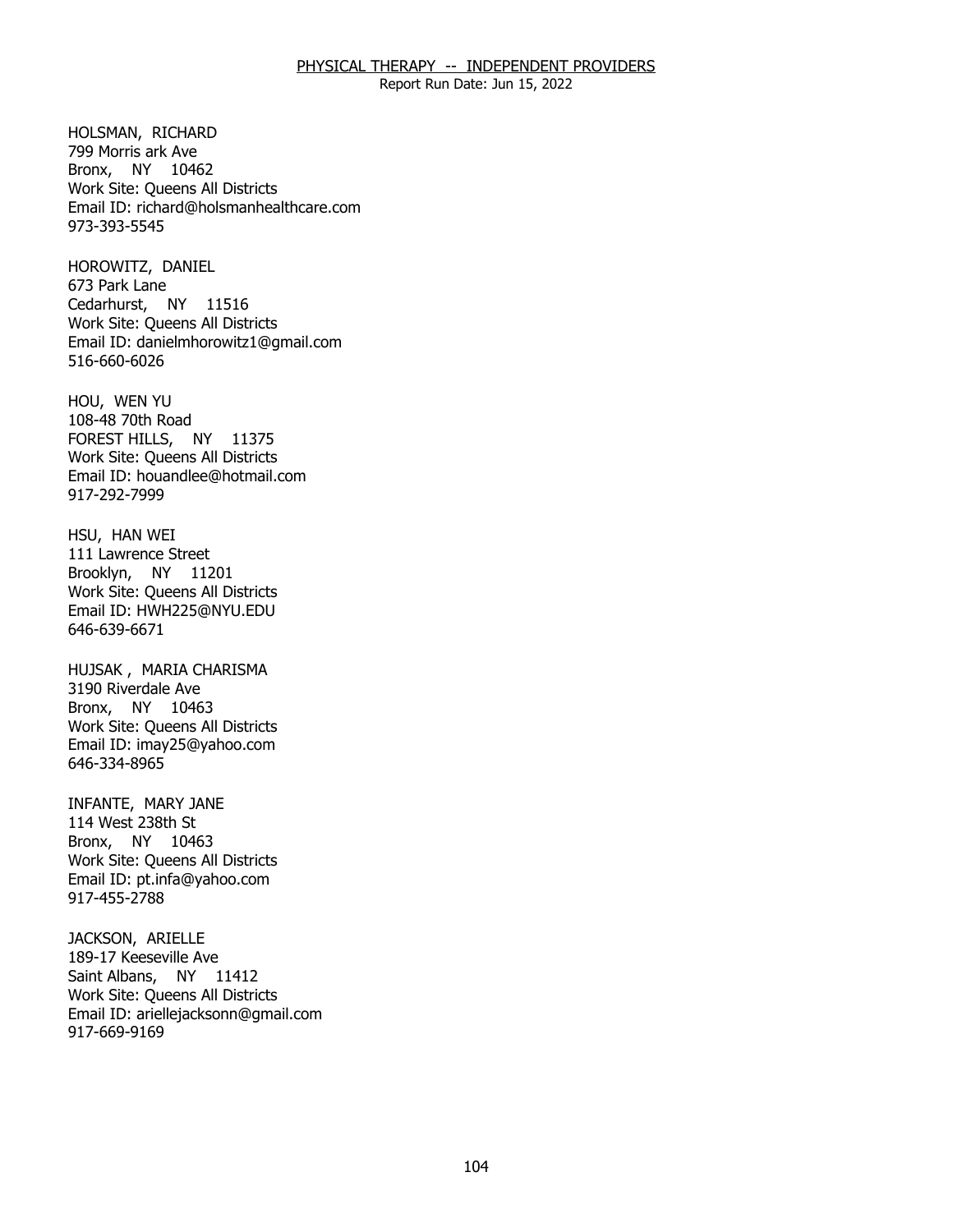Report Run Date: Jun 15, 2022

JALANDONI THALER, RONALEN<br>8641 57th Road Elmhurst, NY 11373 Work Site: Queens All Districts Email ID: [Alenjalandoni@me.com](mailto:Alenjalandoni@me.com) 310-880-5103

 JANETOS, CONSTADINA 16-15 Bell Blvd BAYSIDE, NY 11360 Work Site: Queens All Districts Email ID: [baysidebug@aol.com](mailto:baysidebug@aol.com) 718-423-4585

KADAM, MAITHILEE<br>187 William street Scotch Plains, NJ 07310 Work Site: Queens All Districts Email ID: [maithileesanjeev@gmail.com](mailto:maithileesanjeev@gmail.com)  484-868-3029

KARIYEV, DINA<br>144-12 69th rd Flushing, NY 11367 Work Site: Queens All Districts Email ID: [Dinakariyev@gmail.com](mailto:Dinakariyev@gmail.com) 917-520-6104

KATZ, JENNIFER Woodmere, NY 11598 619 Derby Avenue Work Site: Queens All Districts Email ID: [JennyLL311@aol.com](mailto:JennyLL311@aol.com) 917-816-7308

KAUR, NAVNEET Astoria, NY 11102 10 Halletts Point Work Site: Queens All Districts Email ID: [NAVNEETKAUR.PT@GMAIL.COM](mailto:NAVNEETKAUR.PT@GMAIL.COM) 979-739-2523

KELLY, DANA Yonkers, NY 10710 71 Winnebago Rd Work Site: Queens All Districts Email ID: [dnkelly11@gmail.com](mailto:dnkelly11@gmail.com) 914-434-0518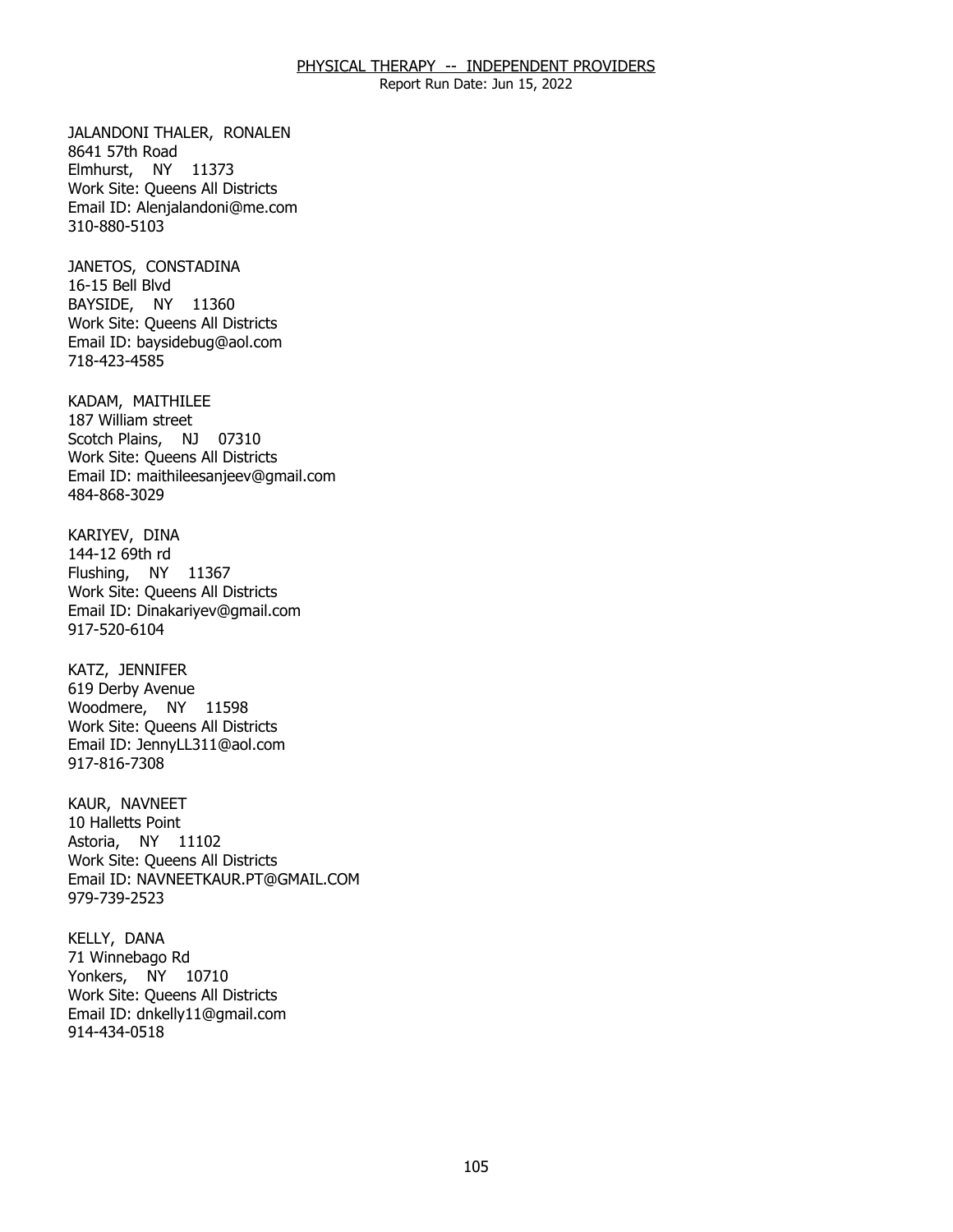Report Run Date: Jun 15, 2022

KELLY, KATHLEEN<br>4 Kildare Walk Rockaway Point, NY 11697 Work Site: Queens All Districts Email ID: [kathpk@gmail.com](mailto:kathpk@gmail.com)  718-634-5674

KENNEY, KATHERINE<br>3643 Carrel Blvd Oceanside, NY 11572 Work Site: Queens All Districts Email ID: [katie517@gmail.com](mailto:katie517@gmail.com)  516-204-3147

KIM, SUNMI FRESH MEADOWS, NY 11365 189-02 64TH AVE. Work Site: Queens All Districts Email ID: [sunmikim1105@gmail.com](mailto:sunmikim1105@gmail.com) 347-838-1230

KO, JENA ASTORIA, NY 11103 30-63 46TH STREET Work Site: Queens All Districts Email ID: [JK5356@NYU.EDU](mailto:JK5356@NYU.EDU)  646-660-5702

KOCH, PHILIP Floral Park, NY 11001 99 Tulip Ave Work Site: Queens All Districts Email ID: [lipptpc@yahoo.com](mailto:lipptpc@yahoo.com) 516-358-9146

KUPPERMAN, TAL<br>17 Abbey Lane Plainview, NY 11803 Work Site: Queens All Districts Email ID: [tal.kupperman@gmail.com](mailto:tal.kupperman@gmail.com)  516-270-5111

LEVINE, ARI Hollis, NY 11423 80-55 189th Street Work Site: Queens All Districts Email ID: [ari@ouchpt.com](mailto:ari@ouchpt.com)  917-287-5127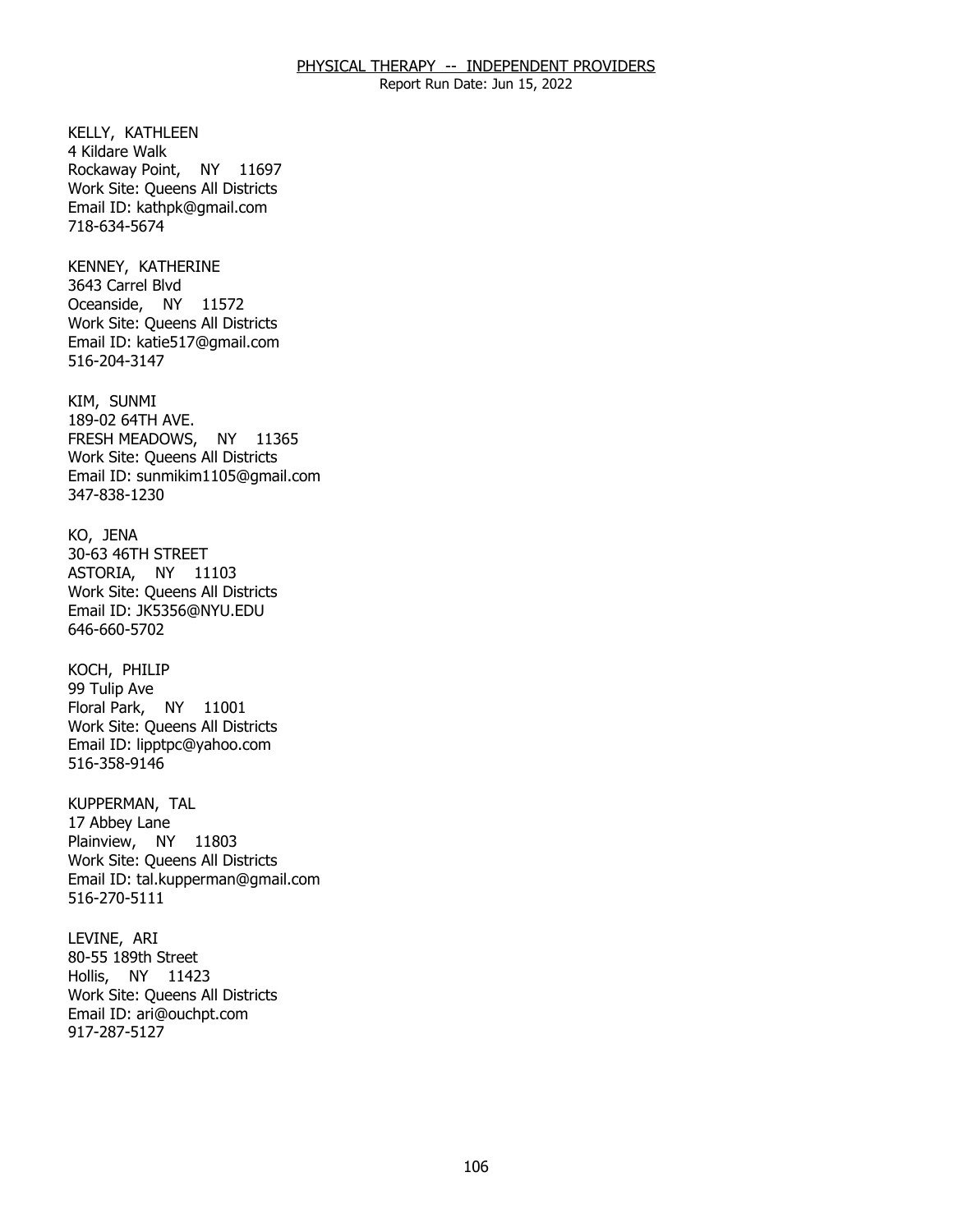Report Run Date: Jun 15, 2022

LEYVA, ELIGIO ELMHURST, NY 11373 -- 5447 82ND STREET Work Site: Queens All Districts Email ID: [ELIGIOLEYVA.PT@GMAIL.COM](mailto:ELIGIOLEYVA.PT@GMAIL.COM)

LIO, THERESA NEW YORK, NY 10805 260 CENTRE AVE Work Site: Queens All Districts Email ID: [tlio@gmail.com](mailto:tlio@gmail.com)  516-698-0887

LIPOVAC-WOOLEY, JULIA<br>41 Maple Street Garden City, NY 11530 Work Site: Queens All Districts Email ID: [j.lipovac@yahoo.com](mailto:j.lipovac@yahoo.com) 917-682-8205

LITVINTCHOUK, YEHUDA<br>5608 New Utrecht Ave Brooklyn, NY 11219 Work Site: Queens All Districts Email ID: [yehudalitvin@aol.com](mailto:yehudalitvin@aol.com) 718-902-4866

LYNCH, ALYSSA NEW YORK, NY 10075 1479 YORK AVENUE Work Site: Queens All Districts Email ID: [ALYSSAJLYNCH@GMAIL.COM](mailto:ALYSSAJLYNCH@GMAIL.COM) 774-571-5061

MAPILISAN, ANGELICA<br>105-15 92nd Street Ozone Park, NY 11417 Work Site: Queens All Districts Email ID: [lyca311@yahoo.com](mailto:lyca311@yahoo.com)  714-273-2867

MARTIN, CARL BROOKLYN, NY 11208 1016 DUMONT AVENUE Work Site: Queens All Districts Email ID: [CMARTI9@GMAIL.COM](mailto:CMARTI9@GMAIL.COM)  347-731-8388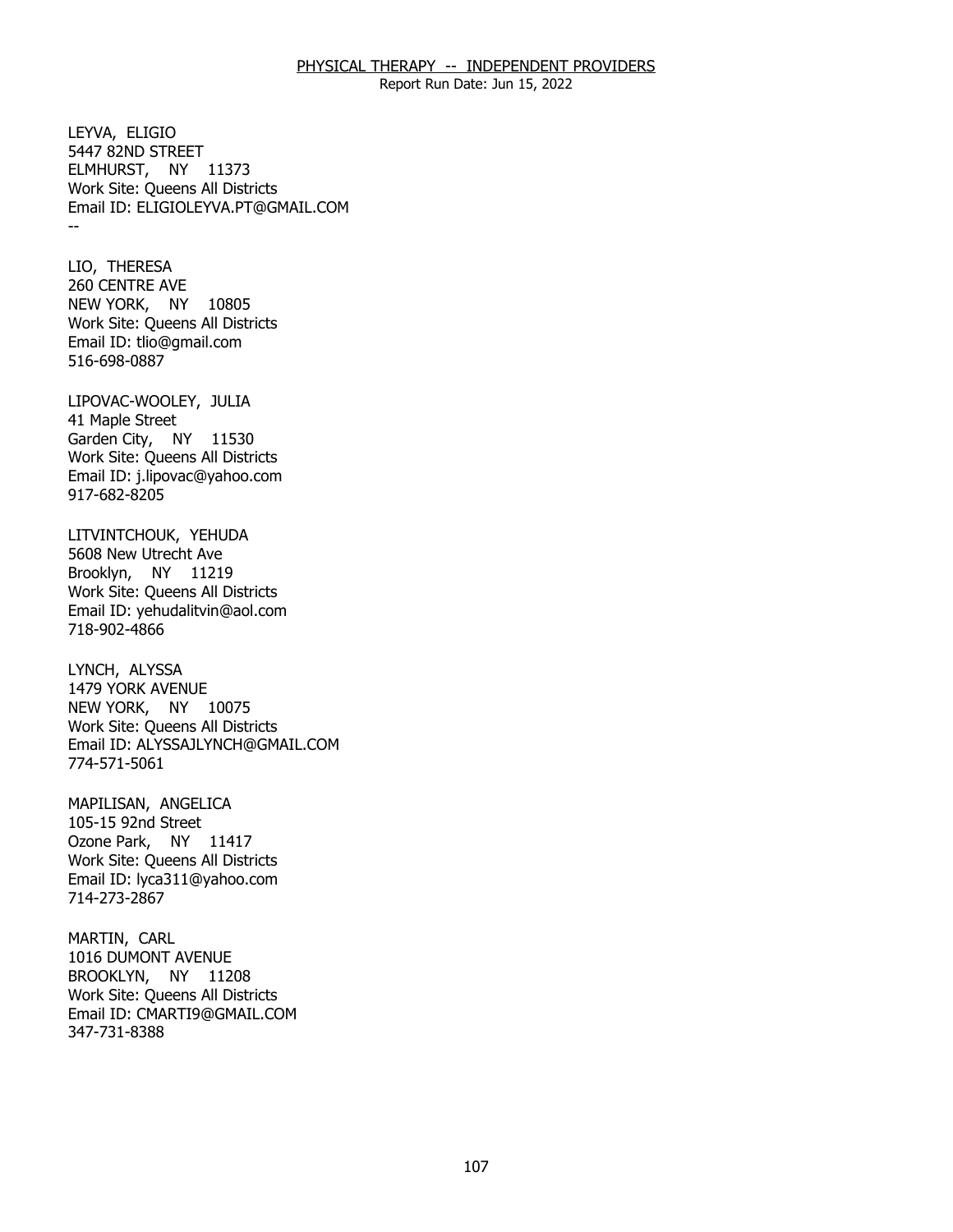Report Run Date: Jun 15, 2022

MARZO, JEORGE Fresh Meadows, NY 11365 6528 181st Street Work Site: Queens All Districts Email ID: [jmarzo@adaptcommunitynetwork.org](mailto:jmarzo@adaptcommunitynetwork.org)  646-245-8177

MATHEW, DIANA<br>9 Birch Ct Orangeburg, NY 10962 Work Site: Queens All Districts Email ID: [d\\_iane325@yahoo.com](mailto:d_iane325@yahoo.com)  516-376-9873

MAYANGAO, LEA ANGELICA<br>30 Main Terrace Bloomfield, NJ 07003 Work Site: Queens All Districts Email ID: [anjlae35@gmail.com](mailto:anjlae35@gmail.com)  201-229-2466

MCGOWAN, ANNE<br>25 QUEENS WALK BREEZY POINT, NY 11697 Work Site: Queens All Districts Email ID: [annemcgowanmapt@gmail.com](mailto:annemcgowanmapt@gmail.com)  718-473-9808

MCLOUGHLIN, ASHLEY Breezy Point, NY 11697 20 Beach 220th Street Work Site: Queens All Districts Email ID: [ashleymcloughlin2@gmail.com](mailto:ashleymcloughlin2@gmail.com) 718-928-8442

MOHAMED, HAMZA<br>1936 83rd Street BKLYN, NY 11214 Work Site: Queens All Districts Email ID: [hamzarpt@yahoo.com](mailto:hamzarpt@yahoo.com) 347-400-3842

MONAHAN, JENNIFER<br>267 BEACH 138 STREET BELLE HARBOR, NY 11694 Work Site: Queens All Districts Email ID: [jmonahan@ucpnyc.org](mailto:jmonahan@ucpnyc.org) 718-318-7542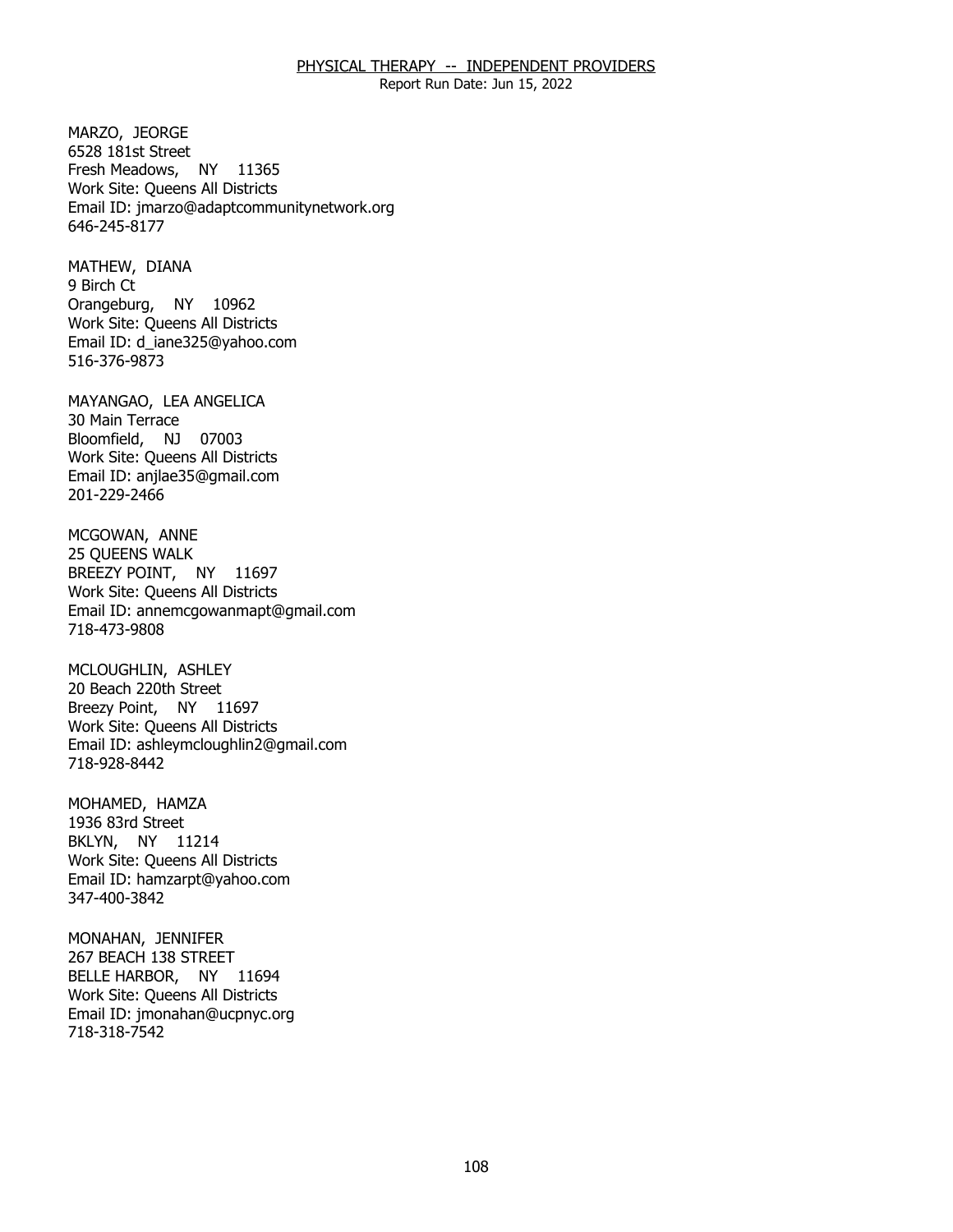Report Run Date: Jun 15, 2022

MONTOYA, PATRICIA<br>165 Wilton Street New Hyde Park, NY 11040 Work Site: Queens All Districts Email ID: [p11lopez@yahoo.com](mailto:p11lopez@yahoo.com)  347-423-3160

MUGURUZA, MARGARITA RICHMOND HILL, NY 11418 112-11 MYRTLE AVENUE Work Site: Queens All Districts Email ID: [margaritam32@yahoo.com](mailto:margaritam32@yahoo.com)  718-570-6652

MUNGEN, JENNIFER Elmont, NY 11003 145 Rockmart Avenue Work Site: Queens All Districts Email ID: [jgdpt624@gmail.com](mailto:jgdpt624@gmail.com) 516-652-5815

MURDAKHAYEVA, KSIO<br>150 62 77th Rd flushing, NY 11368 Work Site: Queens All Districts Email ID: [mkatypt@yahoo.com](mailto:mkatypt@yahoo.com)  917-566-0212

NACARIO, MELIA Astoria, NY 11106 3149 33rd Street Work Site: Queens All Districts Email ID: [melnac\\_99@yahoo.com](mailto:melnac_99@yahoo.com)  267-625-0903

NAPOLIS, JC WARREN<br>96-04 57th Avenue Corona, NY 11368 Work Site: Queens All Districts Email ID: [Functionalpt09@gmail.com](mailto:Functionalpt09@gmail.com) 917-476-7340

NATIVIDAD, MICHELLE<br>5938 Madison Street ridgewood, NY 11385 Work Site: Queens All Districts Email ID: [hanabanani@yahoo.com](mailto:hanabanani@yahoo.com) 818-919-8861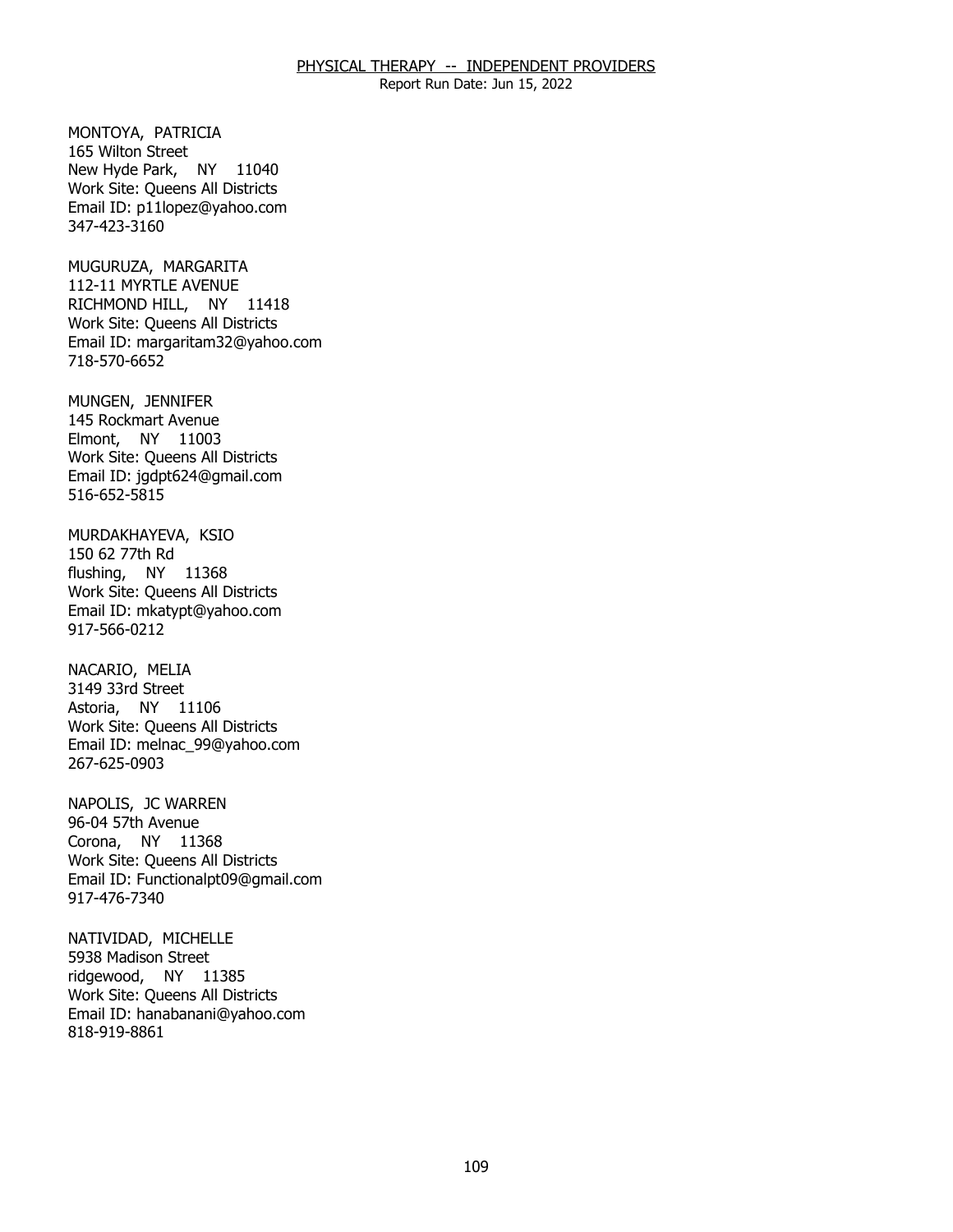Report Run Date: Jun 15, 2022

NEIS, THALIA THEA<br>35-50 82nd Street Jackson Heights, NY 11372 Work Site: Queens All Districts Email ID: [kite\\_neis@yahoo.com](mailto:kite_neis@yahoo.com) 646-704-7146

NONOG, KINCHIN Flushing, NY 11354 145-08 34th Ave Work Site: Queens All Districts Email ID: [eutopia18@hotmail.com](mailto:eutopia18@hotmail.com)  213-884-5987

ORZEL, JACOB West Hempstead, NY 11552 251 Windsor lane Work Site: Queens All Districts Email ID: [yaakovorzel@hotmail.com](mailto:yaakovorzel@hotmail.com)  917-885-4514

PANICKER, RINA<br>92 6th street Garden City Park, NY 11040 Work Site: Queens All Districts Email ID: [panicker.rina@gmail.com](mailto:panicker.rina@gmail.com) 516-303-5412

PAPANTONIS, LEAH<br>8-05 36TH AVE LIC, NY 11106 Work Site: Queens All Districts Email ID: [leahpapantonis@gmail.com](mailto:leahpapantonis@gmail.com)  917-446-7407

PATEL, ANKIT Parsippany, NJ 07054 200 Baldwin Rd Work Site: Queens All Districts Email ID: [ankitpatel2119@yahoo.com](mailto:ankitpatel2119@yahoo.com) 973-980-7749

PATEL, ANKITA<br>Vroom Street Jersey City, NJ 07306 Work Site: Queens All Districts Email ID: [ankitaphysio11@gmail.com](mailto:ankitaphysio11@gmail.com) 201-270-6059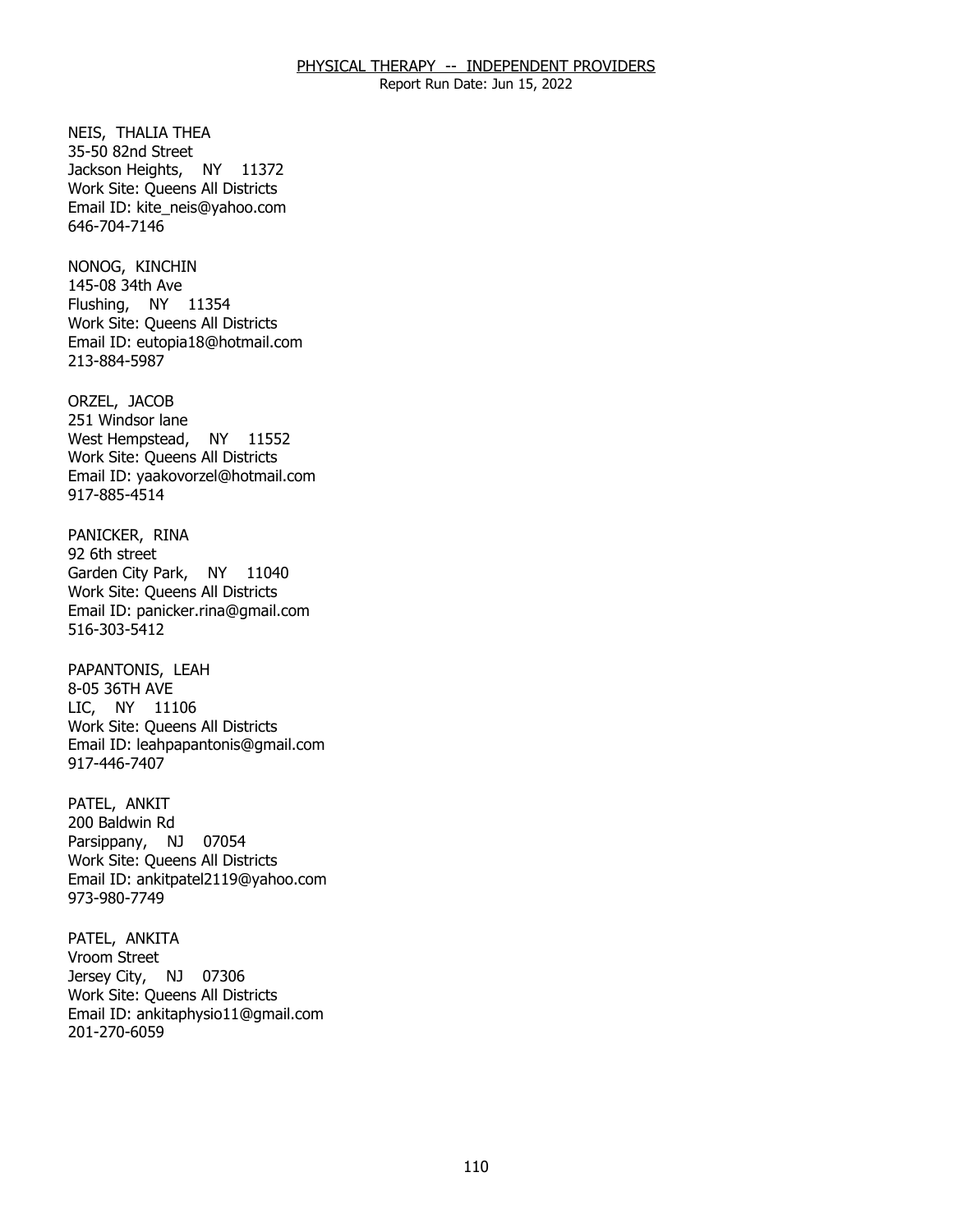Report Run Date: Jun 15, 2022

PATEL, DIMPALBAHEN<br>1420 Broadway New Hyde Park, NY 11040 Work Site: Queens All Districts Email ID: [dimpal174@gmail.com](mailto:dimpal174@gmail.com)  516-513-9124

PATEL, MANALIBEN Woodbridge, NJ 07095 134 Overlook Court Work Site: Queens All Districts Email ID: [manalip1202@gmail.com](mailto:manalip1202@gmail.com)  908-342-3269

PEREZ, GLORIA Fresh Meadows, NY 11365 59-38 160 STREET Work Site: Queens All Districts Email ID: [gaperezpt@yahoo.com](mailto:gaperezpt@yahoo.com)  347-223-2816

 PINCKNEY, MICHAEL 184-27 145th Avenue Springfiled Garden, NY 11413 Work Site: Queens All Districts Email ID: [tbonery@yahoo.com](mailto:tbonery@yahoo.com)  347-661-2646

PINO, STEPHANIE Massapequa Park, NY 11762 307 East Lake Ave Work Site: Queens All Districts Email ID: [stephaniepinodpt@yahoo.com](mailto:stephaniepinodpt@yahoo.com)  516-448-6317

PODGORNY, LESZEK BROOKLYN, NY 11218 217 EAST 7TH STREET Work Site: Queens All Districts Email ID: [LESZEKP@OPTONLINE.NET](mailto:LESZEKP@OPTONLINE.NET) 917-842-9605

POLLACK, ELIANNA<br>259 Colony Stret West Hempstead, NY 11552 Work Site: Queens All Districts Email ID: [elianna.pollack@gmail.com](mailto:elianna.pollack@gmail.com) 917-324-9083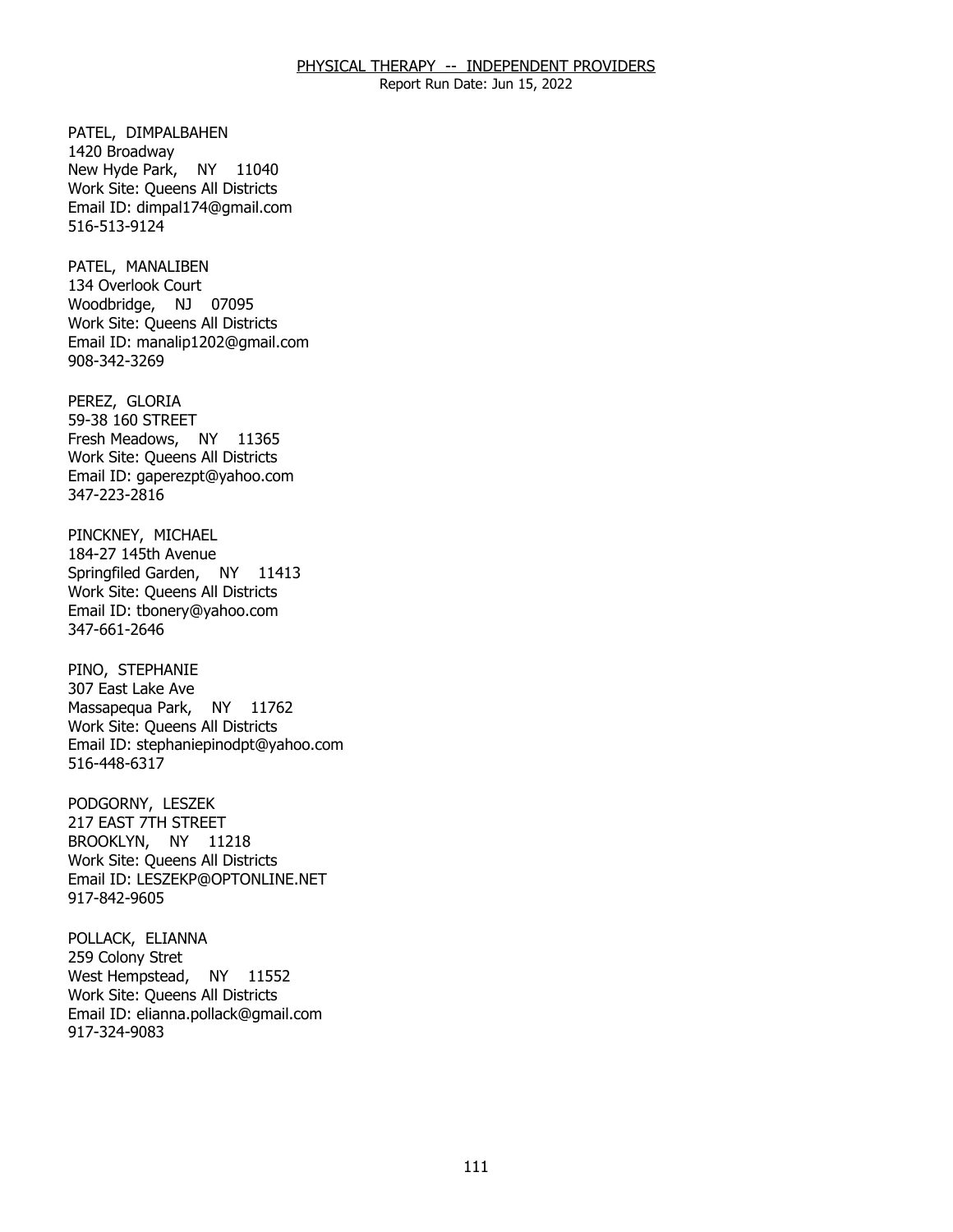Report Run Date: Jun 15, 2022

POTAPENKOVA, NINA<br>162-42 97th Street HOWARD BEACH, NY 11414 Work Site: Queens All Districts Email ID: [alushta@live.com](mailto:alushta@live.com) 646-331-7172

QUINTANA, FERRIE DASHLEE<br>2231 78th Street Brooklyn, NY 11214 Work Site: Queens All Districts Email ID: [ferrie\\_smile@yahoo.com](mailto:ferrie_smile@yahoo.com) 917-515-4042

REGENCIA, VICTORIA Elmhurst, NY 11373 86-10 Grand Avenue Work Site: Queens All Districts Email ID: [ria\\_regencia@yahoo.com](mailto:ria_regencia@yahoo.com) 646-244-0477

RICAFRENTE, JAINA<br>75 Arielle Ct Buffalo, NY 14221 Work Site: Queens All Districts Email ID: [jainamariella@gmail.com](mailto:jainamariella@gmail.com) 917-371-8400

RINCON, JOHN PAUL MERRICK, NY 11566 1452 CHAPIN AVENUE Work Site: Queens All Districts Email ID: [jprincon1@gmail.com](mailto:jprincon1@gmail.com) 516-647-8231

 RODRIGUEZ, CHRISTINA 12 Hillvale Road Syosett, NY 11791 Work Site: Queens All Districts Email ID: [cng1009@hotmail.com](mailto:cng1009@hotmail.com)  718-516-6711

ROTHMAN, HILARY WOODMERE, NY 11598 1035 WESTWOOD ROAD Work Site: Queens All Districts Email ID: [hilaryrothman@gmail.com](mailto:hilaryrothman@gmail.com) 516-295-2951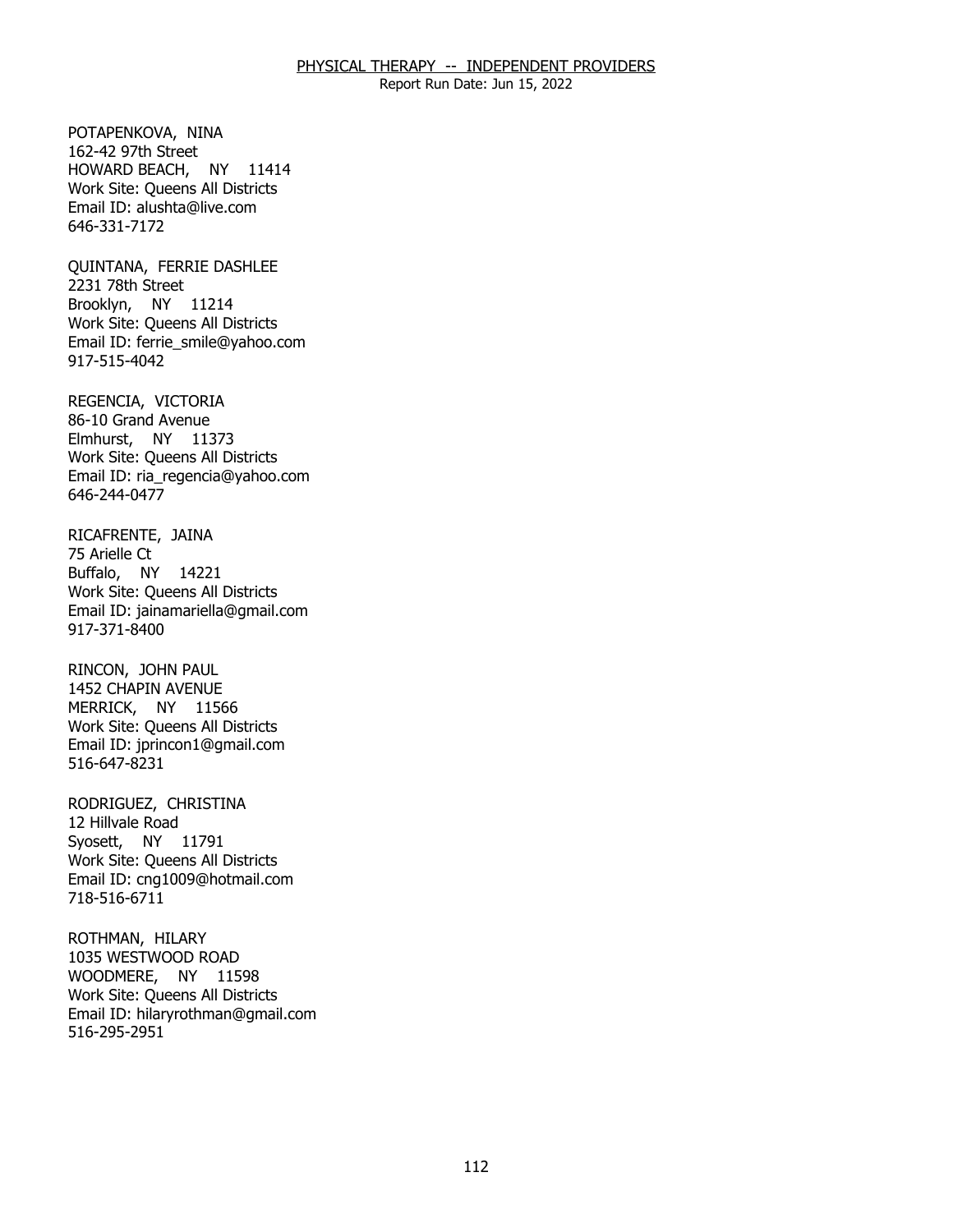Report Run Date: Jun 15, 2022

RUBINSTEIN, DANIELLE<br>99 Uncas Street Ronkonkoma, NY 11779 Work Site: Queens All Districts Email ID: [d.rubinstein18@gmail.com](mailto:d.rubinstein18@gmail.com) 631-428-8620

RYBAKOV, PETER Richmond Hill, NY 11418 8385 116th Street Work Site: Queens All Districts Email ID: [peterryb@live.com](mailto:peterryb@live.com) 347-249-3371

SADUMIANO, ALMIRA Elmhurst, NY 11373 84-25 Elmhurst Avenue Work Site: Queens All Districts Email ID: [al23femme@yahoo.com](mailto:al23femme@yahoo.com) 917-435-6332

SANCHEZ, MARY LUZ JACKSON HEIGHTS, NY 11372 33-47 91 STREET APT 4F Work Site: Queens All Districts Email ID: [buddiesinmotion@gmail.com](mailto:buddiesinmotion@gmail.com)  347-495-2219

SANISETTY, ANITHA<br>18124 Avalon Way Lawrence, NJ 08648 Work Site: Queens All Districts Email ID: [sanisetty\\_anitha@yahoo.com](mailto:sanisetty_anitha@yahoo.com)  732-874-2530

SANOVER, TEJAL Clarksurg, MD 20871 22944 Newcut Road Work Site: Queens All Districts Email ID: [TEJAL\\_2007@YAHOO.COM](mailto:TEJAL_2007@YAHOO.COM) 917-287-8728

SANTANA, JHOESLY<br>214 Mapled Ave Est Meadow, NY 11554 Work Site: Queens All Districts Email ID: [jhoeslysantana@gmail.com](mailto:jhoeslysantana@gmail.com)  718-607-4899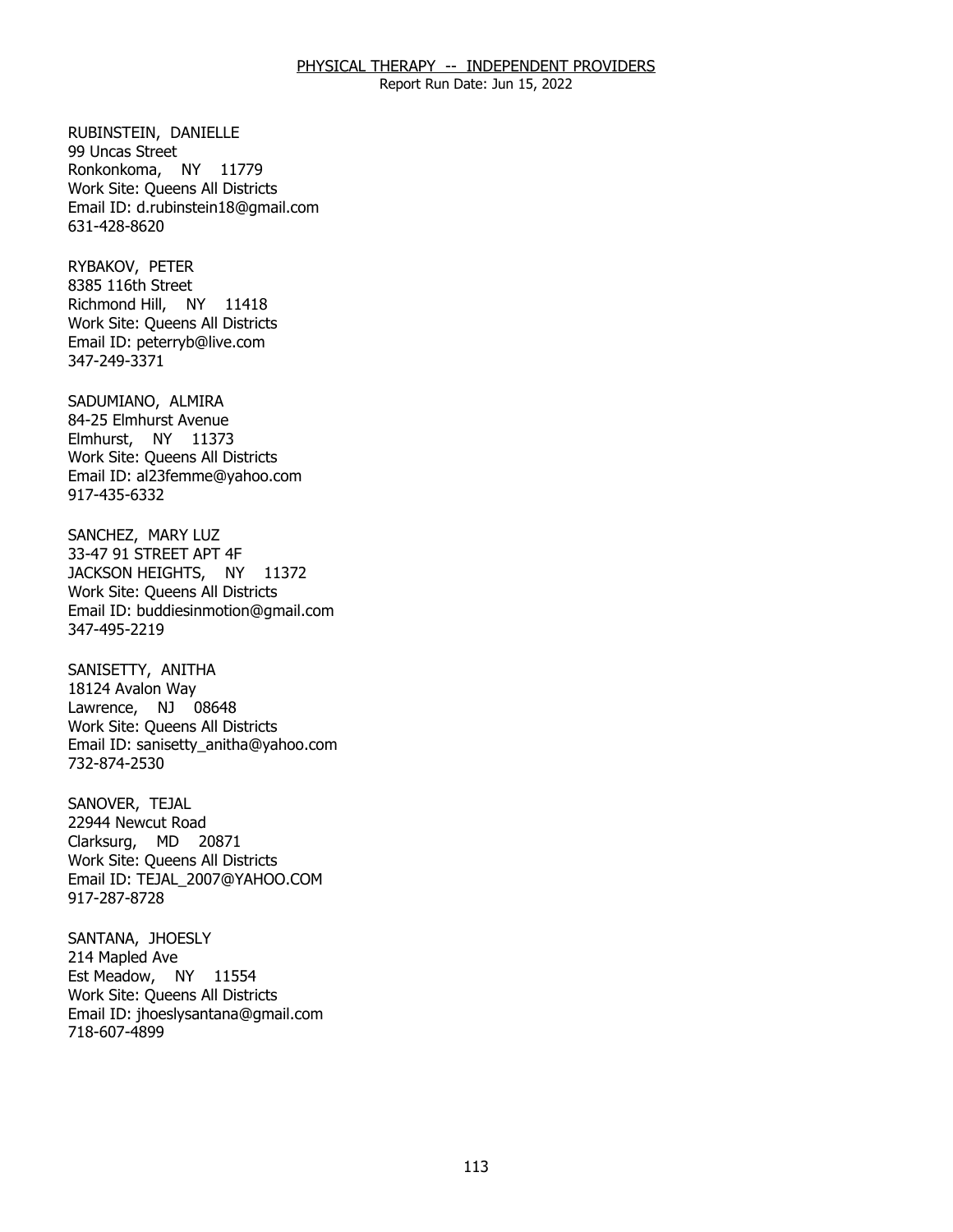Report Run Date: Jun 15, 2022

SCHULMAN, MARJORIE New York, NY 10023 155 W 68th Street 1401 Work Site: Queens All Districts Email ID: [mschulman001@gmail.com](mailto:mschulman001@gmail.com)  917-923-2048

SCIBILIA, KATHLEEN<br>36 Pinetree Lane Roslyn Heights, NY 11577 Work Site: Queens All Districts Email ID: [katsci@aol.com](mailto:katsci@aol.com) 516-728-6868

SEHGAL, DIVYA Roslyn Heights, NY 11577 103 Willow Gate Work Site: Queens All Districts Email ID: [drdivyasehgal@yahoo.com](mailto:drdivyasehgal@yahoo.com)  718-666-5315

SEMENETS, ALEKSEY<br>50 Alexander Avenue Farmingdale, NY 11735 Work Site: Queens All Districts Email ID: [asemenets1694@gmail.com](mailto:asemenets1694@gmail.com) 516-780-1746

SHAABAN, EZZAT<br>8402 4th Ave Brooklyn, NY 11209 Work Site: Queens All Districts Email ID: [ezzatshaab@gmail.com](mailto:ezzatshaab@gmail.com) 347-866-5048

SHINKARENKO, LENA<br>3069 Shore Drive Merrick, NY 11566 Work Site: Queens All Districts Email ID: [lenashane@juno.com](mailto:lenashane@juno.com) 917-853-0021

SIRY, STEPHANIE Astoria, NY 11102 2710 Newtown Ave Work Site: Queens All Districts Email ID: [stephsiry@yahoo.com](mailto:stephsiry@yahoo.com)  646-418-9513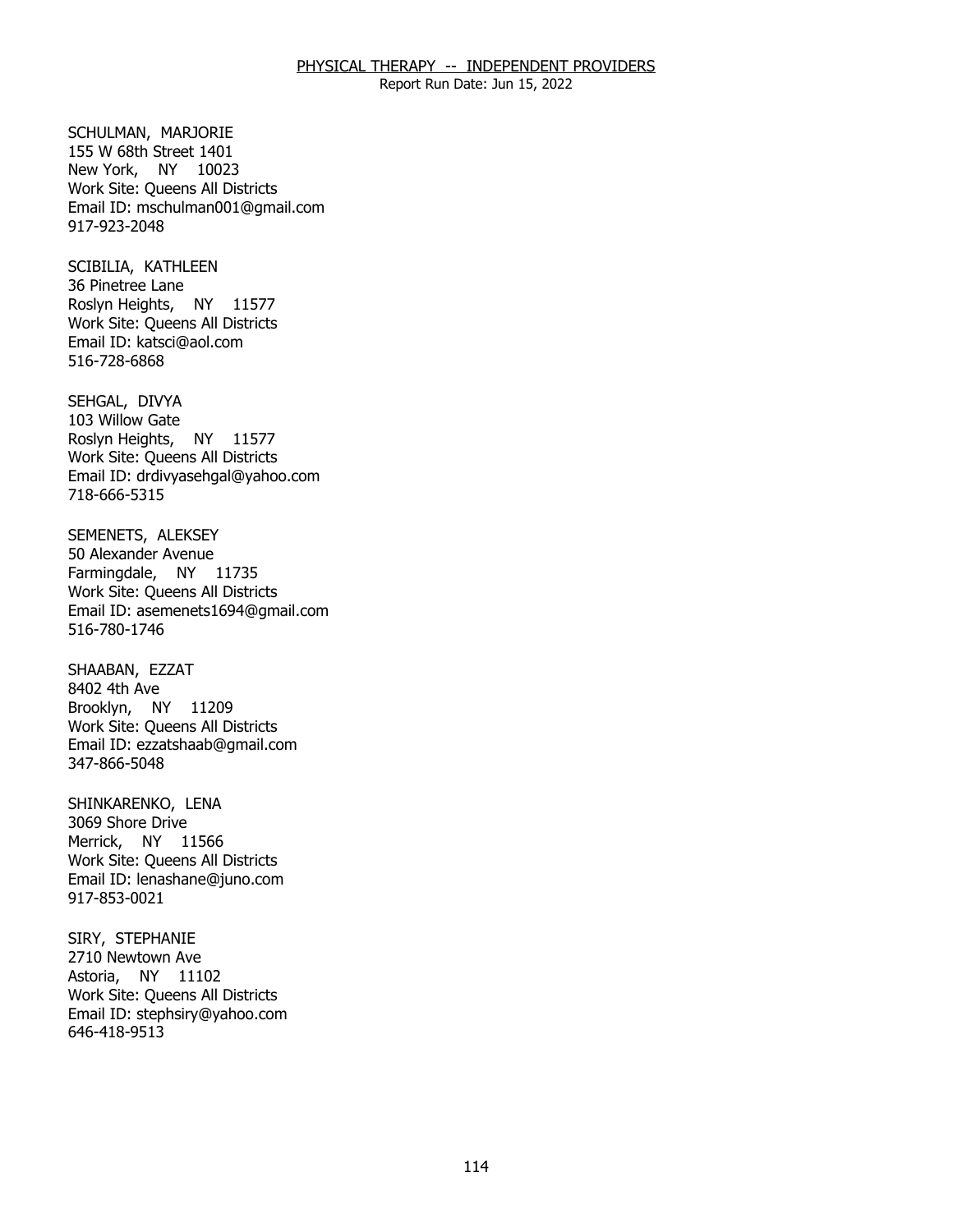Report Run Date: Jun 15, 2022

SIVARMAN, VENKATESAN<br>51 PARREL STREET NEW HYDE PK, NY 11040 Work Site: Queens All Districts Email ID: [velabh@yahoo.com](mailto:velabh@yahoo.com) 516-747-0820

SMITH, DEBBIE Floral Park, NY 11001 39 HURON ROAD Work Site: Queens All Districts Email ID: [dstherapist@gmail.com](mailto:dstherapist@gmail.com)  516-263-5813

SMITH, ERIN Bethpage, NY 11714 134 Maple Ave Work Site: Queens All Districts Email ID: [ersmith0606@gmail.com](mailto:ersmith0606@gmail.com)  516-305-3414

 STEINMETZ, REBECCA 150-06 77TH AVE FLUSHING, NY 11367 Work Site: Queens All Districts Email ID: [kinrossrivka@gmail.com](mailto:kinrossrivka@gmail.com) 718-380-7970

TAMIR, ERIC BAYSIDE, NY 11364 226-07 UNION TPKE Work Site: Queens All Districts Email ID: [etamir08@aol.com](mailto:etamir08@aol.com)  917-968-6605

THOMPSON, ROBIN<br>246 05 136 RD ROSEDALE, NY 11422 Work Site: Queens All Districts Email ID: [robandher@hotmail.com](mailto:robandher@hotmail.com) 718-675-9912

 TOLEDO, NICOLE ANN MARIE 6615 Thornton Place Rego Park, NY 11374 Work Site: Queens All Districts Email ID: [nicole\\_toledo@yahoo.com](mailto:nicole_toledo@yahoo.com) 301-412-5088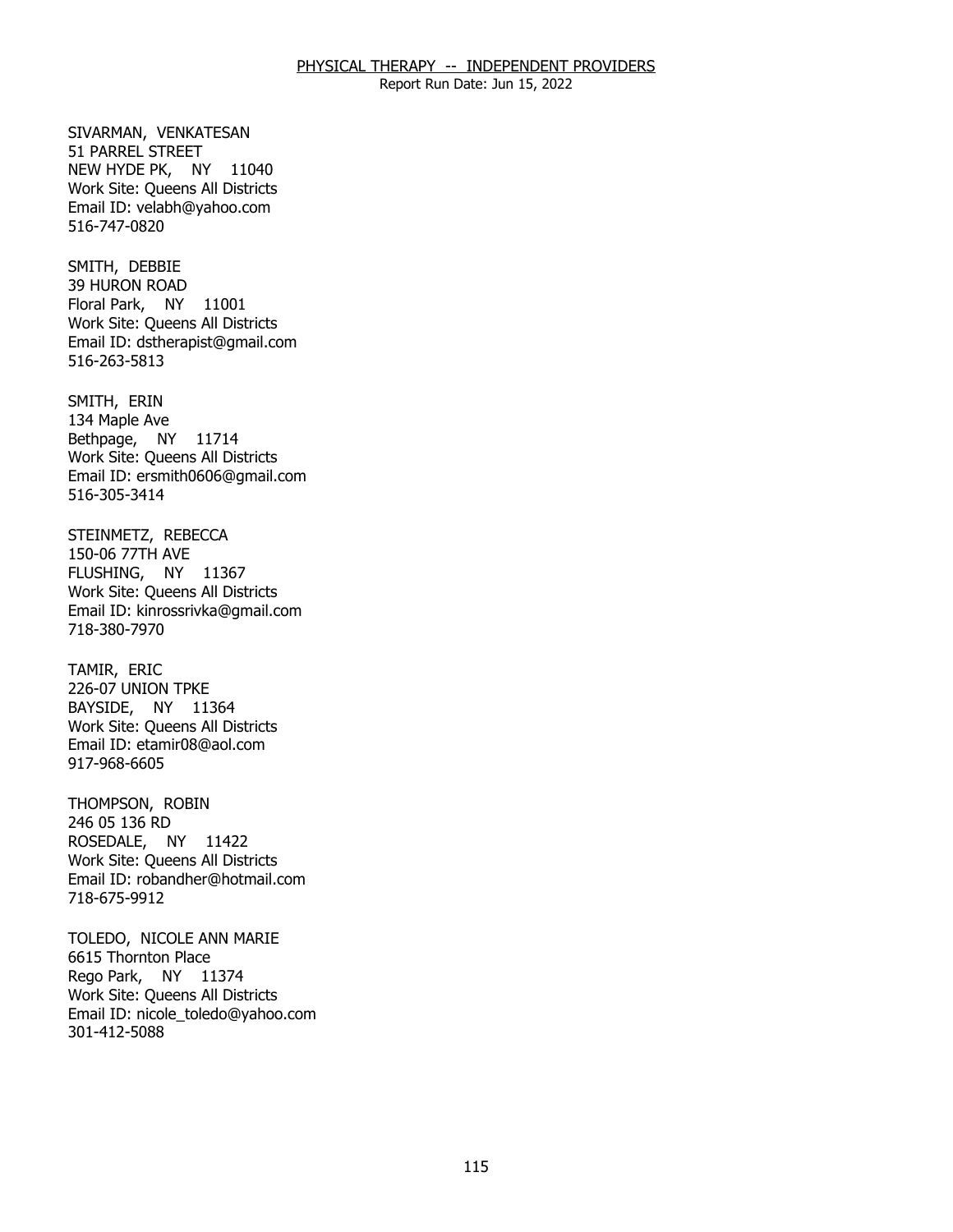Report Run Date: Jun 15, 2022

TOLIA, RONAK Oakland Gardens, NY 11364 5807 Francis Lewis Blvd Work Site: Queens All Districts Email ID: [rtolia@gmail.com](mailto:rtolia@gmail.com) 734-678-1514

TOMAR, GAUTAM Brooklyn, NY 11218 1434 36th Street Work Site: Queens All Districts Email ID: [tomar.gautam2@gmail.com](mailto:tomar.gautam2@gmail.com) 806-786-1842

TORRES, ROWENA Brooklyn, NY 11228 7604 15th Avenue Apt 3 Work Site: Queens All Districts Email ID: [rowenavera@gmail.com](mailto:rowenavera@gmail.com)  917-445-7787

TRACZ, DEBORA PLAINVIEW, NY 11803 18 FREDERICK DRIVE Work Site: Queens All Districts Email ID: [dtracz@vclc.org](mailto:dtracz@vclc.org)  516-578-7754

UMANA CHAN, ULISA LITTLE NECK, NY 11362 249-28 RUSHMORE TERRACE Work Site: Queens All Districts Email ID: [Dptyulisau@aol.com](mailto:Dptyulisau@aol.com) 516-850-6526

VILLACORTA, KEITH<br>34-37 90th STreet Jackson Heights, NY 11372 Work Site: Queens All Districts Email ID: [keith@pimtherapy.com](mailto:keith@pimtherapy.com)  917-929-4178

 VILLANI, BARBARA 15 Neulist Avenue Port Washington, NY 11050 Work Site: Queens All Districts Email ID: [bavillani@gmail.com](mailto:bavillani@gmail.com)  516-743-0850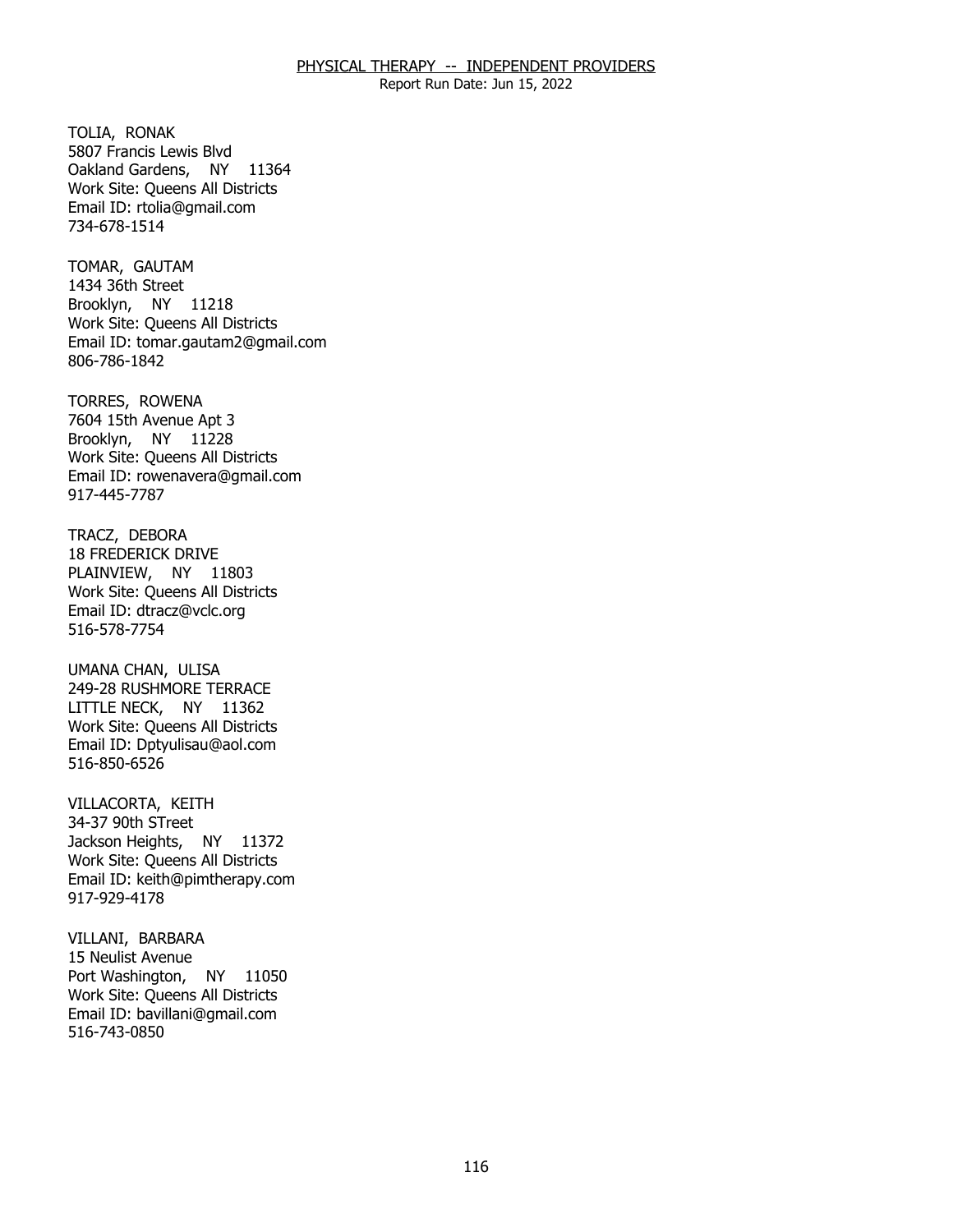Report Run Date: Jun 15, 2022

VYAS, MITALI Forest Hills, NY 11375 10225 67th Drive Work Site: Queens All Districts Email ID: [mitalivyas123@gmail.com](mailto:mitalivyas123@gmail.com) 774-360-2833

WEBER, HELENE Brooklyn, NY 11210 1469 East 21st Street Work Site: Queens All Districts Email ID: [heleneweinreb@gmail.com](mailto:heleneweinreb@gmail.com) 347-860-0351

WEINGARTEN, ROBERT BELLE HARBOR, NY 11694 425 BEACH 137TH STREET Work Site: Queens All Districts Email ID: [limboheart613@gmail.com](mailto:limboheart613@gmail.com)  718-769-1642

WERNER, LORI Syosset, NY 11791 47 Humphrey Drive Work Site: Queens All Districts Email ID: [lwerner@vclc.org](mailto:lwerner@vclc.org) 516-921-7171

 WILLIAMS-SKEETE, KEIONA 11A Goodwin Place Brooklyn, NY 11221 Work Site: Queens All Districts Email ID: [drkeionaskeete@gmail.com](mailto:drkeionaskeete@gmail.com)  718-598-3871

YU, AI MEI OZONE PARK, NY 11417 107-18 105TH STREET Work Site: Queens All Districts Email ID: [aimeiyudpt@gmail.com](mailto:aimeiyudpt@gmail.com)  646-280-5688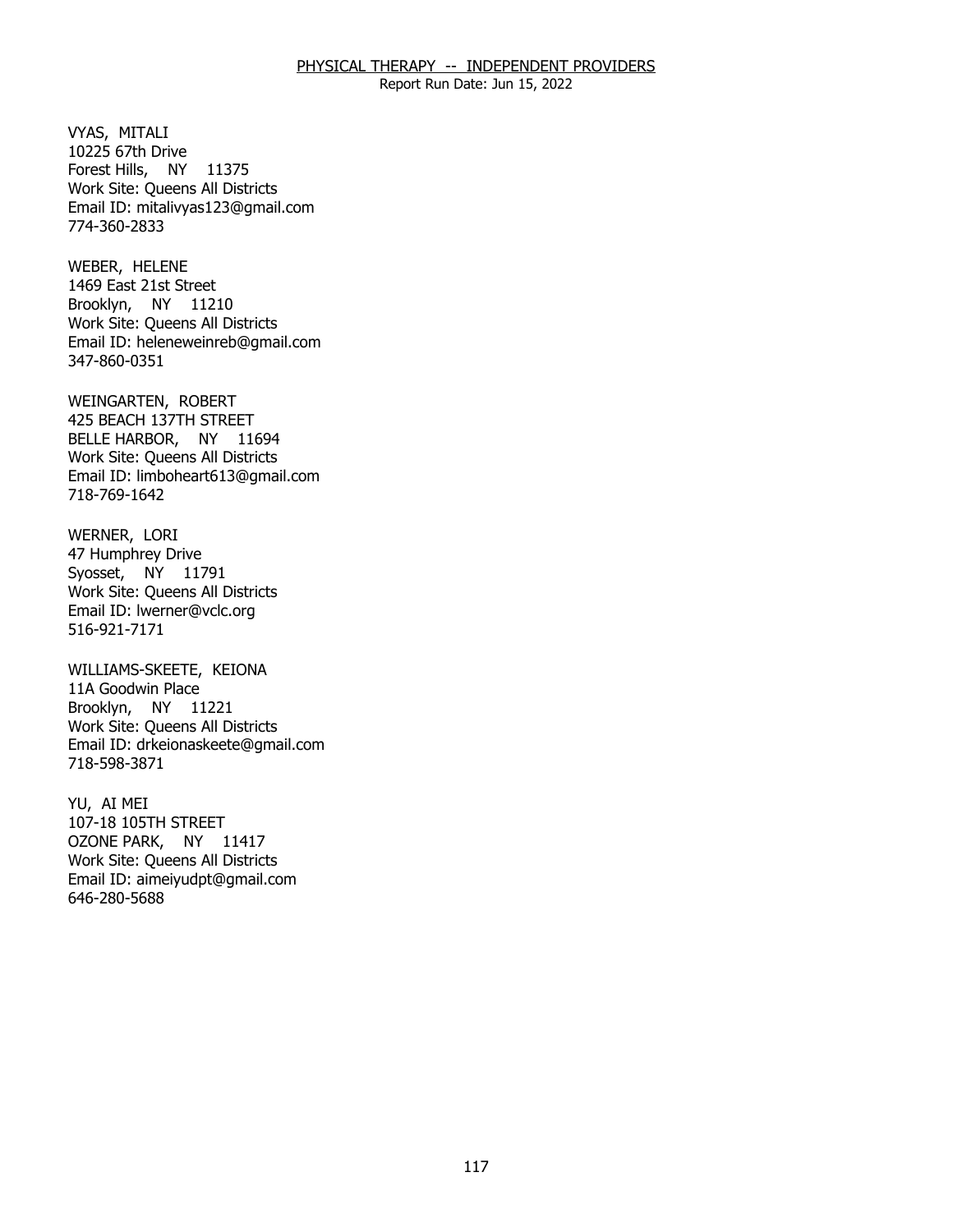Report Run Date: Jun 15, 2022

CAMPOMANES, KATHERINE KAYE<br>84-50 169th Street Jamaica Hills, NY 11432 Work Site: Queens D24 Email ID: [kayecampomanes@gmail.com](mailto:kayecampomanes@gmail.com)  347-229-6225

DE LA CRUZ, RAFAEL new hyde park, NY 11040 78-05 270th Street Work Site: Queens D24 Email ID: [RAFAELDC2005@YAHOO.COM](mailto:RAFAELDC2005@YAHOO.COM) 718-749-6838

 HURLEY -COOK, HEATHER 34 Sherman Ave Rockville Centre, NY 11570 Work Site: Queens D24 Email ID: [hhurley37@aol.com](mailto:hhurley37@aol.com) 917-453-7408

KAJA MULVENA, LINDA<br>83-14 77th Ave GLENDALE, NY 11385 Work Site: Queens D24 Email ID: [lkmulvena@gmail.com](mailto:lkmulvena@gmail.com)  917-836-7866

WANG, HERMILEE MAE<br>4336 147th Street Flushing, NY 11355 Work Site: Queens D24 Email ID: [hermileewrpt@gmail.com](mailto:hermileewrpt@gmail.com) 917-251-9429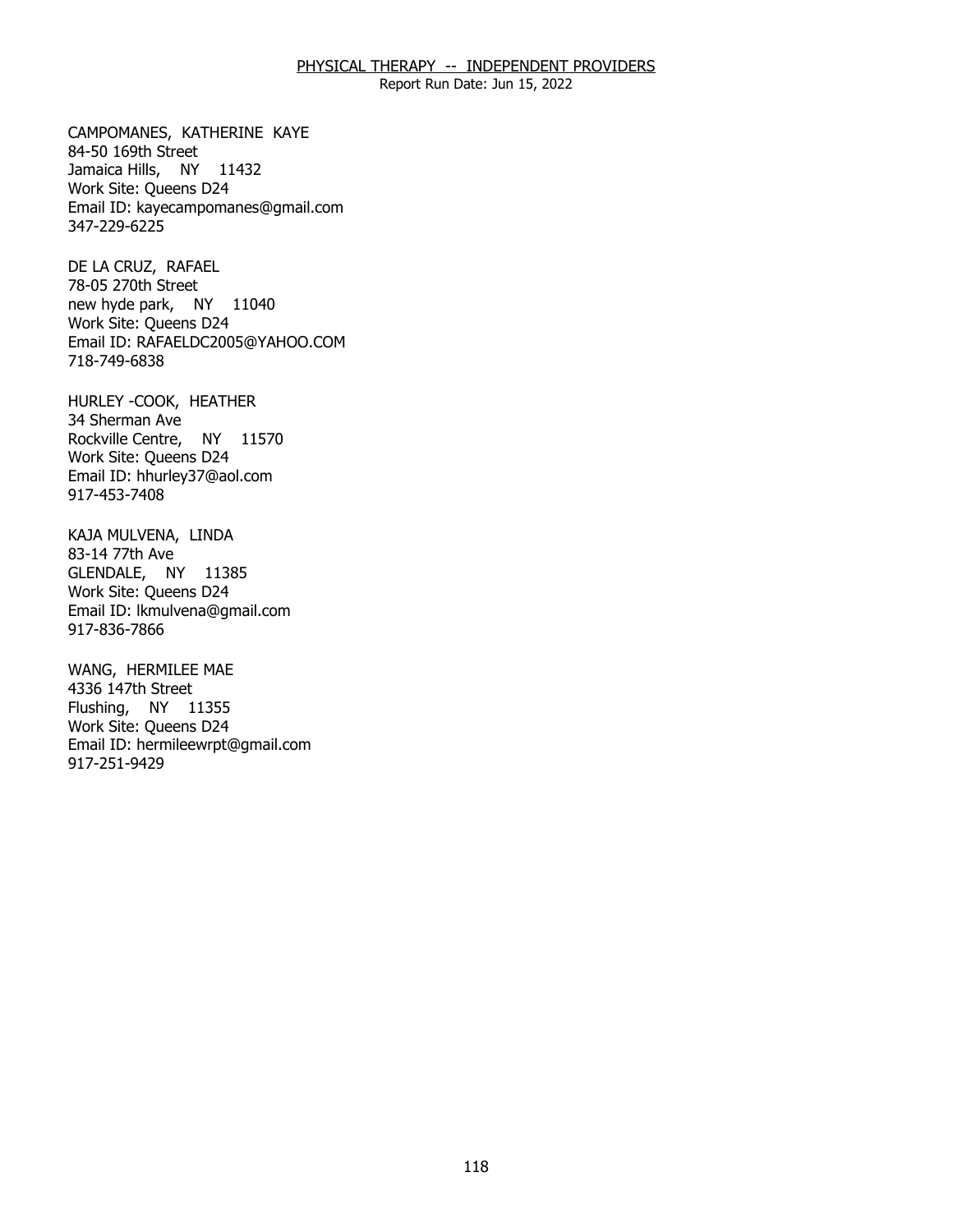Report Run Date: Jun 15, 2022

ANGELES, MARNA Fresh Meadows, NY 11366 158-29 76th Road Work Site: Queens D25 Email ID: [mfangelf@gmail.com](mailto:mfangelf@gmail.com)  347-806-1209

CAMPOMANES, KATHERINE KAYE<br>84-50 169th Street Jamaica Hills, NY 11432 Work Site: Queens D25 Email ID: [kayecampomanes@gmail.com](mailto:kayecampomanes@gmail.com)  347-229-6225

DE LA CRUZ, RAFAEL<br>78-05 270th Street new hyde park, NY 11040 Work Site: Queens D25 Email ID: [RAFAELDC2005@YAHOO.COM](mailto:RAFAELDC2005@YAHOO.COM) 718-749-6838

FERRARA, JOANN<br>2391 BELL BLVD BAYSIDE, NY 11360 Work Site: Queens D25 Email ID: [lindalech@live.com](mailto:lindalech@live.com)  718-428-2600

GOODY, EDITH Douglaston, NY 11362 240-04 70th Ave Apt 2 Work Site: Queens D25 Email ID: [edithgoody@aol.com](mailto:edithgoody@aol.com) 719-351-8447

HSUCHENG, LINGSUM<br>61-28 183rd Street Fresh Meadows, NY 11365 Work Site: Queens D25 Email ID: [lingsumDPT@yahoo.com](mailto:lingsumDPT@yahoo.com) 917-292-8862

HUNG, ALLAN CHIEH JEN<br>143-50 Barclay AVE. FLUSHING, NY 11355 Work Site: Queens D25 Email ID: [ahung43@gmail.com](mailto:ahung43@gmail.com)  347-399-8698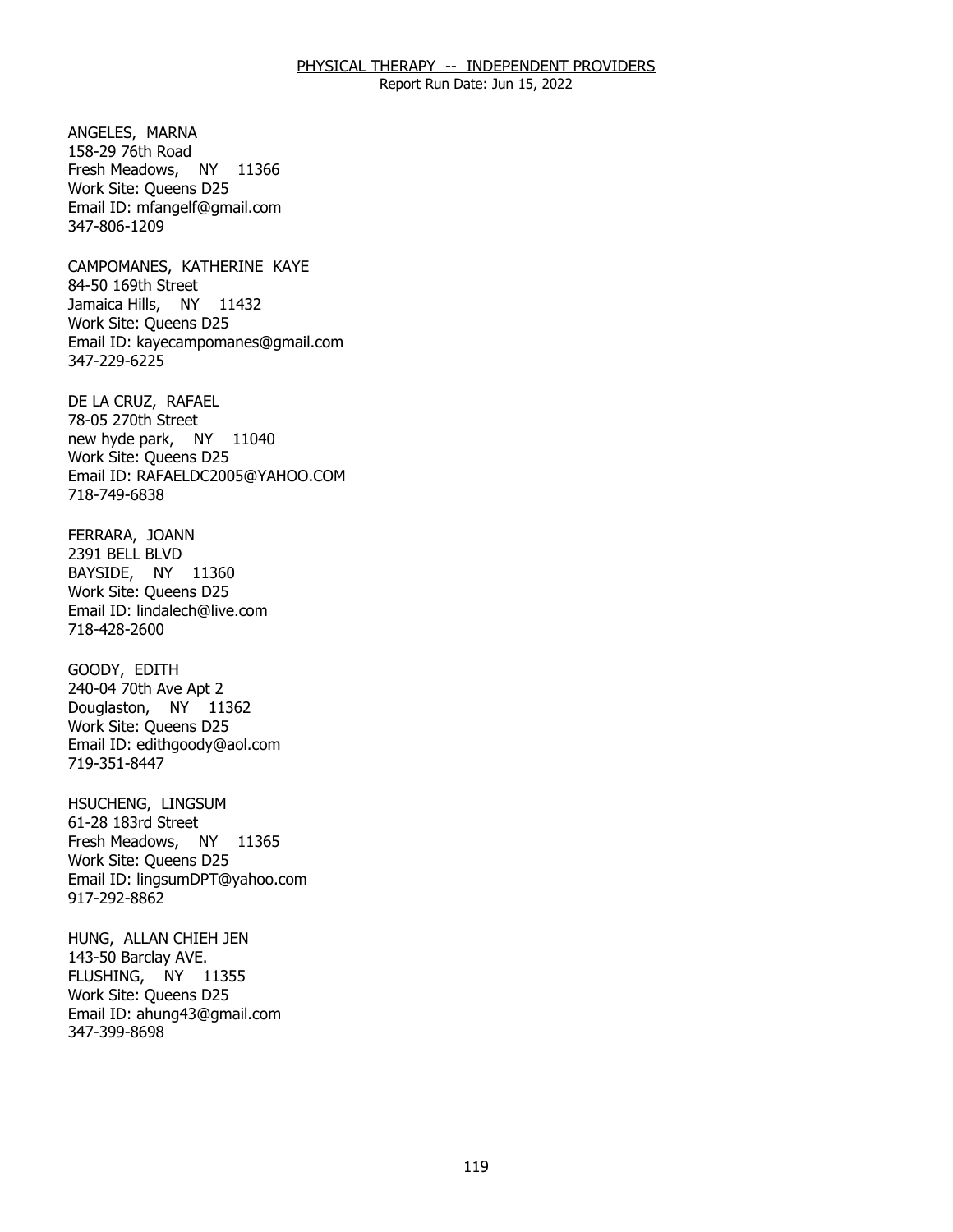Report Run Date: Jun 15, 2022

KAJA MULVENA, LINDA<br>83-14 77th Ave GLENDALE, NY 11385 Work Site: Queens D25 Email ID: [lkmulvena@gmail.com](mailto:lkmulvena@gmail.com)  917-836-7866

KIM, NANCY Great Neck, NY 11021 117 Shoreward Drive Work Site: Queens D25 Email ID: [nkimpt@hotmail.com](mailto:nkimpt@hotmail.com) 917-667-1236

KOCHMAN, DEBORAH FOREST HILLS, NY 11375 72-06 Loubet Street Work Site: Queens D25 Email ID: [deborahkochmanpt@nyc.rr.com](mailto:deborahkochmanpt@nyc.rr.com)  718-896-2614

LAM, JEHN Glen Oaks, NY 11004 8004 257th st Work Site: Queens D25 Email ID: [poly89john@yahoo.com](mailto:poly89john@yahoo.com)  718-290-7973

LOU, MALLORY Bayside, NY 11364 50-31 Horatio Pkwy Work Site: Queens D25 Email ID: [loumallory@yahoo.com](mailto:loumallory@yahoo.com)  917-369-0181

ORTIZ, SONIA Whitestone, NY 11357 163-28 19th Avenue Work Site: Queens D25 Email ID: [SoniaOrtizPT@yahoo.com](mailto:SoniaOrtizPT@yahoo.com) 917-826-7715

WANG, HERMILEE MAE<br>4336 147th Street Flushing, NY 11355 Work Site: Queens D25 Email ID: [hermileewrpt@gmail.com](mailto:hermileewrpt@gmail.com) 917-251-9429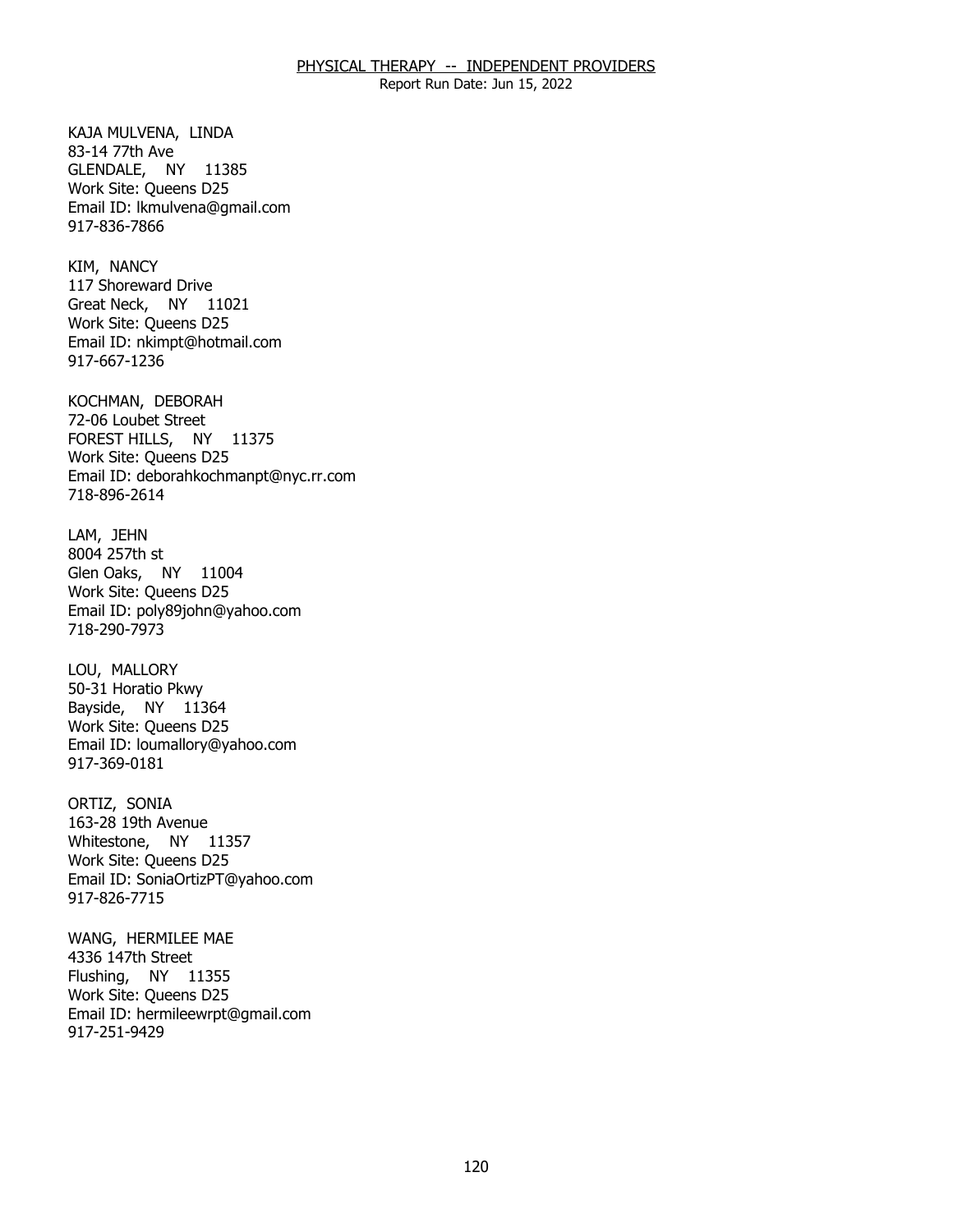Report Run Date: Jun 15, 2022

YU, TING Fresh Meadows, NY 11375 69-11 183rd Street Work Site: Queens D25 Email ID: [kadiyy@yahoo.com](mailto:kadiyy@yahoo.com) 917-362-0867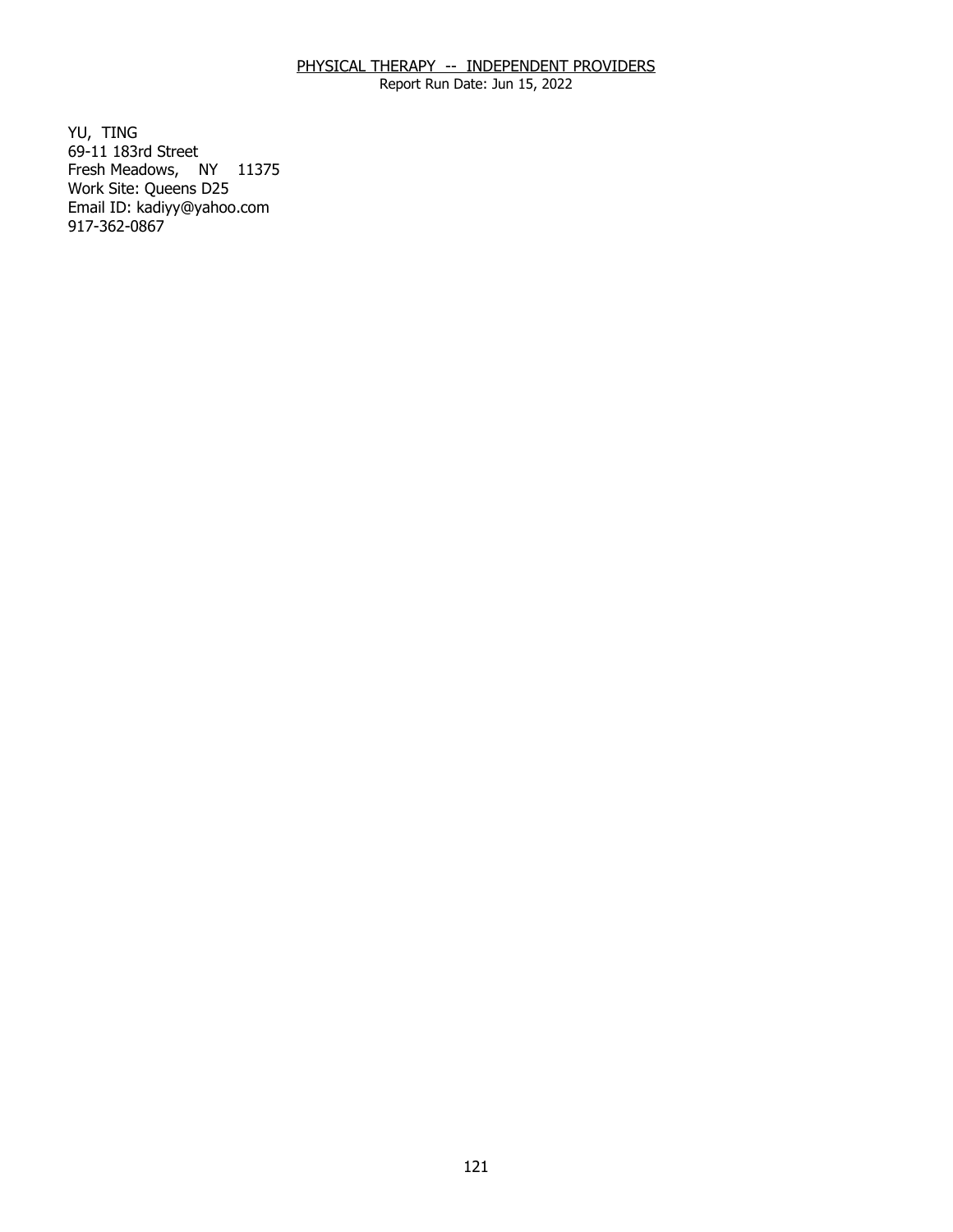Report Run Date: Jun 15, 2022

CAMPOMANES, KATHERINE KAYE<br>84-50 169th Street Jamaica Hills, NY 11432 Work Site: Queens D26 Email ID: [kayecampomanes@gmail.com](mailto:kayecampomanes@gmail.com)  347-229-6225

DE LA CRUZ, RAFAEL new hyde park, NY 11040 78-05 270th Street Work Site: Queens D26 Email ID: [RAFAELDC2005@YAHOO.COM](mailto:RAFAELDC2005@YAHOO.COM) 718-749-6838

FERRARA, JOANN BAYSIDE, NY 11360 2391 BELL BLVD Work Site: Queens D26 Email ID: [lindalech@live.com](mailto:lindalech@live.com)  718-428-2600

FORTSCH, JERILYN EAST NORTHPORT, NY 11731 105 CATHERINE STREET Work Site: Queens D26 Email ID: [jfortsch@vclc.org](mailto:jfortsch@vclc.org) 631-757-5674

GOODY, EDITH Douglaston, NY 11362 240-04 70th Ave Apt 2 Work Site: Queens D26 Email ID: [edithgoody@aol.com](mailto:edithgoody@aol.com) 719-351-8447

HSUCHENG, LINGSUM<br>61-28 183rd Street Fresh Meadows, NY 11365 Work Site: Queens D26 Email ID: [lingsumDPT@yahoo.com](mailto:lingsumDPT@yahoo.com) 917-292-8862

HUNG, ALLAN CHIEH JEN<br>143-50 Barclay AVE. FLUSHING, NY 11355 Work Site: Queens D26 Email ID: [ahung43@gmail.com](mailto:ahung43@gmail.com)  347-399-8698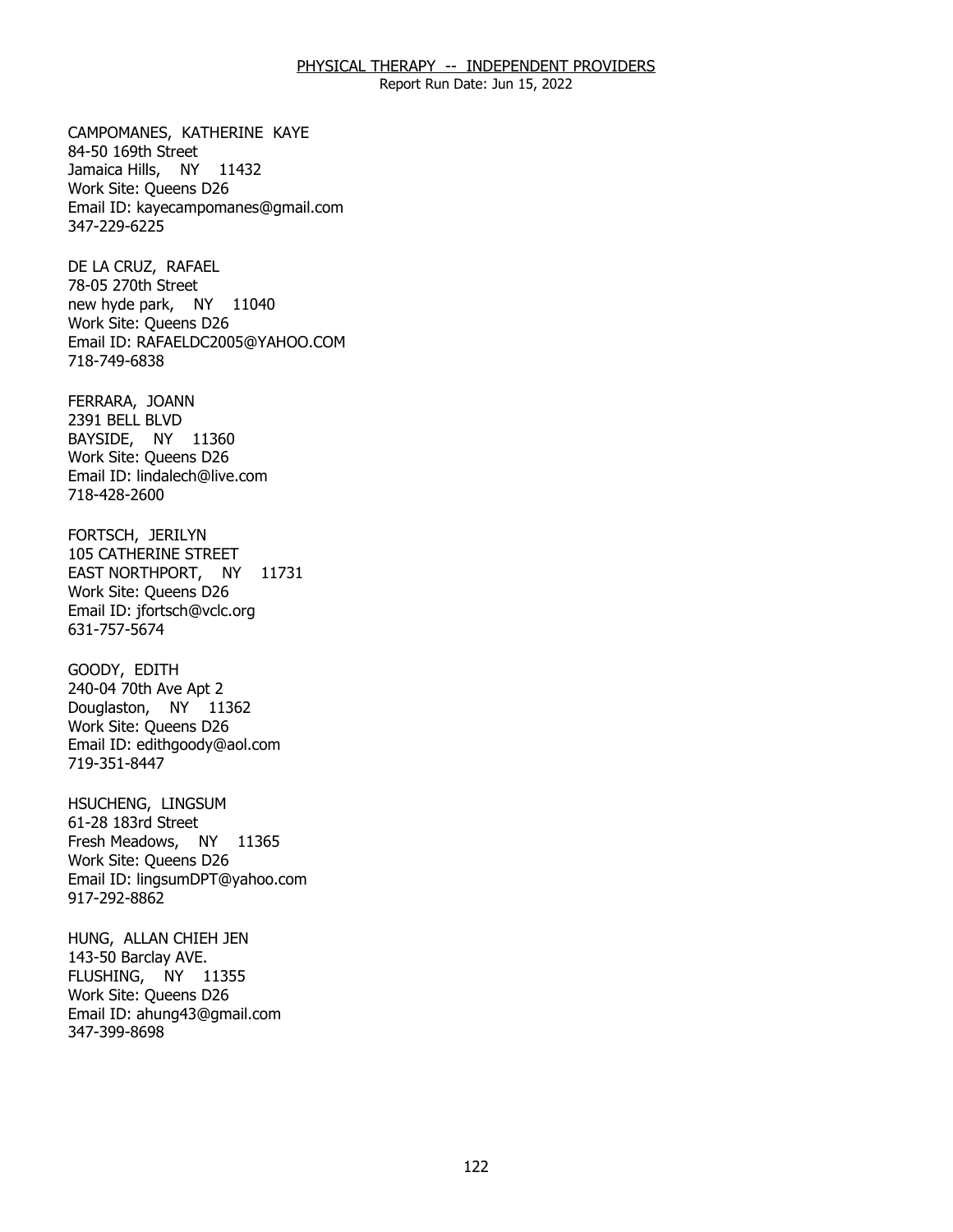Report Run Date: Jun 15, 2022

JOLO, CHARISSE Douglaston, NY 11362 61-28 245th Place Work Site: Queens D26 Email ID: [jetsetche@yahoo.com](mailto:jetsetche@yahoo.com) 646-284-4258

KAJA MULVENA, LINDA<br>83-14 77th Ave GLENDALE, NY 11385 Work Site: Queens D26 Email ID: [lkmulvena@gmail.com](mailto:lkmulvena@gmail.com)  917-836-7866

KIM, NANCY Great Neck, NY 11021 117 Shoreward Drive Work Site: Queens D26 Email ID: [nkimpt@hotmail.com](mailto:nkimpt@hotmail.com) 917-667-1236

LAM, JEHN Glen Oaks, NY 11004 8004 257th st Work Site: Queens D26 Email ID: [poly89john@yahoo.com](mailto:poly89john@yahoo.com)  718-290-7973

LOU, MALLORY Bayside, NY 11364 50-31 Horatio Pkwy Work Site: Queens D26 Email ID: [loumallory@yahoo.com](mailto:loumallory@yahoo.com)  917-369-0181

ORTIZ, SONIA Whitestone, NY 11357 163-28 19th Avenue Work Site: Queens D26 Email ID: [SoniaOrtizPT@yahoo.com](mailto:SoniaOrtizPT@yahoo.com) 917-826-7715

VESU, SHILPA El Paso, TX 79911 1776 Cimarron Square Work Site: Queens D26 Email ID: [shilpa.vesu@gmail.com](mailto:shilpa.vesu@gmail.com)  915-268-6419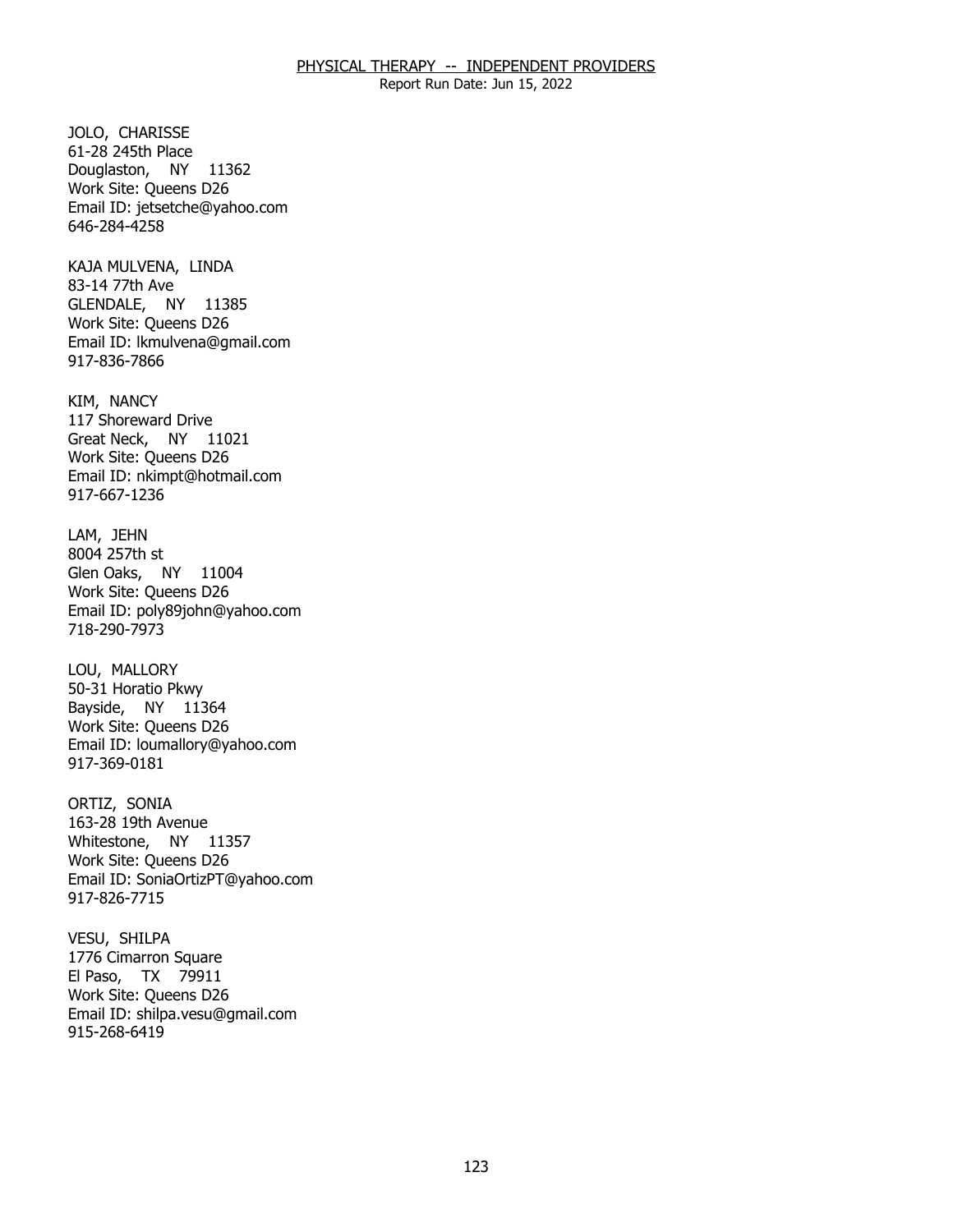Report Run Date: Jun 15, 2022

WANG, HERMILEE MAE<br>4336 147th Street Flushing, NY 11355 Work Site: Queens D26 Email ID: [hermileewrpt@gmail.com](mailto:hermileewrpt@gmail.com) 917-251-9429

YU, TING Fresh Meadows, NY 11375 69-11 183rd Street Work Site: Queens D26 Email ID: [kadiyy@yahoo.com](mailto:kadiyy@yahoo.com) 917-362-0867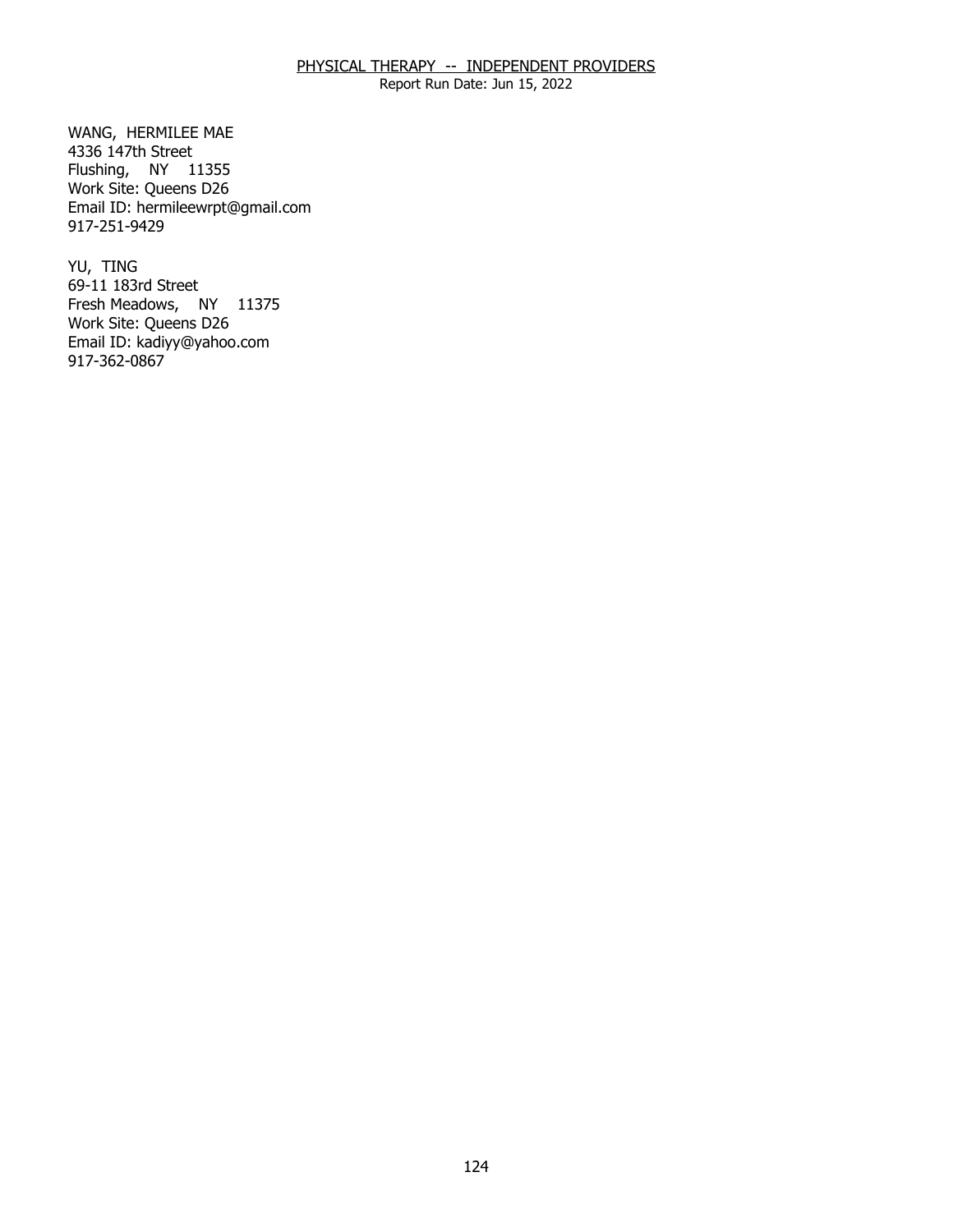Report Run Date: Jun 15, 2022

ADEGBITE, EMIOLA Deer Park, NY 11729 135 Filmore Avenue Work Site: Queens D27 Email ID: [182602@msn.com](mailto:182602@msn.com)  516-984-8347

CRANE, SUZANNE Woodmere, NY 11598 985 Benton Street Work Site: Queens D27 Email ID: [cranesuzanne@gmail.com](mailto:cranesuzanne@gmail.com)  516-374-6299

FATOLA, AKEEM JAMAICA, NY 11436 147-03 115th Avenue Work Site: Queens D27 Email ID: [ann4akeem@aol.com](mailto:ann4akeem@aol.com) 917-543-9881

FERRARA, JOANN<br>2391 BELL BLVD BAYSIDE, NY 11360 Work Site: Queens D27 Email ID: [lindalech@live.com](mailto:lindalech@live.com)  718-428-2600

 HURLEY -COOK, HEATHER 34 Sherman Ave Rockville Centre, NY 11570 Work Site: Queens D27 Email ID: [hhurley37@aol.com](mailto:hhurley37@aol.com) 917-453-7408

KOLTSOVA, DIANA OCEANSIDE, NY 11572 3437 WEIDNER AVENUE Work Site: Queens D27 Email ID: [diana.kudelko@gmail.com](mailto:diana.kudelko@gmail.com) 347-422-4867

KUKKAR, KOMAL<br>77 Collard Street JERSEY CITY, NJ 07306 Work Site: Queens D27 Email ID: [doc.komal21dec@gmail.com](mailto:doc.komal21dec@gmail.com) 312-810-8455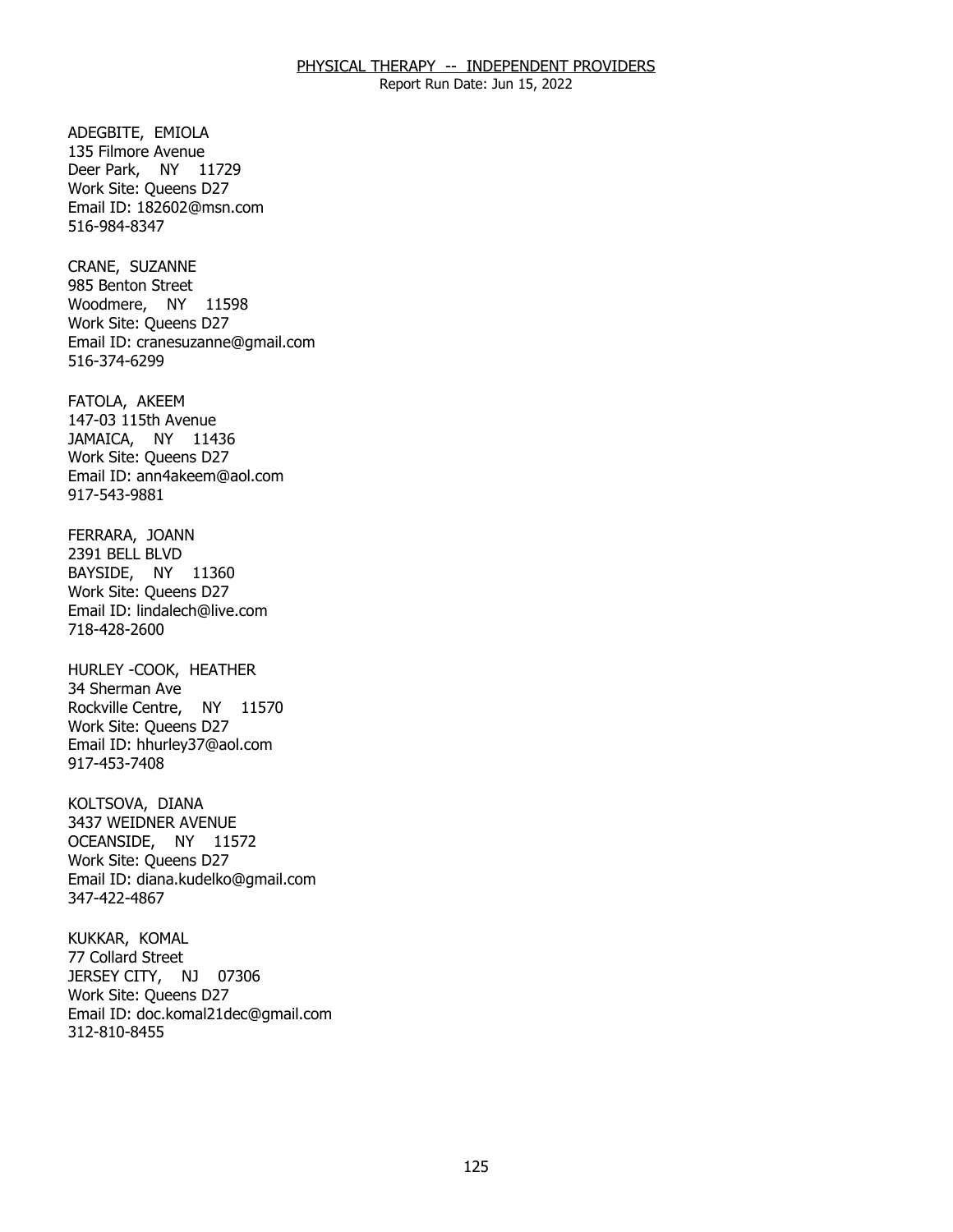Report Run Date: Jun 15, 2022

MOSHAYEV, DAVID<br>825 university st Valley stream, NY 11581 Work Site: Queens D27 Email ID: [Davidmoshayev@gmail.com](mailto:Davidmoshayev@gmail.com) 718-840-8059

OLURINDE, ADEDOLAPO<br>241-04 148th Road rosedale, NY 11422 Work Site: Queens D27 Email ID: [rehobothcare@hotmail.com](mailto:rehobothcare@hotmail.com)  347-351-4970

RUMBAOA, SHERRY VEE<br>80-14 Kent Street Jamaica, NY 11432 Work Site: Queens D27 Email ID: [sherryveeptrp\\_29@yahoo.com](mailto:sherryveeptrp_29@yahoo.com) 347-608-6482

STABINER, JULIE Rockaway Beach, NY 11693 165 Beach 90th Street Work Site: Queens D27 Email ID: [jlstabiner@aol.com](mailto:jlstabiner@aol.com)  917-673-4278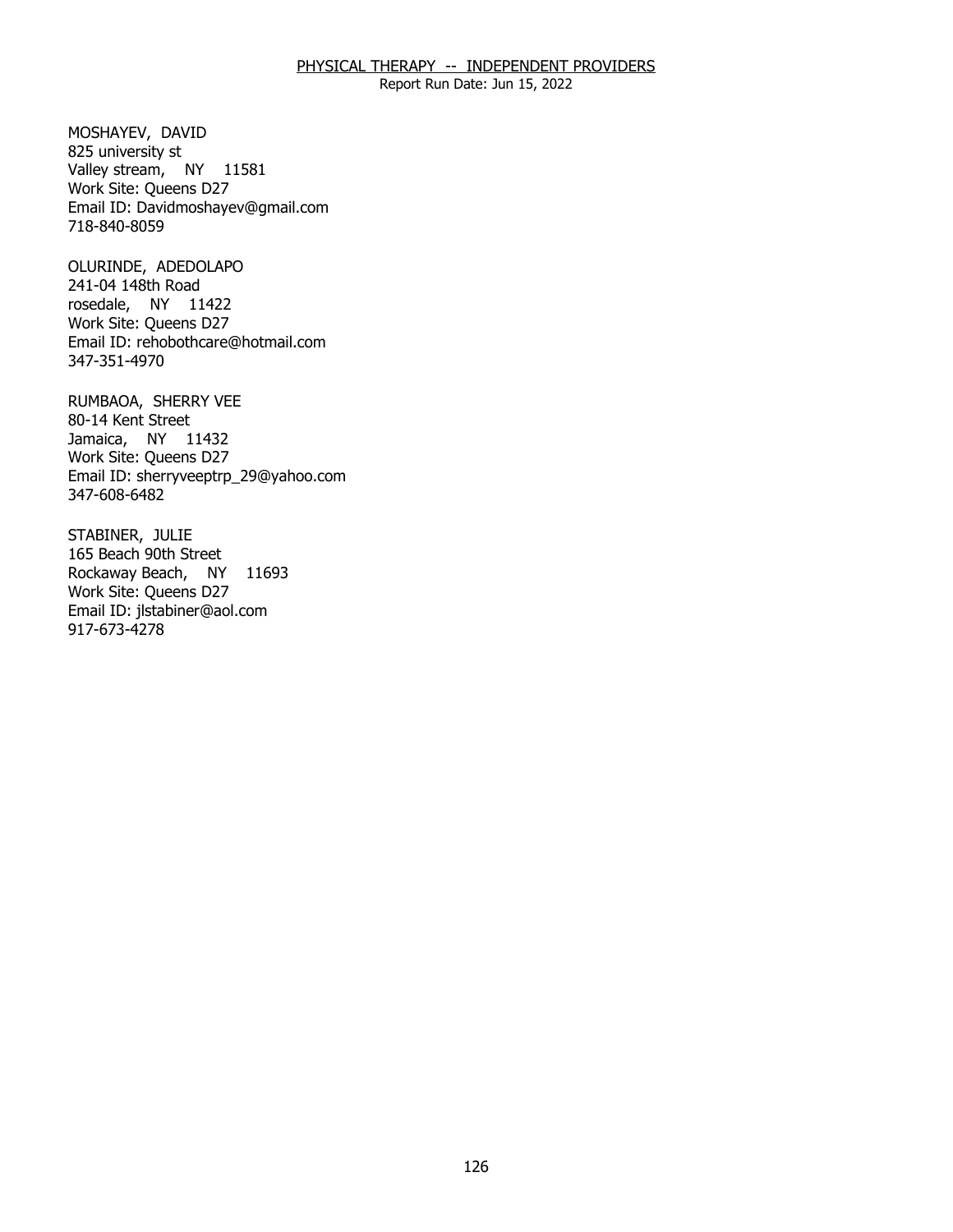Report Run Date: Jun 15, 2022

ADEGBITE, EMIOLA Deer Park, NY 11729 135 Filmore Avenue Work Site: Queens D28 Email ID: [182602@msn.com](mailto:182602@msn.com)  516-984-8347

FATOLA, AKEEM JAMAICA, NY 11436 147-03 115th Avenue Work Site: Queens D28 Email ID: [ann4akeem@aol.com](mailto:ann4akeem@aol.com) 917-543-9881

FERRARA, JOANN BAYSIDE, NY 11360 2391 BELL BLVD Work Site: Queens D28 Email ID: [lindalech@live.com](mailto:lindalech@live.com)  718-428-2600

HSUCHENG, LINGSUM<br>61-28 183rd Street Fresh Meadows, NY 11365 Work Site: Queens D28 Email ID: [lingsumDPT@yahoo.com](mailto:lingsumDPT@yahoo.com) 917-292-8862

KOCHMAN, DEBORAH FOREST HILLS, NY 11375 72-06 Loubet Street Work Site: Queens D28 Email ID: [deborahkochmanpt@nyc.rr.com](mailto:deborahkochmanpt@nyc.rr.com)  718-896-2614

OLURINDE, ADEDOLAPO<br>241-04 148th Road rosedale, NY 11422 Work Site: Queens D28 Email ID: [rehobothcare@hotmail.com](mailto:rehobothcare@hotmail.com)  347-351-4970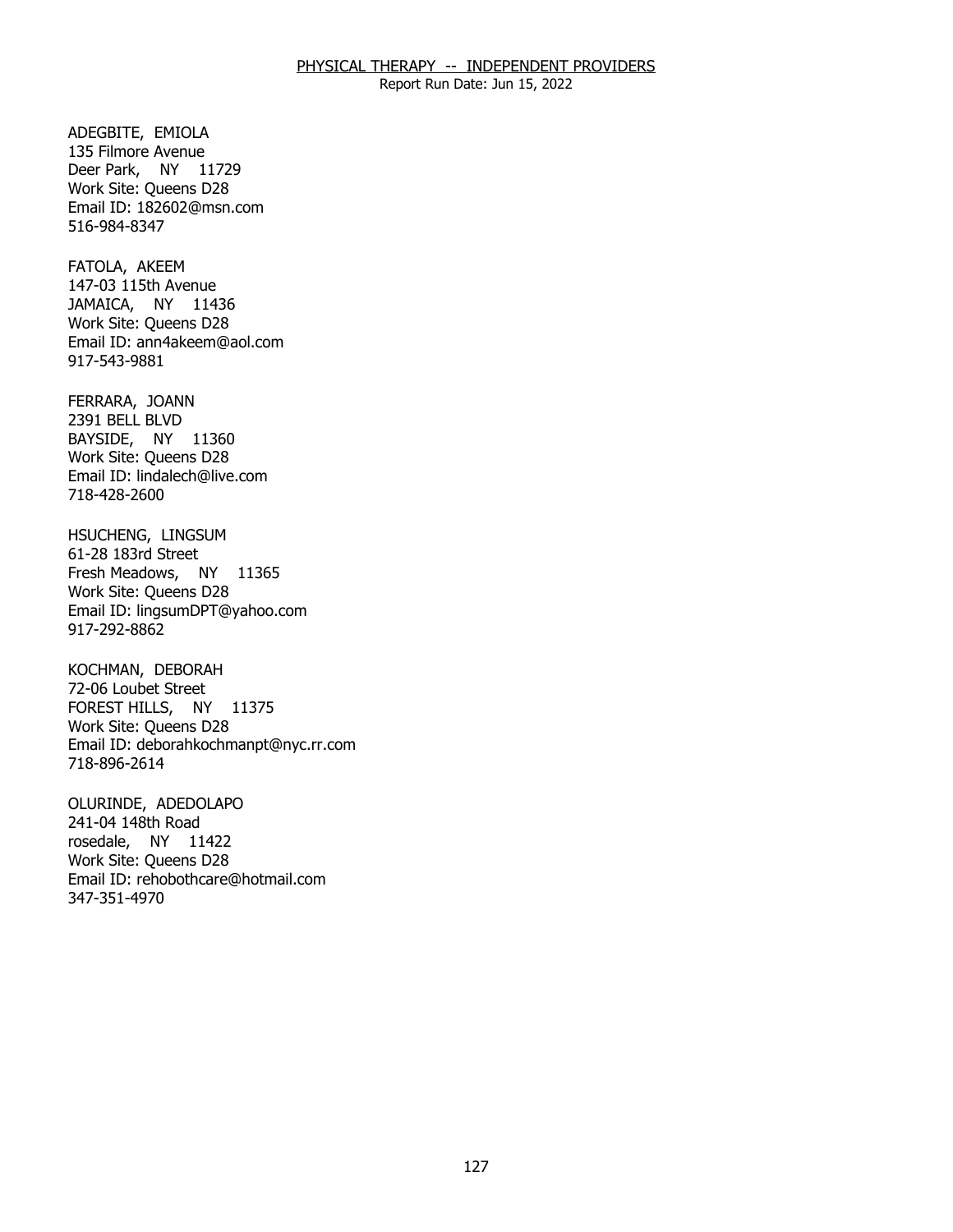Report Run Date: Jun 15, 2022

KOLTSOVA, DIANA OCEANSIDE, NY 11572 3437 WEIDNER AVENUE Work Site: Queens D29 Email ID: [diana.kudelko@gmail.com](mailto:diana.kudelko@gmail.com) 347-422-4867

KUKKAR, KOMAL JERSEY CITY, NJ 07306 77 Collard Street Work Site: Queens D29 Email ID: [doc.komal21dec@gmail.com](mailto:doc.komal21dec@gmail.com) 312-810-8455

OLURINDE, ADEDOLAPO<br>241-04 148th Road rosedale, NY 11422 Work Site: Queens D29 Email ID: [rehobothcare@hotmail.com](mailto:rehobothcare@hotmail.com)  347-351-4970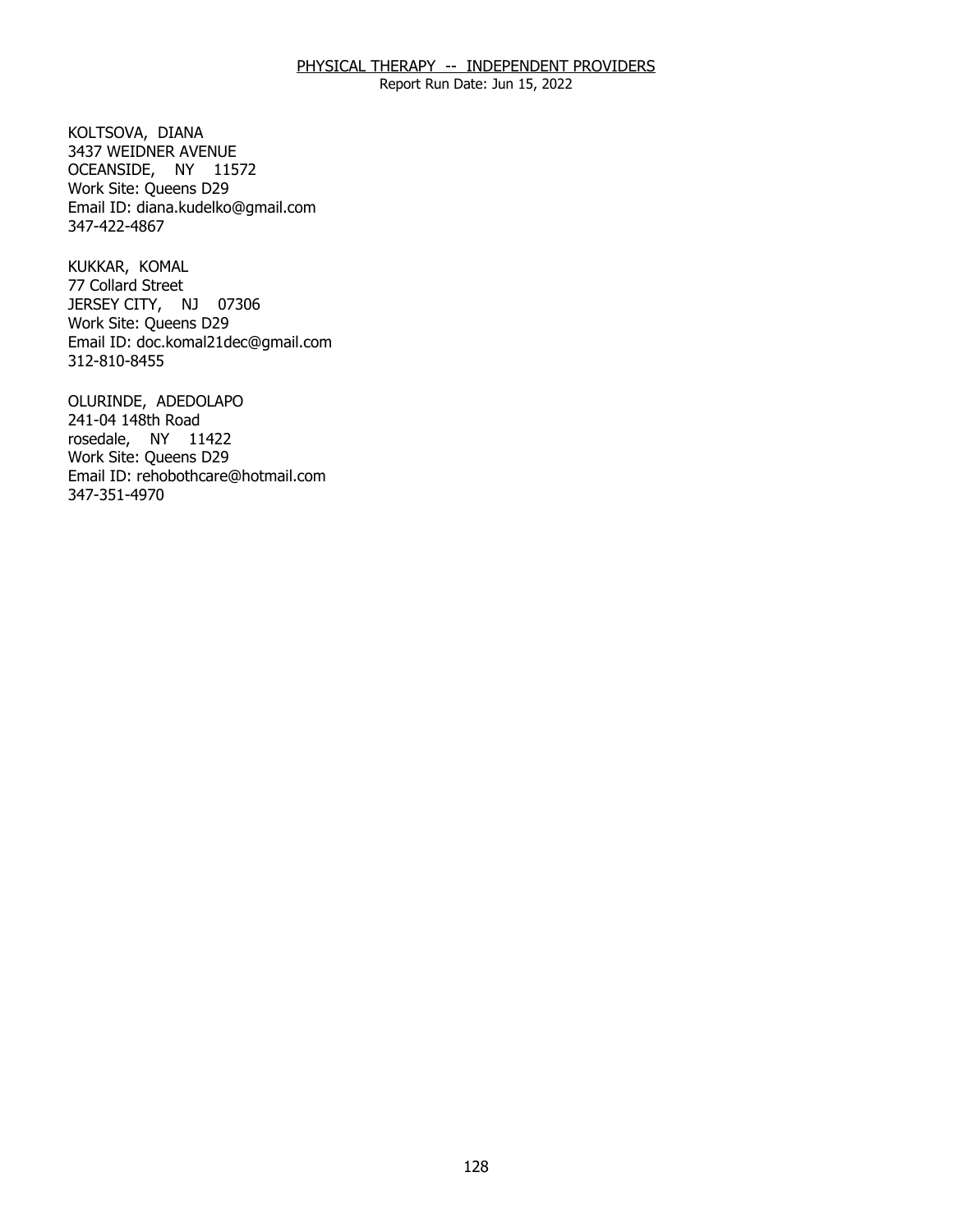Report Run Date: Jun 15, 2022

DE LA CRUZ, RAFAEL<br>78-05 270th Street new hyde park, NY 11040 Work Site: Queens D30 Email ID: [RAFAELDC2005@YAHOO.COM](mailto:RAFAELDC2005@YAHOO.COM) 718-749-6838

SUH, MARIE JOYCE Sunnyside, NY 11104 46-01 39th Ave., 314 Work Site: Queens D30 Email ID: [Meichin1015@yahoo.com](mailto:Meichin1015@yahoo.com) 973-867-8925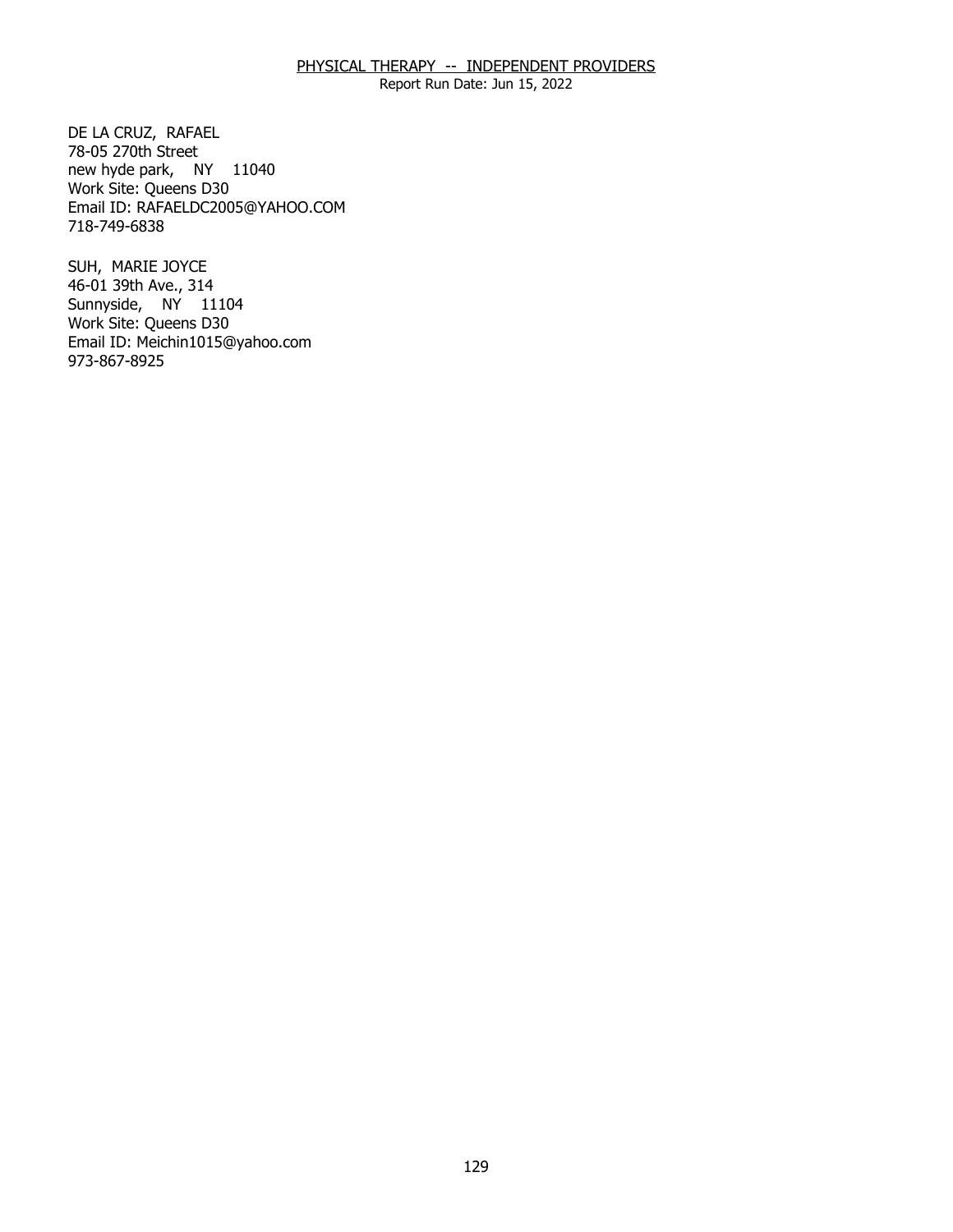Report Run Date: Jun 15, 2022

AREF, HODA Staten island, NY 10301 684 ocean Terrace Work Site: Staten Island All Districts Email ID: [hoda1@verizon.net](mailto:hoda1@verizon.net) 917-371-5959

BALLESTEROS, ROMMEL<br>128 Aviston Street STATEN ISLAND, NY 10306 Work Site: Staten Island All Districts Email ID: [rballesteros56@yahoo.com](mailto:rballesteros56@yahoo.com)  917-257-0927

BAUTISTA, PAULO<br>2249 85th Street Brooklyn, NY 11214 Work Site: Staten Island All Districts Email ID: [paulofetyap@yahoo.com](mailto:paulofetyap@yahoo.com)  917-285-6437

CAGULADA-CORRE, VANESSA MAY<br>232 Portage Avenue Staten Island, NY 10314 Work Site: Staten Island All Districts Email ID: [vanmay12@yahoo.com](mailto:vanmay12@yahoo.com) 917-588-0164

CIRELLI, MATTHEW<br>22 Holly Street Cranford, NJ 07016 Work Site: Staten Island All Districts Email ID: [matt.cirelli@gmail.com](mailto:matt.cirelli@gmail.com) 917-783-9120

CRUZ, MARIA STATEN ISLAND, NY 10309 236 Woodvale Avenue Work Site: Staten Island All Districts Email ID: [cruzcecile21@gmail.com](mailto:cruzcecile21@gmail.com)  646-591-7068

D'AMORE, DIANNA STATEN ISLAND, NY 10308 15 GREENCROFT AVE Work Site: Staten Island All Districts Email ID: [ddamore@schools.nyc.gov](mailto:ddamore@schools.nyc.gov) 718-987-0325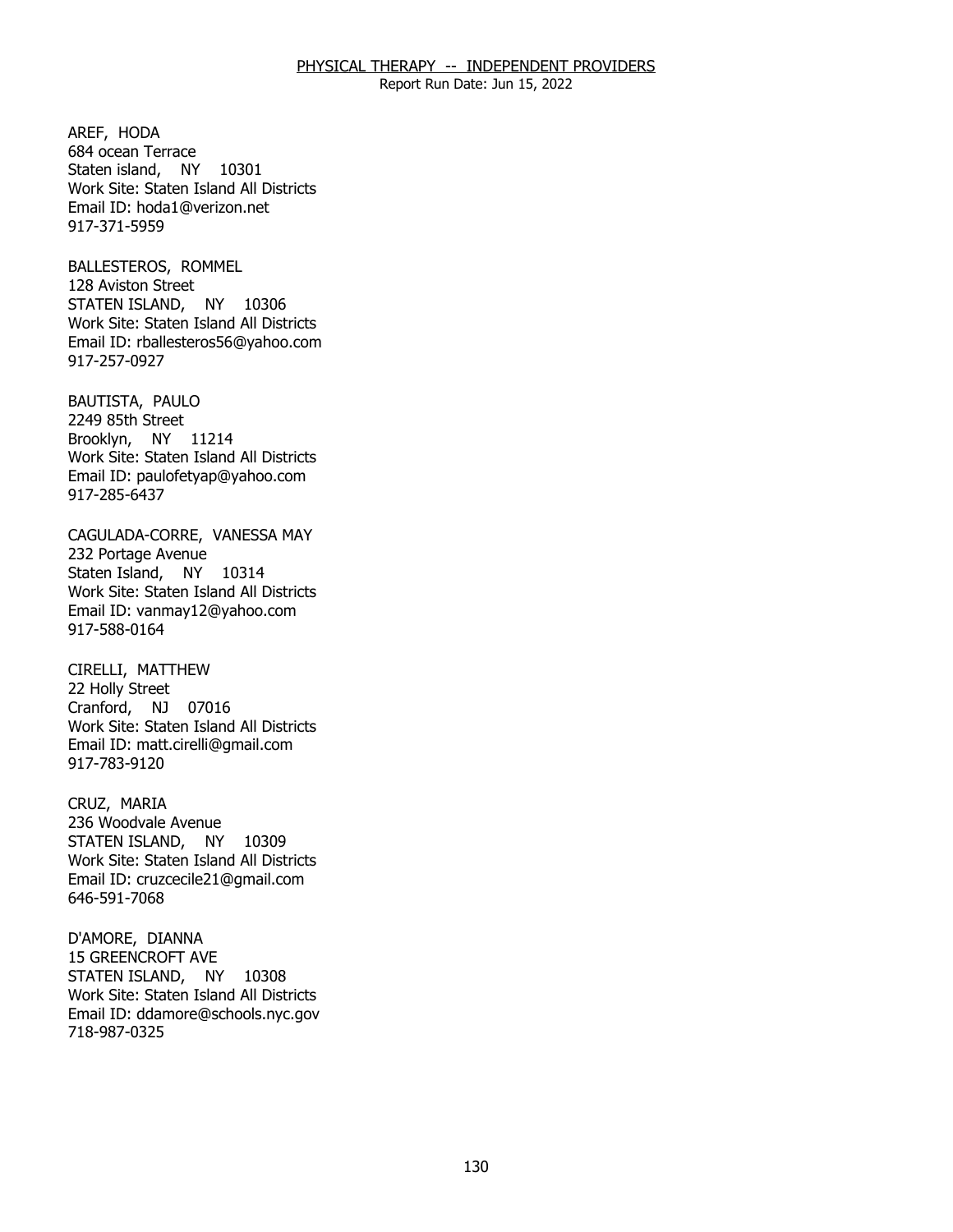Report Run Date: Jun 15, 2022

DANCYGIER, SUSAN Jackson, NJ 08527 8 Cypress Point Lane Work Site: Staten Island All Districts Email ID: [susandan@optonline.net](mailto:susandan@optonline.net)  732-780-5175

DE JESUS, EMMANUEL<br>15 Bogota St. Staten Island, NY 10314 Work Site: Staten Island All Districts Email ID: [NOEL\\_DEJESUS1@HOTMAIL.COM](mailto:NOEL_DEJESUS1@HOTMAIL.COM) 661-889-4906

DE LA CALZADA, JULIUS<br>1685 Remsen Ave BROOKLYN, NY 11236 Work Site: Staten Island All Districts Email ID: [juliusrpt@gmail.com](mailto:juliusrpt@gmail.com)  917-470-2116

DESAI, USHMA Edison, NJ 08820 286 Michelle Circle Work Site: Staten Island All Districts Email ID: [ushmadesai07@gmail.com](mailto:ushmadesai07@gmail.com) 609-977-6753

 DIONISIO, DOLORA 16 Joshua Court Howell, NJ 07731 Work Site: Staten Island All Districts Email ID: [doloratocol@yahoo.com](mailto:doloratocol@yahoo.com)  732-456-1371

EL SAYED, EHAB STATEN ISLAND, NY 10305 433 ATLANTIC AVE Work Site: Staten Island All Districts Email ID: [ehabel2002@gmail.com](mailto:ehabel2002@gmail.com) 347-445-4738

ELNAGGAR, FATHI<br>127 Ridgeway Ave Staten Island, NY 10314 Work Site: Staten Island All Districts Email ID: [fathi13es@hotmail.com](mailto:fathi13es@hotmail.com) 347-465-6669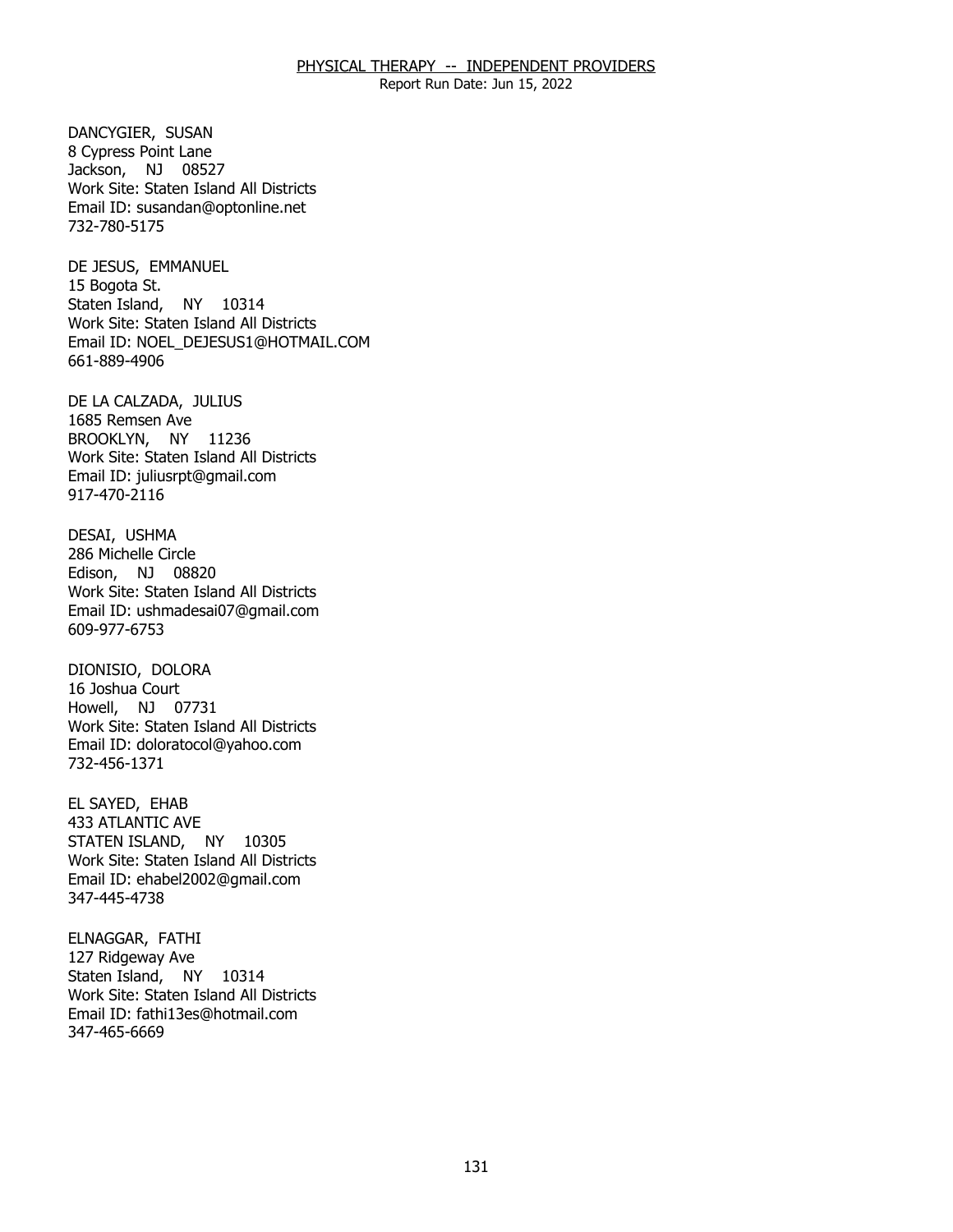Report Run Date: Jun 15, 2022

GIGLIOTTI, MARISSA<br>26 Vail Ave Staten Island, NY 10309 Work Site: Staten Island All Districts Email ID: [mgigspt@gmail.com](mailto:mgigspt@gmail.com) 917-886-0104

 GREENE, CHRISTINE 100 Kissel Avenue STATEN ISLAND, NY 10310 Work Site: Staten Island All Districts Email ID: [chrisygreene@gmail.com](mailto:chrisygreene@gmail.com) 646-209-8122

HAKANSON, JEANINE<br>410 Pendale Street STATEN ISLAND, NY 10306 Work Site: Staten Island All Districts Email ID: [JHAKANSON@VERIZON.NET](mailto:JHAKANSON@VERIZON.NET)  917-609-8094

HAKEEM, THERESA<br>223 Bradley Ave Staten Island, NY 10314 Work Site: Staten Island All Districts Email ID: [bentabouna@gmail.com](mailto:bentabouna@gmail.com)  718-775-8143

HAMED, MOGEEBOUL STATEN ISLAND, NY 10301 367 Little Clove Road Work Site: Staten Island All Districts Email ID: [mogeeboulhamed1@hotmail.com](mailto:mogeeboulhamed1@hotmail.com) 917-442-6305

HANSEN, KRISTIN<br>398 BEACH RD STATEN ISLAND, NY 10312 Work Site: Staten Island All Districts Email ID: [KDHANSEN59@YAHOO.COM](mailto:KDHANSEN59@YAHOO.COM) 917-609-5998

HUSSEIN, ABEER<br>272 Adams Ave Staten Island, NY 10306 Work Site: Staten Island All Districts Email ID: [abeerdpt@gmail.com](mailto:abeerdpt@gmail.com)  917-582-5329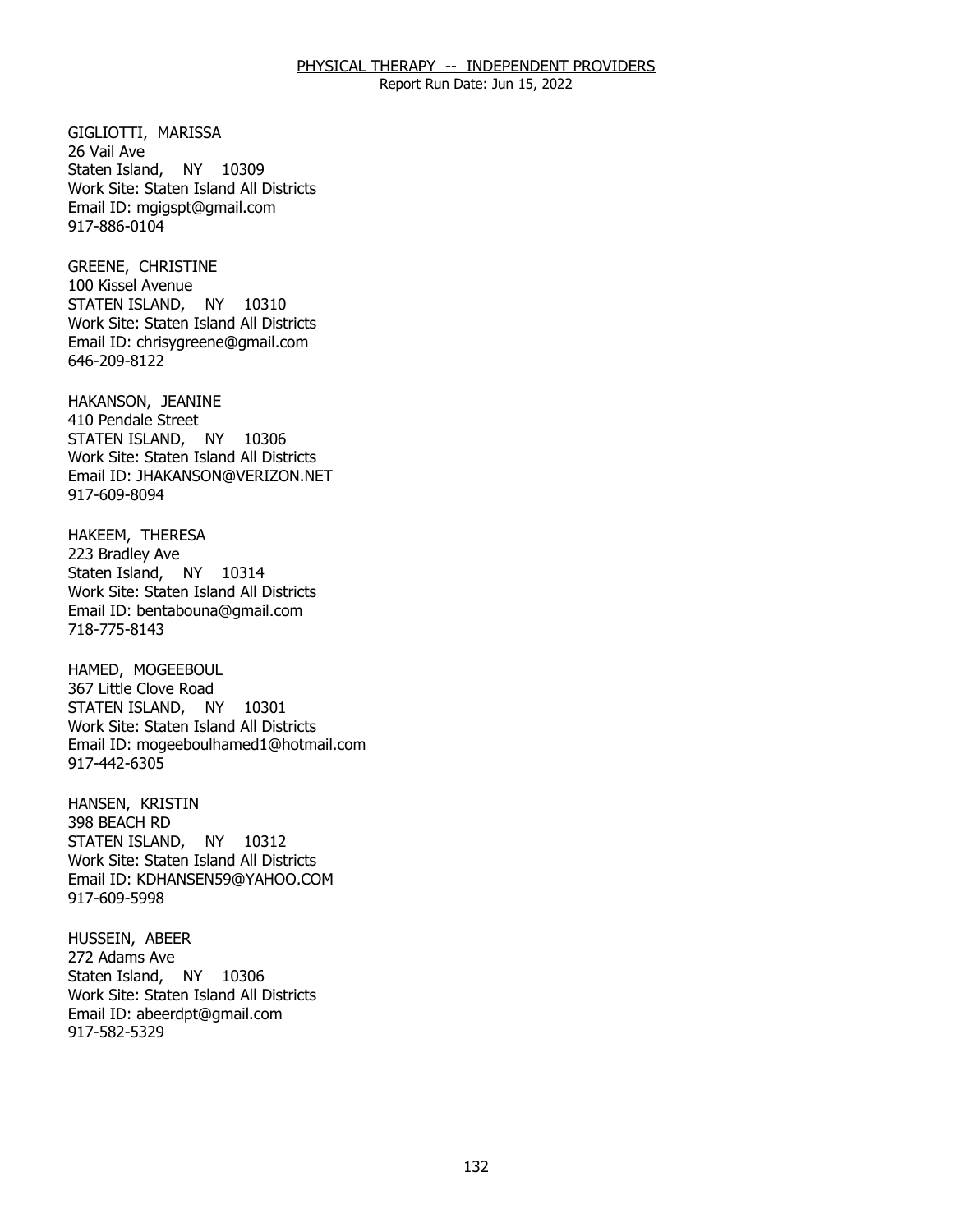Report Run Date: Jun 15, 2022

 KIEFER, JENNIFER BROOKLYN, NY 11228 1013 76TH ST Work Site: Staten Island All Districts Email ID: [jemman820@yahoo.com](mailto:jemman820@yahoo.com) 917-971-3348

KOCIC, SADIJA Staten Island, NY 10301 45 Louise Lane Work Site: Staten Island All Districts Email ID: [sadijakocic@aol.com](mailto:sadijakocic@aol.com)  917-302-1967

LABBATE, DANIELA staten island, NY 10309 1308 woodrow road Work Site: Staten Island All Districts Email ID: [saline621@yahoo.com](mailto:saline621@yahoo.com)  917-613-2746

LATTANZIO, MICHAEL<br>130 Augusta Ave Staten Island, NY 10312 Work Site: Staten Island All Districts Email ID: [mikelatts@aol.com](mailto:mikelatts@aol.com) 347-512-3235

LOMBARDI, GINA STATEN ISLAND, NY 10307 35 BLOSSOM LANE Work Site: Staten Island All Districts Email ID: [ginapt@yahoo.com](mailto:ginapt@yahoo.com)  917-579-2066

MOHAMED, HAMZA<br>1936 83rd Street BKLYN, NY 11214 Work Site: Staten Island All Districts Email ID: [hamzarpt@yahoo.com](mailto:hamzarpt@yahoo.com) 347-400-3842

 NEWMAN, ALICE LYNN 17 RICE AVE STATEN ISLAND, NY 10314 Work Site: Staten Island All Districts Email ID: [alynn16@aol.com](mailto:alynn16@aol.com) 347-729-6442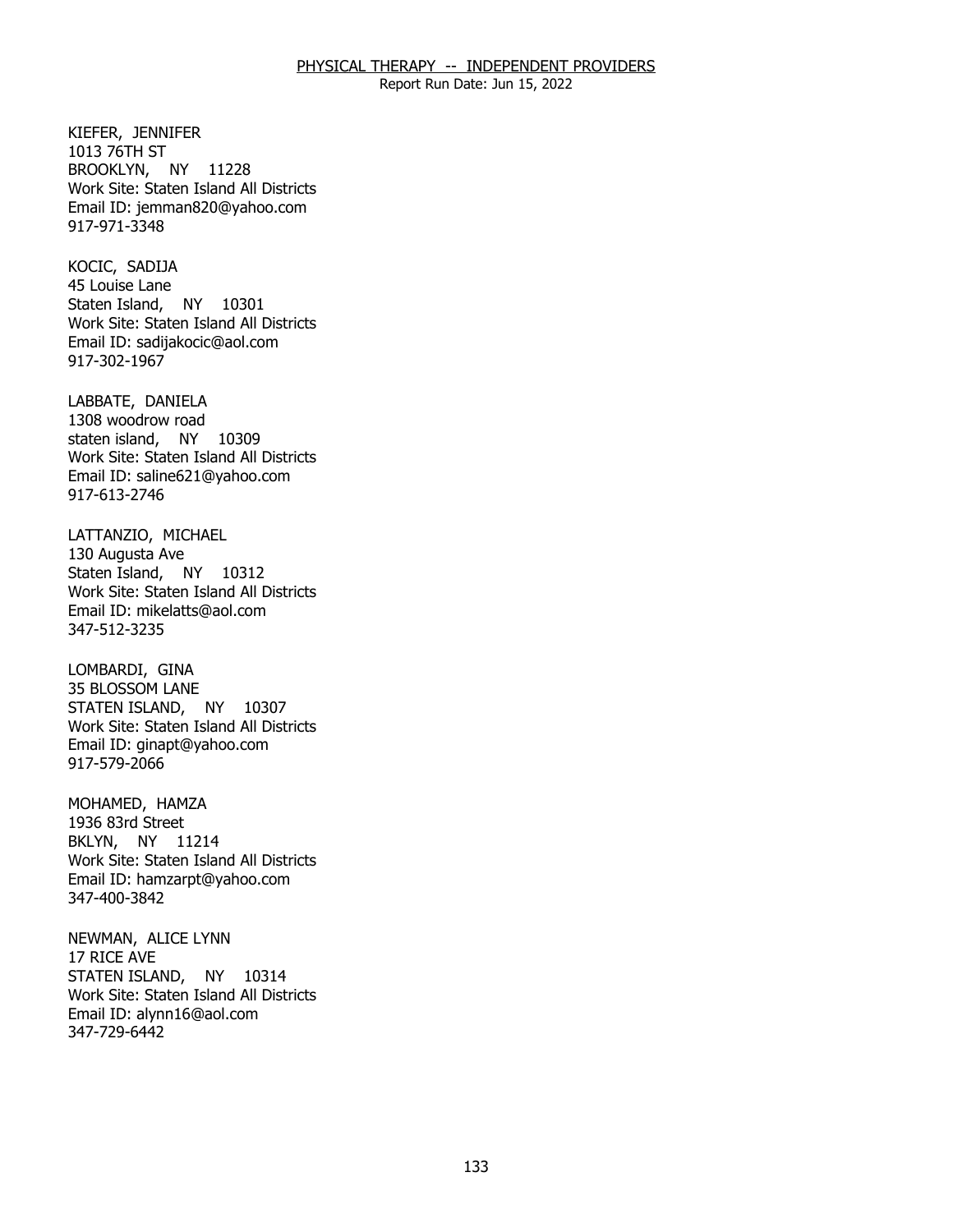Report Run Date: Jun 15, 2022

O'KEEFE, AMANDA Staten Island, NY 10308 281 Colon Avenue Work Site: Staten Island All Districts Email ID: [manda.okeefe@gmail.com](mailto:manda.okeefe@gmail.com)  347-209-5524

 ORICCHIO, JACQUELINE 11 Vineland Ave Staten Island, NY 10312 Work Site: Staten Island All Districts Email ID: [joricchiodpt@gmail.com](mailto:joricchiodpt@gmail.com) 917-562-3127

ORLEMAN, LAUREN Staten Island, NY 10306 609 Midland Avenue Work Site: Staten Island All Districts Email ID: [lmtorleman@gmail.com](mailto:lmtorleman@gmail.com) 917-679-3670

PATEL, GRIVITA<br>231 AUTH AVE ISELIN, NJ 08830 Work Site: Staten Island All Districts Email ID: [grivita91@gmail.com](mailto:grivita91@gmail.com) 732-986-0204

PATEL, TITHI Edison, NJ 08820 185 Linda Lane Work Site: Staten Island All Districts Email ID: [tithishah06@gmail.com](mailto:tithishah06@gmail.com)  201-878-7486

PATEL, ULKA Redhook, NY 12571 51 E Market Street Work Site: Staten Island All Districts Email ID: [ulkapatel4@gmail.com](mailto:ulkapatel4@gmail.com) 646-229-6836

PEREZ, ASTAIRE<br>216 Shunpike rd Chatham, NJ 07928 Work Site: Staten Island All Districts Email ID: [Astaire.Perez@ahrcnyc.org](mailto:Astaire.Perez@ahrcnyc.org) 201-600-5898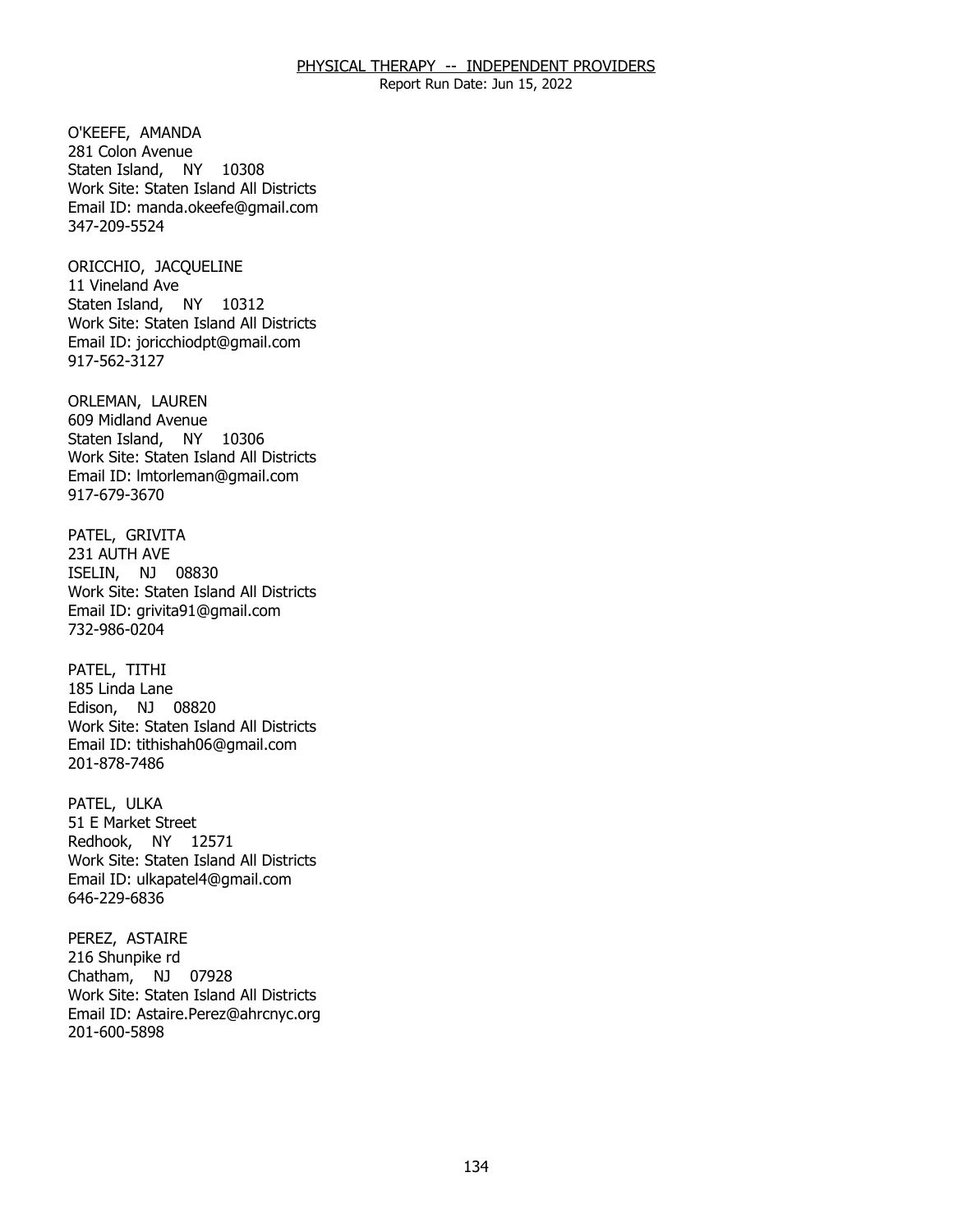Report Run Date: Jun 15, 2022

POWELL, DEBORAH Staten Island, NY 10312 300 Lyndale Avenue Work Site: Staten Island All Districts Email ID: [medicpt7716@aol.com](mailto:medicpt7716@aol.com) 917-716-8761

PRICE, MELISSA Staten island, NY 10309 117 woodvale avenue Work Site: Staten Island All Districts Email ID: [mprice8325@gmail.com](mailto:mprice8325@gmail.com)  718-759-8337

QUINN, MELISSA Manahawkin, NJ 08050 87 Morton Drive Work Site: Staten Island All Districts Email ID: [missylq@gmail.com](mailto:missylq@gmail.com)  732-794-9777

RIALE, SARAH South Orange, NJ 07079 305 Richmond Ave Work Site: Staten Island All Districts Email ID: [sarahpriale@gmail.com](mailto:sarahpriale@gmail.com)  518-598-3737

ROTONDO, AMANDA Staten Island, NY 10314 1592 Richmond Avenue Work Site: Staten Island All Districts Email ID: [preciousmovementspt@gmail.com](mailto:preciousmovementspt@gmail.com)  347-857-6368

RUANE, TOM Sea Bright, NJ 07760 5 East New Street Work Site: Staten Island All Districts Email ID: [truane71@gmail.com](mailto:truane71@gmail.com)  908-489-8229

SALCEDO, MARK Fords, NJ 08863 12 wittenberg Drive Work Site: Staten Island All Districts Email ID: [mackysalcedo@yahoo.com](mailto:mackysalcedo@yahoo.com) 646-338-4062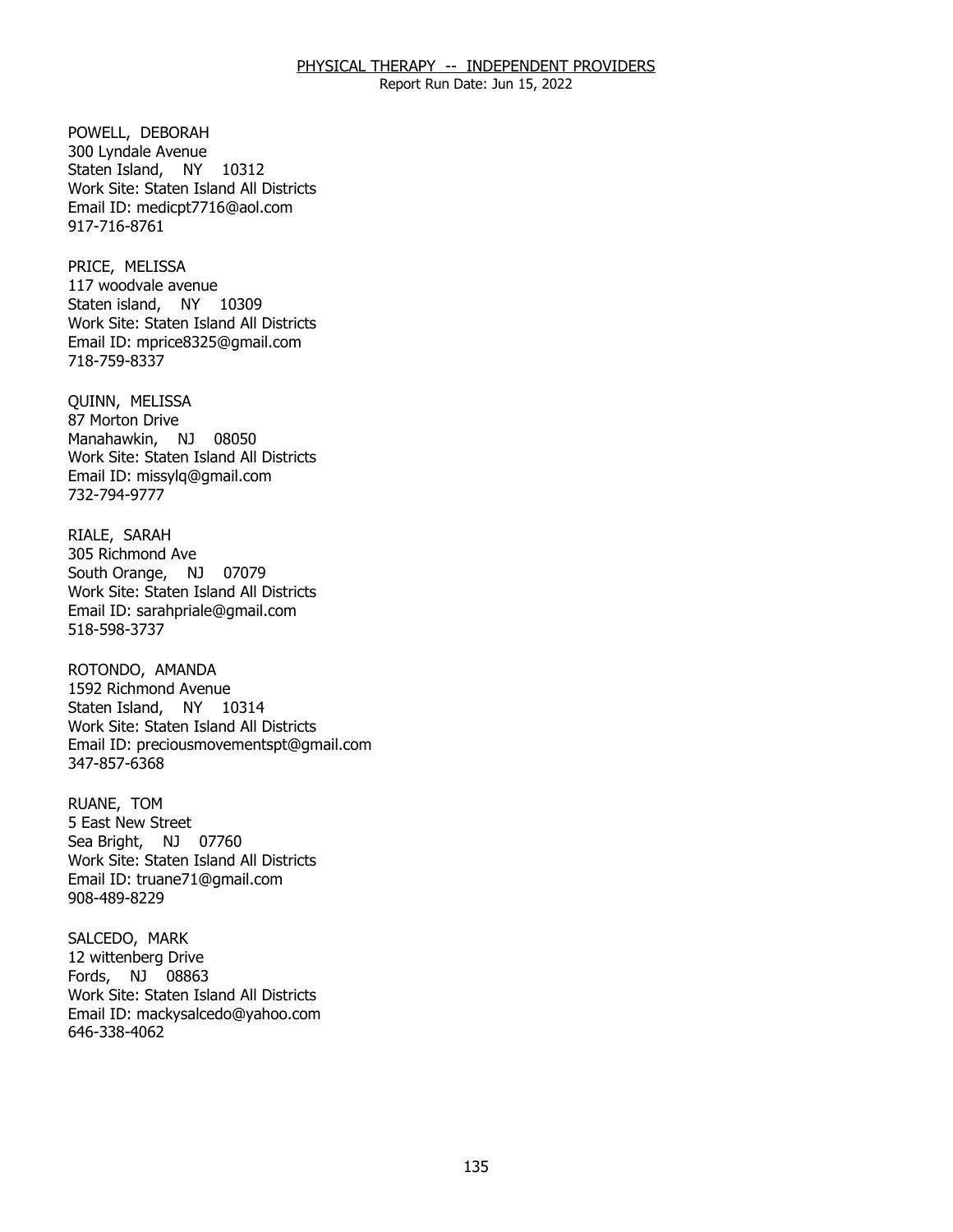Report Run Date: Jun 15, 2022

SCHWIMMER, PEARL Edison, NJ 08817 320 North 8th Avenue Work Site: Staten Island All Districts Email ID: [perlsteinp@gmail.com](mailto:perlsteinp@gmail.com) 718-730-4664

SHAHEN, SAMAH BROOKLYN, NY 11220 466 bay ridge ave Work Site: Staten Island All Districts Email ID: [samahshahen79@gmail.com](mailto:samahshahen79@gmail.com)  917-302-0047

SHIMKUS, NOREEN Staten Island, NY 10314 12 Mountaianview Ave Work Site: Staten Island All Districts Email ID: [noreen\\_byrne@yahoo.com](mailto:noreen_byrne@yahoo.com) 731-852-4800

SIDECO, MENETTE<br>94 West 18th Street Bayonne, NJ 07002 Work Site: Staten Island All Districts Email ID: [menettesideco@gmail.com](mailto:menettesideco@gmail.com) 201-344-9300

SUPINO, KRISTA STATEN ISLAND, NY 10306 96 ST. STEPHENS PLACE Work Site: Staten Island All Districts Email ID: [dsupino718@aol.com](mailto:dsupino718@aol.com) 347-209-6142

SWIENC, LUBA Staten Island, NY 10301 137 Rugby Avenue Apt. 1 Work Site: Staten Island All Districts Email ID: [lubasjazz137@gmail.com](mailto:lubasjazz137@gmail.com)  917-414-4378

THAKKAR, MAUSMI<br>115 A Rutgers Road Piscataway, NJ 08854 Work Site: Staten Island All Districts Email ID: [drmausmi@yahoo.com](mailto:drmausmi@yahoo.com)  732-890-3587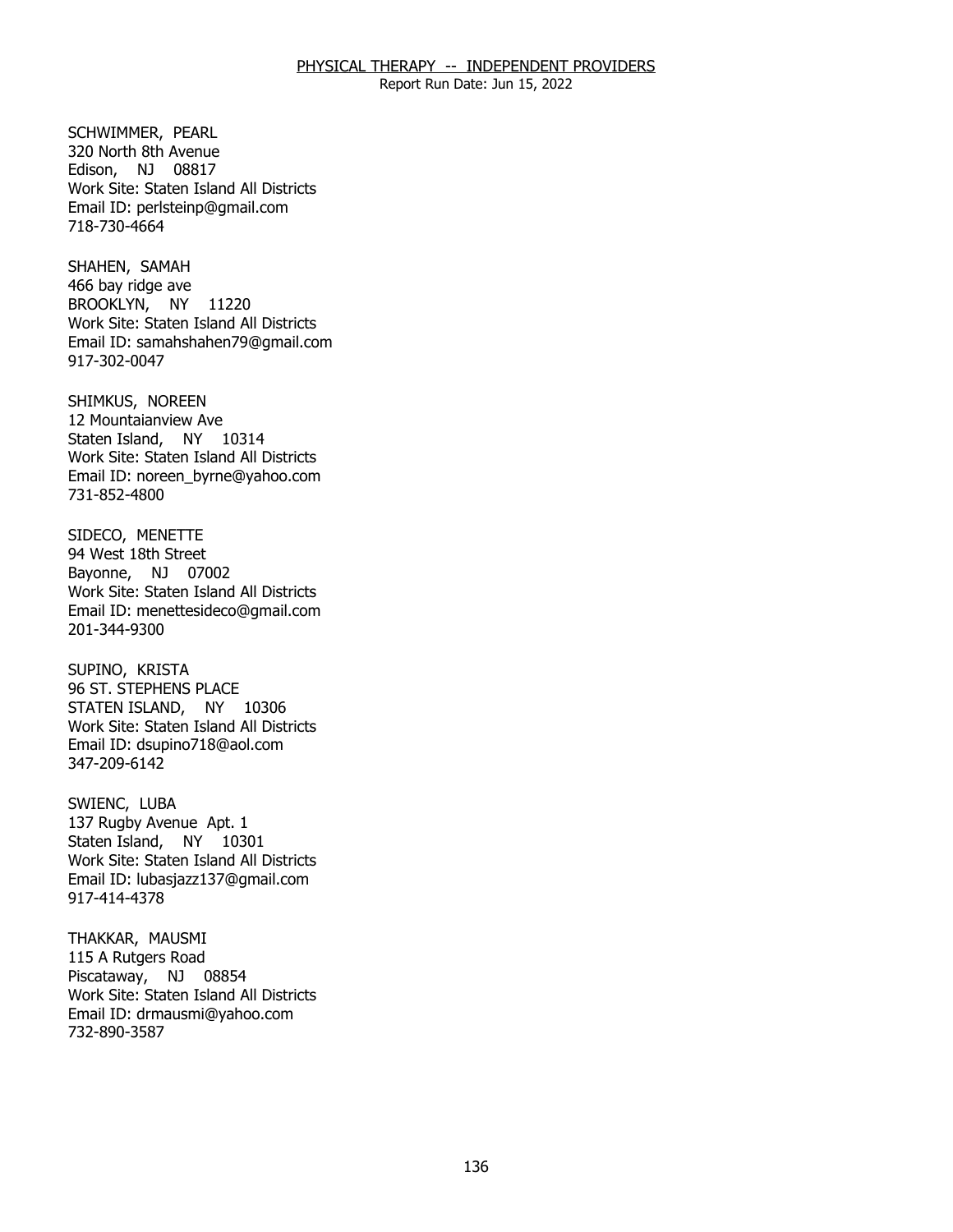Report Run Date: Jun 15, 2022

TOLBA, MONA Staten Island, NY 10314 483 Ingram ave Work Site: Staten Island All Districts Email ID: [monapt2002@gmail.com](mailto:monapt2002@gmail.com)  347-651-7308

TORKY, TAMER Staten Island, NY 10305 316 B Norway Avenue Work Site: Staten Island All Districts Email ID: [tamertorky@aol.com](mailto:tamertorky@aol.com)  917-696-6107

UTTARO, DENISE Staten Island, NY 10307 142 Bentley Street Work Site: Staten Island All Districts Email ID: [deeuttaro@gmail.com](mailto:deeuttaro@gmail.com)  646-334-0703

WALD, ERICA Staten Island, NY 10306 142 Hitchcock Avenue Work Site: Staten Island All Districts Email ID: [erica.wald2@gmail.com](mailto:erica.wald2@gmail.com) 646-302-7257

**WATTERS, ANNE**  Staten Island, NY 10308 17 Florence Street Work Site: Staten Island All Districts Email ID: [wattersdpt@gmail.com](mailto:wattersdpt@gmail.com) 718-702-9161

ZIHIRI, BARAKAT Staten Island, NY 10306 272 Adams Street Work Site: Staten Island All Districts Email ID: [zihiribarakat@gmail.com](mailto:zihiribarakat@gmail.com)  646-641-6020

ZIMMERMAN, ETHEL<br>815 willowbrook rd STATEN ISLAND, NY 10314 Work Site: Staten Island All Districts Email ID: [Ethelhofzim@yahoo.com](mailto:Ethelhofzim@yahoo.com)  718-983-3930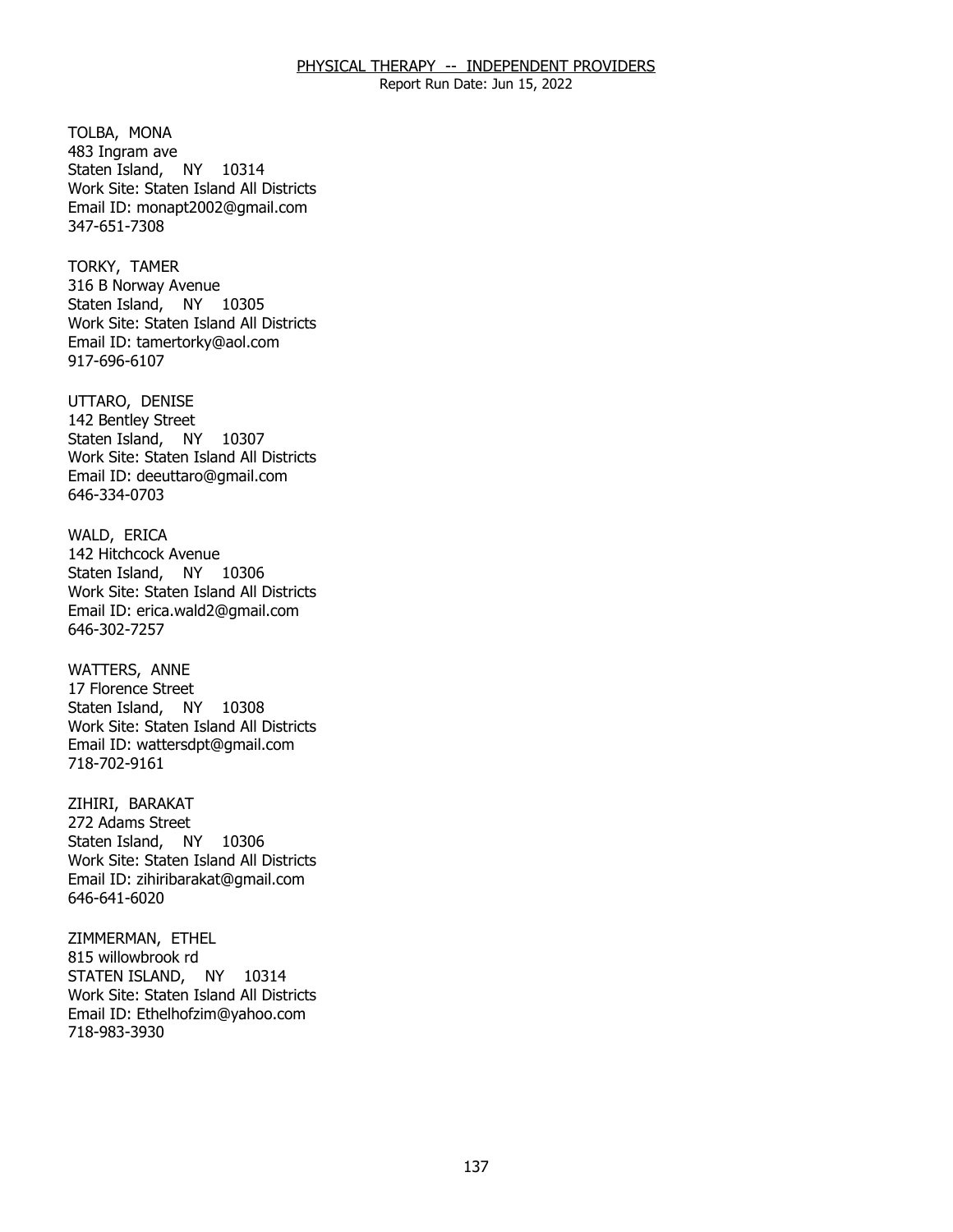Report Run Date: Jun 15, 2022

ACCREDITED AND ALLIED PRODUCTIVE<br>2028 EAST 67TH STREET<br>BROOKLYN, NY 11234 2028 EAST 67TH STREET BROOKLYN, NY 11234 Agency Email: [mshmueli@evaluationsrus.com](mailto:mshmueli@evaluationsrus.com)  6464097165 Work Site: All Boroughs PT

PERSONALIZED PROFESSIONAL 53 DWHURST ST PERSONALIZED PROFESSIONAL<br>53 DWHURST ST<br>STATEN ISLAND, NY 10314 Agency Email: [linda@personalizedProfessionalstaffing.com](mailto:linda@personalizedProfessionalstaffing.com) 3479330678 Work Site: All Boroughs PT

SALVEO HEALTHCARE SOLUTIONS, INC<br>1890 PALMER AVENUE, SUITE 302<br>LARCHMONT, NY 10538 1890 PALMER AVENUE, SUITE 302 LARCHMONT, NY 10538 Agency Email: [christiane@salveony.com](mailto:christiane@salveony.com) 914 222-9070 Work Site: All Boroughs PT

SENSORY FREEWAY THERAPY SERVICES<br>8804 5TH AVENUE<br>BROOKLYN, NY 11209 8804 5TH AVENUE BROOKLYN, NY 11209 Agency Email: [drannaylen@sensoryfreeway.com](mailto:drannaylen@sensoryfreeway.com)  718 238-7451 Work Site: All Boroughs PT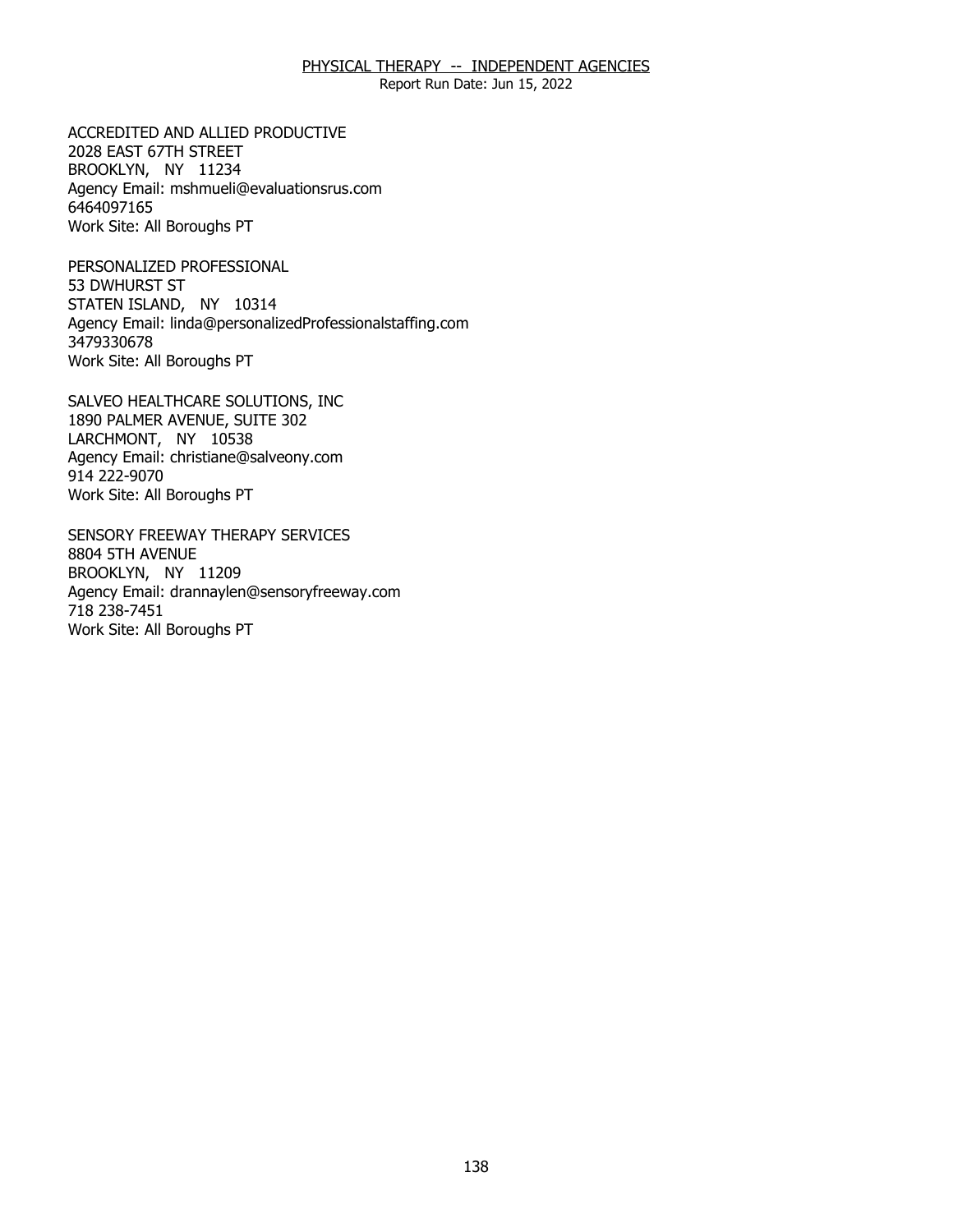Report Run Date: Jun 15, 2022

ABILITY OT, PT AND SLP THERAPY P<br>3514 AVENUE S<br>BROOKLYN, NY 11234 3514 AVENUE S BROOKLYN, NY 11234 Agency Email: [Isaac@theabilitycenter.net](mailto:Isaac@theabilitycenter.net)  718 336-3832 Work Site: Bronx PT

 ADAPTIVE SOLUTIONS MULTI SERVICE 992 GATES AVENUE 3RD FL. 992 GATES AVENUE 3RD FL.<br>BROOKLYN, NY 11221 Agency Email: [aorrego@adaptivesolutions1.com](mailto:aorrego@adaptivesolutions1.com)  718 483-9553 Work Site: Bronx PT

ADVANCING FORWARD PHYSICAL THERA<br>25 ABERFOYLE ROAD<br>NEW ROCHELLE, NY 10804 **25 ABERFOYLE ROAD** NEW ROCHELLE, NY 10804 Agency Email: [kvalerio1@optimum.net](mailto:kvalerio1@optimum.net) 347 217-2172 Work Site: Bronx PT

AEQUOR HEALTHCARE SERVICES LLC<br>377 HOES LANE SUITE 200<br>PISCATAWAY, NJ 08854 377 HOES LANE SUITE 200 PISCATAWAY, NJ 08854 Agency Email: [jacquelinecharles@aequorhc.com](mailto:jacquelinecharles@aequorhc.com) 732 781-2924 Work Site: Bronx PT

ALL IN 1 SPOT WITH THERATALK SLP<br>150-50 14 ROAD<br>WHITESTONE, NY 11357 150-50 14 ROAD WHITESTONE, NY 11357 Agency Email: [maraki99@aol.com](mailto:maraki99@aol.com)  718 767-0071 Work Site: Bronx PT

ARDOR HEALTH SOLUTIONS CORAL SPRINGS, FL 33076 ARDOR HEALTH SOLUTIONS<br>5830 CORAL RIDGE DRIVE SUITE 120<br>CORAL SPRINGS, FL 33076 Agency Email: [maria@ardorhealth.com](mailto:maria@ardorhealth.com) 954 752-6025 Work Site: Bronx PT

ARTISTIC QUALITY THERAPY ASSOCIA<br>227 W 29TH ST #4F<br>NEW YORK, NY 10001 227 W 29TH ST #4F NEW YORK, NY 10001 Agency Email: [aqtapllc@gmail.com](mailto:aqtapllc@gmail.com)  917 544-0897 Work Site: Bronx PT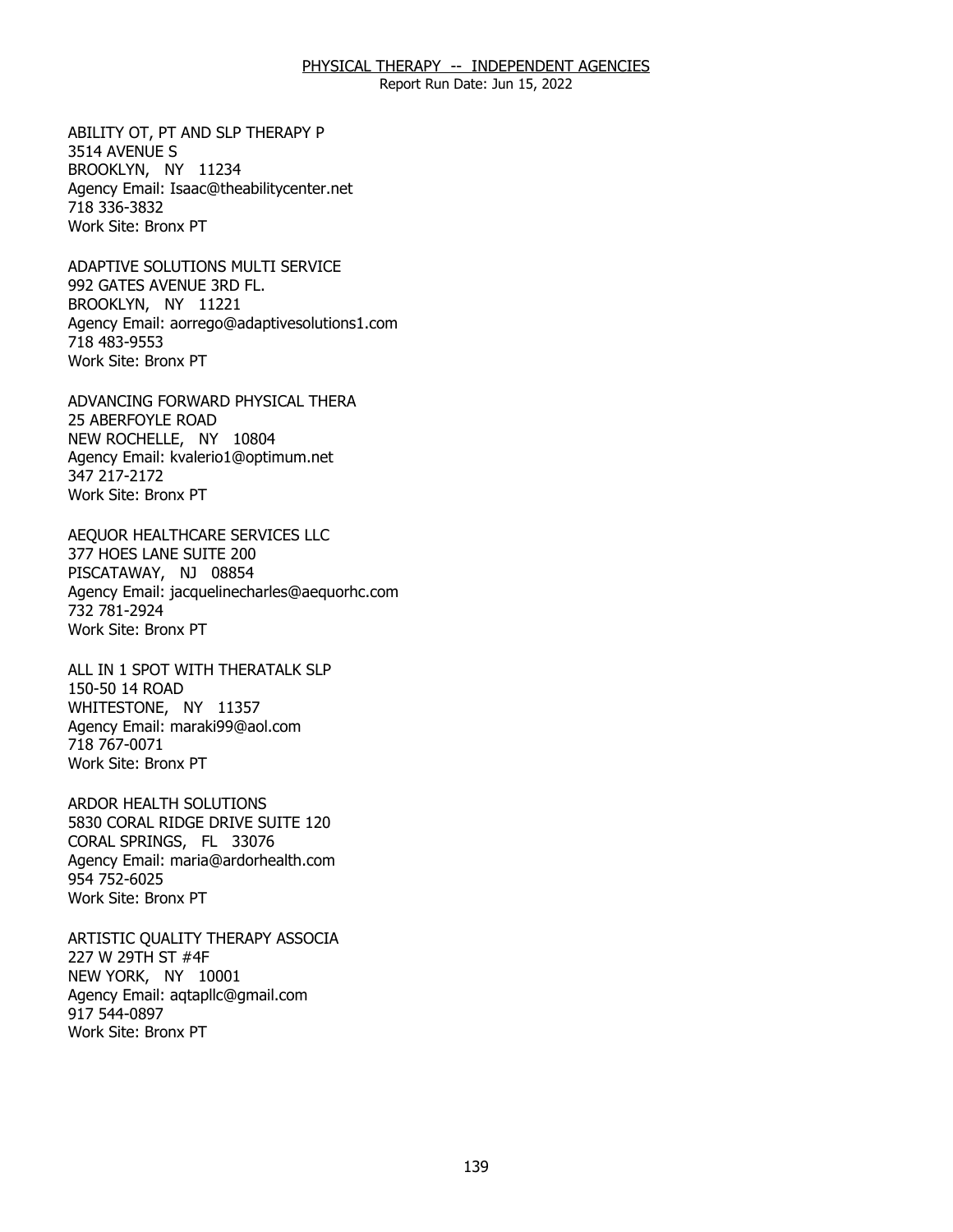Report Run Date: Jun 15, 2022

CELSO C CUETO PT INC. 360A W MERRICK ROAD, #280 CELSO C CUETO PT INC<br>360A W MERRICK ROAD, #280<br>VALLEY STREAM, NY 11580 Agency Email: [celptherapy@aol.com](mailto:celptherapy@aol.com) 718 930-6359 Work Site: Bronx PT

CHAT-A-LOT KIDDIES, INC. 1252 EAST 57TH STREET CHAT-A-LOT KIDDIES, INC.<br>1252 EAST 57TH STREET<br>BROOKLYN, NY 11234 Agency Email: [chatalotslps@yahoo.com](mailto:chatalotslps@yahoo.com) 347 242-9733 Work Site: Bronx PT

CHILDREN REHAB, PT PC 242 RHINE AVENUE CHILDREN REHAB, PT PC<br>242 RHINE AVENUE<br>STATEN ISLAND, NY 10304 Agency Email: [childrenrehabptpc@gmail.com](mailto:childrenrehabptpc@gmail.com)  718 813-9966 Work Site: Bronx PT

CITY-PRO GROUP, INC. BROOKLYN, NY 11235 CITY-PRO GROUP, INC.<br>2625 EAST 14TH STREET, #200<br>BROOKLYN, NY 11235 Agency Email: [Murodova@cityprogroup.com](mailto:Murodova@cityprogroup.com)  718 769-2698 Work Site: Bronx PT

COMPREHENSIVE PHYSICAL THERAPY<br>1438 EAST 13TH STREET<br>BROOKLYN, NY 11230 1438 EAST 13TH STREET BROOKLYN, NY 11230 Agency Email: [newptman@aol.com](mailto:newptman@aol.com) 917 803-9918 Work Site: Bronx PT

**CORE PEDIATRICS PLLC** BROOKLYN, NY 11208 CORE PEDIATRICS PLLC<br>1016 DUMONT AVE PVT<br>BROOKLYN, NY 11208 Agency Email: [carl@corepediatrics.com](mailto:carl@corepediatrics.com)  347 731-8388 Work Site: Bronx PT

CUTTING EDGE CONSULTING GROUP IN<br>44 EDISON COURT, SUITE P<br>MONSEY, NY 10952 44 EDISON COURT, SUITE P MONSEY, NY 10952 Agency Email: [centerjobops@aol.com](mailto:centerjobops@aol.com)  718 785-0551 Work Site: Bronx PT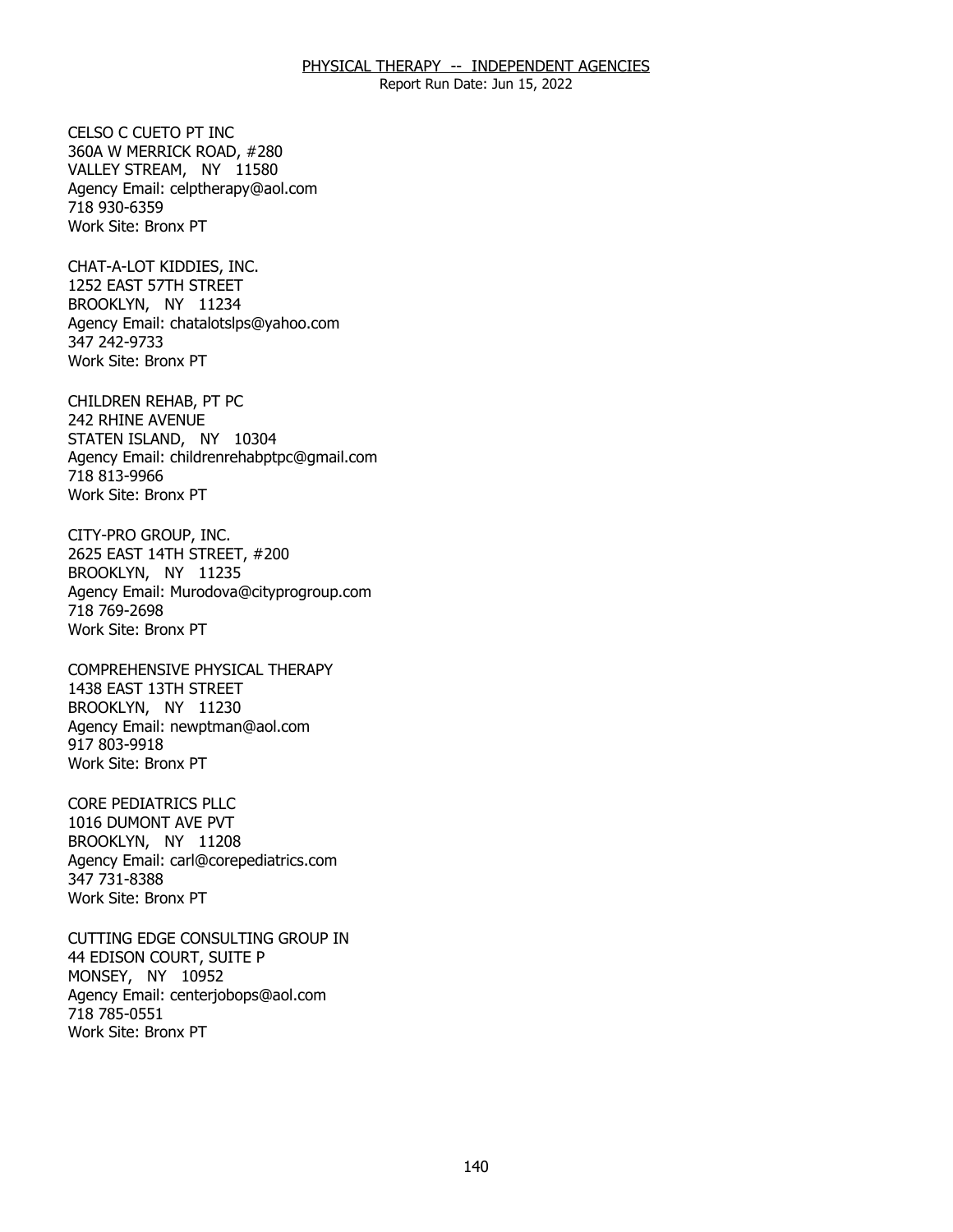Report Run Date: Jun 15, 2022

DEVELOPING BODIES EXPANDING MIND<br>239 HARLECH WAY<br>SOMERSET, NJ 08873 239 HARLECH WAY SOMERSET, NJ 08873 Agency Email: [cherrick2@aol.com](mailto:cherrick2@aol.com)  917 856-6027 Work Site: Bronx PT

DS PARK SLOPE PHYSICAL AND OCCUP<br>37 8TH AVENUE GROUND FLOOR<br>BROOKLYN, NY 11218 37 8TH AVENUE GROUND FLOOR BROOKLYN, NY 11218 Agency Email: [erica@dynamicsolutionstherapy.com](mailto:erica@dynamicsolutionstherapy.com)  718 636-0545 Work Site: Bronx PT

EBS HEALTHCARE SERVICES INC.<br>155 BAY RIDGE AVENUE<br>BROOKLYN, NY 11220 155 BAY RIDGE AVENUE BROOKLYN, NY 11220 Agency Email: jason.rosas@ebstherapy.comrapy 800 578-7906 Work Site: Bronx PT

8-24 SUSAN PLACE ELITE CARE INC.<br>8-24 SUSAN PLACE<br>FAIR LAWN, NJ 07410 Agency Email: [elitecare@optonline.net](mailto:elitecare@optonline.net) 201 791-7656 Work Site: Bronx PT

EUROFITNESS REHABILITATION, PLLC<br>2310 65TH STREET<br>BROOKLYN, NY 11204 2310 65TH STREET BROOKLYN, NY 11204 Agency Email: [steve@kunyc.com](mailto:steve@kunyc.com)  718 234-7848 Work Site: Bronx PT

EXCELLENCE REHAB & PHYSICAL<br>1811 HONE AVENUE<br>BRONX, NY 10461 1811 HONE AVENUE BRONX, NY 10461 Agency Email: [info@excellencerehab.com](mailto:info@excellencerehab.com)  718 518-1133 Work Site: Bronx PT

**EZCARE PHYSICAL THERAPY PC** 58 BELAIR LANE EZCARE PHYSICAL THERAPY PC<br>58 BELAIR LANE<br>STATEN ISLAND, NY 10305 Agency Email: [ezcare@ptgmail.com](mailto:ezcare@ptgmail.com)  718 812-6764 Work Site: Bronx PT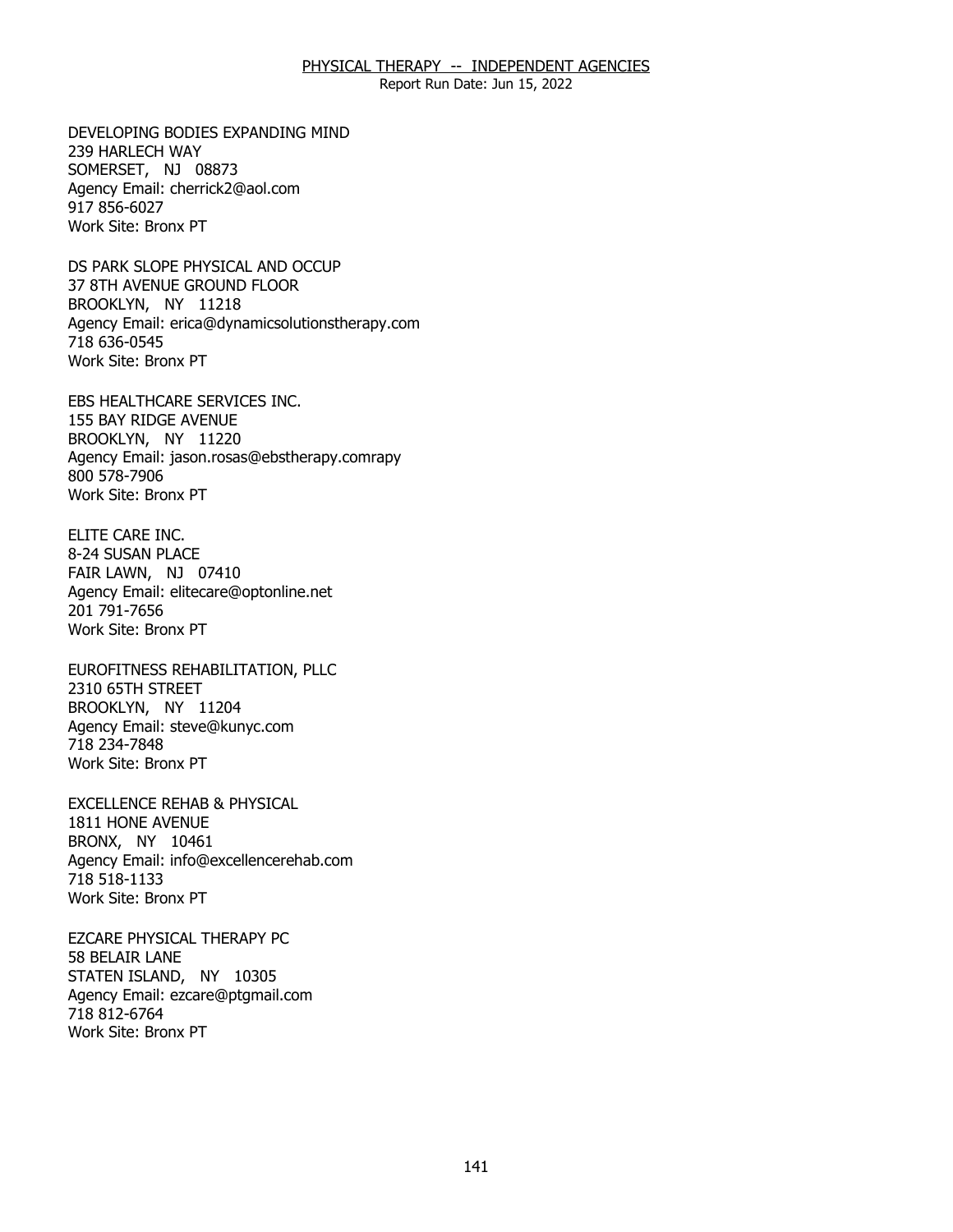Report Run Date: Jun 15, 2022

FIRST CHOICE PHY & O/T BRONX, NY 10465 FIRST CHOICE PHY & O/T<br>PO BOX 759 THROGS NECK STATION<br>BRONX, NY 10465 Agency Email: [billing@proactiveptot.com](mailto:billing@proactiveptot.com)  347 582-2534 Work Site: Bronx PT

FUNCTIONAL LIFE ACHIEVEMENT<br>236 2ND AVENUE<br>NEW YORK, NY 10003 236 2ND AVENUE NEW YORK, NY 10003 Agency Email: [elaine@flanyc.com](mailto:elaine@flanyc.com)  212 683-8905 Work Site: Bronx PT

GARY D STROMBERG & ASSOCIATES, L<br>3116 S MILL AVE<br>TEMPE, AZ 85282 3116 S MILL AVE TEMPE, AZ 85282 Agency Email: [alisonoxenberg@gmail.com](mailto:alisonoxenberg@gmail.com) 602 999-5916 Work Site: Bronx PT

GRAMERCY PARK PHYSICAL THERAPY<br>1971 67TH ST<br>BROOKLYN, NY 11204 1971 67TH ST BROOKLYN, NY 11204 Agency Email: [Yabouelyousr@hotmail.com](mailto:Yabouelyousr@hotmail.com)  718 285-2706 Work Site: Bronx PT

GROWTH WITH PHYSICAL THERAPY, PC<br>2307 AVENUE O<br>BROOKLYN, NY 11210 2307 AVENUE O BROOKLYN, NY 11210 Agency Email: [yisroelpupko@gmail.com](mailto:yisroelpupko@gmail.com) 718 496-7795 Work Site: Bronx PT

**HIGH CARE PT PC** BROOKLYN, NY 11220 HIGH CARE PT PC<br>851 BAY RIDGE AVE. APT.#2R<br>BROOKLYN, NY 11220 Agency Email: [ehabel2ady@yahoo.com](mailto:ehabel2ady@yahoo.com)  518 421-5224 Work Site: Bronx PT

HIGH REHAB PT P.C 67-38B 190TH LANE, SUITE 3B HIGH REHAB PT P.C<br>67-38B 190TH LANE, SUITE 3B<br>FRESH MEADOWS, NY 11365 Agency Email: [amrmostafa81@hotmail.com](mailto:amrmostafa81@hotmail.com)  347 839-8814 Work Site: Bronx PT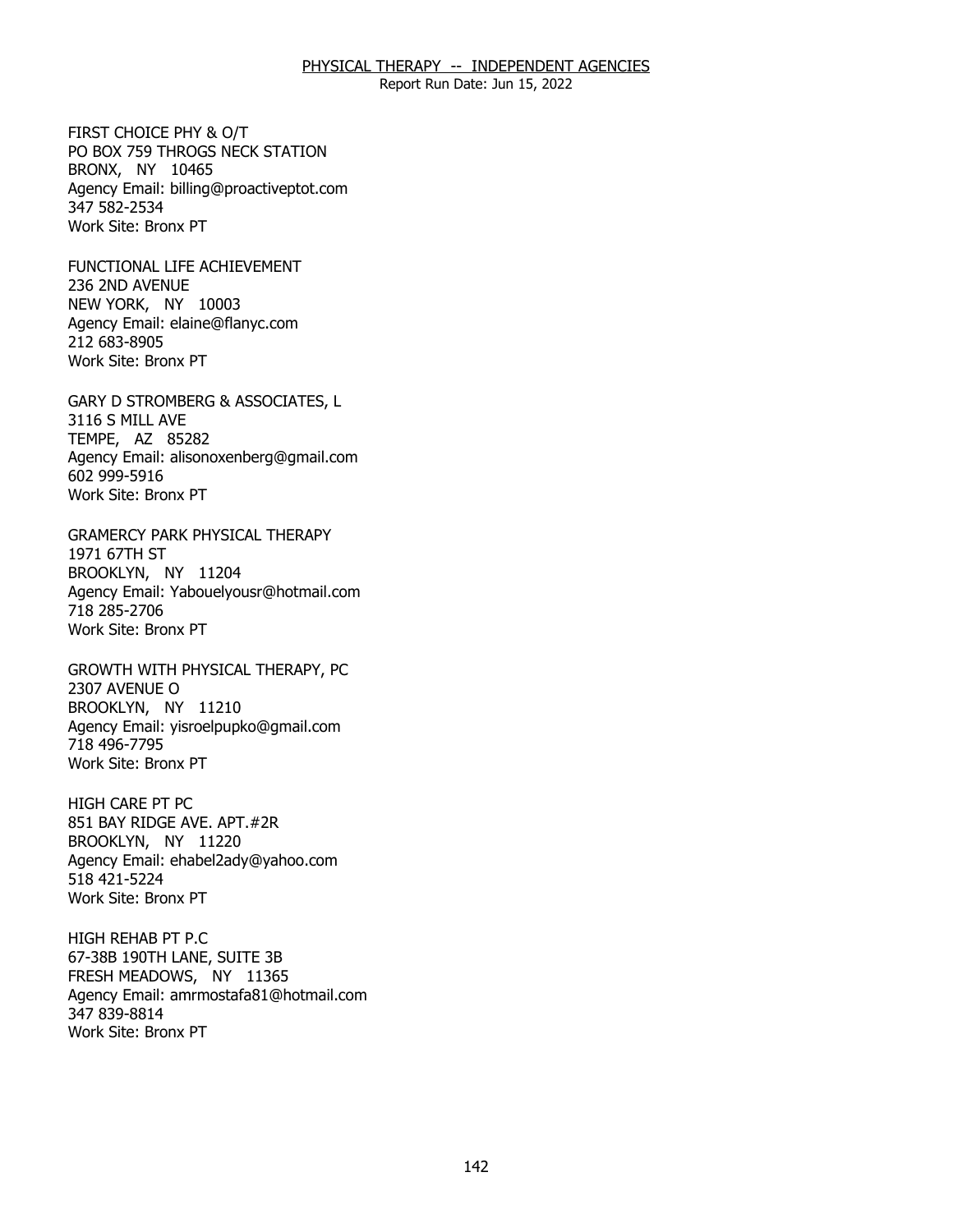Report Run Date: Jun 15, 2022

HOLSMAN HEALTHCARE, LLC 710 MILL ST UNIT H3 HOLSMAN HEALTHCARE, LLC<br>710 MILL ST UNIT H3<br>BELLEVILLE, NJ 07109 Agency Email: [richard@holsmanhealthcare.com](mailto:richard@holsmanhealthcare.com) 973 759-149 4 Work Site: Bronx PT

IMELDA CRUZ-BANTING, MD,PC BRONX, NY 10467 IMELDA CRUZ-BANTING, MD,PC<br>729 PELHAM PARKWAY NORTH<br>BRONX, NY 10467 Agency Email: [icbmd\\_pc1@verizon.net](mailto:icbmd_pc1@verizon.net)  718 944-5050 Work Site: Bronx PT

INFINITE SERVICES, INC.<br>49 MONTROSE AVE.<br>BROOKLYN, NY 11206 49 MONTROSE AVE. BROOKLYN, NY 11206 Agency Email: [joel@infiniteservices.org](mailto:joel@infiniteservices.org)  718 473-3808 Work Site: Bronx PT

INTERFYSIO, LLC NEW YORK, NY 10019 INTERFYSIO, LLC<br>200 WEST 57TH STREET, #900<br>NEW YORK, NY 10019 Agency Email: [berry@interfysio.com](mailto:berry@interfysio.com) 212 981-1977 Work Site: Bronx PT

JC REHAB L.L.C. JC REHAB L.L.C.<br>3 CORI STREET PARLIN, NJ 088531719 Agency Email: [jcrehabllc@gmail.com](mailto:jcrehabllc@gmail.com)  551 221-3159 Work Site: Bronx PT

KIDS TIME DEVELOPMENT SERVICES<br>42-77 65TH PLACE<br>WOODSIDE, NY 11377 42-77 65TH PLACE WOODSIDE, NY 11377 Agency Email: [diana@kidstimetherapies.com](mailto:diana@kidstimetherapies.com)  718 429-2000 Work Site: Bronx PT

KIDZ CHOICES SERVICES INC. 2035 RALPH AVE, SUITE A1 KIDZ CHOICES SERVICES INC.<br>2035 RALPH AVE, SUITE A1<br>BROOKLYN, NY 11234 Agency Email: [kidzchoiceservices@gmail.com](mailto:kidzchoiceservices@gmail.com)  917 681-8862 Work Site: Bronx PT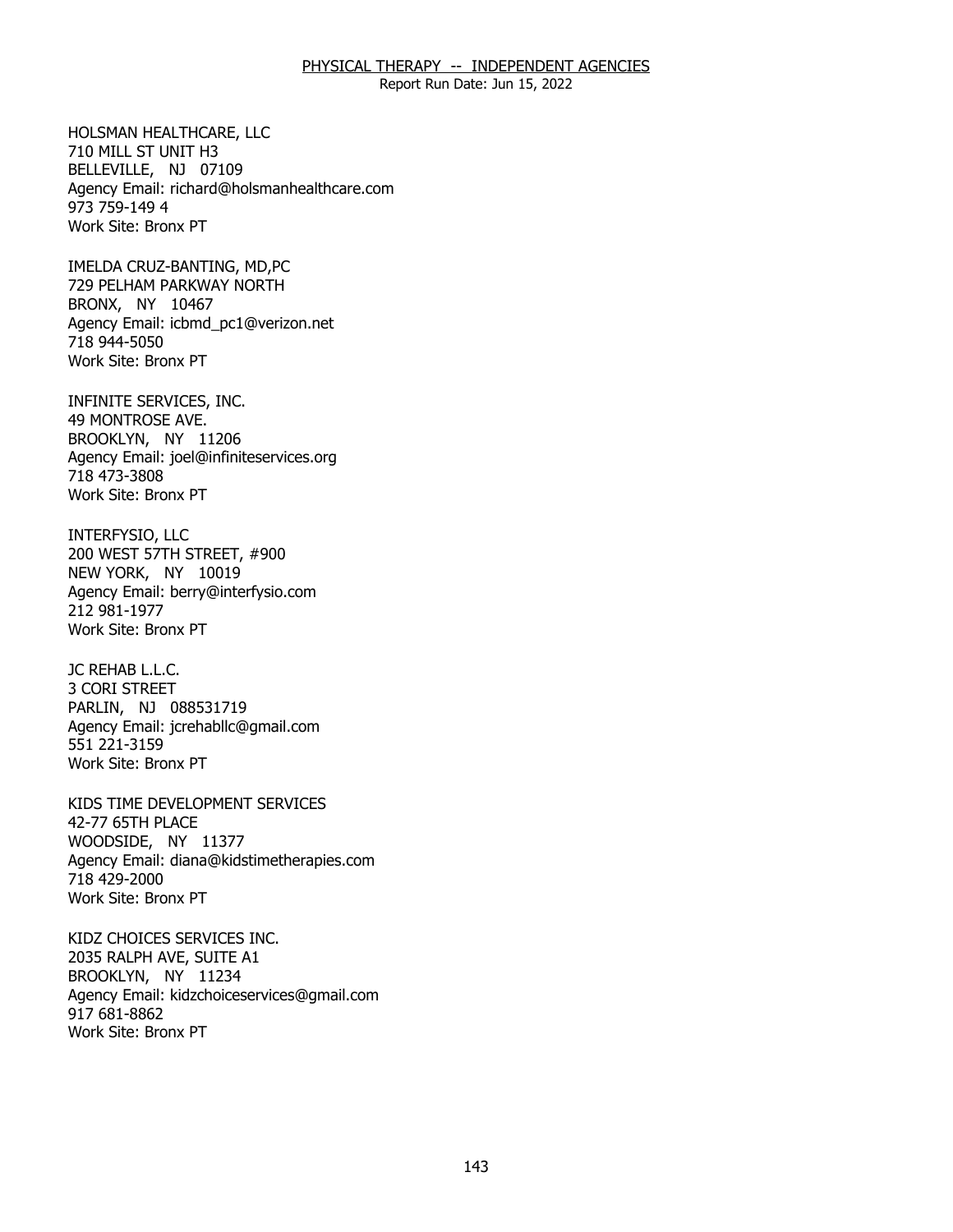Report Run Date: Jun 15, 2022

KINETIC PT, OT, PLLC 43-40 41ST ST. KINETIC PT, OT, PLLC<br>43-40 41ST ST.<br>SUNNYSIDE, NY 11104 Agency Email: [kinetickidznyc@gmail.com](mailto:kinetickidznyc@gmail.com) 3472608449 Work Site: Bronx PT

**LEENA CHAND** FRANKLIN SQUARE, NY 11010 LEENA CHAND<br>PLAY LEARN SHINE, 719 ADONIA STREET<br>FRANKLIN SQUARE, NY 11010 Agency Email: [leenachand@gmail.com](mailto:leenachand@gmail.com)  917 324-1831 Work Site: Bronx PT

**LEVCARE INC** 1365 54TH STREET LEVCARE INC<br>1365 54TH STREET<br>BROOKLYN, NY 11219 Agency Email: [sheldon@levcare.com](mailto:sheldon@levcare.com) 347 318-3477 Work Site: Bronx PT

M.K. PHYSICAL THERAPY P.C 58 PERRY ST. #4FE M.K. PHYSICAL THERAPY P.C<br>58 PERRY ST. #4FE<br>NEW YORK, NY 10014 Agency Email: [contact@drmorlaye.com](mailto:contact@drmorlaye.com) 917 478-3936 Work Site: Bronx PT

MANHATTAN ACTIVECARE PHYSICAL TH<br>205 E. 99TH ST., APT. 4FE<br>NEW YORK, NY 10128 205 E. 99TH ST., APT. 4FE NEW YORK, NY 10128 Agency Email: [manhattanactivecarept@gmail.com](mailto:manhattanactivecarept@gmail.com)  631 965-6916 Work Site: Bronx PT

METRO ATHLETIC MEDICINE & FITNES<br>263 7TH AVENUE, SUITE 2A<br>BROOKLYN, NY 11215 263 7TH AVENUE, SUITE 2A BROOKLYN, NY 11215 Agency Email: [msquillace@mmotionptg.com](mailto:msquillace@mmotionptg.com) 718 369-8000 Work Site: Bronx PT

MIDPOINT ACCESS CARE INC 86-30A 58TH STREET MIDPOINT ACCESS CARE INC<br>86-30A 58TH STREET<br>ELMHURST, NY 11373 Agency Email: [msquillace@mmotionptg.com](mailto:msquillace@mmotionptg.com) 646 269-9175 Work Site: Bronx PT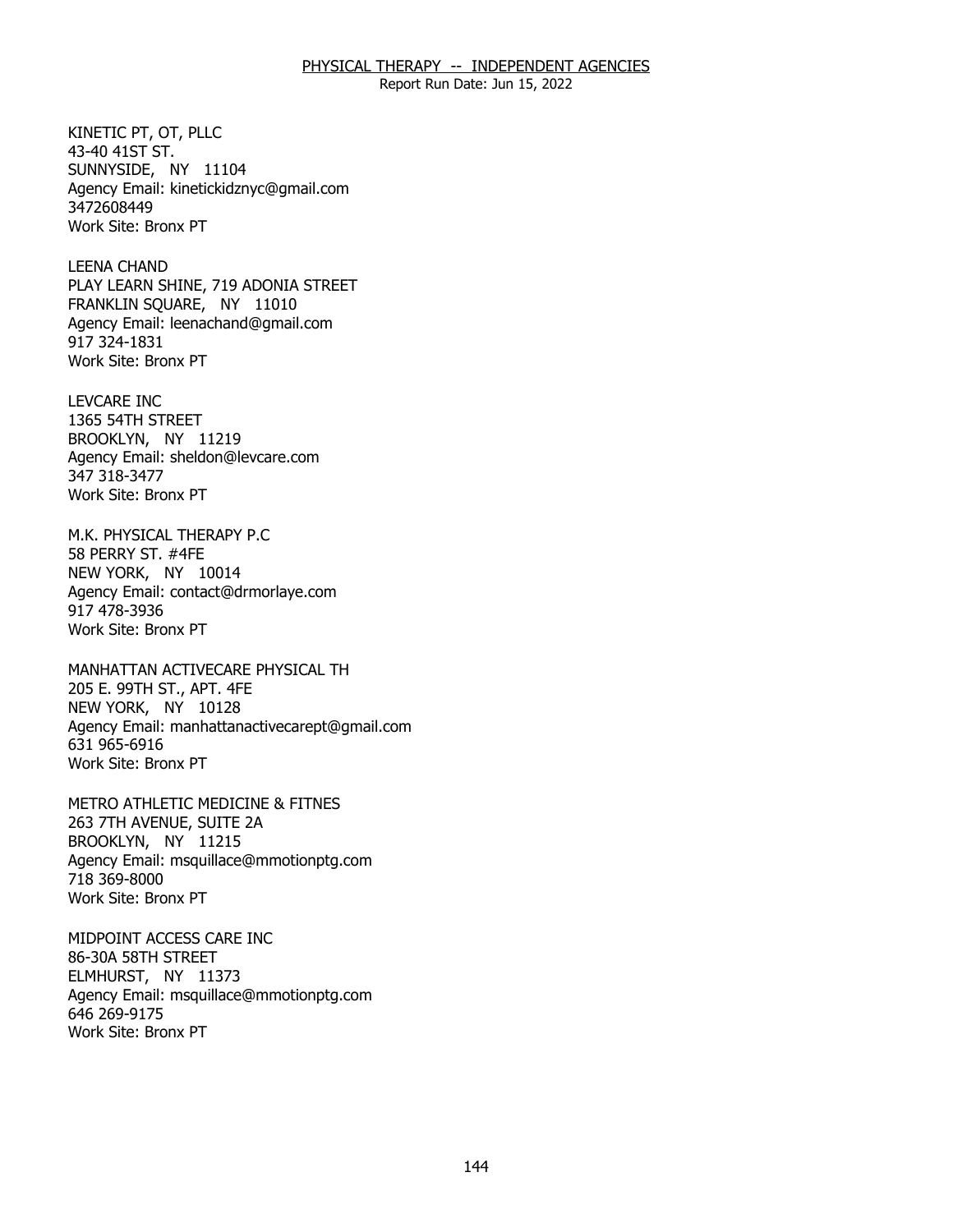Report Run Date: Jun 15, 2022

MIRACLE CARE INC. 13 EMPIRE LANE MIRACLE CARE INC<br>13 EMPIRE LANE<br>LAKEWOOD, NJ 08701 Agency Email: [shifra@miraclecaretherapy.com](mailto:shifra@miraclecaretherapy.com) 732 239-2225 Work Site: Bronx PT

MOVEMENT MATTERS REHABILITATION<br>227 FRONT STREET<br>BROOKLYN, NY 11201 227 FRONT STREET BROOKLYN, NY 11201 Agency Email: [phil\\_labilles@yahoo.com](mailto:phil_labilles@yahoo.com) 646 872-0696 Work Site: Bronx PT

NATIONAL STAFFING SOLUTIONS<br>P.O. BOX 9310<br>WINTER HAVEN, FL 33883 P.O. BOX 9310 WINTER HAVEN, FL 33883 Agency Email: [gordon@nationalstaff.com](mailto:gordon@nationalstaff.com) 561 329-9171 Work Site: Bronx PT

NEW YORK PHYSICAL & OCCUPATIONL<br>948 EAST 24TH STREET<br>BROOKLYN, NY 11210 948 EAST 24TH STREET BROOKLYN, NY 11210 Agency Email: [margoash@gmail.com](mailto:margoash@gmail.com) 646 344-2250 Work Site: Bronx PT

NEW YORK THERAPY PLACEMENT SERVI<br>500 BI-COUNTY, SUITE 450<br>FARMINGDALE, NY 11735 500 BI-COUNTY, SUITE 450 FARMINGDALE, NY 11735 Agency Email: [katherine.mollberg@nytps.com](mailto:katherine.mollberg@nytps.com) 718 264-1640 Work Site: Bronx PT

NPORT REG NURSING PHYS & OCC THE<br>2275 COLEMAN ST, STE 4<br>BROOKLYN, NY 11234 2275 COLEMAN ST, STE 4 BROOKLYN, NY 11234 Agency Email: [mgreendorvil@ymail.com](mailto:mgreendorvil@ymail.com)  718 724-2824 Work Site: Bronx PT

OMEGA CARE SOLUTIONS LLC<br>655 EAST 242TH STREET<br>BRONX, NY 10470 655 EAST 242TH STREET BRONX, NY 10470 Agency Email: [omegacaresolutionsllc@gmail.com](mailto:omegacaresolutionsllc@gmail.com) 9176759939 Work Site: Bronx PT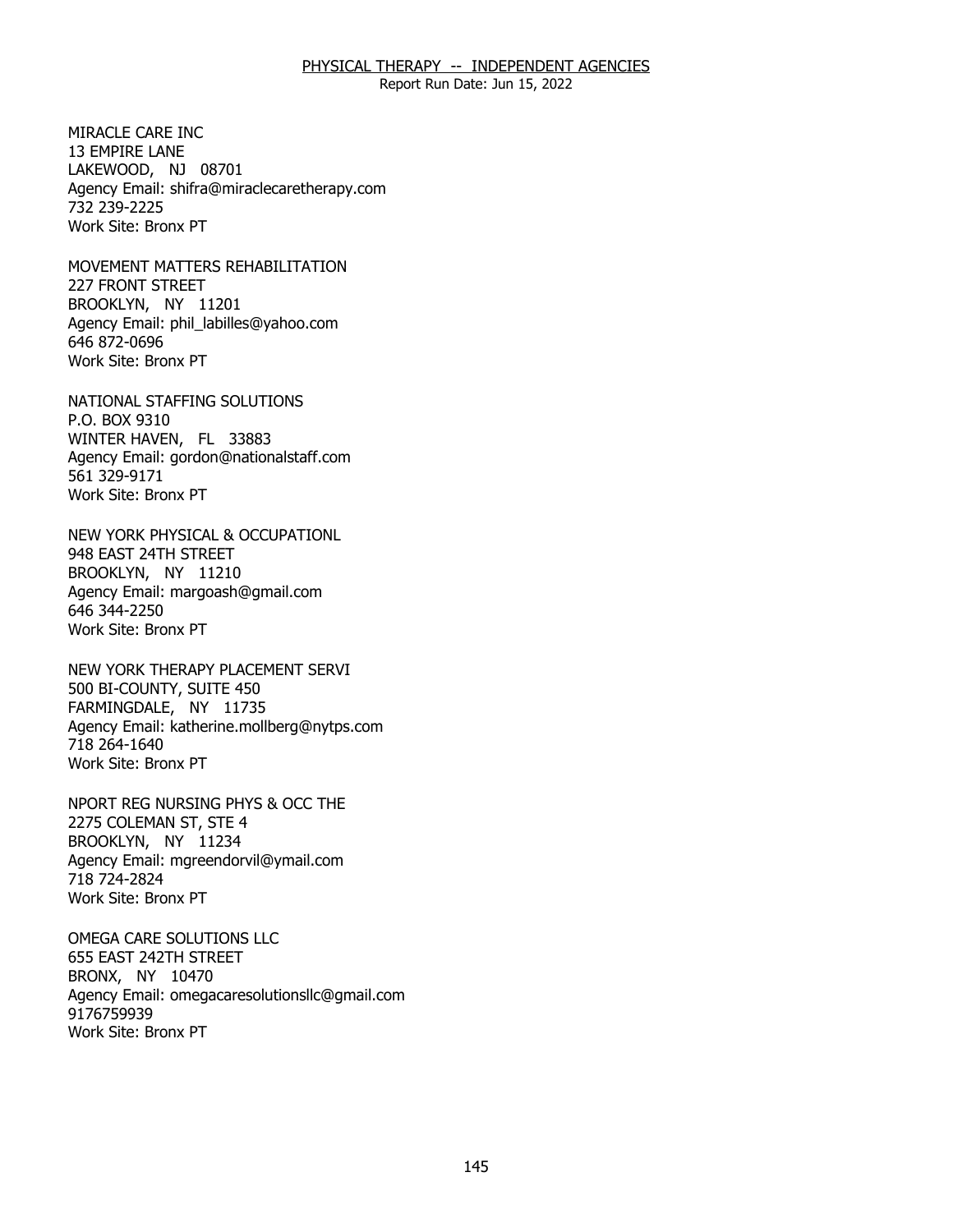Report Run Date: Jun 15, 2022

ONE TO ONE OT, PLLC BROOKLYN, NY 11205 ONE TO ONE OT, PLLC<br>2 SKILLMAN STREET, SUITE #314<br>BROOKLYN, NY 11205 Agency Email: [Elliotengelhardt@yahoo.com](mailto:Elliotengelhardt@yahoo.com) 917 750-9101 Work Site: Bronx PT

OUR CHILDREN FIRST INC. BRONX, NY 10461 OUR CHILDREN FIRST INC.<br>3036 A. E. TREMON AVENUE<br>BRONX, NY 10461 Agency Email: [lmora@ocfnyc.com](mailto:lmora@ocfnyc.com) 718 823-3190 Work Site: Bronx PT

PEDIATRIC EARLY DEVELOPMENT SERV<br>32-09 82ND STREET<br>JACKSON HEIGHTS, NY 11370 32-09 82ND STREET JACKSON HEIGHTS, NY 11370 Agency Email: [claudia.hasbun@pedstherapy.com](mailto:claudia.hasbun@pedstherapy.com) 917 584-7671 Work Site: Bronx PT

PLAY LEARN SHINE PHYSICAL THERAP 719 ADONIA STREET PLAY LEARN SHINE PHYSICAL THERAP<br>719 ADONIA STREET<br>FRANKLIN SQUARE, NY 110103314 Agency Email: [leenadpt@gmail.com](mailto:leenadpt@gmail.com)  9173241831 Work Site: Bronx PT

POLLACK & ASSOCIATES PT,OT,SLP,<br>1045 JAMES STREET<br>SYRACUSE, NY 132032758 1045 JAMES STREET SYRACUSE, NY 132032758 Agency Email: [njara@liberty-resources.org](mailto:njara@liberty-resources.org)  315 425-1004 Work Site: Bronx PT

PROACTIVE OT/PT THERAPY PLLC<br>1470 39TH STREET<br>BROOKLYN, NY 11218 1470 39TH STREET BROOKLYN, NY 11218 Agency Email: [admin@proactivetherapypllc.com](mailto:admin@proactivetherapypllc.com) 718 854-8844 Work Site: Bronx PT

PROGRESS IN MOTION PHYSICAL THER<br>38 WEST 32ND ST., SUITE 604<br>NEW YORK, NY 10001 38 WEST 32ND ST., SUITE 604 NEW YORK, NY 10001 Agency Email: [kristine@pimtherapy.com](mailto:kristine@pimtherapy.com)  347 217-2172 Work Site: Bronx PT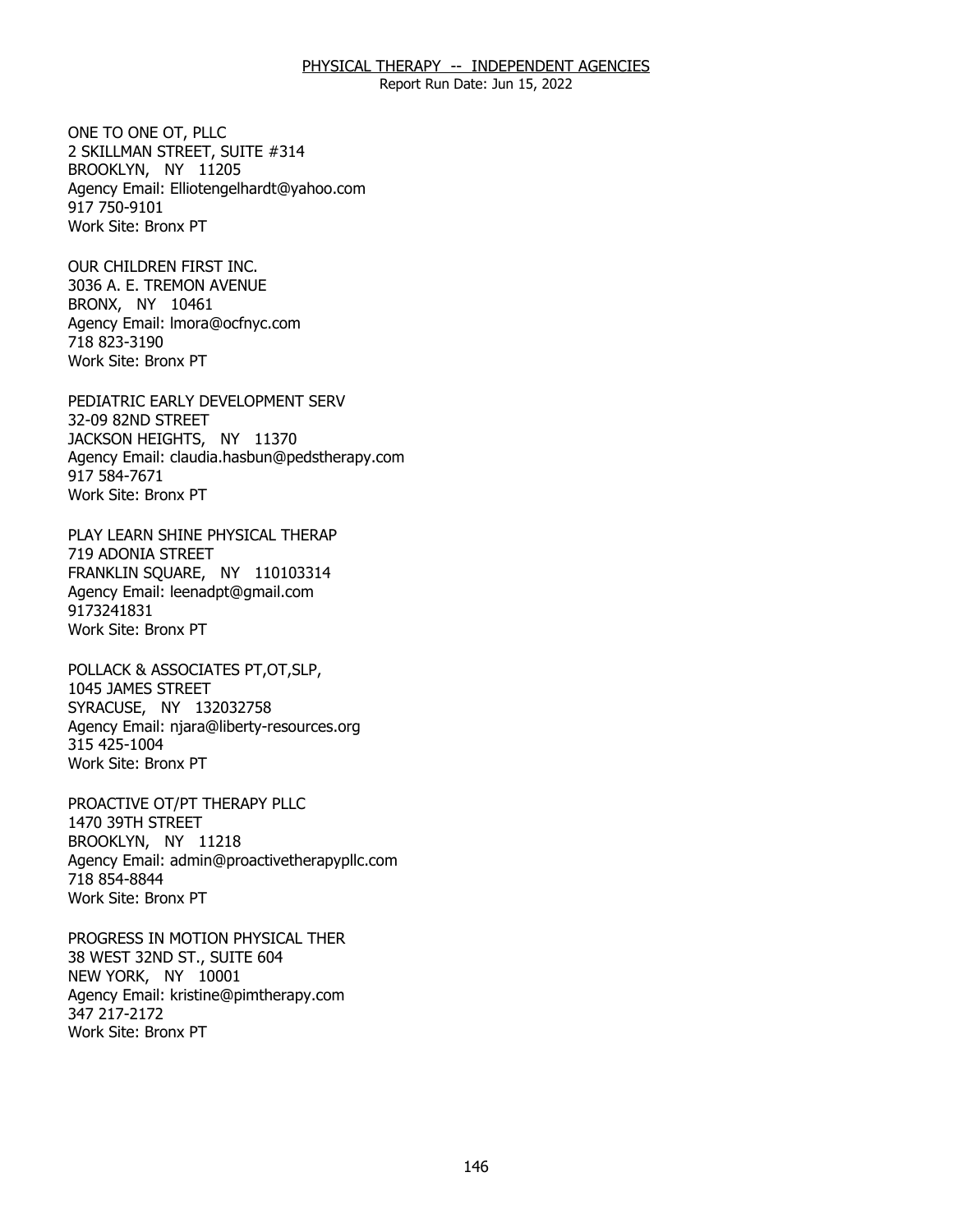Report Run Date: Jun 15, 2022

PROTHERAPY REHABILITATION OT PT<br>1981 JEROME AVE<br>BRONX, NY 10453 1981 JEROME AVE BRONX, NY 10453 Agency Email: [protherapyrehab@gmail.com](mailto:protherapyrehab@gmail.com)  718 589-2200 Work Site: Bronx PT

RUMA OTR INCORPORATED<br>934 VAN NEST AVE<br>BRONX, NY 10462 934 VAN NEST AVE BRONX, NY 10462 Agency Email: [StarsinmotionNYC@gmail.com](mailto:StarsinmotionNYC@gmail.com)  914 330-5188 Work Site: Bronx PT

SAINT MARY'S HOSPITAL<br>29-01 216TH ST<br>BAYSIDE, NY 11360 29-01 216TH ST BAYSIDE, NY 11360 Agency Email: [cpark@stmaryskids.org](mailto:cpark@stmaryskids.org)  718 281-8800 Work Site: Bronx PT

SALVEO HEALTHCARE SOLUTIONS, INC<br>1890 PALMER AVENUE, SUITE 302<br>LARCHMONT, NY 10538 1890 PALMER AVENUE, SUITE 302 LARCHMONT, NY 10538 Agency Email: [christiane@salveony.com](mailto:christiane@salveony.com) 914 222-9070 Work Site: Bronx PT

SENSORY FREEWAY THERAPY SERVICES<br>8804 5TH AVENUE<br>BROOKLYN, NY 11209 8804 5TH AVENUE BROOKLYN, NY 11209 Agency Email: [drannaylen@sensoryfreeway.com](mailto:drannaylen@sensoryfreeway.com)  718 238-7451 Work Site: Bronx PT

SENSORY JIM AND FRIENDS, LLC YONKERS, NY 10710 SENSORY JIM AND FRIENDS, LLC<br>1767 CENTRAL PARK AVENUE, STE. 232<br>YONKERS, NY 10710 Agency Email: [danasmithmpt@gmail.com](mailto:danasmithmpt@gmail.com)  917 363-9894 Work Site: Bronx PT

PARK CITY, UT 84098 SHC SERVICES, INC.<br>1640 W. REDSTONE CTR DR. 200<br>PARK CITY, UT 84098 Agency Email: [EWilliford@supplementalhealthcare.com](mailto:EWilliford@supplementalhealthcare.com) 435 776-7203 Work Site: Bronx PT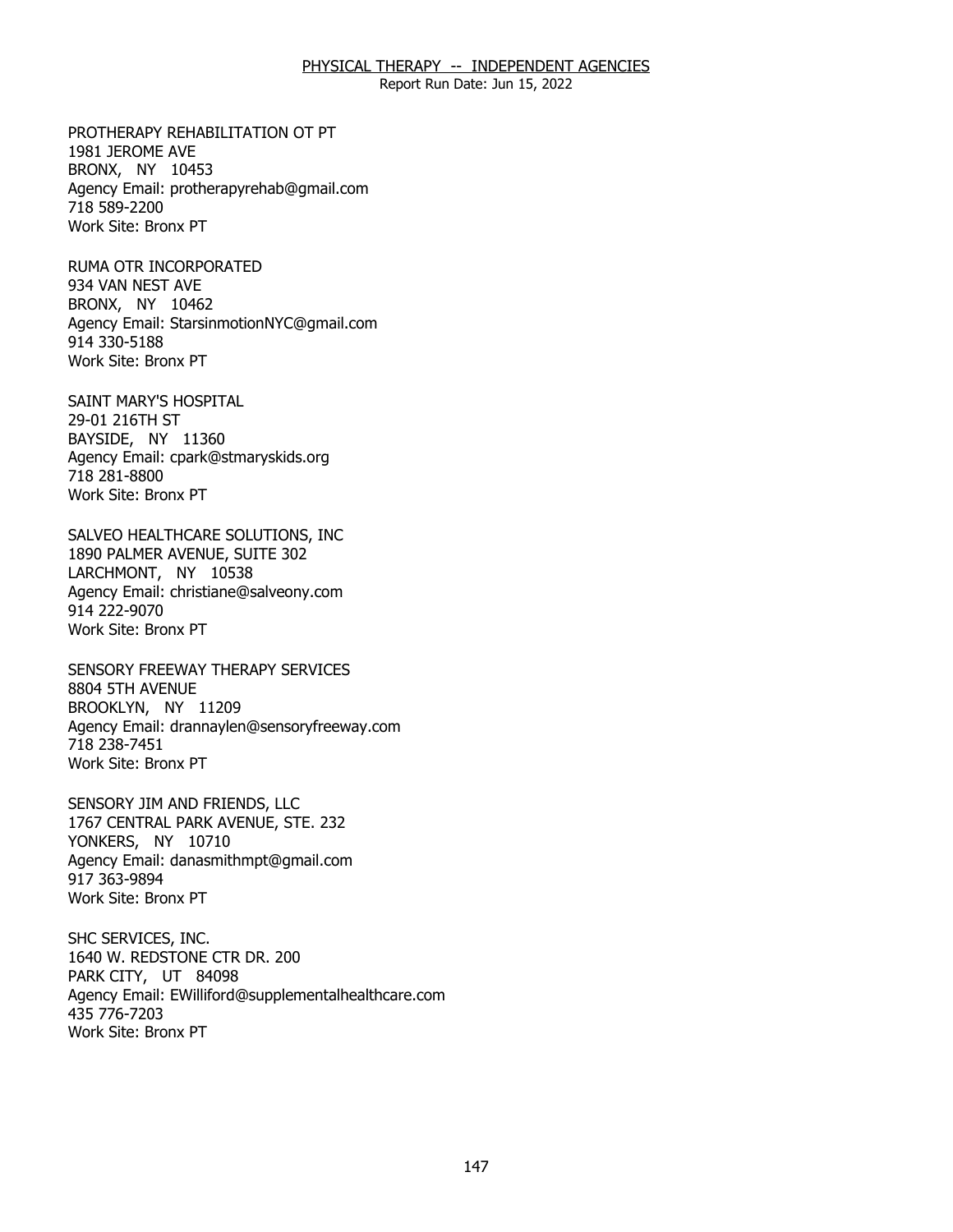Report Run Date: Jun 15, 2022

SPECIAL EDUCATION ASSOC. 440 AVENUE P SPECIAL EDUCATION ASSOC.<br>440 AVENUE P<br>BROOKLYN, NY 11223 Agency Email: [Gail@seanyc.org](mailto:Gail@seanyc.org)  718 376-5510 Work Site: Bronx PT

ST. JUDE'S PHYSICAL THERAPY PC<br>212 MACON AVENUE<br>BROOKLYN, NY 11216 212 MACON AVENUE BROOKLYN, NY 11216 Agency Email: [drkej82@aol.com](mailto:drkej82@aol.com)  917 741-1728 Work Site: Bronx PT

 STEPS N STRIDES PT PLLC 42-23 FRANCIS LEWIS BLVD SUITE LL107<br>BAYSIDE, NY 113612580 BAYSIDE, NY 113612580 Agency Email: [lswong77@icloud.com](mailto:lswong77@icloud.com) 718 357-1620 Work Site: Bronx PT

SUNCARE REHAB, INC. 242 RHINE AVENUE SUNCARE REHAB, INC.<br>242 RHINE AVENUE<br>STATEN ISLAND, NY 103044504 Agency Email: [suncarerehab@gmail.com](mailto:suncarerehab@gmail.com) 718 727-7436 Work Site: Bronx PT

SUPPORT BY DESIGN OT, SLP, PLLC.<br>138 READE STREET, 1ST FLOOR<br>NEW YORK, NY 10013 138 READE STREET, 1ST FLOOR NEW YORK, NY 10013 Agency Email: [sbdpllc@aol.com](mailto:sbdpllc@aol.com) 212 608-9661 Work Site: Bronx PT

THE GENARD GROUP INC. NEW YORK, NY 10017 THE GENARD GROUP INC.<br>100 PARK AVENUE, #1600<br>NEW YORK, NY 10017 Agency Email: [recruitmentservice@thegenardgroupinc.com](mailto:recruitmentservice@thegenardgroupinc.com) 212 953-5326 Work Site: Bronx PT

THE PERFECT PLAYGROUND, INC. 3391 RICHMOND AVENUE THE PERFECT PLAYGROUND, INC.<br>3391 RICHMOND AVENUE<br>STATEN ISLAND, NY 10312 Agency Email: [playground4830@aol.com](mailto:playground4830@aol.com) 718 608-9170 Work Site: Bronx PT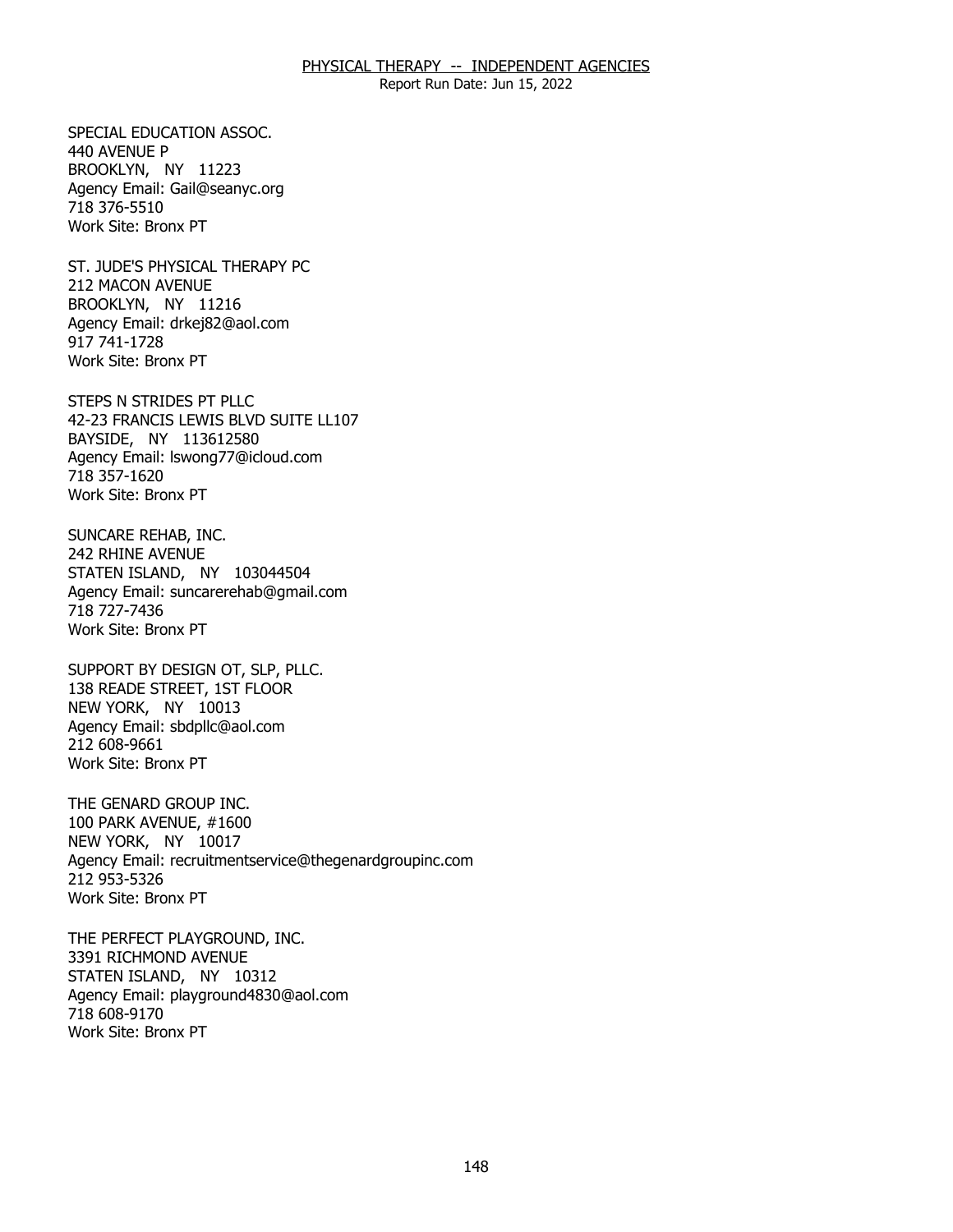Report Run Date: Jun 15, 2022

THE SARAH JANE BRAIN FOUNDATION<br>651 WEST 169TH STREET<br>NEW YORK, NY 10032 651 WEST 169TH STREET NEW YORK, NY 10032 Agency Email: [Courtney.ihopenyc@gmail.com](mailto:Courtney.ihopenyc@gmail.com)  212 576-1180 Work Site: Bronx PT

THE SENSORY MOTOR INTEGRATION<br>171 MADISON AVENUE, 5TH FL<br>NEW YORK, NY 10016 171 MADISON AVENUE, 5TH FL NEW YORK, NY 10016 Agency Email: [llisch@smileny.org](mailto:llisch@smileny.org)  212 400-0383 Work Site: Bronx PT

**TURNER SERVICES** 82 PLEASANT RD TURNER SERVICES<br>82 PLEASANT RD<br>LAKE PEEKSKILL, NY 10537 Agency Email: [telatutors@yahoo.com](mailto:telatutors@yahoo.com) 8456677479 Work Site: Bronx PT

VARIETY CHILD LEARNING CENTER<br>47 HUMPHREY DRIVE<br>SYOSSET, NY 11791 **47 HUMPHREY DRIVE** SYOSSET, NY 11791 Agency Email: [jhenderson@vclc.org](mailto:jhenderson@vclc.org)  516 921-7171 Work Site: Bronx PT

WESTCHESTER SOUARE PHYSICAL THER BRONX, NY 10461 WESTCHESTER SQUARE PHYSICAL THER<br>1250 WATERS PLACE TOWER 1 SUITE 501<br>BRONX, NY 10461 Agency Email: [jruta@wspt.org](mailto:jruta@wspt.org) 718 409-9444 Work Site: Bronx PT

WHITNEY BURKE PHYSICAL THERAPY P NEW YORK, NY 10021 WHITNEY BURKE PHYSICAL THERAPY P<br>954 LEXINGTON AVENUE, #208<br>NEW YORK, NY 10021 Agency Email: [whitney.burke@gmail.com](mailto:whitney.burke@gmail.com) 617 359-5203 Work Site: Bronx PT

WONDERWORLD OCCUPATIONAL THERAPY<br>5510 AVE I<br>BROOKLYN, NY 11234 5510 AVE I BROOKLYN, NY 11234 Agency Email: [cwilliams@wonderworldcenter.com](mailto:cwilliams@wonderworldcenter.com)  646 464-5229 Work Site: Bronx PT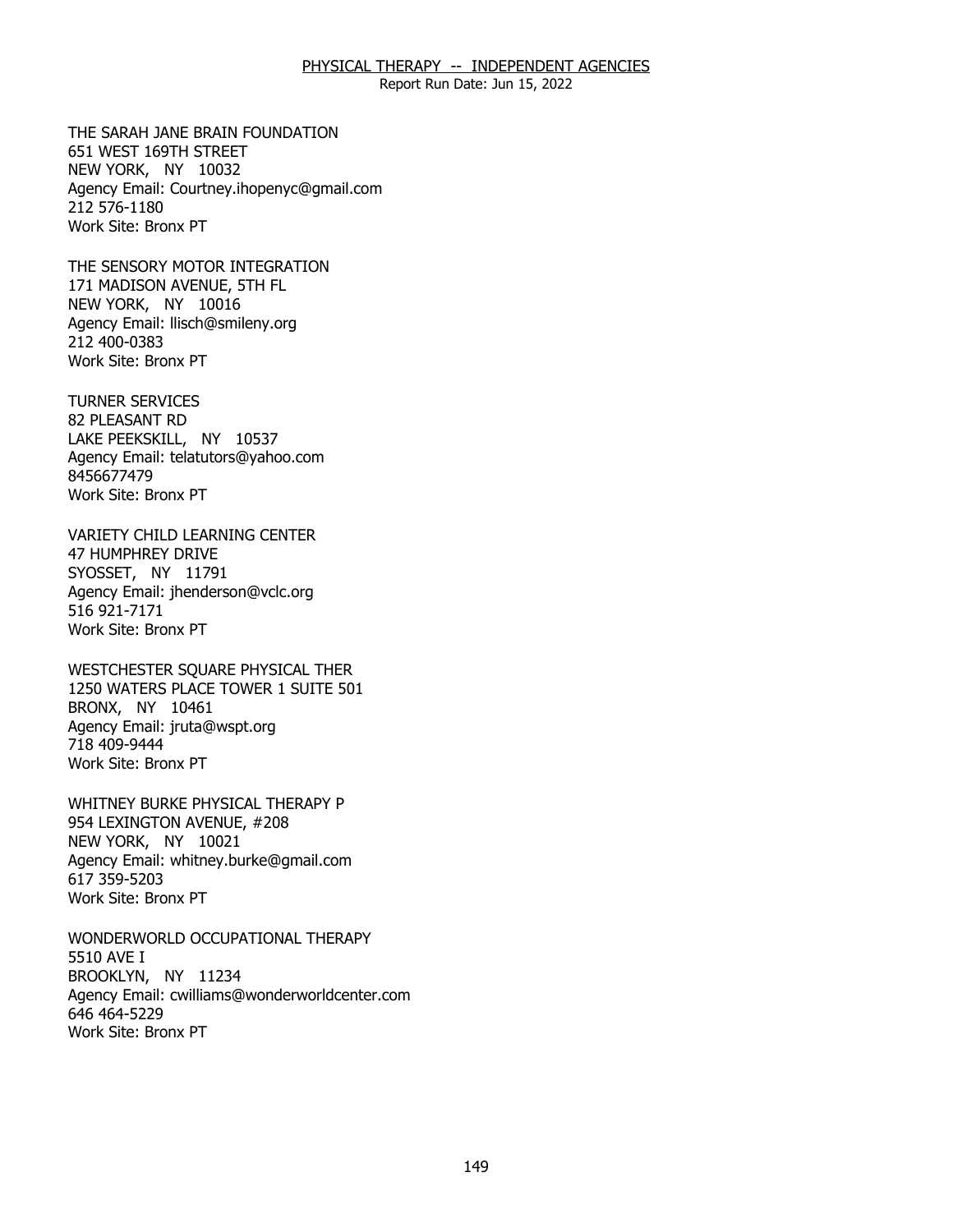Report Run Date: Jun 15, 2022

YERU REHAB P.T.P.C. 1250 40TH STREET YERU REHAB P.T.P.C.<br>1250 40TH STREET<br>BROOKLYN, NY 11218 Agency Email: [shlomypt@aol.com](mailto:shlomypt@aol.com)  718 288-3109 Work Site: Bronx PT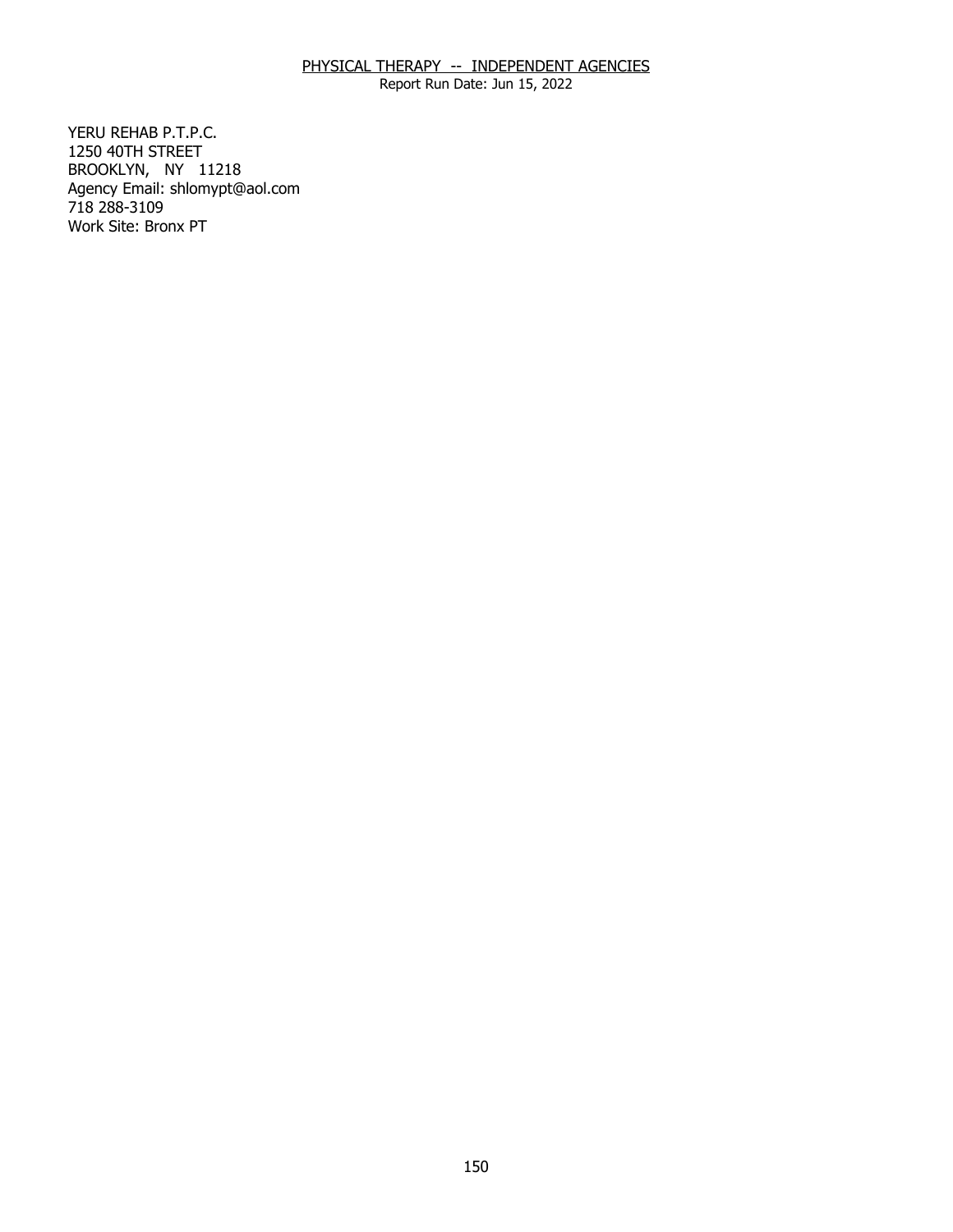Report Run Date: Jun 15, 2022

A STEP AHEAD PHYSICAL THERAPY PC<br>71 INDIA STREET, #2B<br>BROOKLYN, NY 11222 71 INDIA STREET, #2B BROOKLYN, NY 11222 Agency Email: [jennifer@astepaheadtherapyservices.com](mailto:jennifer@astepaheadtherapyservices.com)  347 738-2861 Work Site: Brooklyn PT

A.M.O. PHYSICAL THERAPY P.C. 131 ROME AVENUE A.M.O. PHYSICAL THERAPY P.C.<br>131 ROME AVENUE<br>STATEN ISLAND, NY 10304 Agency Email: [omran4u@hotmail.com](mailto:omran4u@hotmail.com)  917 535-7062 Work Site: Brooklyn PT

ABILITY OT, PT AND SLP THERAPY P<br>3514 AVENUE S<br>BROOKLYN, NY 11234 3514 AVENUE S BROOKLYN, NY 11234 Agency Email: [Isaac@theabilitycenter.net](mailto:Isaac@theabilitycenter.net)  718 336-3832 Work Site: Brooklyn PT

 ADAPTIVE SOLUTIONS MULTI SERVICE 992 GATES AVENUE 3RD FL. 992 GATES AVENUE 3RD FL.<br>BROOKLYN, NY 11221 Agency Email: [aorrego@adaptivesolutions1.com](mailto:aorrego@adaptivesolutions1.com)  718 483-9553 Work Site: Brooklyn PT

AEQUOR HEALTHCARE SERVICES LLC<br>377 HOES LANE SUITE 200<br>PISCATAWAY, NJ 08854 377 HOES LANE SUITE 200 PISCATAWAY, NJ 08854 Agency Email: [jacquelinecharles@aequorhc.com](mailto:jacquelinecharles@aequorhc.com) 732 781-2924 Work Site: Brooklyn PT

ALL IN 1 SPOT WITH THERATALK SLP<br>150-50 14 ROAD<br>WHITESTONE, NY 11357 150-50 14 ROAD WHITESTONE, NY 11357 Agency Email: [maraki99@aol.com](mailto:maraki99@aol.com)  718 767-0071 Work Site: Brooklyn PT

ALL MY CHILDREN DAYCARE<br>175-44 MAYFIELD ROAD<br>JAMAICA, NY 11432 175-44 MAYFIELD ROAD JAMAICA, NY 11432 Agency Email: [dlazar@amcnyc.com](mailto:dlazar@amcnyc.com)  718 658-1563 Work Site: Brooklyn PT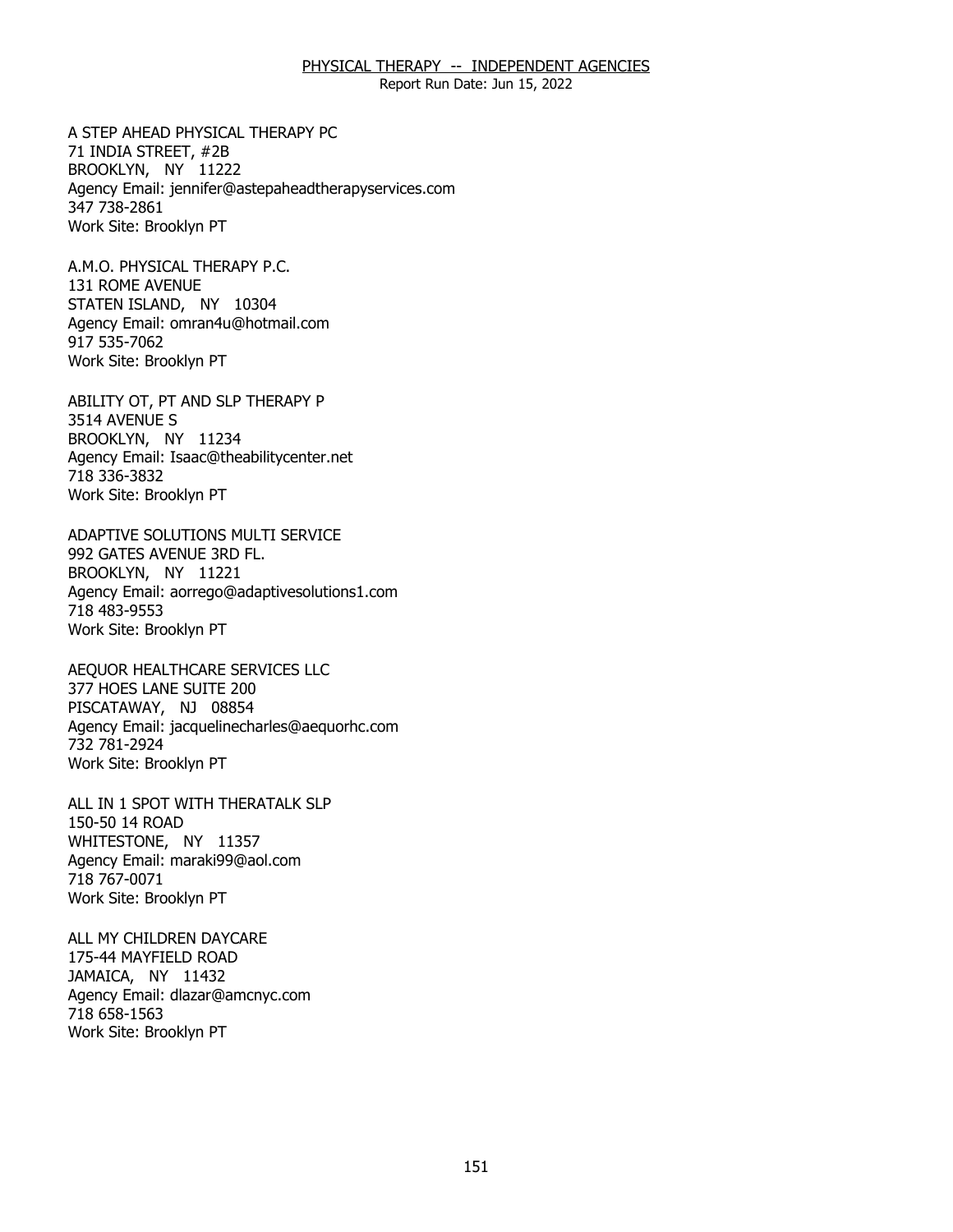Report Run Date: Jun 15, 2022

ARDOR HEALTH SOLUTIONS CORAL SPRINGS, FL 33076 ARDOR HEALTH SOLUTIONS<br>5830 CORAL RIDGE DRIVE SUITE 120<br>CORAL SPRINGS, FL 33076 Agency Email: [maria@ardorhealth.com](mailto:maria@ardorhealth.com) 954 752-6025 Work Site: Brooklyn PT

ARTISTIC QUALITY THERAPY ASSOCIA<br>227 W 29TH ST #4F<br>NEW YORK, NY 10001 227 W 29TH ST #4F NEW YORK, NY 10001 Agency Email: [aqtapllc@gmail.com](mailto:aqtapllc@gmail.com)  917 544-0897 Work Site: Brooklyn PT

**BALANCED PT, PLLC** BAYSIDE, NY 11364 BALANCED PT, PLLC<br>58-47 FRANCIS LEWIS BLVD, SUITE 15<br>BAYSIDE, NY 11364 Agency Email: [balancedpediatrics@gmail.com](mailto:balancedpediatrics@gmail.com) 917 968-6605 Work Site: Brooklyn PT

BALANCING ACT OCCUPATIONAL THERA<br>5749 FARADAY AVE<br>BRONX, NY 10471 5749 FARADAY AVE BRONX, NY 10471 Agency Email: 718 685-8972 Work Site: Brooklyn PT

BROOKLYN COMMUNITY MED BILLING L<br>2555 NOSTRAND AVENUE<br>BROOKLYN, NY 11210 2555 NOSTRAND AVENUE BROOKLYN, NY 11210 Agency Email: [libbystiel@yahoo.com](mailto:libbystiel@yahoo.com)  718 951-8800 Work Site: Brooklyn PT

CANARSIE CHILDHOOD CENTER<br>1651-57 RALPH AVENUE<br>BROOKLYN, NY 11236 1651-57 RALPH AVENUE BROOKLYN, NY 11236 Agency Email: [evelyn@canarsiecc.com](mailto:evelyn@canarsiecc.com)  718 241-9211 Work Site: Brooklyn PT

CELSO C CUETO PT INC 360A W MERRICK ROAD, #280 CELSO C CUETO PT INC<br>360A W MERRICK ROAD, #280<br>VALLEY STREAM, NY 11580 Agency Email: [celptherapy@aol.com](mailto:celptherapy@aol.com) 718 930-6359 Work Site: Brooklyn PT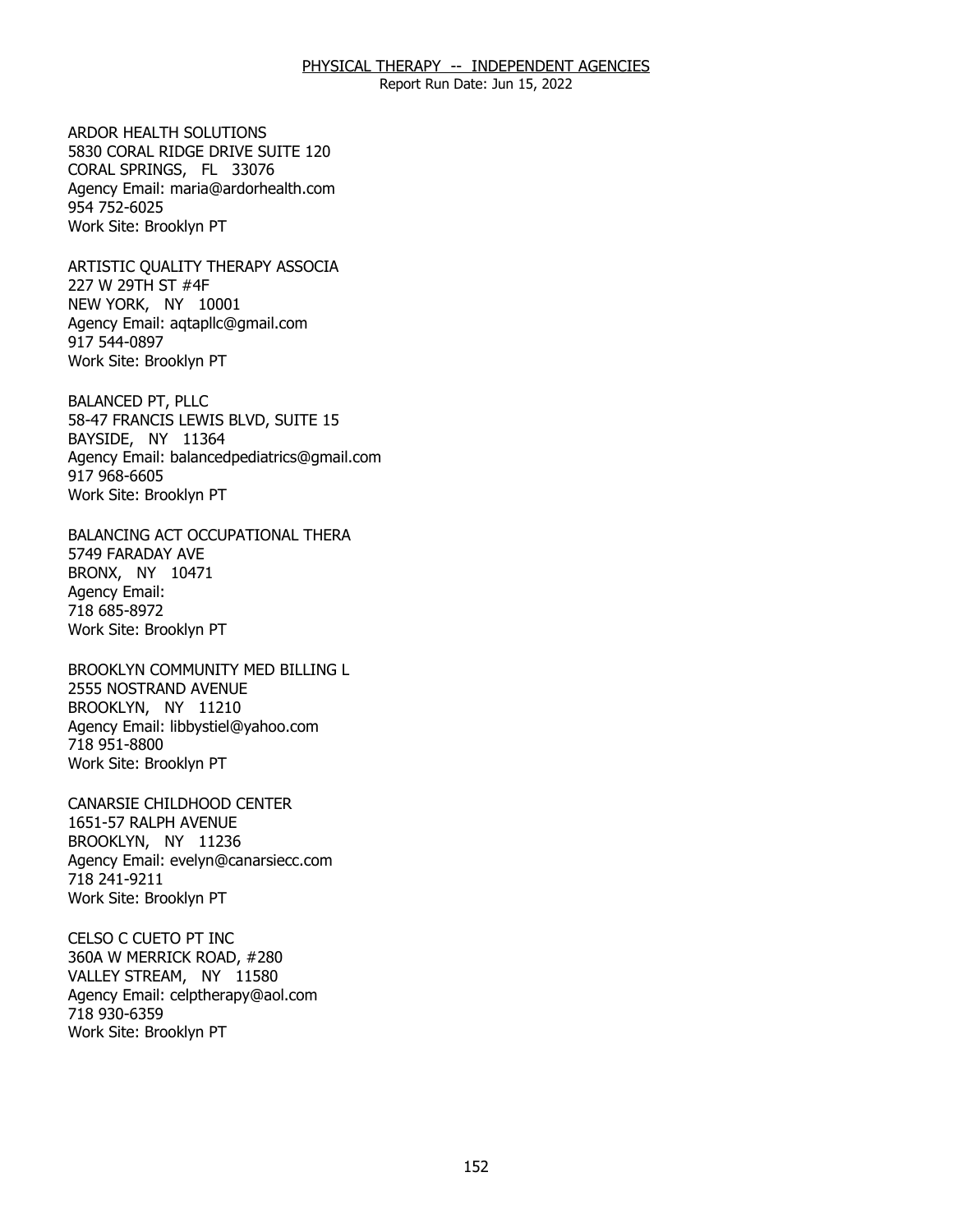Report Run Date: Jun 15, 2022

CHILDREN REHAB. PT PC 242 RHINE AVENUE CHILDREN REHAB, PT PC<br>242 RHINE AVENUE<br>STATEN ISLAND, NY 10304 Agency Email: [childrenrehabptpc@gmail.com](mailto:childrenrehabptpc@gmail.com)  718 813-9966 Work Site: Brooklyn PT

**CHILDREN'S PLACE MANAGEMENT** 1470 39TH ST CHILDREN'S PLACE MANAGEMENT<br>1470 39TH ST<br>BROOKLYN, NY 112183618 Agency Email: [cpmrh1@gmail.com](mailto:cpmrh1@gmail.com)  718 633-7728 Work Site: Brooklyn PT

CHILDRENS THERAPY CORNER<br>1102 52ND STREET<br>BROOKLYN, NY 11219 1102 52ND STREET BROOKLYN, NY 11219 Agency Email: [ctc1102@aol.com](mailto:ctc1102@aol.com) 718 437-2240 Work Site: Brooklyn PT

CITY-PRO GROUP, INC. BROOKLYN, NY 11235 CITY-PRO GROUP, INC.<br>2625 EAST 14TH STREET, #200<br>BROOKLYN, NY 11235 Agency Email: [Murodova@cityprogroup.com](mailto:Murodova@cityprogroup.com)  718 769-2698 Work Site: Brooklyn PT

COMPREHENSIVE PHYSICAL THERAPY<br>1438 EAST 13TH STREET<br>BROOKLYN, NY 11230 1438 EAST 13TH STREET BROOKLYN, NY 11230 Agency Email: [newptman@aol.com](mailto:newptman@aol.com) 917 803-9918 Work Site: Brooklyn PT

CORE PEDIATRICS PLLC BROOKLYN, NY 11208 CORE PEDIATRICS PLLC<br>1016 DUMONT AVE PVT<br>BROOKLYN, NY 11208 Agency Email: [carl@corepediatrics.com](mailto:carl@corepediatrics.com)  347 731-8388 Work Site: Brooklyn PT

CROWN HEIGHTS PT, OT AND SLP PLL<br>540 EAST NEW YORK AVENUE<br>BROOKLYN, NY 11225 540 EAST NEW YORK AVENUE BROOKLYN, NY 11225 Agency Email: [milestonesch@gmail.com](mailto:milestonesch@gmail.com)  347 663-9027 Work Site: Brooklyn PT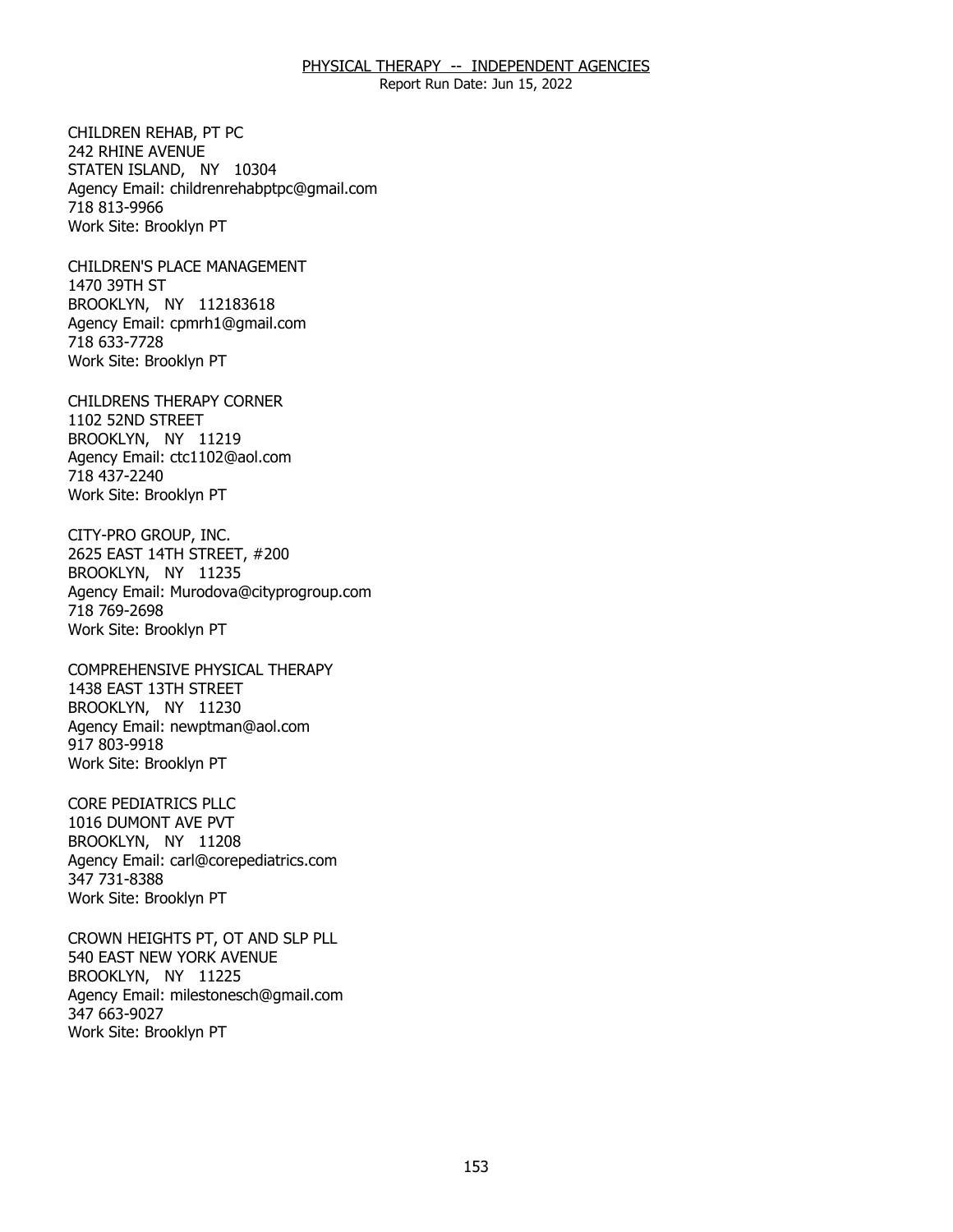Report Run Date: Jun 15, 2022

**CROWN MULTI-EDUCATION SER** 310 CROWN STREET CROWN MULTI-EDUCATION SER<br>310 CROWN STREET<br>BROOKLYN, NY 11225 Agency Email: [rlevitin@bethrivkah.edu](mailto:rlevitin@bethrivkah.edu)  718 735-0729 Work Site: Brooklyn PT

CUTTING EDGE CONSULTING GROUP IN<br>44 EDISON COURT, SUITE P<br>MONSEY, NY 10952 44 EDISON COURT, SUITE P MONSEY, NY 10952 Agency Email: [centerjobops@aol.com](mailto:centerjobops@aol.com)  718 785-0551 Work Site: Brooklyn PT

DS PARK SLOPE PHYSICAL AND OCCUP<br>37 8TH AVENUE GROUND FLOOR<br>BROOKLYN, NY 11218 37 8TH AVENUE GROUND FLOOR BROOKLYN, NY 11218 Agency Email: [erica@dynamicsolutionstherapy.com](mailto:erica@dynamicsolutionstherapy.com)  718 636-0545 Work Site: Brooklyn PT

DYNAMIC SOLUTION PEDIATRIC PHYSI<br>546 COURT ST<br>BROOKLYN, NY 11231 546 COURT ST BROOKLYN, NY 11231 Agency Email: [mirav@dynamicsolutionstherapy.com](mailto:mirav@dynamicsolutionstherapy.com) 718 254-0800 Work Site: Brooklyn PT

EBS HEALTHCARE SERVICES INC.<br>155 BAY RIDGE AVENUE<br>BROOKLYN, NY 11220 155 BAY RIDGE AVENUE BROOKLYN, NY 11220 Agency Email: jason.rosas@ebstherapy.comrapy 800 578-7906 Work Site: Brooklyn PT

Eqypt Tone Brooklyn, NY 11209 Egypt Tone<br>8325 Fort Hamilton Parkway<br>Brooklyn, NY 11209 Agency Email: 7184507070 Work Site: Brooklyn PT

**ENCORE SUPPORT SERVICES** 1338 44TH STREET ENCORE SUPPORT SERVICES<br>1338 44TH STREET<br>BROOKLYN, NY 11219 Agency Email: [info@encoresupport.org](mailto:info@encoresupport.org)  718 304-9977 Work Site: Brooklyn PT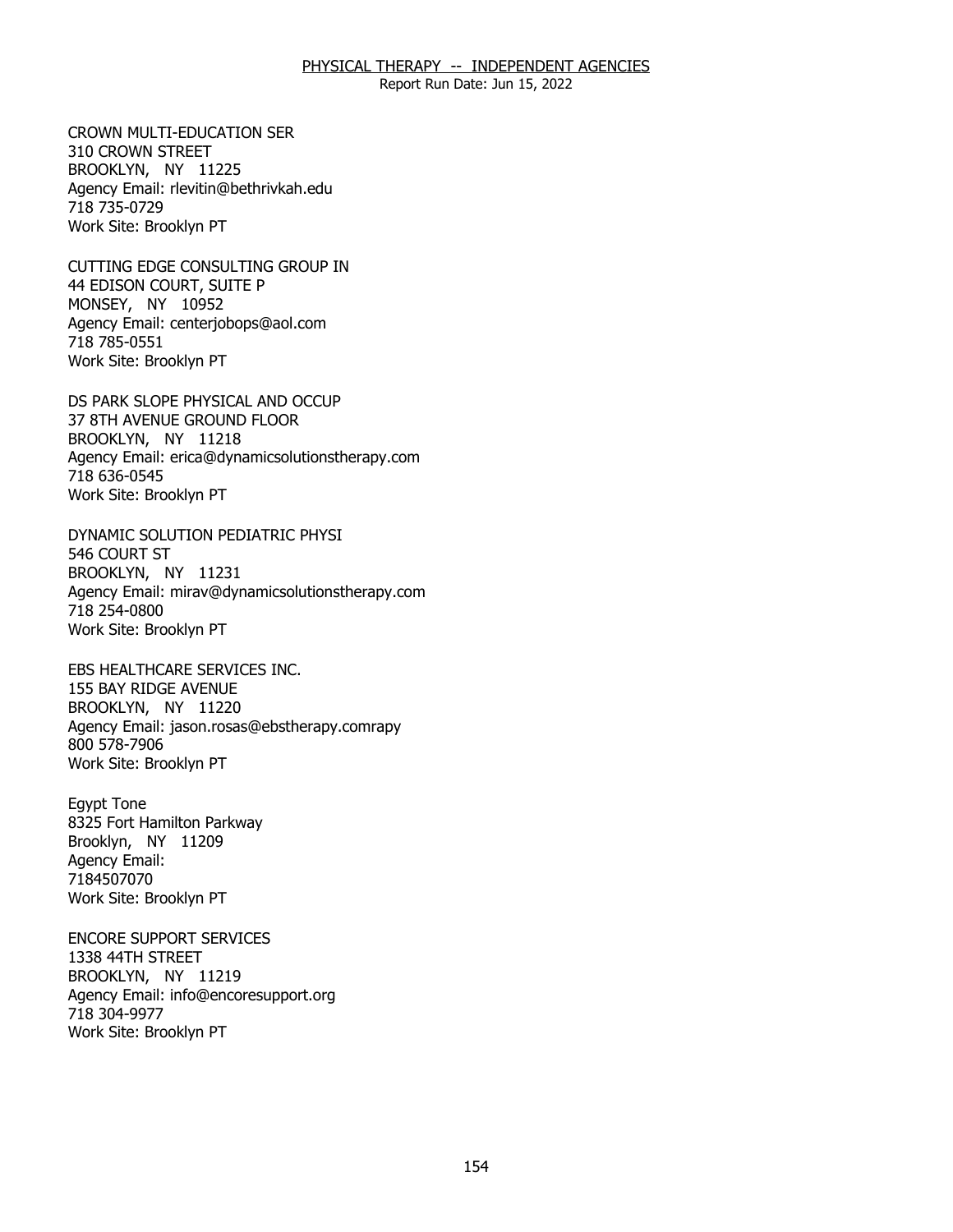Report Run Date: Jun 15, 2022

FPI SERVICES LLC BROOKLYN, NY 11235 EPI SERVICES LLC<br>2955 BRIGHTON 4TH STREET GRD 2<br>BROOKLYN, NY 11235 Agency Email: [LinaZ@firststepny.com](mailto:LinaZ@firststepny.com)  917 796-9255 Work Site: Brooklyn PT

EUROFITNESS REHABILITATION, PLLC<br>2310 65TH STREET<br>BROOKLYN, NY 11204 2310 65TH STREET BROOKLYN, NY 11204 Agency Email: [steve@kunyc.com](mailto:steve@kunyc.com)  718 234-7848 Work Site: Brooklyn PT

EXCELLENCE REHAB & PHYSICAL<br>1811 HONE AVENUE<br>BRONX, NY 10461 1811 HONE AVENUE BRONX, NY 10461 Agency Email: [info@excellencerehab.com](mailto:info@excellencerehab.com)  718 518-1133 Work Site: Brooklyn PT

EZCARE PHYSICAL THERAPY PC 58 BELAIR LANE EZCARE PHYSICAL THERAPY PC<br>58 BELAIR LANE<br>STATEN ISLAND, NY 10305 Agency Email: [ezcare@ptgmail.com](mailto:ezcare@ptgmail.com)  718 812-6764 Work Site: Brooklyn PT

FAMILY PHYSICAL THERAPY OF NY LL<br>3036 AVENUE U<br>BROOKLYN, NY 11229 3036 AVENUE U BROOKLYN, NY 11229 Agency Email: [RAbelson51@hotmail.com](mailto:RAbelson51@hotmail.com) 718 732-3869 Work Site: Brooklyn PT

FIRST CLASS PHYSICAL THERAPY, PC<br>11 HEDGEGROW LANE<br>MANALAPAN, NJ 072057905 11 HEDGEGROW LANE MANALAPAN, NJ 072057905 Agency Email: [vzpbill@hotmail.com](mailto:vzpbill@hotmail.com)  347 462-4876 Work Site: Brooklyn PT

FORWARD PHYSICAL THERAPY 1565 E. 36TH STREET FORWARD PHYSICAL THERAPY<br>1565 E. 36TH STREET<br>BROOKLYN, NY 11234 Agency Email: [djettiner@gmail.com](mailto:djettiner@gmail.com)  917 658-7726 Work Site: Brooklyn PT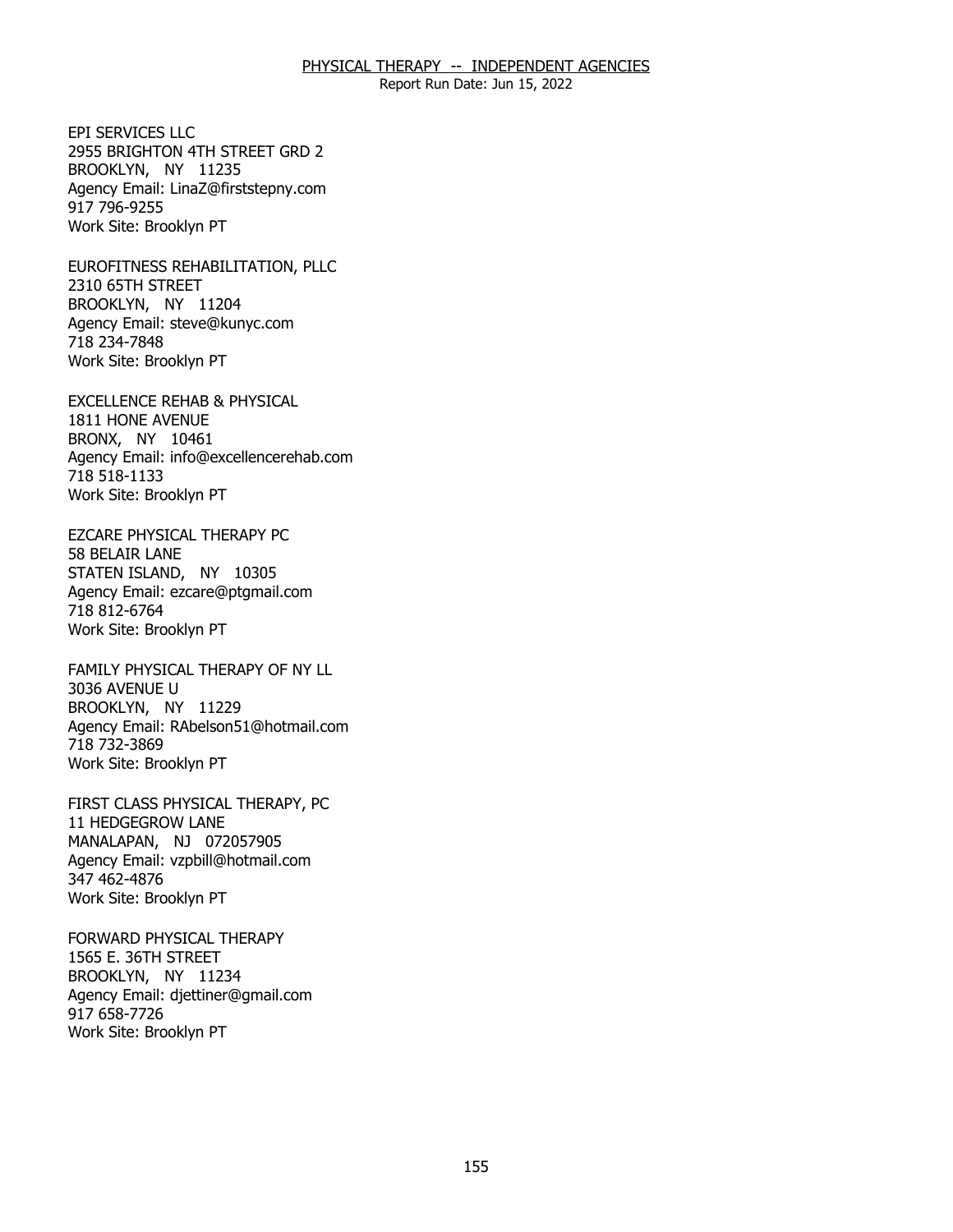Report Run Date: Jun 15, 2022

FUNCTIONAL LIFE ACHIEVEMENT 236 2ND AVENUE FUNCTIONAL LIFE ACHIEVEMENT<br>236 2ND AVENUE<br>NEW YORK, NY 10003 Agency Email: [elaine@flanyc.com](mailto:elaine@flanyc.com)  212 683-8905 Work Site: Brooklyn PT

GARY D STROMBERG & ASSOCIATES, L<br>3116 S MILL AVE<br>TEMPE, AZ 85282 3116 S MILL AVE TEMPE, AZ 85282 Agency Email: [alisonoxenberg@gmail.com](mailto:alisonoxenberg@gmail.com) 602 999-5916 Work Site: Brooklyn PT

GRAMERCY PARK PHYSICAL THERAPY<br>1971 67TH ST<br>BROOKLYN, NY 11204 1971 67TH ST BROOKLYN, NY 11204 Agency Email: [Yabouelyousr@hotmail.com](mailto:Yabouelyousr@hotmail.com)  718 285-2706 Work Site: Brooklyn PT

GROWTH WITH PHYSICAL THERAPY, PC<br>2307 AVENUE O<br>BROOKLYN, NY 11210 2307 AVENUE O BROOKLYN, NY 11210 Agency Email: [yisroelpupko@gmail.com](mailto:yisroelpupko@gmail.com) 718 496-7795 Work Site: Brooklyn PT

**HIGH CARE PT PC** BROOKLYN, NY 11220 HIGH CARE PT PC<br>851 BAY RIDGE AVE. APT.#2R<br>BROOKLYN, NY 11220 Agency Email: [ehabel2ady@yahoo.com](mailto:ehabel2ady@yahoo.com)  518 421-5224 Work Site: Brooklyn PT

HIGH REHAB PT P.C FRESH MEADOWS, NY 11365 HIGH REHAB PT P.C<br>67-38B 190TH LANE, SUITE 3B<br>FRESH MEADOWS, NY 11365 Agency Email: [amrmostafa81@hotmail.com](mailto:amrmostafa81@hotmail.com)  347 839-8814 Work Site: Brooklyn PT

HOLSMAN HEALTHCARE, LLC 710 MILL ST UNIT H3 HOLSMAN HEALTHCARE, LLC<br>710 MILL ST UNIT H3<br>BELLEVILLE, NJ 07109 Agency Email: [richard@holsmanhealthcare.com](mailto:richard@holsmanhealthcare.com) 973 759-149 4 Work Site: Brooklyn PT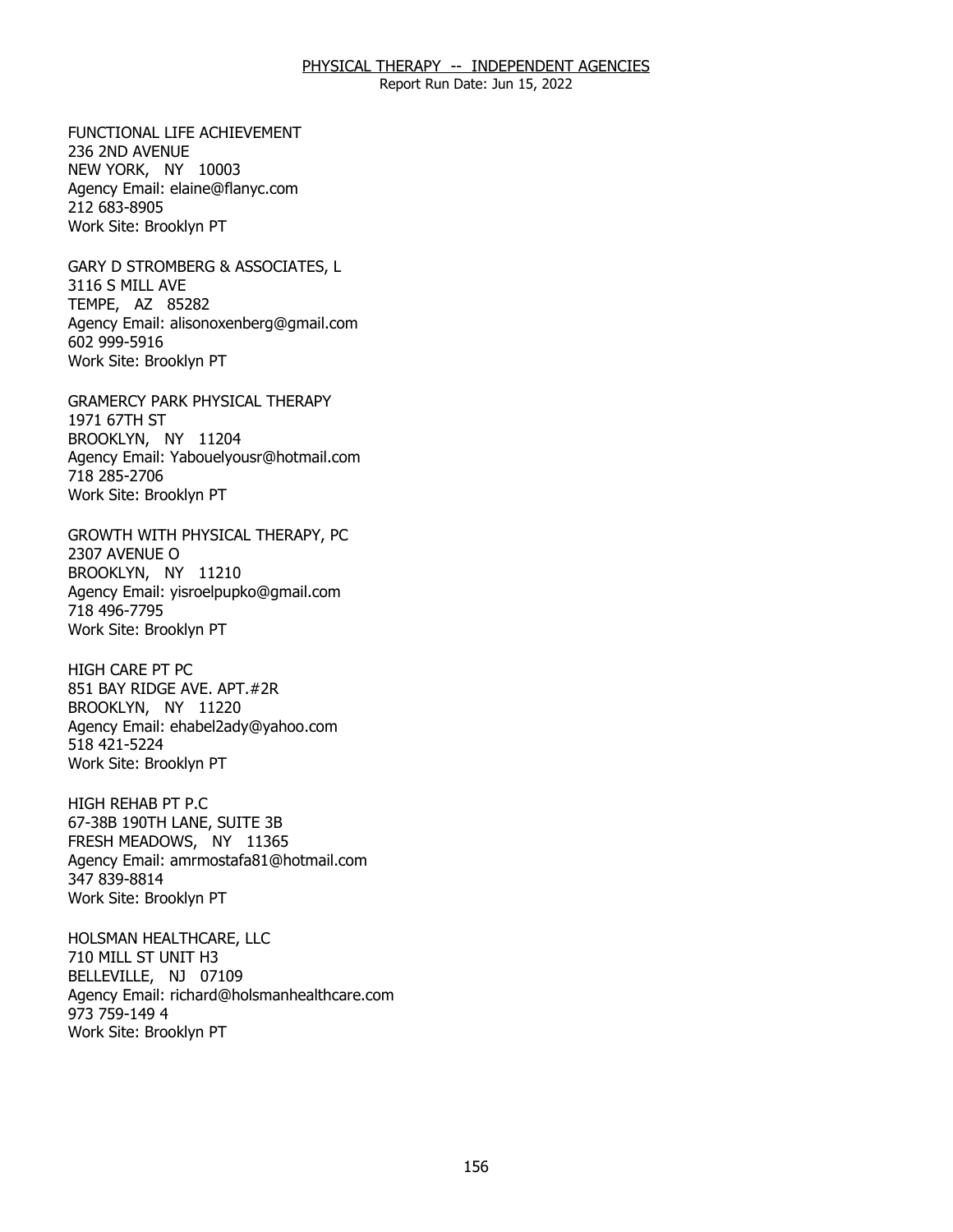Report Run Date: Jun 15, 2022

INFINITE SERVICES, INC. 49 MONTROSE AVE. INFINITE SERVICES, INC.<br>49 MONTROSE AVE.<br>BROOKLYN, NY 11206 Agency Email: [joel@infiniteservices.org](mailto:joel@infiniteservices.org)  718 473-3808 Work Site: Brooklyn PT

INTEGRATED REHAB & PHYSICAL THER<br>2657 BATCHELDER, SUITE 1<br>BROOKLYN, NY 112351601 2657 BATCHELDER, SUITE 1 BROOKLYN, NY 112351601 Agency Email: [dr.salemdpt@gmail.com](mailto:dr.salemdpt@gmail.com)  718 332-3401 Work Site: Brooklyn PT

INTEGRATED RESOURCES INC.<br>4 ETHEL ROAD, STE #403B<br>EDISON, NJ 08817 4 ETHEL ROAD, STE #403B EDISON, NJ 08817 Agency Email: [ceenali@irionline.com](mailto:ceenali@irionline.com) 732 429-2030 Work Site: Brooklyn PT

INTEGRATIVE PHYSICAL THERAPY P.C<br>8824 16TH AVE.<br>BROOKLYN, NY 11214 8824 16TH AVE. BROOKLYN, NY 11214 Agency Email: 917 204-2757 Work Site: Brooklyn PT

INTERFYSIO, LLC NEW YORK, NY 10019 INTERFYSIO, LLC<br>200 WEST 57TH STREET, #900<br>NEW YORK, NY 10019 Agency Email: [berry@interfysio.com](mailto:berry@interfysio.com) 212 981-1977 Work Site: Brooklyn PT

JC REHAB L.L.C. JC REHAB L.L.C.<br>3 CORI STREET PARLIN, NJ 088531719 Agency Email: [jcrehabllc@gmail.com](mailto:jcrehabllc@gmail.com)  551 221-3159 Work Site: Brooklyn PT

KIDS IN SHAPE PHYSICAL THERAPY<br>1336 50TH STREET<br>BROOKLYN, NY 11219 1336 50TH STREET BROOKLYN, NY 11219 Agency Email: [akallenos@optonline.net](mailto:akallenos@optonline.net) 718 347-2626 24 Work Site: Brooklyn PT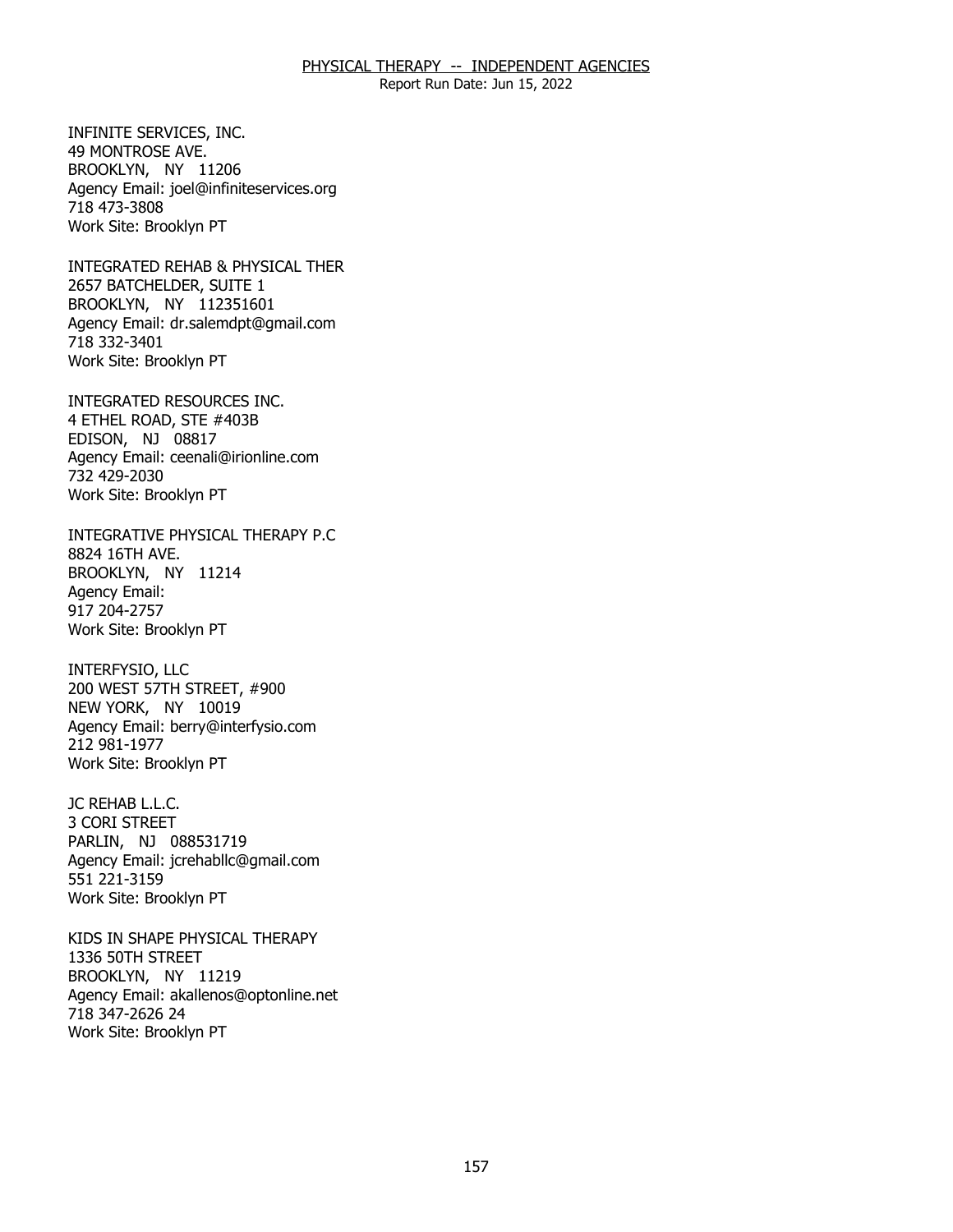Report Run Date: Jun 15, 2022

KIDS TIME DEVELOPMENT SERVICES 42-77 65TH PLACE KIDS TIME DEVELOPMENT SERVICES<br>42-77 65TH PLACE<br>WOODSIDE, NY 11377 Agency Email: [diana@kidstimetherapies.com](mailto:diana@kidstimetherapies.com)  718 429-2000 Work Site: Brooklyn PT

KIDZ CHOICES SERVICES INC. BROOKLYN, NY 11234 KIDZ CHOICES SERVICES INC.<br>2035 RALPH AVE, SUITE A1<br>BROOKLYN, NY 11234 Agency Email: [kidzchoiceservices@gmail.com](mailto:kidzchoiceservices@gmail.com)  917 681-8862 Work Site: Brooklyn PT

KINETIC PT, OT, PLLC 43-40 41ST ST. KINETIC PT, OT, PLLC<br>43-40 41ST ST.<br>SUNNYSIDE, NY 11104 Agency Email: [kinetickidznyc@gmail.com](mailto:kinetickidznyc@gmail.com) 3472608449 Work Site: Brooklyn PT

**LEENA CHAND** FRANKLIN SQUARE, NY 11010 LEENA CHAND<br>PLAY LEARN SHINE, 719 ADONIA STREET<br>FRANKLIN SQUARE, NY 11010 Agency Email: [leenachand@gmail.com](mailto:leenachand@gmail.com)  917 324-1831 Work Site: Brooklyn PT

**LEVCARE INC** 1365 54TH STREET LEVCARE INC<br>1365 54TH STREET<br>BROOKLYN, NY 11219 Agency Email: [sheldon@levcare.com](mailto:sheldon@levcare.com) 347 318-3477 Work Site: Brooklyn PT

LITTLE TREASURES-PETITS,TRESONS<br>220-04 LINDEN BLVD.<br>CAMBRIA HEIGHTS, NY 11411 220-04 LINDEN BLVD. CAMBRIA HEIGHTS. NY 11411 Agency Email: [gperez@littletreasures-pt.com](mailto:gperez@littletreasures-pt.com)  718 712-3358 Work Site: Brooklyn PT

LOYALTY PHYSICAL THERAPY PT PC<br>1905 BAY RIDGE PKWY, 1R<br>BROOKLYN, NY 11204 1905 BAY RIDGE PKWY, 1R BROOKLYN, NY 11204 Agency Email: [yzc4pt@yahoo.com](mailto:yzc4pt@yahoo.com)  347 788-2430 Work Site: Brooklyn PT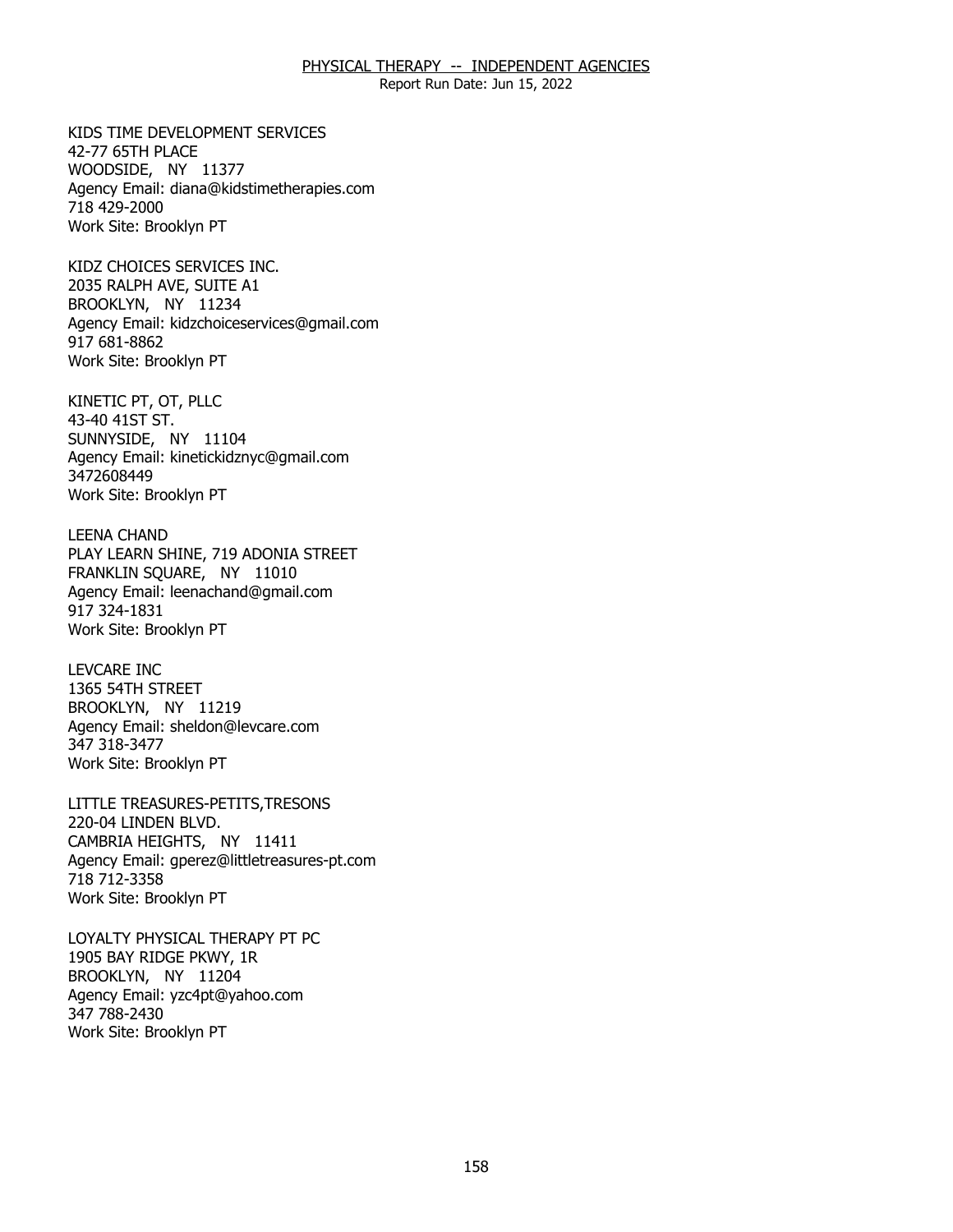Report Run Date: Jun 15, 2022

M.K. PHYSICAL THERAPY P.C. 58 PERRY ST. #4FE M.K. PHYSICAL THERAPY P.C<br>58 PERRY ST. #4FE<br>NEW YORK, NY 10014 Agency Email: [contact@drmorlaye.com](mailto:contact@drmorlaye.com) 917 478-3936 Work Site: Brooklyn PT

METRO ATHLETIC MEDICINE & FITNES<br>263 7TH AVENUE, SUITE 2A<br>BROOKLYN, NY 11215 263 7TH AVENUE, SUITE 2A BROOKLYN, NY 11215 Agency Email: [msquillace@mmotionptg.com](mailto:msquillace@mmotionptg.com) 718 369-8000 Work Site: Brooklyn PT

MIDPOINT ACCESS CARE INC<br>86-30A 58TH STREET<br>ELMHURST, NY 11373 86-30A 58TH STREET ELMHURST, NY 11373 Agency Email: [msquillace@mmotionptg.com](mailto:msquillace@mmotionptg.com) 646 269-9175 Work Site: Brooklyn PT

MIRACLE CARE INC 13 EMPIRE LANE MIRACLE CARE INC<br>13 EMPIRE LANE<br>LAKEWOOD, NJ 08701 Agency Email: [shifra@miraclecaretherapy.com](mailto:shifra@miraclecaretherapy.com) 732 239-2225 Work Site: Brooklyn PT

MOVEMENT MATTERS REHABILITATION<br>227 FRONT STREET<br>BROOKLYN, NY 11201 227 FRONT STREET BROOKLYN, NY 11201 Agency Email: [phil\\_labilles@yahoo.com](mailto:phil_labilles@yahoo.com) 646 872-0696 Work Site: Brooklyn PT

NATIONAL STAFFING SOLUTIONS<br>P.O. BOX 9310<br>WINTER HAVEN, FL 33883 P.O. BOX 9310 WINTER HAVEN, FL 33883 Agency Email: [gordon@nationalstaff.com](mailto:gordon@nationalstaff.com) 561 329-9171 Work Site: Brooklyn PT

NEW YORK PHYSICAL & OCCUPATIONL<br>948 EAST 24TH STREET<br>BROOKLYN, NY 11210 948 EAST 24TH STREET BROOKLYN, NY 11210 Agency Email: [margoash@gmail.com](mailto:margoash@gmail.com) 646 344-2250 Work Site: Brooklyn PT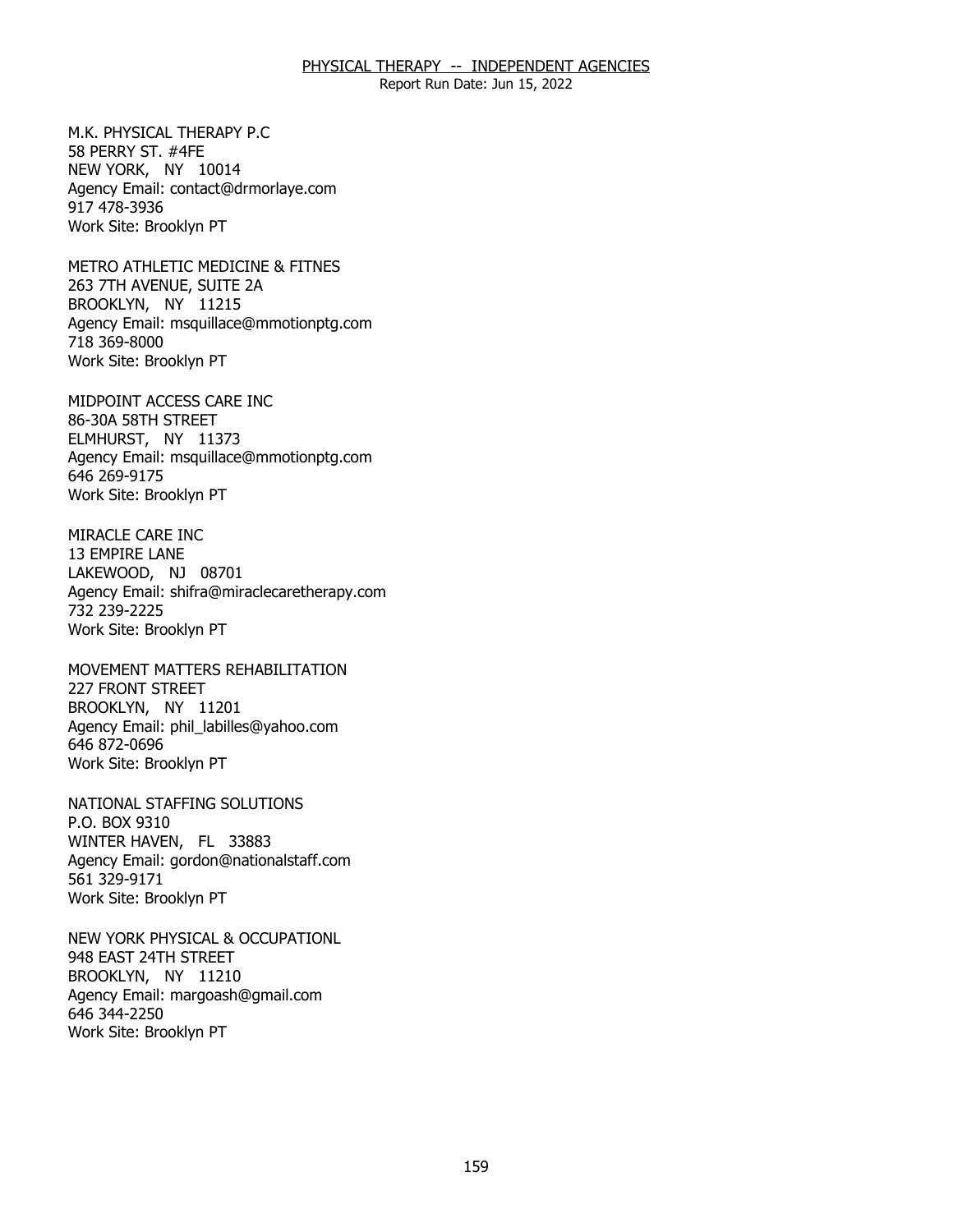Report Run Date: Jun 15, 2022

NEW YORK THERAPY PLACEMENT SERVI<br>500 BI-COUNTY, SUITE 450<br>FARMINGDALE, NY 11735 500 BI-COUNTY, SUITE 450 FARMINGDALE, NY 11735 Agency Email: [katherine.mollberg@nytps.com](mailto:katherine.mollberg@nytps.com) 718 264-1640 Work Site: Brooklyn PT

NPORT REG NURSING PHYS & OCC THE<br>2275 COLEMAN ST, STE 4<br>BROOKLYN, NY 11234 2275 COLEMAN ST, STE 4 BROOKLYN, NY 11234 Agency Email: [mgreendorvil@ymail.com](mailto:mgreendorvil@ymail.com)  718 724-2824 Work Site: Brooklyn PT

OMEGA CARE SOLUTIONS LLC<br>655 EAST 242TH STREET<br>BRONX, NY 10470 655 EAST 242TH STREET BRONX, NY 10470 Agency Email: [omegacaresolutionsllc@gmail.com](mailto:omegacaresolutionsllc@gmail.com) 9176759939 Work Site: Brooklyn PT

ONE TO ONE OT, PLLC BROOKLYN, NY 11205 ONE TO ONE OT, PLLC<br>2 SKILLMAN STREET, SUITE #314<br>BROOKLYN, NY 11205 Agency Email: [Elliotengelhardt@yahoo.com](mailto:Elliotengelhardt@yahoo.com) 917 750-9101 Work Site: Brooklyn PT

PATHWAY CHILDRENS SERVICES ACCOUNTING 1201 MAIN ST PATHWAY CHILDRENS SERVICES<br>ACCOUNTING 1201 MAIN ST<br>PORT JEFFERSON, NY 11777 Agency Email: [snaegele@pathwayschildrensservices.org](mailto:snaegele@pathwayschildrensservices.org)  580 402-6704 Work Site: Brooklyn PT

PATHWAYS TO THERAPEUTIC WELLNESS<br>1642 63RD STREET<br>BROOKLYN, NY 11204 1642 63RD STREET BROOKLYN, NY 11204 Agency Email: [pathwaysot@gmail.com](mailto:pathwaysot@gmail.com) 718 234-5700 Work Site: Brooklyn PT

PEDIATRIC EARLY DEVELOPMENT SERV 32-09 82ND STREET PEDIATRIC EARLY DEVELOPMENT SERV<br>32-09 82ND STREET<br>JACKSON HEIGHTS, NY 11370 Agency Email: [claudia.hasbun@pedstherapy.com](mailto:claudia.hasbun@pedstherapy.com) 917 584-7671 Work Site: Brooklyn PT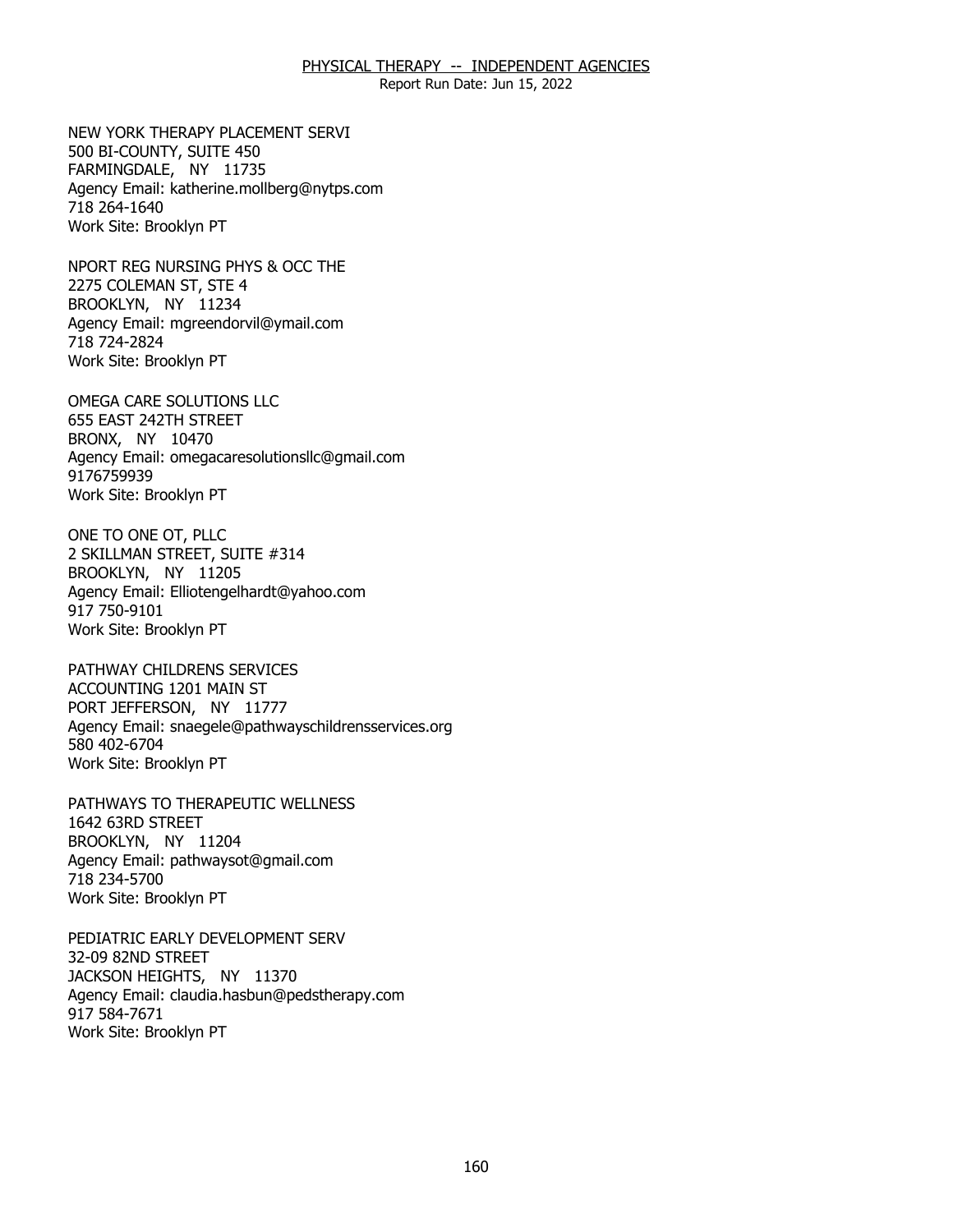Report Run Date: Jun 15, 2022

PLAY AND GROW PHYSICAL THERAPY S<br>140 DARROW PLACE SUITE 24E<br>BRONX, NY 10475 140 DARROW PLACE SUITE 24E BRONX, NY 10475 Agency Email: [playandgrowptslp@gmail.com](mailto:playandgrowptslp@gmail.com) 917 837-9712 Work Site: Brooklyn PT

PLAY AND SAY LLC 1439 77TH STREET PLAY AND SAY LLC<br>1439 77TH STREET<br>BROOKLYN, NY 112282425 Agency Email: [kauren@playandsayspeechservics.com](mailto:kauren@playandsayspeechservics.com)  3474610853 Work Site: Brooklyn PT

PLAY LEARN SHINE PHYSICAL THERAP 719 ADONIA STREET PLAY LEARN SHINE PHYSICAL THERAP<br>719 ADONIA STREET<br>FRANKLIN SQUARE, NY 110103314 Agency Email: [leenadpt@gmail.com](mailto:leenadpt@gmail.com)  9173241831 Work Site: Brooklyn PT

POLLACK & ASSOCIATES PT,OT,SLP,<br>1045 JAMES STREET<br>SYRACUSE, NY 132032758 1045 JAMES STREET SYRACUSE, NY 132032758 Agency Email: [njara@liberty-resources.org](mailto:njara@liberty-resources.org)  315 425-1004 Work Site: Brooklyn PT

PRIME FITNESS PHYSICAL THERAPY BROOKLYN, NY 11235 PRIME FITNESS PHYSICAL THERAPY<br>2952 BRIGHTON 3RD STREET, SUITE 502<br>BROOKLYN, NY 11235 Agency Email: [evaynshtok@yahoo.com](mailto:evaynshtok@yahoo.com) 718 676-4112 Work Site: Brooklyn PT

PROACTIVE OT/PT THERAPY PLLC<br>1470 39TH STREET<br>BROOKLYN, NY 11218 1470 39TH STREET BROOKLYN, NY 11218 Agency Email: [admin@proactivetherapypllc.com](mailto:admin@proactivetherapypllc.com) 718 854-8844 Work Site: Brooklyn PT

PROGRESS IN MOTION PHYSICAL THER<br>38 WEST 32ND ST., SUITE 604<br>NEW YORK, NY 10001 38 WEST 32ND ST., SUITE 604 NEW YORK, NY 10001 Agency Email: [kristine@pimtherapy.com](mailto:kristine@pimtherapy.com)  347 217-2172 Work Site: Brooklyn PT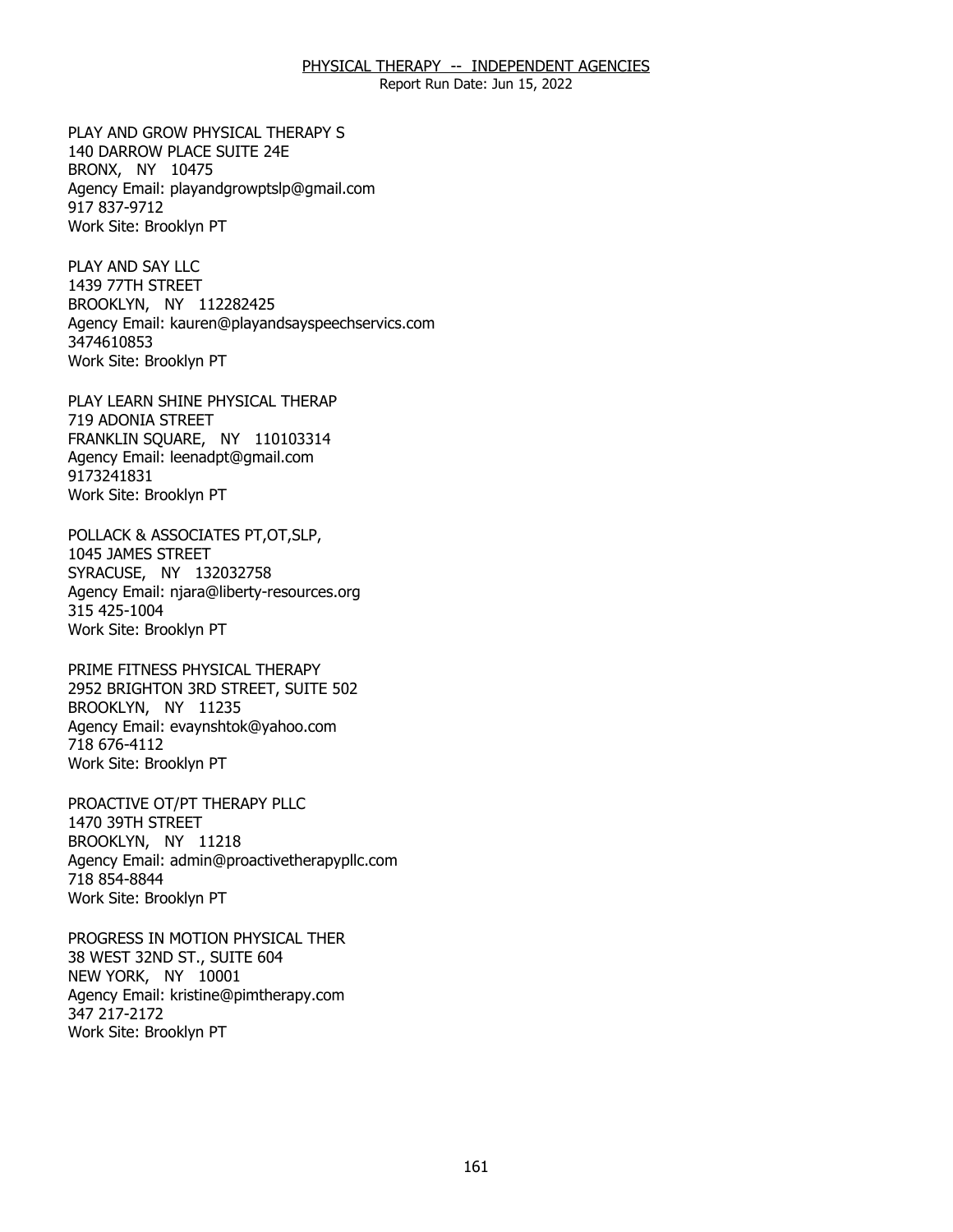Report Run Date: Jun 15, 2022

**OUALITY CARE PHYSICAL THY** BROOKLYN, NY 11218 QUALITY CARE PHYSICAL THY<br>110 OCEAN PARKWAY/OFFICE A<br>BROOKLYN, NY 11218 Agency Email: 718 854-9055 Work Site: Brooklyn PT

REHOBOTH CARE INC. 241-04 148TH ROAD REHOBOTH CARE INC.<br>241-04 148TH ROAD<br>ROSEDALE, NY 11422 Agency Email: [rehobothcare2@hotmail.com](mailto:rehobothcare2@hotmail.com) 347 221-1646 Work Site: Brooklyn PT

RUMA OTR INCORPORATED<br>934 VAN NEST AVE<br>BRONX, NY 10462 934 VAN NEST AVE BRONX, NY 10462 Agency Email: [StarsinmotionNYC@gmail.com](mailto:StarsinmotionNYC@gmail.com)  914 330-5188 Work Site: Brooklyn PT

RUN JUMP ROLL PT PLLC 433 3RD AVENUE SUITE 2 RUN JUMP ROLL PT PLLC<br>433 3RD AVENUE SUITE 2<br>BROOKLYN, NY 11215 Agency Email: [jenniferklaing@gmail.com](mailto:jenniferklaing@gmail.com) 917 579-0875 Work Site: Brooklyn PT

SAINT MARY'S HOSPITAL 29-01 216TH ST SAINT MARY'S HOSPITAL<br>29-01 216TH ST<br>BAYSIDE, NY 11360 Agency Email: [cpark@stmaryskids.org](mailto:cpark@stmaryskids.org)  718 281-8800 Work Site: Brooklyn PT

SALVEO HEALTHCARE SOLUTIONS, INC LARCHMONT, NY 10538 SALVEO HEALTHCARE SOLUTIONS, INC<br>1890 PALMER AVENUE, SUITE 302<br>LARCHMONT, NY 10538 Agency Email: [christiane@salveony.com](mailto:christiane@salveony.com) 914 222-9070 Work Site: Brooklyn PT

SENSORY FREEWAY THERAPY SERVICES<br>8804 5TH AVENUE<br>BROOKLYN, NY 11209 8804 5TH AVENUE BROOKLYN, NY 11209 Agency Email: [drannaylen@sensoryfreeway.com](mailto:drannaylen@sensoryfreeway.com)  718 238-7451 Work Site: Brooklyn PT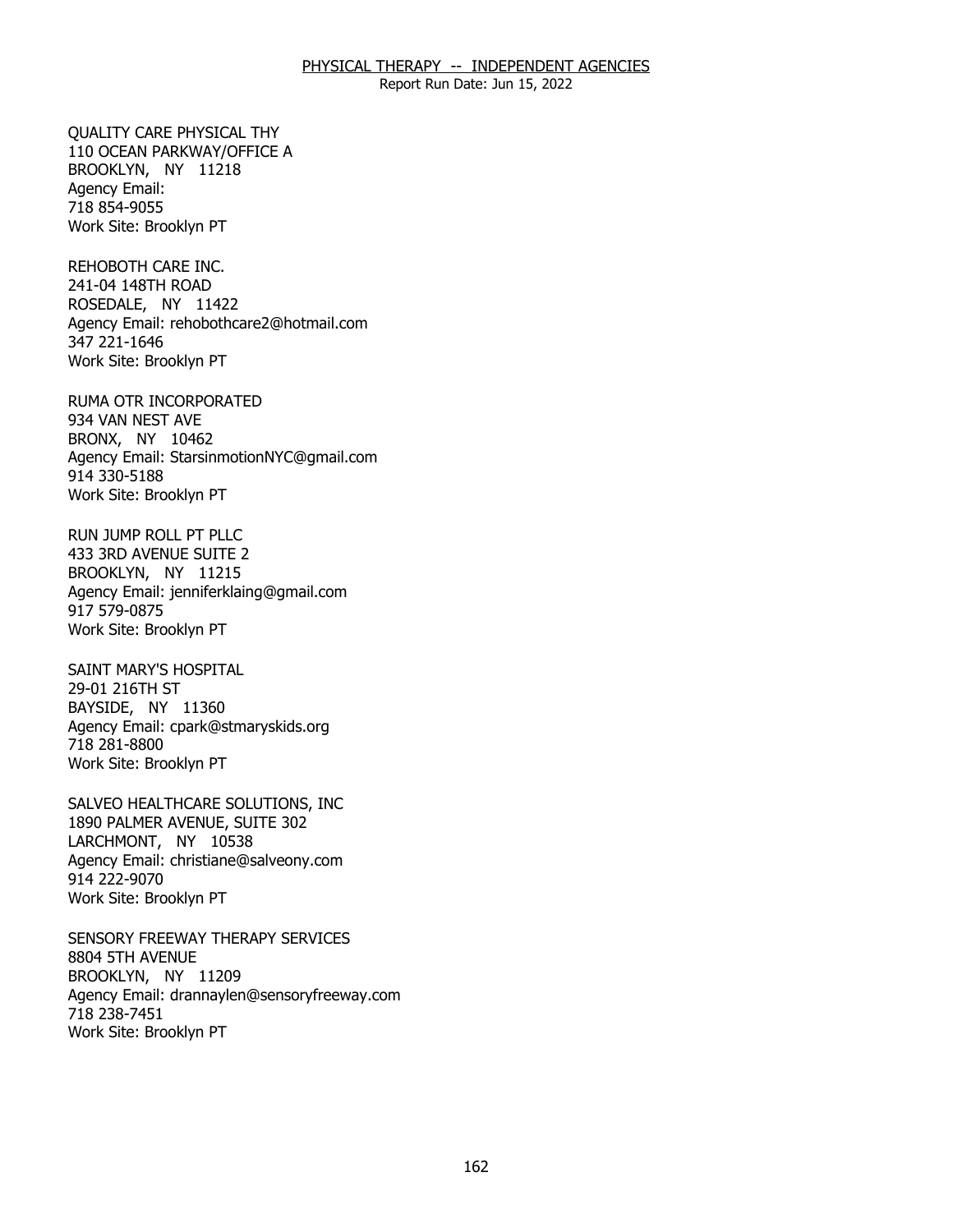Report Run Date: Jun 15, 2022

**SENSORY TREE** 7410 20TH AVENUE SENSORY TREE<br>7410 20TH AVENUE<br>BROOKLYN, NY 11204 Agency Email: [jra@sensorytree.me](mailto:jra@sensorytree.me) 347 446-6754 Work Site: Brooklyn PT

SHC SERVICES, INC. PARK CITY, UT 84098 SHC SERVICES, INC.<br>1640 W. REDSTONE CTR DR. 200<br>PARK CITY, UT 84098 Agency Email: [EWilliford@supplementalhealthcare.com](mailto:EWilliford@supplementalhealthcare.com) 435 776-7203 Work Site: Brooklyn PT

SPECIAL EDUCATION ASSOC.<br>440 AVENUE P<br>BROOKLYN, NY 11223 440 AVENUE P BROOKLYN, NY 11223 Agency Email: [Gail@seanyc.org](mailto:Gail@seanyc.org)  718 376-5510 Work Site: Brooklyn PT

SPECIAL KIDS INTERVENTION PROGRA 329 NORWAY AVENUE SPECIAL KIDS INTERVENTION PROGRA<br>329 NORWAY AVENUE<br>STATEN ISLAND, NY 103053524 Agency Email: [npostelnek@positivebeginnings.org](mailto:npostelnek@positivebeginnings.org)  718 605-2800 Work Site: Brooklyn PT

ST. JUDE'S PHYSICAL THERAPY PC<br>212 MACON AVENUE<br>BROOKLYN, NY 11216 212 MACON AVENUE BROOKLYN, NY 11216 Agency Email: [drkej82@aol.com](mailto:drkej82@aol.com)  917 741-1728 Work Site: Brooklyn PT

 STEPS N STRIDES PT PLLC 42-23 FRANCIS LEWIS BLVD SUITE LL107<br>BAYSIDE, NY 113612580 BAYSIDE, NY 113612580 Agency Email: [lswong77@icloud.com](mailto:lswong77@icloud.com) 718 357-1620 Work Site: Brooklyn PT

STRIVRIGHT, INC 3623 AVENUE L STRIVRIGHT, INC<br>3623 AVENUE L<br>BROOKLYN, NY 11210 Agency Email: [rlazar@strivright.org](mailto:rlazar@strivright.org) 718 677-4869 Work Site: Brooklyn PT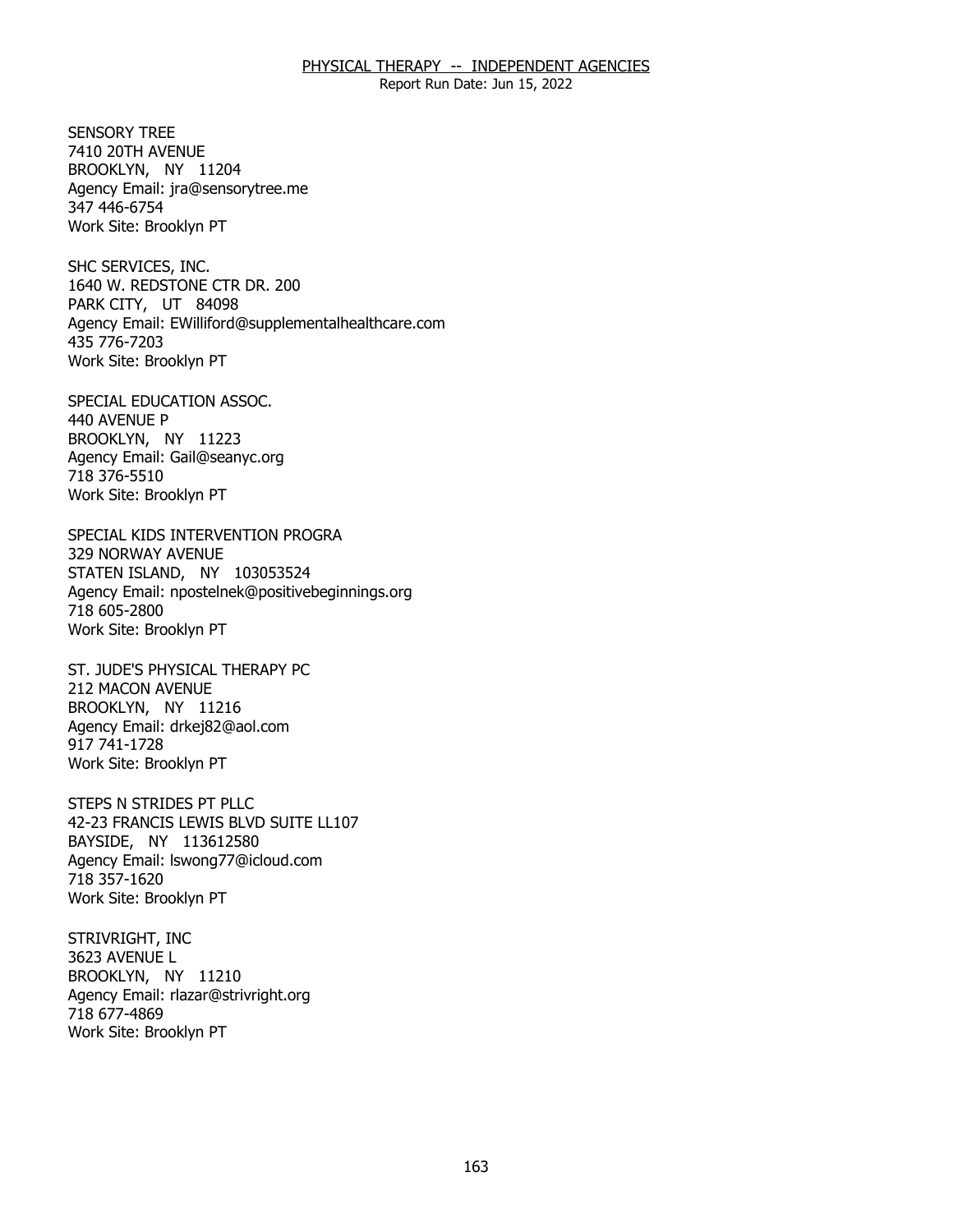Report Run Date: Jun 15, 2022

SUNCARE REHAB. INC. 242 RHINE AVENUE SUNCARE REHAB, INC.<br>242 RHINE AVENUE<br>STATEN ISLAND, NY 103044504 Agency Email: [suncarerehab@gmail.com](mailto:suncarerehab@gmail.com) 718 727-7436 Work Site: Brooklyn PT

SUPERIOR PHYSICAL THERAPY SERVIC 13 DUKE DRIVE SUPERIOR PHYSICAL THERAPY SERVIC<br>13 DUKE DRIVE<br>MANHASSET HILLS, NY 11040 Agency Email: [bosamy@optonline.net](mailto:bosamy@optonline.net) 917 747-1771 Work Site: Brooklyn PT

SUPPORT BY DESIGN OT, SLP, PLLC. NEW YORK, NY 10013 SUPPORT BY DESIGN OT, SLP, PLLC.<br>138 READE STREET, 1ST FLOOR<br>NEW YORK, NY 10013 Agency Email: [sbdpllc@aol.com](mailto:sbdpllc@aol.com) 212 608-9661 Work Site: Brooklyn PT

THE GENARD GROUP INC. 100 PARK AVENUE, #1600 THE GENARD GROUP INC.<br>100 PARK AVENUE, #1600<br>NEW YORK, NY 10017 Agency Email: [recruitmentservice@thegenardgroupinc.com](mailto:recruitmentservice@thegenardgroupinc.com) 212 953-5326 Work Site: Brooklyn PT

THE JEWISH CENTER FOR SPECIAL ED<br>1335 50TH STREET, #5F<br>BROOKLYN, NY 11219 1335 50TH STREET, #5F BROOKLYN, NY 11219 Agency Email: [jcse1760@gmail.com](mailto:jcse1760@gmail.com)  718 782-0064 Work Site: Brooklyn PT

THE PERFECT PLAYGROUND, INC.<br>3391 RICHMOND AVENUE<br>STATEN ISLAND, NY 10312 3391 RICHMOND AVENUE STATEN ISLAND. NY 10312 Agency Email: [playground4830@aol.com](mailto:playground4830@aol.com) 718 608-9170 Work Site: Brooklyn PT

THE SARAH JANE BRAIN FOUNDATION<br>651 WEST 169TH STREET<br>NEW YORK, NY 10032 651 WEST 169TH STREET NEW YORK, NY 10032 Agency Email: [Courtney.ihopenyc@gmail.com](mailto:Courtney.ihopenyc@gmail.com)  212 576-1180 Work Site: Brooklyn PT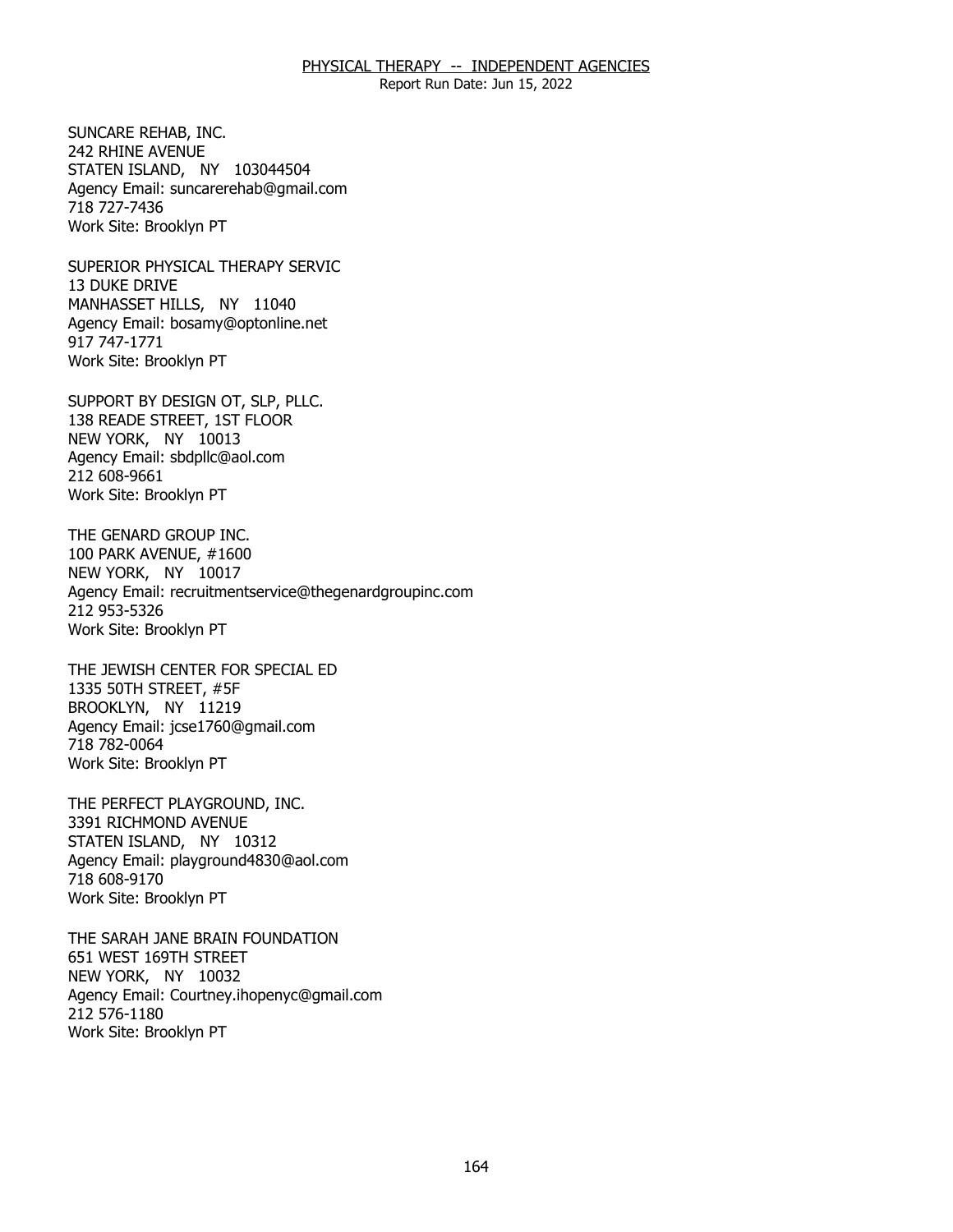Report Run Date: Jun 15, 2022

THE SENSORY MOTOR INTEGRATION<br>171 MADISON AVENUE, 5TH FL<br>NEW YORK, NY 10016 171 MADISON AVENUE, 5TH FL NEW YORK, NY 10016 Agency Email: [llisch@smileny.org](mailto:llisch@smileny.org)  212 400-0383 Work Site: Brooklyn PT

THERAPEUTIC TOUCH PT AND REHAB S<br>1222 EAST 35TH STREET<br>BROOKLYN, NY 11210 1222 EAST 35TH STREET BROOKLYN, NY 11210 Agency Email: [naftalipt@hotmail.com](mailto:naftalipt@hotmail.com)  347 881-6151 Work Site: Brooklyn PT

THERAPY IN MOTION PHYSICAL THERA<br>856 46TH STREET STREET<br>BROOKLYN, NY 11220 856 46TH STREET STREET BROOKLYN, NY 11220 Agency Email: [abe05@aol.com](mailto:abe05@aol.com)  718 435-7000 Work Site: Brooklyn PT

THERAPY MASTERS, LLC 223 BRADLEY AVE #2 THERAPY MASTERS, LLC<br>223 BRADLEY AVE #2<br>STATEN ISLAND, NY 10314 Agency Email: [therapy.masters@gmail.com](mailto:therapy.masters@gmail.com) 718 775-8623 Work Site: Brooklyn PT

**TURNER SERVICES** 82 PLEASANT RD TURNER SERVICES<br>82 PLEASANT RD<br>LAKE PEEKSKILL, NY 10537 Agency Email: [telatutors@yahoo.com](mailto:telatutors@yahoo.com) 8456677479 Work Site: Brooklyn PT

UNITED PHYSICAL THERAPY P.C.<br>170 AVENUE T<br>BROOKLYN, NY 11223 170 AVENUE T BROOKLYN, NY 11223 Agency Email: [unitedtherapy@live.com](mailto:unitedtherapy@live.com)  917 652-2728 Work Site: Brooklyn PT

VARIETY CHILD LEARNING CENTER<br>47 HUMPHREY DRIVE<br>SYOSSET, NY 11791 **47 HUMPHREY DRIVE** SYOSSET, NY 11791 Agency Email: [jhenderson@vclc.org](mailto:jhenderson@vclc.org)  516 921-7171 Work Site: Brooklyn PT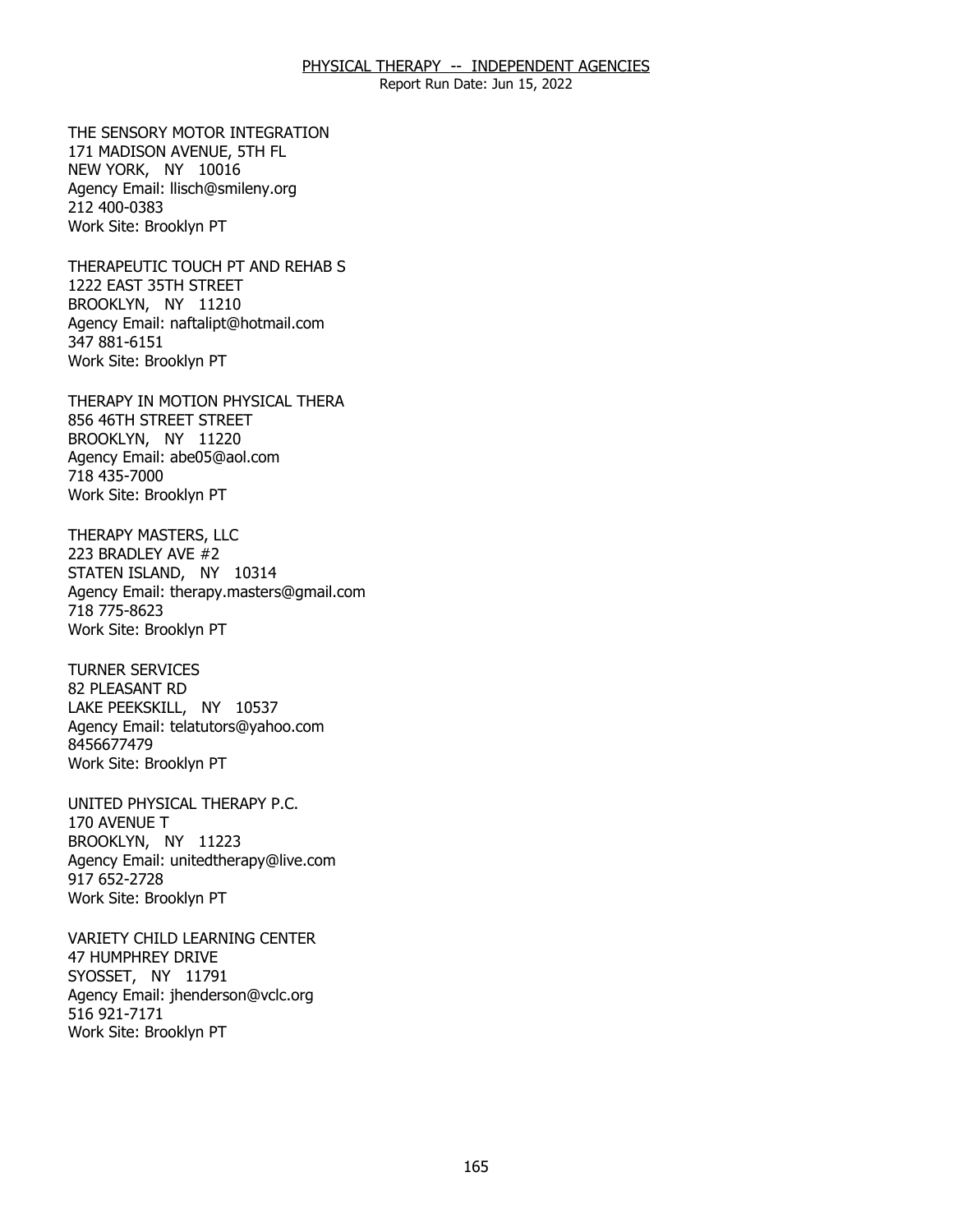Report Run Date: Jun 15, 2022

WHITNEY BURKE PHYSICAL THERAPY P NEW YORK, NY 10021 WHITNEY BURKE PHYSICAL THERAPY P<br>954 LEXINGTON AVENUE, #208<br>NEW YORK, NY 10021 Agency Email: [whitney.burke@gmail.com](mailto:whitney.burke@gmail.com) 617 359-5203 Work Site: Brooklyn PT

WILLIAMSBURG INFANT AND EARLY<br>22 MIDDLETON STREET<br>BROOKLYN, NY 11206 22 MIDDLETON STREET BROOKLYN, NY 11206 Agency Email: [FLandau@eislaasois.org](mailto:FLandau@eislaasois.org)  718 303-4400 Work Site: Brooklyn PT

WONDERWORLD OCCUPATIONAL THERAPY<br>5510 AVE I<br>BROOKLYN, NY 11234 5510 AVE I BROOKLYN, NY 11234 Agency Email: [cwilliams@wonderworldcenter.com](mailto:cwilliams@wonderworldcenter.com)  646 464-5229 Work Site: Brooklyn PT

YERU REHAB P.T.P.C. 1250 40TH STREET YERU REHAB P.T.P.C.<br>1250 40TH STREET<br>BROOKLYN, NY 11218 Agency Email: [shlomypt@aol.com](mailto:shlomypt@aol.com)  718 288-3109 Work Site: Brooklyn PT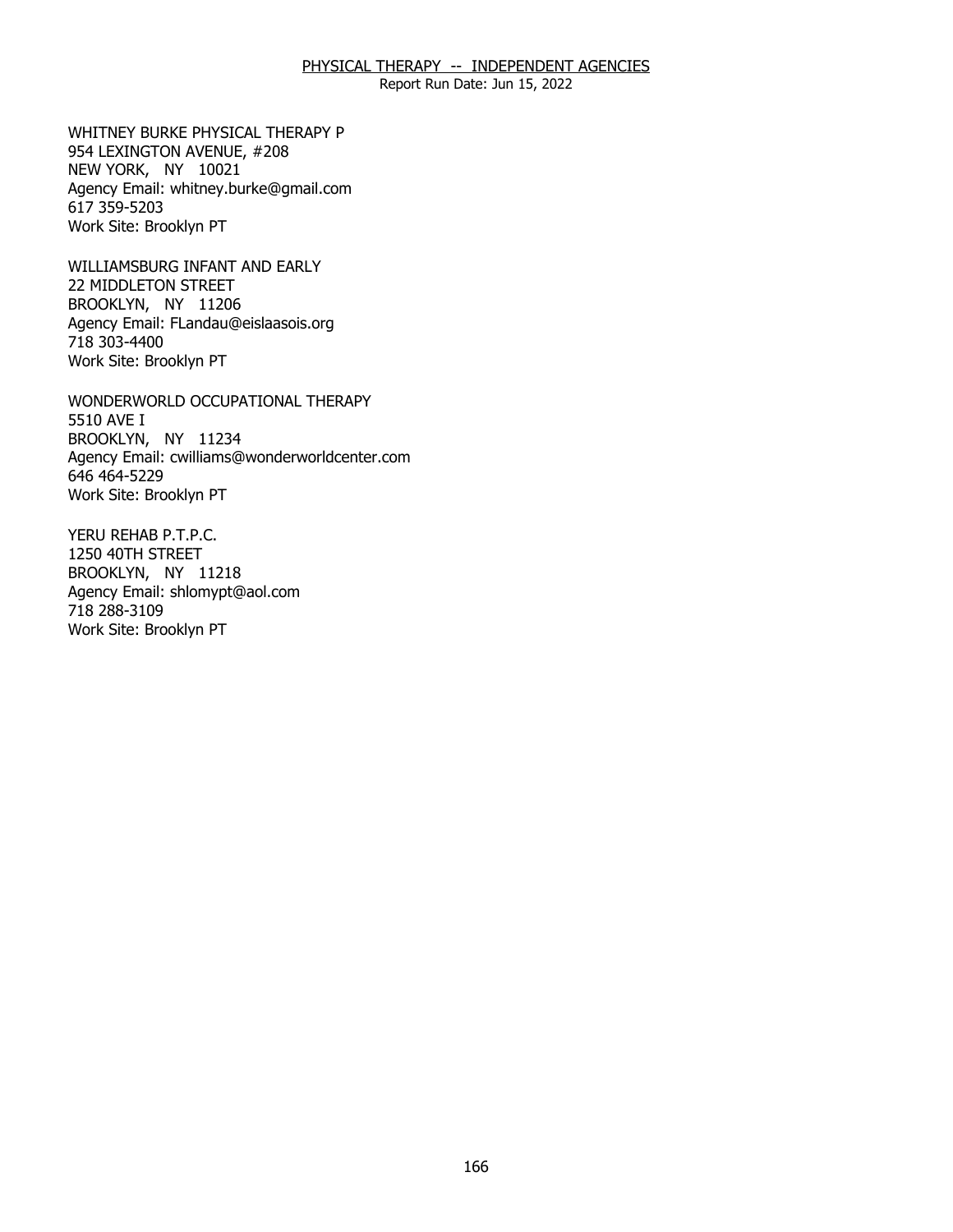Report Run Date: Jun 15, 2022

A STEP AHEAD PHYSICAL THERAPY PC<br>71 INDIA STREET, #2B<br>BROOKLYN, NY 11222 71 INDIA STREET, #2B BROOKLYN, NY 11222 Agency Email: [jennifer@astepaheadtherapyservices.com](mailto:jennifer@astepaheadtherapyservices.com)  347 738-2861 Work Site: Manhattan PT

A.M.O. PHYSICAL THERAPY P.C. 131 ROME AVENUE A.M.O. PHYSICAL THERAPY P.C.<br>131 ROME AVENUE<br>STATEN ISLAND, NY 10304 Agency Email: [omran4u@hotmail.com](mailto:omran4u@hotmail.com)  917 535-7062 Work Site: Manhattan PT

ABILITY OT, PT AND SLP THERAPY P<br>3514 AVENUE S<br>BROOKLYN, NY 11234 3514 AVENUE S BROOKLYN, NY 11234 Agency Email: [Isaac@theabilitycenter.net](mailto:Isaac@theabilitycenter.net)  718 336-3832 Work Site: Manhattan PT

 ADAPTIVE SOLUTIONS MULTI SERVICE 992 GATES AVENUE 3RD FL. 992 GATES AVENUE 3RD FL.<br>BROOKLYN, NY 11221 Agency Email: [aorrego@adaptivesolutions1.com](mailto:aorrego@adaptivesolutions1.com)  718 483-9553 Work Site: Manhattan PT

ADVANCING FORWARD PHYSICAL THERA<br>25 ABERFOYLE ROAD<br>NEW ROCHELLE, NY 10804 **25 ABERFOYLE ROAD** NEW ROCHELLE, NY 10804 Agency Email: [kvalerio1@optimum.net](mailto:kvalerio1@optimum.net) 347 217-2172 Work Site: Manhattan PT

AEQUOR HEALTHCARE SERVICES LLC<br>377 HOES LANE SUITE 200<br>PISCATAWAY, NJ 08854 377 HOES LANE SUITE 200 PISCATAWAY, NJ 08854 Agency Email: [jacquelinecharles@aequorhc.com](mailto:jacquelinecharles@aequorhc.com) 732 781-2924 Work Site: Manhattan PT

ALL IN 1 SPOT WITH THERATALK SLP 150-50 14 ROAD ALL IN 1 SPOT WITH THERATALK SLP<br>150-50 14 ROAD<br>WHITESTONE, NY 11357 Agency Email: [maraki99@aol.com](mailto:maraki99@aol.com)  718 767-0071 Work Site: Manhattan PT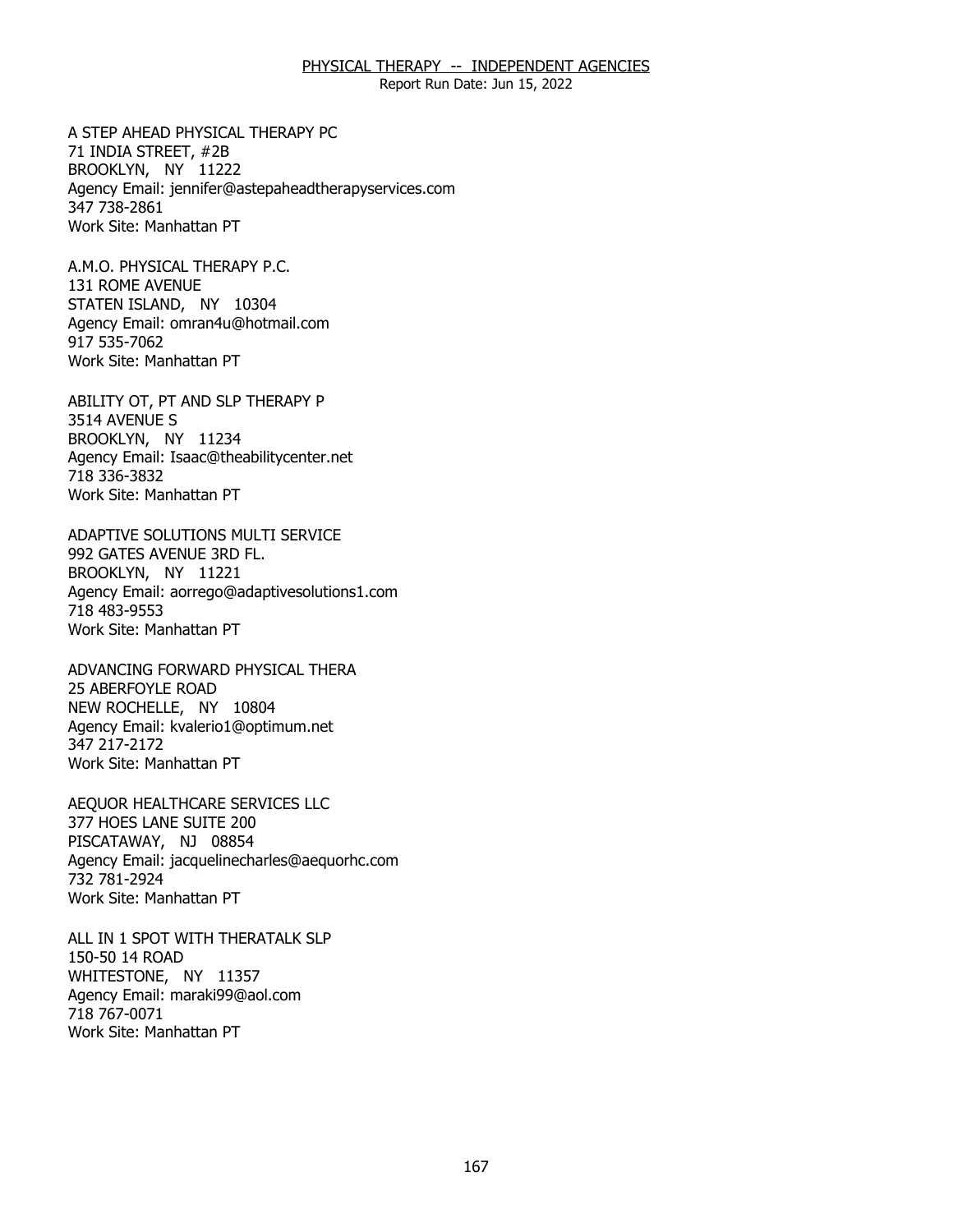Report Run Date: Jun 15, 2022

ARDOR HEALTH SOLUTIONS CORAL SPRINGS, FL 33076 ARDOR HEALTH SOLUTIONS<br>5830 CORAL RIDGE DRIVE SUITE 120<br>CORAL SPRINGS, FL 33076 Agency Email: [maria@ardorhealth.com](mailto:maria@ardorhealth.com) 954 752-6025 Work Site: Manhattan PT

ARTISTIC QUALITY THERAPY ASSOCIA<br>227 W 29TH ST #4F<br>NEW YORK, NY 10001 227 W 29TH ST #4F NEW YORK, NY 10001 Agency Email: [aqtapllc@gmail.com](mailto:aqtapllc@gmail.com)  917 544-0897 Work Site: Manhattan PT

CARELINE SERVICES INC. NEW YORK, NY 10016 CARELINE SERVICES INC.<br>315 FIFTH AVENUE, #806<br>NEW YORK, NY 10016 Agency Email: [ariel@carelineservices.com](mailto:ariel@carelineservices.com)  212 686-8881 Work Site: Manhattan PT

CELSO C CUETO PT INC 360A W MERRICK ROAD, #280 CELSO C CUETO PT INC<br>360A W MERRICK ROAD, #280<br>VALLEY STREAM, NY 11580 Agency Email: [celptherapy@aol.com](mailto:celptherapy@aol.com) 718 930-6359 Work Site: Manhattan PT

CHILDREN REHAB, PT PC 242 RHINE AVENUE CHILDREN REHAB, PT PC<br>242 RHINE AVENUE<br>STATEN ISLAND, NY 10304 Agency Email: [childrenrehabptpc@gmail.com](mailto:childrenrehabptpc@gmail.com)  718 813-9966 Work Site: Manhattan PT

CITY-PRO GROUP, INC. BROOKLYN, NY 11235 CITY-PRO GROUP, INC.<br>2625 EAST 14TH STREET, #200<br>BROOKLYN, NY 11235 Agency Email: [Murodova@cityprogroup.com](mailto:Murodova@cityprogroup.com)  718 769-2698 Work Site: Manhattan PT

COMPREHENSIVE PHYSICAL THERAPY<br>1438 EAST 13TH STREET<br>BROOKLYN, NY 11230 1438 EAST 13TH STREET BROOKLYN, NY 11230 Agency Email: [newptman@aol.com](mailto:newptman@aol.com) 917 803-9918 Work Site: Manhattan PT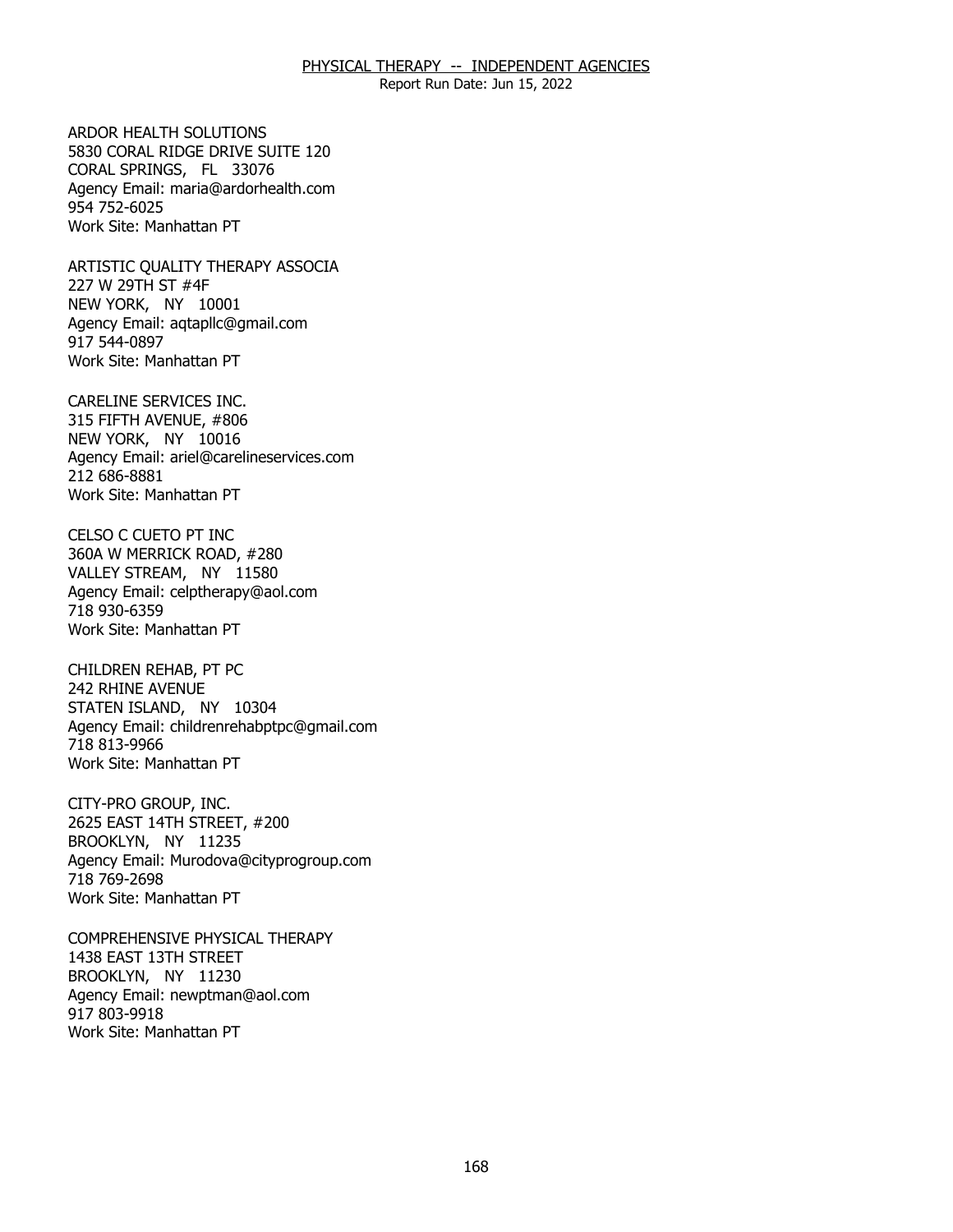Report Run Date: Jun 15, 2022

CORE PEDIATRICS PLLC. 1016 DUMONT AVE PVT CORE PEDIATRICS PLLC<br>1016 DUMONT AVE PVT<br>BROOKLYN, NY 11208 Agency Email: [carl@corepediatrics.com](mailto:carl@corepediatrics.com)  347 731-8388 Work Site: Manhattan PT

CUTTING EDGE CONSULTING GROUP IN<br>44 EDISON COURT, SUITE P<br>MONSEY, NY 10952 44 EDISON COURT, SUITE P MONSEY, NY 10952 Agency Email: [centerjobops@aol.com](mailto:centerjobops@aol.com)  718 785-0551 Work Site: Manhattan PT

DS PARK SLOPE PHYSICAL AND OCCUP BROOKLYN, NY 11218 DS PARK SLOPE PHYSICAL AND OCCUP<br>37 8TH AVENUE GROUND FLOOR<br>BROOKLYN, NY 11218 Agency Email: [erica@dynamicsolutionstherapy.com](mailto:erica@dynamicsolutionstherapy.com)  718 636-0545 Work Site: Manhattan PT

EBS HEALTHCARE SERVICES INC.<br>155 BAY RIDGE AVENUE<br>BROOKLYN, NY 11220 155 BAY RIDGE AVENUE BROOKLYN, NY 11220 Agency Email: jason.rosas@ebstherapy.comrapy 800 578-7906 Work Site: Manhattan PT

ELITE CARE INC. 8-24 SUSAN PLACE ELITE CARE INC.<br>8-24 SUSAN PLACE<br>FAIR LAWN, NJ 07410 Agency Email: [elitecare@optonline.net](mailto:elitecare@optonline.net) 201 791-7656 Work Site: Manhattan PT

**ENCORE SUPPORT SERVICES** 1338 44TH STREET ENCORE SUPPORT SERVICES<br>1338 44TH STREET<br>BROOKLYN, NY 11219 Agency Email: [info@encoresupport.org](mailto:info@encoresupport.org)  718 304-9977 Work Site: Manhattan PT

EUROFITNESS REHABILITATION, PLLC<br>2310 65TH STREET<br>BROOKLYN, NY 11204 2310 65TH STREET BROOKLYN, NY 11204 Agency Email: [steve@kunyc.com](mailto:steve@kunyc.com)  718 234-7848 Work Site: Manhattan PT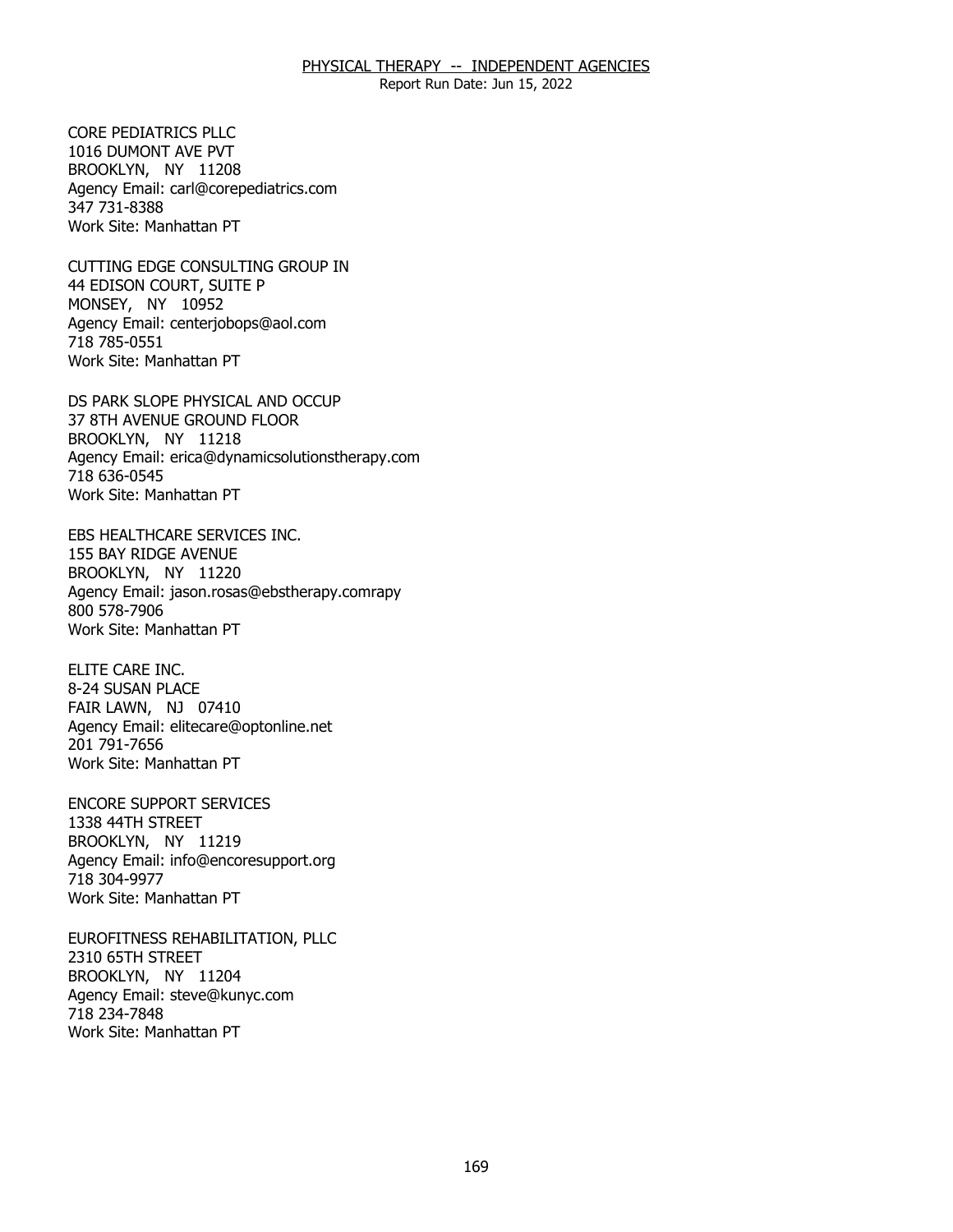Report Run Date: Jun 15, 2022

EXCELLENCE REHAB & PHYSICAL<br>1811 HONE AVENUE<br>BRONX, NY 10461 1811 HONE AVENUE BRONX, NY 10461 Agency Email: [info@excellencerehab.com](mailto:info@excellencerehab.com)  718 518-1133 Work Site: Manhattan PT

EZCARE PHYSICAL THERAPY PC 58 BELAIR LANE EZCARE PHYSICAL THERAPY PC<br>58 BELAIR LANE<br>STATEN ISLAND, NY 10305 Agency Email: [ezcare@ptgmail.com](mailto:ezcare@ptgmail.com)  718 812-6764 Work Site: Manhattan PT

FIRST CLASS PHYSICAL THERAPY, PC<br>11 HEDGEGROW LANE<br>MANALAPAN, NJ 072057905 11 HEDGEGROW LANE MANALAPAN, NJ 072057905 Agency Email: [vzpbill@hotmail.com](mailto:vzpbill@hotmail.com)  347 462-4876 Work Site: Manhattan PT

FUNCTIONAL LIFE ACHIEVEMENT<br>236 2ND AVENUE<br>NEW YORK, NY 10003 236 2ND AVENUE NEW YORK, NY 10003 Agency Email: [elaine@flanyc.com](mailto:elaine@flanyc.com)  212 683-8905 Work Site: Manhattan PT

GARY D STROMBERG & ASSOCIATES, L<br>3116 S MILL AVE<br>TEMPE, AZ 85282 3116 S MILL AVE TEMPE, AZ 85282 Agency Email: [alisonoxenberg@gmail.com](mailto:alisonoxenberg@gmail.com) 602 999-5916 Work Site: Manhattan PT

GRAMERCY PARK PHYSICAL THERAPY<br>1971 67TH ST<br>BROOKLYN, NY 11204 1971 67TH ST BROOKLYN, NY 11204 Agency Email: [Yabouelyousr@hotmail.com](mailto:Yabouelyousr@hotmail.com)  718 285-2706 Work Site: Manhattan PT

GROWTH WITH PHYSICAL THERAPY, PC<br>2307 AVENUE O<br>BROOKLYN, NY 11210 2307 AVENUE O BROOKLYN, NY 11210 Agency Email: [yisroelpupko@gmail.com](mailto:yisroelpupko@gmail.com) 718 496-7795 Work Site: Manhattan PT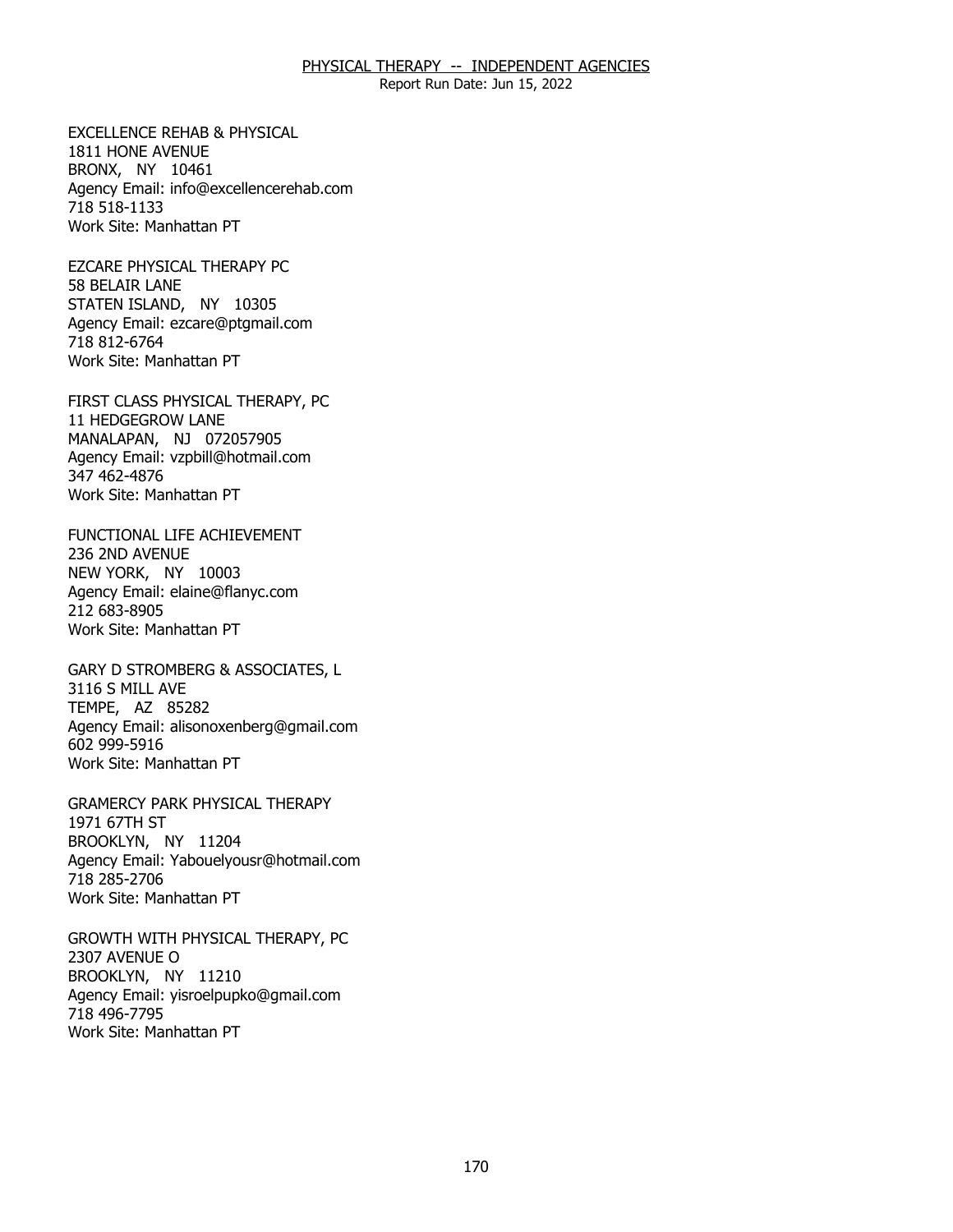Report Run Date: Jun 15, 2022

HEADS UP THERAPY, LLC 2067 BROADWAY SUITE 62 HEADS UP THERAPY, LLC<br>2067 BROADWAY SUITE 62<br>NEW YORK, NY 10023 Agency Email: [info@headsuptherapynyc.com](mailto:info@headsuptherapynyc.com) 646 251-3061 Work Site: Manhattan PT

**HIGH CARE PT PC** BROOKLYN, NY 11220 HIGH CARE PT PC<br>851 BAY RIDGE AVE. APT.#2R<br>BROOKLYN, NY 11220 Agency Email: [ehabel2ady@yahoo.com](mailto:ehabel2ady@yahoo.com)  518 421-5224 Work Site: Manhattan PT

HIGH REHAB PT P.C FRESH MEADOWS, NY 11365 HIGH REHAB PT P.C<br>67-38B 190TH LANE, SUITE 3B<br>FRESH MEADOWS, NY 11365 Agency Email: [amrmostafa81@hotmail.com](mailto:amrmostafa81@hotmail.com)  347 839-8814 Work Site: Manhattan PT

HOLSMAN HEALTHCARE, LLC<br>710 MILL ST UNIT H3<br>BELLEVILLE, NJ 07109 710 MILL ST UNIT H3 BELLEVILLE, NJ 07109 Agency Email: [richard@holsmanhealthcare.com](mailto:richard@holsmanhealthcare.com) 973 759-149 4 Work Site: Manhattan PT

IMELDA CRUZ-BANTING, MD, PC BRONX, NY 10467 IMELDA CRUZ-BANTING, MD,PC<br>729 PELHAM PARKWAY NORTH<br>BRONX, NY 10467 Agency Email: [icbmd\\_pc1@verizon.net](mailto:icbmd_pc1@verizon.net)  718 944-5050 Work Site: Manhattan PT

INFINITE SERVICES, INC. 49 MONTROSE AVE. INFINITE SERVICES, INC.<br>49 MONTROSE AVE.<br>BROOKLYN, NY 11206 Agency Email: [joel@infiniteservices.org](mailto:joel@infiniteservices.org)  718 473-3808 Work Site: Manhattan PT

INTEGRATED RESOURCES INC. EDISON, NJ 08817 INTEGRATED RESOURCES INC.<br>4 ETHEL ROAD, STE #403B<br>EDISON, NJ 08817 Agency Email: [ceenali@irionline.com](mailto:ceenali@irionline.com) 732 429-2030 Work Site: Manhattan PT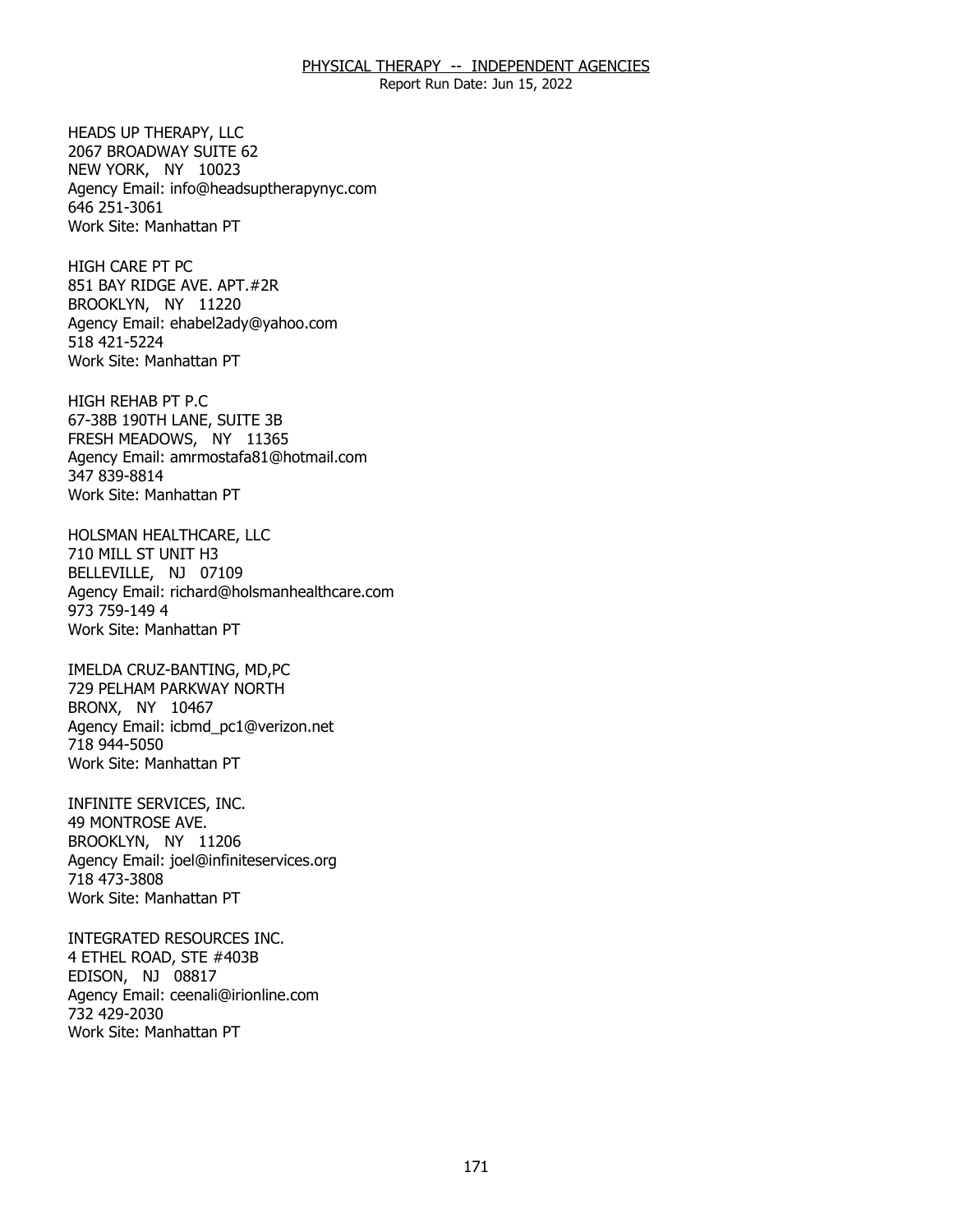Report Run Date: Jun 15, 2022

INTERFYSIO, LLC NEW YORK, NY 10019 INTERFYSIO, LLC<br>200 WEST 57TH STREET, #900<br>NEW YORK, NY 10019 Agency Email: [berry@interfysio.com](mailto:berry@interfysio.com) 212 981-1977 Work Site: Manhattan PT

INTERNATIONAL ACADEMY OF HOPE<br>101 W. 116TH ST. 2ND FL.<br>NEW YORK, NY 10026 101 W. 116TH ST. 2ND FL. NEW YORK, NY 10026 Agency Email: [courtney@ihopenyc.org](mailto:courtney@ihopenyc.org)  212 787-8315 Work Site: Manhattan PT

JC REHAB L.L.C. JC REHAB L.L.C.<br>3 CORI STREET PARLIN, NJ 088531719 Agency Email: [jcrehabllc@gmail.com](mailto:jcrehabllc@gmail.com)  551 221-3159 Work Site: Manhattan PT

KIDS TIME DEVELOPMENT SERVICES<br>42-77 65TH PLACE<br>WOODSIDE, NY 11377 42-77 65TH PLACE WOODSIDE, NY 11377 Agency Email: [diana@kidstimetherapies.com](mailto:diana@kidstimetherapies.com)  718 429-2000 Work Site: Manhattan PT

KIDZ CHOICES SERVICES INC. BROOKLYN, NY 11234 KIDZ CHOICES SERVICES INC.<br>2035 RALPH AVE, SUITE A1<br>BROOKLYN, NY 11234 Agency Email: [kidzchoiceservices@gmail.com](mailto:kidzchoiceservices@gmail.com)  917 681-8862 Work Site: Manhattan PT

KINETIC PT, OT, PLLC 43-40 41ST ST. KINETIC PT, OT, PLLC<br>43-40 41ST ST.<br>SUNNYSIDE, NY 11104 Agency Email: [kinetickidznyc@gmail.com](mailto:kinetickidznyc@gmail.com) 3472608449 Work Site: Manhattan PT

**LEENA CHAND** FRANKLIN SQUARE, NY 11010 LEENA CHAND<br>PLAY LEARN SHINE, 719 ADONIA STREET<br>FRANKLIN SQUARE, NY 11010 Agency Email: [leenachand@gmail.com](mailto:leenachand@gmail.com)  917 324-1831 Work Site: Manhattan PT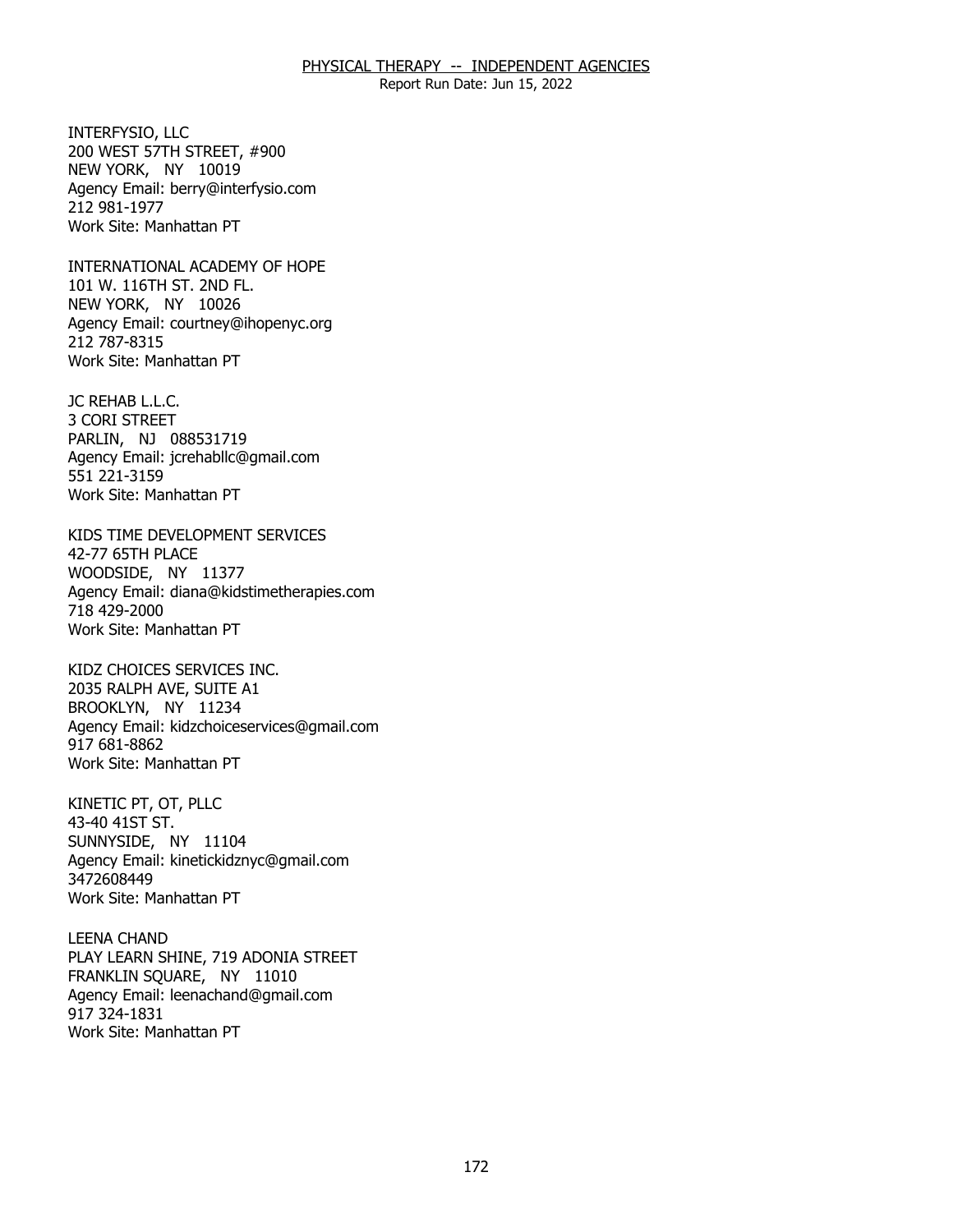Report Run Date: Jun 15, 2022

**I FVCARE INC.** 1365 54TH STREET LEVCARE INC<br>1365 54TH STREET<br>BROOKLYN, NY 11219 Agency Email: [sheldon@levcare.com](mailto:sheldon@levcare.com) 347 318-3477 Work Site: Manhattan PT

LITTLE TREASURES-PETITS, TRESONS 220-04 LINDEN BLVD. LITTLE TREASURES-PETITS,TRESONS<br>220-04 LINDEN BLVD.<br>CAMBRIA HEIGHTS, NY 11411 Agency Email: [gperez@littletreasures-pt.com](mailto:gperez@littletreasures-pt.com)  718 712-3358 Work Site: Manhattan PT

LORI GOLDEN MA CCC-SLP & ROBIN H<br>150 WEST 92ND ST BB<br>NEW YORK, NY 10025 150 WEST 92ND ST BB NEW YORK, NY 10025 Agency Email: [info@makingmilestones.com](mailto:info@makingmilestones.com) 917 656-5148 Work Site: Manhattan PT

M.K. PHYSICAL THERAPY P.C 58 PERRY ST. #4FE M.K. PHYSICAL THERAPY P.C<br>58 PERRY ST. #4FE<br>NEW YORK, NY 10014 Agency Email: [contact@drmorlaye.com](mailto:contact@drmorlaye.com) 917 478-3936 Work Site: Manhattan PT

MANHATTAN ACTIVECARE PHYSICAL TH<br>205 E. 99TH ST., APT. 4FE<br>NEW YORK, NY 10128 205 E. 99TH ST., APT. 4FE NEW YORK, NY 10128 Agency Email: [manhattanactivecarept@gmail.com](mailto:manhattanactivecarept@gmail.com)  631 965-6916 Work Site: Manhattan PT

MANHATTAN OCCUPATIONAL PHYSICAL<br>121 E. 30TH ST<br>NEW YORK, NY 10016 121 E. 30TH ST NEW YORK, NY 10016 Agency Email: [manhattanot@gmail.com](mailto:manhattanot@gmail.com) 212 679-4319 Work Site: Manhattan PT

MANHATTAN OCCUPATIONAL THERAPY, 130 SHORE ROAD, #109 MANHATTAN OCCUPATIONAL THERAPY,<br>130 SHORE ROAD, #109<br>PORT WASHINGTON, NY 110502205 Agency Email: [manhattanOT@yahoo.com](mailto:manhattanOT@yahoo.com) 917 902-3426 Work Site: Manhattan PT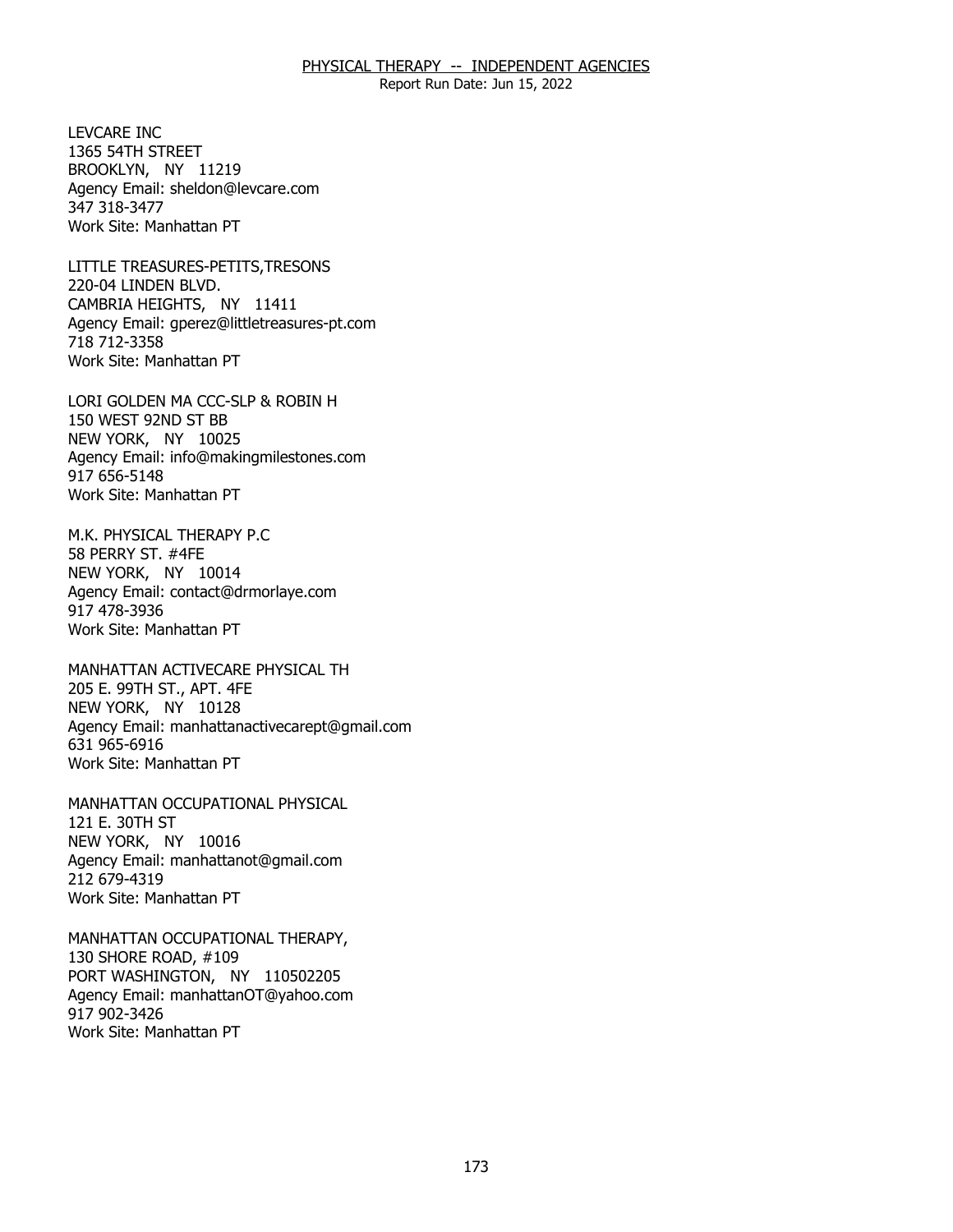Report Run Date: Jun 15, 2022

METRO ATHLETIC MEDICINE & FITNES<br>263 7TH AVENUE, SUITE 2A<br>BROOKLYN, NY 11215 263 7TH AVENUE, SUITE 2A BROOKLYN, NY 11215 Agency Email: [msquillace@mmotionptg.com](mailto:msquillace@mmotionptg.com) 718 369-8000 Work Site: Manhattan PT

MIDPOINT ACCESS CARE INC 86-30A 58TH STREET MIDPOINT ACCESS CARE INC<br>86-30A 58TH STREET<br>ELMHURST, NY 11373 Agency Email: [msquillace@mmotionptg.com](mailto:msquillace@mmotionptg.com) 646 269-9175 Work Site: Manhattan PT

MIRACLE CARE INC 13 EMPIRE LANE MIRACLE CARE INC<br>13 EMPIRE LANE<br>LAKEWOOD, NJ 08701 Agency Email: [shifra@miraclecaretherapy.com](mailto:shifra@miraclecaretherapy.com) 732 239-2225 Work Site: Manhattan PT

MOVEMENT MATTERS REHABILITATION<br>227 FRONT STREET<br>BROOKLYN, NY 11201 **227 FRONT STREET** BROOKLYN, NY 11201 Agency Email: [phil\\_labilles@yahoo.com](mailto:phil_labilles@yahoo.com) 646 872-0696 Work Site: Manhattan PT

NATIONAL STAFFING SOLUTIONS P.O. BOX 9310 NATIONAL STAFFING SOLUTIONS<br>P.O. BOX 9310<br>WINTER HAVEN, FL 33883 Agency Email: [gordon@nationalstaff.com](mailto:gordon@nationalstaff.com) 561 329-9171 Work Site: Manhattan PT

NEW YORK PHYSICAL & OCCUPATIONL<br>948 EAST 24TH STREET<br>BROOKLYN, NY 11210 948 EAST 24TH STREET BROOKLYN, NY 11210 Agency Email: [margoash@gmail.com](mailto:margoash@gmail.com) 646 344-2250 Work Site: Manhattan PT

NEW YORK THERAPY PLACEMENT SERVI<br>500 BI-COUNTY, SUITE 450<br>FARMINGDALE, NY 11735 500 BI-COUNTY, SUITE 450 FARMINGDALE, NY 11735 Agency Email: [katherine.mollberg@nytps.com](mailto:katherine.mollberg@nytps.com) 718 264-1640 Work Site: Manhattan PT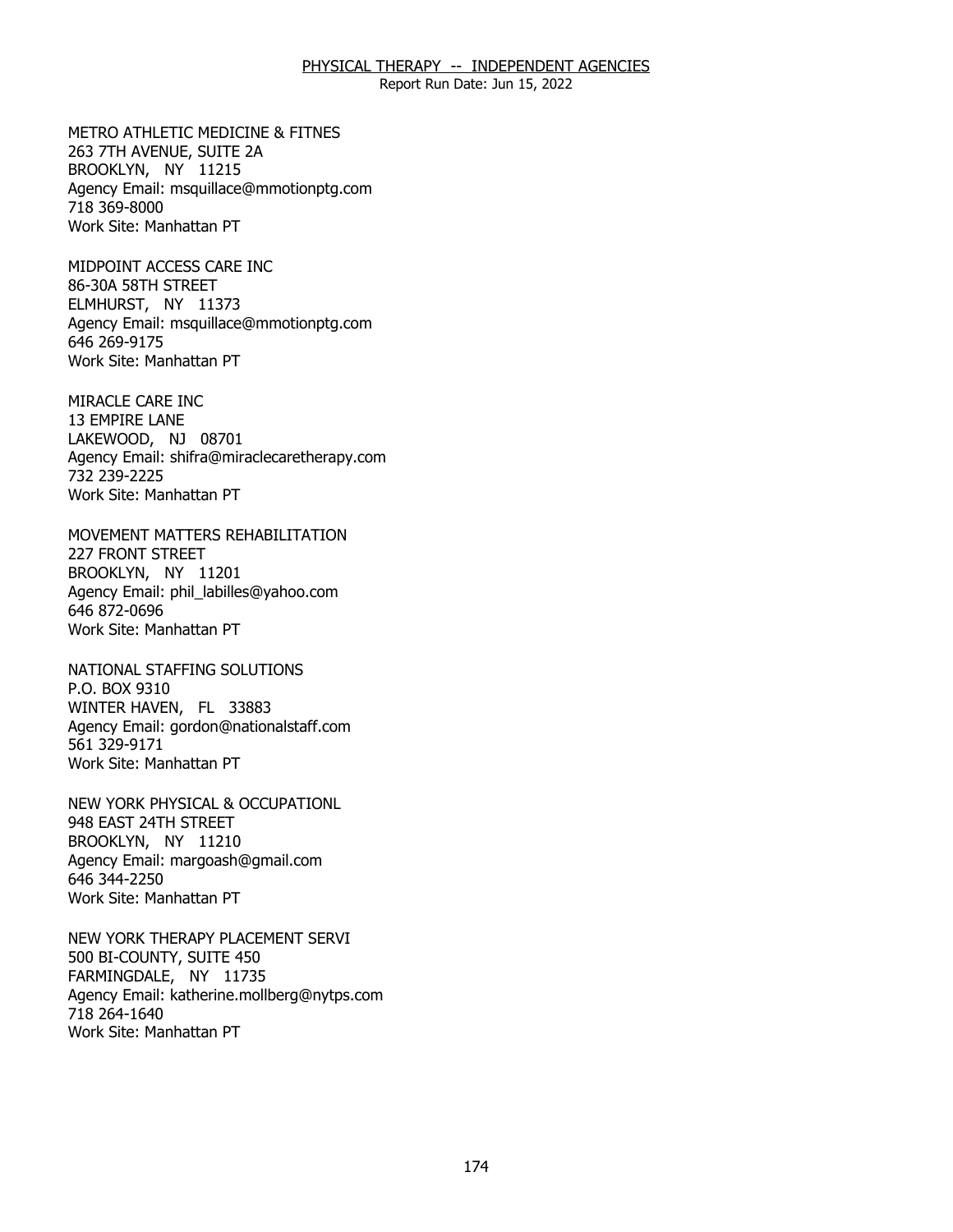Report Run Date: Jun 15, 2022

NPORT REG NURSING PHYS & OCC THE<br>2275 COLEMAN ST, STE 4<br>BROOKLYN, NY 11234 2275 COLEMAN ST, STE 4 BROOKLYN, NY 11234 Agency Email: [mgreendorvil@ymail.com](mailto:mgreendorvil@ymail.com)  718 724-2824 Work Site: Manhattan PT

OCCUPATIONAL THERAPY & SOCIAL WO<br>353 EAST 78TH STREET<br>NEW YORK, NY 10075 353 EAST 78TH STREET NEW YORK, NY 10075 Agency Email: [kim@theraplaynyc.com](mailto:kim@theraplaynyc.com)  212 288-1450 Work Site: Manhattan PT

OMEGA CARE SOLUTIONS LLC BRONX, NY 10470 OMEGA CARE SOLUTIONS LLC<br>655 EAST 242TH STREET<br>BRONX, NY 10470 Agency Email: [omegacaresolutionsllc@gmail.com](mailto:omegacaresolutionsllc@gmail.com) 9176759939 Work Site: Manhattan PT

ONE TO ONE OT, PLLC BROOKLYN, NY 11205 ONE TO ONE OT, PLLC<br>2 SKILLMAN STREET, SUITE #314<br>BROOKLYN, NY 11205 Agency Email: [Elliotengelhardt@yahoo.com](mailto:Elliotengelhardt@yahoo.com) 917 750-9101 Work Site: Manhattan PT

OUR CHILDREN FIRST INC. BRONX, NY 10461 OUR CHILDREN FIRST INC.<br>3036 A. E. TREMON AVENUE<br>BRONX, NY 10461 Agency Email: [lmora@ocfnyc.com](mailto:lmora@ocfnyc.com) 718 823-3190 Work Site: Manhattan PT

PATHWAY CHILDRENS SERVICES ACCOUNTING 1201 MAIN ST PATHWAY CHILDRENS SERVICES<br>ACCOUNTING 1201 MAIN ST<br>PORT JEFFERSON, NY 11777 Agency Email: [snaegele@pathwayschildrensservices.org](mailto:snaegele@pathwayschildrensservices.org)  580 402-6704 Work Site: Manhattan PT

PEDIATRIC EARLY DEVELOPMENT SERV 32-09 82ND STREET PEDIATRIC EARLY DEVELOPMENT SERV<br>32-09 82ND STREET<br>JACKSON HEIGHTS, NY 11370 Agency Email: [claudia.hasbun@pedstherapy.com](mailto:claudia.hasbun@pedstherapy.com) 917 584-7671 Work Site: Manhattan PT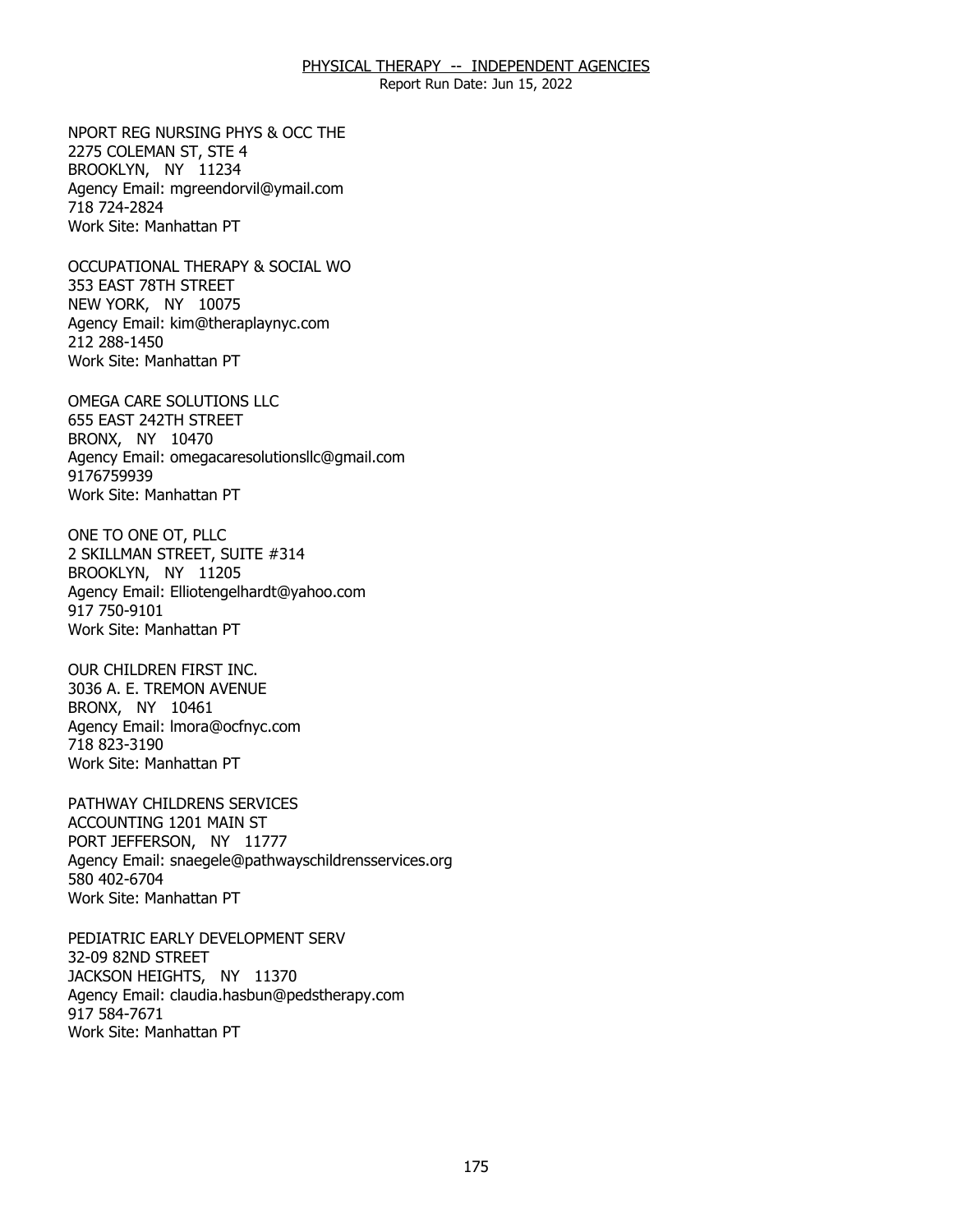Report Run Date: Jun 15, 2022

PLAY AND GROW PHYSICAL THERAPY S BRONX, NY 10475 PLAY AND GROW PHYSICAL THERAPY S<br>140 DARROW PLACE SUITE 24E<br>BRONX, NY 10475 Agency Email: [playandgrowptslp@gmail.com](mailto:playandgrowptslp@gmail.com) 917 837-9712 Work Site: Manhattan PT

PLAY LEARN SHINE PHYSICAL THERAP 719 ADONIA STREET PLAY LEARN SHINE PHYSICAL THERAP<br>719 ADONIA STREET<br>FRANKLIN SQUARE, NY 110103314 Agency Email: [leenadpt@gmail.com](mailto:leenadpt@gmail.com)  9173241831 Work Site: Manhattan PT

PLAYWORKS OT PT PLLC 65-10 99TH ST., #LL1 PLAYWORKS OT PT PLLC<br>65-10 99TH ST., #LL1<br>REGO PARK, NY 11374 Agency Email: [info@playworksnyc.com](mailto:info@playworksnyc.com)  347 410-2641 Work Site: Manhattan PT

POLLACK & ASSOCIATES PT,OT,SLP,<br>1045 JAMES STREET<br>SYRACUSE, NY 132032758 1045 JAMES STREET SYRACUSE, NY 132032758 Agency Email: [njara@liberty-resources.org](mailto:njara@liberty-resources.org)  315 425-1004 Work Site: Manhattan PT

PROACTIVE OT/PT THERAPY PLLC<br>1470 39TH STREET<br>BROOKLYN, NY 11218 1470 39TH STREET BROOKLYN, NY 11218 Agency Email: [admin@proactivetherapypllc.com](mailto:admin@proactivetherapypllc.com) 718 854-8844 Work Site: Manhattan PT

PROGRESS IN MOTION PHYSICAL THER<br>38 WEST 32ND ST., SUITE 604<br>NEW YORK, NY 10001 38 WEST 32ND ST., SUITE 604 NEW YORK, NY 10001 Agency Email: [kristine@pimtherapy.com](mailto:kristine@pimtherapy.com)  347 217-2172 Work Site: Manhattan PT

**QUALITY CARE PHYSICAL THY** BROOKLYN, NY 11218 QUALITY CARE PHYSICAL THY<br>110 OCEAN PARKWAY/OFFICE A<br>BROOKLYN, NY 11218 Agency Email: 718 854-9055 Work Site: Manhattan PT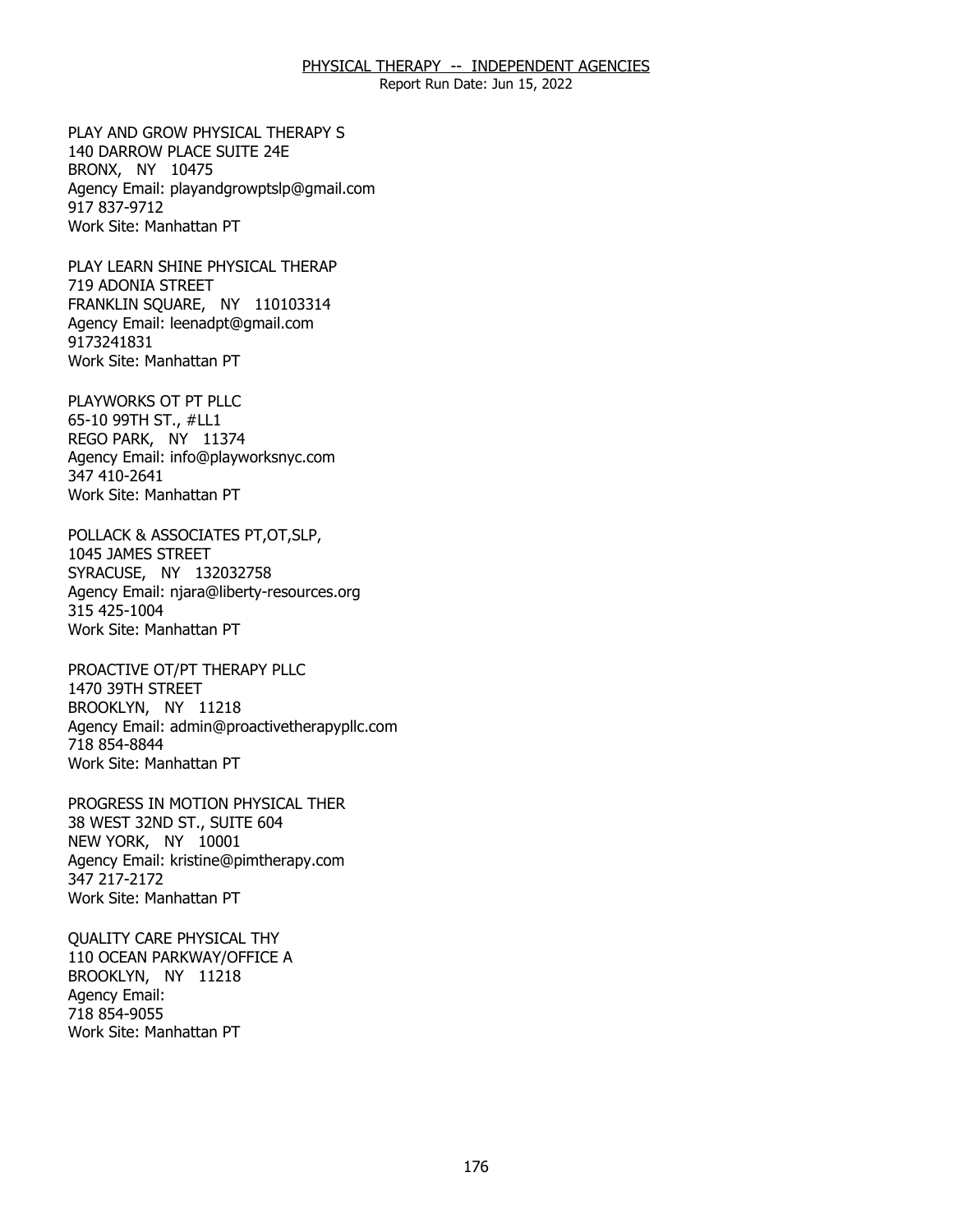Report Run Date: Jun 15, 2022

**OUALITY CARE SPEECH CENTER** 3767 HYLAN BLVD. QUALITY CARE SPEECH CENTER<br>3767 HYLAN BLVD.<br>STATEN ISLAND, NY 10308 Agency Email: 718 605-4301 Work Site: Manhattan PT

REHOBOTH CARE INC. 241-04 148TH ROAD REHOBOTH CARE INC.<br>241-04 148TH ROAD<br>ROSEDALE, NY 11422 Agency Email: [rehobothcare2@hotmail.com](mailto:rehobothcare2@hotmail.com) 347 221-1646 Work Site: Manhattan PT

RUMA OTR INCORPORATED<br>934 VAN NEST AVE<br>BRONX, NY 10462 934 VAN NEST AVE BRONX, NY 10462 Agency Email: [StarsinmotionNYC@gmail.com](mailto:StarsinmotionNYC@gmail.com)  914 330-5188 Work Site: Manhattan PT

S&C KIDS POWER CORP 2226 1ST AVE S&C KIDS POWER CORP<br>2226 1ST AVE<br>NEW YORK, NY 100292307 Agency Email: [therapists@kidspowerinc.com](mailto:therapists@kidspowerinc.com) 212 348-0610 Work Site: Manhattan PT

SAINT MARY'S HOSPITAL 29-01 216TH ST SAINT MARY'S HOSPITAL<br>29-01 216TH ST<br>BAYSIDE, NY 11360 Agency Email: [cpark@stmaryskids.org](mailto:cpark@stmaryskids.org)  718 281-8800 Work Site: Manhattan PT

SALVEO HEALTHCARE SOLUTIONS, INC LARCHMONT, NY 10538 SALVEO HEALTHCARE SOLUTIONS, INC<br>1890 PALMER AVENUE, SUITE 302<br>LARCHMONT, NY 10538 Agency Email: [christiane@salveony.com](mailto:christiane@salveony.com) 914 222-9070 Work Site: Manhattan PT

SENSORY FREEWAY THERAPY SERVICES<br>8804 5TH AVENUE<br>BROOKLYN, NY 11209 8804 5TH AVENUE BROOKLYN, NY 11209 Agency Email: [drannaylen@sensoryfreeway.com](mailto:drannaylen@sensoryfreeway.com)  718 238-7451 Work Site: Manhattan PT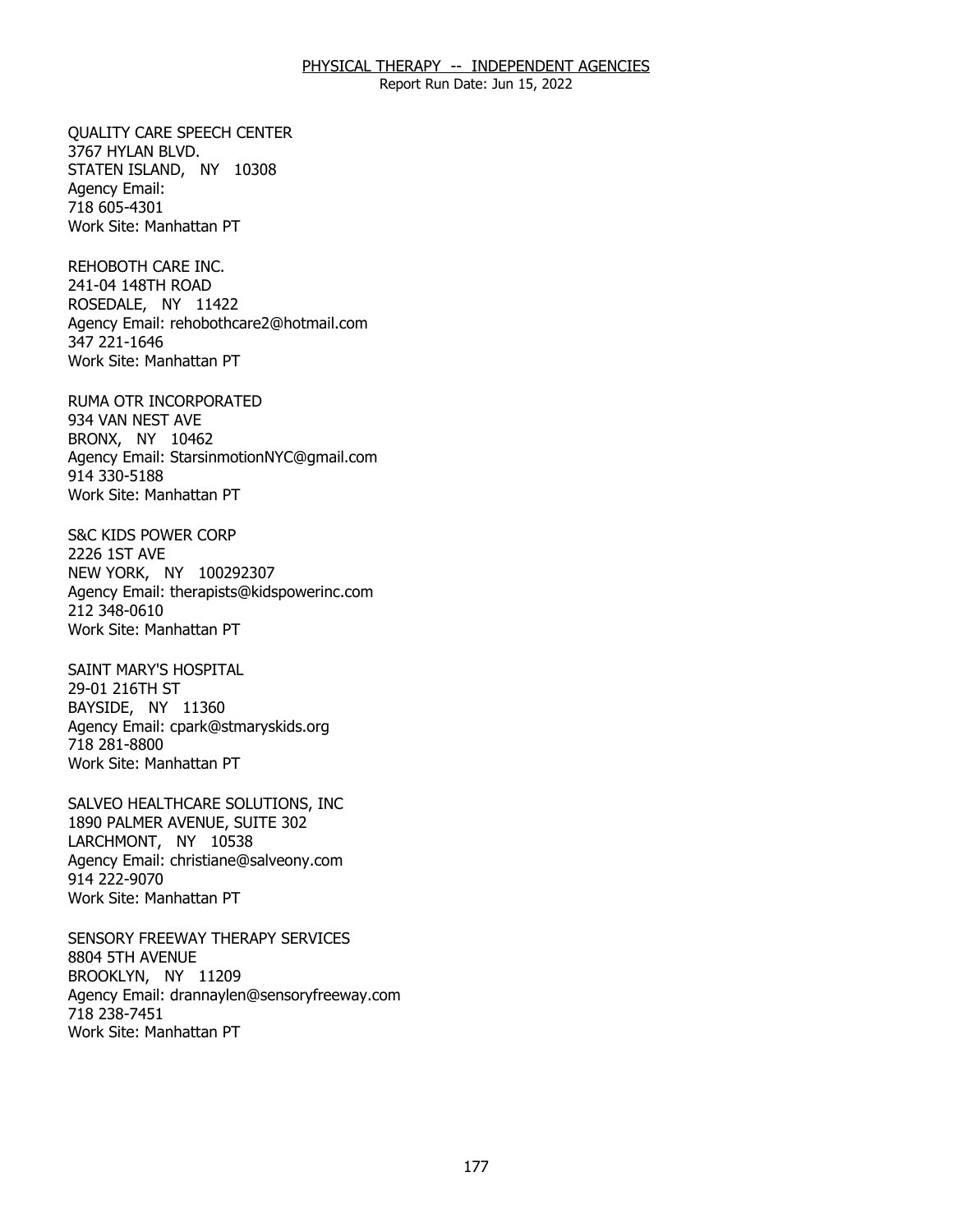Report Run Date: Jun 15, 2022

SHAIR HOME CARE PHYSICAL THERAPY 473 FDR DRIVE SHAIR HOME CARE PHYSICAL THERAPY<br>473 FDR DRIVE<br>NEW YORK, NY 100022024 Agency Email: [sukisplace@gmail.com](mailto:sukisplace@gmail.com) 212 475-2000 Work Site: Manhattan PT

SHC SERVICES, INC. PARK CITY, UT 84098 SHC SERVICES, INC.<br>1640 W. REDSTONE CTR DR. 200<br>PARK CITY, UT 84098 Agency Email: [EWilliford@supplementalhealthcare.com](mailto:EWilliford@supplementalhealthcare.com) 435 776-7203 Work Site: Manhattan PT

SPECIAL EDUCATION ASSOC. 440 AVENUE P SPECIAL EDUCATION ASSOC.<br>440 AVENUE P<br>BROOKLYN, NY 11223 Agency Email: [Gail@seanyc.org](mailto:Gail@seanyc.org)  718 376-5510 Work Site: Manhattan PT

ST. JUDE'S PHYSICAL THERAPY PC<br>212 MACON AVENUE<br>BROOKLYN, NY 11216 **212 MACON AVENUE** BROOKLYN, NY 11216 Agency Email: [drkej82@aol.com](mailto:drkej82@aol.com)  917 741-1728 Work Site: Manhattan PT

 STEPS N STRIDES PT PLLC 42-23 FRANCIS LEWIS BLVD SUITE LL107<br>BAYSIDE, NY 113612580 BAYSIDE, NY 113612580 Agency Email: [lswong77@icloud.com](mailto:lswong77@icloud.com) 718 357-1620 Work Site: Manhattan PT

STRIVRIGHT, INC 3623 AVENUE L STRIVRIGHT, INC<br>3623 AVENUE L<br>BROOKLYN, NY 11210 Agency Email: [rlazar@strivright.org](mailto:rlazar@strivright.org) 718 677-4869 Work Site: Manhattan PT

SUNCARE REHAB, INC. 242 RHINE AVENUE SUNCARE REHAB, INC.<br>242 RHINE AVENUE<br>STATEN ISLAND, NY 103044504 Agency Email: [suncarerehab@gmail.com](mailto:suncarerehab@gmail.com) 718 727-7436 Work Site: Manhattan PT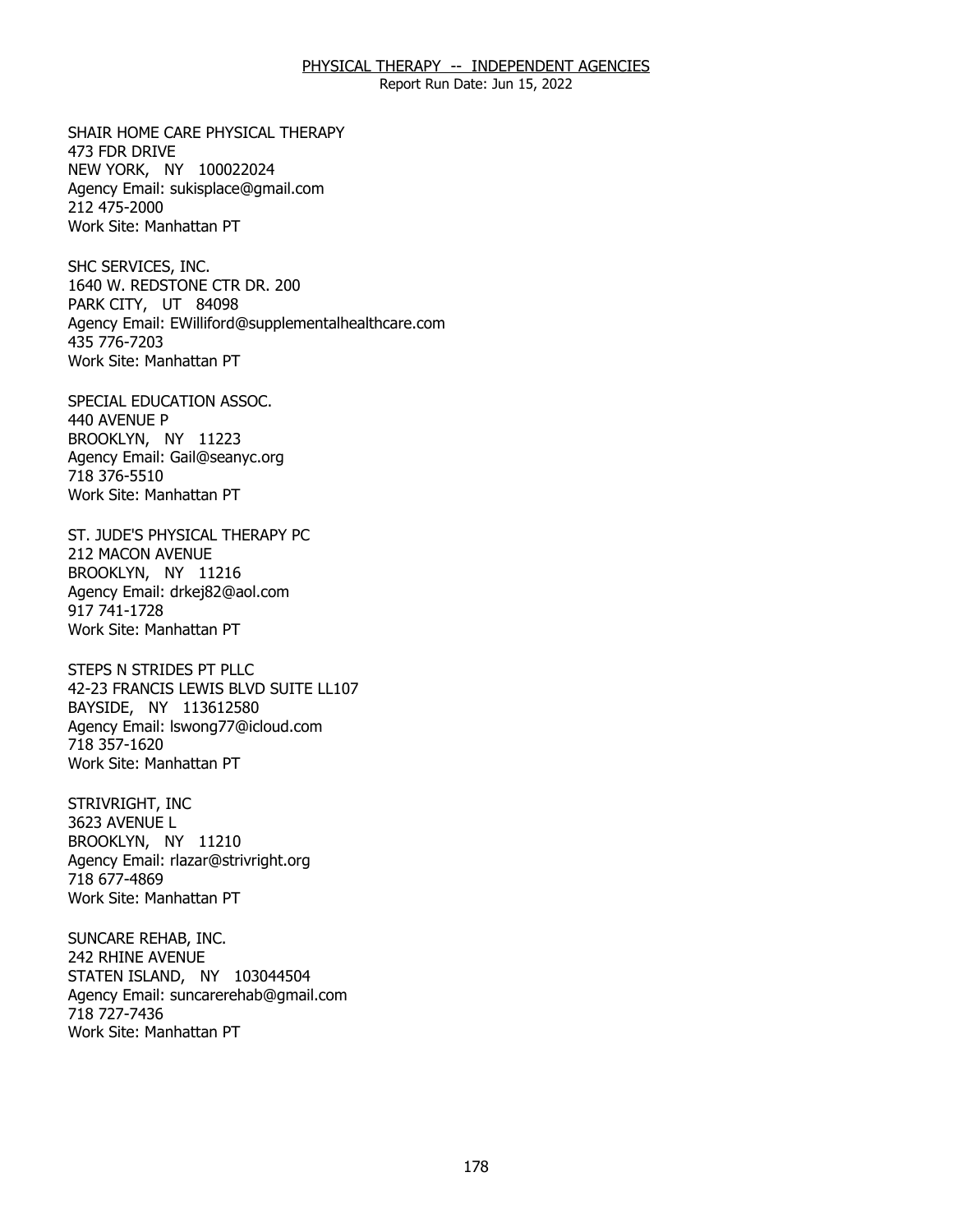Report Run Date: Jun 15, 2022

SUPPORT BY DESIGN OT, SLP, PLLC.<br>138 READE STREET, 1ST FLOOR<br>NEW YORK, NY 10013 138 READE STREET, 1ST FLOOR NEW YORK, NY 10013 Agency Email: [sbdpllc@aol.com](mailto:sbdpllc@aol.com) 212 608-9661 Work Site: Manhattan PT

THE GENARD GROUP INC. NEW YORK, NY 10017 THE GENARD GROUP INC.<br>100 PARK AVENUE, #1600<br>NEW YORK, NY 10017 Agency Email: [recruitmentservice@thegenardgroupinc.com](mailto:recruitmentservice@thegenardgroupinc.com) 212 953-5326 Work Site: Manhattan PT

THE PERFECT PLAYGROUND, INC.<br>3391 RICHMOND AVENUE<br>STATEN ISLAND, NY 10312 3391 RICHMOND AVENUE STATEN ISLAND, NY 10312 Agency Email: [playground4830@aol.com](mailto:playground4830@aol.com) 718 608-9170 Work Site: Manhattan PT

THE SARAH JANE BRAIN FOUNDATION<br>651 WEST 169TH STREET<br>NEW YORK, NY 10032 651 WEST 169TH STREET NEW YORK, NY 10032 Agency Email: [Courtney.ihopenyc@gmail.com](mailto:Courtney.ihopenyc@gmail.com)  212 576-1180 Work Site: Manhattan PT

THE SENSORY MOTOR INTEGRATION NEW YORK, NY 10016 THE SENSORY MOTOR INTEGRATION<br>171 MADISON AVENUE, 5TH FL<br>NEW YORK, NY 10016 Agency Email: [llisch@smileny.org](mailto:llisch@smileny.org)  212 400-0383 Work Site: Manhattan PT

THERAPY PROS, LLP 962 MANOR ROAD THERAPY PROS, LLP<br>962 MANOR ROAD<br>STATEN ISLAND, NY 10314 Agency Email: [ESTHER@THERAPY-PROS.COM](mailto:ESTHER@THERAPY-PROS.COM)  877 446-8880 Work Site: Manhattan PT

THERAPY SERVICES OF GREAT 45 N STA PL THERAPY SERVICES OF GREAT<br>45 N STA PL<br>GREAT NECK, NY 110210000 Agency Email: [sslubr@aol.com](mailto:sslubr@aol.com)  516 482-2650 Work Site: Manhattan PT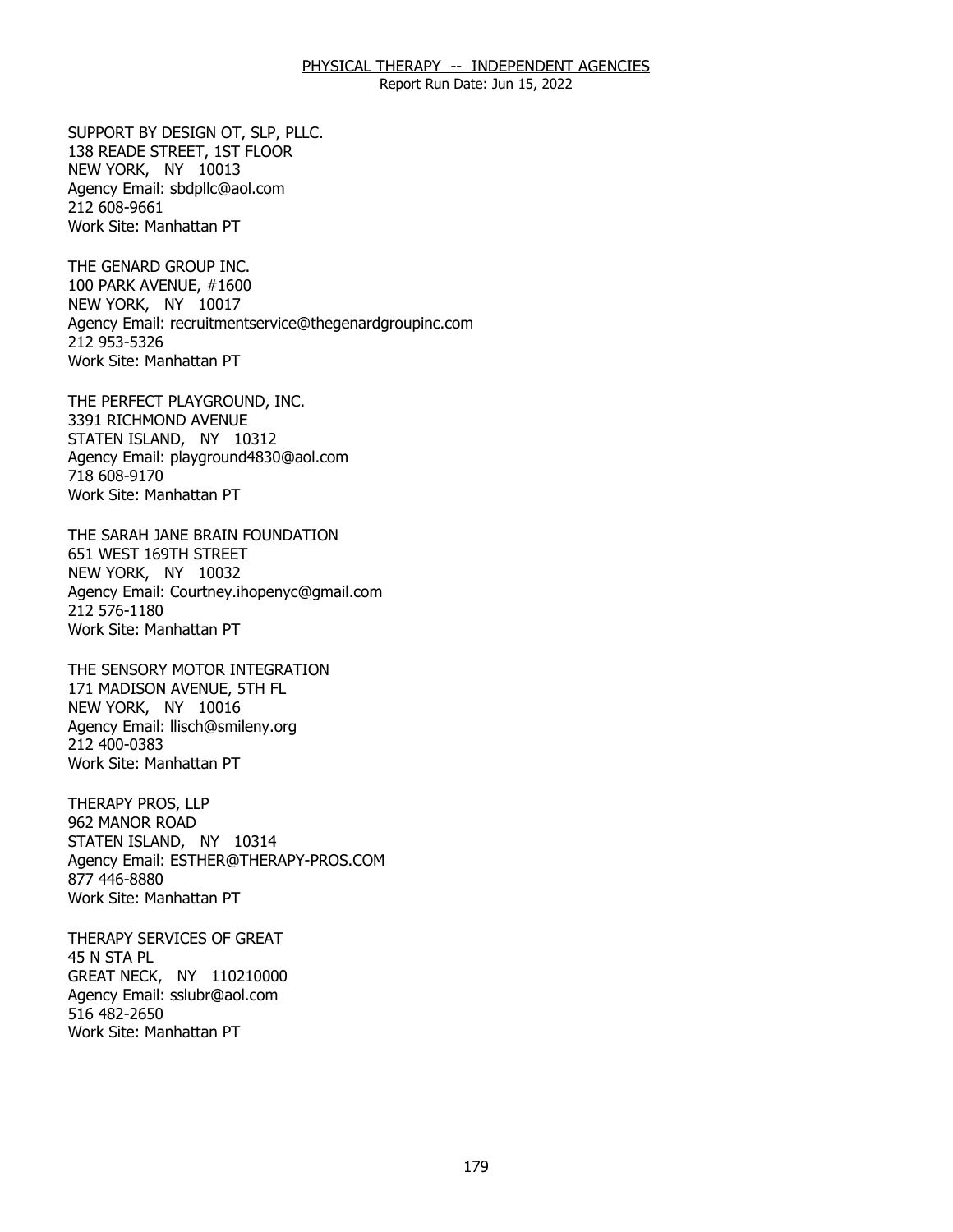Report Run Date: Jun 15, 2022

**TURNER SERVICES** 82 PLEASANT RD TURNER SERVICES<br>82 PLEASANT RD<br>LAKE PEEKSKILL, NY 10537 Agency Email: [telatutors@yahoo.com](mailto:telatutors@yahoo.com) 8456677479 Work Site: Manhattan PT

VARIETY CHILD LEARNING CENTER<br>47 HUMPHREY DRIVE<br>SYOSSET, NY 11791 47 HUMPHREY DRIVE SYOSSET, NY 11791 Agency Email: [jhenderson@vclc.org](mailto:jhenderson@vclc.org)  516 921-7171 Work Site: Manhattan PT

VTA MANAGEMENT SERVICES<br>3041 AVENUE U<br>BROOKLYN, NY 11229 3041 AVENUE U BROOKLYN, NY 11229 Agency Email: [yarodriguez@rehabcare.com](mailto:yarodriguez@rehabcare.com) 718 615-0049 2024 Work Site: Manhattan PT

WHITNEY BURKE PHYSICAL THERAPY P<br>954 LEXINGTON AVENUE, #208<br>NEW YORK, NY 10021 954 LEXINGTON AVENUE, #208 NEW YORK, NY 10021 Agency Email: [whitney.burke@gmail.com](mailto:whitney.burke@gmail.com) 617 359-5203 Work Site: Manhattan PT

WONDERWORLD OCCUPATIONAL THERAPY<br>5510 AVE I<br>BROOKLYN, NY 11234 5510 AVE I BROOKLYN, NY 11234 Agency Email: [cwilliams@wonderworldcenter.com](mailto:cwilliams@wonderworldcenter.com)  646 464-5229 Work Site: Manhattan PT

YERU REHAB P.T.P.C. 1250 40TH STREET YERU REHAB P.T.P.C.<br>1250 40TH STREET<br>BROOKLYN, NY 11218 Agency Email: [shlomypt@aol.com](mailto:shlomypt@aol.com)  718 288-3109 Work Site: Manhattan PT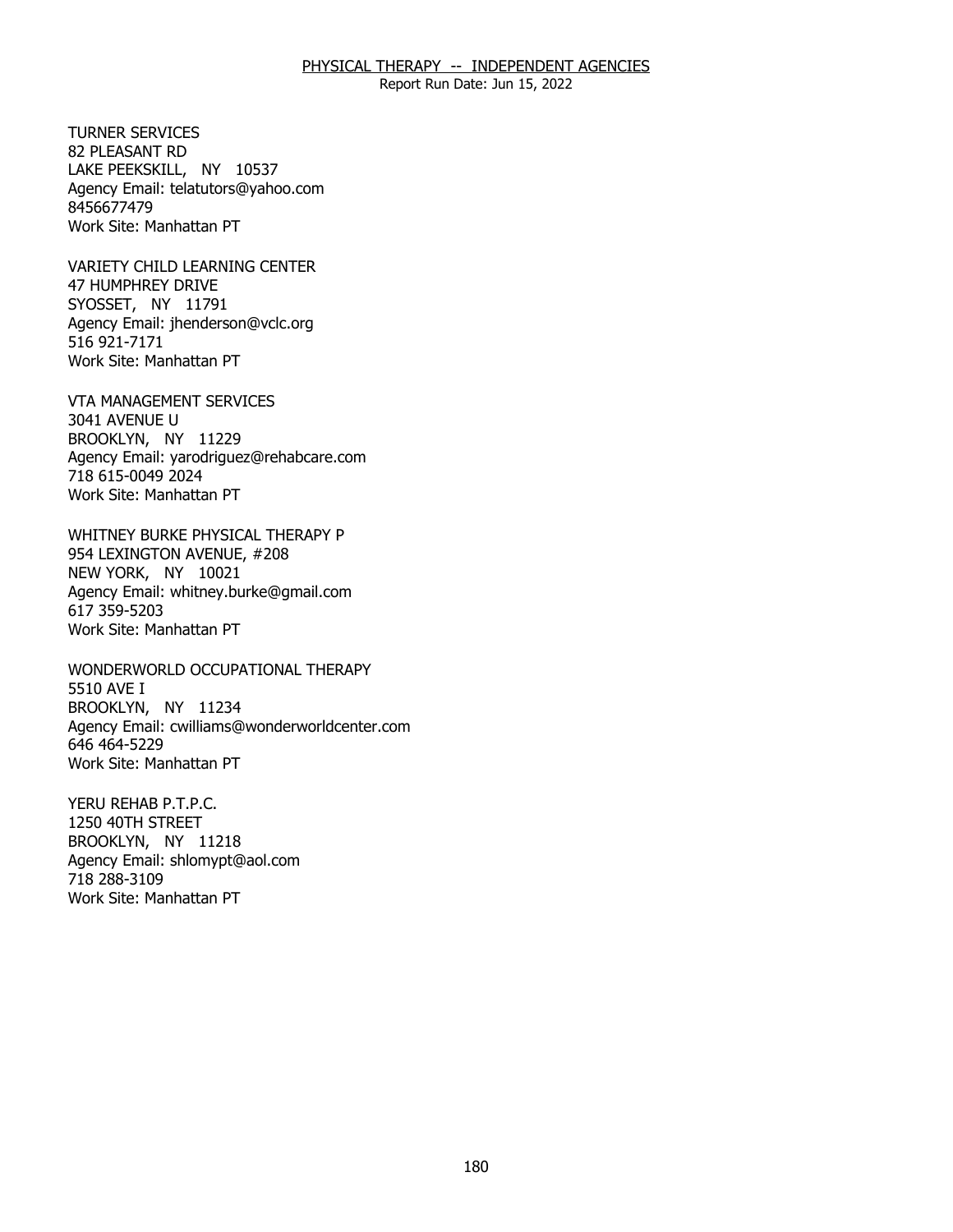Report Run Date: Jun 15, 2022

A STEP AHEAD PHYSICAL THERAPY PC<br>71 INDIA STREET, #2B<br>BROOKLYN, NY 11222 71 INDIA STREET, #2B BROOKLYN, NY 11222 Agency Email: [jennifer@astepaheadtherapyservices.com](mailto:jennifer@astepaheadtherapyservices.com)  347 738-2861 Work Site: Queens PT

A.M.O. PHYSICAL THERAPY P.C. 131 ROME AVENUE A.M.O. PHYSICAL THERAPY P.C.<br>131 ROME AVENUE<br>STATEN ISLAND, NY 10304 Agency Email: [omran4u@hotmail.com](mailto:omran4u@hotmail.com)  917 535-7062 Work Site: Queens PT

ABILITY OT, PT AND SLP THERAPY P<br>3514 AVENUE S<br>BROOKLYN, NY 11234 3514 AVENUE S BROOKLYN, NY 11234 Agency Email: [Isaac@theabilitycenter.net](mailto:Isaac@theabilitycenter.net)  718 336-3832 Work Site: Queens PT

 ADAPTIVE SOLUTIONS MULTI SERVICE 992 GATES AVENUE 3RD FL. 992 GATES AVENUE 3RD FL.<br>BROOKLYN, NY 11221 Agency Email: [aorrego@adaptivesolutions1.com](mailto:aorrego@adaptivesolutions1.com)  718 483-9553 Work Site: Queens PT

ADVANCING FORWARD PHYSICAL THERA<br>25 ABERFOYLE ROAD<br>NEW ROCHELLE, NY 10804 **25 ABERFOYLE ROAD** NEW ROCHELLE, NY 10804 Agency Email: [kvalerio1@optimum.net](mailto:kvalerio1@optimum.net) 347 217-2172 Work Site: Queens PT

AEQUOR HEALTHCARE SERVICES LLC<br>377 HOES LANE SUITE 200<br>PISCATAWAY, NJ 08854 377 HOES LANE SUITE 200 PISCATAWAY, NJ 08854 Agency Email: [jacquelinecharles@aequorhc.com](mailto:jacquelinecharles@aequorhc.com) 732 781-2924 Work Site: Queens PT

ALL IN 1 SPOT WITH THERATALK SLP<br>150-50 14 ROAD<br>WHITESTONE, NY 11357 150-50 14 ROAD WHITESTONE, NY 11357 Agency Email: [maraki99@aol.com](mailto:maraki99@aol.com)  718 767-0071 Work Site: Queens PT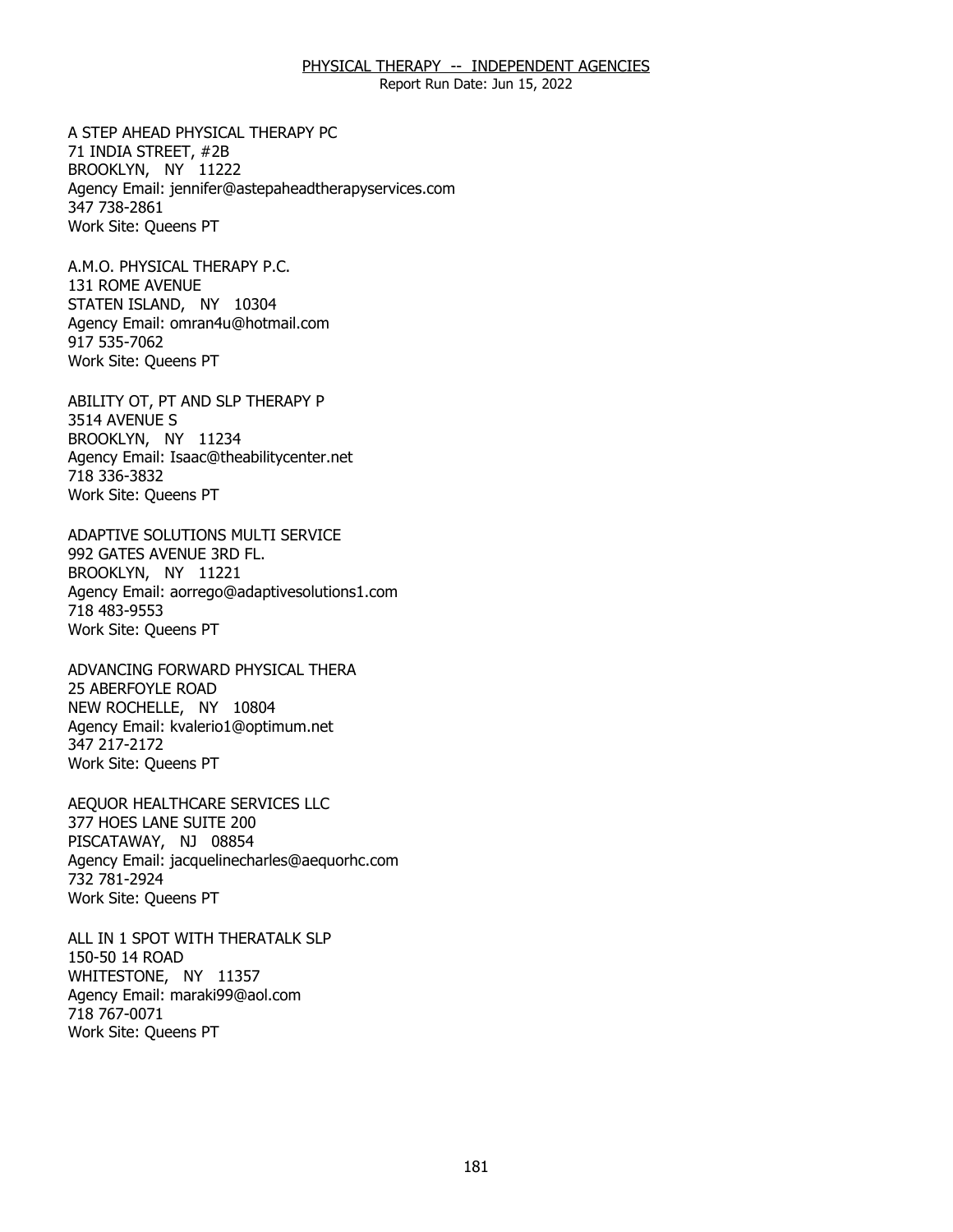Report Run Date: Jun 15, 2022

ALL MY CHILDREN DAYCARE 175-44 MAYFIELD ROAD ALL MY CHILDREN DAYCARE<br>175-44 MAYFIELD ROAD<br>JAMAICA, NY 11432 Agency Email: [dlazar@amcnyc.com](mailto:dlazar@amcnyc.com)  718 658-1563 Work Site: Queens PT

ARDOR HEALTH SOLUTIONS CORAL SPRINGS, FL 33076 ARDOR HEALTH SOLUTIONS<br>5830 CORAL RIDGE DRIVE SUITE 120<br>CORAL SPRINGS, FL 33076 Agency Email: [maria@ardorhealth.com](mailto:maria@ardorhealth.com) 954 752-6025 Work Site: Queens PT

ARTISTIC QUALITY THERAPY ASSOCIA<br>227 W 29TH ST #4F<br>NEW YORK, NY 10001 227 W 29TH ST #4F NEW YORK, NY 10001 Agency Email: [aqtapllc@gmail.com](mailto:aqtapllc@gmail.com)  917 544-0897 Work Site: Queens PT

**BALANCED PT, PLLC** BAYSIDE, NY 11364 BALANCED PT, PLLC<br>58-47 FRANCIS LEWIS BLVD, SUITE 15<br>BAYSIDE, NY 11364 Agency Email: [balancedpediatrics@gmail.com](mailto:balancedpediatrics@gmail.com) 917 968-6605 Work Site: Queens PT

BALANCING ACT OCCUPATIONAL THERA<br>5749 FARADAY AVE<br>BRONX, NY 10471 5749 FARADAY AVE BRONX, NY 10471 Agency Email: 718 685-8972 Work Site: Queens PT

BARAKA PHYSICAL THERAPY LLC<br>33-47 91 ST GROUND FL<br>JACKSON HEIGHTS, NY 11372 33-47 91 ST GROUND FL JACKSON HEIGHTS, NY 11372 Agency Email: [buddiesinmotion@gmail.com](mailto:buddiesinmotion@gmail.com) 347 495-2219 Work Site: Queens PT

CARELINE SERVICES INC. 315 FIFTH AVENUE, #806 CARELINE SERVICES INC.<br>315 FIFTH AVENUE, #806<br>NEW YORK, NY 10016 Agency Email: [ariel@carelineservices.com](mailto:ariel@carelineservices.com)  212 686-8881 Work Site: Queens PT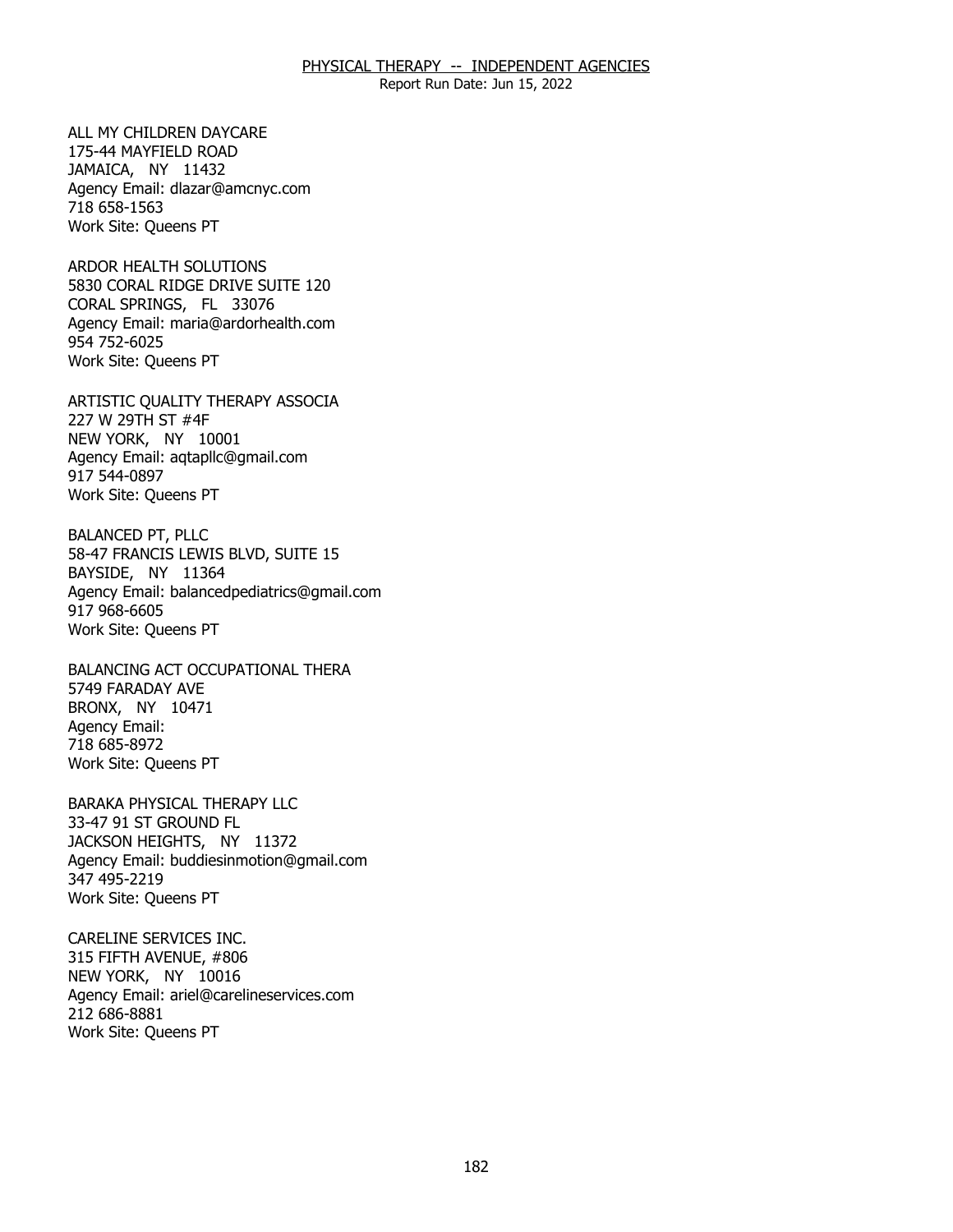Report Run Date: Jun 15, 2022

CHILDREN REHAB. PT PC 242 RHINE AVENUE CHILDREN REHAB, PT PC<br>242 RHINE AVENUE<br>STATEN ISLAND, NY 10304 Agency Email: [childrenrehabptpc@gmail.com](mailto:childrenrehabptpc@gmail.com)  718 813-9966 Work Site: Queens PT

CITY-PRO GROUP, INC. BROOKLYN, NY 11235 CITY-PRO GROUP, INC.<br>2625 EAST 14TH STREET, #200<br>BROOKLYN, NY 11235 Agency Email: [Murodova@cityprogroup.com](mailto:Murodova@cityprogroup.com)  718 769-2698 Work Site: Queens PT

COMPREHENSIVE PHYSICAL THERAPY<br>1438 EAST 13TH STREET<br>BROOKLYN, NY 11230 1438 EAST 13TH STREET BROOKLYN, NY 11230 Agency Email: [newptman@aol.com](mailto:newptman@aol.com) 917 803-9918 Work Site: Queens PT

CORE PEDIATRICS PLLC 1016 DUMONT AVE PVT CORE PEDIATRICS PLLC<br>1016 DUMONT AVE PVT<br>BROOKLYN, NY 11208 Agency Email: [carl@corepediatrics.com](mailto:carl@corepediatrics.com)  347 731-8388 Work Site: Queens PT

CUTTING EDGE CONSULTING GROUP IN<br>44 EDISON COURT, SUITE P<br>MONSEY, NY 10952 44 EDISON COURT, SUITE P MONSEY, NY 10952 Agency Email: [centerjobops@aol.com](mailto:centerjobops@aol.com)  718 785-0551 Work Site: Queens PT

DS PARK SLOPE PHYSICAL AND OCCUP<br>37 8TH AVENUE GROUND FLOOR<br>BROOKLYN, NY 11218 37 8TH AVENUE GROUND FLOOR BROOKLYN, NY 11218 Agency Email: [erica@dynamicsolutionstherapy.com](mailto:erica@dynamicsolutionstherapy.com)  718 636-0545 Work Site: Queens PT

EBS HEALTHCARE SERVICES INC.<br>155 BAY RIDGE AVENUE<br>BROOKLYN, NY 11220 155 BAY RIDGE AVENUE BROOKLYN, NY 11220 Agency Email: jason.rosas@ebstherapy.comrapy 800 578-7906 Work Site: Queens PT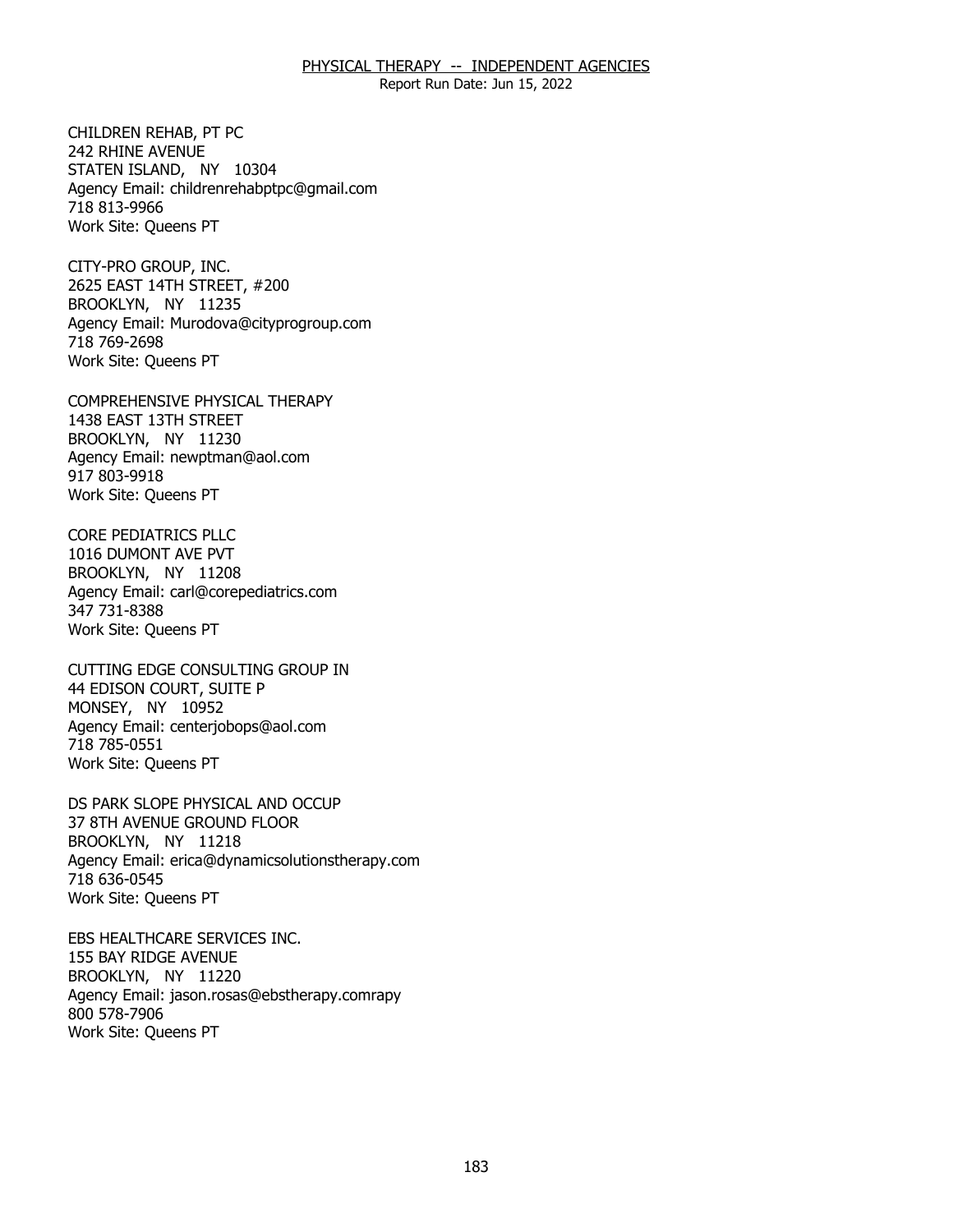Report Run Date: Jun 15, 2022

Eqypt Tone Brooklyn, NY 11209 Egypt Tone<br>8325 Fort Hamilton Parkway<br>Brooklyn, NY 11209 Agency Email: 7184507070 Work Site: Queens PT

**EMILIA'S KIDS INC** 84-03 57 AVENUE EMILIA'S KIDS INC<br>84-03 57 AVENUE<br>ELMHURST, NY 11373 Agency Email: [tmsanchez@emiliaskids.com](mailto:tmsanchez@emiliaskids.com) 718 899-9060 Work Site: Queens PT

ENCORE SUPPORT SERVICES<br>1338 44TH STREET<br>BROOKLYN, NY 11219 1338 44TH STREET BROOKLYN, NY 11219 Agency Email: [info@encoresupport.org](mailto:info@encoresupport.org)  718 304-9977 Work Site: Queens PT

EUROFITNESS REHABILITATION, PLLC<br>2310 65TH STREET<br>BROOKLYN, NY 11204 2310 65TH STREET BROOKLYN, NY 11204 Agency Email: [steve@kunyc.com](mailto:steve@kunyc.com)  718 234-7848 Work Site: Queens PT

EXCELLENCE REHAB & PHYSICAL<br>1811 HONE AVENUE<br>BRONX, NY 10461 1811 HONE AVENUE BRONX, NY 10461 Agency Email: [info@excellencerehab.com](mailto:info@excellencerehab.com)  718 518-1133 Work Site: Queens PT

EZCARE PHYSICAL THERAPY PC 58 BELAIR LANE EZCARE PHYSICAL THERAPY PC<br>58 BELAIR LANE<br>STATEN ISLAND, NY 10305 Agency Email: [ezcare@ptgmail.com](mailto:ezcare@ptgmail.com)  718 812-6764 Work Site: Queens PT

FAMILY PHYSICAL THERAPY OF NY LL<br>3036 AVENUE U<br>BROOKLYN, NY 11229 3036 AVENUE U BROOKLYN, NY 11229 Agency Email: [RAbelson51@hotmail.com](mailto:RAbelson51@hotmail.com) 718 732-3869 Work Site: Queens PT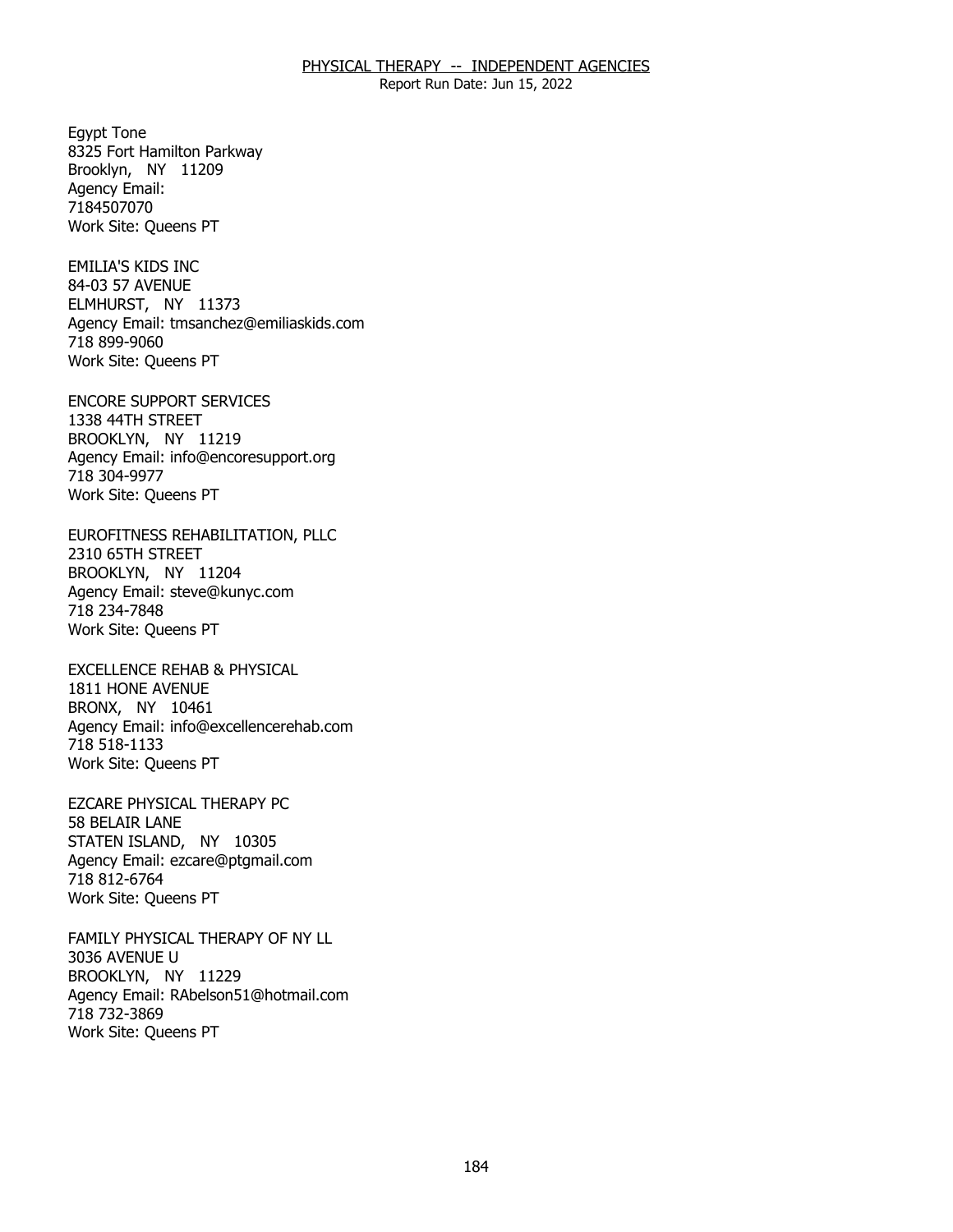Report Run Date: Jun 15, 2022

FIRST CLASS PHYSICAL THERAPY, PC 11 HEDGEGROW LANE FIRST CLASS PHYSICAL THERAPY, PC<br>11 HEDGEGROW LANE<br>MANALAPAN, NJ 072057905 Agency Email: [vzpbill@hotmail.com](mailto:vzpbill@hotmail.com)  347 462-4876 Work Site: Queens PT

FUNCTIONAL LIFE ACHIEVEMENT<br>236 2ND AVENUE<br>NEW YORK, NY 10003 236 2ND AVENUE NEW YORK, NY 10003 Agency Email: [elaine@flanyc.com](mailto:elaine@flanyc.com)  212 683-8905 Work Site: Queens PT

GARY D STROMBERG & ASSOCIATES, L<br>3116 S MILL AVE<br>TEMPE, AZ 85282 3116 S MILL AVE TEMPE, AZ 85282 Agency Email: [alisonoxenberg@gmail.com](mailto:alisonoxenberg@gmail.com) 602 999-5916 Work Site: Queens PT

GRAMERCY PARK PHYSICAL THERAPY<br>1971 67TH ST<br>BROOKLYN, NY 11204 1971 67TH ST BROOKLYN, NY 11204 Agency Email: [Yabouelyousr@hotmail.com](mailto:Yabouelyousr@hotmail.com)  718 285-2706 Work Site: Queens PT

GROWTH WITH PHYSICAL THERAPY, PC<br>2307 AVENUE O<br>BROOKLYN, NY 11210 2307 AVENUE O BROOKLYN, NY 11210 Agency Email: [yisroelpupko@gmail.com](mailto:yisroelpupko@gmail.com) 718 496-7795 Work Site: Queens PT

HEART SHARE HUMAN SERVICES OF NE<br>12 METRO TECH CENTER 29TH FL<br>BROOKLYN, NY 11201 12 METRO TECH CENTER 29TH FL BROOKLYN, NY 11201 Agency Email: [Kathleen.mcglone@heartshare.org](mailto:Kathleen.mcglone@heartshare.org)  718 422-4202 Work Site: Queens PT

**HEATHER HURLEY-COOK** 15801 CROSSBAY BLVD. HEATHER HURLEY-COOK<br>15801 CROSSBAY BLVD.<br>HOWARD BEACH, NY 114743140 Agency Email: [confidentkidzny@gmail.com](mailto:confidentkidzny@gmail.com) 917 453-7408 Work Site: Queens PT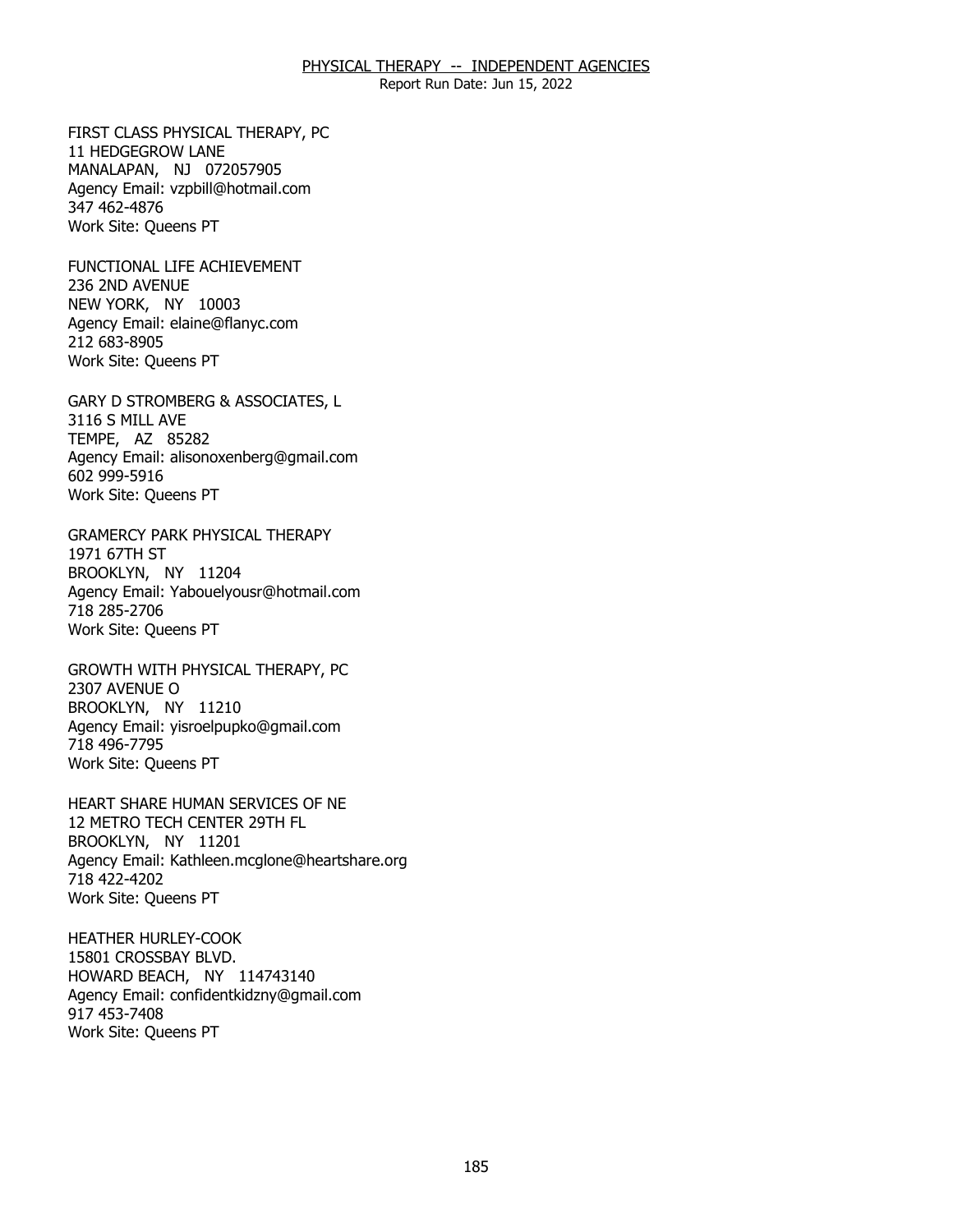Report Run Date: Jun 15, 2022

HIGH CARE PT PC BROOKLYN, NY 11220 HIGH CARE PT PC<br>851 BAY RIDGE AVE. APT.#2R<br>BROOKLYN, NY 11220 Agency Email: [ehabel2ady@yahoo.com](mailto:ehabel2ady@yahoo.com)  518 421-5224 Work Site: Queens PT

HIGH REHAB PT P.C 67-38B 190TH LANE, SUITE 3B HIGH REHAB PT P.C<br>67-38B 190TH LANE, SUITE 3B<br>FRESH MEADOWS, NY 11365 Agency Email: [amrmostafa81@hotmail.com](mailto:amrmostafa81@hotmail.com)  347 839-8814 Work Site: Queens PT

HOLSMAN HEALTHCARE, LLC<br>710 MILL ST UNIT H3<br>BELLEVILLE, NJ 07109 710 MILL ST UNIT H3 BELLEVILLE, NJ 07109 Agency Email: [richard@holsmanhealthcare.com](mailto:richard@holsmanhealthcare.com) 973 759-149 4 Work Site: Queens PT

INFINITE SERVICES, INC. 49 MONTROSE AVE. INFINITE SERVICES, INC.<br>49 MONTROSE AVE.<br>BROOKLYN, NY 11206 Agency Email: [joel@infiniteservices.org](mailto:joel@infiniteservices.org)  718 473-3808 Work Site: Queens PT

INTERFYSIO, LLC NEW YORK, NY 10019 INTERFYSIO, LLC<br>200 WEST 57TH STREET, #900<br>NEW YORK, NY 10019 Agency Email: [berry@interfysio.com](mailto:berry@interfysio.com) 212 981-1977 Work Site: Queens PT

JC REHAB L.L.C. JC REHAB L.L.C.<br>3 CORI STREET PARLIN, NJ 088531719 Agency Email: [jcrehabllc@gmail.com](mailto:jcrehabllc@gmail.com)  551 221-3159 Work Site: Queens PT

KIDS TIME DEVELOPMENT SERVICES<br>42-77 65TH PLACE<br>WOODSIDE, NY 11377 42-77 65TH PLACE WOODSIDE, NY 11377 Agency Email: [diana@kidstimetherapies.com](mailto:diana@kidstimetherapies.com)  718 429-2000 Work Site: Queens PT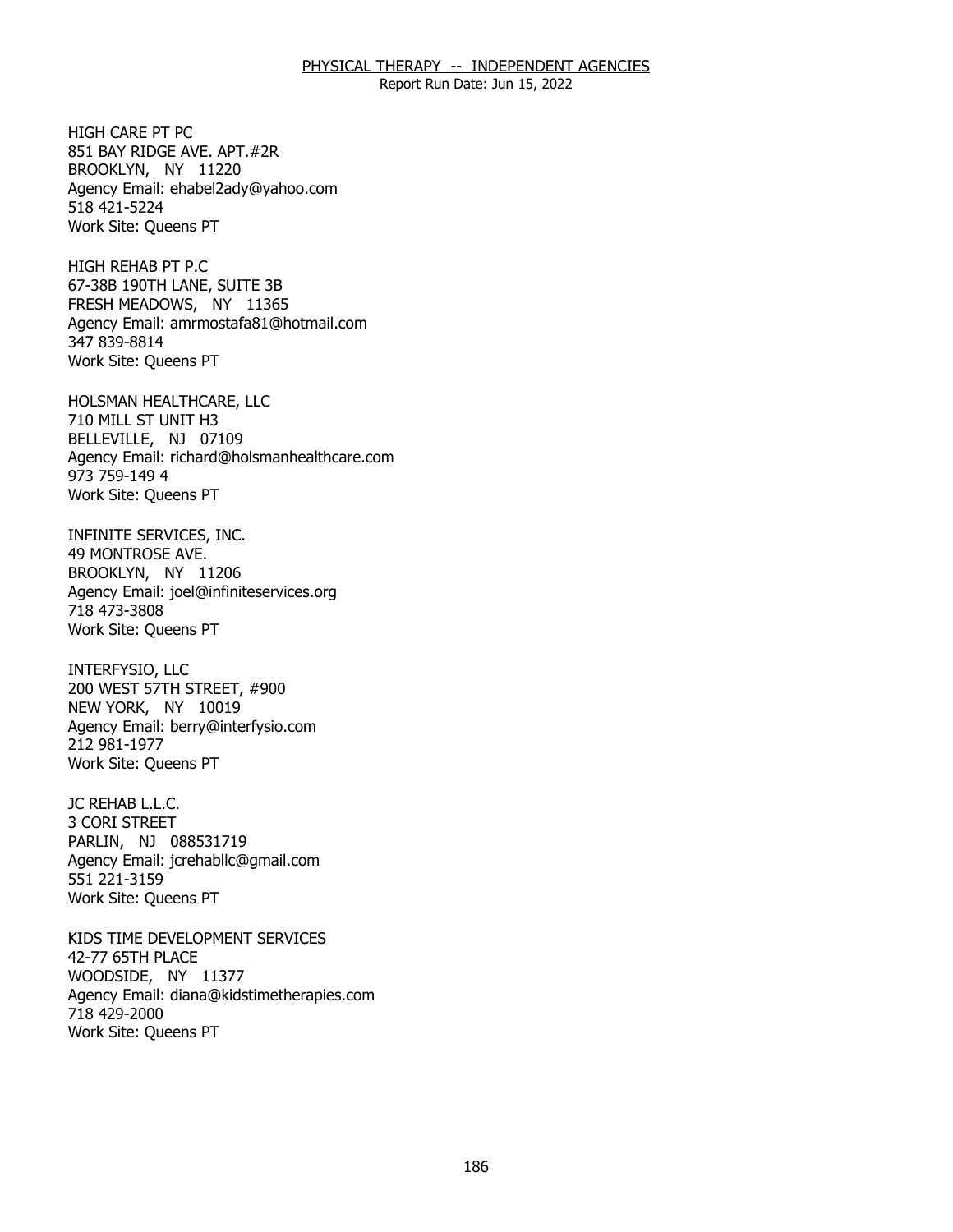Report Run Date: Jun 15, 2022

KIDZ CHOICES SERVICES INC. 2035 RALPH AVE, SUITE A1 KIDZ CHOICES SERVICES INC.<br>2035 RALPH AVE, SUITE A1<br>BROOKLYN, NY 11234 Agency Email: [kidzchoiceservices@gmail.com](mailto:kidzchoiceservices@gmail.com)  917 681-8862 Work Site: Queens PT

KINETIC PT, OT, PLLC 43-40 41ST ST. KINETIC PT, OT, PLLC<br>43-40 41ST ST.<br>SUNNYSIDE, NY 11104 Agency Email: [kinetickidznyc@gmail.com](mailto:kinetickidznyc@gmail.com) 3472608449 Work Site: Queens PT

KURMAN TOMPKINS LLC WOODMERE, NY 11598 KURMAN TOMPKINS LLC<br>999 CENTRAL AVENUE SUITE 308<br>WOODMERE, NY 11598 Agency Email: [Allchildrenstherapy@yahoo.com](mailto:Allchildrenstherapy@yahoo.com)  516 374-7914 Work Site: Queens PT

**LEENA CHAND** FRANKLIN SQUARE, NY 11010 LEENA CHAND<br>PLAY LEARN SHINE, 719 ADONIA STREET<br>FRANKLIN SQUARE, NY 11010 Agency Email: [leenachand@gmail.com](mailto:leenachand@gmail.com)  917 324-1831 Work Site: Queens PT

**LEVCARE INC** 1365 54TH STREET LEVCARE INC<br>1365 54TH STREET<br>BROOKLYN, NY 11219 Agency Email: [sheldon@levcare.com](mailto:sheldon@levcare.com) 347 318-3477 Work Site: Queens PT

LITTLE TREASURES-PETITS,TRESONS<br>220-04 LINDEN BLVD.<br>CAMBRIA HEIGHTS, NY 11411 220-04 LINDEN BLVD. CAMBRIA HEIGHTS. NY 11411 Agency Email: [gperez@littletreasures-pt.com](mailto:gperez@littletreasures-pt.com)  718 712-3358 Work Site: Queens PT

LOYALTY PHYSICAL THERAPY PT PC<br>1905 BAY RIDGE PKWY, 1R<br>BROOKLYN, NY 11204 1905 BAY RIDGE PKWY, 1R BROOKLYN, NY 11204 Agency Email: [yzc4pt@yahoo.com](mailto:yzc4pt@yahoo.com)  347 788-2430 Work Site: Queens PT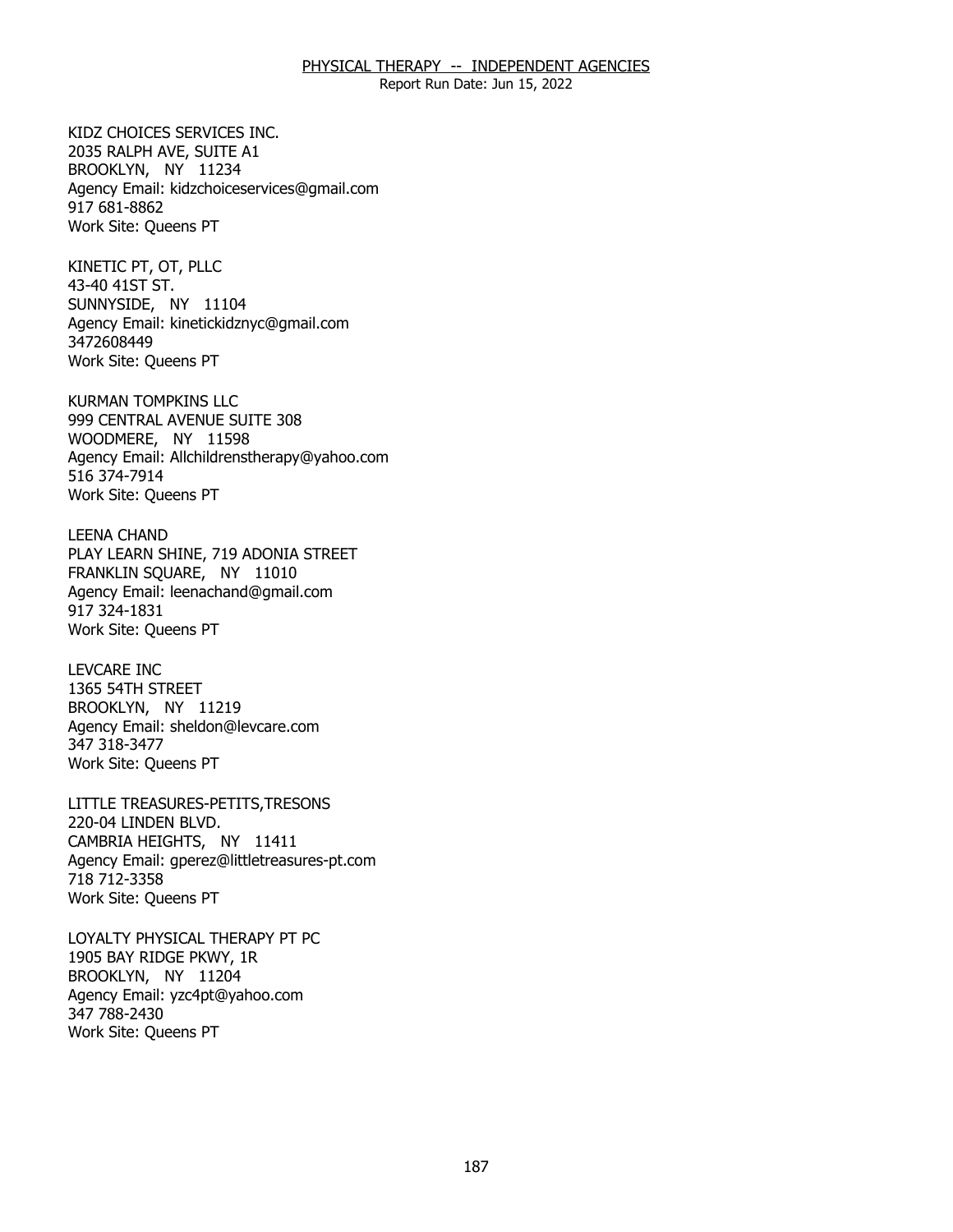Report Run Date: Jun 15, 2022

M.K. PHYSICAL THERAPY P.C. 58 PERRY ST. #4FE M.K. PHYSICAL THERAPY P.C<br>58 PERRY ST. #4FE<br>NEW YORK, NY 10014 Agency Email: [contact@drmorlaye.com](mailto:contact@drmorlaye.com) 917 478-3936 Work Site: Queens PT

MAKING STRIDES SLP PT PLLC 8-05 36TH AVENUE MAKING STRIDES SLP PT PLLC<br>8-05 36TH AVENUE<br>LONG ISLAND CITY, NY 11106 Agency Email: [makingstrides3@gmail.com](mailto:makingstrides3@gmail.com) 9174467407 Work Site: Queens PT

METRO ATHLETIC MEDICINE & FITNES<br>263 7TH AVENUE, SUITE 2A<br>BROOKLYN, NY 11215 263 7TH AVENUE, SUITE 2A BROOKLYN, NY 11215 Agency Email: [msquillace@mmotionptg.com](mailto:msquillace@mmotionptg.com) 718 369-8000 Work Site: Queens PT

MID ISLAND THERAPY ASSOCIATES LL<br>255 EXECUTIVE DRIVE, #LL 105<br>PLAINVIEW, NY 11803 255 EXECUTIVE DRIVE, #LL 105 PLAINVIEW, NY 11803 Agency Email: [Jesse.Rose@aakcares.com](mailto:Jesse.Rose@aakcares.com)  516 576-2040 Work Site: Queens PT

MIDPOINT ACCESS CARE INC 86-30A 58TH STREET MIDPOINT ACCESS CARE INC<br>86-30A 58TH STREET<br>ELMHURST, NY 11373 Agency Email: [msquillace@mmotionptg.com](mailto:msquillace@mmotionptg.com) 646 269-9175 Work Site: Queens PT

MIRACLE CARE INC 13 EMPIRE LANE MIRACLE CARE INC<br>13 EMPIRE LANE<br>LAKEWOOD, NJ 08701 Agency Email: [shifra@miraclecaretherapy.com](mailto:shifra@miraclecaretherapy.com) 732 239-2225 Work Site: Queens PT

MOVEMENT MATTERS REHABILITATION<br>227 FRONT STREET<br>BROOKLYN, NY 11201 **227 FRONT STREET** BROOKLYN, NY 11201 Agency Email: [phil\\_labilles@yahoo.com](mailto:phil_labilles@yahoo.com) 646 872-0696 Work Site: Queens PT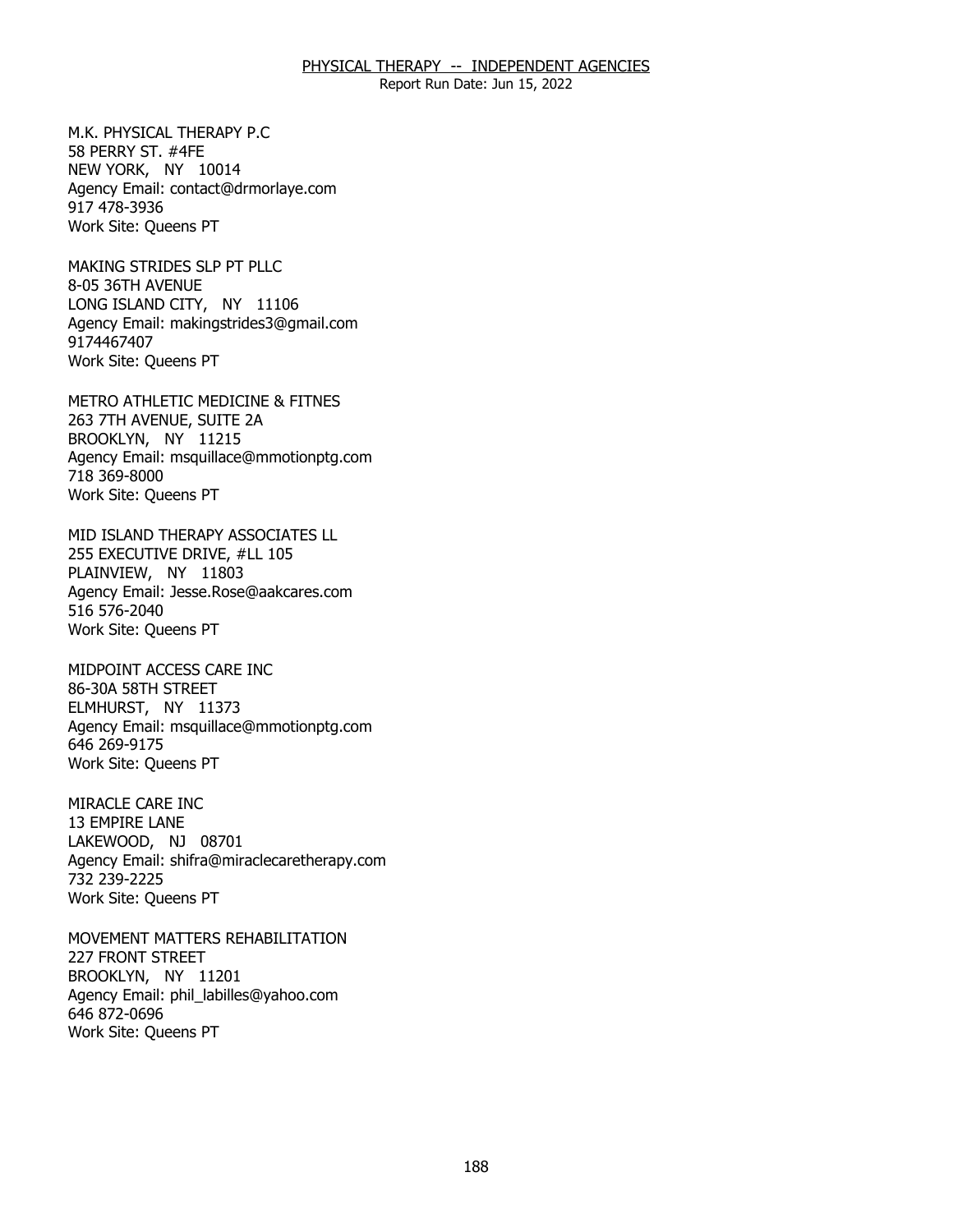Report Run Date: Jun 15, 2022

NATIONAL STAFFING SOLUTIONS P.O. BOX 9310 NATIONAL STAFFING SOLUTIONS<br>P.O. BOX 9310<br>WINTER HAVEN, FL 33883 Agency Email: [gordon@nationalstaff.com](mailto:gordon@nationalstaff.com) 561 329-9171 Work Site: Queens PT

NEW YORK PHYSICAL & OCCUPATIONL<br>948 EAST 24TH STREET<br>BROOKLYN, NY 11210 948 EAST 24TH STREET BROOKLYN, NY 11210 Agency Email: [margoash@gmail.com](mailto:margoash@gmail.com) 646 344-2250 Work Site: Queens PT

NEW YORK THERAPY PLACEMENT SERVI<br>500 BI-COUNTY, SUITE 450<br>FARMINGDALE, NY 11735 500 BI-COUNTY, SUITE 450 FARMINGDALE, NY 11735 Agency Email: [katherine.mollberg@nytps.com](mailto:katherine.mollberg@nytps.com) 718 264-1640 Work Site: Queens PT

NPORT REG NURSING PHYS & OCC THE<br>2275 COLEMAN ST, STE 4<br>BROOKLYN, NY 11234 2275 COLEMAN ST, STE 4 BROOKLYN, NY 11234 Agency Email: [mgreendorvil@ymail.com](mailto:mgreendorvil@ymail.com)  718 724-2824 Work Site: Queens PT

ONE TO ONE OT, PLLC BROOKLYN, NY 11205 ONE TO ONE OT, PLLC<br>2 SKILLMAN STREET, SUITE #314<br>BROOKLYN, NY 11205 Agency Email: [Elliotengelhardt@yahoo.com](mailto:Elliotengelhardt@yahoo.com) 917 750-9101 Work Site: Queens PT

OUR CHILDREN FIRST INC. BRONX, NY 10461 OUR CHILDREN FIRST INC.<br>3036 A. E. TREMON AVENUE<br>BRONX, NY 10461 Agency Email: [lmora@ocfnyc.com](mailto:lmora@ocfnyc.com) 718 823-3190 Work Site: Queens PT

PEDIATRIC EARLY DEVELOPMENT SERV 32-09 82ND STREET PEDIATRIC EARLY DEVELOPMENT SERV<br>32-09 82ND STREET<br>JACKSON HEIGHTS, NY 11370 Agency Email: [claudia.hasbun@pedstherapy.com](mailto:claudia.hasbun@pedstherapy.com) 917 584-7671 Work Site: Queens PT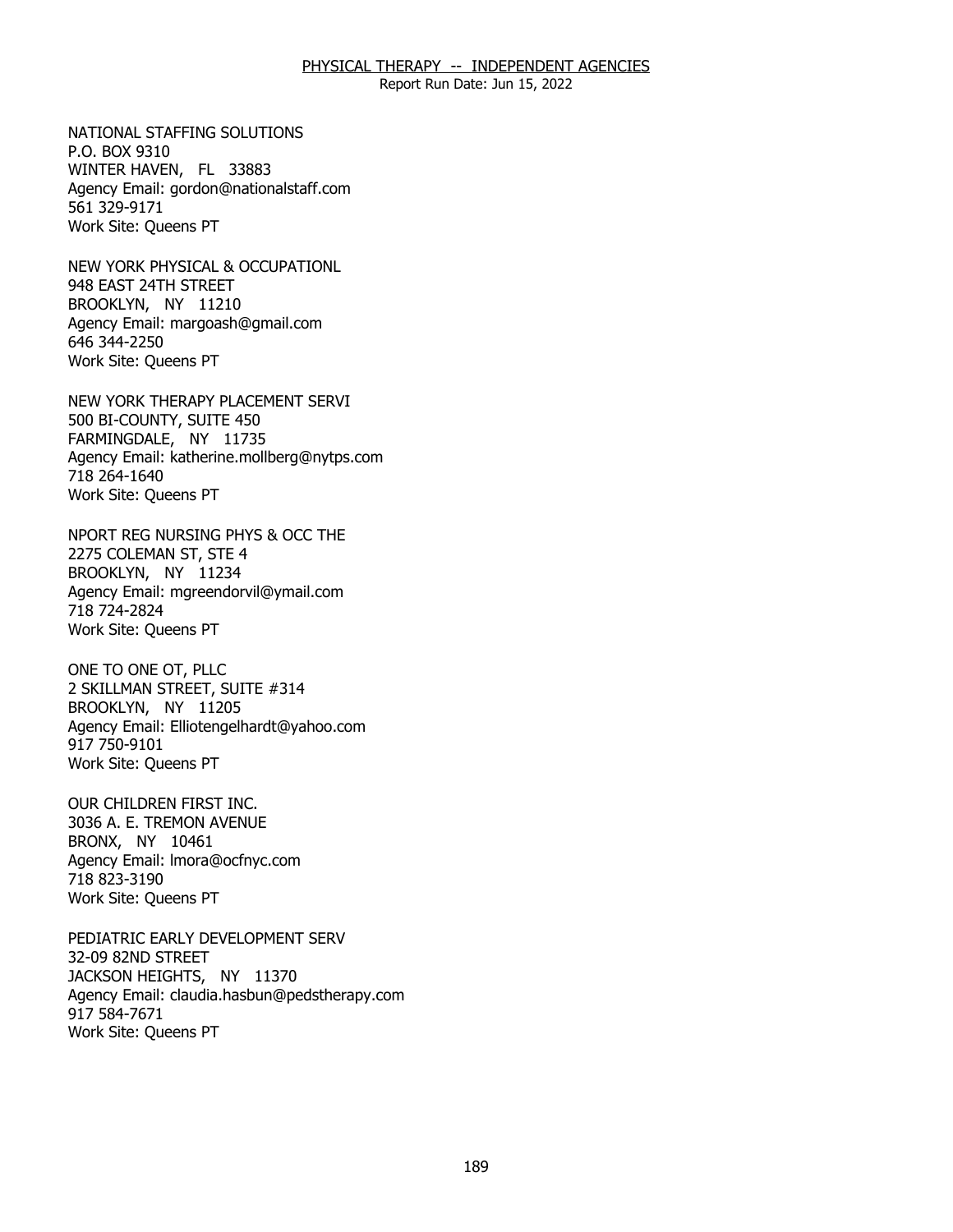Report Run Date: Jun 15, 2022

PLAY AND GROW PHYSICAL THERAPY S<br>140 DARROW PLACE SUITE 24E<br>BRONX, NY 10475 140 DARROW PLACE SUITE 24E BRONX, NY 10475 Agency Email: [playandgrowptslp@gmail.com](mailto:playandgrowptslp@gmail.com) 917 837-9712 Work Site: Queens PT

PLAY LEARN SHINE PHYSICAL THERAP 719 ADONIA STREET PLAY LEARN SHINE PHYSICAL THERAP<br>719 ADONIA STREET<br>FRANKLIN SQUARE, NY 110103314 Agency Email: [leenadpt@gmail.com](mailto:leenadpt@gmail.com)  9173241831 Work Site: Queens PT

PLAYWORKS OT PT PLLC REGO PARK, NY 11374 PLAYWORKS OT PT PLLC<br>65-10 99TH ST., #LL1<br>REGO PARK, NY 11374 Agency Email: [info@playworksnyc.com](mailto:info@playworksnyc.com)  347 410-2641 Work Site: Queens PT

POLLACK & ASSOCIATES PT,OT,SLP,<br>1045 JAMES STREET<br>SYRACUSE, NY 132032758 1045 JAMES STREET SYRACUSE, NY 132032758 Agency Email: [njara@liberty-resources.org](mailto:njara@liberty-resources.org)  315 425-1004 Work Site: Queens PT

PROACTIVE OT/PT THERAPY PLLC<br>1470 39TH STREET<br>BROOKLYN, NY 11218 1470 39TH STREET BROOKLYN, NY 11218 Agency Email: [admin@proactivetherapypllc.com](mailto:admin@proactivetherapypllc.com) 718 854-8844 Work Site: Queens PT

PROGRESS IN MOTION PHYSICAL THER<br>38 WEST 32ND ST., SUITE 604<br>NEW YORK, NY 10001 38 WEST 32ND ST., SUITE 604 NEW YORK, NY 10001 Agency Email: [kristine@pimtherapy.com](mailto:kristine@pimtherapy.com)  347 217-2172 Work Site: Queens PT

QUEENSBORO PHYSICAL 114-20 ROCKAWAY BLVD QUEENSBORO PHYSICAL<br>114-20 ROCKAWAY BLVD<br>SOUTH OZONE PARK, NY 11420 Agency Email: [qpt114@aol.com](mailto:qpt114@aol.com)  718 845-4616 Work Site: Queens PT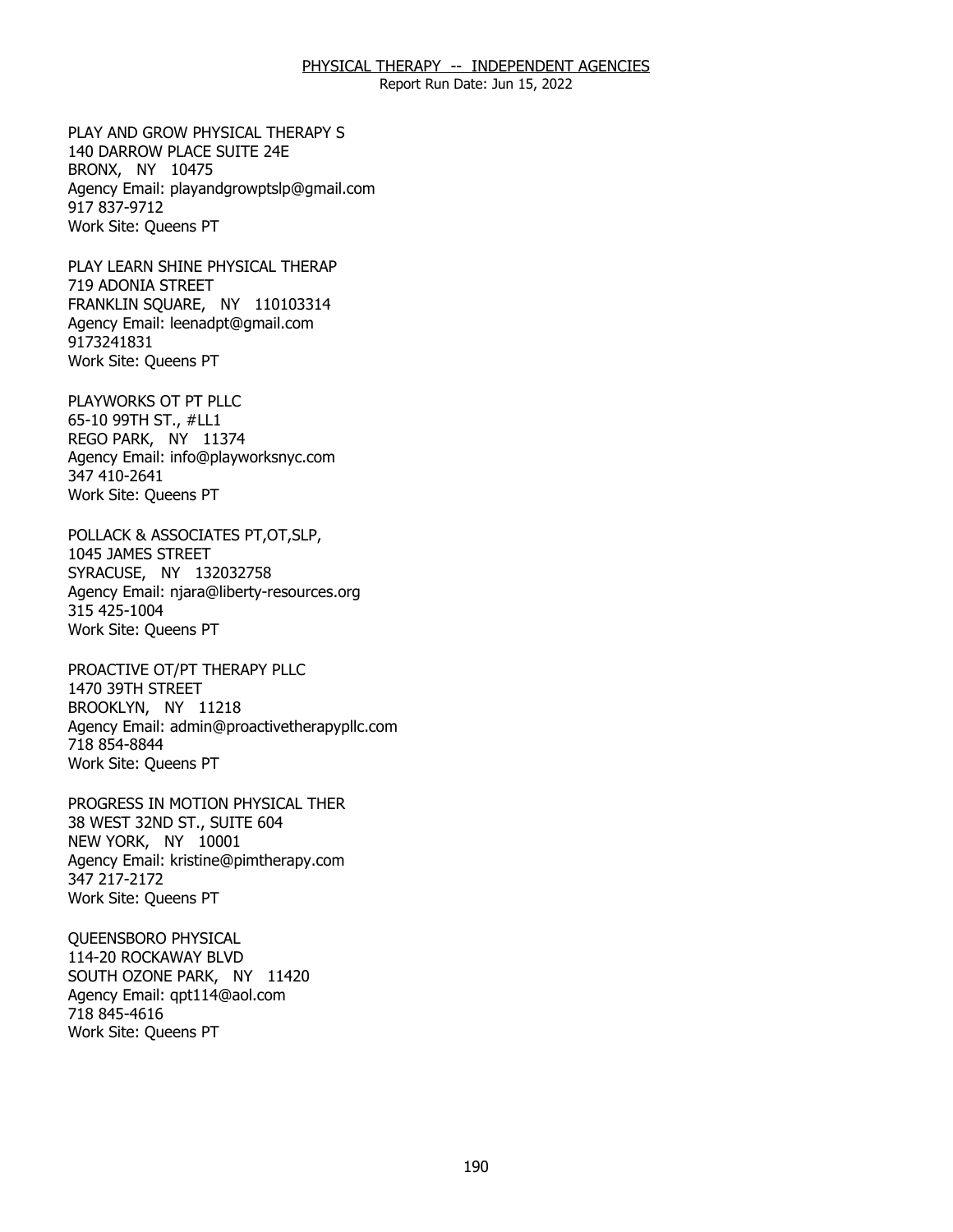Report Run Date: Jun 15, 2022

241-04 148TH ROAD REHOBOTH CARE INC.<br>241-04 148TH ROAD<br>ROSEDALE, NY 11422 Agency Email: [rehobothcare2@hotmail.com](mailto:rehobothcare2@hotmail.com) 347 221-1646 Work Site: Queens PT

RUMA OTR INCORPORATED<br>934 VAN NEST AVE<br>BRONX, NY 10462 934 VAN NEST AVE BRONX, NY 10462 Agency Email: [StarsinmotionNYC@gmail.com](mailto:StarsinmotionNYC@gmail.com)  914 330-5188 Work Site: Queens PT

SAINT MARY'S HOSPITAL<br>29-01 216TH ST<br>BAYSIDE, NY 11360 29-01 216TH ST BAYSIDE, NY 11360 Agency Email: [cpark@stmaryskids.org](mailto:cpark@stmaryskids.org)  718 281-8800 Work Site: Queens PT

SALVEO HEALTHCARE SOLUTIONS, INC<br>1890 PALMER AVENUE, SUITE 302<br>LARCHMONT, NY 10538 1890 PALMER AVENUE, SUITE 302 LARCHMONT, NY 10538 Agency Email: [christiane@salveony.com](mailto:christiane@salveony.com) 914 222-9070 Work Site: Queens PT

SENSORY FREEWAY THERAPY SERVICES<br>8804 5TH AVENUE<br>BROOKLYN, NY 11209 8804 5TH AVENUE BROOKLYN, NY 11209 Agency Email: [drannaylen@sensoryfreeway.com](mailto:drannaylen@sensoryfreeway.com)  718 238-7451 Work Site: Queens PT

**SENSORY TREE** 7410 20TH AVENUE SENSORY TREE<br>7410 20TH AVENUE<br>BROOKLYN, NY 11204 Agency Email: [jra@sensorytree.me](mailto:jra@sensorytree.me) 347 446-6754 Work Site: Queens PT

SHC SERVICES, INC. PARK CITY, UT 84098 SHC SERVICES, INC.<br>1640 W. REDSTONE CTR DR. 200<br>PARK CITY, UT 84098 Agency Email: [EWilliford@supplementalhealthcare.com](mailto:EWilliford@supplementalhealthcare.com) 435 776-7203 Work Site: Queens PT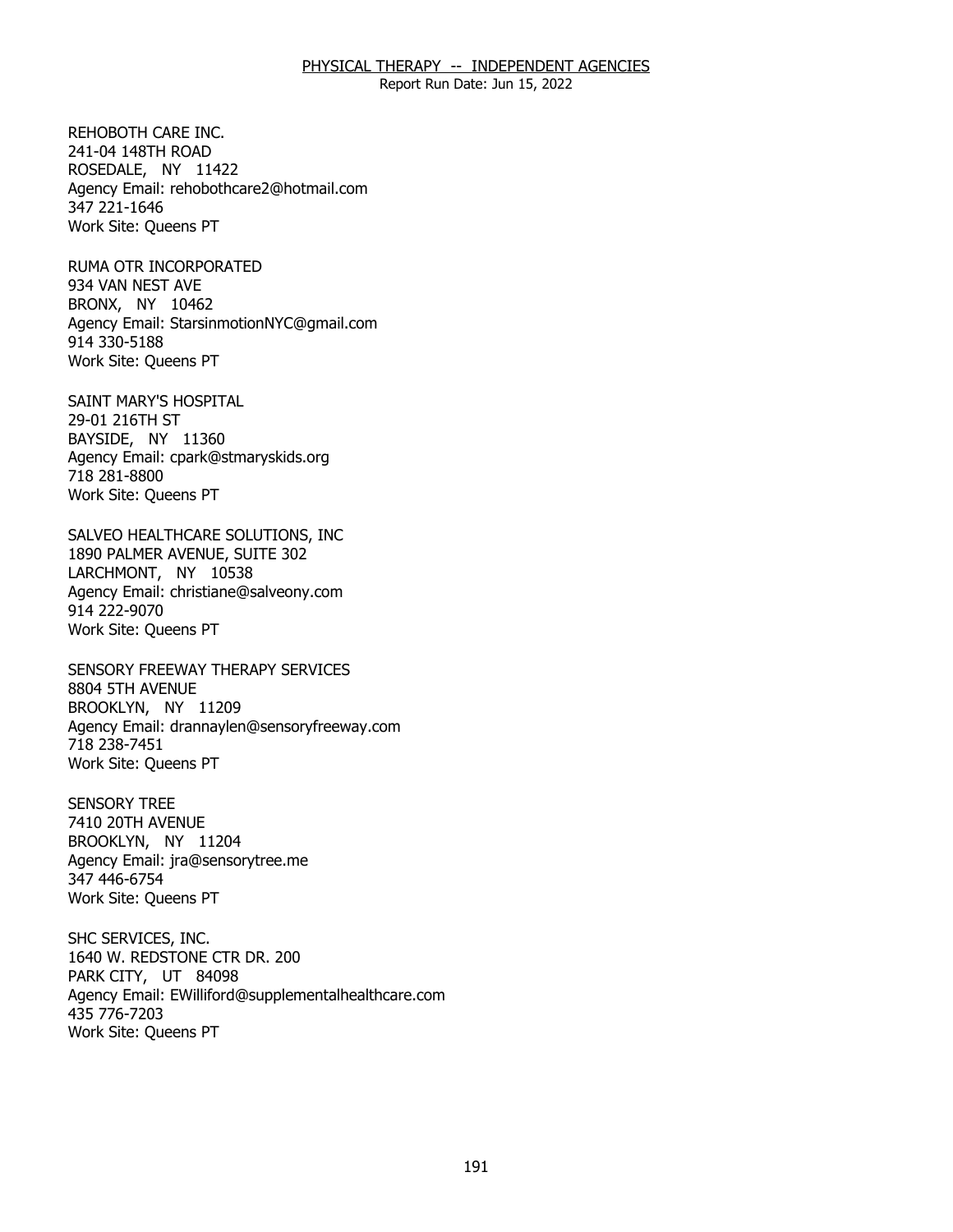Report Run Date: Jun 15, 2022

SPECIAL EDUCATION ASSOC. 440 AVENUE P SPECIAL EDUCATION ASSOC.<br>440 AVENUE P<br>BROOKLYN, NY 11223 Agency Email: [Gail@seanyc.org](mailto:Gail@seanyc.org)  718 376-5510 Work Site: Queens PT

SPECIAL KIDS INTERVENTION PROGRA 329 NORWAY AVENUE SPECIAL KIDS INTERVENTION PROGRA<br>329 NORWAY AVENUE<br>STATEN ISLAND, NY 103053524 Agency Email: [npostelnek@positivebeginnings.org](mailto:npostelnek@positivebeginnings.org)  718 605-2800 Work Site: Queens PT

ST. JUDE'S PHYSICAL THERAPY PC<br>212 MACON AVENUE<br>BROOKLYN, NY 11216 212 MACON AVENUE BROOKLYN, NY 11216 Agency Email: [drkej82@aol.com](mailto:drkej82@aol.com)  917 741-1728 Work Site: Queens PT

STATE OF THE ART PHYSICAL THERAP<br>31 EAST MERRICK ROAD<br>VALLEY STREAM, NY 11580 **31 EAST MERRICK ROAD** VALLEY STREAM, NY 11580 Agency Email: [emilian@optonline.net](mailto:emilian@optonline.net)  516 612-4400 Work Site: Queens PT

 STEPS N STRIDES PT PLLC 42-23 FRANCIS LEWIS BLVD SUITE LL107<br>BAYSIDE, NY 113612580 BAYSIDE, NY 113612580 Agency Email: [lswong77@icloud.com](mailto:lswong77@icloud.com) 718 357-1620 Work Site: Queens PT

STRIVRIGHT, INC 3623 AVENUE L STRIVRIGHT, INC<br>3623 AVENUE L<br>BROOKLYN, NY 11210 Agency Email: [rlazar@strivright.org](mailto:rlazar@strivright.org) 718 677-4869 Work Site: Queens PT

SUNCARE REHAB, INC. 242 RHINE AVENUE SUNCARE REHAB, INC.<br>242 RHINE AVENUE<br>STATEN ISLAND, NY 103044504 Agency Email: [suncarerehab@gmail.com](mailto:suncarerehab@gmail.com) 718 727-7436 Work Site: Queens PT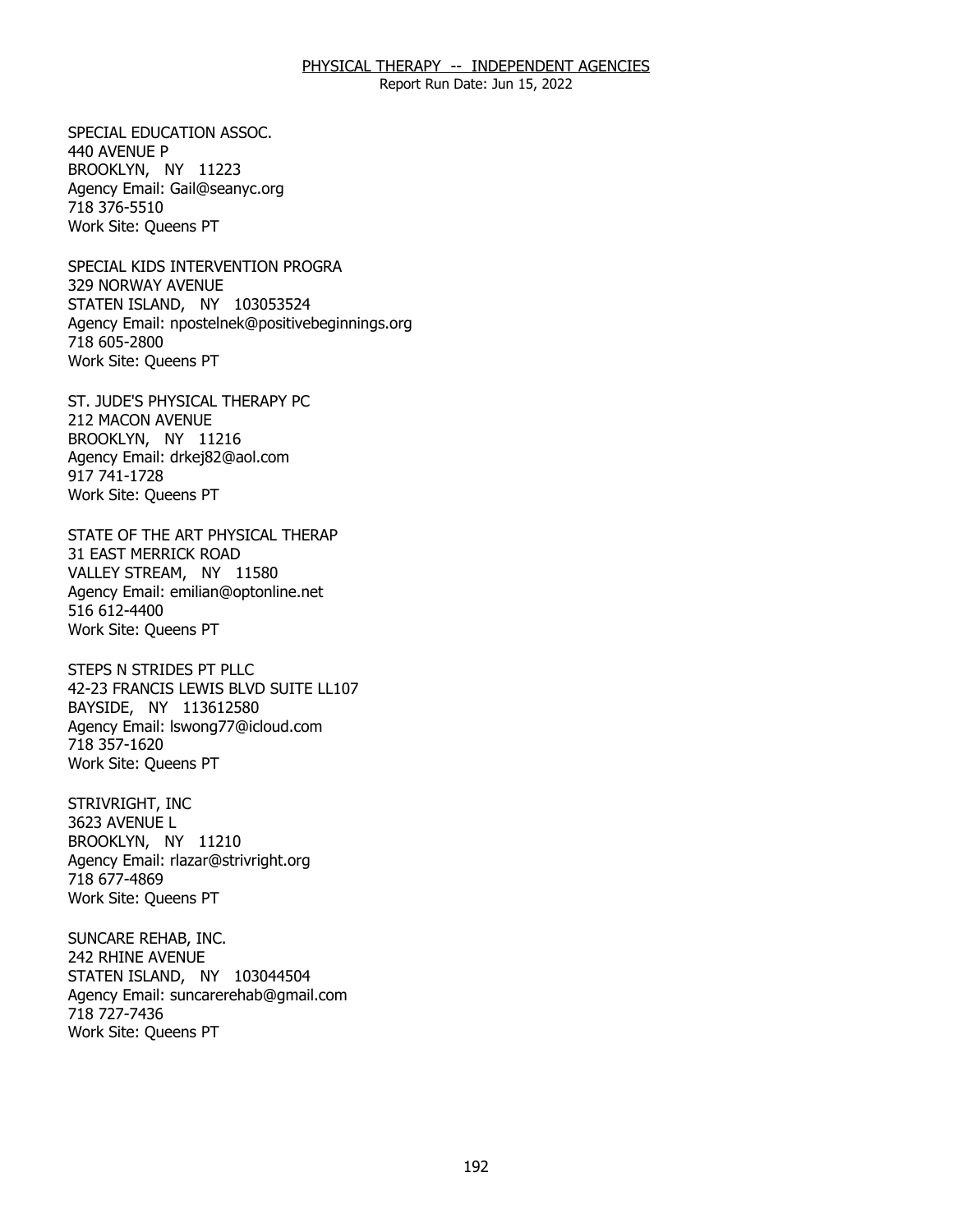Report Run Date: Jun 15, 2022

SUPERIOR PHYSICAL THERAPY SERVIC 13 DUKE DRIVE SUPERIOR PHYSICAL THERAPY SERVIC<br>13 DUKE DRIVE<br>MANHASSET HILLS, NY 11040 Agency Email: [bosamy@optonline.net](mailto:bosamy@optonline.net) 917 747-1771 Work Site: Queens PT

SUPPORT BY DESIGN OT, SLP, PLLC. NEW YORK, NY 10013 SUPPORT BY DESIGN OT, SLP, PLLC.<br>138 READE STREET, 1ST FLOOR<br>NEW YORK, NY 10013 Agency Email: [sbdpllc@aol.com](mailto:sbdpllc@aol.com) 212 608-9661 Work Site: Queens PT

THE GENARD GROUP INC. NEW YORK, NY 10017 THE GENARD GROUP INC.<br>100 PARK AVENUE, #1600<br>NEW YORK, NY 10017 Agency Email: [recruitmentservice@thegenardgroupinc.com](mailto:recruitmentservice@thegenardgroupinc.com) 212 953-5326 Work Site: Queens PT

THE PERFECT PLAYGROUND, INC. 3391 RICHMOND AVENUE THE PERFECT PLAYGROUND, INC.<br>3391 RICHMOND AVENUE<br>STATEN ISLAND, NY 10312 Agency Email: [playground4830@aol.com](mailto:playground4830@aol.com) 718 608-9170 Work Site: Queens PT

THE SARAH JANE BRAIN FOUNDATION<br>651 WEST 169TH STREET<br>NEW YORK, NY 10032 651 WEST 169TH STREET NEW YORK, NY 10032 Agency Email: [Courtney.ihopenyc@gmail.com](mailto:Courtney.ihopenyc@gmail.com)  212 576-1180 Work Site: Queens PT

THE SENSORY MOTOR INTEGRATION<br>171 MADISON AVENUE, 5TH FL<br>NEW YORK, NY 10016 171 MADISON AVENUE, 5TH FL NEW YORK, NY 10016 Agency Email: [llisch@smileny.org](mailto:llisch@smileny.org)  212 400-0383 Work Site: Queens PT

**TURNER SERVICES** 82 PLEASANT RD TURNER SERVICES<br>82 PLEASANT RD<br>LAKE PEEKSKILL, NY 10537 Agency Email: [telatutors@yahoo.com](mailto:telatutors@yahoo.com) 8456677479 Work Site: Queens PT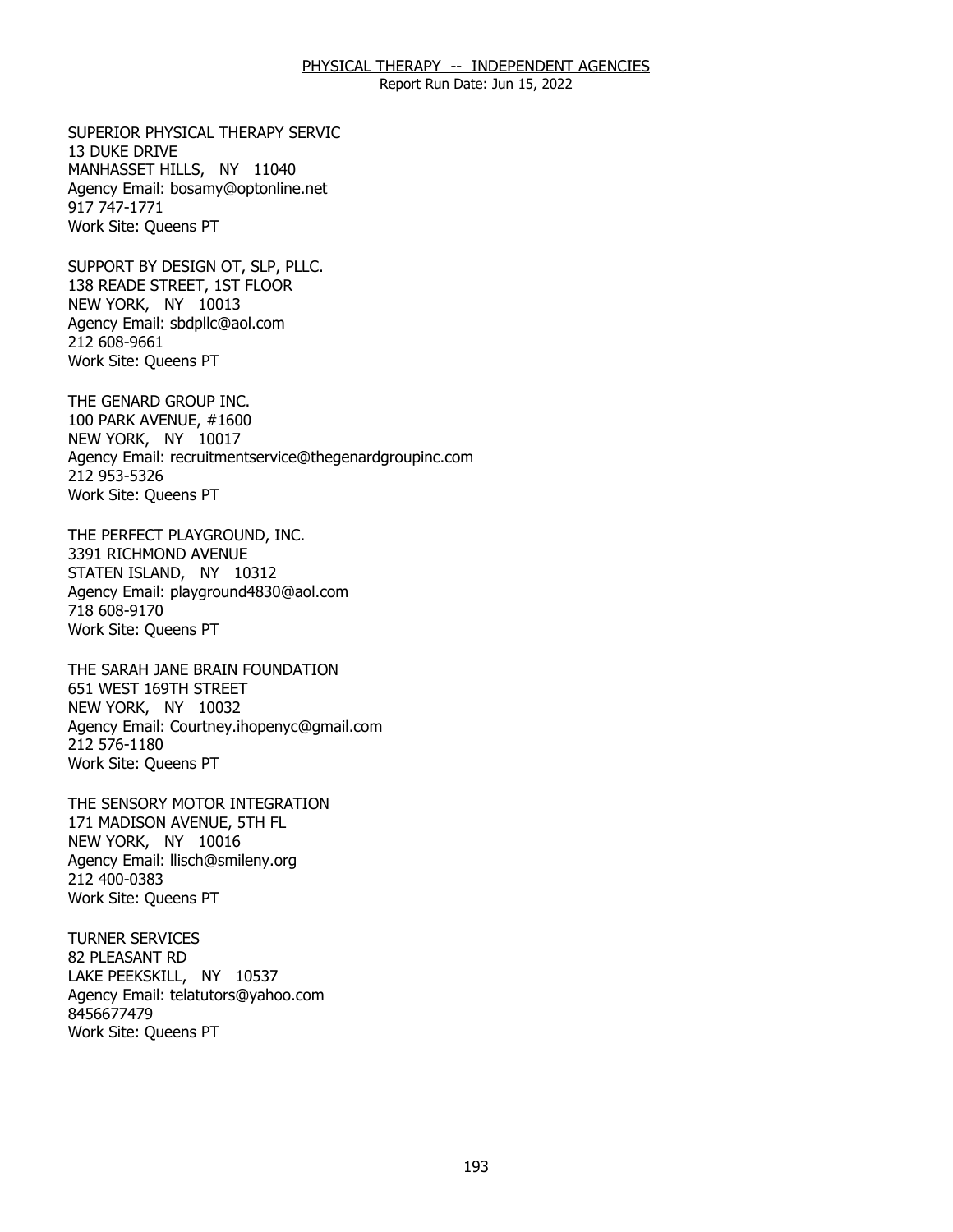Report Run Date: Jun 15, 2022

UNITED PHYSICAL THERAPY P.C. 170 AVENUE T UNITED PHYSICAL THERAPY P.C.<br>170 AVENUE T<br>BROOKLYN, NY 11223 Agency Email: [unitedtherapy@live.com](mailto:unitedtherapy@live.com)  917 652-2728 Work Site: Queens PT

VARIETY CHILD LEARNING CENTER<br>47 HUMPHREY DRIVE<br>SYOSSET, NY 11791 47 HUMPHREY DRIVE SYOSSET, NY 11791 Agency Email: [jhenderson@vclc.org](mailto:jhenderson@vclc.org)  516 921-7171 Work Site: Queens PT

WHITNEY BURKE PHYSICAL THERAPY P<br>954 LEXINGTON AVENUE, #208<br>NEW YORK, NY 10021 954 LEXINGTON AVENUE, #208 NEW YORK, NY 10021 Agency Email: [whitney.burke@gmail.com](mailto:whitney.burke@gmail.com) 617 359-5203 Work Site: Queens PT

WONDERWORLD OCCUPATIONAL THERAPY<br>5510 AVE I<br>BROOKLYN, NY 11234 5510 AVE I BROOKLYN, NY 11234 Agency Email: [cwilliams@wonderworldcenter.com](mailto:cwilliams@wonderworldcenter.com)  646 464-5229 Work Site: Queens PT

YERU REHAB P.T.P.C. 1250 40TH STREET YERU REHAB P.T.P.C.<br>1250 40TH STREET<br>BROOKLYN, NY 11218 Agency Email: [shlomypt@aol.com](mailto:shlomypt@aol.com)  718 288-3109 Work Site: Queens PT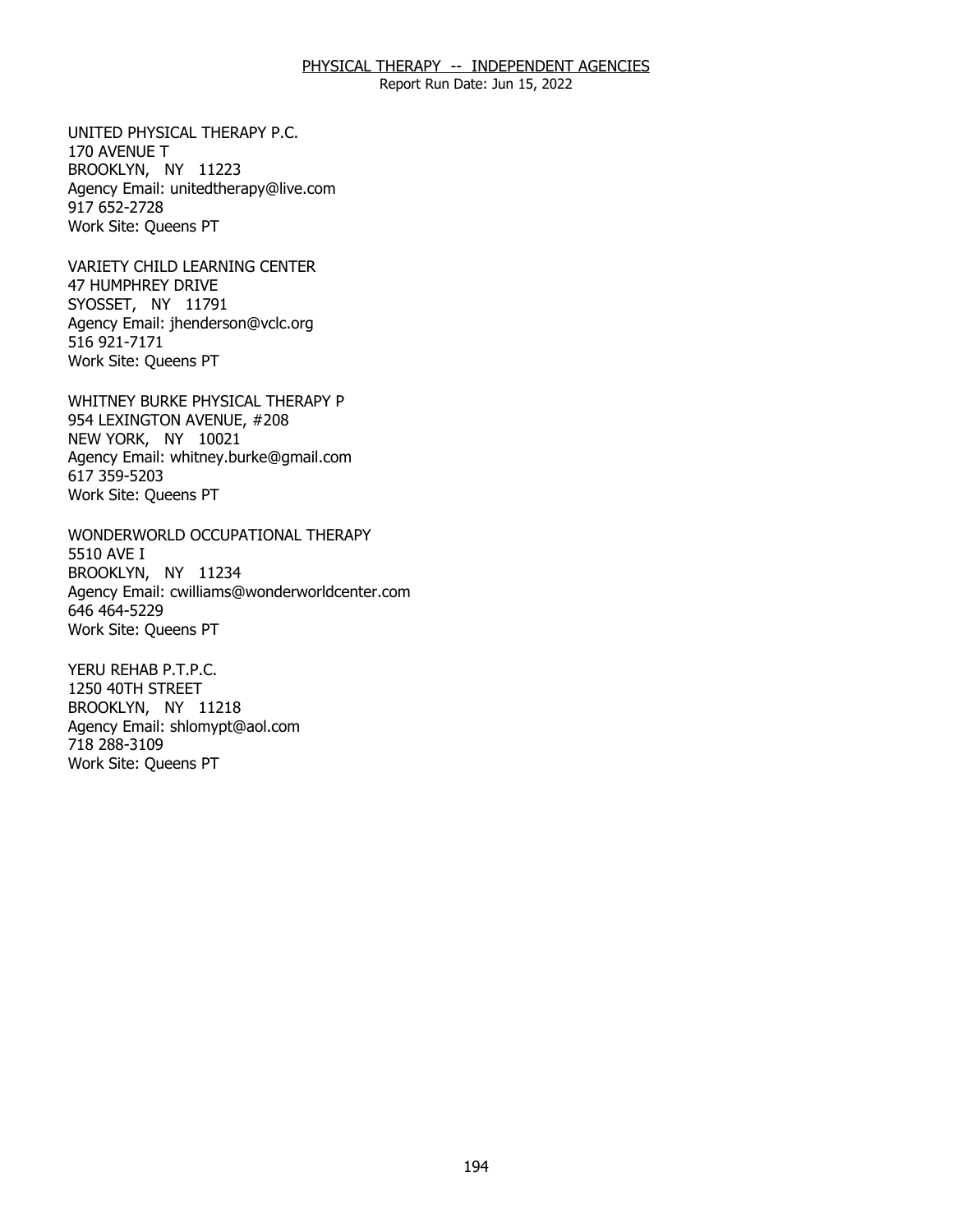Report Run Date: Jun 15, 2022

A STEP AHEAD PHYSICAL THERAPY PC<br>71 INDIA STREET, #2B<br>BROOKLYN, NY 11222 71 INDIA STREET, #2B BROOKLYN, NY 11222 Agency Email: [jennifer@astepaheadtherapyservices.com](mailto:jennifer@astepaheadtherapyservices.com)  347 738-2861 Work Site: Staten Island PT

A.M.O. PHYSICAL THERAPY P.C. 131 ROME AVENUE A.M.O. PHYSICAL THERAPY P.C.<br>131 ROME AVENUE<br>STATEN ISLAND, NY 10304 Agency Email: [omran4u@hotmail.com](mailto:omran4u@hotmail.com)  917 535-7062 Work Site: Staten Island PT

ABILITY OT, PT AND SLP THERAPY P<br>3514 AVENUE S<br>BROOKLYN, NY 11234 3514 AVENUE S BROOKLYN, NY 11234 Agency Email: [Isaac@theabilitycenter.net](mailto:Isaac@theabilitycenter.net)  718 336-3832 Work Site: Staten Island PT

AEQUOR HEALTHCARE SERVICES LLC<br>377 HOES LANE SUITE 200<br>PISCATAWAY, NJ 08854 377 HOES LANE SUITE 200 PISCATAWAY, NJ 08854 Agency Email: [jacquelinecharles@aequorhc.com](mailto:jacquelinecharles@aequorhc.com) 732 781-2924 Work Site: Staten Island PT

ALL IN 1 SPOT WITH THERATALK SLP<br>150-50 14 ROAD<br>WHITESTONE, NY 11357 150-50 14 ROAD WHITESTONE, NY 11357 Agency Email: [maraki99@aol.com](mailto:maraki99@aol.com)  718 767-0071 Work Site: Staten Island PT

ARDOR HEALTH SOLUTIONS CORAL SPRINGS, FL 33076 ARDOR HEALTH SOLUTIONS<br>5830 CORAL RIDGE DRIVE SUITE 120<br>CORAL SPRINGS, FL 33076 Agency Email: [maria@ardorhealth.com](mailto:maria@ardorhealth.com) 954 752-6025 Work Site: Staten Island PT

BALANCING ACT OCCUPATIONAL THERA<br>5749 FARADAY AVE<br>BRONX, NY 10471 5749 FARADAY AVE BRONX, NY 10471 Agency Email: 718 685-8972 Work Site: Staten Island PT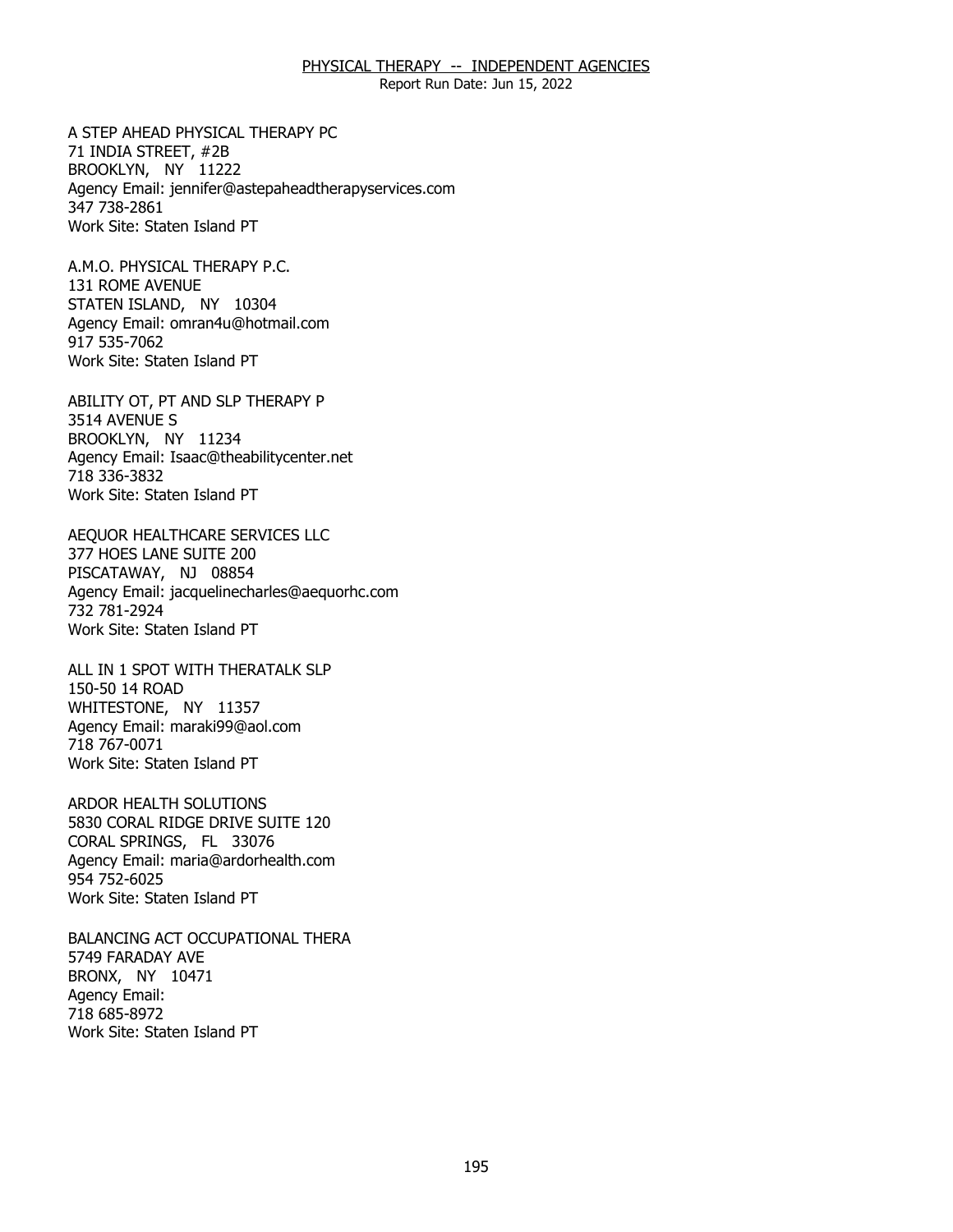Report Run Date: Jun 15, 2022

CELSO C CUETO PT INC. 360A W MERRICK ROAD, #280 CELSO C CUETO PT INC<br>360A W MERRICK ROAD, #280<br>VALLEY STREAM, NY 11580 Agency Email: [celptherapy@aol.com](mailto:celptherapy@aol.com) 718 930-6359 Work Site: Staten Island PT

CHILDREN AT PLAY EARLY **40 MERRILL AVENUE** CHILDREN AT PLAY EARLY<br>40 MERRILL AVENUE<br>STATEN ISLAND, NY 10314 Agency Email: [donnam@childrenatplayeic.org](mailto:donnam@childrenatplayeic.org) 718 370-7529 Work Site: Staten Island PT

CHILDREN REHAB, PT PC 242 RHINE AVENUE CHILDREN REHAB, PT PC<br>242 RHINE AVENUE<br>STATEN ISLAND, NY 10304 Agency Email: [childrenrehabptpc@gmail.com](mailto:childrenrehabptpc@gmail.com)  718 813-9966 Work Site: Staten Island PT

CITY-PRO GROUP, INC. BROOKLYN, NY 11235 CITY-PRO GROUP, INC.<br>2625 EAST 14TH STREET, #200<br>BROOKLYN, NY 11235 Agency Email: [Murodova@cityprogroup.com](mailto:Murodova@cityprogroup.com)  718 769-2698 Work Site: Staten Island PT

COMPREHENSIVE PHYSICAL THERAPY<br>1438 EAST 13TH STREET<br>BROOKLYN, NY 11230 1438 EAST 13TH STREET BROOKLYN, NY 11230 Agency Email: [newptman@aol.com](mailto:newptman@aol.com) 917 803-9918 Work Site: Staten Island PT

**CORE PEDIATRICS PLLC** BROOKLYN, NY 11208 CORE PEDIATRICS PLLC<br>1016 DUMONT AVE PVT<br>BROOKLYN, NY 11208 Agency Email: [carl@corepediatrics.com](mailto:carl@corepediatrics.com)  347 731-8388 Work Site: Staten Island PT

CUTTING EDGE CONSULTING GROUP IN<br>44 EDISON COURT, SUITE P<br>MONSEY, NY 10952 44 EDISON COURT, SUITE P MONSEY, NY 10952 Agency Email: [centerjobops@aol.com](mailto:centerjobops@aol.com)  718 785-0551 Work Site: Staten Island PT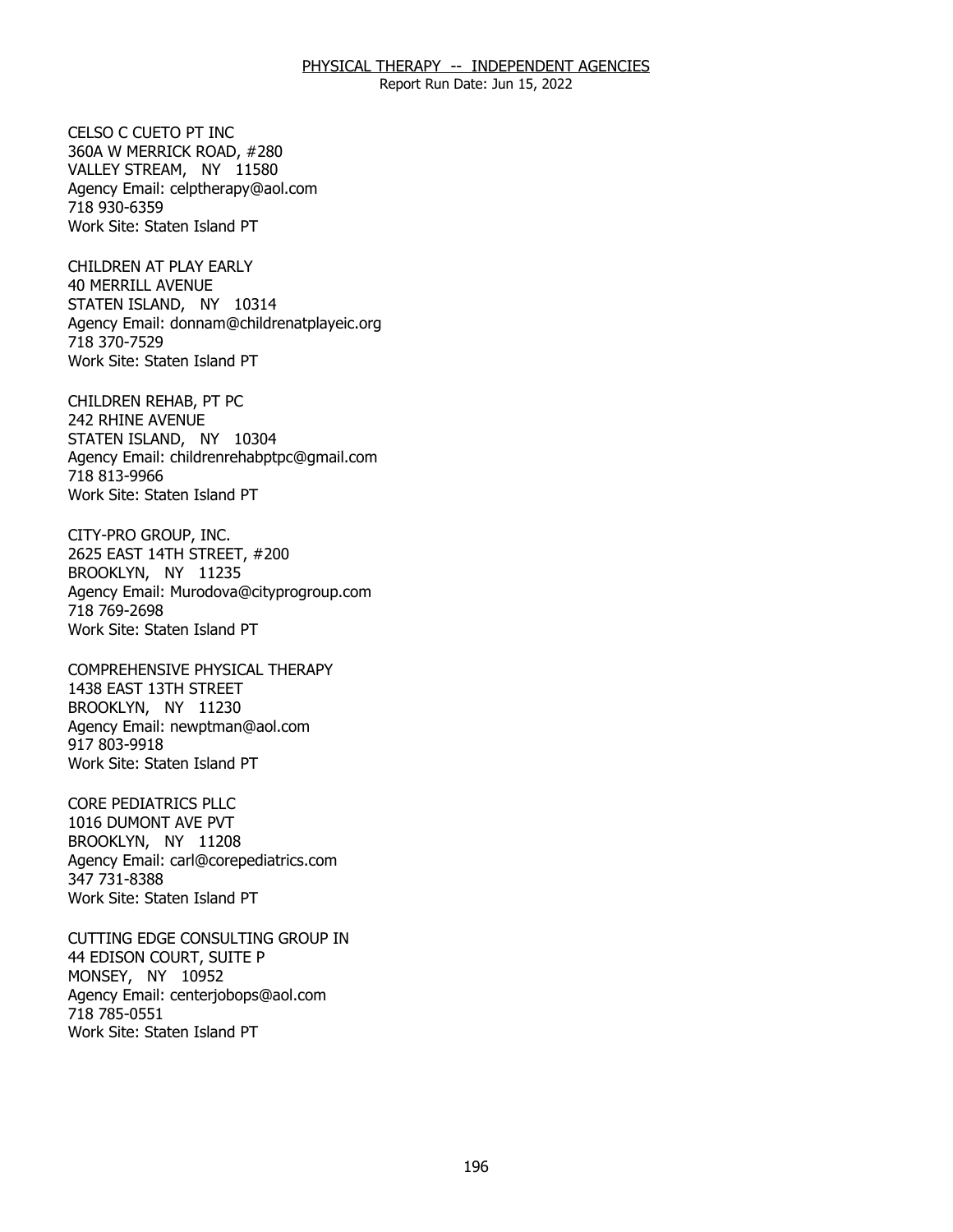Report Run Date: Jun 15, 2022

DS PARK SLOPE PHYSICAL AND OCCUP BROOKLYN, NY 11218 DS PARK SLOPE PHYSICAL AND OCCUP<br>37 8TH AVENUE GROUND FLOOR<br>BROOKLYN, NY 11218 Agency Email: [erica@dynamicsolutionstherapy.com](mailto:erica@dynamicsolutionstherapy.com)  718 636-0545 Work Site: Staten Island PT

EBS HEALTHCARE SERVICES INC.<br>155 BAY RIDGE AVENUE<br>BROOKLYN, NY 11220 155 BAY RIDGE AVENUE BROOKLYN, NY 11220 Agency Email: jason.rosas@ebstherapy.comrapy 800 578-7906 Work Site: Staten Island PT

**Egypt Tone** Brooklyn, NY 11209 Egypt Tone<br>8325 Fort Hamilton Parkway<br>Brooklyn, NY 11209 Agency Email: 7184507070 Work Site: Staten Island PT

ELITE REHABILITATION PROFESSIONA<br>700 NEWARK AVE APT 1006<br>JERSEY CITY, NJ 07306 700 NEWARK AVE APT 1006 JERSEY CITY, NJ 07306 Agency Email: [menette.sideco@gmail.com](mailto:menette.sideco@gmail.com)  201 344-9300 Work Site: Staten Island PT

**ENCORE SUPPORT SERVICES** 1338 44TH STREET ENCORE SUPPORT SERVICES<br>1338 44TH STREET<br>BROOKLYN, NY 11219 Agency Email: [info@encoresupport.org](mailto:info@encoresupport.org)  718 304-9977 Work Site: Staten Island PT

EUROFITNESS REHABILITATION, PLLC<br>2310 65TH STREET<br>BROOKLYN, NY 11204 2310 65TH STREET BROOKLYN, NY 11204 Agency Email: [steve@kunyc.com](mailto:steve@kunyc.com)  718 234-7848 Work Site: Staten Island PT

**EZCARE PHYSICAL THERAPY PC** 58 BELAIR LANE EZCARE PHYSICAL THERAPY PC<br>58 BELAIR LANE<br>STATEN ISLAND, NY 10305 Agency Email: [ezcare@ptgmail.com](mailto:ezcare@ptgmail.com)  718 812-6764 Work Site: Staten Island PT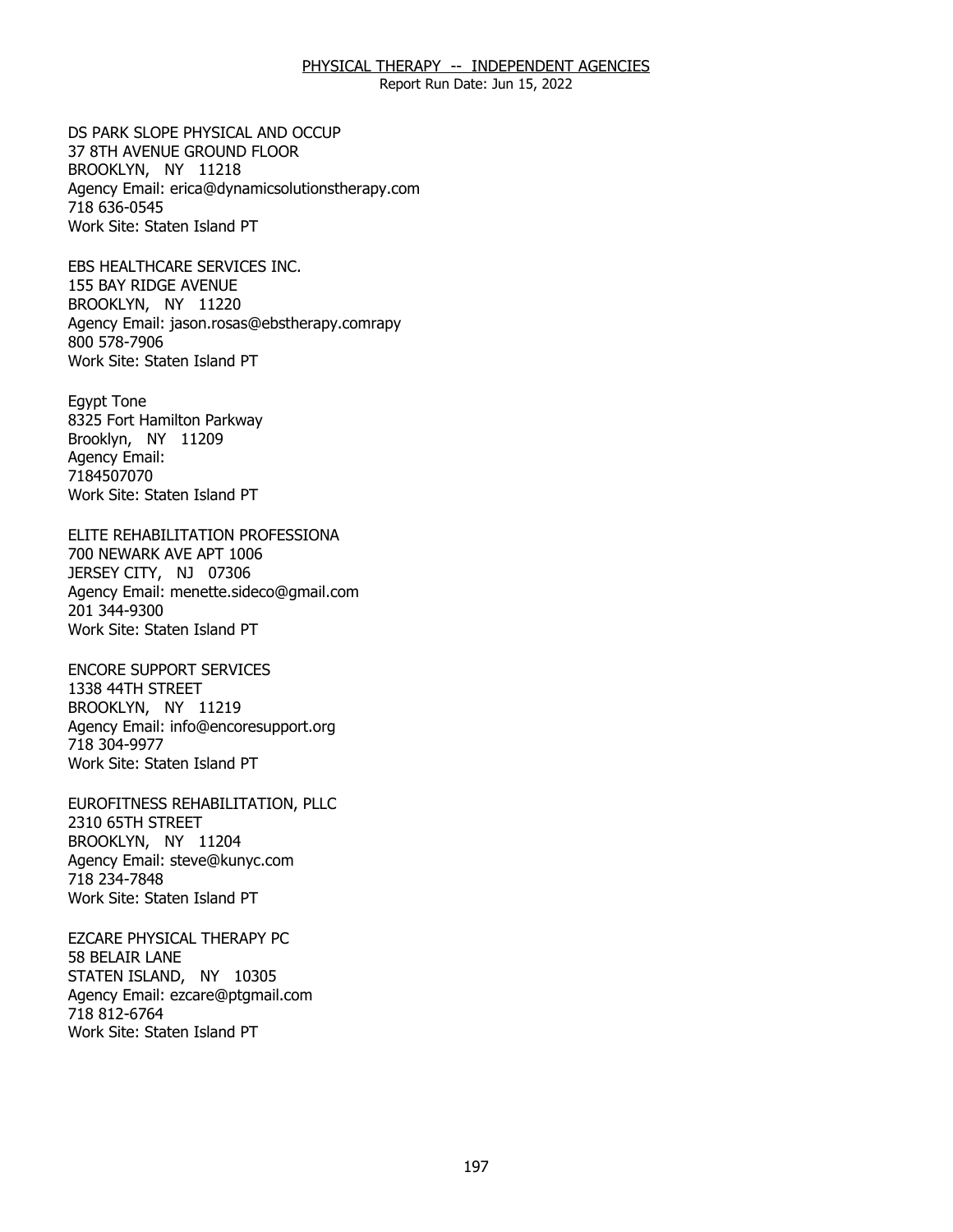Report Run Date: Jun 15, 2022

FUN THERAPY OT PLLC. 236 LYNDALE AVENUE FUN THERAPY OT PLLC<br>236 LYNDALE AVENUE<br>STATEN ISLAND, NY 10312 Agency Email: [funtherapyagency@gmail.com](mailto:funtherapyagency@gmail.com)  9174962345 Work Site: Staten Island PT

FUNCTIONAL LIFE ACHIEVEMENT<br>236 2ND AVENUE<br>NEW YORK, NY 10003 236 2ND AVENUE NEW YORK, NY 10003 Agency Email: [elaine@flanyc.com](mailto:elaine@flanyc.com)  212 683-8905 Work Site: Staten Island PT

GARY D STROMBERG & ASSOCIATES, L<br>3116 S MILL AVE<br>TEMPE, AZ 85282 3116 S MILL AVE TEMPE, AZ 85282 Agency Email: [alisonoxenberg@gmail.com](mailto:alisonoxenberg@gmail.com) 602 999-5916 Work Site: Staten Island PT

GRAMERCY PARK PHYSICAL THERAPY<br>1971 67TH ST<br>BROOKLYN, NY 11204 1971 67TH ST BROOKLYN, NY 11204 Agency Email: [Yabouelyousr@hotmail.com](mailto:Yabouelyousr@hotmail.com)  718 285-2706 Work Site: Staten Island PT

**HIGH CARE PT PC** BROOKLYN, NY 11220 HIGH CARE PT PC<br>851 BAY RIDGE AVE. APT.#2R<br>BROOKLYN, NY 11220 Agency Email: [ehabel2ady@yahoo.com](mailto:ehabel2ady@yahoo.com)  518 421-5224 Work Site: Staten Island PT

HOLSMAN HEALTHCARE, LLC 710 MILL ST UNIT H3 HOLSMAN HEALTHCARE, LLC<br>710 MILL ST UNIT H3<br>BELLEVILLE, NJ 07109 Agency Email: [richard@holsmanhealthcare.com](mailto:richard@holsmanhealthcare.com) 973 759-149 4 Work Site: Staten Island PT

INFINITE SERVICES, INC. 49 MONTROSE AVE. INFINITE SERVICES, INC.<br>49 MONTROSE AVE.<br>BROOKLYN, NY 11206 Agency Email: [joel@infiniteservices.org](mailto:joel@infiniteservices.org)  718 473-3808 Work Site: Staten Island PT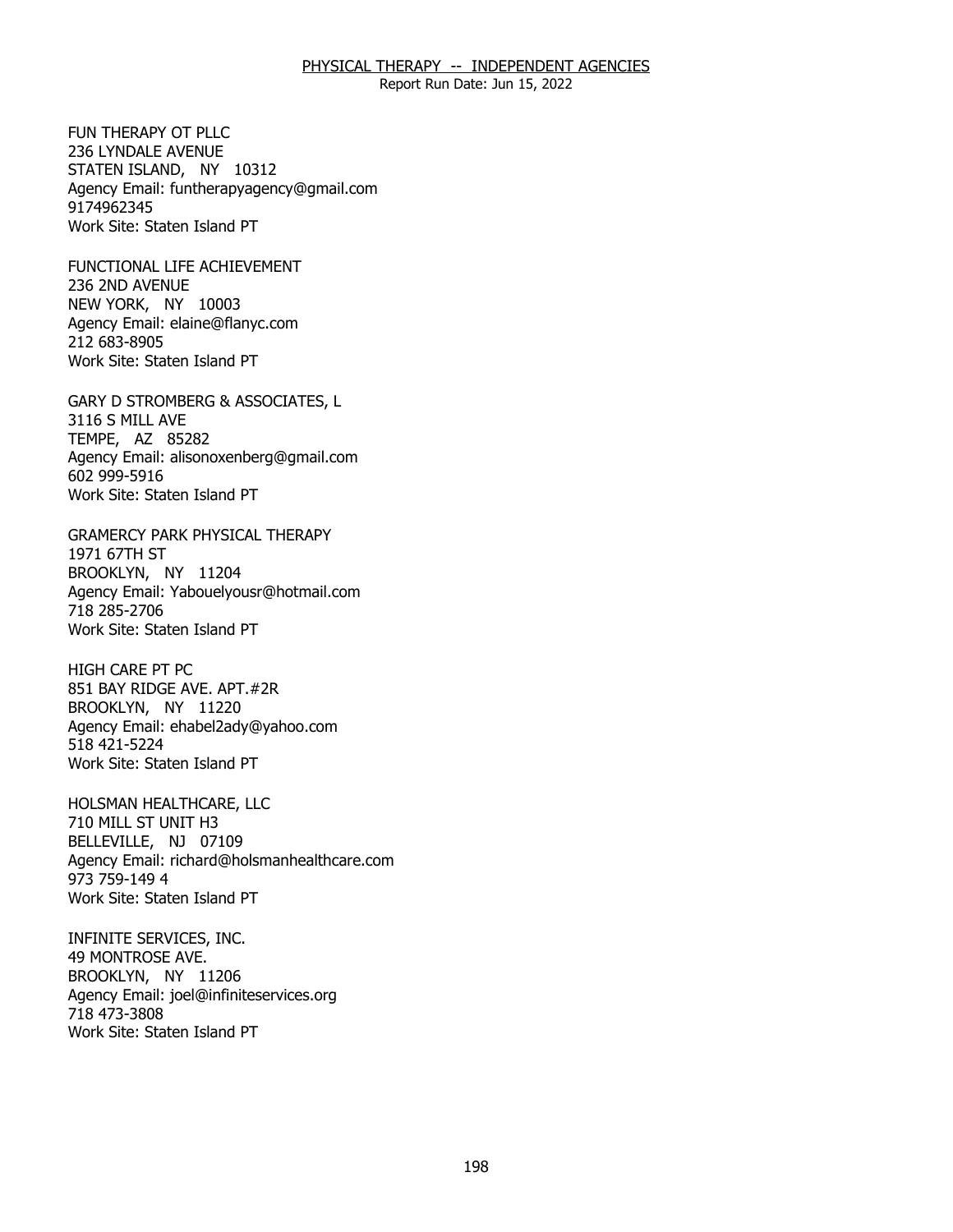Report Run Date: Jun 15, 2022

INTERFYSIO, LLC NEW YORK, NY 10019 INTERFYSIO, LLC<br>200 WEST 57TH STREET, #900<br>NEW YORK, NY 10019 Agency Email: [berry@interfysio.com](mailto:berry@interfysio.com) 212 981-1977 Work Site: Staten Island PT

JC REHAB L.L.C. JC REHAB L.L.C.<br>3 CORI STREET PARLIN, NJ 088531719 Agency Email: [jcrehabllc@gmail.com](mailto:jcrehabllc@gmail.com)  551 221-3159 Work Site: Staten Island PT

KIDS TIME DEVELOPMENT SERVICES<br>42-77 65TH PLACE<br>WOODSIDE, NY 11377 42-77 65TH PLACE WOODSIDE, NY 11377 Agency Email: [diana@kidstimetherapies.com](mailto:diana@kidstimetherapies.com)  718 429-2000 Work Site: Staten Island PT

KIDZ CHOICES SERVICES INC. 2035 RALPH AVE, SUITE A1 KIDZ CHOICES SERVICES INC.<br>2035 RALPH AVE, SUITE A1<br>BROOKLYN, NY 11234 Agency Email: [kidzchoiceservices@gmail.com](mailto:kidzchoiceservices@gmail.com)  917 681-8862 Work Site: Staten Island PT

KINETIC PT, OT, PLLC 43-40 41ST ST. KINETIC PT, OT, PLLC<br>43-40 41ST ST.<br>SUNNYSIDE, NY 11104 Agency Email: [kinetickidznyc@gmail.com](mailto:kinetickidznyc@gmail.com) 3472608449 Work Site: Staten Island PT

**LEVCARE INC** 1365 54TH STREET LEVCARE INC<br>1365 54TH STREET<br>BROOKLYN, NY 11219 Agency Email: [sheldon@levcare.com](mailto:sheldon@levcare.com) 347 318-3477 Work Site: Staten Island PT

LOYALTY PHYSICAL THERAPY PT PC<br>1905 BAY RIDGE PKWY, 1R<br>BROOKLYN, NY 11204 1905 BAY RIDGE PKWY, 1R BROOKLYN, NY 11204 Agency Email: [yzc4pt@yahoo.com](mailto:yzc4pt@yahoo.com)  347 788-2430 Work Site: Staten Island PT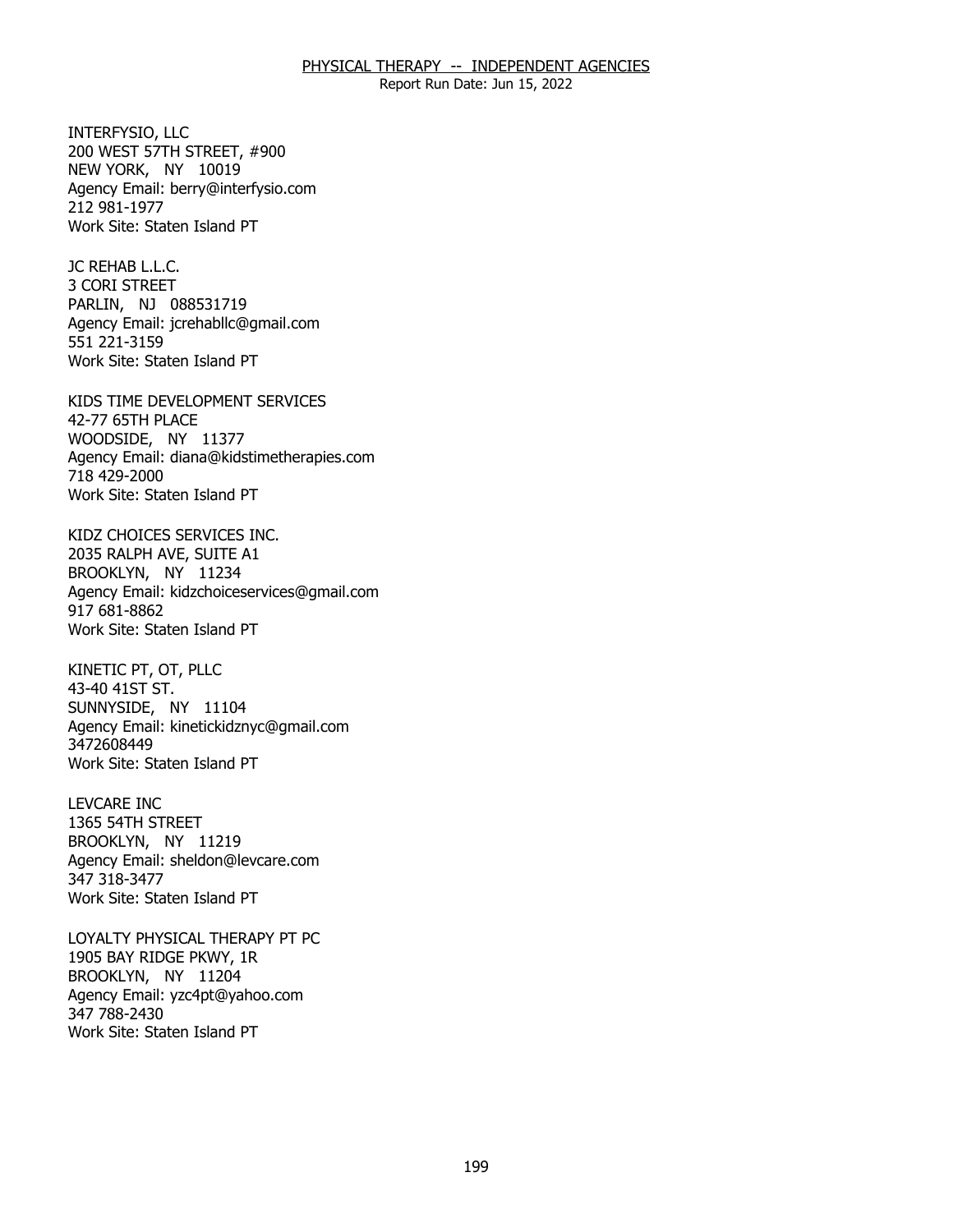Report Run Date: Jun 15, 2022

M.K. PHYSICAL THERAPY P.C. 58 PERRY ST. #4FE M.K. PHYSICAL THERAPY P.C<br>58 PERRY ST. #4FE<br>NEW YORK, NY 10014 Agency Email: [contact@drmorlaye.com](mailto:contact@drmorlaye.com) 917 478-3936 Work Site: Staten Island PT

METRO ATHLETIC MEDICINE & FITNES<br>263 7TH AVENUE, SUITE 2A<br>BROOKLYN, NY 11215 263 7TH AVENUE, SUITE 2A BROOKLYN, NY 11215 Agency Email: [msquillace@mmotionptg.com](mailto:msquillace@mmotionptg.com) 718 369-8000 Work Site: Staten Island PT

MIDPOINT ACCESS CARE INC<br>86-30A 58TH STREET<br>ELMHURST, NY 11373 86-30A 58TH STREET ELMHURST, NY 11373 Agency Email: [msquillace@mmotionptg.com](mailto:msquillace@mmotionptg.com) 646 269-9175 Work Site: Staten Island PT

MIRACLE CARE INC 13 EMPIRE LANE MIRACLE CARE INC<br>13 EMPIRE LANE<br>LAKEWOOD, NJ 08701 Agency Email: [shifra@miraclecaretherapy.com](mailto:shifra@miraclecaretherapy.com) 732 239-2225 Work Site: Staten Island PT

MOVEMENT MATTERS REHABILITATION<br>227 FRONT STREET<br>BROOKLYN, NY 11201 227 FRONT STREET BROOKLYN, NY 11201 Agency Email: [phil\\_labilles@yahoo.com](mailto:phil_labilles@yahoo.com) 646 872-0696 Work Site: Staten Island PT

NATIONAL STAFFING SOLUTIONS P.O. BOX 9310 NATIONAL STAFFING SOLUTIONS<br>P.O. BOX 9310<br>WINTER HAVEN, FL 33883 Agency Email: [gordon@nationalstaff.com](mailto:gordon@nationalstaff.com) 561 329-9171 Work Site: Staten Island PT

NEW YORK PHYSICAL & OCCUPATIONL<br>948 EAST 24TH STREET<br>BROOKLYN, NY 11210 948 EAST 24TH STREET BROOKLYN, NY 11210 Agency Email: [margoash@gmail.com](mailto:margoash@gmail.com) 646 344-2250 Work Site: Staten Island PT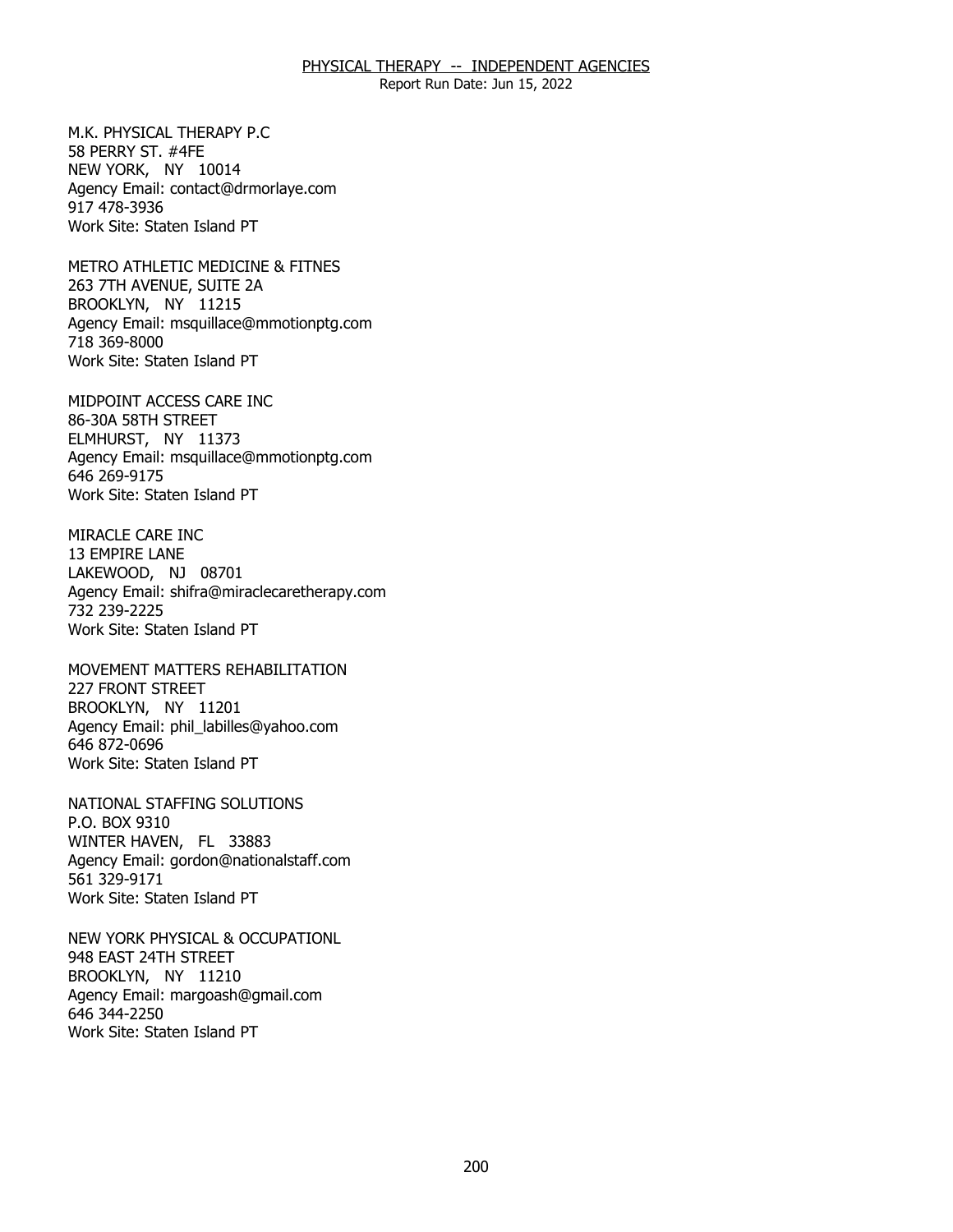Report Run Date: Jun 15, 2022

NEW YORK THERAPY PLACEMENT SERVI<br>500 BI-COUNTY, SUITE 450<br>FARMINGDALE, NY 11735 500 BI-COUNTY, SUITE 450 FARMINGDALE, NY 11735 Agency Email: [katherine.mollberg@nytps.com](mailto:katherine.mollberg@nytps.com) 718 264-1640 Work Site: Staten Island PT

NPORT REG NURSING PHYS & OCC THE<br>2275 COLEMAN ST, STE 4<br>BROOKLYN, NY 11234 2275 COLEMAN ST, STE 4 BROOKLYN, NY 11234 Agency Email: [mgreendorvil@ymail.com](mailto:mgreendorvil@ymail.com)  718 724-2824 Work Site: Staten Island PT

PATHWAYS TO THERAPEUTIC WELLNESS<br>1642 63RD STREET<br>BROOKLYN, NY 11204 1642 63RD STREET BROOKLYN, NY 11204 Agency Email: [pathwaysot@gmail.com](mailto:pathwaysot@gmail.com) 718 234-5700 Work Site: Staten Island PT

PEDIATRIC EARLY DEVELOPMENT SERV 32-09 82ND STREET PEDIATRIC EARLY DEVELOPMENT SERV<br>32-09 82ND STREET<br>JACKSON HEIGHTS, NY 11370 Agency Email: [claudia.hasbun@pedstherapy.com](mailto:claudia.hasbun@pedstherapy.com) 917 584-7671 Work Site: Staten Island PT

PLAY LEARN SHINE PHYSICAL THERAP 719 ADONIA STREET PLAY LEARN SHINE PHYSICAL THERAP<br>719 ADONIA STREET<br>FRANKLIN SQUARE, NY 110103314 Agency Email: [leenadpt@gmail.com](mailto:leenadpt@gmail.com)  9173241831 Work Site: Staten Island PT

POLLACK & ASSOCIATES PT,OT,SLP,<br>1045 JAMES STREET<br>SYRACUSE, NY 132032758 1045 JAMES STREET SYRACUSE, NY 132032758 Agency Email: [njara@liberty-resources.org](mailto:njara@liberty-resources.org)  315 425-1004 Work Site: Staten Island PT

PRECIOUS MOVEMENTS PHYSICAL THER 1592 RICHMOND AVENUE PRECIOUS MOVEMENTS PHYSICAL THER<br>1592 RICHMOND AVENUE<br>STATEN ISLAND, NY 103141529 Agency Email: 347 857-6368 Work Site: Staten Island PT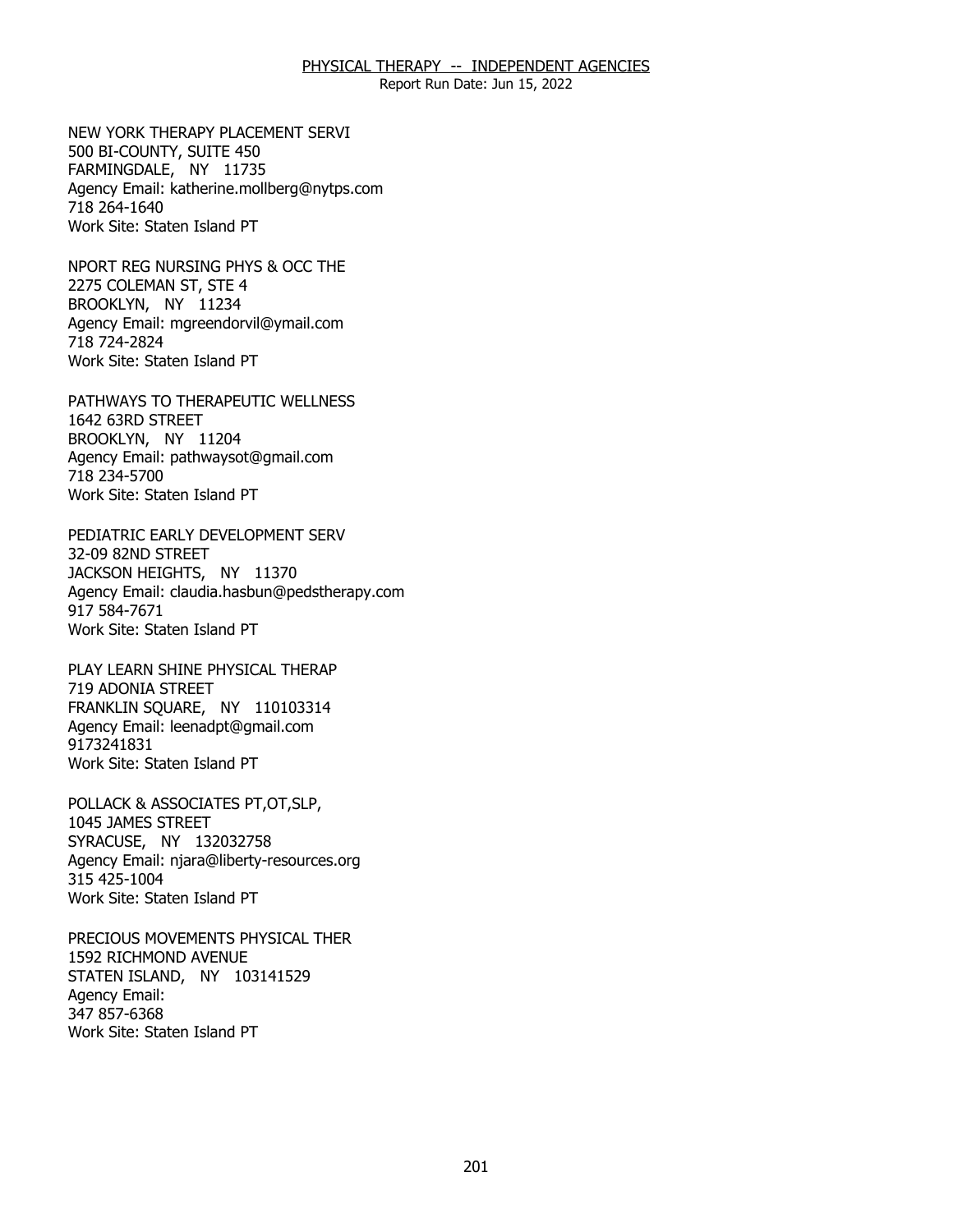Report Run Date: Jun 15, 2022

PROACTIVE OT/PT THERAPY PLLC 1470 39TH STREET PROACTIVE OT/PT THERAPY PLLC<br>1470 39TH STREET<br>BROOKLYN, NY 11218 Agency Email: [admin@proactivetherapypllc.com](mailto:admin@proactivetherapypllc.com) 718 854-8844 Work Site: Staten Island PT

**OUALITY CARE SPEECH CENTER** 3767 HYLAN BLVD. QUALITY CARE SPEECH CENTER<br>3767 HYLAN BLVD.<br>STATEN ISLAND, NY 10308 Agency Email: 718 605-4301 Work Site: Staten Island PT

REHOBOTH CARE INC. 241-04 148TH ROAD REHOBOTH CARE INC.<br>241-04 148TH ROAD<br>ROSEDALE, NY 11422 Agency Email: [rehobothcare2@hotmail.com](mailto:rehobothcare2@hotmail.com) 347 221-1646 Work Site: Staten Island PT

SAINT MARY'S HOSPITAL 29-01 216TH ST SAINT MARY'S HOSPITAL<br>29-01 216TH ST<br>BAYSIDE, NY 11360 Agency Email: [cpark@stmaryskids.org](mailto:cpark@stmaryskids.org)  718 281-8800 Work Site: Staten Island PT

SALVEO HEALTHCARE SOLUTIONS, INC LARCHMONT, NY 10538 SALVEO HEALTHCARE SOLUTIONS, INC<br>1890 PALMER AVENUE, SUITE 302<br>LARCHMONT, NY 10538 Agency Email: [christiane@salveony.com](mailto:christiane@salveony.com) 914 222-9070 Work Site: Staten Island PT

SENSORY FREEWAY THERAPY SERVICES<br>8804 5TH AVENUE<br>BROOKLYN, NY 11209 8804 5TH AVENUE BROOKLYN, NY 11209 Agency Email: [drannaylen@sensoryfreeway.com](mailto:drannaylen@sensoryfreeway.com)  718 238-7451 Work Site: Staten Island PT

**SENSORY TREE 7410 20TH AVENUE** SENSORY TREE<br>7410 20TH AVENUE<br>BROOKLYN, NY 11204 Agency Email: [jra@sensorytree.me](mailto:jra@sensorytree.me) 347 446-6754 Work Site: Staten Island PT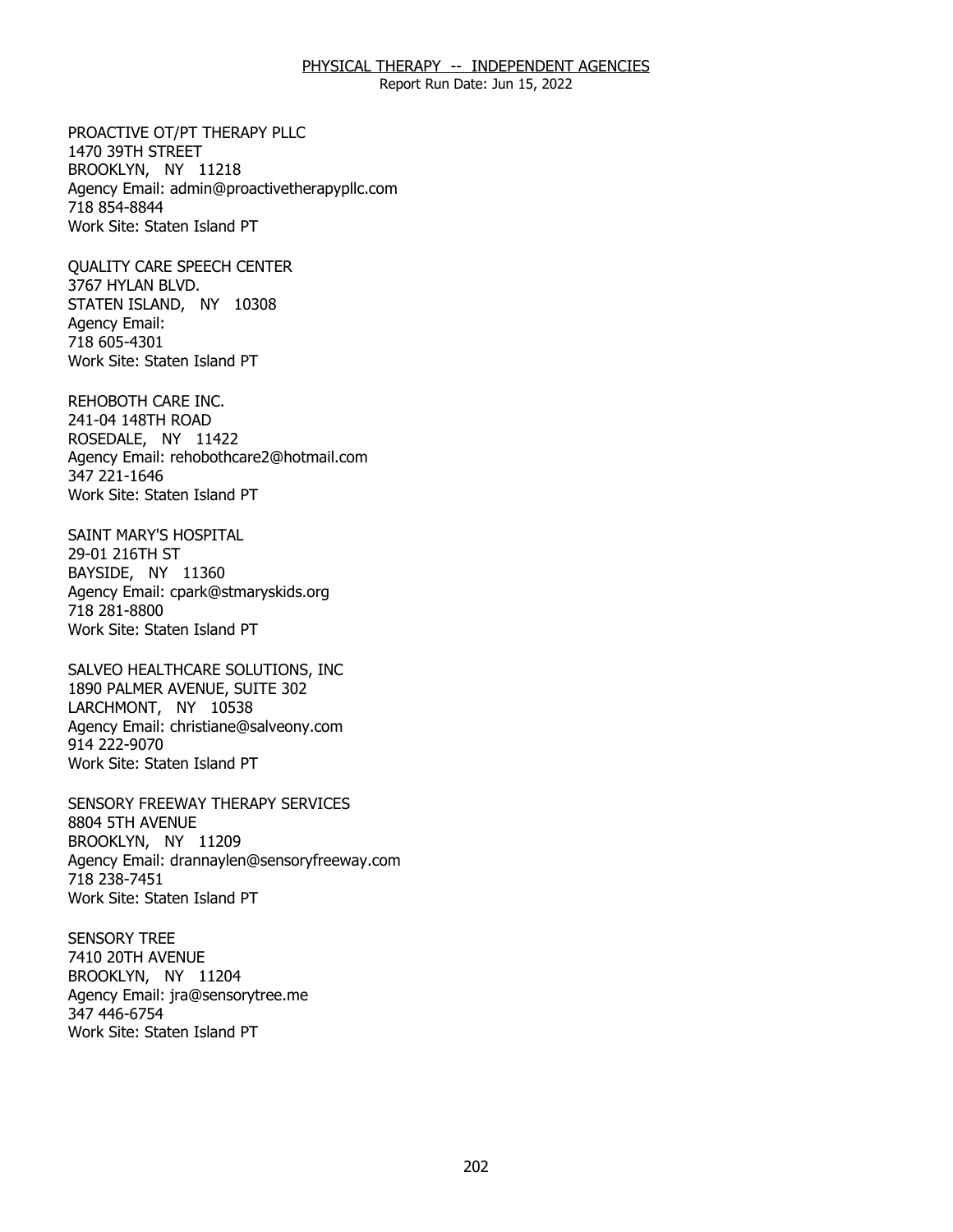Report Run Date: Jun 15, 2022

SHC SERVICES, INC. PARK CITY, UT 84098 SHC SERVICES, INC.<br>1640 W. REDSTONE CTR DR. 200<br>PARK CITY, UT 84098 Agency Email: [EWilliford@supplementalhealthcare.com](mailto:EWilliford@supplementalhealthcare.com) 435 776-7203 Work Site: Staten Island PT

SOUTH SHORE SPEECH PATHOLOGY<br>520 BLOOMINGDALE ROAD<br>STATEN ISLAND, NY 10309 520 BLOOMINGDALE ROAD STATEN ISLAND, NY 10309 Agency Email: [ngscire@gmail.com](mailto:ngscire@gmail.com) 718 608-1508 Work Site: Staten Island PT

SPECIAL EDUCATION ASSOC.<br>440 AVENUE P<br>BROOKLYN, NY 11223 440 AVENUE P BROOKLYN, NY 11223 Agency Email: [Gail@seanyc.org](mailto:Gail@seanyc.org)  718 376-5510 Work Site: Staten Island PT

ST. JUDE'S PHYSICAL THERAPY PC<br>212 MACON AVENUE<br>BROOKLYN, NY 11216 **212 MACON AVENUE** BROOKLYN, NY 11216 Agency Email: [drkej82@aol.com](mailto:drkej82@aol.com)  917 741-1728 Work Site: Staten Island PT

STATEN ISLAND UNIV. HOSP. 475 SEAVIEW AVENUE STATEN ISLAND UNIV. HOSP.<br>475 SEAVIEW AVENUE<br>STATEN ISLAND, NY 10305 Agency Email: [adimeglio@NORTHWELL.EDU](mailto:adimeglio@NORTHWELL.EDU)  718 226-4618 Work Site: Staten Island PT

STRIVRIGHT, INC 3623 AVENUE L STRIVRIGHT, INC<br>3623 AVENUE L<br>BROOKLYN, NY 11210 Agency Email: [rlazar@strivright.org](mailto:rlazar@strivright.org) 718 677-4869 Work Site: Staten Island PT

SUPPORT BY DESIGN OT, SLP, PLLC.<br>138 READE STREET, 1ST FLOOR<br>NEW YORK, NY 10013 138 READE STREET, 1ST FLOOR NEW YORK, NY 10013 Agency Email: [sbdpllc@aol.com](mailto:sbdpllc@aol.com) 212 608-9661 Work Site: Staten Island PT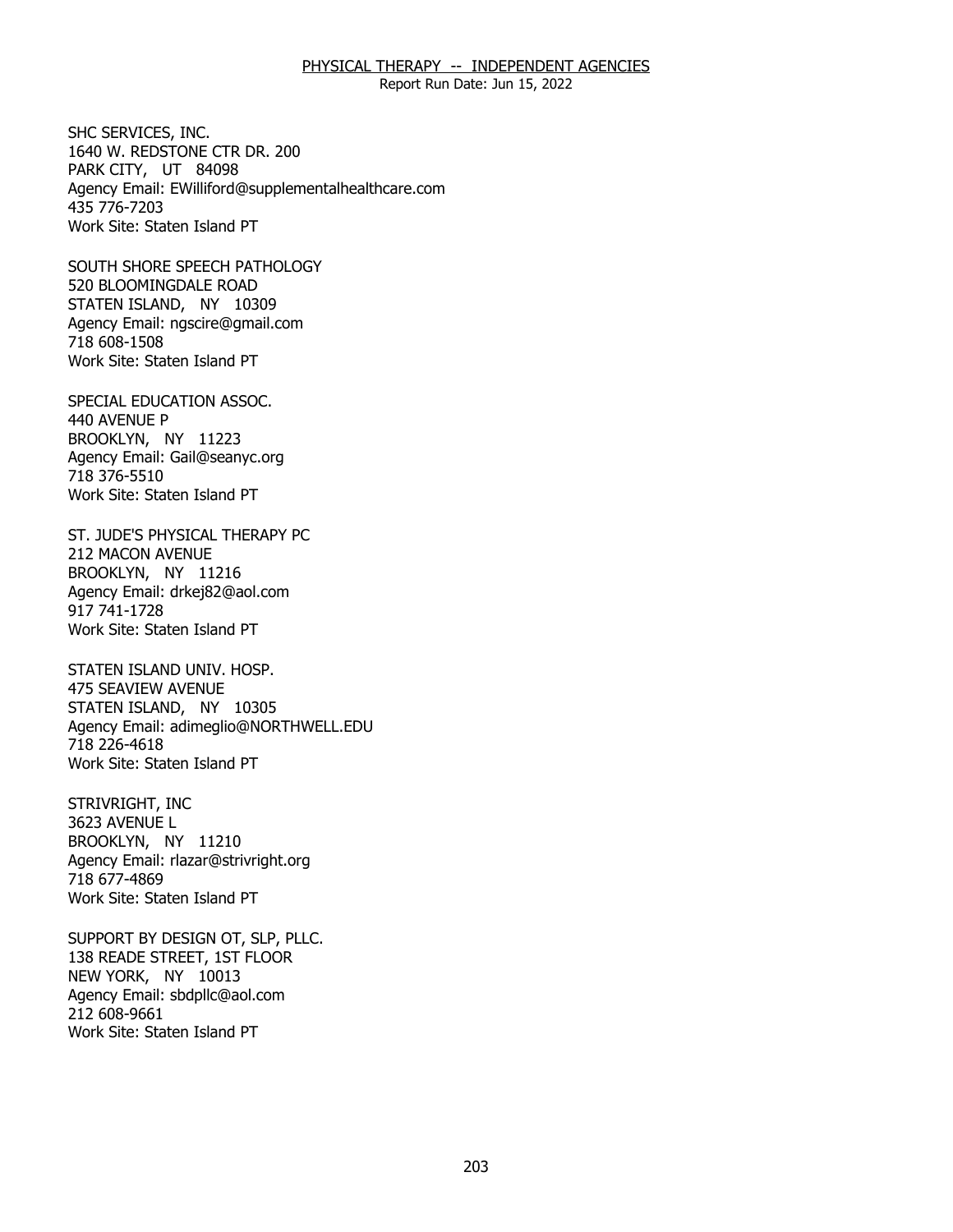Report Run Date: Jun 15, 2022

THE GENARD GROUP INC. 100 PARK AVENUE, #1600 THE GENARD GROUP INC.<br>100 PARK AVENUE, #1600<br>NEW YORK, NY 10017 Agency Email: [recruitmentservice@thegenardgroupinc.com](mailto:recruitmentservice@thegenardgroupinc.com) 212 953-5326 Work Site: Staten Island PT

THE SARAH JANE BRAIN FOUNDATION<br>651 WEST 169TH STREET<br>NEW YORK, NY 10032 651 WEST 169TH STREET NEW YORK, NY 10032 Agency Email: [Courtney.ihopenyc@gmail.com](mailto:Courtney.ihopenyc@gmail.com)  212 576-1180 Work Site: Staten Island PT

THE SENSORY MOTOR INTEGRATION<br>171 MADISON AVENUE, 5TH FL<br>NEW YORK, NY 10016 171 MADISON AVENUE, 5TH FL NEW YORK, NY 10016 Agency Email: [llisch@smileny.org](mailto:llisch@smileny.org)  212 400-0383 Work Site: Staten Island PT

THERAPY MASTERS, LLC 223 BRADLEY AVE #2 THERAPY MASTERS, LLC<br>223 BRADLEY AVE #2<br>STATEN ISLAND, NY 10314 Agency Email: [therapy.masters@gmail.com](mailto:therapy.masters@gmail.com) 718 775-8623 Work Site: Staten Island PT

**THERAPY PROS, LLP** 962 MANOR ROAD THERAPY PROS, LLP<br>962 MANOR ROAD<br>STATEN ISLAND, NY 10314 Agency Email: [ESTHER@THERAPY-PROS.COM](mailto:ESTHER@THERAPY-PROS.COM)  877 446-8880 Work Site: Staten Island PT

**TURNER SERVICES** 82 PLEASANT RD TURNER SERVICES<br>82 PLEASANT RD<br>LAKE PEEKSKILL, NY 10537 Agency Email: [telatutors@yahoo.com](mailto:telatutors@yahoo.com) 8456677479 Work Site: Staten Island PT

170 AVENUE T UNITED PHYSICAL THERAPY P.C.<br>170 AVENUE T<br>BROOKLYN, NY 11223 Agency Email: [unitedtherapy@live.com](mailto:unitedtherapy@live.com)  917 652-2728 Work Site: Staten Island PT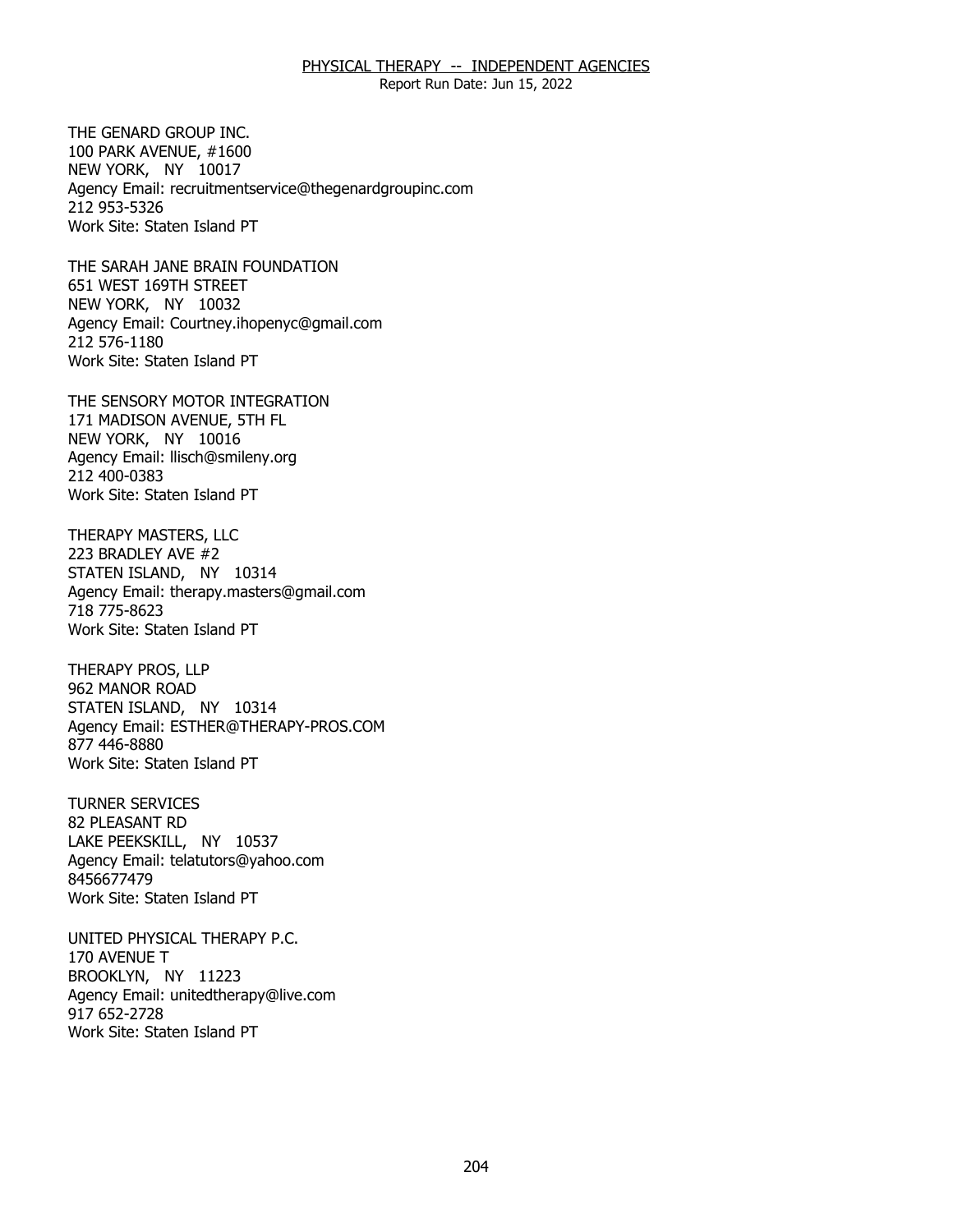Report Run Date: Jun 15, 2022

VARIETY CHILD LEARNING CENTER<br>47 HUMPHREY DRIVE<br>SYOSSET, NY 11791 47 HUMPHREY DRIVE SYOSSET, NY 11791 Agency Email: [jhenderson@vclc.org](mailto:jhenderson@vclc.org)  516 921-7171 Work Site: Staten Island PT

YERU REHAB P.T.P.C. 1250 40TH STREET YERU REHAB P.T.P.C.<br>1250 40TH STREET<br>BROOKLYN, NY 11218 Agency Email: [shlomypt@aol.com](mailto:shlomypt@aol.com)  718 288-3109 Work Site: Staten Island PT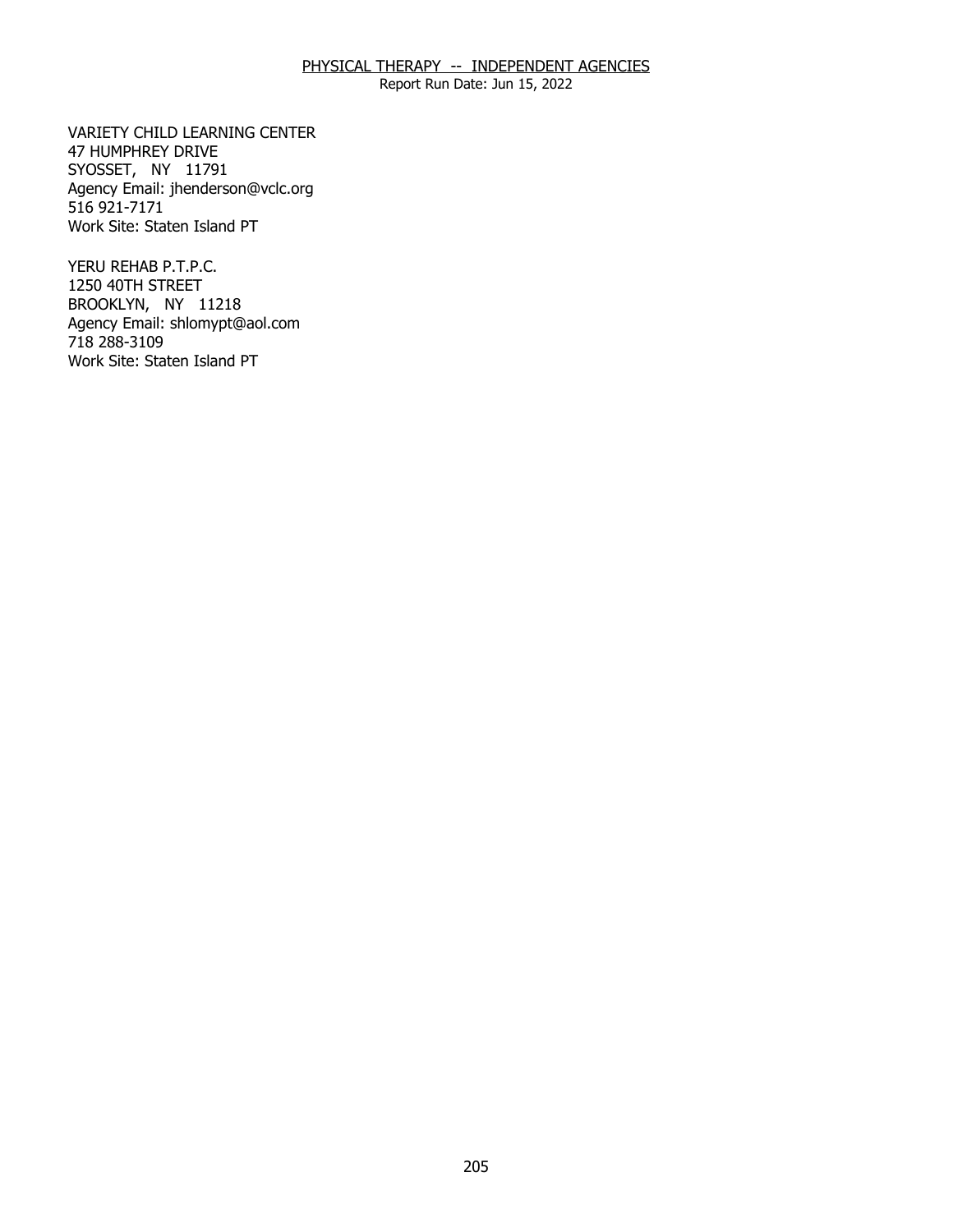Report Run Date: Jun 15, 2022

ACCREDITED AND ALLIED PRODUCTIVE<br>2028 EAST 67TH STREET<br>BROOKLYN, NY 11234 2028 EAST 67TH STREET BROOKLYN, NY 11234 Agency Email: [mshmueli@evaluationsrus.com](mailto:mshmueli@evaluationsrus.com)  6464097165 Work Site: PT

KINETIC PT, OT, PLLC 43-40 41ST ST. KINETIC PT, OT, PLLC<br>43-40 41ST ST.<br>SUNNYSIDE, NY 11104 Agency Email: [kinetickidznyc@gmail.com](mailto:kinetickidznyc@gmail.com) 3472608449 Work Site: Akk Boroughs PT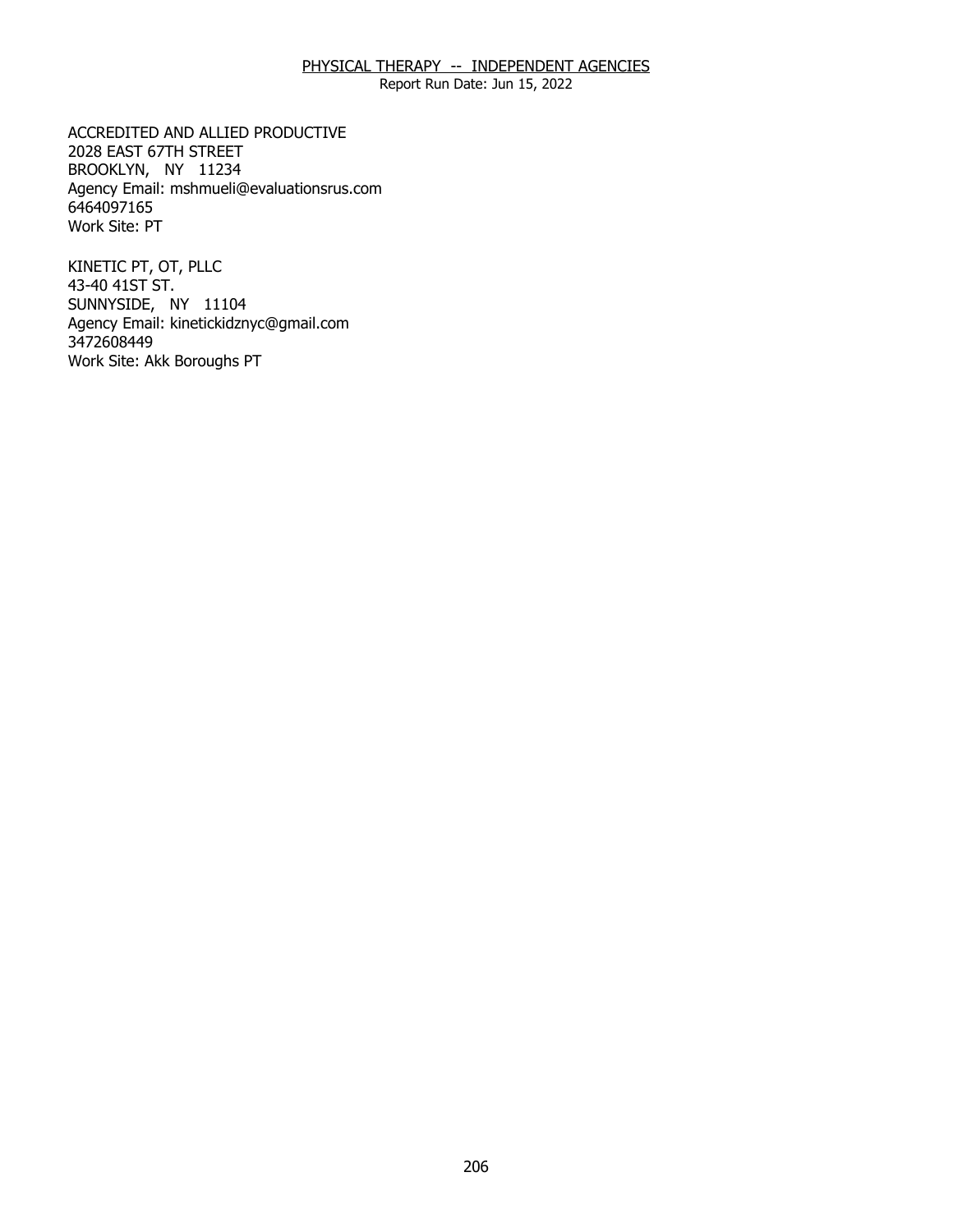Report Run Date: Jun 15, 2022

# DOE PROVIDER LIMITATIONS:

DOE employees approved as independent providers may provide services as follows.

- School- age students attending non-public schools located in any district.
- School-age students attending public schools located in a different district than any in which the employee works.
- School-age District 75 students located in District 31, if the employee works in District 31.
- School-age District 31 students who are part of District 75, if the employee works at a District 75 school located in District 31.
- Vision and Hearing Only School-age and preschool students attending any school within the 5 boroughs.
- Services cannot be provided on DOE property.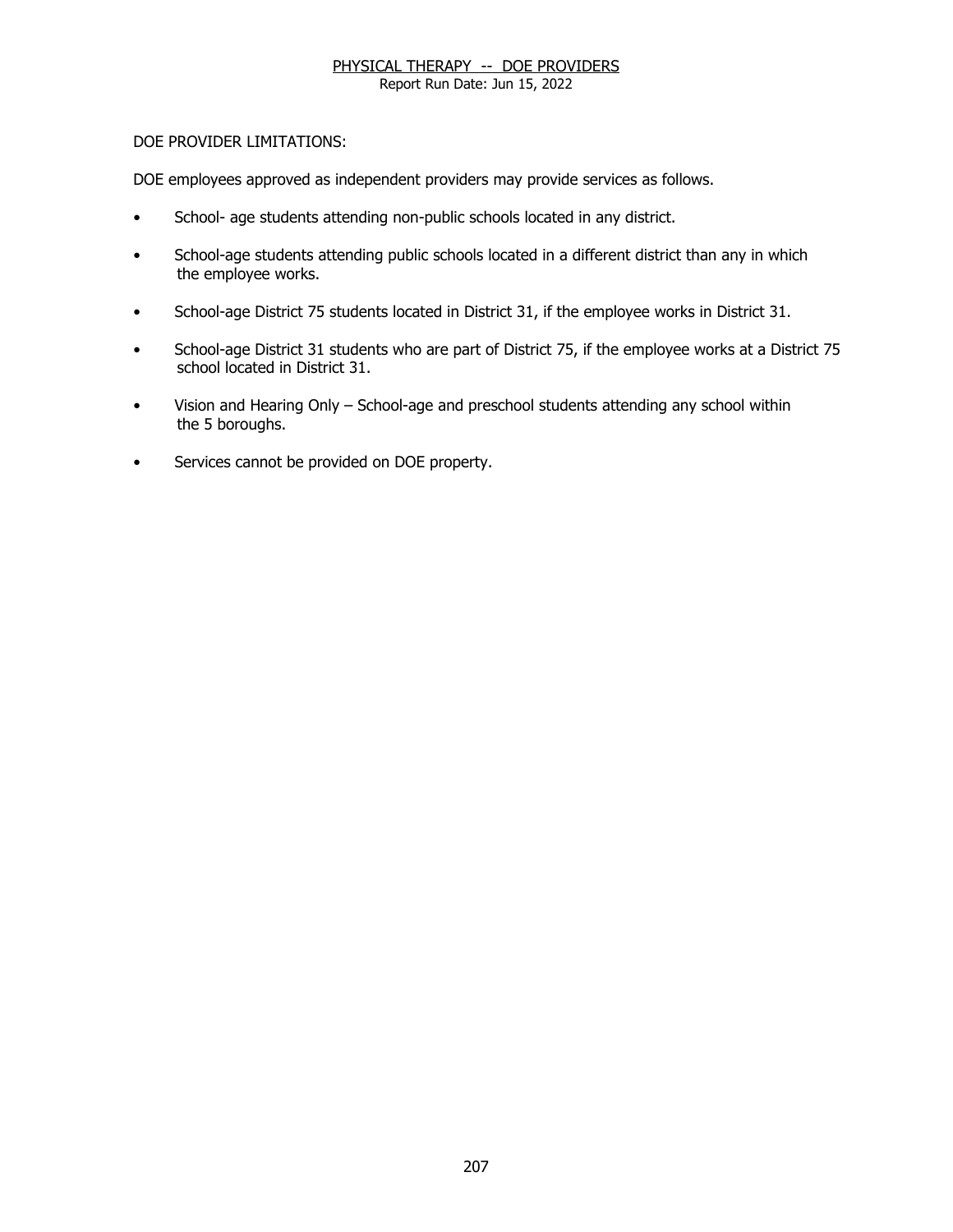Report Run Date: Jun 15, 2022

 BRONX, NY 10465 AGUILAR, JOCELYN ( DOE ) 2905 HARDING AVE Work Site: Bronx All Districts Email ID: [jaguilar2@schools.nyc.gov](mailto:jaguilar2@schools.nyc.gov) 646-662-7896

 BRONX, NY 10455 AKINTUNDE, FOLASADE ( DOE ) 609 EAST 156 STREET Work Site: Bronx All Districts Email ID: [TIJESU79@YAHOO.COM](mailto:TIJESU79@YAHOO.COM)  347-267-5898

 Bronx, NY 10469 ALAGOR, MARGARET ( DOE ) 1148 East 212th Street Work Site: Bronx All Districts Email ID: [maalagor@verizon.net](mailto:maalagor@verizon.net)  347-247-9585

 BRONX, NY 10472 AMPONIN, MARYSOL ( DOE ) 2139 WATSON AVENUE Work Site: Bronx All Districts Email ID: [MJabiguero@schools.nyc.gov](mailto:MJabiguero@schools.nyc.gov)  212-203-5379

 BRONX, NY 10469 BATION, LUDIVINA ( DOE ) 2521 MORGAN AVENUE Work Site: Bronx All Districts Email ID: [LSDAOMILAS@YAHOO.COM](mailto:LSDAOMILAS@YAHOO.COM)  551-358-3610

 NORWOOD, NJ 07648 BISHAY, GEORGE ( DOE ) 188 KENSINGTON. AVE Work Site: Bronx All Districts Email ID: [GRAMSIS@YAHOO.COM](mailto:GRAMSIS@YAHOO.COM)  917-514-5152

 BRONX, NY 10462 CHARUPAKORN, CELESTE ( DOE ) 1940 HOLLAND AVE. Work Site: Bronx All Districts Email ID: [CELCHAR27@GMAIL.COM](mailto:CELCHAR27@GMAIL.COM) 718-892-1716

New Listing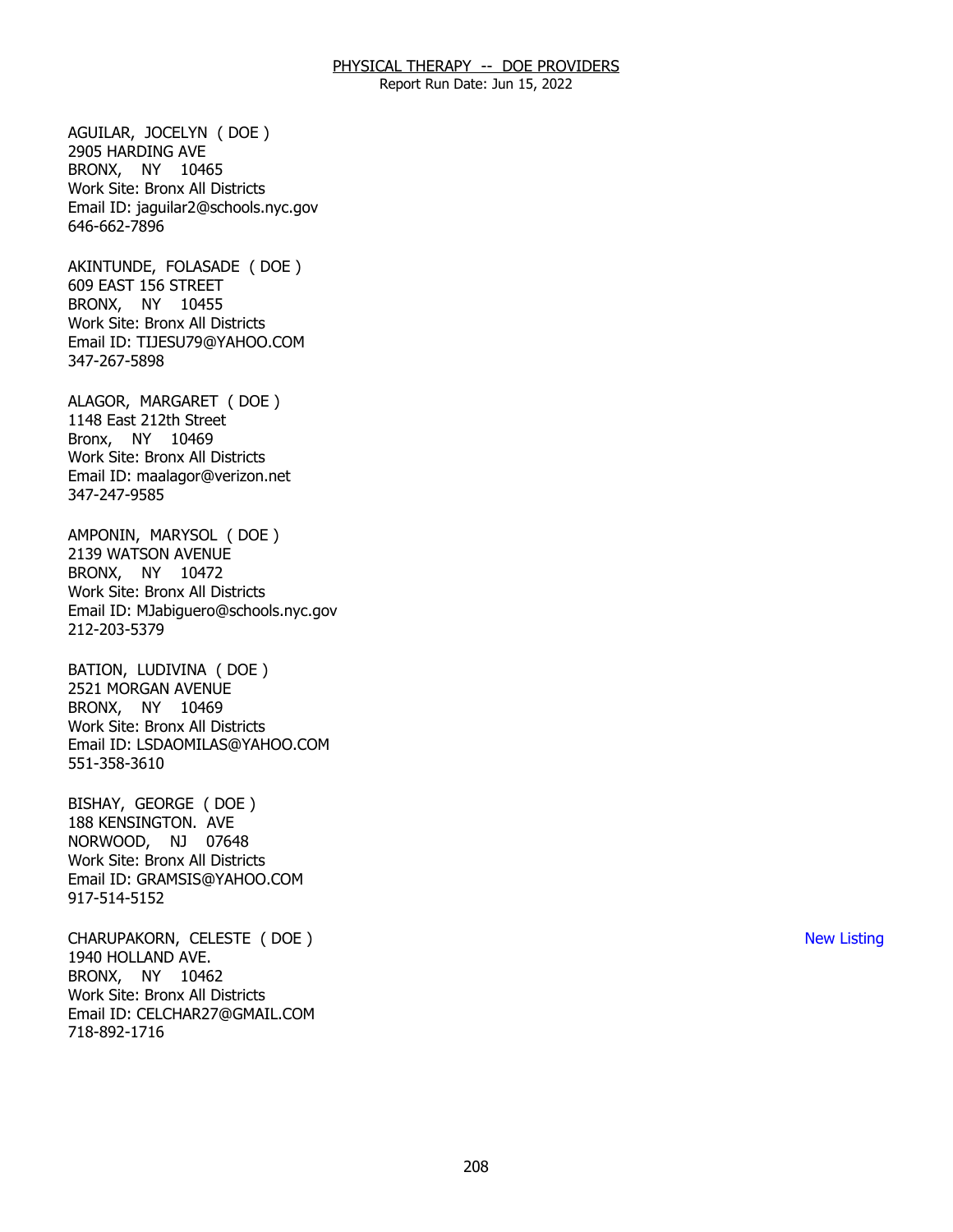Report Run Date: Jun 15, 2022

 NEW ROCHELLE, NY 10804 -- DABBRACCIO, CHRISTINE ( DOE ) 324 VICTORY BOULEVARD Work Site: Bronx All Districts Email ID: [Chrismspt@gmail.com](mailto:Chrismspt@gmail.com) 

 ELMHURST, NY 11373 EVANGELISTA, MARK ( DOE ) 8505 57TH RD Work Site: Bronx All Districts Email ID: [BIKTOR101@YAHOO.COM](mailto:BIKTOR101@YAHOO.COM) 347-657-0450

 BRONX, NY 10467 MACASIL TAYLOR, ROSALIND ( DOE ) 277 VAN CORTLANDT AVE Work Site: Bronx All Districts Email ID: [RMACASIL@OPTONLINE.NET](mailto:RMACASIL@OPTONLINE.NET)  917-685-8519

 HARTSDALE, NY 10530 MALDONADO, YARITZA ( DOE ) 10 WILDWOOD ROAD APT. Work Site: Bronx All Districts Email ID: [YMaldonado@schools.nyc.gov](mailto:YMaldonado@schools.nyc.gov) 914-472-1382

 PELHAM, NY 10803 MARINO, ELAINE ( DOE ) 441 ESPLANADE Work Site: Bronx All Districts Email ID: [emarino@schools.nyc.gov](mailto:emarino@schools.nyc.gov) 914-671-2830

 CRESSKILL, NJ 07626 -- NUNEZ, BEATRIZ ( DOE ) 182 7TH STREET Work Site: Bronx All Districts Email ID: [PEDIATRICTHERAPYTIME@YAHOO.COM](mailto:PEDIATRICTHERAPYTIME@YAHOO.COM)

 FOREST HILLS, NY 11375 -- OLIVARES, BRIAN ( DOE ) 6735 YELLOWSTONE BLVD Work Site: Bronx All Districts Email ID: [bolivare@schools.nyc.gov](mailto:bolivare@schools.nyc.gov)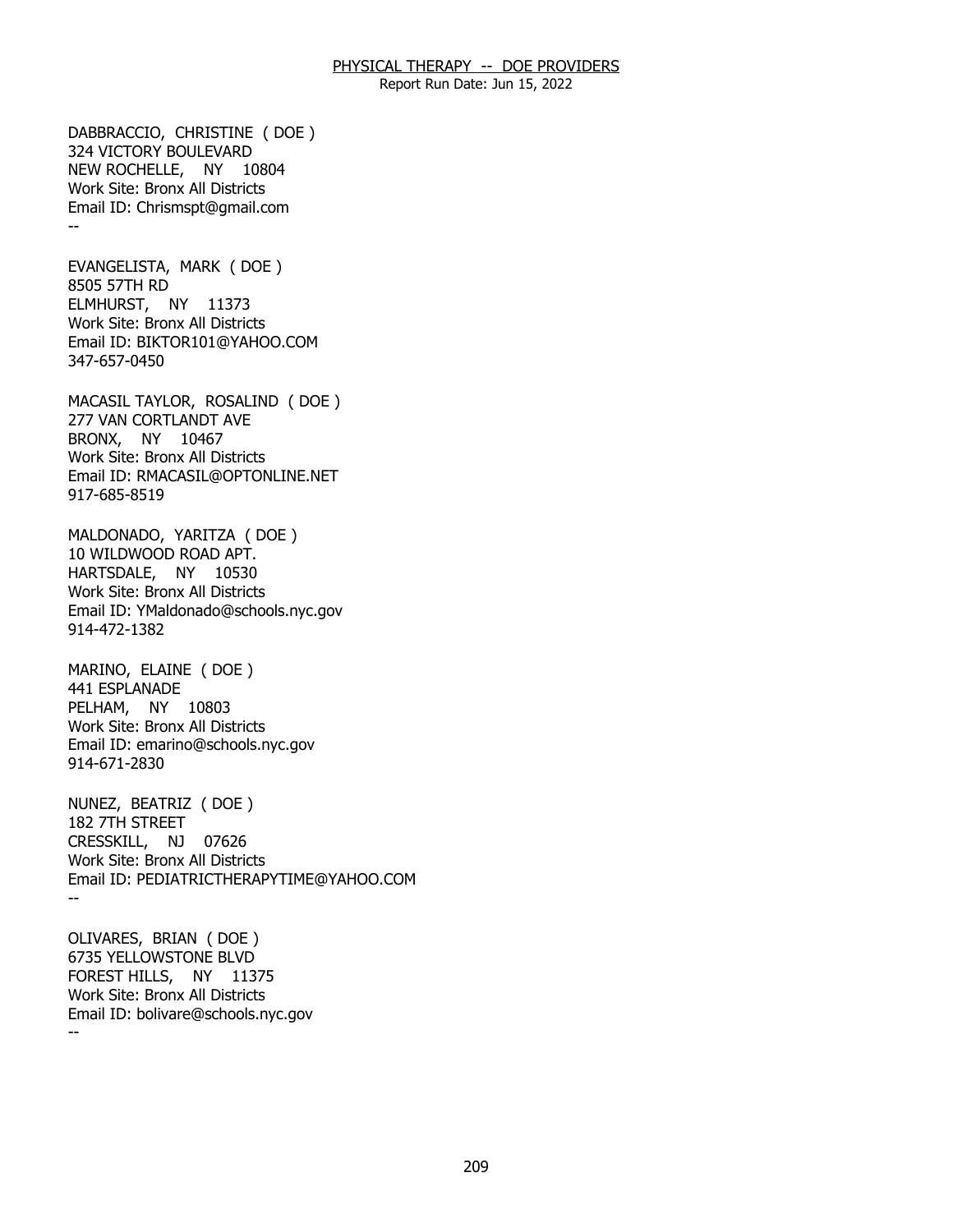Report Run Date: Jun 15, 2022

 HASTINGS ON HUDSON, NY 10706 -- PANGAN, JANCYRUS ( DOE ) 37 CLINTON AVE Work Site: Bronx All Districts Email ID: [jcpangan@aol.com](mailto:jcpangan@aol.com) 

 NEW YORK, NY 10036 -- PAREDES, JASMINE ( DOE ) 454 WEST 47TH STREET Work Site: Bronx All Districts Email ID: [JParedes6@schools.nyc.gov](mailto:JParedes6@schools.nyc.gov) 

 SADDLE BROOK, NJ 07663 RAMIREZ, RANEL ( DOE ) 141 PLATT AVENUE Work Site: Bronx All Districts Email ID: [ranelpt@yahoo.com](mailto:ranelpt@yahoo.com)  516-445-6408

 BRONX, NY 10461 SIMMONS, JENNIFER ( DOE ) 1623 HAIGHT AVENUE Work Site: Bronx All Districts Email ID: [JSimmonsPT@aol.com](mailto:JSimmonsPT@aol.com) 347-293-6777

 BERGENFIELD, NJ 07621 -- STO TOMAS, VINCENT ( DOE ) 38 DEERFIELD STREET Work Site: Bronx All Districts Email ID: [SAINTVINCEFIRST@YAHOO.COM](mailto:SAINTVINCEFIRST@YAHOO.COM) 

 WHITEHOUSE STATION, NJ 08889 -- STRYKER, LEE ( DOE ) 200 TEASEL COURT Work Site: Bronx All Districts Email ID: [LStryker@yahoo.com](mailto:LStryker@yahoo.com)

 ASTORIA, NY 11106 TROSA, DANIELLE ( DOE ) 33-43 14TH STREET, APT Work Site: Bronx All Districts Email ID: [DTSTAR5@AOL.COM](mailto:DTSTAR5@AOL.COM)  718-792-8512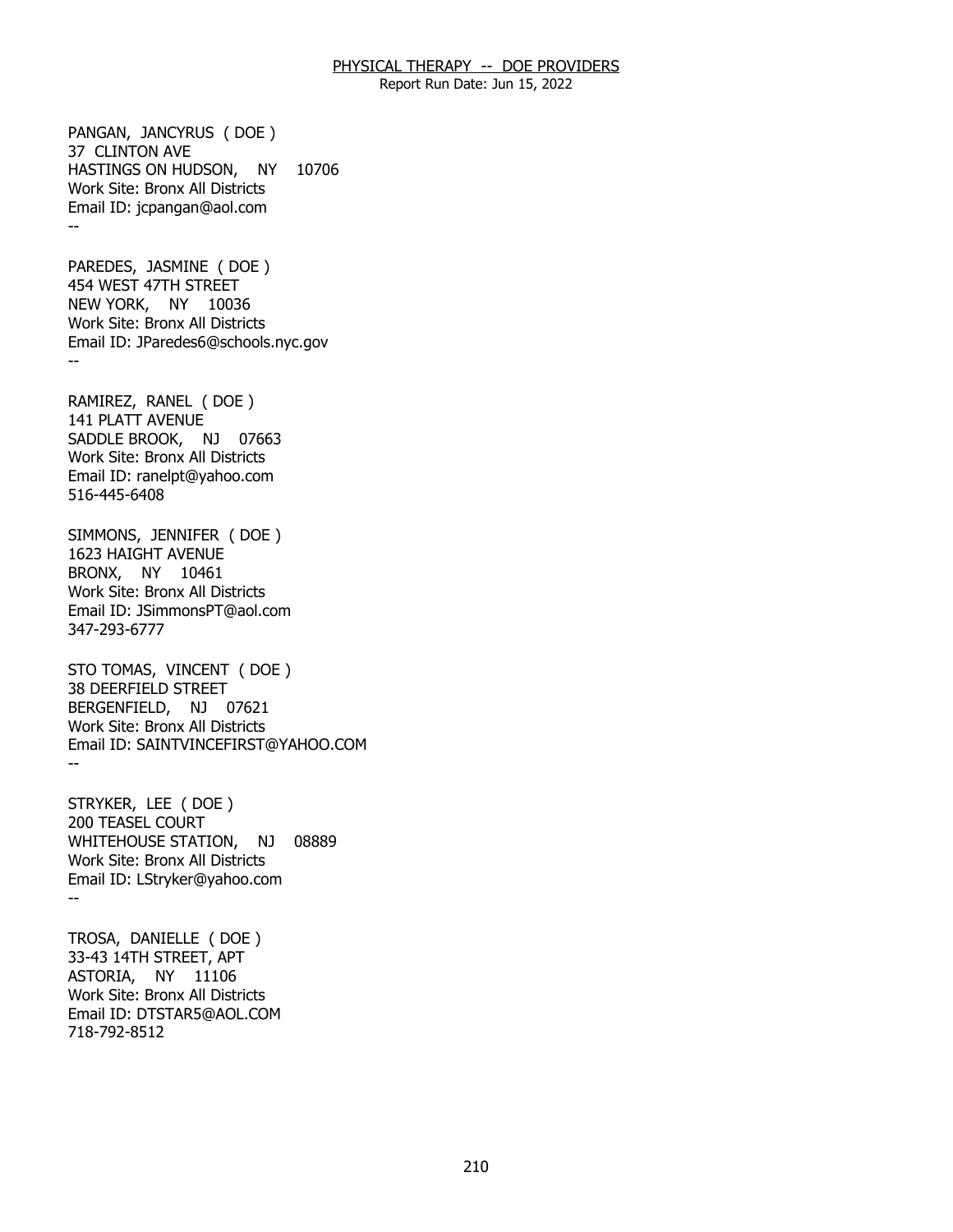Report Run Date: Jun 15, 2022

 BRONX, NY 10461 VELASQUEZ, LUZ ( DOE ) 2830 HARRINGTON AVE Work Site: Bronx All Districts Email ID: [LUZVELASQUEZ.DPT@GMAIL.COM](mailto:LUZVELASQUEZ.DPT@GMAIL.COM) 347-621-1706

 THORNWOOD, NY 10594 VINCIGUERRA, JENNIFER ( DOE ) 87 WHITTIER DRIVE Work Site: Bronx All Districts Email ID: [JVINCIGUERRA13@AOL.COM](mailto:JVINCIGUERRA13@AOL.COM) 917-373-2277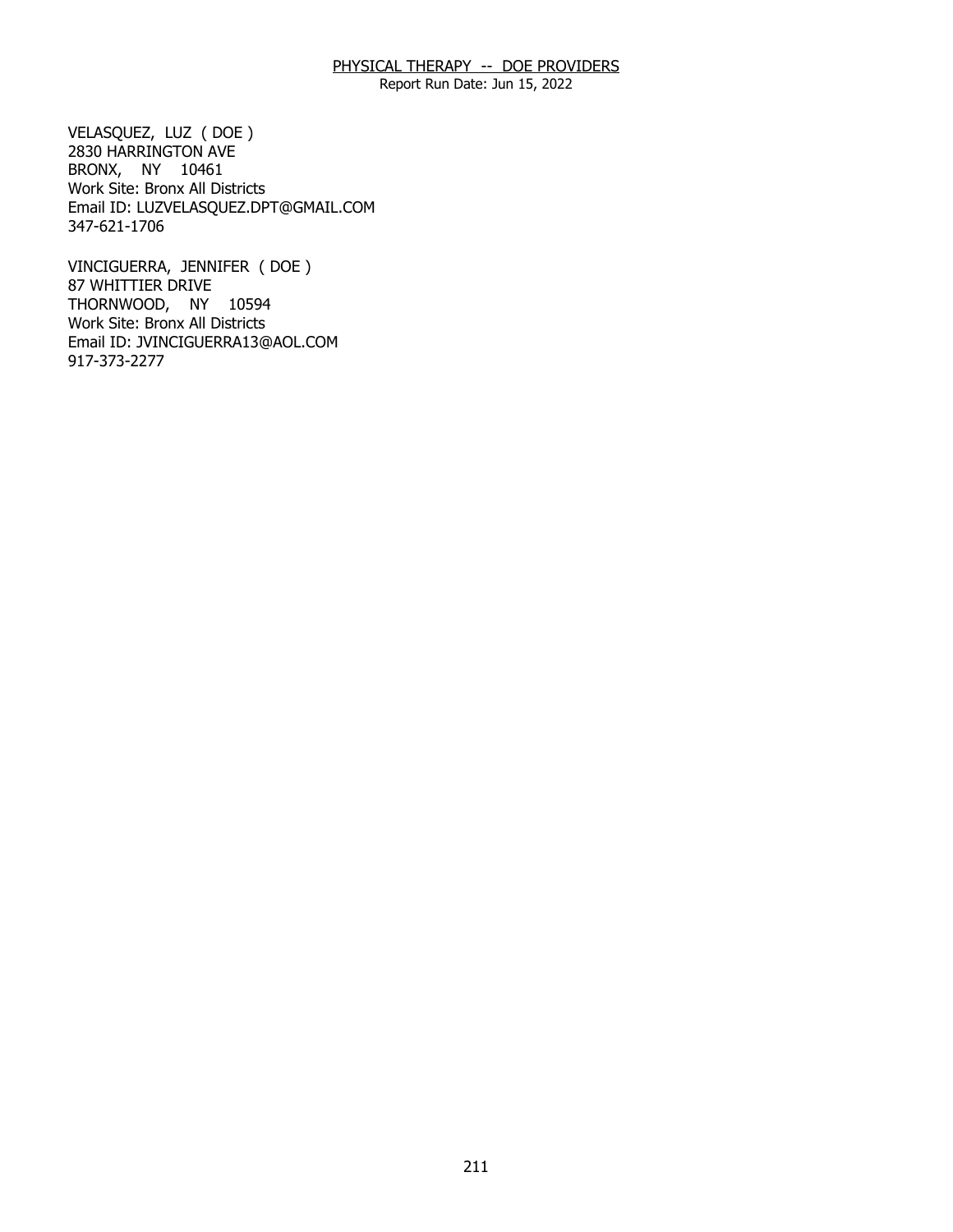Report Run Date: Jun 15, 2022

 Brooklyn, NY 11236 ADIBE, CHERRY ( DOE ) 105-42 flatlands 9th street Work Site: Brooklyn All Districts Email ID: [Cherryblossom721@gmail.com](mailto:Cherryblossom721@gmail.com)  904-405-9830

 BROOKLYN, NY 11229 AGARONNIK, VIKTORIA ( DOE ) 1851 EAST 18TH STREET Work Site: Brooklyn All Districts Email ID: [vagaronnik@schools.nyc.gov](mailto:vagaronnik@schools.nyc.gov)  718-382-7763

 BROOKLYN, NY 11222 BEADLE, DANEITH ( DOE ) 619 HUMBOLDT ST Work Site: Brooklyn All Districts Email ID: [DANEITHB@YAHOO.COM](mailto:DANEITHB@YAHOO.COM)  718-617-6386

 BROOKLYN, NY 11228 -- BELCASTRO, LYNDA ( DOE ) 1585 INDEPENDENCE AVEN Work Site: Brooklyn All Districts Email ID: [LYNDA34@AOL.COM](mailto:LYNDA34@AOL.COM) 

 STATEN ISLAND, NY 10314 BELKIN, ADAM ( DOE ) 85 MARTIN AVENUE Work Site: Brooklyn All Districts Email ID: [ADAMKBPT@YAHOO.COM](mailto:ADAMKBPT@YAHOO.COM) 718-524-8588

 BROOKLYN, NY 11203 -- BLACKETT MUNIR, KAMARIA ( DOE ) 529 EAST 42ND STREET Work Site: Brooklyn All Districts Email ID: [kblackett@schools.nyc.gov](mailto:kblackett@schools.nyc.gov)

 BROOKLYN, NY 11209 CHAN, CHELSEA ( DOE ) 455 82ND STREET Work Site: Brooklyn All Districts Email ID: [CHELSEA.CHAN.PT@GMAIL.COM](mailto:CHELSEA.CHAN.PT@GMAIL.COM) 917-416-4384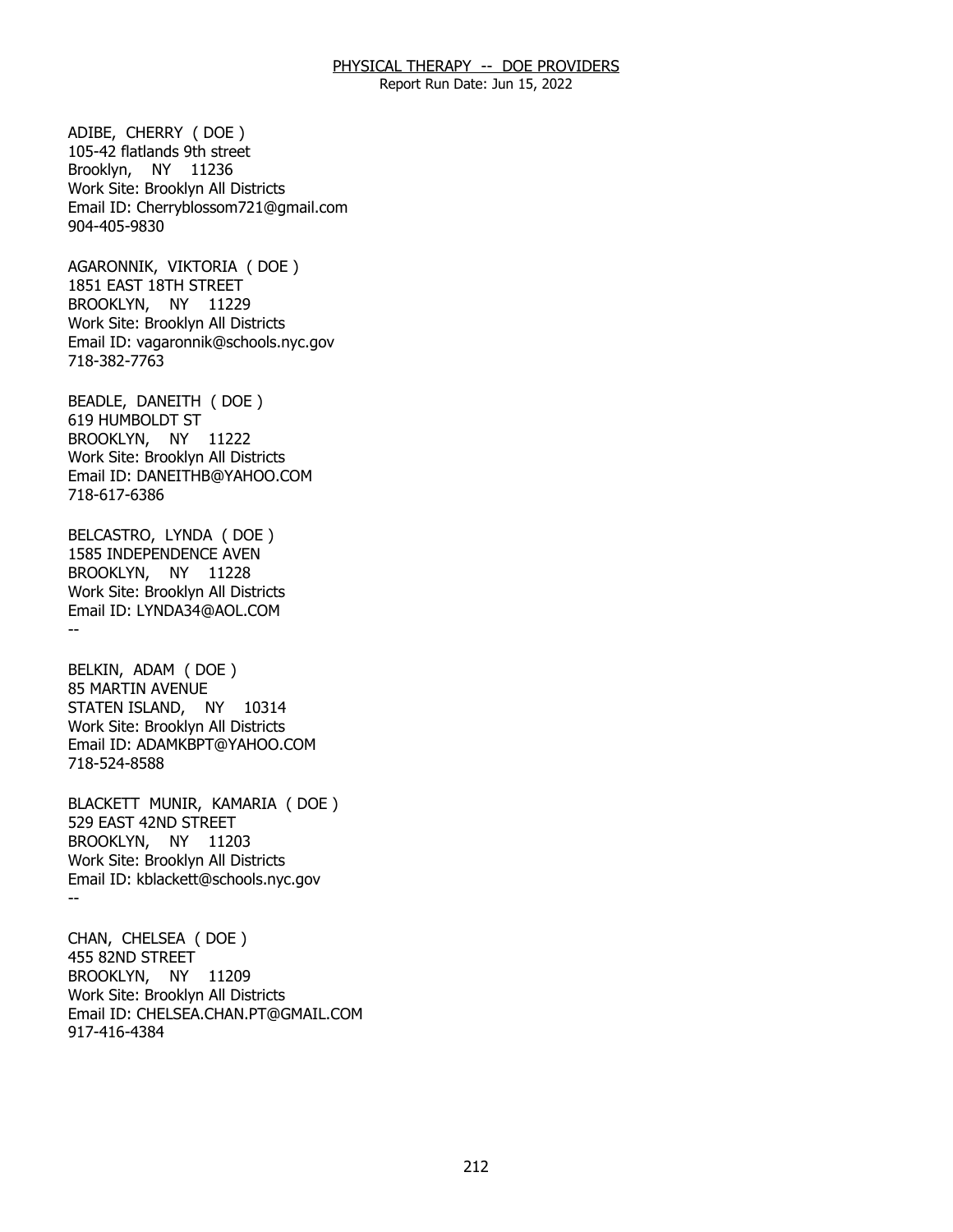Report Run Date: Jun 15, 2022

 VALLEY STREAM, NY 11581 CHARACH, JUDY ( DOE ) 635 PRESCOTT PLACE, VA Work Site: Brooklyn All Districts Email ID: [JUDYYOUSEF@GMAIL.COM](mailto:JUDYYOUSEF@GMAIL.COM)  347-707-3088

 BROOKLYN, NY 11228 CHOW, ELAINE ( DOE ) 8900 15TH AVENUE Work Site: Brooklyn All Districts Email ID: [ELAINELODPT@GMAIL.COM](mailto:ELAINELODPT@GMAIL.COM)  347-813-0762

 CLOSTER, NJ 07624 CLIFFORD, JUSTINE ( DOE ) 19 GILETTA COURT Work Site: Brooklyn All Districts Email ID: [JCLIFFOR06@GMAIL.COM](mailto:JCLIFFOR06@GMAIL.COM) 718-843-3867

 ROCKAWAY PARK, NY 11694 COLAITIS, TIFFANY ( DOE ) 237 BEACH 131ST STREET Work Site: Brooklyn All Districts Email ID: [TCOLAITIS@GMAIL.COM](mailto:TCOLAITIS@GMAIL.COM)  347-231-6515

 FAR ROCKAWAY, NY 11691 DICKER, ARYEH ( DOE ) 1243 BEACH 9TH Work Site: Brooklyn All Districts Email ID: [ARIDICKER@GMAIL.COM](mailto:ARIDICKER@GMAIL.COM) 917-363-4720

 BROOKLYN, NY 11218 ENRIQUEZ, MARISOL ( DOE ) 400 ARGYLE ROAD Work Site: Brooklyn All Districts Email ID: [menriquez2@schools.nyc.gov](mailto:menriquez2@schools.nyc.gov)  347-406-7888

 ROSEDALE, NY 11422 FONTANEZ, PEDRO ( DOE ) 25114 HOOKCREEK BLVD Work Site: Brooklyn All Districts Email ID: [PFONTANEZ008@GMAIL.COM](mailto:PFONTANEZ008@GMAIL.COM) 646-737-4728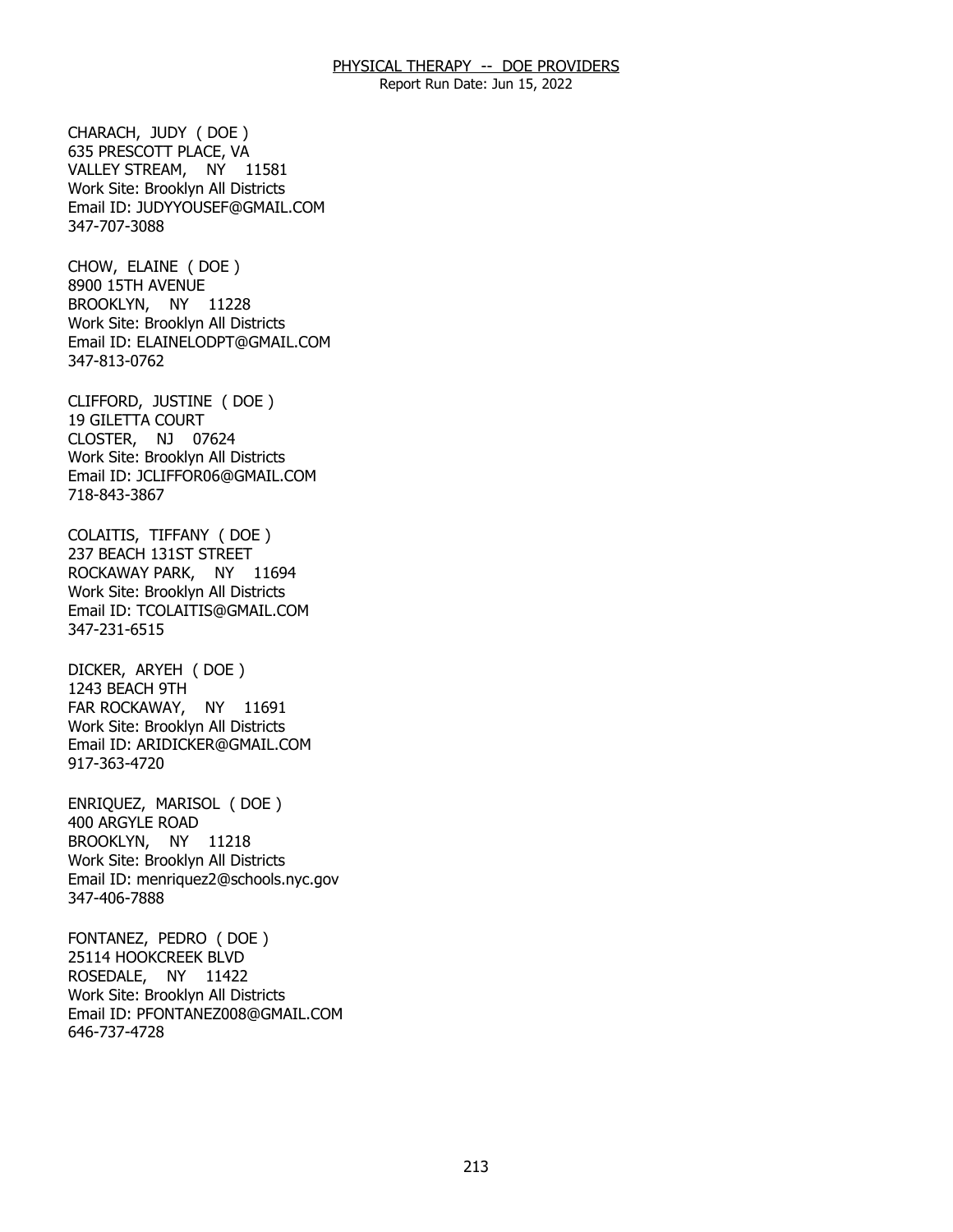Report Run Date: Jun 15, 2022

 STATEN ISLAND, NY 10302 FRIDMAN, ANNA ( DOE ) 218 CRYSTAL AVE Work Site: Brooklyn All Districts Email ID: [AFRIDM3@GMAIL.COM](mailto:AFRIDM3@GMAIL.COM) 847-858-7243

 MIDDLE VILLAGE, NY 11379 GERBER, RENEE ( DOE ) 63-15 75 STREET Work Site: Brooklyn All Districts Email ID: [renee.gerber.dpt@gmail.com](mailto:renee.gerber.dpt@gmail.com) 347-834-3161

 BROOKLYN, NY 11235 -- HANONO, JANET ( DOE ) 400 ORIENTAL BLVD Work Site: Brooklyn All Districts Email ID: [Jhanono@schools.nyc.gov](mailto:Jhanono@schools.nyc.gov)

 STATEN ISLAND, NY 10306 KATSAROS, JOANNA ( DOE ) 286 EDISON STREET Work Site: Brooklyn All Districts Email ID: [jk1881@nyu.edu](mailto:jk1881@nyu.edu) 718-621-1115

 BROOKLYN, NY 11234 -- LANDSMAN, DINA ( DOE ) 2327 EAST 66 STREET Work Site: Brooklyn All Districts Email ID: [dinalandsman@hotmail.com](mailto:dinalandsman@hotmail.com)

 STATEN ISLAND, NY 10314 MEKHAEL, DALIA ( DOE ) 110 RENEE PLACE Work Site: Brooklyn All Districts Email ID: [DMEKHAEL@GMAIL.COM](mailto:DMEKHAEL@GMAIL.COM) 917-337-8029

 BROOKLYN, NY 11209 MENDOZA, ARTHUR ( DOE ) 302 96TH ST Work Site: Brooklyn All Districts Email ID: [kngrthur@yahoo.com](mailto:kngrthur@yahoo.com)  516-426-3245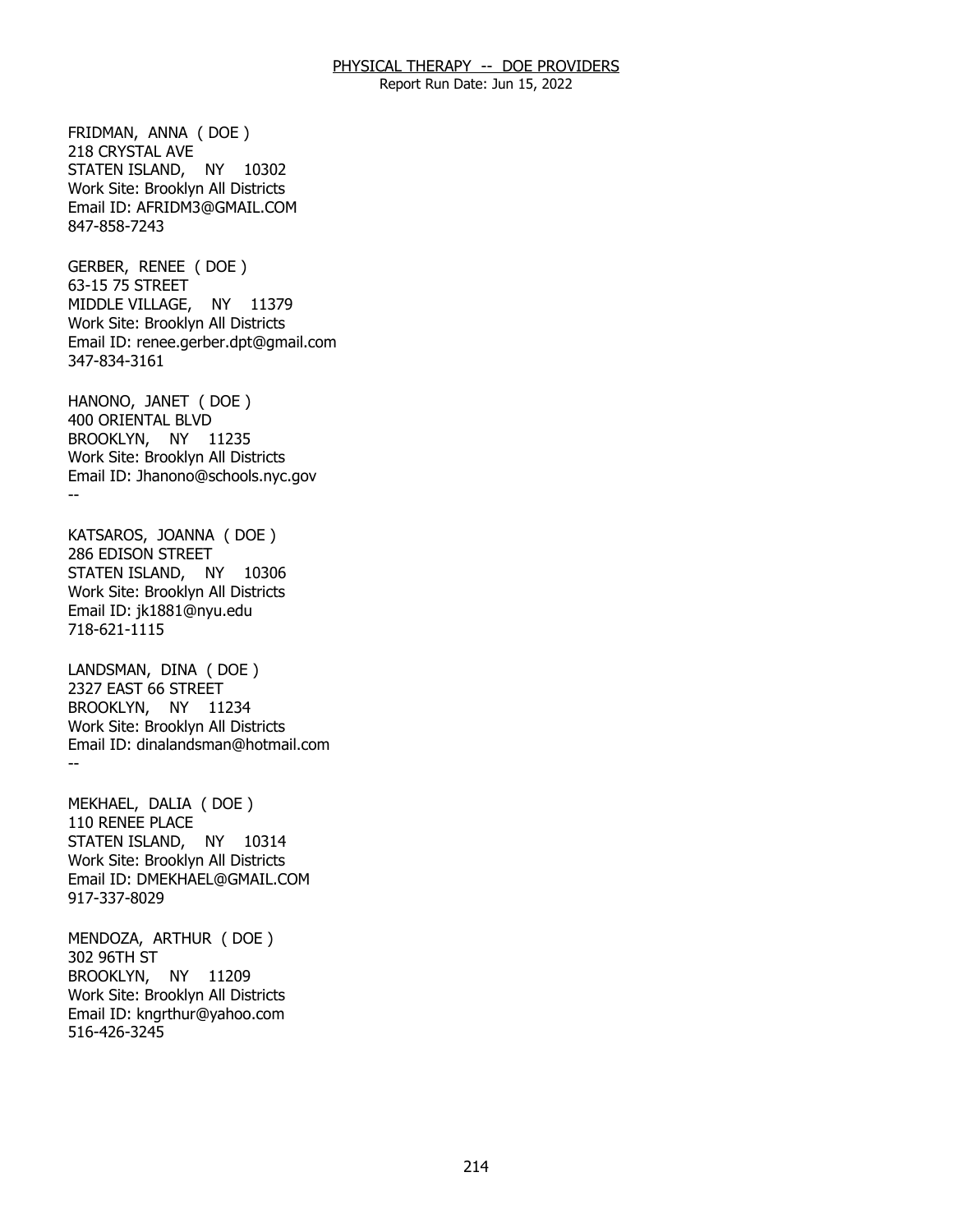Report Run Date: Jun 15, 2022

 BROOKLYN, NY 11236 OLADOSU, JANET ( DOE ) 955 EAST 85TH STREET Work Site: Brooklyn All Districts Email ID: [JANETOLADOSU@GMAIL.COM](mailto:JANETOLADOSU@GMAIL.COM) 718-209-2985

 FOREST HILLS, NY 11375 -- OLIVARES, BRIAN ( DOE ) 6735 YELLOWSTONE BLVD Work Site: Brooklyn All Districts Email ID: [bolivare@schools.nyc.gov](mailto:bolivare@schools.nyc.gov)

 Brooklyn, NY 11238 REID, VIOLET ( DOE ) 796 Bergen Street Work Site: Brooklyn All Districts Email ID: [tobajama@aol.com](mailto:tobajama@aol.com)  917-355-6291

 BROOKLYN, NY 11235 SMALLER, JEFFREY ( DOE ) 4707 BEDFORD AVE Work Site: Brooklyn All Districts Email ID: [jsmaller@earthlink.net](mailto:jsmaller@earthlink.net)  718-934-1720

 BROOKLYN, NY 11229 -- TAITANO, JOCELYN ( DOE ) 2728 KINGS HIGHWAY Work Site: Brooklyn All Districts Email ID: [JTaitano@schools.nyc.gov](mailto:JTaitano@schools.nyc.gov) 

 BROOKLYN, NY 11210 WEISS, JOEY ( DOE ) 1276 E 35TH STREET Work Site: Brooklyn All Districts Email ID: [JOEYWEISS30@GMAIL.COM](mailto:JOEYWEISS30@GMAIL.COM)  646-388-2285

 BKLYN, NY 11203 WICKHAM, INGRID ( DOE ) 845 TROY AVE Work Site: Brooklyn All Districts Email ID: [ingridwickham@msn.com](mailto:ingridwickham@msn.com) 917-442-7691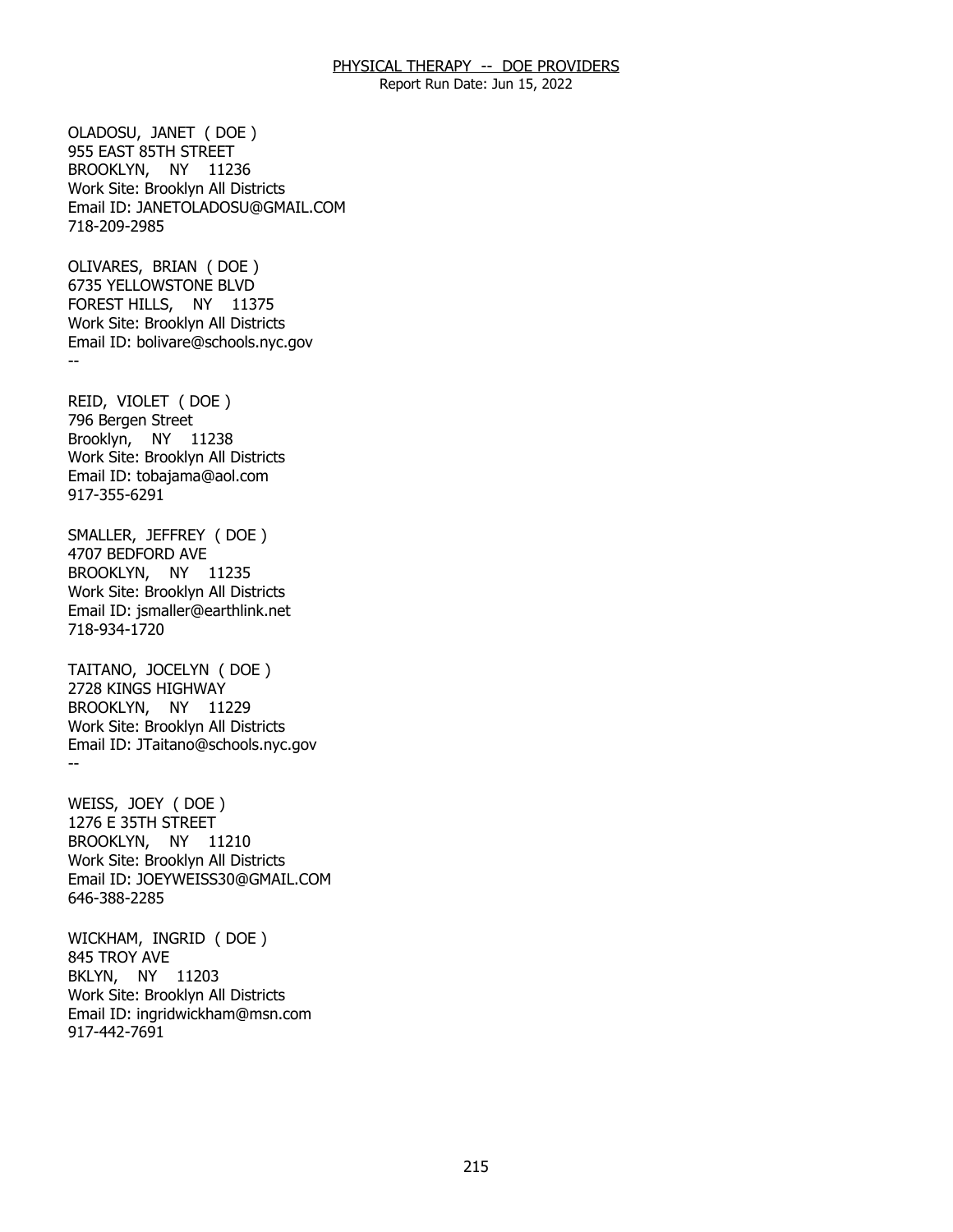Report Run Date: Jun 15, 2022

 BROOKLYN, NY 11210 WILSON SMITH, CAROL ( DOE ) 2114 GLENWOOD RD Work Site: Brooklyn All Districts Email ID: [cjw225@nyu.edu](mailto:cjw225@nyu.edu)  718-953-0239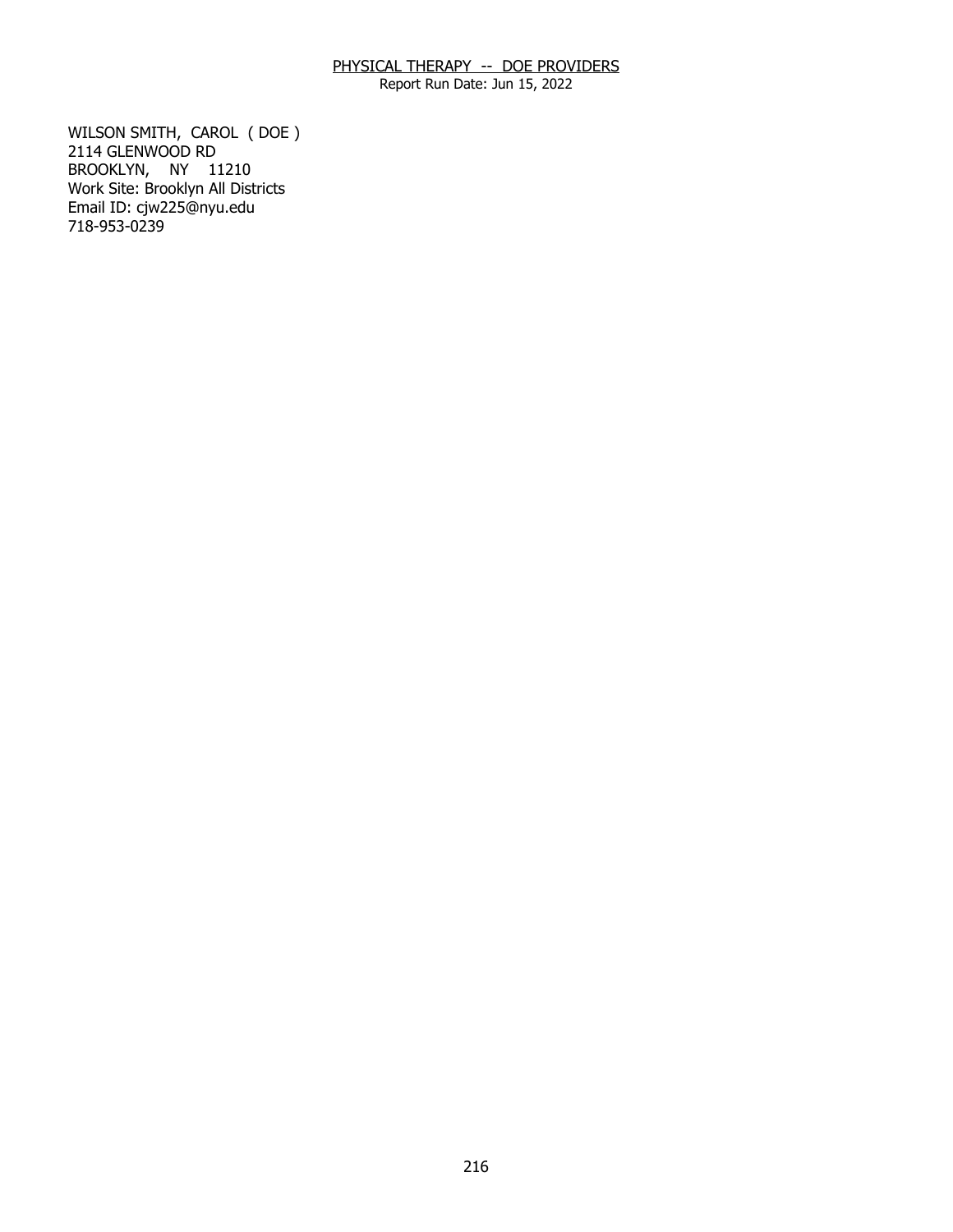Report Run Date: Jun 15, 2022

 Brooklyn, NY 11236 ADIBE, CHERRY ( DOE ) 105-42 flatlands 9th street Work Site: Manhattan All Districts Email ID: [Cherryblossom721@gmail.com](mailto:Cherryblossom721@gmail.com)  904-405-9830

 Bearsville, NY 12409 ALIBERTE, NICOLE ( DOE ) PO Box 94 Work Site: Manhattan All Districts Email ID: [nicole.aliberte@yahoo.com](mailto:nicole.aliberte@yahoo.com) 917-406-2380

 NEW YORK, NY 10025 CHOI, WOOJEONG ( DOE ) 123 W 104TH ST Work Site: Manhattan All Districts Email ID: [CWJ7354@GMAIL.COM](mailto:CWJ7354@GMAIL.COM)  917-900-2052

 SUNNYSIDE, NY 11104 CRAWFORD, ELIZABETH ( DOE ) 39-75 46th Street Work Site: Manhattan All Districts Email ID: [ebcrawfordpt@gmail.com](mailto:ebcrawfordpt@gmail.com)  347-564-8865

 NEW YORK, NY 10065 DOCTOR, VINCENT ( DOE ) 1132 FIRST AVE Work Site: Manhattan All Districts Email ID: [vdoctor@schools.nyc.gov](mailto:vdoctor@schools.nyc.gov) 631-683-5013

 NEW YORK, NY 10040 FISHER, PETER ( DOE ) 37 NAGLE AVENUE Work Site: Manhattan All Districts Email ID: [peterRfisher@gmail.com](mailto:peterRfisher@gmail.com)  646-239-0269

 NEW YORK, NY 10025 -- HIMMELWEIT, ORLI ( DOE ) 309 WEST 104TH STREET Work Site: Manhattan All Districts Email ID: [ohimmelweit@schools.nyc.gov](mailto:ohimmelweit@schools.nyc.gov)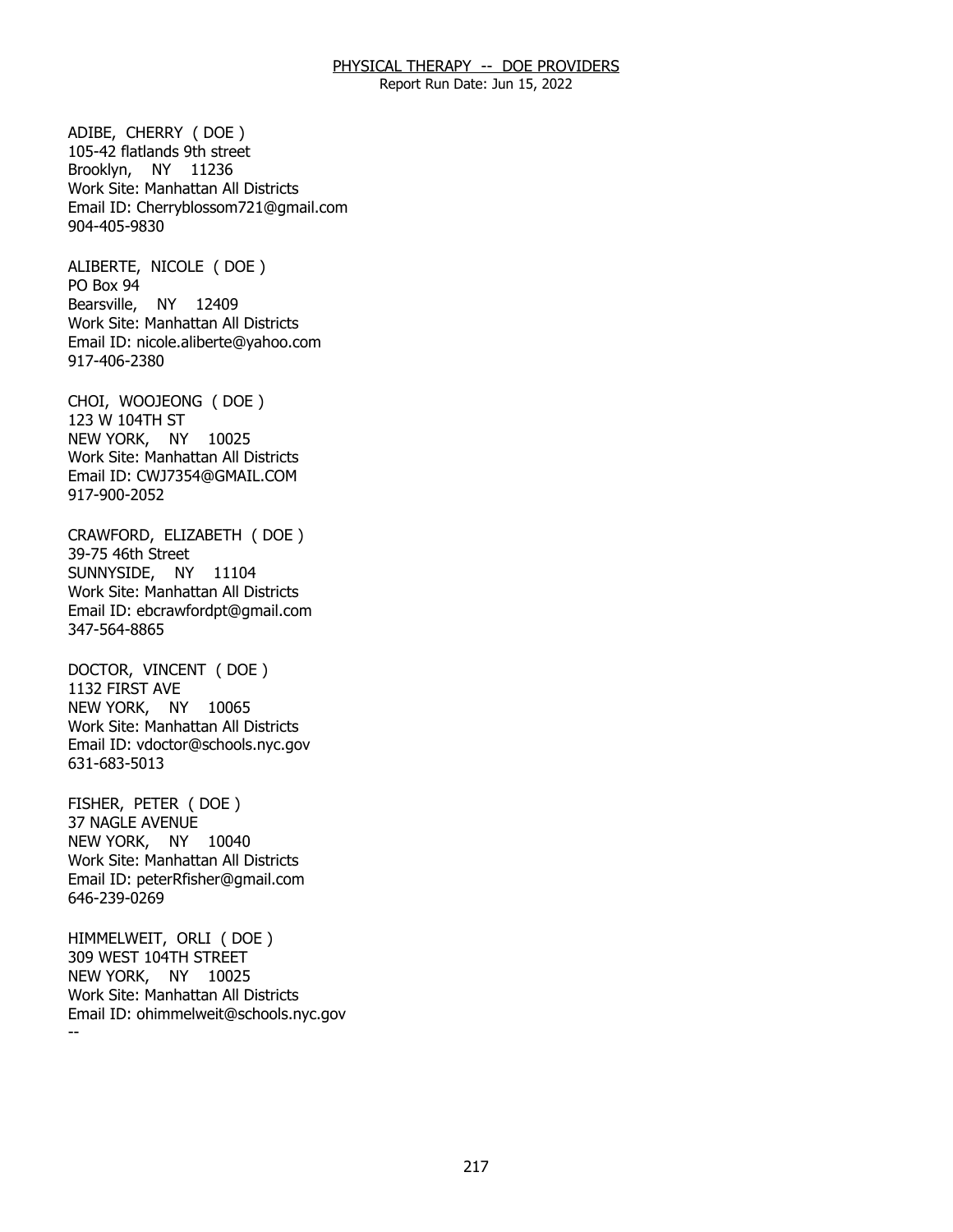Report Run Date: Jun 15, 2022

 QUEENS VILLAGE, NY 11427 HUANG, KEVIN ( DOE ) 222-05 GRAND CENTRAL P Work Site: Manhattan All Districts Email ID: [KEVINSWHUANG@MSN.COM](mailto:KEVINSWHUANG@MSN.COM)  718-217-7141

 Brooklyn, NY 11235 HYMAN, EMIE ( DOE ) 110 Neptune Avenue Work Site: Manhattan All Districts Email ID: [ehyman3@schools.nyc.gov](mailto:ehyman3@schools.nyc.gov)  917-446-8892

 NEW YORK, NY 10033 JIMENEZ, PATRICIA ( DOE ) 24 BENNETT AVENUE Work Site: Manhattan All Districts Email ID: [PJFLOUNDER@GMAIL.COM](mailto:PJFLOUNDER@GMAIL.COM)  845-638-2947

 FLUSHING, NY 11358 -- KO, STEVE ( DOE ) 35-91 161ST STREET Work Site: Manhattan All Districts Email ID: [sko@schools.nyc.gov](mailto:sko@schools.nyc.gov)

 SECAUCUS, NJ 07094 LOMANTAS, EDDA ( DOE ) 69 RIVERVIEW CT Work Site: Manhattan All Districts Email ID: [EDZLOMANTAS@GMAIL.COM](mailto:EDZLOMANTAS@GMAIL.COM)  732-318-0238

 HOUSTON, TX 77084 -- MANGAL, HEMANSU ( DOE ) 16042 BERKSHIRE MANOR Work Site: Manhattan All Districts Email ID: [hmangal@schools.nyc.gov](mailto:hmangal@schools.nyc.gov)

 NEW YORK, NY 10128 MARKSON, SAMANTHA ( DOE ) 313 EAST 89 STREET Work Site: Manhattan All Districts Email ID: [SAMANTHASMARKSON@GMAIL.COM](mailto:SAMANTHASMARKSON@GMAIL.COM) 732-343-0894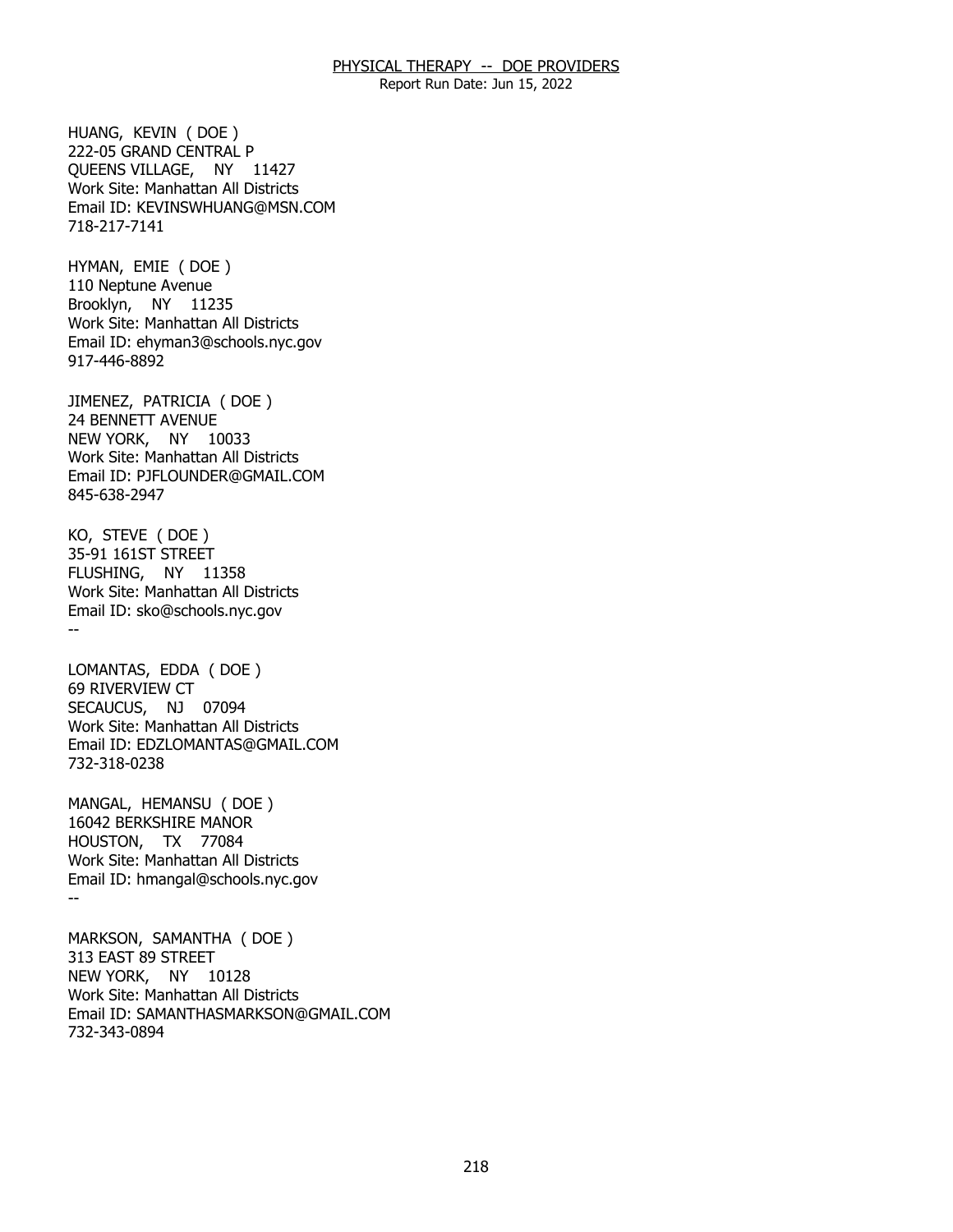Report Run Date: Jun 15, 2022

 EDGEWATER, NJ 07020 MARTE, PATRYCJA ( DOE ) 11 INDEPENDENCE WAY Work Site: Manhattan All Districts Email ID: [PMARTE28@GMAIL.COM](mailto:PMARTE28@GMAIL.COM)  201-724-4627

 BROOKLYN, NY 11201 -- MCRAE, TAMARA ( DOE ) 122 ASHLAND PLACE Work Site: Manhattan All Districts Email ID: [TAMARA.MCRAE@ALUMNI.DUKE.EDU](mailto:TAMARA.MCRAE@ALUMNI.DUKE.EDU) 

 NEW YORK, NY 10011 OHRENSTEIN, NANCY ( DOE ) 350 WEST 24 STREET Work Site: Manhattan All Districts Email ID: [nancyohrenstein@gmail.com](mailto:nancyohrenstein@gmail.com)  212-529-5902

 NEW YORK, NY 10036 -- PAREDES, JASMINE ( DOE ) 454 WEST 47TH STREET Work Site: Manhattan All Districts Email ID: [JParedes6@schools.nyc.gov](mailto:JParedes6@schools.nyc.gov) 

 JERSEY CITY, NJ 07302 POOMCHAIVEJ, VARIN ( DOE ) 1 PARK VIEW AVENUE Work Site: Manhattan All Districts Email ID: [V.POOMCHAIVEJ@AOL.COM](mailto:V.POOMCHAIVEJ@AOL.COM) 401-500-3989

 HOBOKEN, NJ 07030 SECKLER, TRACY ( DOE ) 609 OBSERVER HIGHWAY Work Site: Manhattan All Districts Email ID: [TLSECKLER@MAIL.COM](mailto:TLSECKLER@MAIL.COM)  732-841-6082

 BERGENFIELD, NJ 07621 -- STO TOMAS, VINCENT ( DOE ) 38 DEERFIELD STREET Work Site: Manhattan All Districts Email ID: [SAINTVINCEFIRST@YAHOO.COM](mailto:SAINTVINCEFIRST@YAHOO.COM)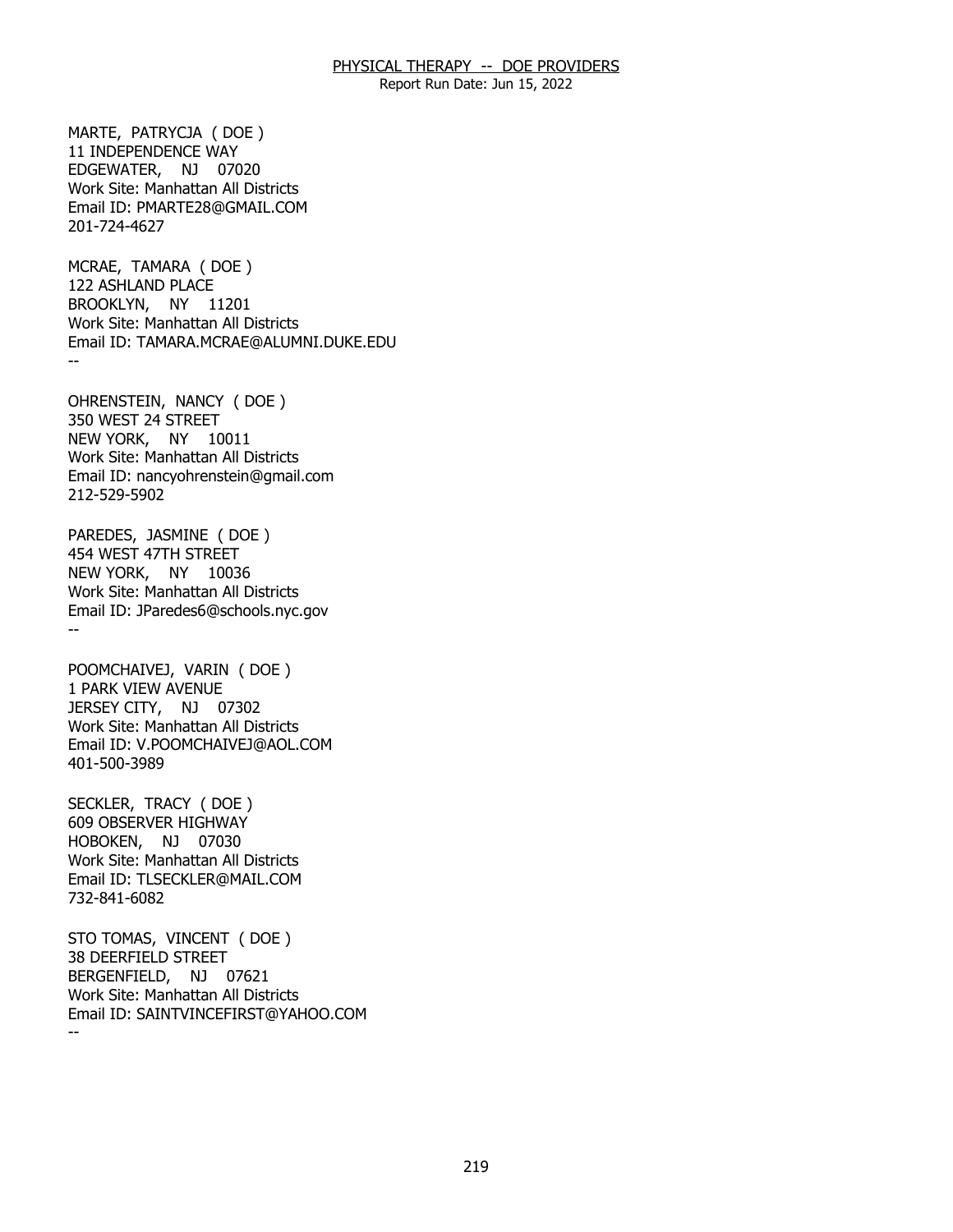Report Run Date: Jun 15, 2022

 NEW YORK, NY 10075 VACHHER, BEVERLEY ( DOE ) 510 EAST 80TH ST., Work Site: Manhattan All Districts Email ID: [REHABMEDICS@GMAIL.COM](mailto:REHABMEDICS@GMAIL.COM)  212-300-6859

 BRONX, NY 10461 VELASQUEZ, LUZ ( DOE ) 2830 HARRINGTON AVE Work Site: Manhattan All Districts Email ID: [LUZVELASQUEZ.DPT@GMAIL.COM](mailto:LUZVELASQUEZ.DPT@GMAIL.COM) 347-621-1706

 BROOKLYN, NY 11210 WILSON SMITH, CAROL ( DOE ) 2114 GLENWOOD RD Work Site: Manhattan All Districts Email ID: [cjw225@nyu.edu](mailto:cjw225@nyu.edu)  718-953-0239

 MOUNTAINSIDE, NJ 07092 ZHANG, YANGHUI ( DOE ) 232 PEMBROOK ROAD Work Site: Manhattan All Districts Email ID: [melaniezhangpt@gmail.com](mailto:melaniezhangpt@gmail.com)  347-564-1788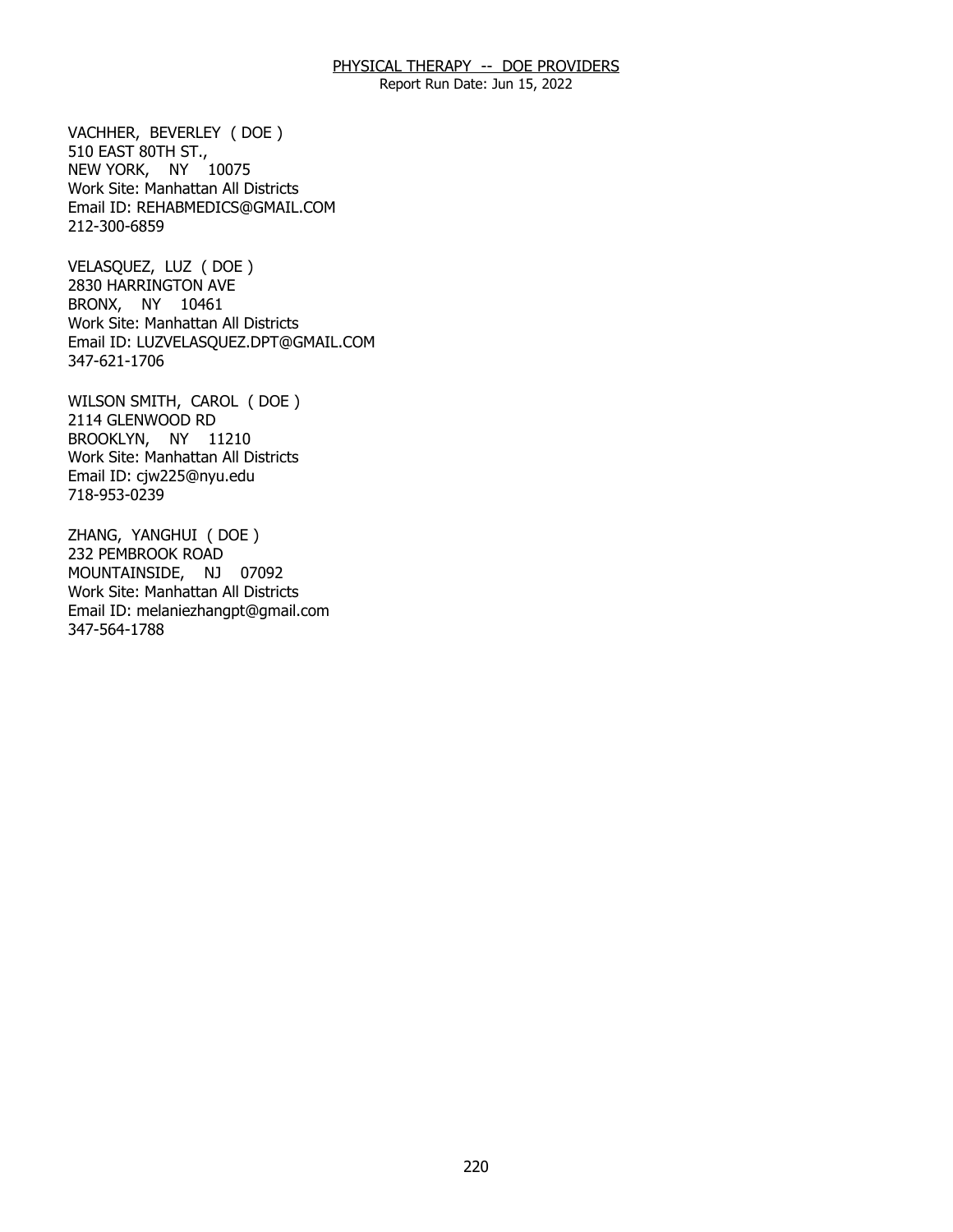Report Run Date: Jun 15, 2022

 ELMHURST, NY 11373 ABARCA, MARIA CORAZON ( DOE ) 8610 GRAND AVENUE Work Site: Queens All Districts Email ID: [MCGABARCA@GMAIL.COM](mailto:MCGABARCA@GMAIL.COM) 347-617-2957

 WOODBURY, NY 11797 AYYAD, ADEL ( DOE ) 1 EAST DRIVE Work Site: Queens All Districts Email ID: [ANTONIUS30@HOTMAIL.COM](mailto:ANTONIUS30@HOTMAIL.COM)  516-512-9853

 BROOKLYN, NY 11222 BEADLE, DANEITH ( DOE ) 619 HUMBOLDT ST Work Site: Queens All Districts Email ID: [DANEITHB@YAHOO.COM](mailto:DANEITHB@YAHOO.COM)  718-617-6386

 ELMONT, NY 11003 -- BENONS, DAMIAN ( DOE ) 238 47 117RD Work Site: Queens All Districts Email ID: [DBenons@schools.nyc.gov](mailto:DBenons@schools.nyc.gov)

 ROCKVILLE CENTRE, NY 11570 BENSON, FLORIANN ( DOE ) 90 INTERVALE Work Site: Queens All Districts Email ID: [fjatho27@aol.com](mailto:fjatho27@aol.com)  516-992-2353

 WESTBURY, NY 11590 BERONIO MENDOZA, MADONNA ( DOE ) 8 PILGRIM LANE Work Site: Queens All Districts Email ID: [mmendoza5@schools.nyc.gov](mailto:mmendoza5@schools.nyc.gov) 516-338-1021

 MELVILLE, NY 11747 -- BETT, KHADIM ( DOE ) 6 WILMINGTON DR Work Site: Queens All Districts Email ID: [KHADIMBETT@AOL.COM](mailto:KHADIMBETT@AOL.COM)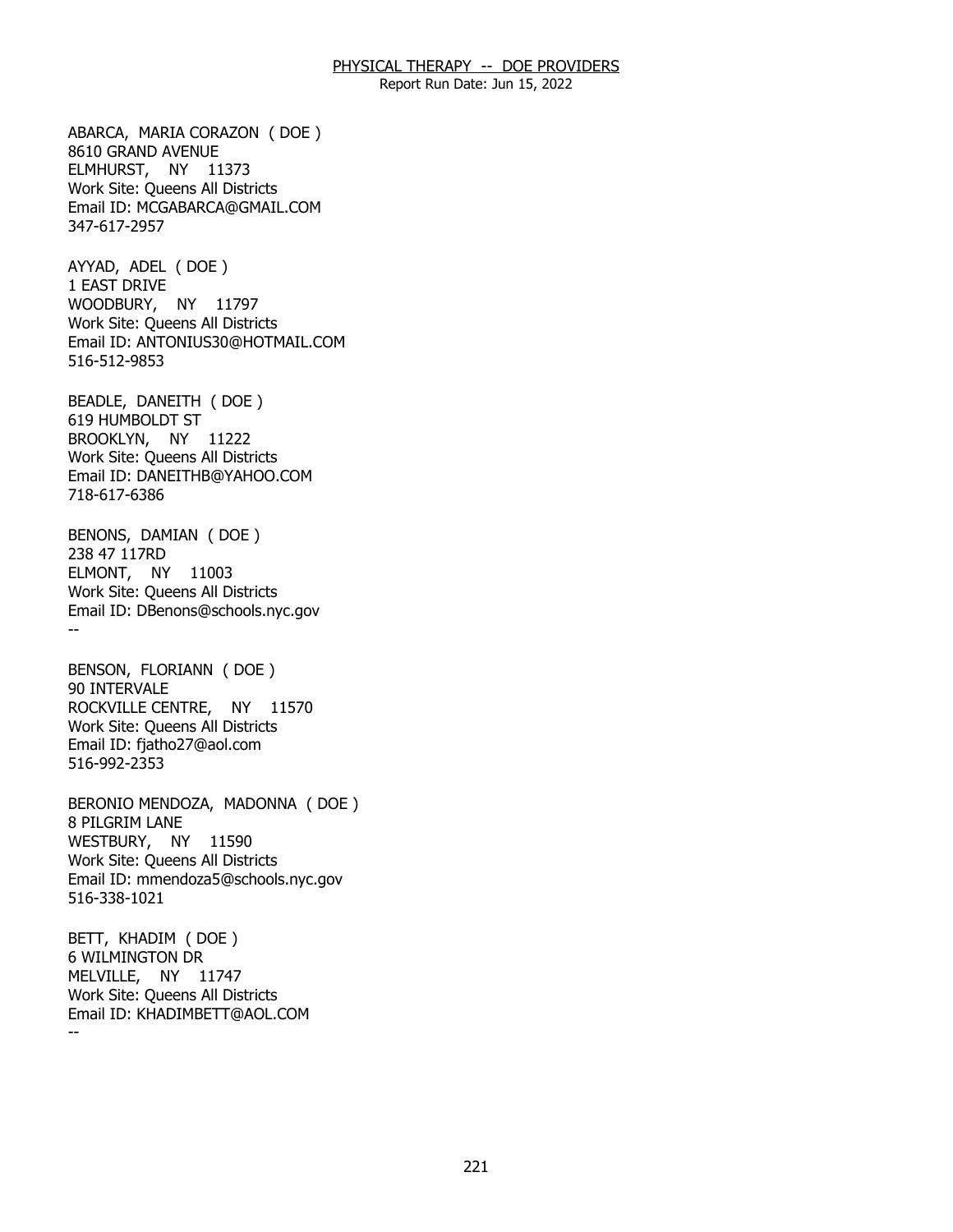Report Run Date: Jun 15, 2022

 FOREST HILLS, NY 11375 BOOKBINDER, SEEMA ( DOE ) 70-35 LOUBET STREET Work Site: Queens All Districts Email ID: [SEEMAIRANI@HOTMAIL.COM](mailto:SEEMAIRANI@HOTMAIL.COM)  718-786-8625

 ASTORIA, NY 11105 -- BOURNIAS, GEORGE ( DOE ) 20-31 42ND STREET Work Site: Queens All Districts Email ID: [gbournias@schools.nyc.gov](mailto:gbournias@schools.nyc.gov) 

 New Hyde Park, NY 11040 CAMPO, JAMES ( DOE ) 139 Laurel Drive Work Site: Queens All Districts Email ID: [jcampo813@gmail.com](mailto:jcampo813@gmail.com)  917-696-2079

 Floral Park, NY 11001 CAROLLO, ELIZABETH ( DOE ) 55 floral Blvd Work Site: Queens All Districts Email ID: [ecarollo3@schools.nyc.gov](mailto:ecarollo3@schools.nyc.gov) 646-335-5472

 FOREST HILLS, NY 11375 CHANG, XIAN ( DOE ) 7344 AUSTIN STREET Work Site: Queens All Districts Email ID: [phys.thys@gmail.com](mailto:phys.thys@gmail.com) 646-623-5896

 DOUGLASTON, NY 11362 CHENG, LIEN LIN ( DOE ) 46-12 243 STREET Work Site: Queens All Districts Email ID: [LCheng2@schools.nyc.gov](mailto:LCheng2@schools.nyc.gov)  718-423-8729

 CLOSTER, NJ 07624 CLIFFORD, JUSTINE ( DOE ) 19 GILETTA COURT Work Site: Queens All Districts Email ID: [JCLIFFOR06@GMAIL.COM](mailto:JCLIFFOR06@GMAIL.COM) 718-843-3867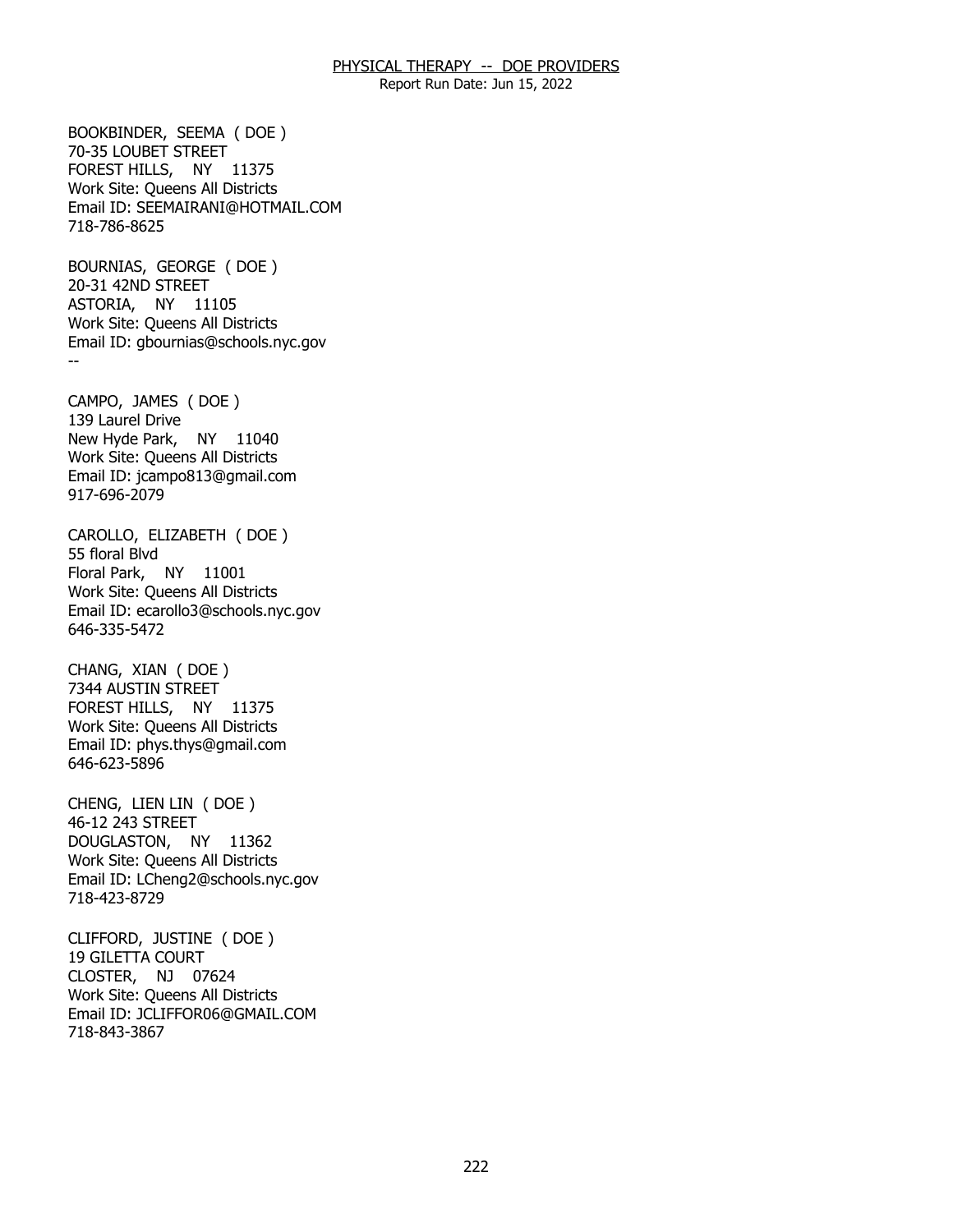Report Run Date: Jun 15, 2022

 BAYSIDE, NY 11361 COVINO, FRANK ( DOE ) 35-20 204TH STREET Work Site: Queens All Districts Email ID: [FCOVINOPT@VERIZON.NET](mailto:FCOVINOPT@VERIZON.NET) 631-765-6250

 PEARL RIVER, NY 10965 DANTE, REX DANTE ( DOE ) 55 E CARROLL Work Site: Queens All Districts Email ID: [rdante@schools.nyc.gov](mailto:rdante@schools.nyc.gov)  347-238-7208

 FAR ROCKAWAY, NY 11691 DICKER, ARYEH ( DOE ) 1243 BEACH 9TH Work Site: Queens All Districts Email ID: [ARIDICKER@GMAIL.COM](mailto:ARIDICKER@GMAIL.COM) 917-363-4720

 ASTORIA, NY 11105 DIEP, JAISY ( DOE ) 2168 45th Street Work Site: Queens All Districts Email ID: [jdiepa@schools.nyc.gov](mailto:jdiepa@schools.nyc.gov) 347-642-5283

 VALLEY STREAM, NY 11580 -- DUNGOG, WILMA ( DOE ) 9 EDNA PLACE Work Site: Queens All Districts Email ID: [wdungog@schools.nyc.gov](mailto:wdungog@schools.nyc.gov)

 Flushing, NY 11354 FARRUGGIO, ALEXIS ( DOE ) 153-11 Bayside Avenue Work Site: Queens All Districts Email ID: [afarruggio2@schools.nyc.gov](mailto:afarruggio2@schools.nyc.gov) 917-364-3132

 NEW YORK, NY 10026 -- FELICIANO, SALLY ANNE ( DOE ) 35 W 110TH ST Work Site: Queens All Districts Email ID: [hellollysa@yahoo.com](mailto:hellollysa@yahoo.com)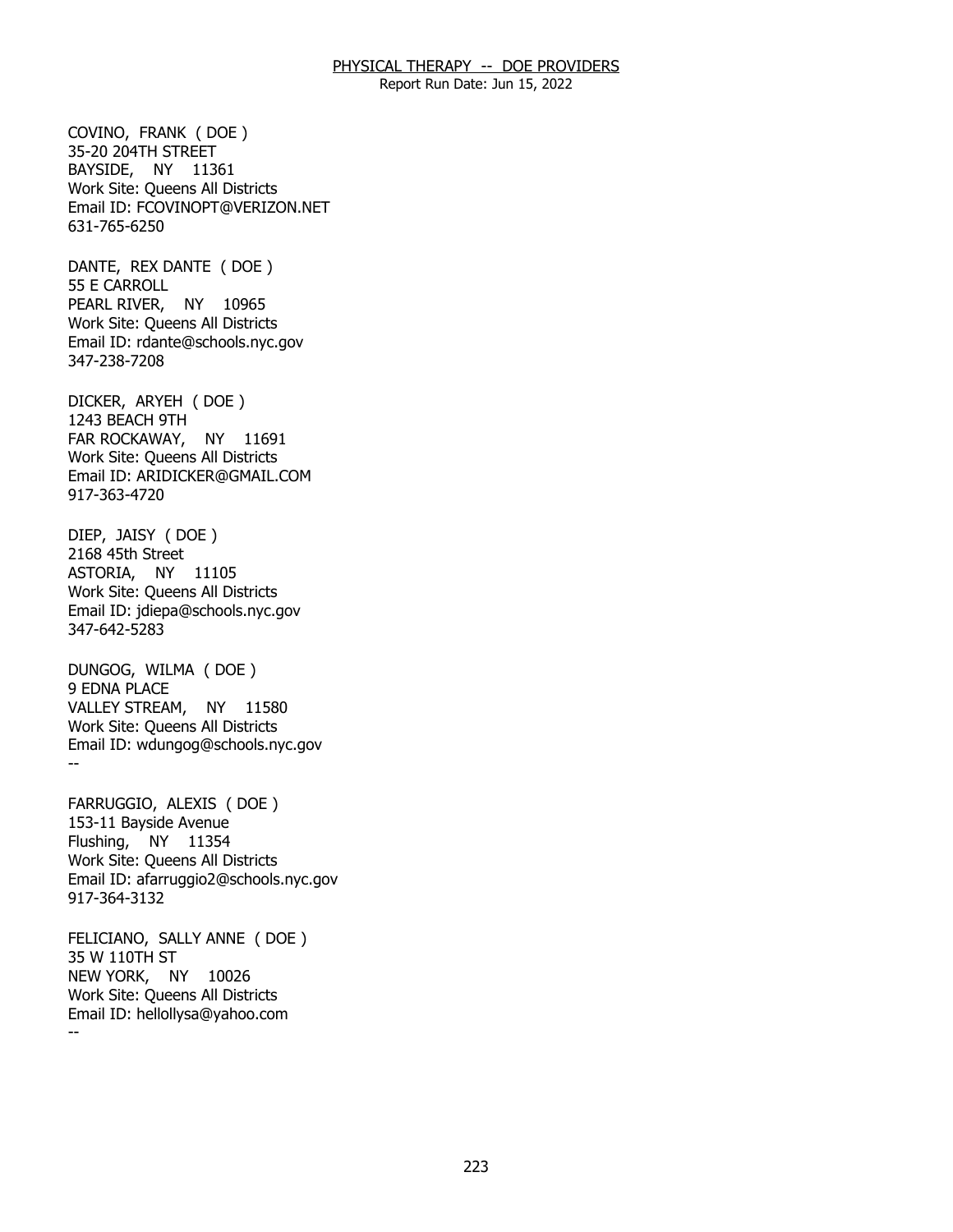Report Run Date: Jun 15, 2022

 ROSEDALE, NY 11422 FONTANEZ, PEDRO ( DOE ) 25114 HOOKCREEK BLVD Work Site: Queens All Districts Email ID: [PFONTANEZ008@GMAIL.COM](mailto:PFONTANEZ008@GMAIL.COM) 646-737-4728

 WOODMERE, NY 11598 GAFNI, NINA ( DOE ) 1040 FULTON STREET Work Site: Queens All Districts Email ID: [NINA26@AOL.COM](mailto:NINA26@AOL.COM)  516-375-0896

 MERRICK, NY 11566 GALLO, KELLY ( DOE ) 24 FRANKEL BLVD Work Site: Queens All Districts Email ID: [kgallo13@gschools.nyc.gov](mailto:kgallo13@gschools.nyc.gov)  516-426-4964

 EAST ELMHURST, NY 11370 GOMEZ, AMBROSIO ( DOE ) 32-39 73RD STREET Work Site: Queens All Districts Email ID: [agomez12@schools.nyc.gov](mailto:agomez12@schools.nyc.gov)  718-478-2864

 BRIARWOOD, NY 11435 GONZALEZ, MAURICIO ( DOE ) 147 11 84TH DRIVE Work Site: Queens All Districts Email ID: [mgonzalez49@schools.nyc.gov](mailto:mgonzalez49@schools.nyc.gov)  646-284-1186

 QUEENS VILLAGE, NY 11427 HUANG, KEVIN ( DOE ) 222-05 GRAND CENTRAL P Work Site: Queens All Districts Email ID: [KEVINSWHUANG@MSN.COM](mailto:KEVINSWHUANG@MSN.COM)  718-217-7141

 VALLEY STREAM, NY 11580 HWANG, ANNIE ( DOE ) 26 TENEYCK AVENUE Work Site: Queens All Districts Email ID: [ahwang2@schools.nyc.gov](mailto:ahwang2@schools.nyc.gov)  917-385-2292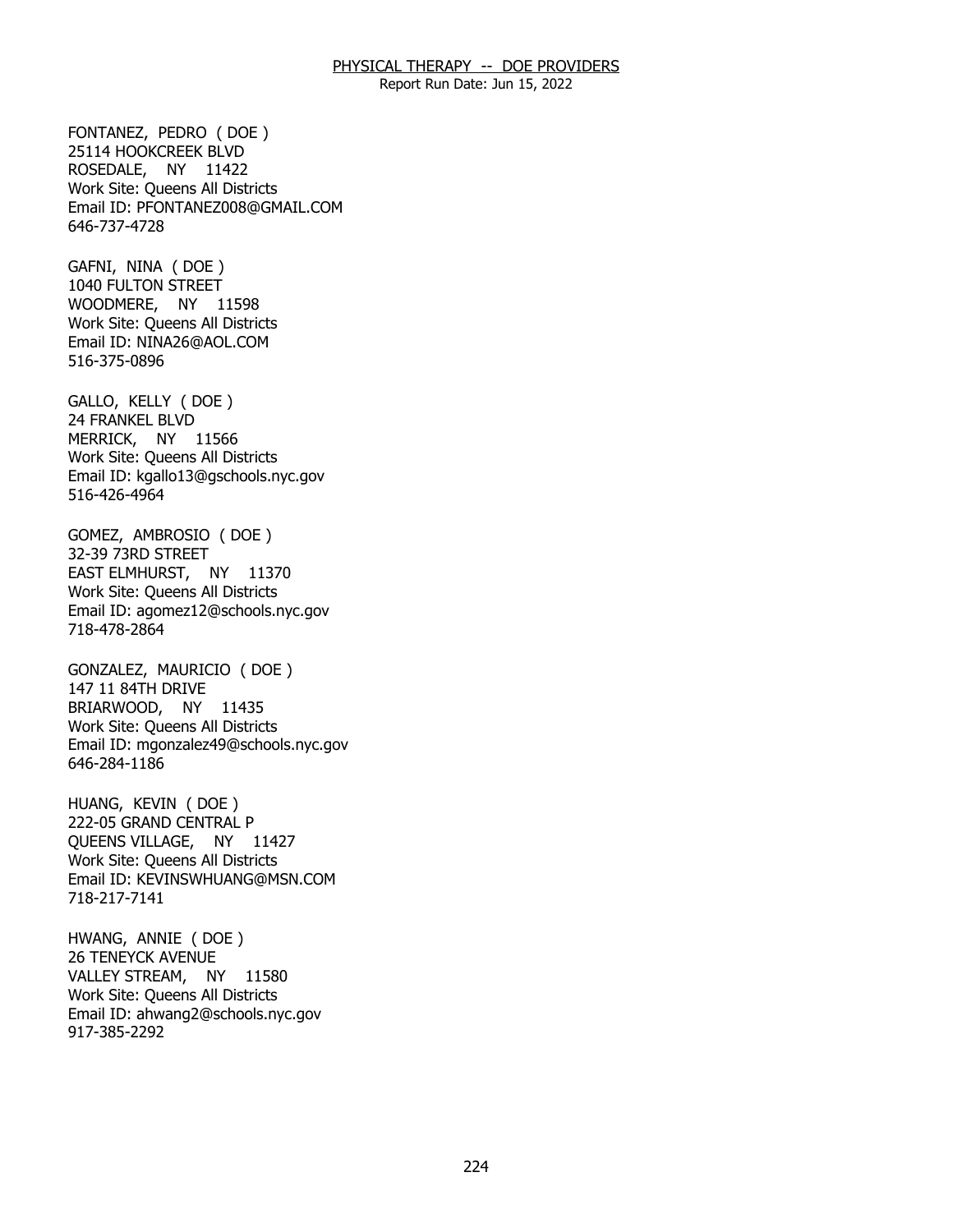Report Run Date: Jun 15, 2022

 JAMAICA, NY 11432 IBE, JOY ( DOE ) 90-53 180TH ST. Work Site: Queens All Districts Email ID: [jborbonpt6202@aol.com](mailto:jborbonpt6202@aol.com) 718-657-1822

 FLORAL PARK, NY 11001 JERKENS, SHIRLEY ( DOE ) 70 VIOLET AVENUE Work Site: Queens All Districts Email ID: [sjerkens@schools.nyc.gov](mailto:sjerkens@schools.nyc.gov)  502-314-6584

 NEW HYDE PARK, NY 11040 JOHAL, KAMALJIT ( DOE ) 28 IRWIN STREET Work Site: Queens All Districts Email ID: [KAJAL@aol.com](mailto:KAJAL@aol.com) 516-747-0422

 ROCKVILLE CTR, NY 11570 KLENK, JENNIFER ( DOE ) 137 POWELL AVE Work Site: Queens All Districts Email ID: [JENNI.KLENK@GMAIL.COM](mailto:JENNI.KLENK@GMAIL.COM)  703-606-6697

 NEW HYDE PARK, NY 11040 KORUTHU, SUNU ( DOE ) 1011 NORTH 2ND ST Work Site: Queens All Districts Email ID: [budice83@aol.com](mailto:budice83@aol.com) 917-373-6860

 REGO PARK, NY 11374 -- LATIN, MICHELLE ( DOE ) 98 10 64TH AVENUE Work Site: Queens All Districts Email ID: [ctmichelle@aol.com](mailto:ctmichelle@aol.com)

 FAR ROCKAWAY, NY 11691 LIEBERSTEIN, MICHAEL ( DOE ) 907 PLAINVIEW AVENUE Work Site: Queens All Districts Email ID: [mliebersteinpt@gmail.com](mailto:mliebersteinpt@gmail.com)  718-868-9212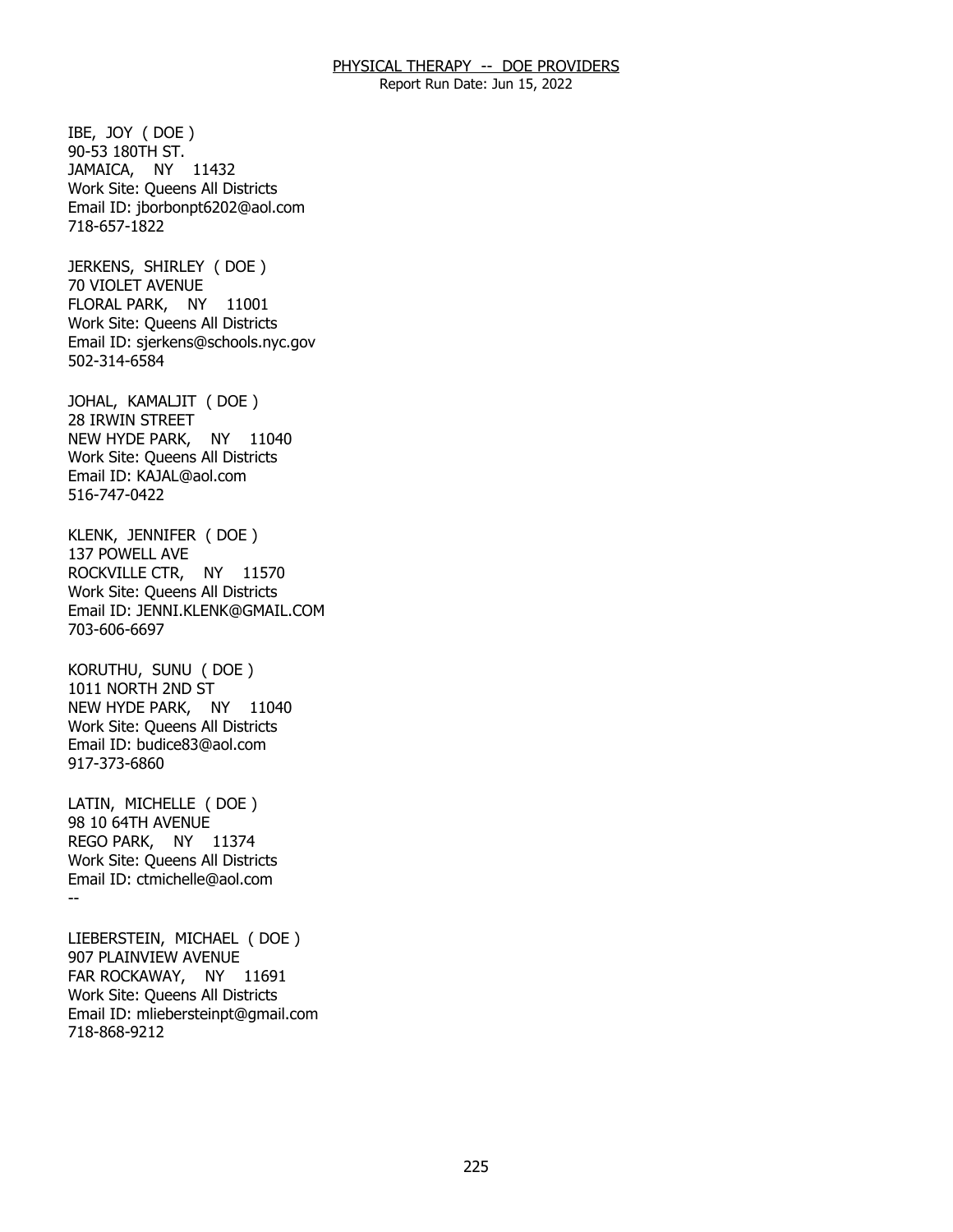Report Run Date: Jun 15, 2022

 FRESH MEADOWS, NY 11365 LINSANGAN, MADELEINE ( DOE ) 64-39 A 186TH LANE Work Site: Queens All Districts Email ID: [TENDERFOOT72@HOTMAIL.COM](mailto:TENDERFOOT72@HOTMAIL.COM)  917-238-9554

 SECAUCUS, NJ 07094 LOMANTAS, EDDA ( DOE ) 69 RIVERVIEW CT Work Site: Queens All Districts Email ID: [EDZLOMANTAS@GMAIL.COM](mailto:EDZLOMANTAS@GMAIL.COM)  732-318-0238

 REGO PARK, NY 11374 MALNER, STACIE ( DOE ) 9801 67TH AVE Work Site: Queens All Districts Email ID: [STACIE.MALNER@GMAIL.COM](mailto:STACIE.MALNER@GMAIL.COM)  718-386-3327

 SMITHTOWN, NY 11787 -- MANGO, LISA ( DOE ) 194 POND VIEW LANE Work Site: Queens All Districts Email ID: [lmango@schools.nyc.gov](mailto:lmango@schools.nyc.gov) 

FLUSHING, MORGENBESSER, EYDIE ( DOE ) 144-19 71ST AVENUE NY 11367 Work Site: Queens All Districts Email ID: [PMORGENBESSER@GMAIL.COM](mailto:PMORGENBESSER@GMAIL.COM)  845-641-1462

 BROOKLYN, NY 11214 MUSIAL, KRISTEN ( DOE ) 189 BAY 31ST STREET Work Site: Queens All Districts Email ID: [KRISTEN.MUSIAL17@GMAIL.COM](mailto:KRISTEN.MUSIAL17@GMAIL.COM)  718-945-0892

 FOREST HILLS, NY 11375 -- OLIVARES, BRIAN ( DOE ) 6735 YELLOWSTONE BLVD Work Site: Queens All Districts Email ID: [bolivare@schools.nyc.gov](mailto:bolivare@schools.nyc.gov)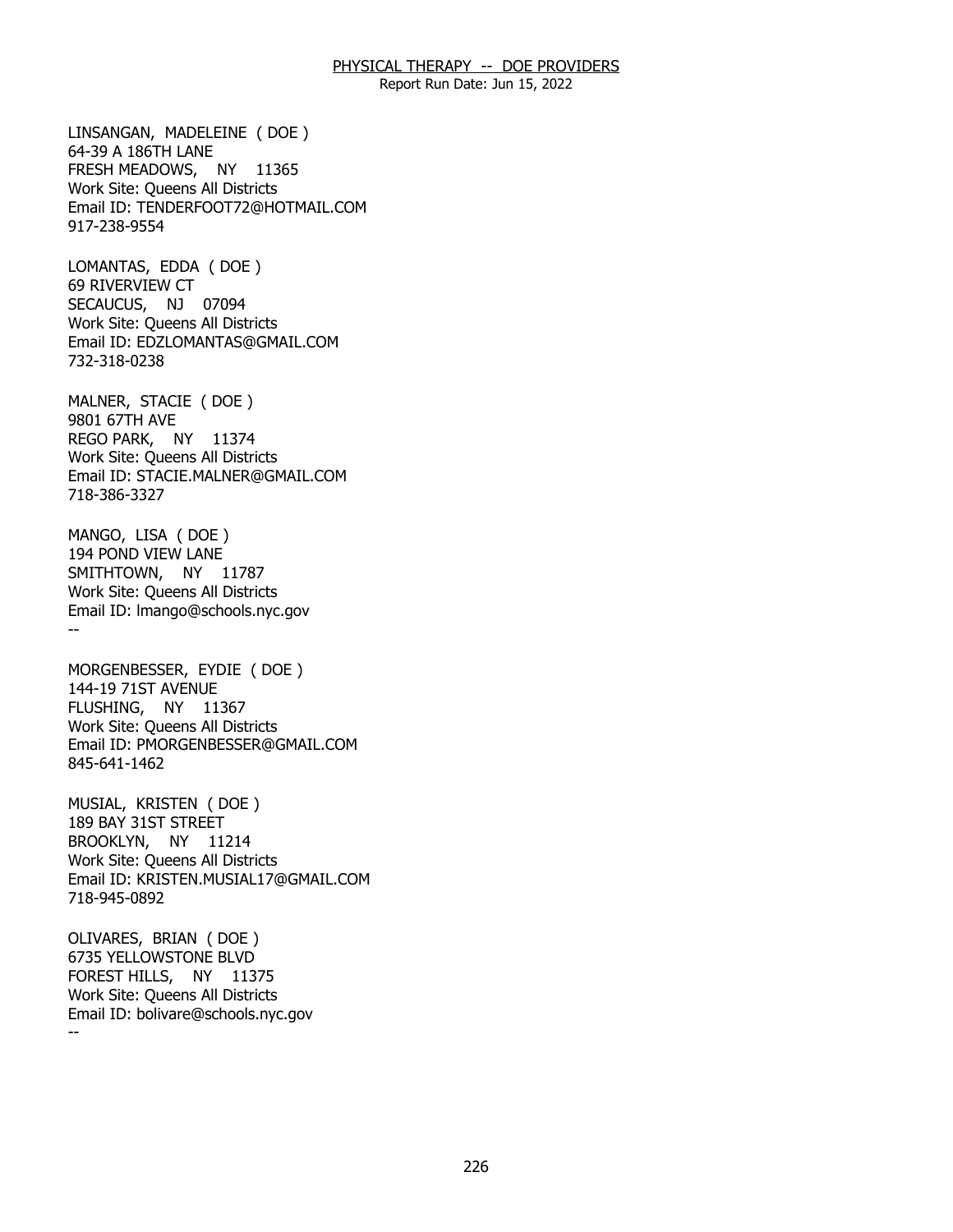Report Run Date: Jun 15, 2022

 ASTORIA, NY 11102 -- PAPPAS, VASILIOS ( DOE ) 2510 30TH RD Work Site: Queens All Districts Email ID: [VPappas@schools.nyc.gov](mailto:VPappas@schools.nyc.gov) 

 ELMHURST, NY 11373 -- PEREZ, LOUBELLE ( DOE ) 7939 CALAMUS AVENUE Work Site: Queens All Districts Email ID: [LOUBELLE@MAILCITY.COM](mailto:LOUBELLE@MAILCITY.COM)

 ROSEDALE, NY 11422 RAMIREZ, LUZ ( DOE ) 240-08 NEWHALL AVENUE Work Site: Queens All Districts Email ID: [LUZA\\_\\_15@HOTMAIL.COM](mailto:LUZA__15@HOTMAIL.COM)  917-561-8787

 LEVITTOWN, NY 11756 SAGABAEN, LEILA ( DOE ) 46 LILAC LANE Work Site: Queens All Districts Email ID: [lsagabaen@schools.nyc.gov](mailto:lsagabaen@schools.nyc.gov)  646-705-3445

 REGO PARK, NY 11374 -- SAMALEA, RENEN ( DOE ) 8547 ELIOT AVENUE Work Site: Queens All Districts Email ID: [rsamalea@schools.nyc.gov](mailto:rsamalea@schools.nyc.gov)

 COMMACK, NY 11725 SANTOS, REYNAN ( DOE ) 24 PARKWAY DR S Work Site: Queens All Districts Email ID: [reynan.santos.rpt@gmail.com](mailto:reynan.santos.rpt@gmail.com) 908-305-0874

 GLENWOOD LANDING, NY 11547 -- SCHNEIDER, IRENE ( DOE ) 108A GLENWOOD ROAD Work Site: Queens All Districts Email ID: [ischneider@schools.nyc.gov](mailto:ischneider@schools.nyc.gov)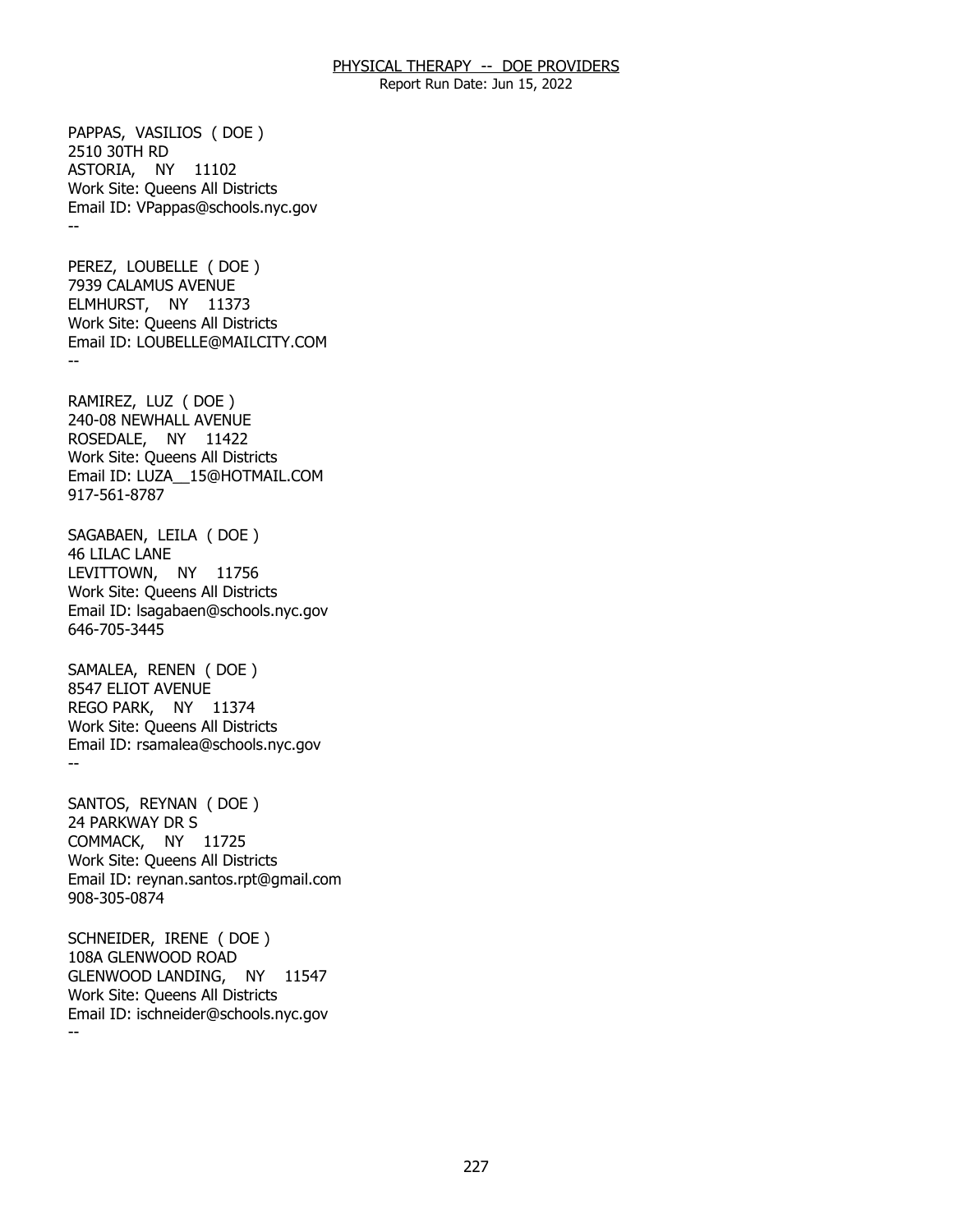Report Run Date: Jun 15, 2022

 ASTORIA, NY 11106 TROSA, DANIELLE ( DOE ) 33-43 14TH STREET, APT Work Site: Queens All Districts Email ID: [DTSTAR5@AOL.COM](mailto:DTSTAR5@AOL.COM)  718-792-8512

 MASPETH, NY 11378 VALDELLON, MICHAEL ( DOE ) 5222 62ND STREET Work Site: Queens All Districts Email ID: [MVALDELLON@YAHOO.COM](mailto:MVALDELLON@YAHOO.COM) 718-766-9875

 WOODSIDE, NY 11377 -- VASQUEZ, LIGAYA ( DOE ) 40-33 69TH STREET Work Site: Queens All Districts Email ID: [lvasquez7@schools.nyc.gov](mailto:lvasquez7@schools.nyc.gov) 

 FRANKLIN SQUARE, NY 11010 VICTORIA, MARIA ( DOE ) 1071 THEODORA ST Work Site: Queens All Districts Email ID: [MFVICTORIA@YAHOO.COM](mailto:MFVICTORIA@YAHOO.COM)  516-343-0049

 BROOKLYN, NY 11203 WILLIAMS KHAN, MAXINE ( DOE ) 202 EAST 42ND STREET Work Site: Queens All Districts Email ID: [MAXINEAWILLIAMS@GMAIL.COM](mailto:MAXINEAWILLIAMS@GMAIL.COM) 646-662-2562

 WHITESTONE, NY 11357 WONG, MICHAEL ( DOE ) 157-56 24TH ROAD Work Site: Queens All Districts Email ID: [mwong12@schools.nyc.gov](mailto:mwong12@schools.nyc.gov)  646-338-9664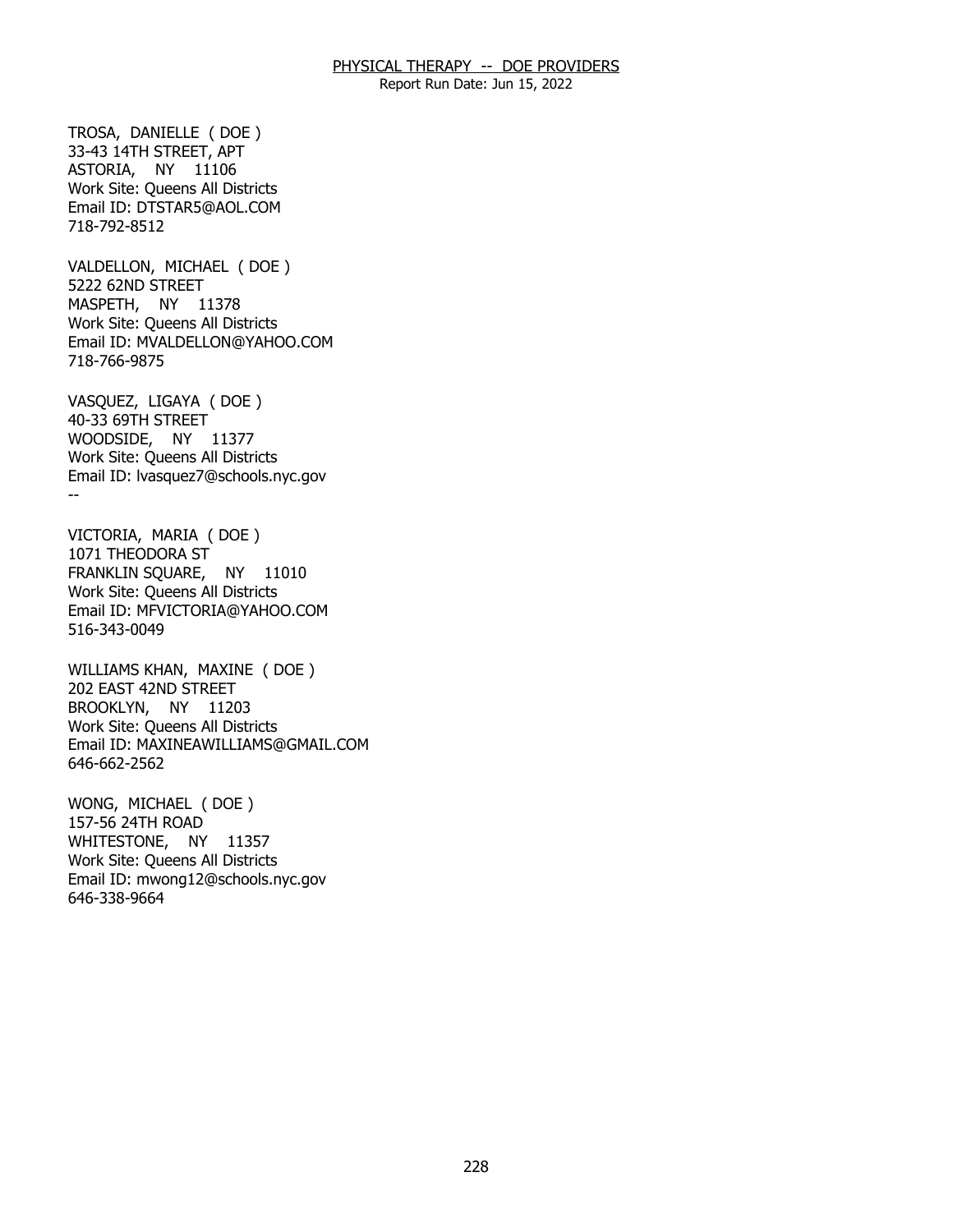Report Run Date: Jun 15, 2022

 CREAM RIDGE, NJ 08514 AITKEN-DOUYON, KAREN ( DOE ) 52 WEATHERVANE CIRCLE Work Site: Staten Island All Districts Email ID: [RENAISSANCE1987@HOTMAIL.COM](mailto:RENAISSANCE1987@HOTMAIL.COM) 609-208-3284

 STATEN ISLAND, NY 10314 ATLAK, CORINNE ( DOE ) 46 DREYER AVE Work Site: Staten Island All Districts Email ID: [CATLAK716@AOL.COM](mailto:CATLAK716@AOL.COM)  718-536-6058

 STATEN ISLAND, NY 10314 BELKIN, ADAM ( DOE ) 85 MARTIN AVENUE Work Site: Staten Island All Districts Email ID: [ADAMKBPT@YAHOO.COM](mailto:ADAMKBPT@YAHOO.COM) 718-524-8588

 Belford, NJ 07718 BUNNICELLI, JOSEPHINE ( DOE ) 197 8th Street Work Site: Staten Island All Districts Email ID: [jbunnicelli@schools.nyc.gov](mailto:jbunnicelli@schools.nyc.gov) 917-575-7188

 STATEN ISLAND, NY 10306 -- CHRISTIANSEN, LUANNE ( DOE ) 87 CRANFORD CT Work Site: Staten Island All Districts Email ID: [LULAGIRL7@YAHOO.COM](mailto:LULAGIRL7@YAHOO.COM)

 ABERDEEN, NJ 07747 DI GIALLONARDO, VINCENT ( DOE ) 31 DREXEL LN Work Site: Staten Island All Districts Email ID: [VINDIGI.PT@GMAIL.COM](mailto:VINDIGI.PT@GMAIL.COM)  347-866-3695

 STATEN ISLAND, NY 10305 -- ELASMAR, KHALED ( DOE ) 32 WILTON CT Work Site: Staten Island All Districts Email ID: [kelasmar@msn.com](mailto:kelasmar@msn.com)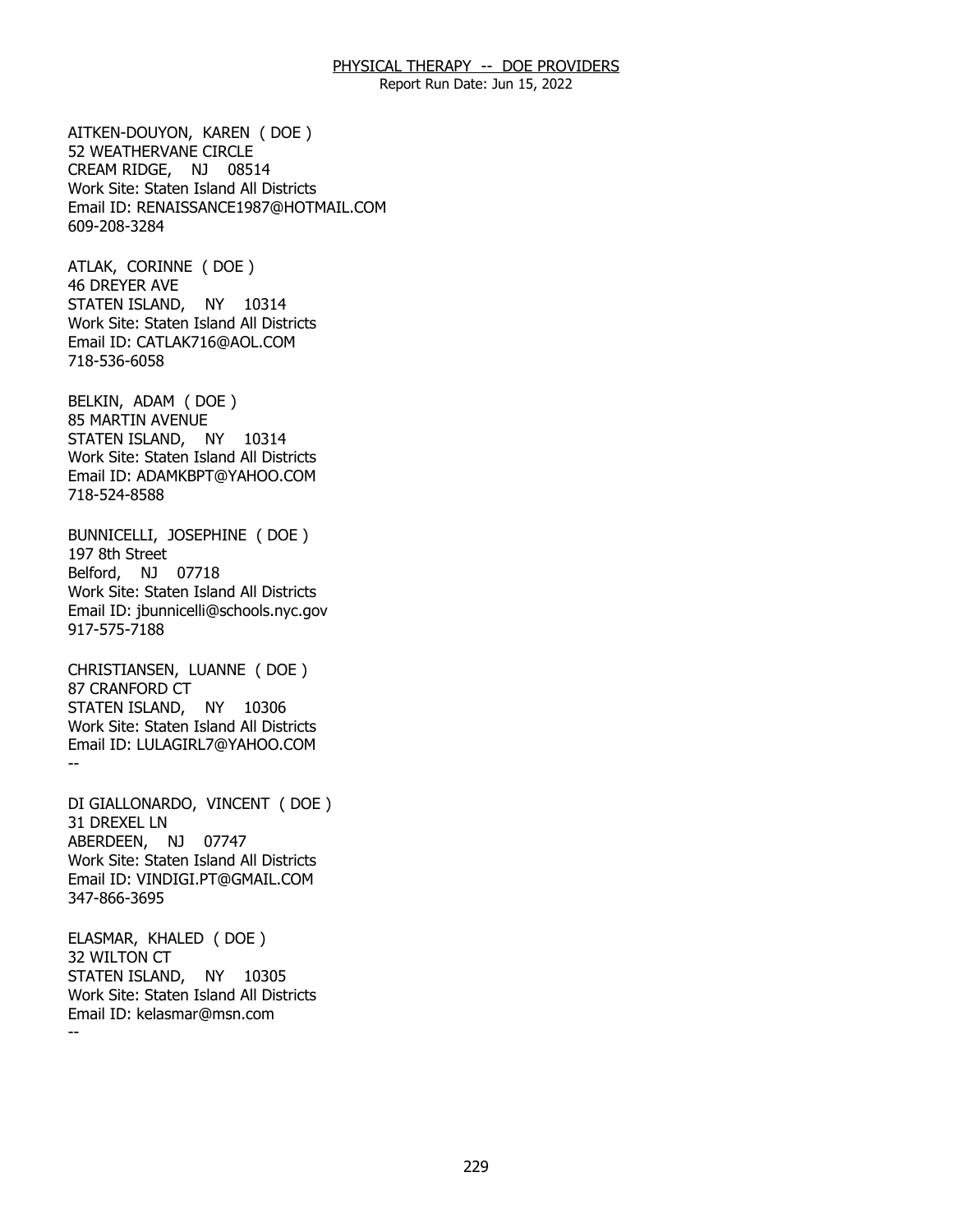Report Run Date: Jun 15, 2022

 NORTH BRUNSWICK, NJ 08902 ELZAYAT, WALEED ( DOE ) 10 THRUSH MEWS Work Site: Staten Island All Districts Email ID: [wazayat3000@verizon.net](mailto:wazayat3000@verizon.net)  646-645-3166

 STATEN ISLAND, NY 10308 -- FIER, ALISSA ( DOE ) 39 MIDDLE LOOP ROAD Work Site: Staten Island All Districts Email ID: [afier@schools.nyc.gov](mailto:afier@schools.nyc.gov)

 STATEN ISLAND, NY 10302 FRIDMAN, ANNA ( DOE ) 218 CRYSTAL AVE Work Site: Staten Island All Districts Email ID: [AFRIDM3@GMAIL.COM](mailto:AFRIDM3@GMAIL.COM) 847-858-7243

 STATEN ISLAND, NY 10314 GALLAGHER, MARYBETH ( DOE ) 122 SAWYER AVENUE Work Site: Staten Island All Districts Email ID: [MBFITT@VERIZON.NET](mailto:MBFITT@VERIZON.NET) 718-720-4245

 STATEN ISLAND, NY 10314 -- GARCIA, DIANNE ( DOE ) 136 WESTCOTT BLVD. Work Site: Staten Island All Districts Email ID: [dgarcia17@schools.nyc.gov](mailto:dgarcia17@schools.nyc.gov)

 STATEN ISLAND, NY 10307 GREENBERG, ALEXIS ( DOE ) 217 FINLAY STREET Work Site: Staten Island All Districts Email ID: [ALEXISG731@GMAIL.COM](mailto:ALEXISG731@GMAIL.COM)  917-751-4897

 STATEN ISLAND, NY 10309 -- GURGONE, AURORA ( DOE ) 75 JOHANNA LANE Work Site: Staten Island All Districts Email ID: [AGURGON@SCHOOLS.NYC.GOV](mailto:AGURGON@SCHOOLS.NYC.GOV)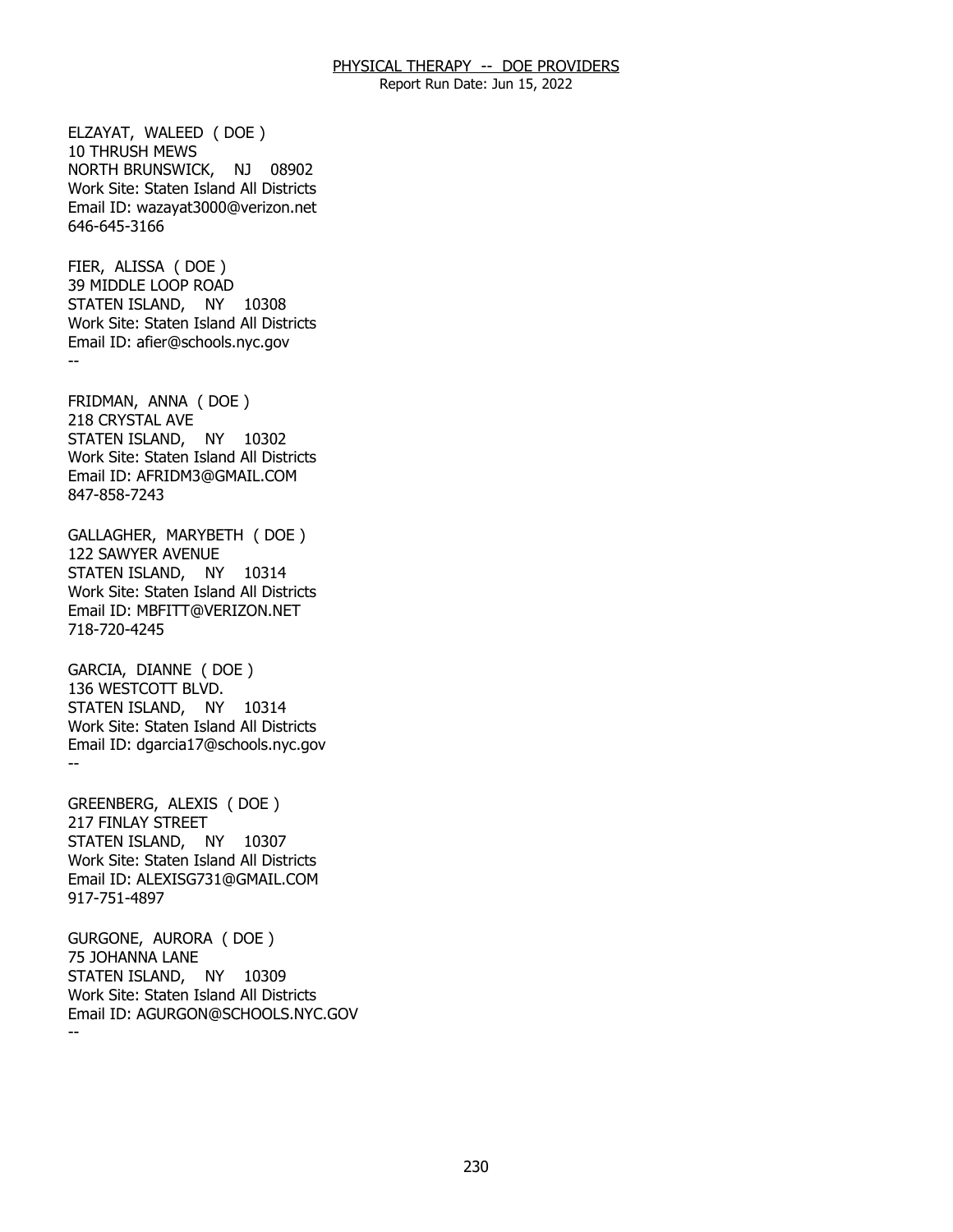Report Run Date: Jun 15, 2022

 STATEN ISLAND, NY 10314 -- HEIMENRATH, FELICIA ( DOE ) 2 WINDHAM LOOP Work Site: Staten Island All Districts Email ID: [felyny@aol.com](mailto:felyny@aol.com) 

 STATEN ISLAND, NY 10314 -- KATZ, YAEL ( DOE ) 40 TRAVIS AVENUE Work Site: Staten Island All Districts Email ID: [yaelkatz40@gmail.com](mailto:yaelkatz40@gmail.com) 

 STATEN ISLAND, NY 10314 MANNING, KATHLEEN ( DOE ) 284 MELBA ST Work Site: Staten Island All Districts Email ID: [KATHLEEN\\_SPILLANE@YAHOO.COM](mailto:KATHLEEN_SPILLANE@YAHOO.COM) 718-698-3275

 STATEN ISLAND, NY 10307 MARISENOVIC, ARDIANA ( DOE ) 116 GIEGERICH AVE Work Site: Staten Island All Districts Email ID: [ARDIANA08@AOL.COM](mailto:ARDIANA08@AOL.COM) 646-427-7567

 STATEN ISLAND, NY 10314 -- PARILLA, MARIZA ( DOE ) 271 WINDHAM LOOP Work Site: Staten Island All Districts Email ID: [mparilla@schools.nyc.gov](mailto:mparilla@schools.nyc.gov)

 STATEN ISLAND, NY 10314 PELLEGRINO, DANIELLE ( DOE ) 453 MAINE AVENUE Work Site: Staten Island All Districts Email ID: [dym33@verizon.net](mailto:dym33@verizon.net)  646-823-4632

 STATEN ISLAND, NY 10314 -- RIVERA, JUVY ( DOE ) 30 MOUNTAINVIEW AVENUE Work Site: Staten Island All Districts Email ID: [jrivera55@schools.nyc.gov](mailto:jrivera55@schools.nyc.gov)